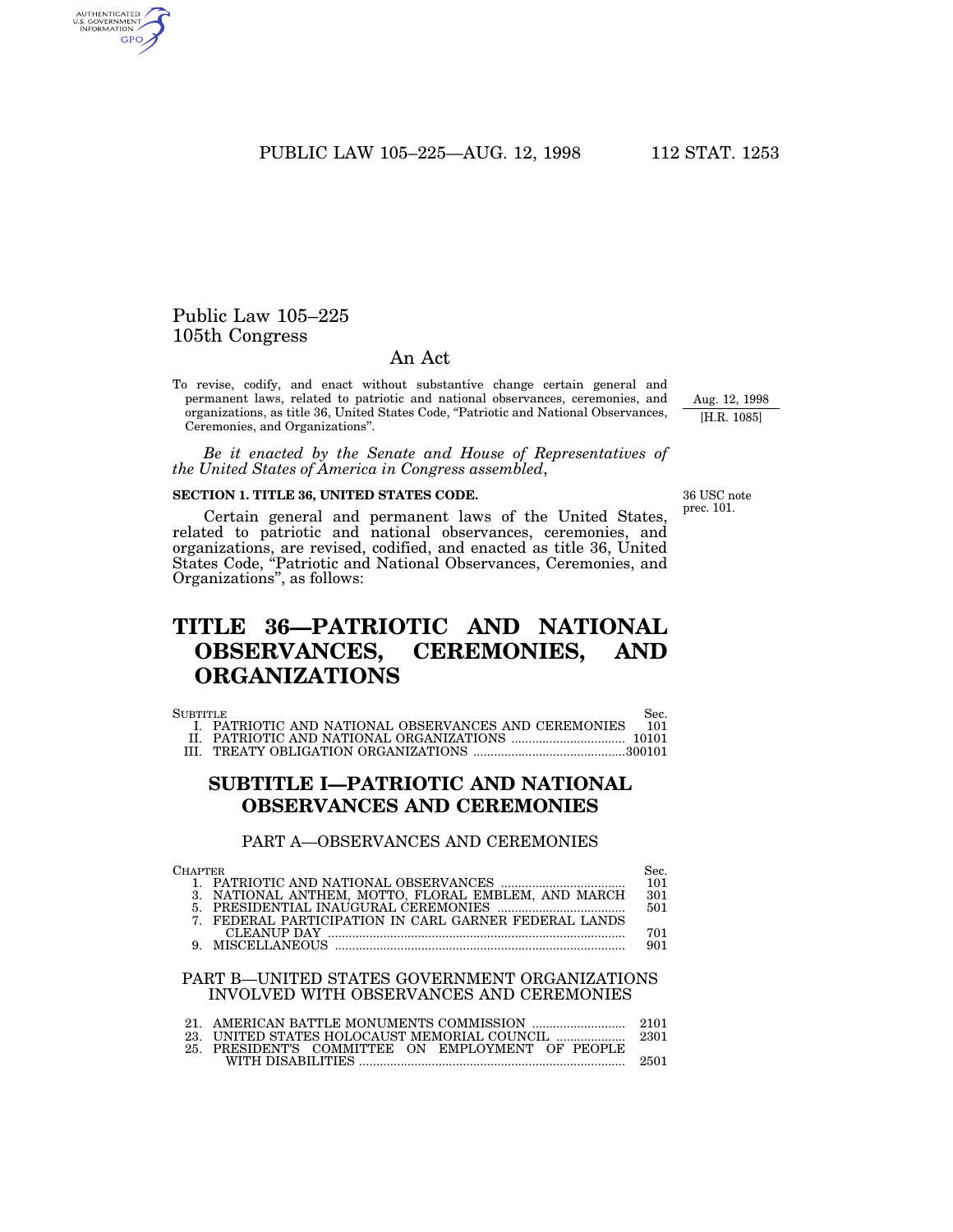# PART A—OBSERVANCES AND CEREMONIES

# **CHAPTER 1—PATRIOTIC AND NATIONAL OBSERVANCES**

Sec.

- 101. American Heart Month.
- 102. Asian/Pacific American Heritage Month. 103. Cancer Control Month.
- 104. Carl Garner Federal Lands Cleanup Day. 105. Child Health Day.
- 
- 
- 
- 106. Citizenship Day. 107. Columbus Day. 108. Constitution Week. 109. Father's Day.
- 
- 110. Flag Day.
- 
- 111. Gold Star Mother's Day. 112. Honor America Days.
- 
- 113. Law Day, U.S.A. 114. Leif Erikson Day.
- 
- 115. Loyalty Day. 116. Memorial Day.
- 
- 117. Mother's Day. 118. National Aviation Day.
- 
- 119. National Day of Prayer. 120. National Defense Transportation Day.
- 121. National Disability Employment Awareness Month. 122. National Flag Week.
	-
	- 123. National Forest Products Week.
	- 124. National Freedom Day.
	- 125. National Grandparents Day. 126. National Hispanic Heritage Month.
	- 127. National Korean War Veterans Armistice Day.
	- 128. National Maritime Day.
- 129. National Pearl Harbor Remembrance Day.
- 130. National Poison Prevention Week.
- 
- 131. National Safe Boating Week. 132. National School Lunch Week.
- 
- 133. National Transportation Week. 134. Pan American Aviation Day. 135. Parents' Day. 136. Peace Officers Memorial Day. 137. Police Week. 138. Save Your Vision Week.
- 
- 
- 
- 
- 139. Steelmark Month.
- 140. Stephen Foster Memorial Day.
- 141. Thomas Jefferson's birthday.
- 142. White Cane Safety Day.
- 143. Wright Brothers Day.

# **§ 101. American Heart Month**

The President is requested to issue each year a proclamation— (1) designating February as American Heart Month;

(2) inviting the chief executive officers of the States, territories, and possessions of the United States to issue proclamations designating February as American Heart Month; and

(3) urging the people of the United States to recognize the nationwide problem of heart and blood vessel diseases and to support all essential programs required to solve the problem.

# **§ 102. Asian/Pacific American Heritage Month**

(a) DESIGNATION.—May is Asian/Pacific American Heritage Month.

(b) PROCLAMATIONS.—The President is requested to issue each year a proclamation calling on the people of the United States, and the chief executive officers of each State of the United States,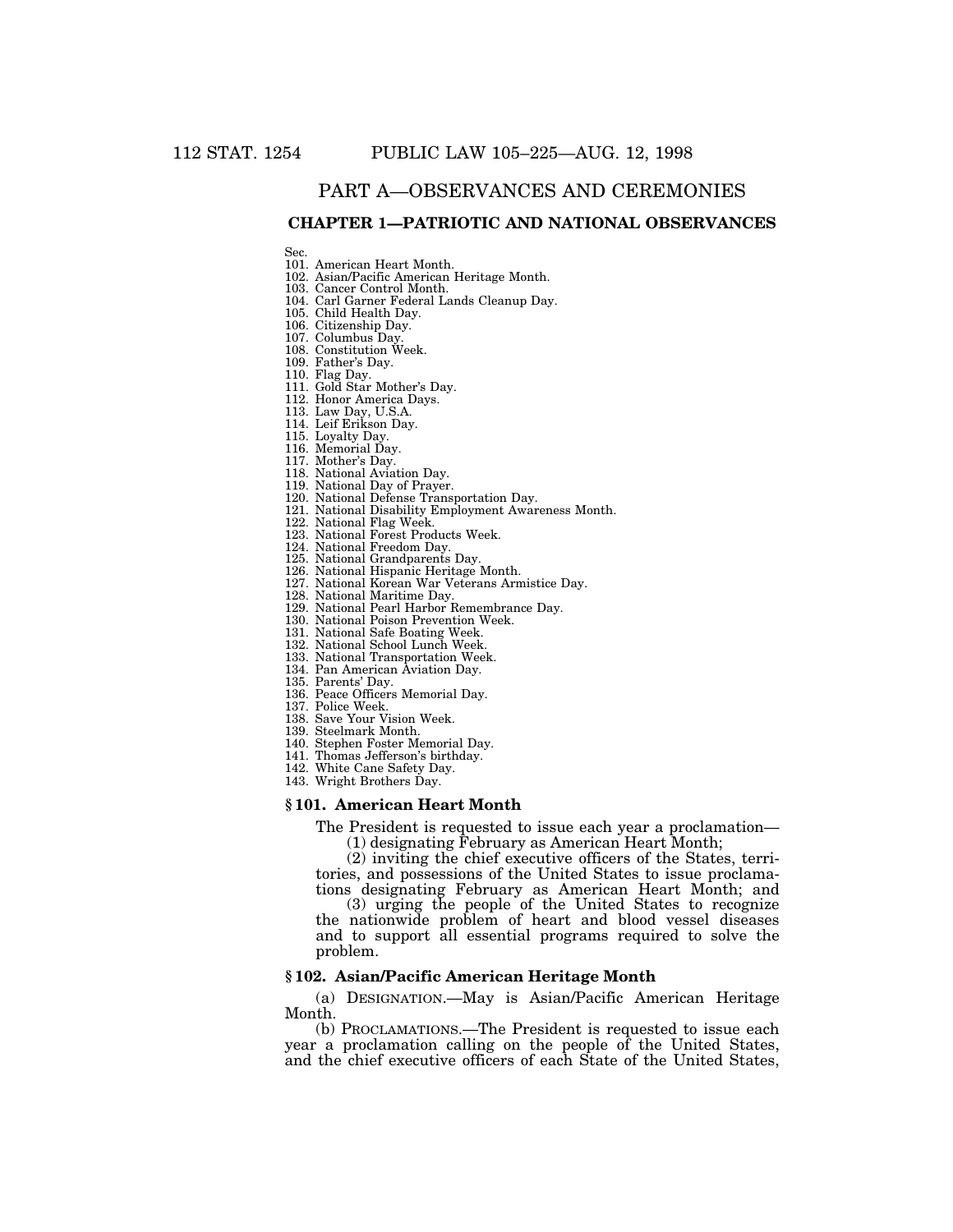the District of Columbia, the Virgin Islands, Puerto Rico, Guam, American Samoa, the Northern Mariana Islands, the Marshall Islands, Micronesia, and Palau are requested to issue each year proclamations calling on the people of their respective jurisdictions, to observe Asian/Pacific American Heritage Month with appropriate programs, ceremonies, and activities.

### **§ 103. Cancer Control Month**

(a) GENERAL.—The President is requested—

(1) to issue each year a proclamation designating April as Cancer Control Month; and

(2) to invite each year the chief executive officers of the States, territories, and possessions of the United States to issue proclamations designating April as Cancer Control Month.

(b) CONTENTS OF PROCLAMATIONS.—As part of those proclamations, the chief executive officers and President are requested to invite the medical profession, the press, and all agencies and individuals interested in a national program for the control of cancer by education and other cooperative means to unite during Cancer Control Month in a public dedication to the program and in a concerted effort to make the people of the United States aware of the need for the program.

# **§ 104. Carl Garner Federal Lands Cleanup Day**

(a) DESIGNATION.—The first Saturday after Labor Day is Carl Garner Federal Lands Cleanup Day.

(b) PROCLAMATION.—The President shall issue a proclamation calling on the people of the United States to observe Carl Garner Federal Lands Cleanup Day with appropriate programs, ceremonies, and activities. However, activities may be undertaken in individual States on a day other than the first Saturday after Labor Day if a manager of Federal land decides that an alternative date is more appropriate because of climatological or other factors.

### **§ 105. Child Health Day**

The President is requested to issue each year a proclamation— (1) designating the first Monday in October as Child Health Day; and

(2) inviting all agencies and organizations interested in child welfare to unite on Child Health Day in observing exercises that will make the people of the United States aware of the fundamental necessity of a year-round program to protect and develop the health of the children of the United States.

### **§ 106. Citizenship Day**

(a) DESIGNATION.—September 17 is Citizenship Day.

(b) PURPOSE.—Citizenship Day commemorates the formation and signing on September 17, 1787, of the Constitution and recognizes all who, by coming of age or by naturalization, have become citizens.

(c) PROCLAMATION.—The President may issue each year a proclamation calling on United States Government officials to display the flag of the United States on all Government buildings on Citizenship Day and inviting the people of the United States to observe Citizenship Day, in schools and churches, or other suitable places, with appropriate ceremonies.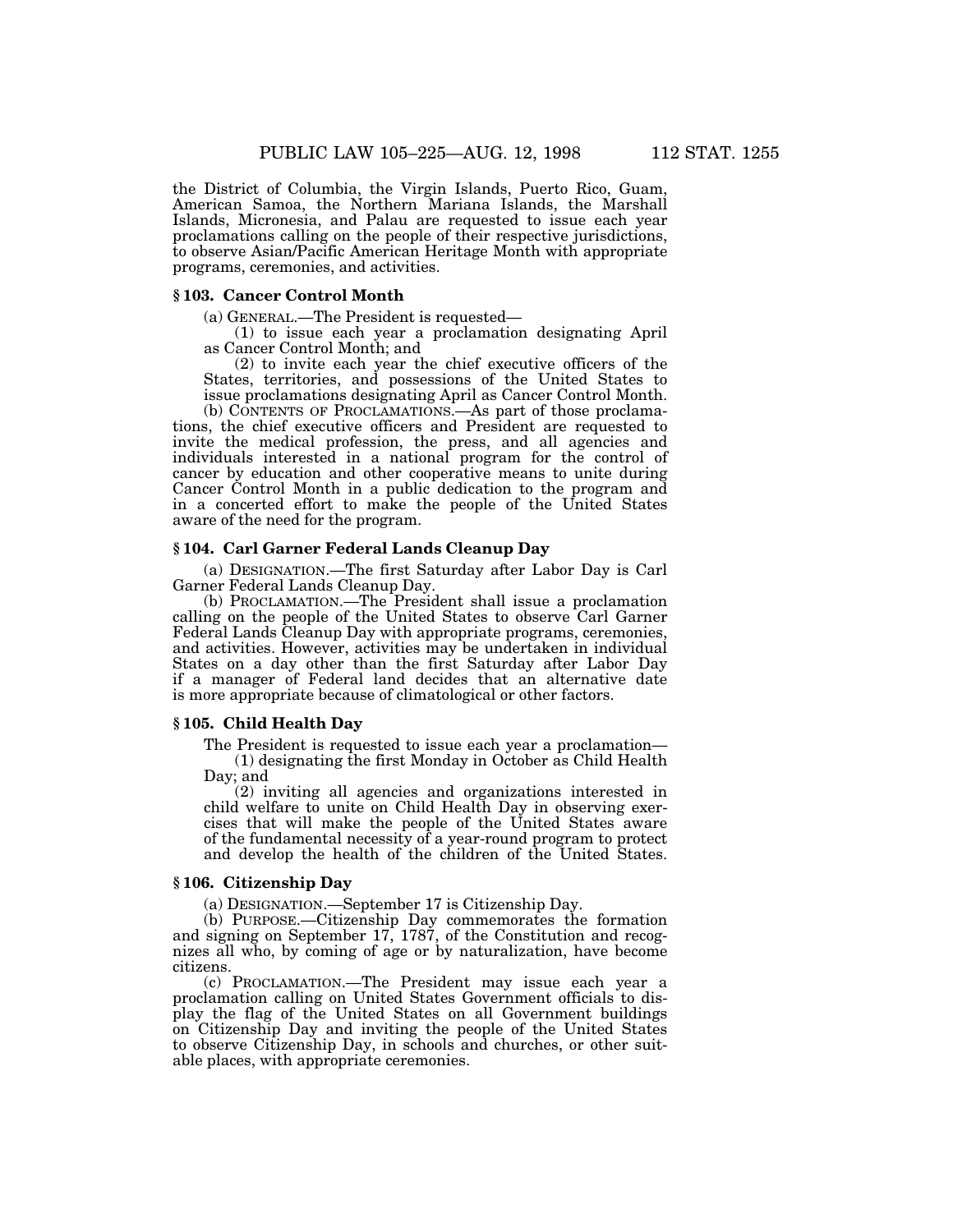(d) STATE AND LOCAL OBSERVANCES.—The civil and educational authorities of States, counties, cities, and towns are urged to make plans for the proper observance of Citizenship Day and for the complete instruction of citizens in their responsibilities and opportunities as citizens of the United States and of the State and locality in which they reside.

### **§ 107. Columbus Day**

The President is requested to issue each year a proclamation— (1) designating the second Monday in October as Columbus

Day;

(2) calling on United States Government officials to display the flag of the United States on all Government buildings on Columbus Day; and

(3) inviting the people of the United States to observe Columbus Day, in schools and churches, or other suitable places, with appropriate ceremonies that express the public sentiment befitting the anniversary of the discovery of America.

# **§ 108. Constitution Week**

The President is requested to issue each year a proclamation— (1) designating September 17 through September 23 as Constitution Week; and

(2) inviting the people of the United States to observe Constitution Week, in schools, churches, and other suitable places, with appropriate ceremonies and activities.

### **§ 109. Father's Day**

(a) DESIGNATION.—The third Sunday in June is Father's Day. (b) PROCLAMATION.—The President is requested to issue a proclamation—

(1) calling on United States Government officials to display the flag of the United States on all Government buildings on Father's Day;

(2) inviting State and local governments and the people of the United States to observe Father's Day with appropriate ceremonies; and

(3) urging the people of the United States to offer public and private expressions of Father's Day to the abiding love and gratitude they have for their fathers.

# **§ 110. Flag Day**

(a) DESIGNATION.—June 14 is Flag Day.

(b) PROCLAMATION.—The President is requested to issue each year a proclamation—

(1) calling on United States Government officials to display the flag of the United States on all Government buildings on Flag Day; and

 $(2)$  urging the people of the United States to observe Flag Day as the anniversary of the adoption on June 14, 1777, by the Continental Congress of the Stars and Stripes as the official flag of the United States.

# **§ 111. Gold Star Mother's Day**

(a) DESIGNATION.—The last Sunday in September is Gold Star Mother's Day.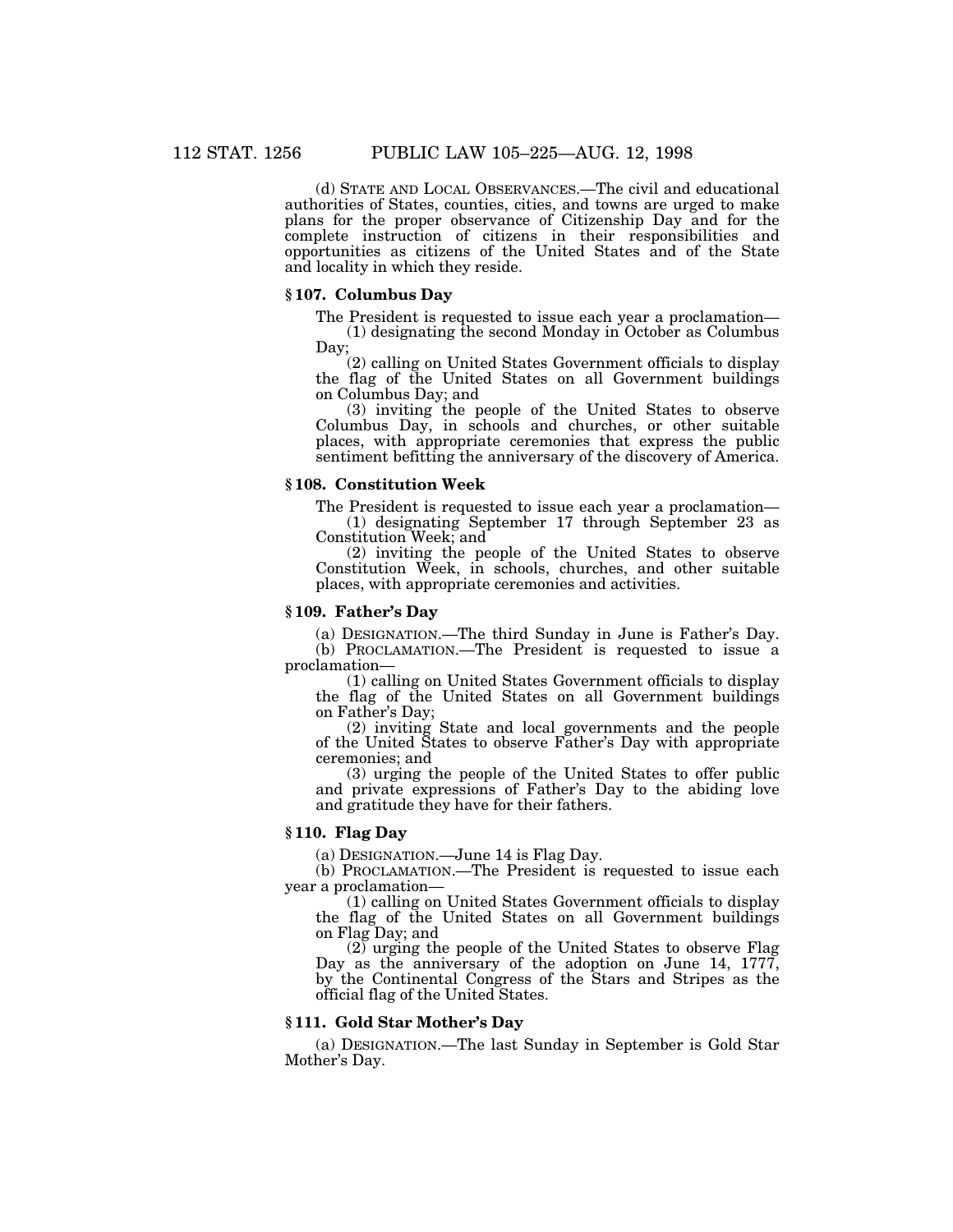(b) PROCLAMATION.—The President is requested to issue a proclamation calling on United States Government officials to display the flag of the United States on all Government buildings, and the people of the United States to display the flag and hold appropriate meetings at homes, churches, or other suitable places, on Gold Star Mother's Day as a public expression of the love, sorrow, and reverence of the people for Gold Star Mothers.

### **§ 112. Honor America Days**

(a) DESIGNATION.—The 21 days from Flag Day through Independence Day is a period to honor America.

(b) CONGRESSIONAL DECLARATION.—Congress declares that there be public gatherings and activities during that period at which the people of the United States can celebrate and honor their country in an appropriate way.

# **§ 113. Law Day, U.S.A.**

(a) DESIGNATION.—May 1 is Law Day, U.S.A.

(b) PURPOSE.—Law Day, U.S.A., is a special day of celebration by the people of the United States—

(1) in appreciation of their liberties and the reaffirmation of their loyalty to the United States and of their rededication to the ideals of equality and justice under law in their relations with each other and with other countries; and

(2) for the cultivation of the respect for law that is so vital to the democratic way of life.

(c) PROCLAMATION.—The President is requested to issue a proclamation—

(1) calling on all public officials to display the flag of the United States on all Government buildings on Law Day, U.S.A.; and

(2) inviting the people of the United States to observe Law Day, U.S.A., with appropriate ceremonies and in other appropriate ways, through public entities and private organizations and in schools and other suitable places.

# **§ 114. Leif Erikson Day**

The President may issue each year a proclamation designating October 9 as Leif Erikson Day.

### **§ 115. Loyalty Day**

(a) DESIGNATION.—May 1 is Loyalty Day.

(b) PURPOSE.—Loyalty Day is a special day for the reaffirmation of loyalty to the United States and for the recognition of the heritage of American freedom.

(c) PROCLAMATION.—The President is requested to issue a proclamation—

(1) calling on United States Government officials to display the flag of the United States on all Government buildings on Loyalty Day; and

(2) inviting the people of the United States to observe Loyalty Day with appropriate ceremonies in schools and other suitable places.

# **§ 116. Memorial Day**

(a) DESIGNATION.—The last Monday in May is Memorial Day.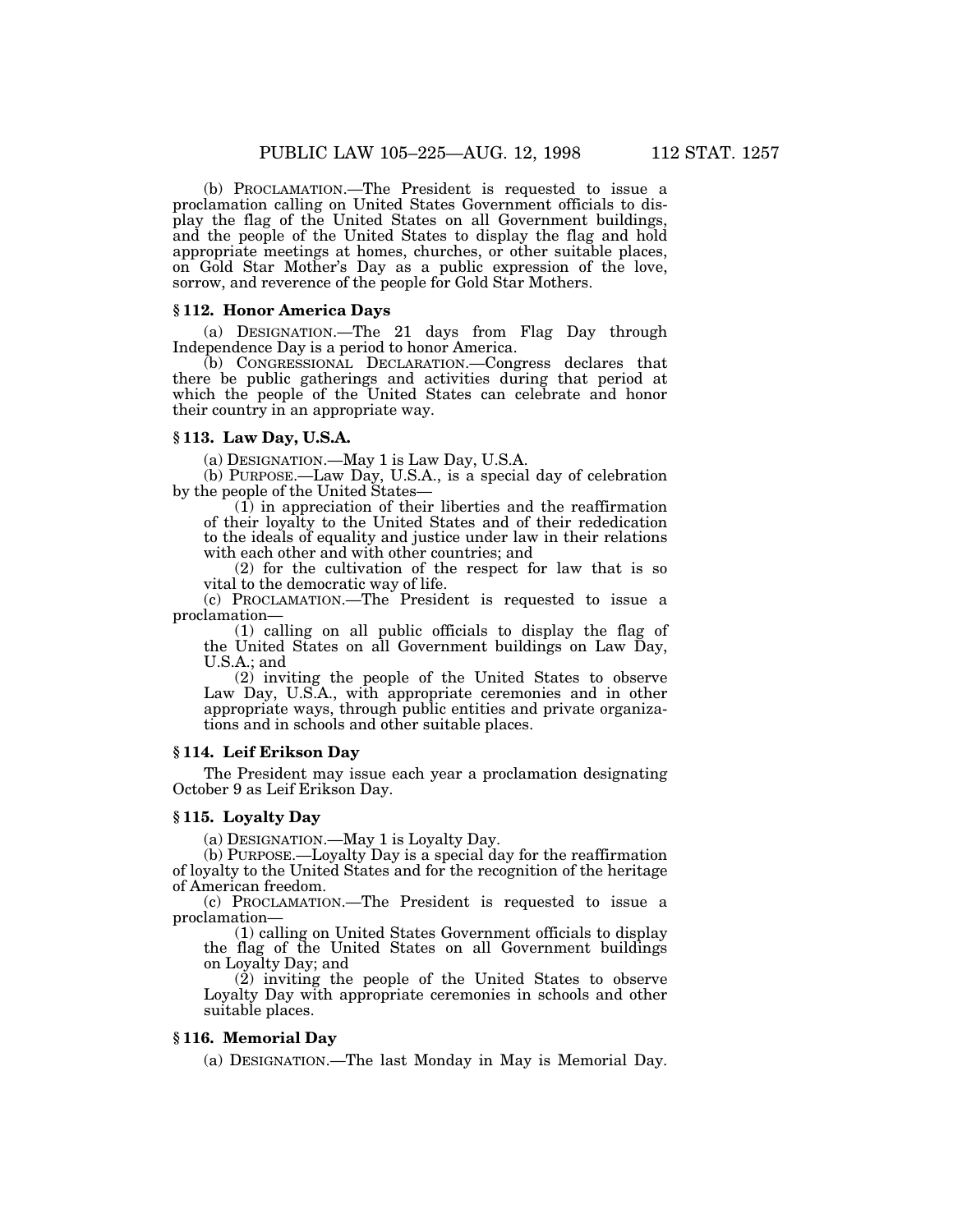(b) PROCLAMATION.—The President is requested to issue each year a proclamation—

(1) calling on the people of the United States to observe Memorial Day by praying, according to their individual religious faith, for permanent peace;

(2) designating a period of time on Memorial Day during which the people may unite in prayer for a permanent peace;

(3) calling on the people of the United States to unite in prayer at that time; and

(4) calling on the media to join in observing Memorial Day and the period of prayer.

# **§ 117. Mother's Day**

(a) DESIGNATION.—The second Sunday in May is Mother's Day. (b) PROCLAMATION.—The President is requested to issue a proclamation calling on United States Government officials to display the flag of the United States on all Government buildings, and on the people of the United States to display the flag at their homes or other suitable places, on Mother's Day as a public expression of love and reverence for the mothers of the United States.

# **§ 118. National Aviation Day**

The President may issue each year a proclamation—

(1) designating August 19 as National Aviation Day;

(2) calling on United States Government officials to display the flag of the United States on all Government buildings on National Aviation Day; and

(3) inviting the people of the United States to observe National Aviation Day with appropriate exercises to further stimulate interest in aviation in the United States.

### **§ 119. National Day of Prayer**

The President shall issue each year a proclamation designating the first Thursday in May as a National Day of Prayer on which the people of the United States may turn to God in prayer and meditation at churches, in groups, and as individuals.

### **§ 120. National Defense Transportation Day**

The President is requested to issue each year a proclamation—

(1) designating the third Friday in May as National Defense Transportation Day; and

 $(2)$  urging the people of the United States, including labor, management, users, and investors, in all communities served by the various forms of transportation to observe National Defense Transportation Day by appropriate ceremonies that will give complete recognition to the importance to each community and its people of the transportation system of the United States and the maintenance of the facilities of the system in the most modern state of adequacy to serve the needs of the United States in times of peace and in national defense.

### **§ 121. National Disability Employment Awareness Month**

(a) DESIGNATION.—October is National Disability Employment Awareness Month.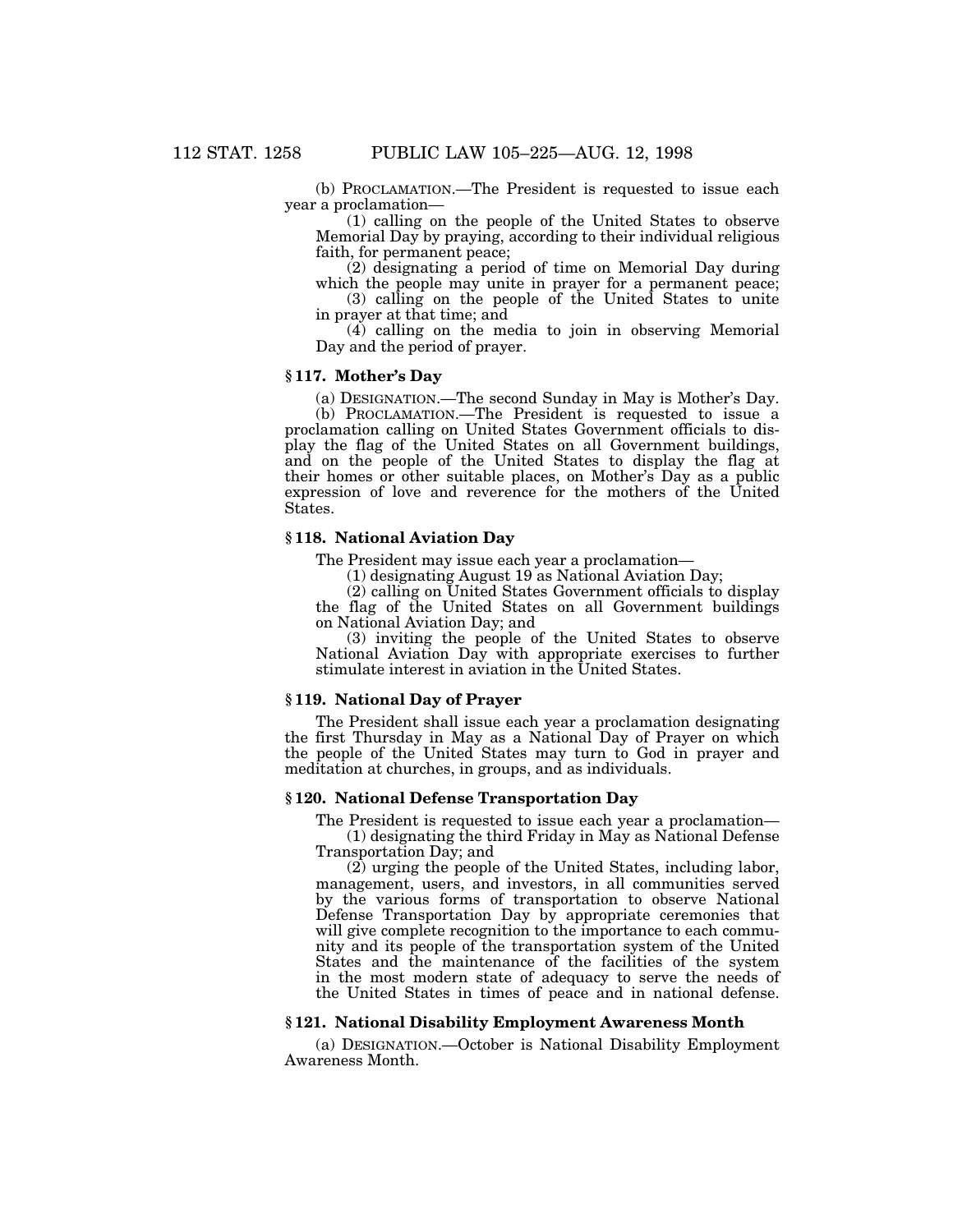(b) CEREMONIES.—Appropriate ceremonies shall be held throughout the United States during National Disability Employment Awareness Month to enlist public support for, and interest in, the employment of workers with disabilities who are otherwise qualified. Governors, mayors, heads of other governmental entities, and interested organizations and individuals are invited to participate in the ceremonies.

(c) PROCLAMATION.—The President is requested to issue each year a suitable proclamation.

### **§ 122. National Flag Week**

The President is requested to issue each year a proclamation— (1) designating the week in which June 14 falls as National Flag Week; and

(2) calling on citizens to display the flag of the United States during National Flag Week.

### **§ 123. National Forest Products Week**

(a) DESIGNATION.—The week beginning on the third Sunday in October is National Forest Products Week.

(b) PROCLAMATION.—The President is requested to issue each year a proclamation calling on the people of the United States to observe National Forest Products Week with appropriate ceremonies and activities.

### **§ 124. National Freedom Day**

The President may issue each year a proclamation designating February 1 as National Freedom Day to commemorate the signing by Abraham Lincoln on February 1, 1865, of the joint resolution adopted by the Senate and the House of Representatives that proposed the 13th amendment to the Constitution.

# **§ 125. National Grandparents Day**

The President is requested to issue each year a proclamation— (1) designating the first Sunday in September after Labor Day as National Grandparents Day; and

(2) calling on the people of the United States and interested groups and organizations to observe National Grandparents Day with appropriate ceremonies and activities.

# **§ 126. National Hispanic Heritage Month**

The President is requested to issue each year a proclamation— (1) designating September 15 through October 15 as National Hispanic Heritage Month; and

(2) calling on the people of the United States, especially the educational community, to observe National Hispanic Heritage Month with appropriate ceremonies and activities.

# **§ 127. National Korean War Veterans Armistice Day**

(a) DESIGNATION.—July 27 of each year until 2003 is National Korean War Veterans Armistice Day.

(b) PROCLAMATION.—The President is requested to issue each year a proclamation calling on—

(1) the people of the United States to observe National Korean War Veterans Armistice Day with appropriate ceremonies and activities; and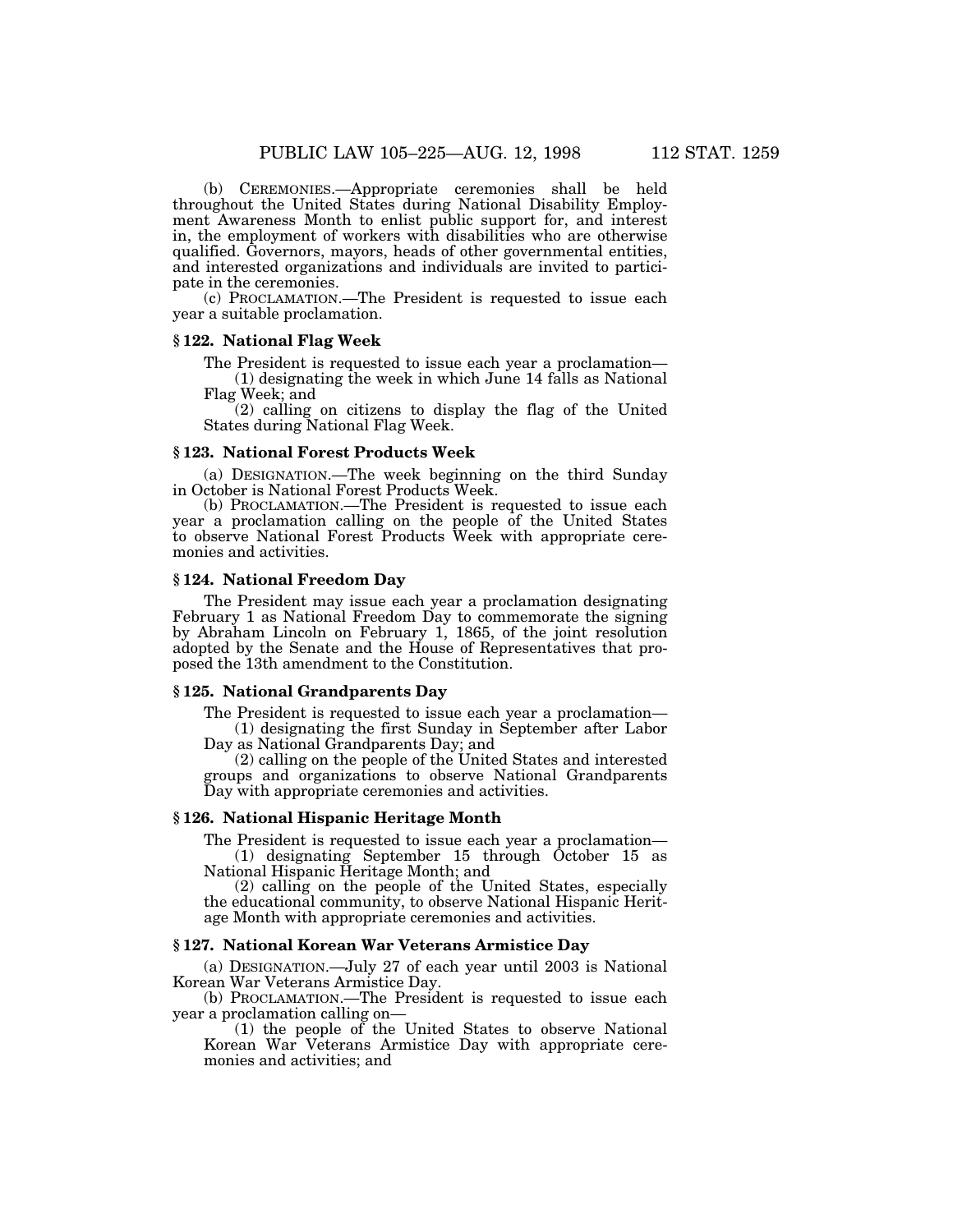(2) all departments, agencies, and instrumentalities of the United States Government, and interested organizations, groups, and individuals, to fly the flag of the United States at halfstaff on July 27 of each year until 2003 in honor of the individuals who died as a result of their service in Korea.

## **§ 128. National Maritime Day**

(a) DESIGNATION.—May 22 is National Maritime Day.

(b) PROCLAMATION.—The President is requested to issue each year a proclamation calling on—

(1) the people of the United States to observe National Maritime Day by displaying the flag of the United States at their homes or other suitable places; and

(2) United States Government officials to display the flag on all Government buildings on National Maritime Day.

# **§ 129. National Pearl Harbor Remembrance Day**

(a) DESIGNATION.—December 7 is National Pearl Harbor Remembrance Day.

(b) PROCLAMATION.—The President is requested to issue each year a proclamation calling on—

(1) the people of the United States to observe National Pearl Harbor Remembrance Day with appropriate ceremonies and activities; and

(2) all departments, agencies, and instrumentalities of the United States Government, and interested organizations, groups, and individuals, to fly the flag of the United States at halfstaff each December 7 in honor of the individuals who died as a result of their service at Pearl Harbor.

### **§ 130. National Poison Prevention Week**

The President is requested to issue each year a proclamation designating the third week in March as National Poison Prevention Week to aid in encouraging the people of the United States to learn of the dangers of accidental poisoning and to take preventive measures that are warranted by the seriousness of the danger.

# **§ 131. National Safe Boating Week**

The President is requested to issue each year a proclamation designating the 7-day period ending on the last Friday before Memorial Day as National Safe Boating Week.

### **§ 132. National School Lunch Week**

(a) DESIGNATION.—The week beginning on the second Sunday in October is National School Lunch Week.

(b) PROCLAMATION.—The President is requested to issue each year a proclamation calling on the people of the United States to observe National School Lunch Week with appropriate ceremonies and activities.

### **§ 133. National Transportation Week**

The President is requested to issue each year a proclamation— (1) designating the week that includes the third Friday

of May as National Transportation Week; and

(2) inviting the people of the United States to observe National Transportation Week with appropriate ceremonies and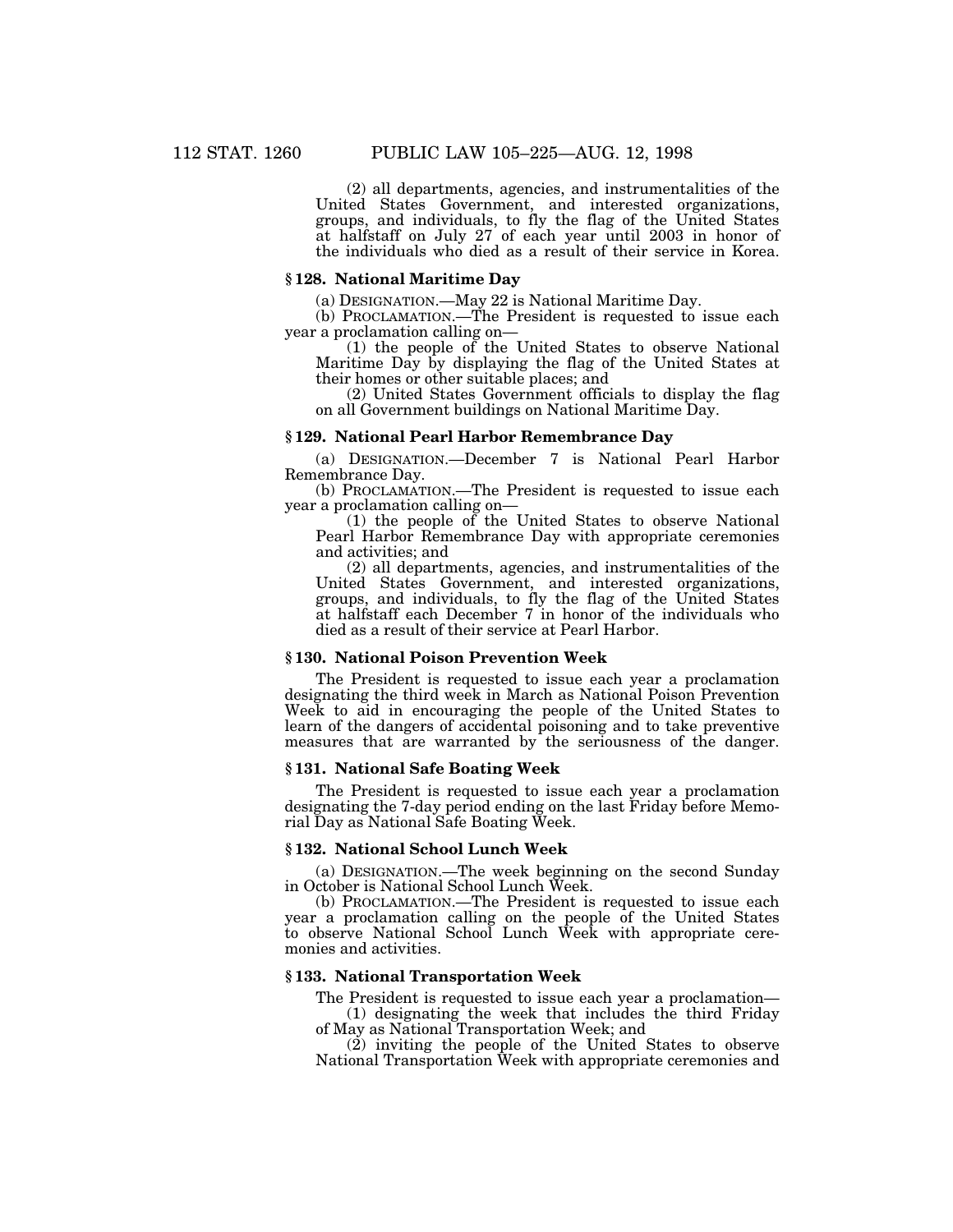activities as a tribute to the men and women who, night and day, move goods and individuals throughout the United States.

### **§ 134. Pan American Aviation Day**

The President may issue each year a proclamation—

(1) designating December 17 as Pan American Aviation Day; and

(2) calling on all officials of the United States Government, the chief executive offices of the States, territories, and possessions of the United States, and all citizens to participate in the observance of Pan American Aviation Day to further, and stimulate interest in, aviation in the American countries as an important stimulus to the further development of more rapid communications and a cultural development between the countries of the Western Hemisphere.

### **§ 135. Parents' Day**

(a) DESIGNATION.—The fourth Sunday in July is Parents' Day.

(b) RECOGNITION.—All private citizens, organizations, and Federal, State, and local governmental and legislative entities are encouraged to recognize Parents' Day through proclamations, activities, and educational efforts in furtherance of recognizing, uplifting, and supporting the role of parents in bringing up their children.

### **§ 136. Peace Officers Memorial Day**

The President is requested to issue each year a proclamation—

(1) designating May 15 as Peace Officers Memorial Day in honor of Federal, State, and local officers killed or disabled in the line of duty;

(2) directing United States Government officials to display the flag of the United States at halfstaff on all Government buildings on Peace Officers Memorial Day, as provided by section 7(m) of title 4, United States Code; and

(3) inviting State and local governments and the people of the United States to observe Peace Officers Memorial Day with appropriate ceremonies and activities, including the display of the flag at halfstaff.

### **§ 137. Police Week**

The President is requested to issue each year a proclamation—

(1) designating the week in which May 15 occurs as Police Week in recognition of the service given by men and women who stand guard to protect the people of the United States through law enforcement; and

(2) inviting State and local governments and the people of the United States to observe Police Week with appropriate ceremonies and activities, including the display of the flag at halfstaff.

# **§ 138. Save Your Vision Week**

The President is requested to issue each year a proclamation— (1) designating the first week in March as Save Your Vision Week;

(2) inviting the governors and mayors of State and local governments to issue proclamations designating the first week in March as Save Your Vision Week;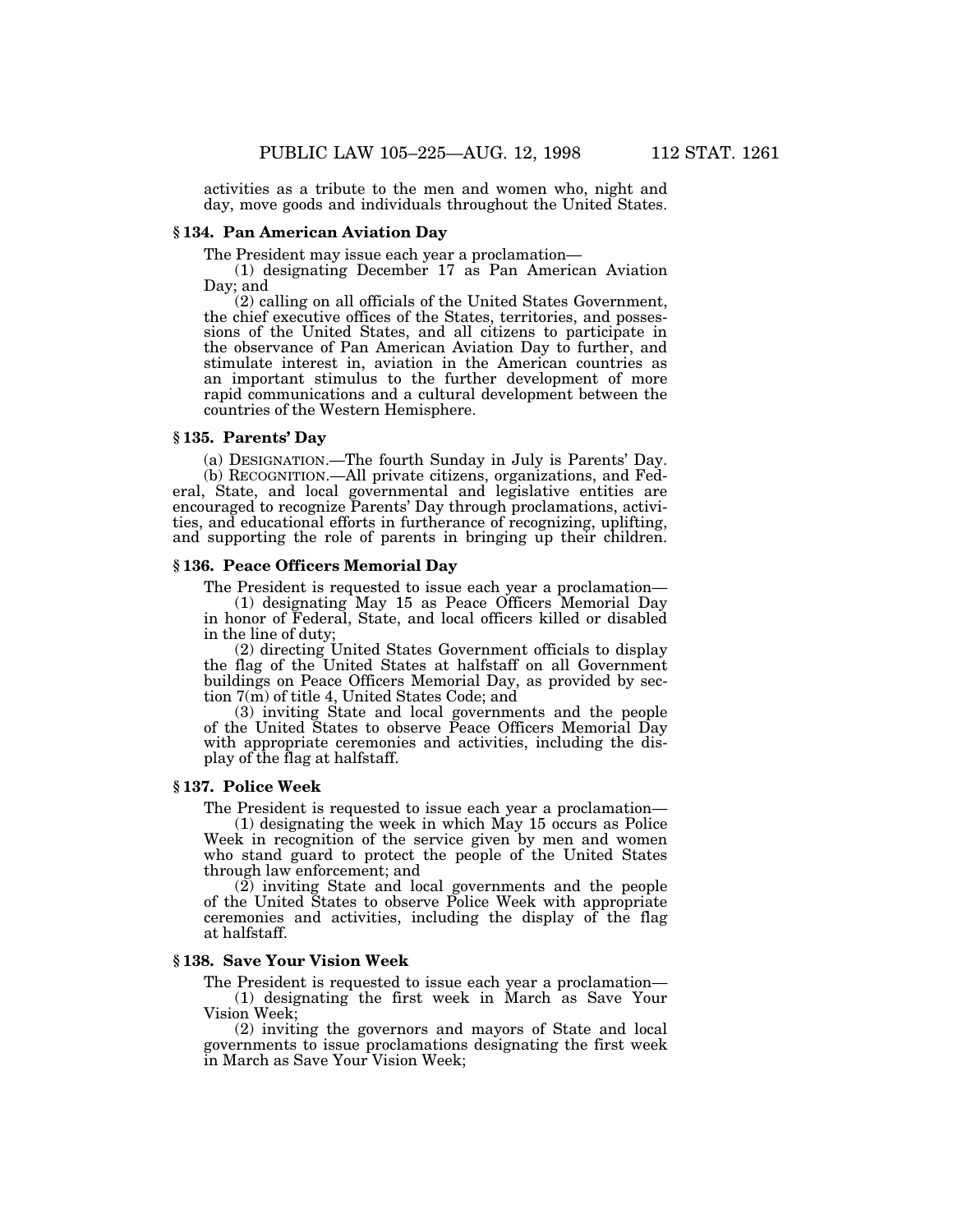(3) inviting the communications media, health care professions, and other agencies and individuals concerned with programs for the improvement of vision to unite during Save Your Vision Week in public activities to convince the people of the United States of the importance of vision to their welfare and the welfare of the United States; and

(4) urging the media, health care professions, and other agencies and individuals to support programs to improve and protect the vision of the people of the United States.

### **§ 139. Steelmark Month**

(a) DESIGNATION.—May is Steelmark Month.

(b) PURPOSE.—Steelmark Month recognizes the tremendous contribution made by the steel industry in the United States to national security and defense.

(c) PROCLAMATION.—The President is requested to issue a proclamation calling on the people of the United States to observe Steelmark Month with appropriate ceremonies and activities.

### **§ 140. Stephen Foster Memorial Day**

The President may issue each year a proclamation—

(1) designating January 13 as Stephen Foster Memorial Day; and

(2) calling on the people of the United States to observe Stephen Foster Memorial Day with appropriate ceremonies, pilgrimages to his shrines, and musical programs featuring his compositions.

# **§ 141. Thomas Jefferson's birthday**

The President shall issue each year a proclamation—

(1) calling on officials of the United States Government to display the flag of the United States on all Government buildings on April 13; and

(2) inviting the people of the United States to observe April 13 in schools and churches, or other suitable places, with appropriate ceremonies in commemoration of Thomas Jefferson's birthday.

### **§ 142. White Cane Safety Day**

The President may issue each year a proclamation—

(1) designating October 15 as White Cane Safety Day; and

(2) calling on the people of the United States to observe White Cane Safety Day with appropriate ceremonies and activities.

# **§ 143. Wright Brothers Day**

(a) DESIGNATION.—December 17 is Wright Brothers Day.

(b) PURPOSE.—Wright Brothers Day commemorates the first successful flights in a heavier than air, mechanically propelled airplane, that were made by Orville and Wilbur Wright on December 17, 1903, near Kitty Hawk, North Carolina.

(c) PROCLAMATION.—The President is requested to issue each year a proclamation inviting the people of the United States to observe Wright Brothers Day with appropriate ceremonies and activities.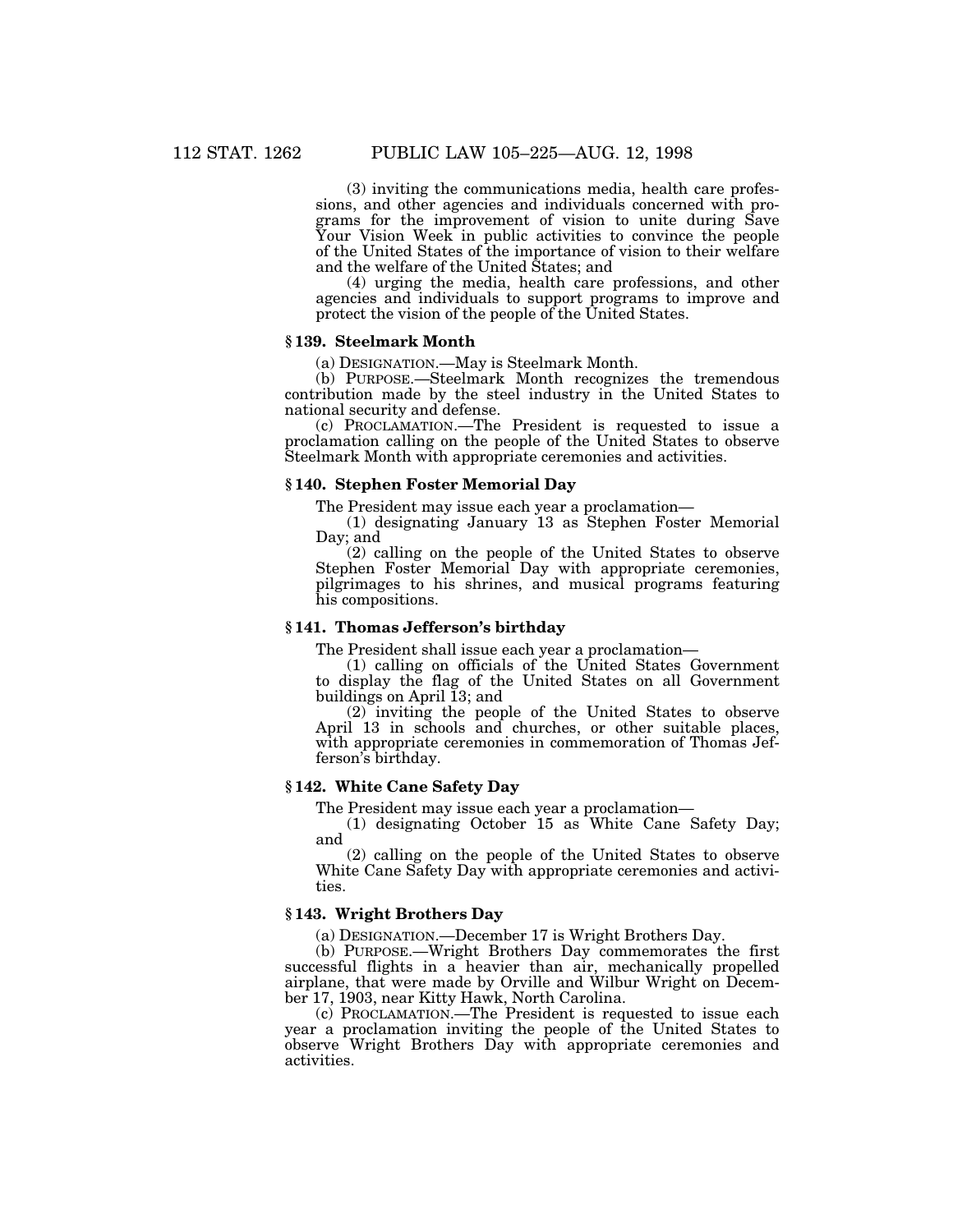# **CHAPTER 3—NATIONAL ANTHEM, MOTTO, FLORAL EMBLEM, AND MARCH**

Sec.

301. National anthem.

302. National motto. 303. National floral emblem.

304. National march.

#### **§ 301. National anthem**

(a) DESIGNATION.—The composition consisting of the words and music known as the Star-Spangled Banner is the national anthem.

(b) CONDUCT DURING PLAYING.—During a rendition of the national anthem—

(1) when the flag is displayed—

(A) all present except those in uniform should stand at attention facing the flag with the right hand over the heart;

(B) men not in uniform should remove their headdress with their right hand and hold the headdress at the left shoulder, the hand being over the heart; and

(C) individuals in uniform should give the military salute at the first note of the anthem and maintain that position until the last note; and

(2) when the flag is not displayed, all present should face toward the music and act in the same manner they would if the flag were displayed.

### **§ 302. National motto**

''In God we trust'' is the national motto.

### **§ 303. National floral emblem**

The flower commonly known as the rose is the national floral emblem.

### **§ 304. National march**

The composition by John Philip Sousa entitled ''The Stars and Stripes Forever'' is the national march.

# **CHAPTER 5—PRESIDENTIAL INAUGURAL CEREMONIES**

Sec.

501. Definitions. 502. Regulations, licenses, and registration tags. 503. Use of reservations, grounds, and public spaces. 504. Installation and removal of electrical facilities.

505. Extension of wires along parade routes.

- 506. Duration of regulations and licenses and publication of regulations.
- 507. Application to other property.
- 508. Enforcement. 509. Penalty.
- 
- 510. Authorization of appropriations.

### **§ 501. Definitions**

For purposes of this chapter—

(1) ''Inaugural Committee'' means the committee appointed by the President-elect to be in charge of the Presidential inaugural ceremony and functions and activities connected with the ceremony; and

(2) ''inaugural period'' means the period that includes the day on which the Presidential inaugural ceremony is held,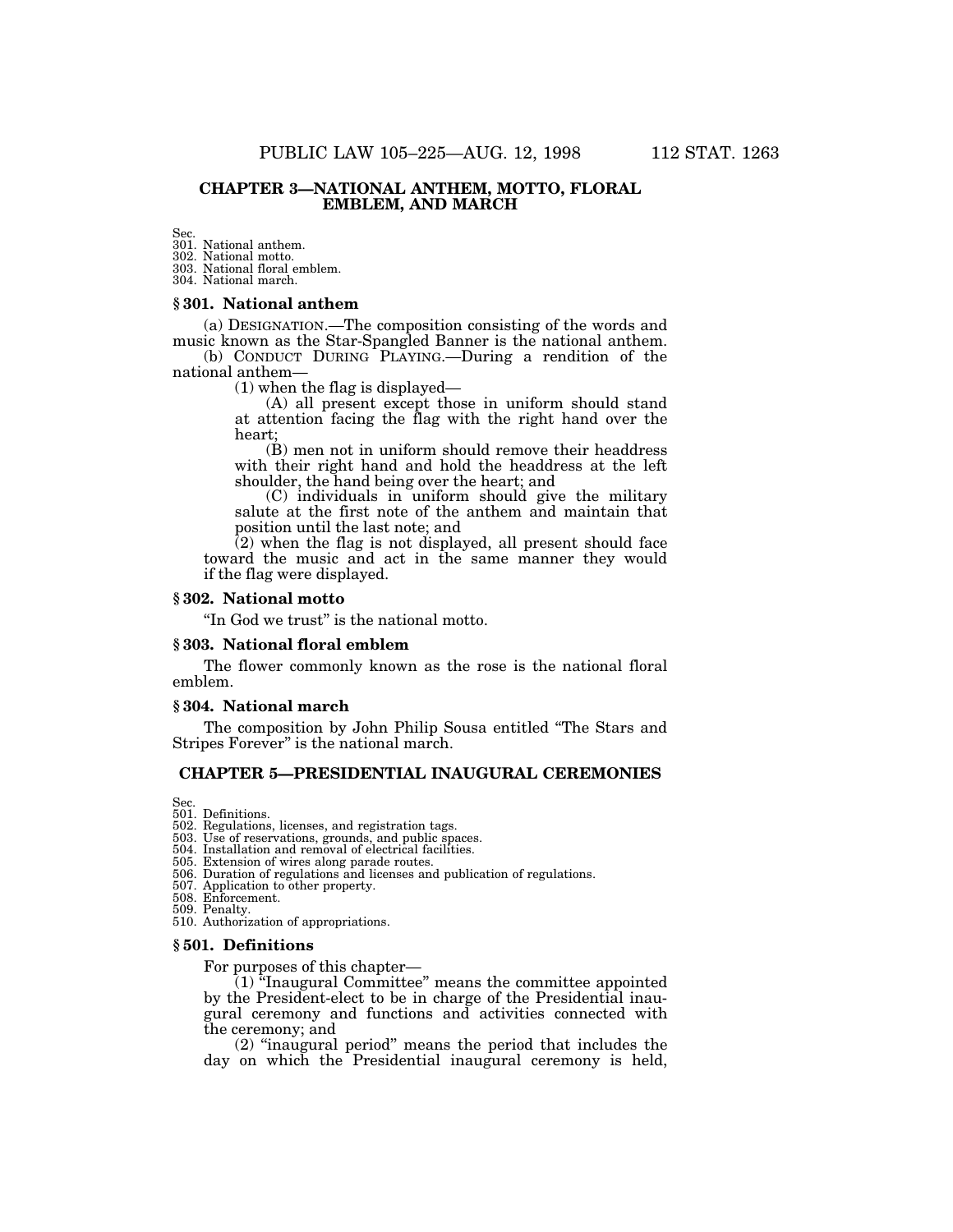the 5 calendar days immediately preceding that day, and the 4 calendar days immediately following that day.

### **§ 502. Regulations, licenses, and registration tags**

(a) REGULATIONS AND LICENSES.—For each inaugural period, the Council of the District of Columbia shall—

(1) prescribe reasonable regulations necessary to preserve public order and protect life, health, and property;

(2) prescribe special regulations related to the standing, movement, and operation of vehicles; and

(3) grant special licenses to peddlers and vendors to sell merchandise in places the Council considers proper, subject to conditions and fees for the licenses the Council considers proper.

(b) REGISTRATION TAGS.—The Mayor of the District of Columbia may issue, for any motor vehicle made available for the use of the Inaugural Committee, special registration tags, valid for not more than 90 days, designed to celebrate the inauguration of the President and Vice President.

### **§ 503. Use of reservations, grounds, and public spaces**

(a) PERMIT FOR USE.—With the approval of the officer having jurisdiction over any of the Federal reservations or grounds in the District of Columbia, the Secretary of the Interior may grant to the Inaugural Committee a permit to use the reservations or grounds during the inaugural period, including a reasonable time before and after the inaugural period. The Mayor of the District of Columbia may grant a similar permit to use public space under the Mayor's jurisdiction. Each permit granted under this subsection is subject to conditions the grantor of the permit prescribes.

(b) REVIEWING STANDS AND COMMERCIAL STANDS AND STRUC-TURES.—A reviewing stand or a stand or structure for the sale of merchandise, food, or drink may be built on public grounds in the District of Columbia only if approved by the Inaugural Committee and by the Secretary or the Mayor, as appropriate.

(c) RESTORATION AFTER INAUGURAL PERIOD.—After the inaugural period, the reservation, ground, or public space occupied by a stand or structure shall be restored promptly to its prior condition.

(d) INDEMNIFICATION.—The Inaugural Committee shall indemnify and save harmless the District of Columbia and the appropriate department, agency, or instrumentality of the United States Government against any loss or damage to, and against any liability arising from the use of, the reservation, ground, or public space, by the Inaugural Committee or a licensee of the Inaugural Committee.

# **§ 504. Installation and removal of electrical facilities**

(a) INSTALLATION.—The Mayor of the District of Columbia may allow the Inaugural Committee to install suitable overhead conductors and electrical facilities, with adequate supports. The official in charge of a park or reservation in the District of Columbia in which it is necessary to place wires shall supervise the placing and removal of those wires.

(b) REMOVAL.—The conductors and supports shall be removed not later than 5 days after the end of the inaugural period.

(c) INDEMNIFICATION.—The United States Government and the District of Columbia may not incur any expense or damage from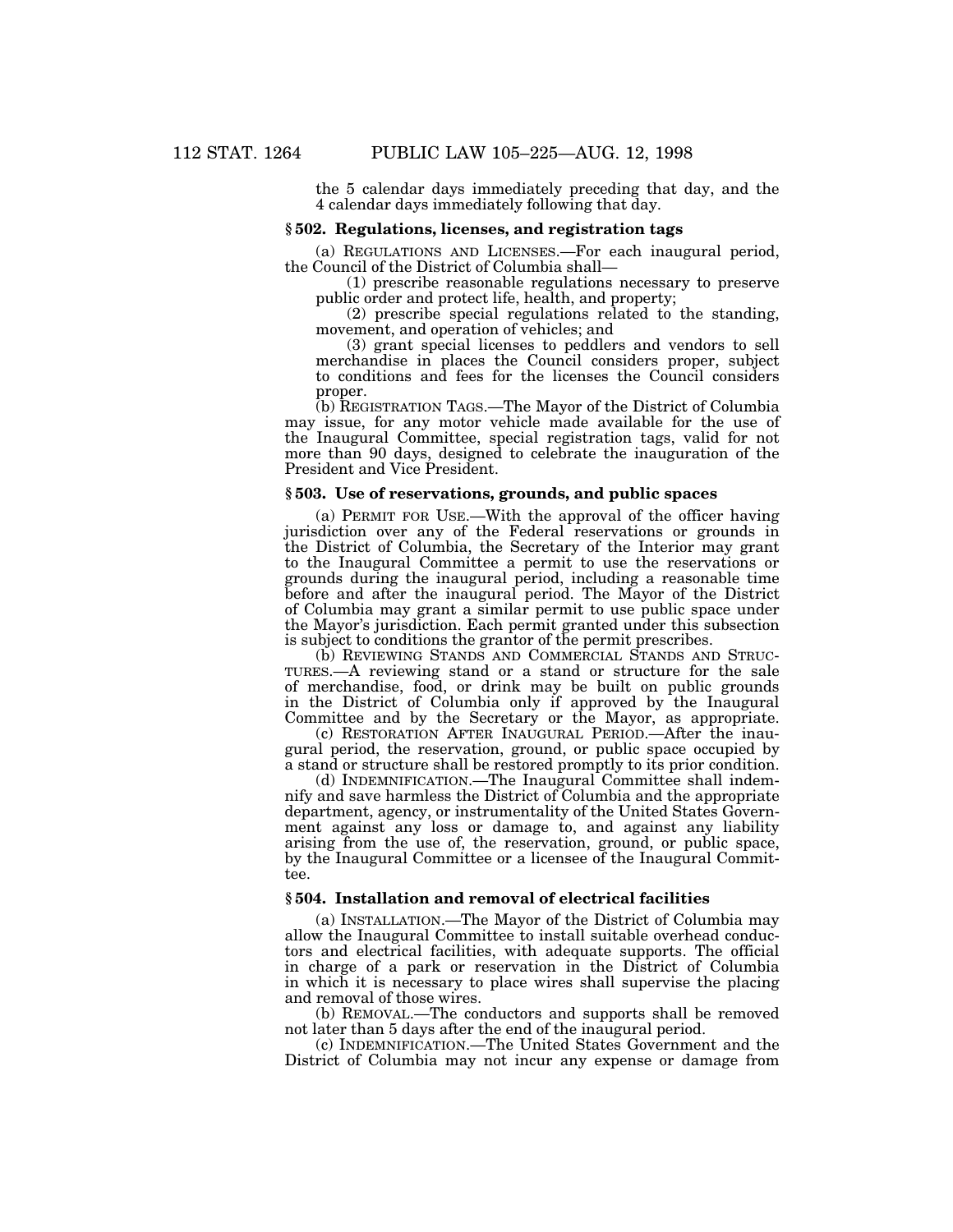the installation, operation, or removal of a temporary overhead conductor or electrical facility. The Inaugural Committee shall indemnify and hold harmless the District of Columbia and the appropriate department, agency, or instrumentality of the Government against any loss or damage, and against any liability arising, from any act of the Inaugural Committee or any agent, licensee, servant, or employee of the Inaugural Committee in connection with the installation, operation, or removal of a temporary overhead conductor or electrical facility.

### **§ 505. Extension of wires along parade routes**

The Mayor of the District of Columbia, the Secretary of the Interior, and the Inaugural Committee may allow communications companies to extend overhead wires to places along a parade route that are considered convenient for use in connection with the parade and other inaugural purposes. The wires shall be removed not later than 10 days after the inaugural period ends.

### **§ 506. Duration of regulations and licenses and publication of regulations**

Regulations prescribed and licenses authorized under this chapter are effective only during the inaugural period. The regulations shall be published in at least one daily newspaper published in the District of Columbia. A penalty prescribed for violating such a regulation may not be enforced until 5 days after publication.

### **§ 507. Application to other property**

This chapter does not apply to the United States Capitol Buildings or Grounds or other property under the jurisdiction of Congress or a committee, commission, or officer of Congress. A service or facility authorized by or under this chapter is available for the property on request or approval of the joint committee of the Senate and House of Representatives appointed by the President of the Senate and the Speaker of the House of Representatives to arrange for the inauguration of the President-elect and the Vice Presidentelect.

### **§ 508. Enforcement**

The Mayor of the District of Columbia, or other official having jurisdiction in the premises, shall enforce this chapter, take necessary precautions to protect the public, and ensure that the pavement of any street, sidewalk, avenue, or alley disturbed or damaged is restored to its prior condition.

### **§ 509. Penalty**

A person violating a regulation prescribed under this chapter shall be fined under title 18 or imprisoned for not more than 30 days. A separate violation occurs under this section for each day the violation continues.

#### **§ 510. Authorization of appropriations**

(a) AUTHORIZATION.—Necessary amounts are authorized to be appropriated—

(1) to enable the Mayor of the District of Columbia to provide additional municipal services in the District of Columbia during the inaugural period, including—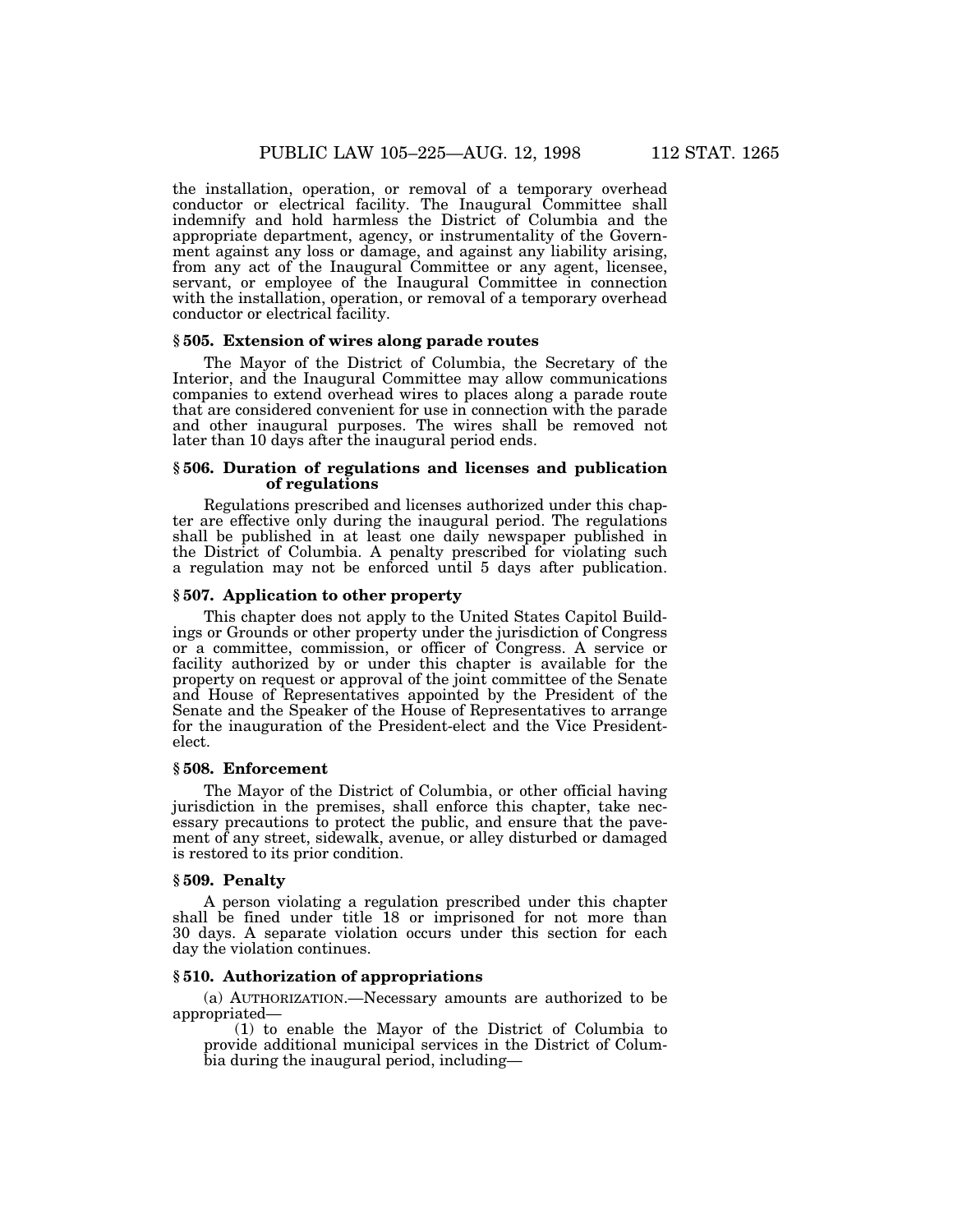(A) employment of personal services without regard to chapters 33 and 51 and subchapter III of chapter 53 of title 5;

(B) travel expenses of enforcement personnel, including sanitarians, from other jurisdictions;

(C) the hiring of the means of transportation;

(D) meals for policemen, firemen, and other municipal employees;

(E) the cost of removing and relocating streetcar loading platforms, construction, rent, maintenance, and expenses incident to the operation of temporary public comfort stations, first-aid stations, and information booths; and

(F) other incidental expenses in the discretion of the Mayor; and

(2) to enable the Secretary of the Interior to provide meals for the members of the United States Park Police during the inaugural period.

(b) PAYMENT.—Amounts appropriated under—

(1) subsection  $(a)(1)$  of this section are payable in the same way as other appropriations for the expenses of the District of Columbia; and

(2) subsection (a)(2) of this section are payable in the same way as other appropriations for the expenses of the Department of the Interior.

### **CHAPTER 7—FEDERAL PARTICIPATION IN CARL GARNER FEDERAL LANDS CLEANUP DAY**

Sec.

701. Findings.

702. Definition.

703. Duties of Federal land management agency. 704. Activities.

# **§ 701. Findings**

Congress finds that—

(1) Federal lands, parks, recreation areas, and waterways provide recreational opportunities for millions of Americans each year;

(2) Federal lands administered by Federal land management agencies contain valuable wildlife, scenery, natural and historic features, and other resources which may be damaged by litter and misuse;

(3) it is in the best interest of the United States and its citizens to maintain and preserve the beauty, safety, and availability of these Federal lands;

(4) these Federal land management agencies have been designated as the caretakers of these Federal lands and are responsible for maintaining and preserving those areas and facilities;

(5) there is great value in volunteer involvement in maintaining and preserving Federal lands for recreational use;

(6) the Federal land management agencies should be concerned with promoting a sense of pride and ownership among citizens toward these lands;

(7) the use of citizen volunteers in a national cleanup effort promotes these goals and encourages the thoughtful use of these Federal lands and facilities;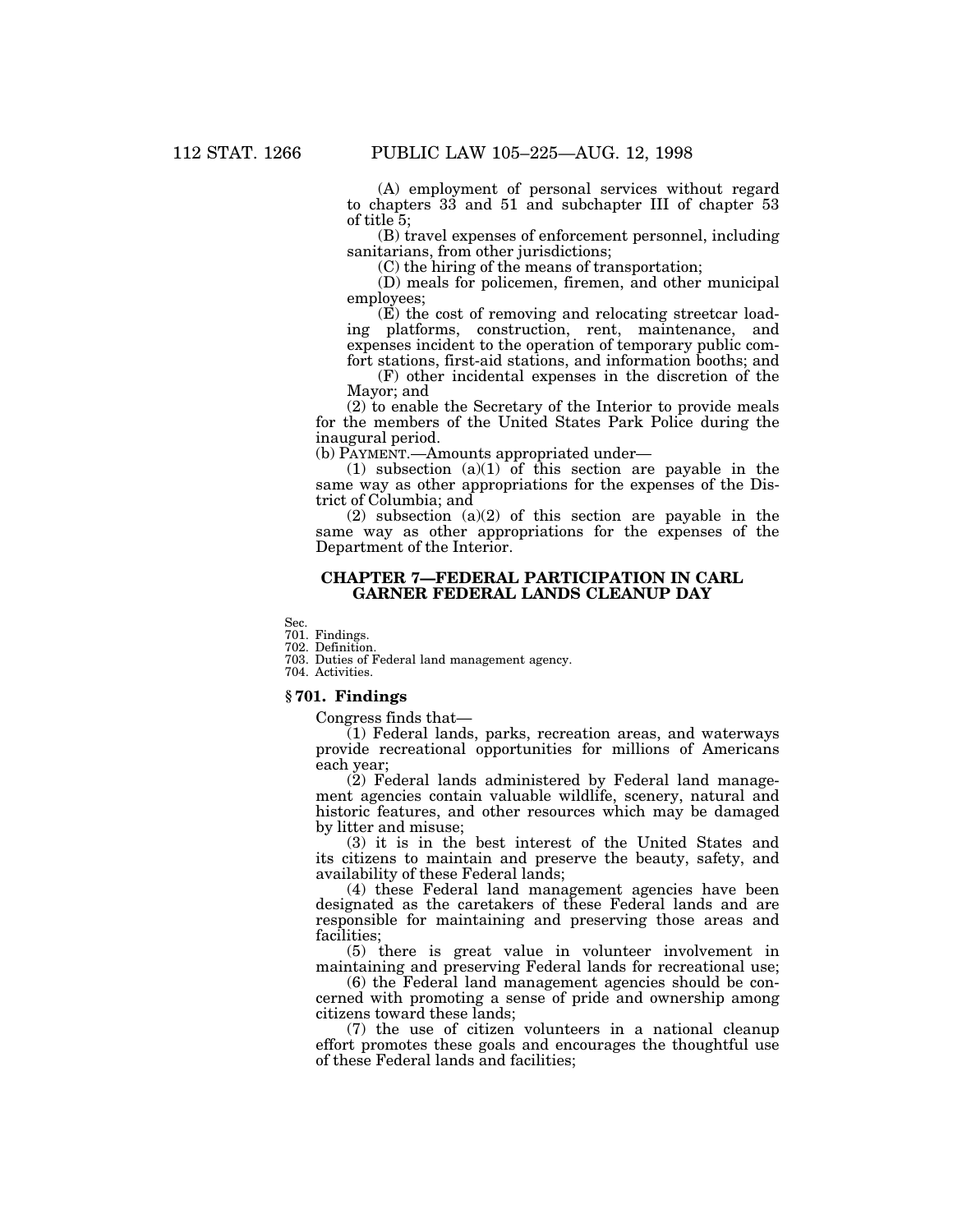(8) the positive impact of annual cleanup events held at various recreation sites has already been proven by steadily declining levels of litter at these sites; and

(9) a national program for cleaning and maintaining Federal lands using volunteers will save millions of tax dollars.

# **§ 702. Definition**

For purposes of this chapter, "Federal land management agency'' includes—

(1) the Forest Service of the Department of Agriculture; (2) the Bureau of Land Management of the Department of the Interior;

(3) the National Park Service of the Department of the Interior;

(4) the Fish and Wildlife Service of the Department of the Interior;

(5) the Bureau of Reclamation of the Department of the Interior; and

(6) the Army Corps of Engineers.

# **§ 703. Duties of Federal land management agency**

To observe Carl Garner Federal Lands Cleanup Day at the Federal level, each Federal land management agency shall organize, coordinate, and participate with citizen volunteers and State and local authorities in cleaning and providing for the maintenance of Federal public land, recreation areas, and waterways within the jurisdiction of the agency.

### **§ 704. Activities**

In cooperation with appropriate State and local government authorities, each Federal land management agency shall plan for and carry out activities on Carl Garner Federal Lands Cleanup Day that—

(1) encourage continuing public and private sector cooperation in preserving the beauty and safety of areas within the jurisdiction of the agency;

(2) increase citizens' sense of ownership and community pride in those areas;

(3) reduce litter on Federal lands, along trails and waterways, and within those areas; and

(4) maintain and improve trails, recreation areas, waterways, and facilities.

# **CHAPTER 9—MISCELLANEOUS**

Sec.

901. Service flag and service lapel button.

902. National League of Families POW/MIA flag.

# **§ 901. Service flag and service lapel button**

(a) INDIVIDUALS ENTITLED TO DISPLAY SERVICE FLAG.—A service flag approved by the Secretary of Defense may be displayed in a window of the place of residence of individuals who are members of the immediate family of an individual serving in the Armed Forces of the United States during any period of war or hostilities in which the Armed Forces of the United States are engaged.

(b) INDIVIDUALS ENTITLED TO DISPLAY SERVICE LAPEL BUTTON.—A service lapel button approved by the Secretary may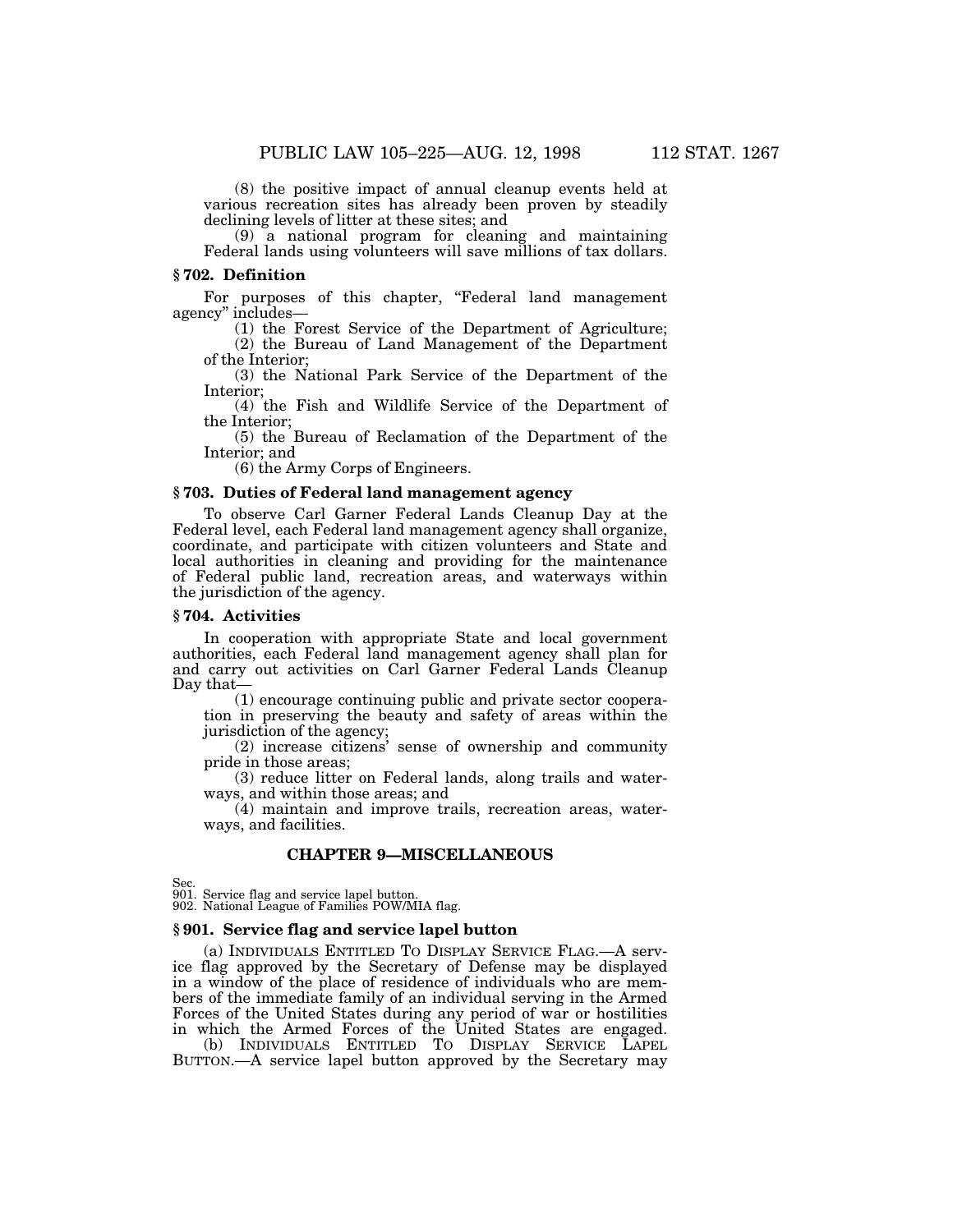be worn by members of the immediate family of an individual serving in the Armed Forces of the United States during any period of war or hostilities in which the Armed Forces of the United States are engaged.

(c) LICENSE TO MANUFACTURE AND SELL SERVICE FLAGS AND SERVICE LAPEL BUTTONS.—Any person may apply to the Secretary for a license to manufacture and sell the approved service flag, or the approved service lapel button, or both. Any person that manufactures a service flag or service lapel button without having first obtained a license, or otherwise violates this section is liable to the United States Government for a civil penalty of not more than \$1,000.

(d) REGULATIONS.—The Secretary may prescribe regulations necessary to carry out this section.

### **§ 902. National League of Families POW/MIA flag**

(a) DESIGNATION.—The National League of Families POW/MIA flag is designated as the symbol of our Nation's concern and commitment to resolving as fully as possible the fates of Americans still prisoner, missing, and unaccounted for in Southeast Asia, thus ending the uncertainty for their families and the Nation.

(b) DISPLAY.—The flag shall be displayed—

(1) at each national cemetery and at the National Vietnam Veterans Memorial each year on Memorial Day and Veterans Day and on any day designated by law as National POW/ MIA Recognition Day; and

(2) on, or on the grounds of, the buildings containing the primary offices of the Secretaries of State, Defense, and Veterans Affairs, and the Director of the Selective Service System on any day designated by law as National POW/MIA Recognition Day.

(c) TERMINATION OF FLAG DISPLAY REQUIREMENT.—Subsection (b) of this section ceases to apply when the President decides that the fullest possible accounting has been made of all members of the Armed Forces and civilian employees of the United States Government who have been identified as prisoners of war or missing in action in Southeast Asia.

# PART B—UNITED STATES GOVERNMENT ORGANI-ZATIONS INVOLVED WITH OBSERVANCES AND **CEREMONIES**

# **CHAPTER 21—AMERICAN BATTLE MONUMENTS COMMISSION**

Sec.

2101. Membership.

2102. Employment of personnel.

2103. Administrative.

2104. Military cemeteries in foreign countries.

2105. Monuments built by the United States Government.

2106. War memorials not built by the United States Government.

- 2107. National Memorial Cemetery of the Pacific.
- 2108. Pacific War Memorial and other historical and memorial sites on Corregidor.
- 2109. Foreign Currency Fluctuations Account.
- 2110. Claims against the Commission.
- 2111. Presidential duties and powers.
- 2112. Care and maintenance of Surrender Tree site.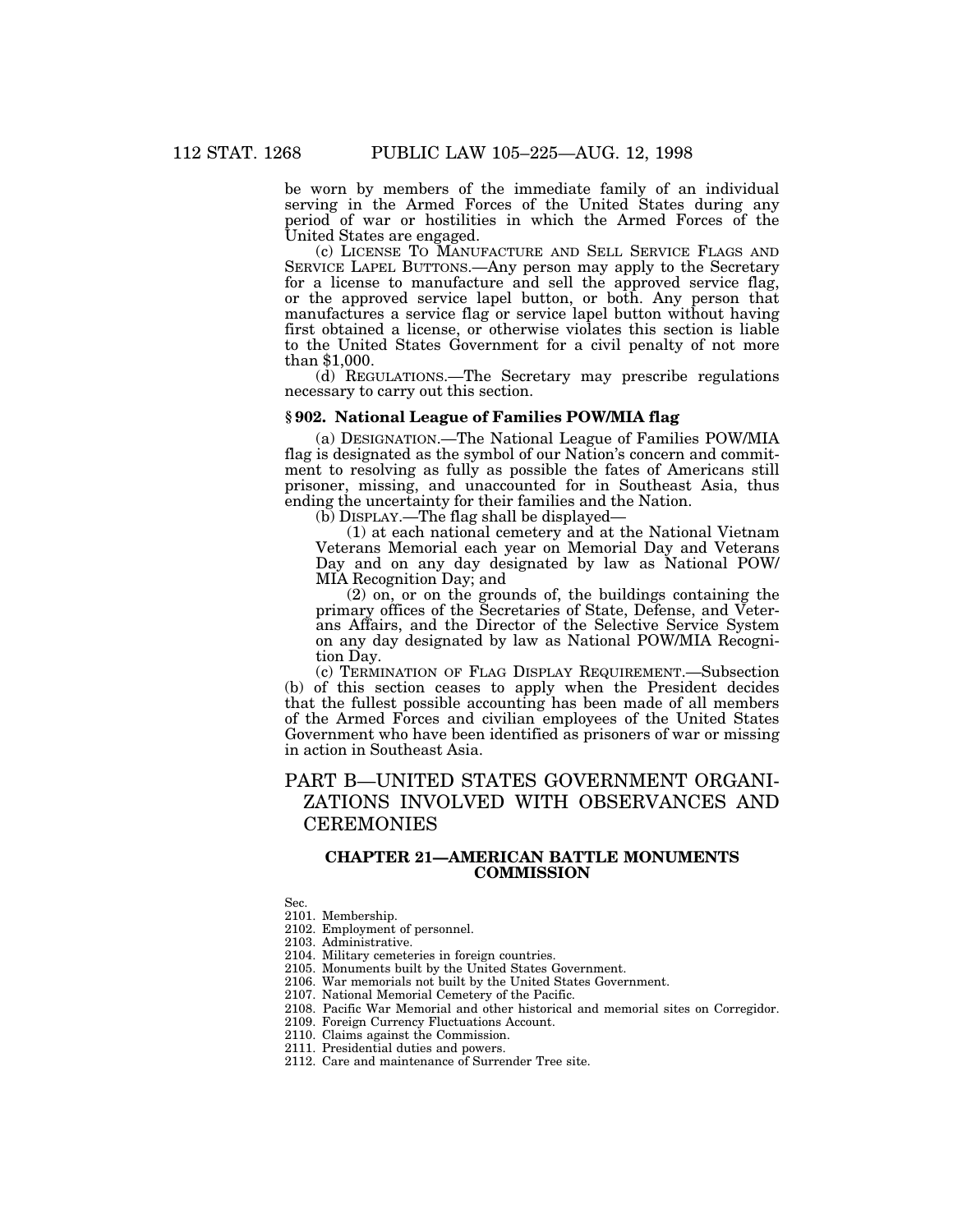# **§ 2101. Membership**

(a) COMPOSITION AND TERMS.—The American Battle Monuments Commission has not more than 11 members appointed by the President. The President also shall appoint one officer of the Regular Army to serve as secretary of the Commission. The members and secretary serve at the pleasure of the President. The President shall fill any vacancies that occur. Notwithstanding any other law, members of the Armed Forces may be appointed members of the Commission.

(b) PAY AND EXPENSES.—The members of the Commission serve without compensation. However, the members of the Commission may receive, from an amount appropriated to carry out this chapter or acquired by another authorized way—

(1) their actual expenses related to the work of the Commission;

(2) when in a travel status outside the continental United States, a per diem at the rate authorized to be paid for members of the uniformed services under section 405 of title 37, United States Code, instead of subsistence; and

(3) when in a travel status in the continental United States, a per diem at the rate authorized to be paid under sections 5702 and 5703 of title 5, United States Code, instead of subsistence.

(c) EXPENSES OF OFFICERS OF ARMED FORCES SERVING ON COMMISSION.—An officer of the Armed Forces serving as a member or as secretary of the Commission may be reimbursed for expenses when traveling on business of the Commission in the same way as civilian members of the Commission.

# **§ 2102. Employment of personnel**

(a) GENERAL.—Within the limits of an appropriation made to employ personnel, the American Battle Monuments Commission may employ personnel necessary to carry out this chapter. To ensure adequate care and maintenance of cemeteries, monuments, and memorials, the Commission, subject to the availability of appropriations, shall employ—

 $(1)$  at least  $50$  individuals in the competitive service (as defined in section 2102 of title 5, United States Code), of whom at least 43 shall be assigned to duty in foreign countries where the cemeteries, monuments, and memorials are located; and

(2) at least 348 individuals who are citizens of the countries where the cemeteries, monuments, and memorials are located.

(b) DETAILED PERSONNEL.—On request of the Commission, the heads of departments, agencies, and instrumentalities of the United States Government may make available to the Commission their personnel and facilities to assist in carrying out this chapter, and may expend for that purpose amounts appropriated to the department, agency, and instrumentality. The Commission shall reimburse the department, agency, or instrumentality for the pay and allowances of designated personnel.

(c) STATION ALLOWANCE FOR OFFICERS ASSIGNED TO THE COMMISSION.—For officers of the Armed Forces assigned to the Commission, the same station allowance shall be authorized for serving at foreign stations as the Secretary of the Army has authorized for officers of the Army.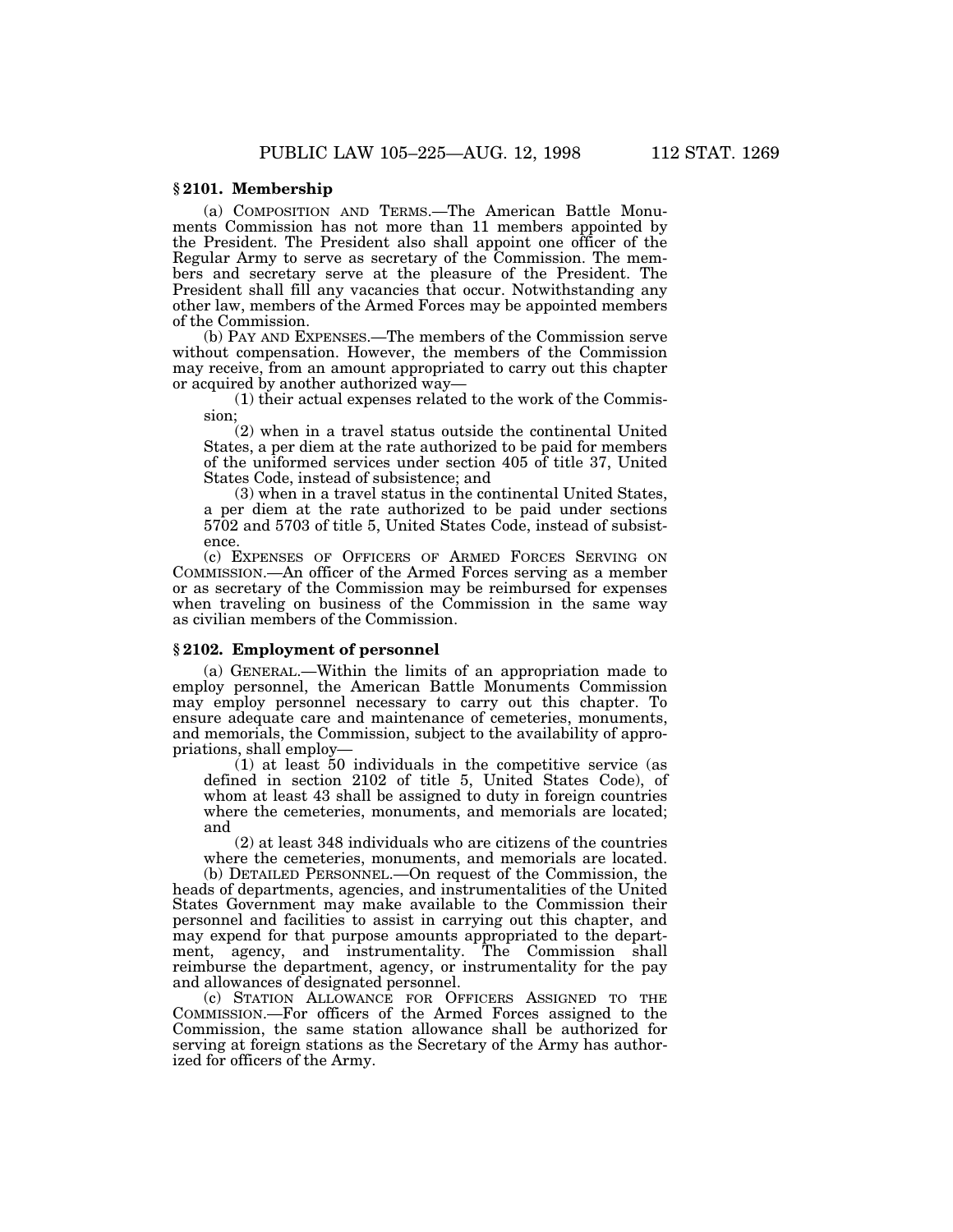(d) CITIZENSHIP REQUIREMENT.—An individual may be employed as the superintendent, or as an assistant superintendent, of a cemetery operated by the Commission only if the individual is a citizen of the United States.

### **§ 2103. Administrative**

(a) GENERAL AUTHORITY.—Subject to appropriations made to carry out this chapter, the American Battle Monuments Commission may—

(1) acquire land or an interest in land in a foreign country to carry out the purposes of this chapter, or an executive order conferring duties and powers on the Commission, without submission to the Attorney General under section 355 of the Revised Statutes (40 U.S.C. 255);

(2) maintain, repair, and operate motor-propelled passenger-carrying vehicles and other property that another department, agency, or instrumentality of the United States Government provides to the Commission;

(3) establish offices in the District of Columbia and elsewhere in or outside the United States;

(4) rent office and garage space, which may be paid for in advance, in foreign countries; and

(5) procure printing, binding, engraving, lithographing, photographing, and typewriting, including the publication of information on United States activities, battlefields, memorials, and cemeteries with respect to which the Commission may exercise any duties and powers.

(b) DISPOSITION OF LAND.—Under conditions and in the manner the Commission decides is proper, the Commission may dispose of land or an interest in land in a foreign country that the Commission acquires in connection with its work.

(c) CONTRACTING OUT.—Notwithstanding the requirements of existing laws or regulations, the Commission, under conditions the Commission decides are necessary and proper, may contract for work, supplies, materials, and equipment outside or for use outside the United States and engage the services of architects and other technical and professional personnel.

(d) DELEGATION.—Under conditions the Commission may prescribe, the Commission may delegate to its chairman, secretary, or officials in charge of any of its offices any of its authority it considers necessary and proper.

(e) AUTHORITY TO RECEIVE STATE, LOCAL, OR PRIVATE AMOUNTS.—The Commission may receive State, local, or private amounts to carry out this chapter. The Commission shall deposit the amounts with the Treasurer of the United States. The Treasurer shall keep the amounts in separate accounts and shall disburse the amounts on vouchers approved by the chairman.

(f) LIMITATION ON USE OF CONTRIBUTIONS.—The Commission may not obligate, withdraw, or expend amounts received as contributions before March 1, 1998.

(g) STATEMENTS TO PRESIDENT.—The Commission shall transmit to the President on October 1 of each year a statement of all its financial and other transactions during the prior fiscal year.

(h) FINANCIAL STATEMENTS AND AUDITS.—(1) The Commission shall have a system of financial controls to enable the Commission to comply with the requirements of paragraph (2) of this subsection and with section  $2106\text{d}(4)$  of this title.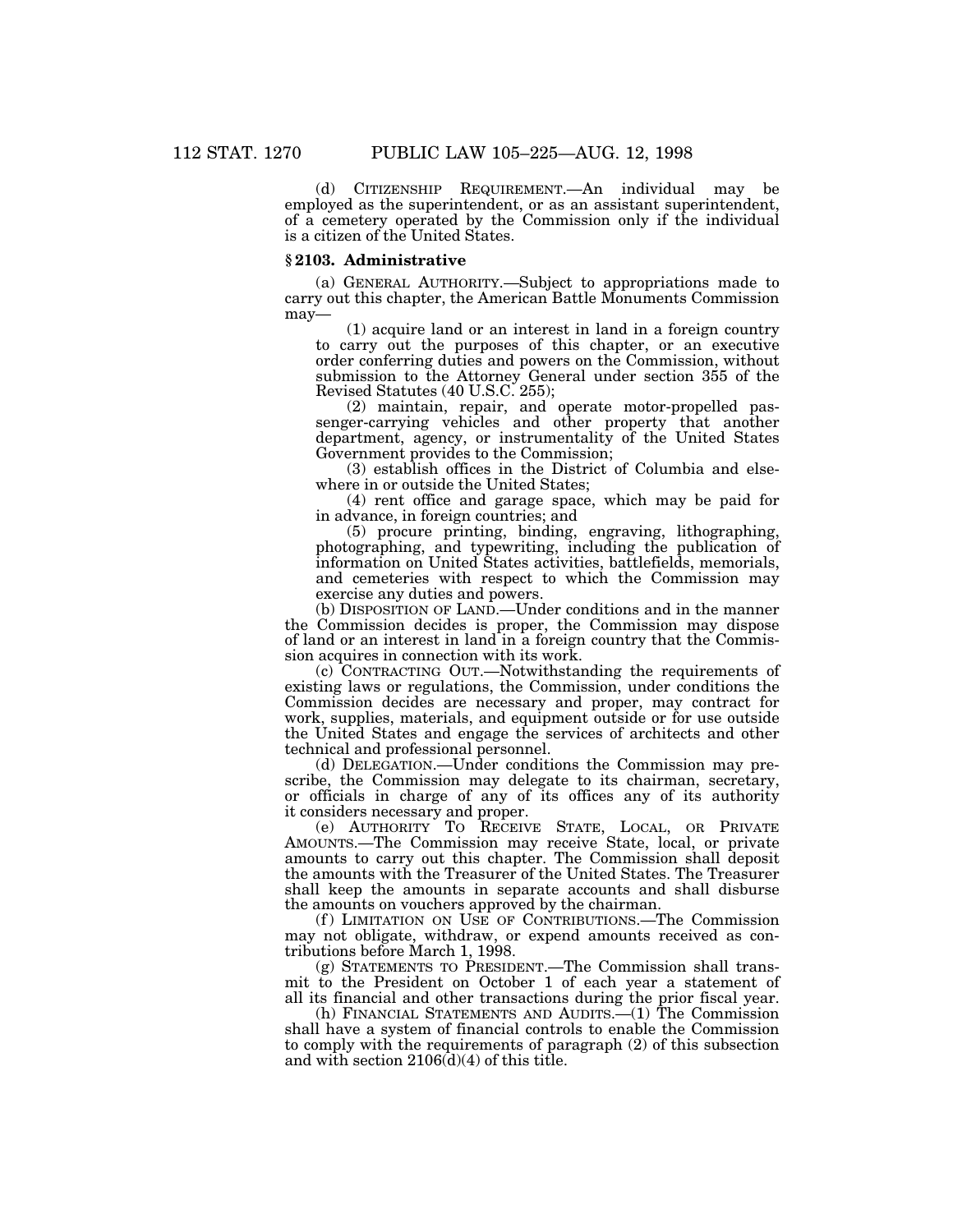(A) by March 1 of each year (beginning with 1998)—

(i) prepare a financial statement which covers all accounts and associated activities of the Commission for the prior fiscal year and is consistent with the requirements of section 3515 of title 31, United States Code; and

(ii) submit the financial statement, together with a narrative summary, to the Committees on Veterans' Affairs of the Senate and House of Representatives; and

(B) obtain an audit by the Comptroller General of each financial statement prepared under subparagraph (A) of this paragraph, which shall be conducted in accordance with applicable generally accepted government auditing standards and shall be in lieu of any audit otherwise required by law.

(i) DISPOSITION OF RECORDS AND ARCHIVES.—When no longer required by the Commission, the records and archives of the Commission shall be deposited with the National Archives in accordance with section 2107 of title 44, United States Code.

( j) SEAL.—The Commission shall have a seal that shall be judicially noticed.

(k) DISBURSEMENTS OUTSIDE CONTINENTAL UNITED STATES.— Disbursements for expenditures outside the continental United States may be made by a special disbursing agent designated by the Commission under regulations it prescribes.

# **§ 2104. Military cemeteries in foreign countries**

When, as a result of combat operations, the Armed Forces establish military cemeteries in zones of operations outside the United States and the territories and possessions of the United States, the American Battle Monuments Commission and the Secretary of the Army, immediately on the cessation of hostilities, shall decide which of the cemeteries will become permanent cemeteries or, if they decide it is desirable, shall select new sites for the cemeteries at any other location. The Commission is solely responsible for the design and construction of the permanent cemeteries, and of all buildings, plantings, headstones, and other permanent improvements incidental to the cemeteries, except that—

(1) the Armed Forces are responsible for maintaining the permanent cemeteries until the Commission declares its readiness to assume the authorized administrative duties and powers;

(2) all construction undertaken by the Armed Forces in establishing and maintaining the cemetery prior to its transfer to the Commission shall be nonpermanent;

(3) burials and reburials by the Armed Forces shall be carried out in accordance with plans prepared by the Commission; and

(4) the Armed Forces have the right to re-enter a cemetery transferred to the Commission to exhume or re-inter a body if they decide it is necessary.

# **§ 2105. Monuments built by the United States Government**

(a) MEMORIALS.—The American Battle Monuments Commission shall prepare plans and estimates to build suitable memorials commemorating the service of American Armed Forces, and shall build and maintain memorials in the United States and, as the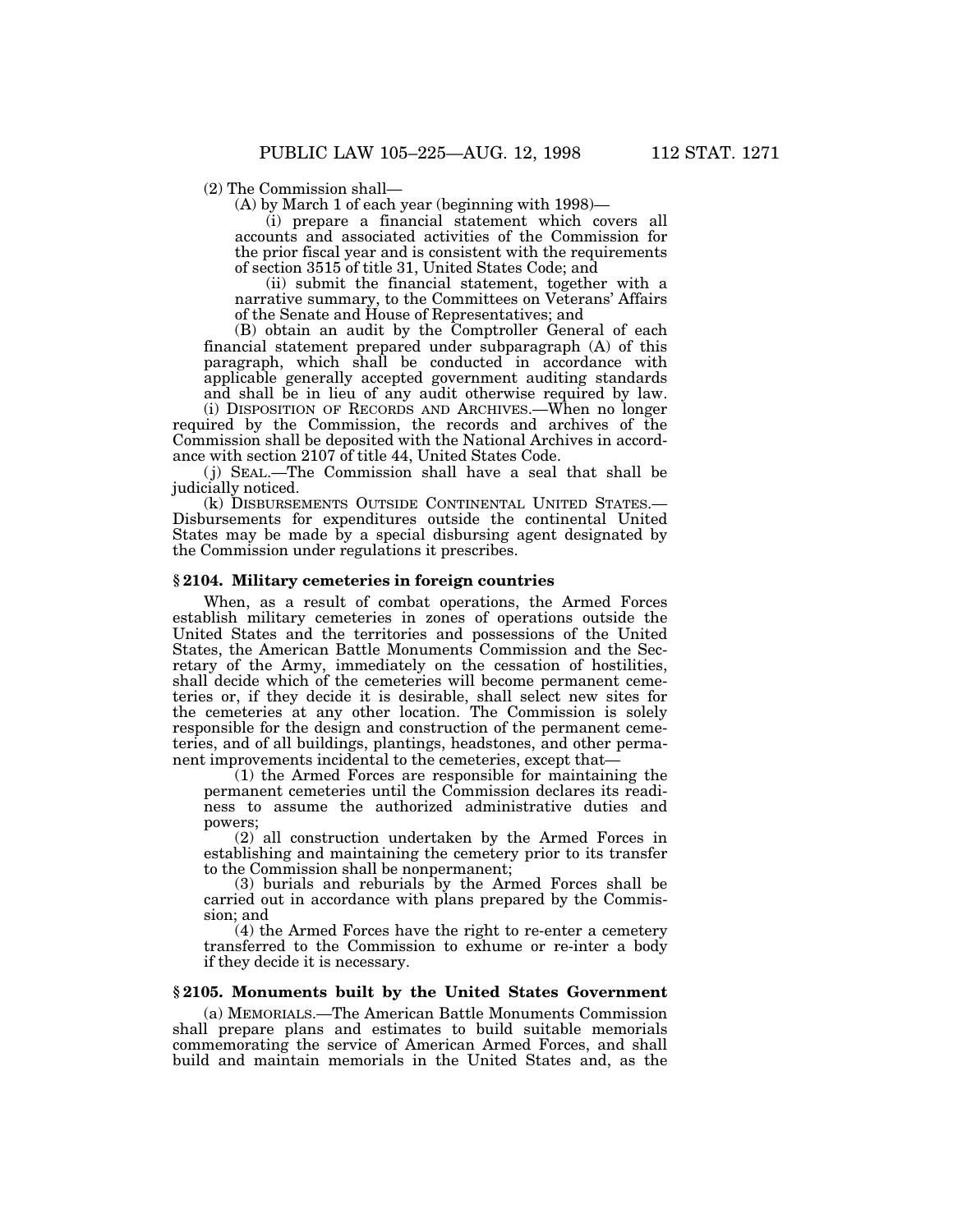Commission decides, at any place outside the United States where the Armed Forces have served since April 6, 1917.

(b) ARCHITECTURE AND ART.—The Commission shall build and maintain works of architecture and art in United States cemeteries located outside the United States and the territories and possessions of the United States that are permanent cemeteries. The Secretary of Veterans Affairs shall maintain works of architecture and art built by the Commission in the National Cemetery System, as described in section 2400(b) of title 38.

(c) CONTROL AND SUPERVISION OF MATERIALS, DESIGN, AND BUILDING.—(1) The Commission shall control the materials and design and prescribe regulations for, and supervise the building of, all memorial monuments and buildings in United States cemeteries located outside the United States and the territories and possessions of the United States.

(2) The Commission shall control the design and prescribe regulations for the building of all memorial monuments and buildings commemorating the service of American Armed Forces that are built in a foreign country or political division of the foreign country that authorizes the Commission to carry out those duties and powers.

(d) APPROVAL BY NATIONAL COMMISSION OF FINE ARTS.—A design for a memorial must be approved by the National Commission of Fine Arts before the Commission can accept it.

### **§ 2106. War memorials not built by the United States Government**

(a) COOPERATION WITH OTHERS.—The American Battle Monuments Commission may cooperate with citizens of the United States, States, municipalities, or associations desiring to build war memorials outside the continental limits of the United States in the way the Commission decides. An administrative agency of the United States Government may give assistance to build the memorial only if a plan for the memorial has been approved under this chapter.

(b) CONTROL, ADMINISTRATION, AND MAINTENANCE OF WAR MEMORIALS.—(1) The Commission may assume responsibility for the control, administration, and maintenance of any war memorial built outside the United States by a citizen of the United States, a State, a political subdivision of a State, a governmental authority (except a department, agency, or instrumentality of the United States Government), a foreign agency, or a private association to commemorate the services of any of the Armed Forces in hostilities occurring since April 6, 1917, if—

(A) the memorial is not built on the territory of the applicable former enemy; and

(B) the sponsors of the memorial consent to the Commission assuming those responsibilities and transfer to the Commission all their rights and interests in the memorial.

(2) If reasonable effort fails to locate the sponsors of a memorial, the Commission may assume responsibility for the memorial under this subsection by agreement with the appropriate foreign authorities. A decision of the Commission to assume responsibility for a war memorial under this subsection is final.

(3) Sponsors of a war memorial for which the Commission assumes responsibility under this subsection may transfer amounts accumulated to maintain and repair the memorial to the Commission for use in carrying out this chapter. Except as provided in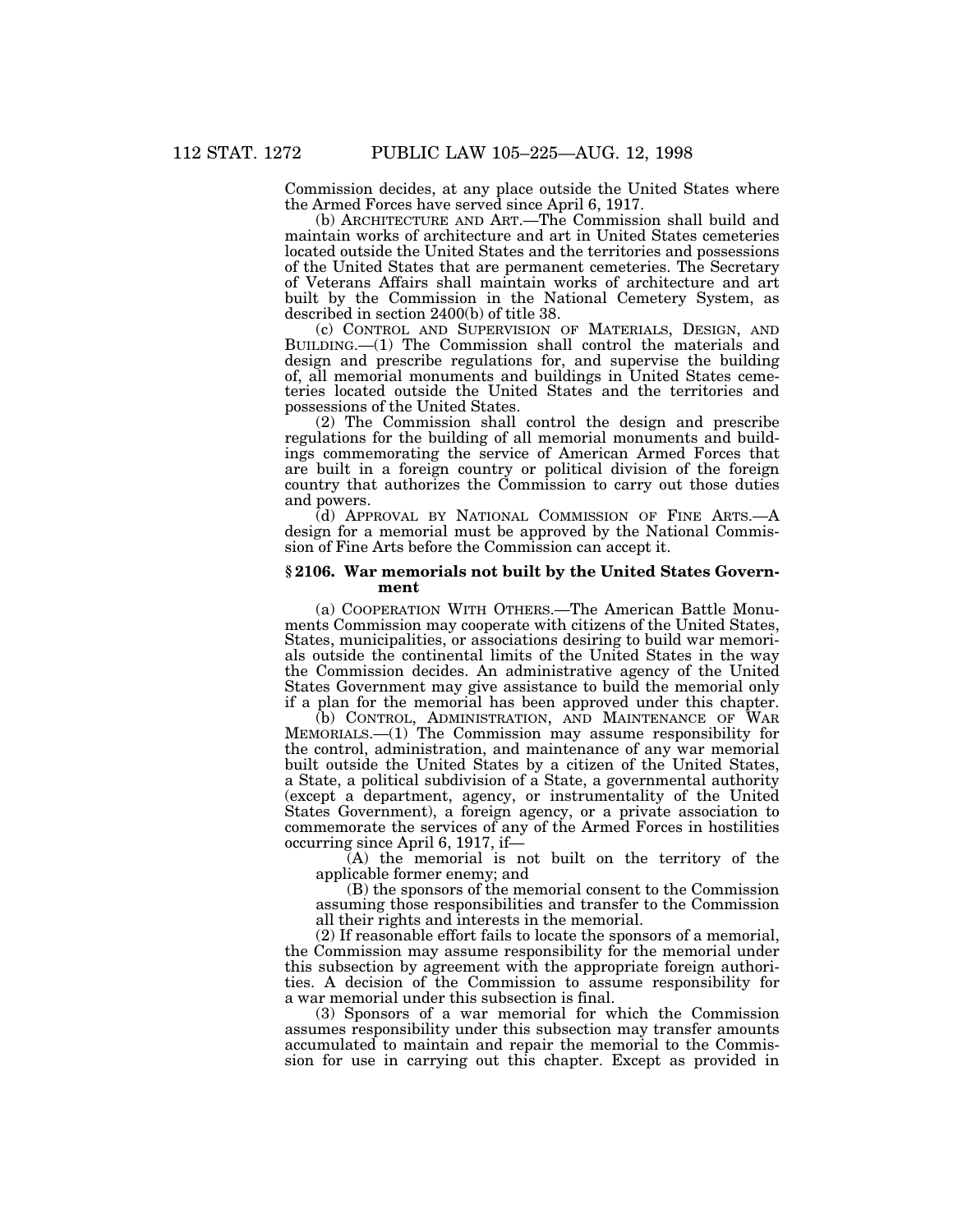subsection (c) of this section, the Commission shall deposit transferred amounts as provided in section 2103(e) of this title.

(c) ARRANGEMENTS FOR REPAIR OR LONG-TERM MAINTENANCE OF MEMORIALS.—In assuming responsibility for a war memorial under subsection  $(b)(1)$  or  $(2)$  of this section, the Commission may arrange with the sponsors of the memorial to provide for repair or long-term maintenance of the memorial. An amount transferred to the Commission for the purpose of this subsection shall be deposited by the Commission in the fund established under subsection (d) of this section.

(d) FUND FOR ARRANGEMENTS FOR REPAIR OR LONG-TERM MAINTENANCE OF MEMORIALS.—(1) There is a fund in the Treasury that is available to the Commission for expenses of repair and long-term maintenance of memorials for which the Commission has made arrangements under subsection (c) of this section. The fund consists of—

(A) amounts deposited into, and interest and proceeds credited to, the fund under paragraph (2) of this subsection; and

(B) obligations obtained under paragraph (3) of this subsection.

(2) The Commission shall deposit into the fund the amounts that are accepted under subsection (c) of this section. The Secretary of the Treasury shall credit to the fund the interest on, and the proceeds from the sale or redemption of, obligations held in the fund.

(3) The Secretary shall invest any part of the fund that the Commission decides is not required to meet current expenses. Each investment shall be made in an interest-bearing obligation of the United States Government, or an obligation that has its principal and interest guaranteed by the Government, that the Commission decides has a maturity suitable for the fund.

(4) The Commission shall separately account for all amounts deposited in and expended from the fund for each war memorial for which an arrangement for repair or long-term maintenance is made under subsection (c) of this section.

(e) DEMOLITION OF WAR MEMORIAL BUILT IN A FOREIGN COUNTRY AND DISPOSITION OF SITE.—The Commission may take necessary action to demolish any war memorial built outside the United States by a citizen of the United States, a State, a political subdivision of a State, a governmental authority (except a department, agency, or instrumentality of the United States Government), a foreign agency, or a private association and to dispose of the site of the memorial in a way the Commission decides is proper, if—

(1) the appropriate foreign authorities agree to the demolition; and

(2)(A) the sponsor of the memorial consents to the demolition; or

(B) the memorial has fallen into disrepair and a reasonable effort by the Commission has failed—

(i) to persuade the sponsor to maintain the memorial at a standard acceptable to the Commission; or

(ii) to locate the sponsor.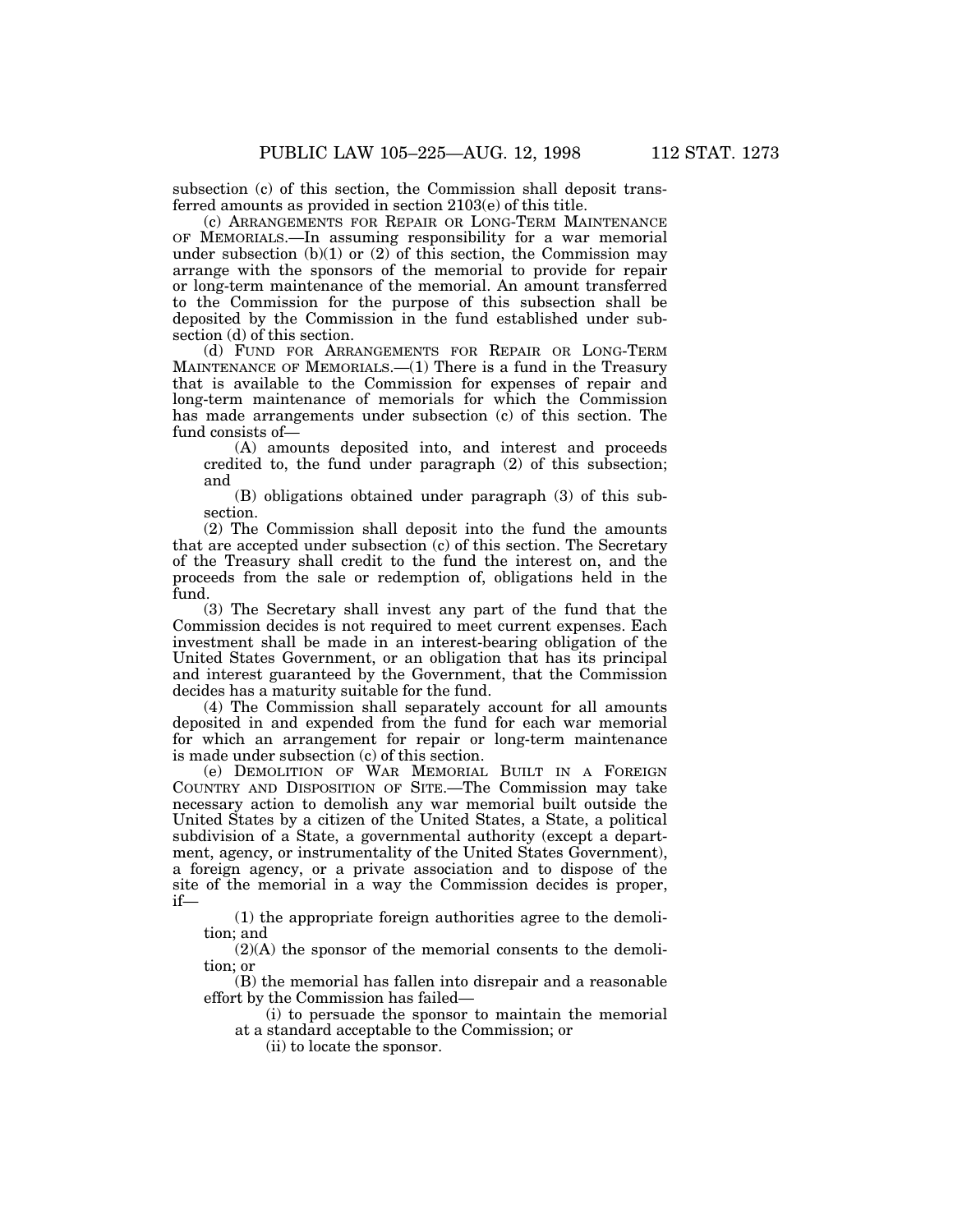# **§ 2107. National Memorial Cemetery of the Pacific**

With the consent of the Secretary of Veterans Affairs, the American Battle Monuments Commission may build works of architecture and art in the National Memorial Cemetery of the Pacific.

### **§ 2108. Pacific War Memorial and other historical and memorial sites on Corregidor**

(a) GENERAL.—After an agreement is made between the Government of the Republic of the Philippines and the United States Government, the American Battle Monuments Commission shall restore, operate, and maintain the Pacific War Memorial and other historical and memorial sites on Corregidor.

(b) PERSONNEL.—The Commission may employ necessary personnel to carry out this section.

(c) USE OF OTHER DEPARTMENTS, AGENCIES, AND INSTRUMEN-TALITIES.—Departments, agencies, and instrumentalities of the United States Government may assist the Commission, on a reimbursable basis, in carrying out this section.

(d) AUTHORITY TO SOLICIT CONTRIBUTIONS.—To carry out this section, the Commission may solicit and accept private contributions and shall deposit the contributions in the fund established by subsection  $(f)$  of this section.

(e) USE OF PRIVATE AMOUNTS.—The Commission shall carry out this section with private amounts except to the extent amounts are appropriated under subsection (g) of this section.

 $(f)$  FUND.—(1) There is a fund in the Treasury that is available to the Commission only to carry out this section. The fund consists of—

(A) amounts deposited into, and interest and proceeds credited to, the fund under paragraph (2) of this subsection; and

(B) obligations obtained under paragraph (3) of this subsection.

(2) The Chairman of the Commission shall deposit into the fund the amounts that are accepted under subsection (d) of this section. The Secretary of the Treasury shall credit to the fund the interest on, and the proceeds from the sale or redemption of, obligations held in the fund.

(3) The Secretary shall invest any part of the fund that the Chairman decides is not required to meet current expenses. Each investment shall be made in an interest-bearing obligation of the United States Government, or an obligation that has its principal and interest guaranteed by the Government, that the Chairman decides has a maturity suitable for the fund.

(4) Amounts in the fund exceeding the cost of carrying out this section, as decided by the Chairman, shall be deposited in the Treasury as miscellaneous receipts to reimburse the United States Government for amounts appropriated under subsection (g) of this section.

(g) AUTHORIZATION OF APPROPRIATIONS.—There are authorized to be appropriated—

 $(1)$  \$6,000,000 for site preparation, design, planning, construction, and associated administrative costs for the restoration of the Memorial and other historical and memorial sites referred to in subsection (a) of this section; and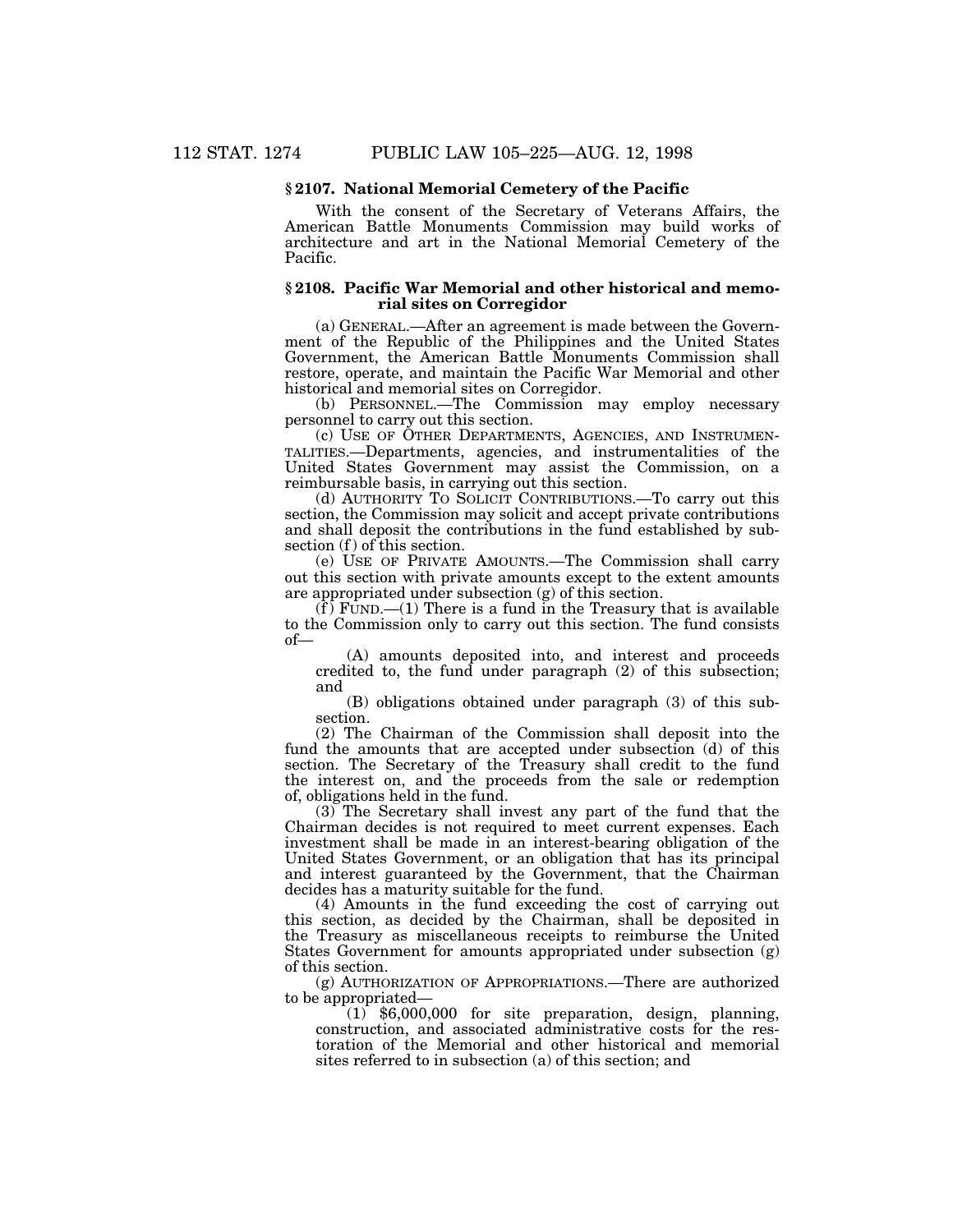(2) amounts necessary to operate and maintain the Memorial and those other historical and memorial sites.

### **§ 2109. Foreign Currency Fluctuations Account**

(a) ESTABLISHMENT AND PURPOSE.—There is an account in the Treasury known as the ''Foreign Currency Fluctuations, American Battle Monuments Commission, Account''. The Account shall be used to provide amounts, in addition to amounts appropriated for salaries and expenses of the Commission, to pay the cost of salaries and expenses that exceeds the amount appropriated for salaries and expenses because of fluctuations in currency exchange rates of foreign countries occurring after a budget request for the Commission is submitted to Congress. The Account may not be used for any other purpose.

(b) INCREASE IN PERMISSIBLE OBLIGATIONS OF AMOUNTS.—A provision of law limiting the amounts the Commission may obligate in a fiscal year shall be increased to the extent necessary to reflect fluctuations in exchange rates from those used in preparing the budget submission.

 $(c)$  TRANSFERRED AMOUNTS.— $(1)$  Amounts in the Account may be transferred to amounts appropriated for salaries and expenses of the Commission. Transferred amounts shall be merged with, and are available for the same time period as, the appropriation to which they are applied.

(2) Amounts transferred from the Account may be transferred back—

(A) if the amounts are not needed to pay obligations incurred because of fluctuations in currency exchange rates of foreign countries in the appropriation to which the amounts were originally transferred; or

(B) because of subsequent favorable fluctuations in the rates or because other amounts are, or become, available to pay the obligations.

(3) Amounts transferred to an appropriation under this subsection may not be transferred back to the Account after the end of the 2d fiscal year after the fiscal year in which the appropriation was available for obligation.

(d) RECORDING OF OBLIGATIONS AND FLUCTUATIONS IN EXCHANGE RATES.—An obligation of the Commission payable in the currency of a foreign country may be recorded as an obligation based on exchange rates used in preparing a budget submission. A change reflecting fluctuations in exchange rates may be recorded as a disbursement is made.

(e) UNOBLIGATED BALANCES.—The unobligated balance of an appropriation for salaries and expenses may be transferred to the Account not later than the end of the second fiscal year following the fiscal year for which the appropriation was made. The unobligated balance shall be merged with, and be available for the same period and purposes as, the Account.

(f) ANNUAL REPORT.—The Commission each year shall submit to the appropriate committees of Congress a report on amounts transferred under this section.

(g) AUTHORIZATION OF APPROPRIATIONS.—There is authorized to be appropriated \$3,000,000 to the Account.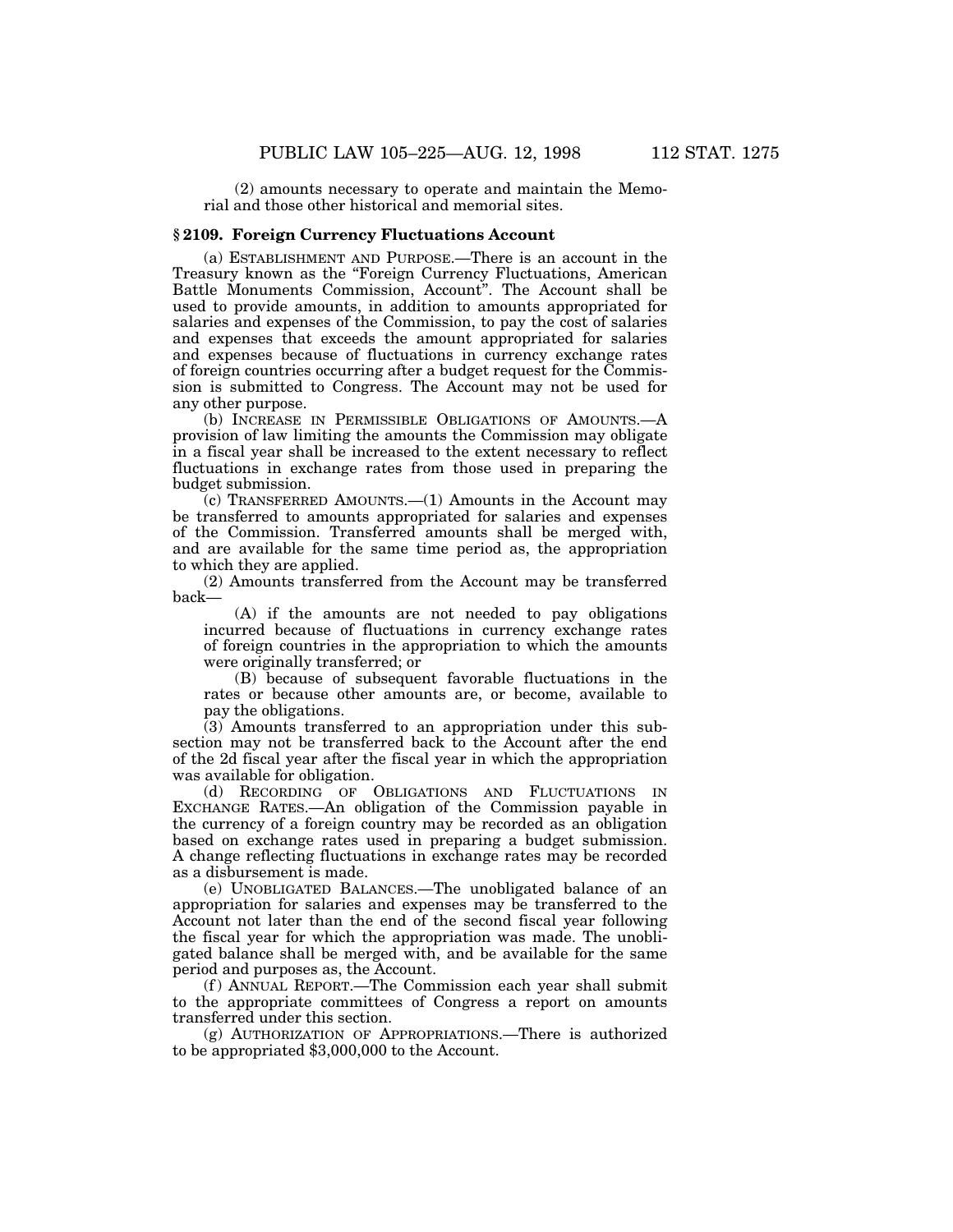# **§ 2110. Claims against the Commission**

A claim against the American Battle Monuments Commission that is similar to a claim described in section 2734 of title 10, that is based on damage to, or loss or destruction of, property, or personal injury or death of an individual, and that is caused by the negligent or wrongful act or omission of an officer or civilian employee of the Commission acting within the scope of the officer's or employee's office or employment, may be settled, decided, and paid as provided in section 2734 for the settlement of Army claims. However, the Secretary of the Army may appoint an officer or employee of the Commission to a claims commission or as an officer to approve settlements of claims made by the claims commission. All payments in settlement of a claim shall be made out of appropriations made to carry out this chapter.

### **§ 2111. Presidential duties and powers**

(a) ARRANGEMENTS WITH FOREIGN COUNTRIES.—The President is requested to make the necessary arrangements with the proper authorities of the appropriate foreign countries to enable the American Battle Monuments Commission to carry out this chapter.

(b) TRANSFER OF ADMINISTRATIVE DUTIES AND POWERS AND SUPPLIES, MATERIAL, AND EQUIPMENT TO COMMISSION.—(1) The President by executive order may transfer to the Commission—

(A) the same administrative duties and powers related to a permanent military cemetery located outside the United States and the territories and possessions of the United States that were transferred to the Commission by Executive Order 6614, February 26, 1934, and Executive Order 10057, May 14, 1949, as amended by Executive Order 10087, December 3, 1949; and

(B) supplies, material, and equipment located in the permanent military cemetery or in a military depot overseas that—

(i) the Department of Defense does not need; and

(ii) the Commission requests to carry out the duties

and powers specified in clause (A) of this paragraph.

(2) After a transfer under this subsection, the Commission shall maintain the cemetery and all improvements in it.

### **§ 2112. Care and maintenance of Surrender Tree site**

The American Battle Monuments Commission is responsible for the care and maintenance of the Surrender Tree site in Santiago, Cuba.

# **CHAPTER 23—UNITED STATES HOLOCAUST MEMORIAL COUNCIL**

2301. Establishment and purposes.

2302. Membership.

- 2303. Executive Director.
- 2304. Gifts, bequests, and devises of property.
- 2305. Memorial museum.
- 2306. Audits.
- 2307. Administrative.
- 2308. Annual report.
- 2309. Authorization of appropriations.

Sec.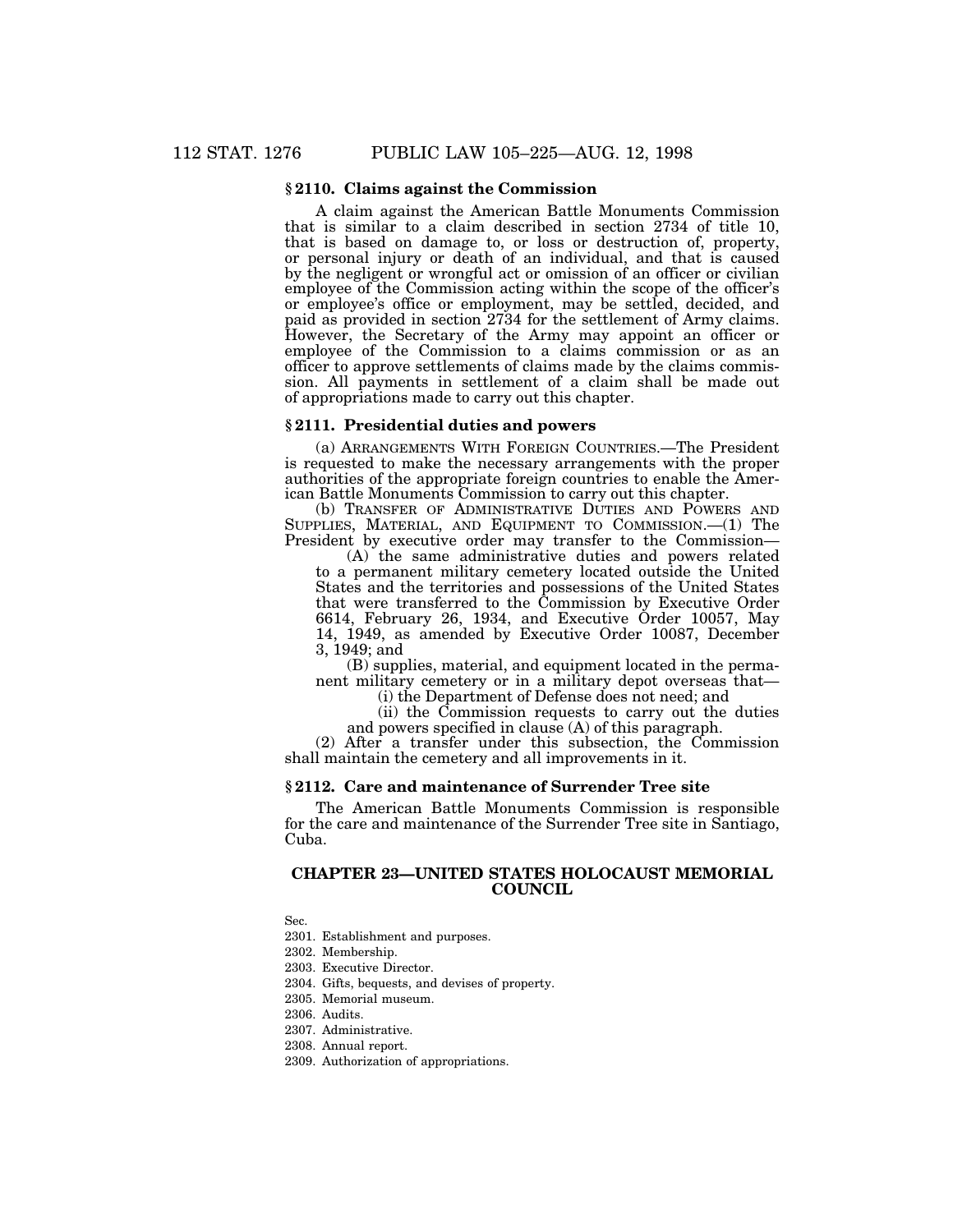# **§ 2301. Establishment and purposes**

The United States Holocaust Memorial Council is an independent establishment of the United States Government. The Council shall—

(1) provide for appropriate ways for the Nation to commemorate the Days of Remembrance as an annual, national, civic commemoration of the Holocaust;

(2) encourage and sponsor appropriate observances of the Days of Remembrance throughout the United States;

(3) plan, construct, and operate a permanent living memorial museum to the victims of the Holocaust in cooperation with the Secretary of the Interior and other departments, agencies, and instrumentalities of the United States Government as provided in section 2305 of this title; and

(4) develop a plan for carrying out the recommendations of the President's Commission on the Holocaust in its report to the President of September 27, 1979, to the extent the recommendations are not otherwise provided for in this chapter.

#### **§ 2302. Membership**

(a) COMPOSITION.—(1) The United States Holocaust Memorial Council consists of 65 voting members and the following ex officio nonvoting members:

(A) one appointed by the Secretary of the Interior.

(B) one appointed by the Secretary of State.

(C) one appointed by the Secretary of Education.

(2) Of the 65 voting members—

(A) the President of the United States appoints 55;

(B) the Speaker of the House of Representatives appoints five from among members of the House of Representatives; and

(C) the President pro tempore of the Senate appoints five, on the recommendation of the majority and minority leaders, from among members of the Senate.

(b) TERMS OF OFFICE.—(1) Except as provided in this subsection, Council members serve for terms of 5 years.

(2) The terms of the five members of the House of Representatives and the five members of the Senate appointed during a term of Congress expire at the end of that term of Congress.

(c) CHAIRPERSON AND VICE CHAIRPERSON.—The President of the United States shall appoint the Chairperson and Vice Chairperson of the Council from among the members of the Council. The Chairperson and Vice Chairperson serve for terms of 5 years.

(d) VACANCIES.—(1) A vacancy on the Council shall be filled in the same manner as the original appointment was made.

(2) A member appointed to fill a vacancy occurring before the expiration of the term for which the predecessor was appointed shall be appointed only for the remainder of the term. A member, except a Member of Congress appointed by the Speaker of the House of Representatives or the President pro tempore of the Senate, may serve after the expiration of a term until a successor takes office.

(3) The President of the United States fills a vacancy in the offices of the Chairperson and Vice Chairperson.

(e) REAPPOINTMENT.—A member whose term expires may be reappointed. The Chairperson and Vice Chairperson may be reappointed to those offices.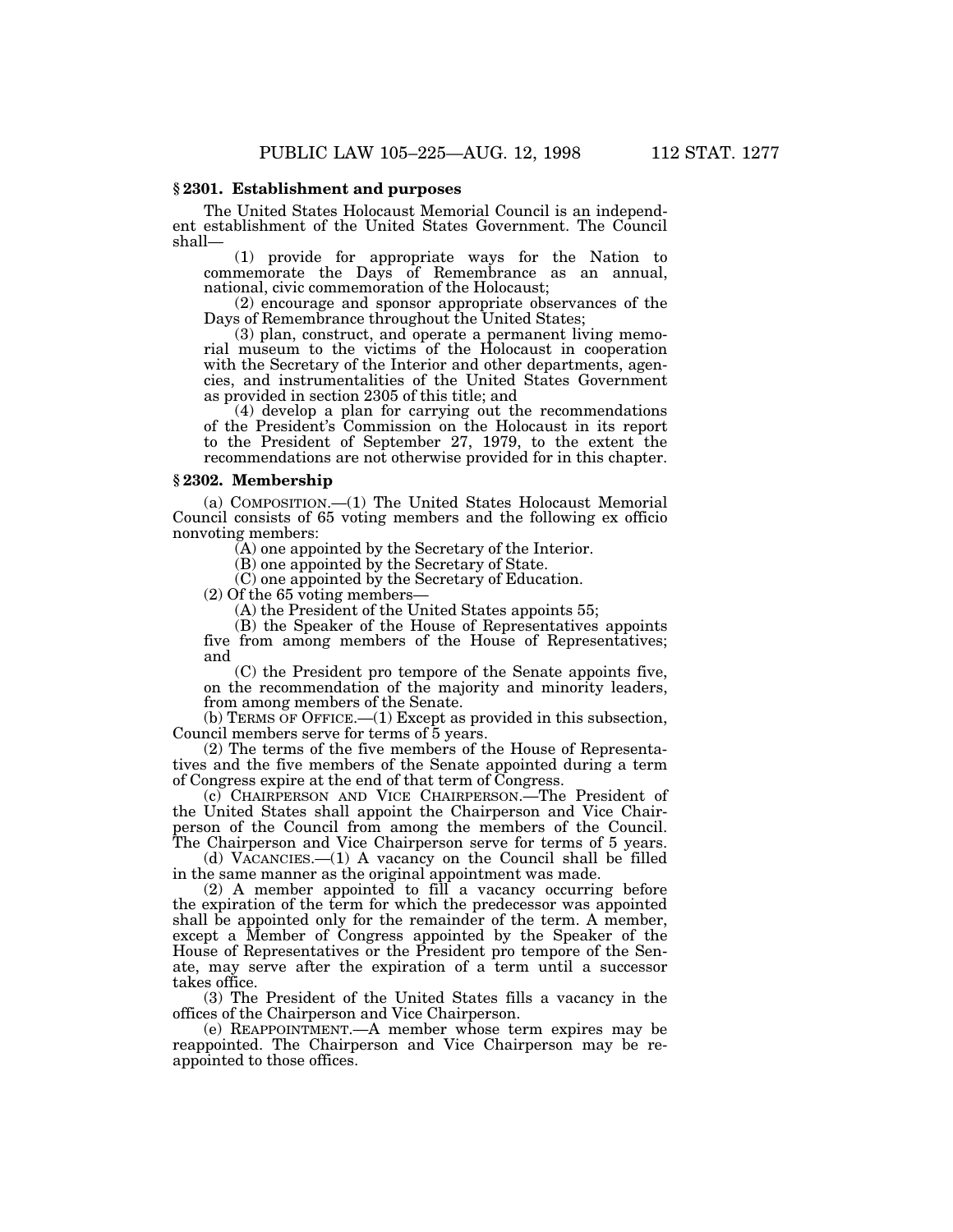$(f)$  PAY AND EXPENSES.— $(1)$  Except as provided in paragraph (2) of this subsection, members of the Council may be paid the daily equivalent of the maximum annual rate of basic pay payable under section 5376 of title 5 for each day (including traveltime) during which they perform duties of the Council. A member is entitled to travel expenses, including a per diem allowance, as provided under section 5703 of title 5, United States Code.

(2) Members who are full-time officers or employees of the United States Government or Members of Congress may not receive additional pay because of their service on the Council.

(g) ASSOCIATED COMMITTEES.—Subject to appointment by the Chairperson, an individual who is not a member of the Council may be designated as a member of a committee associated with the Council. The individual serves without cost to the Government.

#### **§ 2303. Executive Director**

(a) APPOINTMENT AND PAY.—The Chairperson of the United States Holocaust Memorial Council shall appoint an Executive Director, subject to confirmation by the Council. The Executive Director may be paid with nonappropriated funds. However, if the Executive Director is paid with appropriated funds, the rate of pay shall be a rate that is not more than the maximum rate of basic pay payable under section 5376 of title 5, United States Code. The Executive Director serves at the pleasure of the Council.

(b) DUTIES AND POWERS.—The Executive Director may—

(1) appoint employees in the competitive service subject to chapter 51 and subchapter III of chapter 53 of title 5, United States Code;

(2) appoint and fix the compensation (at a rate that is not more than the maximum rate of basic pay payable under section 5376 of title 5, United States Code) of not more than three employees, notwithstanding any other law; and

(3) implement decisions of the Council, in the manner the Council directs, and carry out other functions the Council, the Executive Committee of the Council, or the Chairperson assigns.

# **§ 2304. Gifts, bequests, and devises of property**

(a) GENERAL.—The United States Holocaust Memorial Council may solicit, accept, own, administer, invest, and use gifts, bequests, and devises of property to aid or facilitate the construction, maintenance, and operation of the memorial museum. The property and the proceeds of the property shall be used as nearly as possible in accordance with the terms of the gift, bequest, or devise donating the property. Funds donated to and accepted by the Council under this section are not considered appropriated funds and are not subject to any requirements or restrictions applicable to appropriated funds.

(b) TAX TREATMENT.—For the purposes of Federal income, estate, and gift taxes, property accepted under this section is deemed to be a gift, bequest, or devise to the United States Government.

# **§ 2305. Memorial museum**

(a) TRANSFER OR PURCHASE OF REAL PROPERTY IN THE DISTRICT OF COLUMBIA.—For the purpose of establishing the memorial museum, and with the approval of the Secretary of the Interior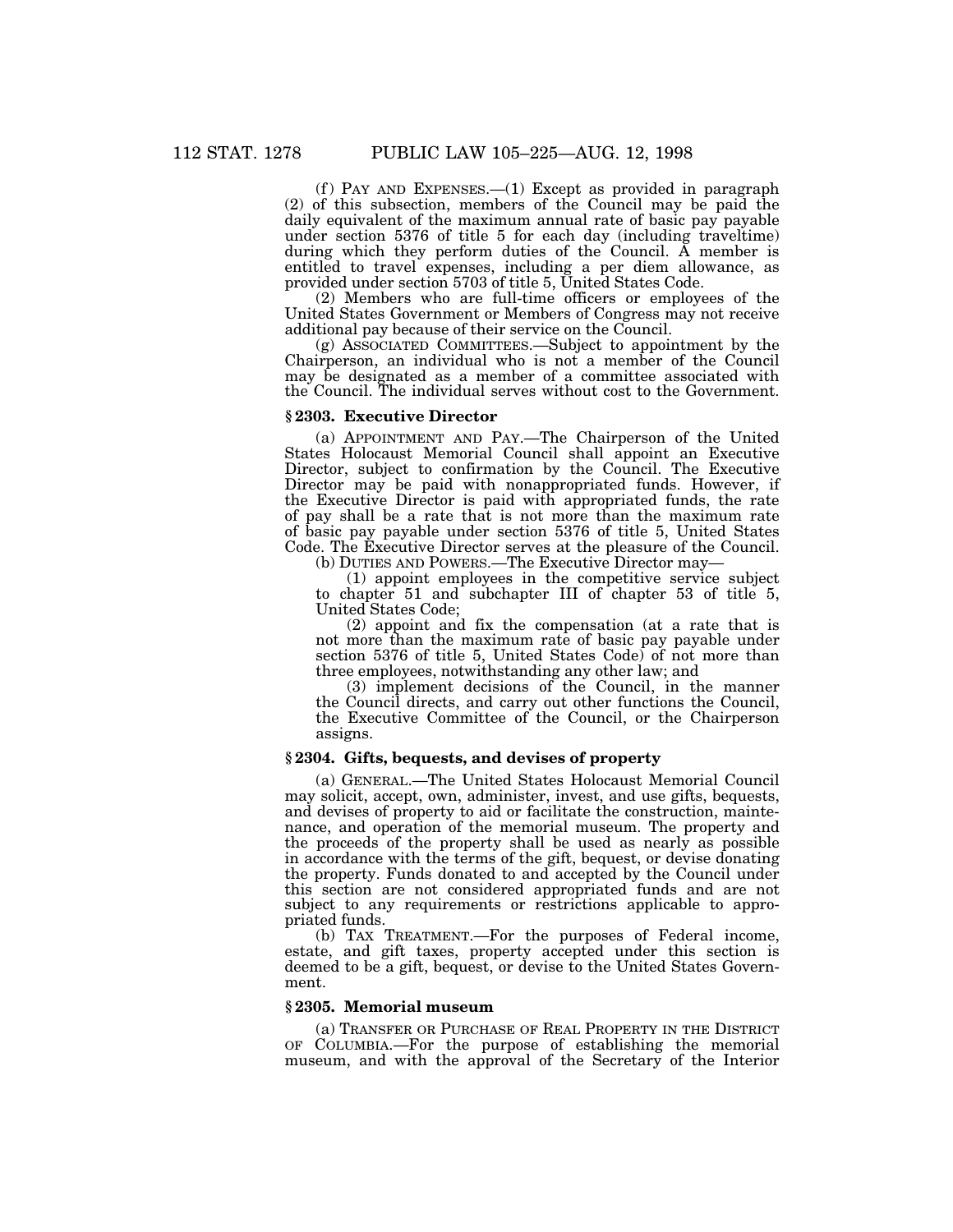in consultation with the Commission of Fine Arts and the National Capital Planning Commission—

(1) a department, agency, or instrumentality of the United States Government may transfer to the administrative jurisdiction of the United States Holocaust Memorial Council, any real property in the District of Columbia that is under the administrative jurisdiction of the department, agency, or instrumentality and that the Council considers suitable for the memorial museum; and

(2) the Council may purchase, with the consent of the owner, any real property within the District of Columbia that the Council considers suitable for the memorial museum.

(b) ARCHITECTURAL DESIGN APPROVAL.—The architectural design for the memorial museum is subject to the approval of the Secretary of the Interior, in consultation with the Commission of Fine Arts and the National Capital Planning Commission.

(c) INSURANCE.—The Council shall maintain insurance on the memorial museum to cover the risks, in the amount, and containing the terms the Council considers necessary.

### **§ 2306. Audits**

When requested by Congress, the Comptroller General shall audit financial transactions of the United States Holocaust Memorial Council, including those involving donated funds, under generally accepted auditing standards. The Council shall make available for an audit under this section all records, items, or property used by the Council that are necessary for the audit. The Council shall provide facilities for verifying transactions with the balances.

# **§ 2307. Administrative**

(a) BYLAWS.—(1) The United States Holocaust Memorial Council shall adopt bylaws to carry out its functions under this chapter.

(2) The Chairperson of the Council may waive a bylaw when the Chairperson decides the waiver is in the best interest of the Council. Immediately after waiving a bylaw, the Chairperson shall send written notice to every voting member of the Council. The waiver becomes final 30 days after the notice is sent unless a majority of Council members disagrees in writing before the end of the 30-day period.

(b) QUORUM.—One-third of the members of the Council is a quorum. A vacancy in the Council does not affect its power to function.

(c) EXPERTS AND CONSULTANTS.—The Council may procure the temporary or intermittent services of experts or consultants under section 3109 of title 5, United States Code, at rates that are not more than the daily equivalent of the maximum annual rate of basic pay payable under section 5376 of title 5, United States Code.

(d) CONTRACT AUTHORITY.—In accordance with applicable law, the Council may make contracts or other arrangements with public agencies or authorities and with private organizations and persons and may make payments necessary to carry out its functions under this chapter.

(e) ASSISTANCE FROM OTHER UNITED STATES GOVERNMENT DEPARTMENTS, AGENCIES, AND INSTRUMENTALITIES.—The Secretary of the Smithsonian Institution, the Library of Congress, and all departments, agencies, and instrumentalities in the executive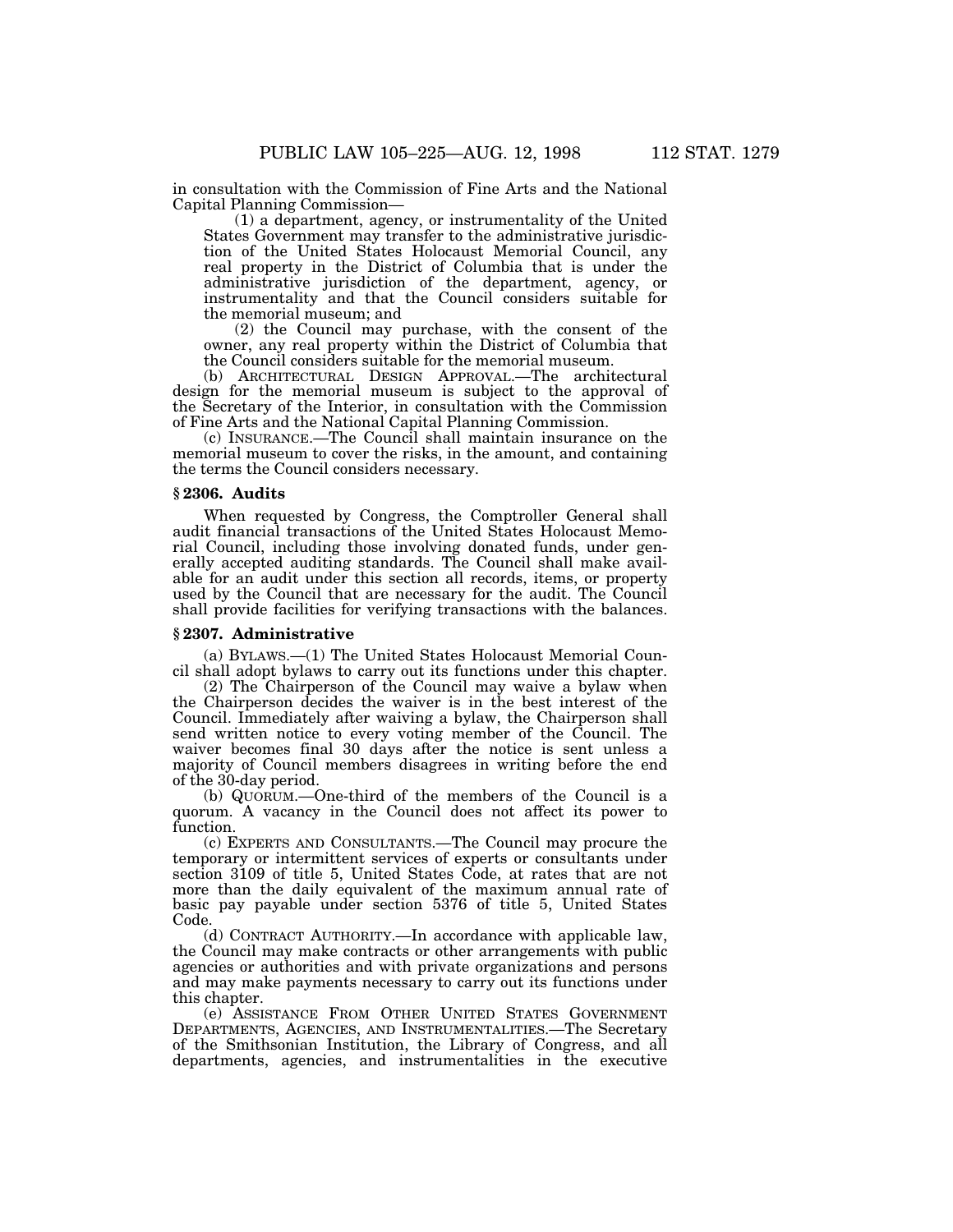branch of the United States Government may assist the Council in carrying out its functions under this chapter.

(f) ADMINISTRATIVE SERVICES AND SUPPORT.—The Secretary of the Interior may provide administrative services and support to the Council on a reimbursable basis.

#### **§ 2308. Annual report**

Each year, the Executive Director of the United States Holocaust Memorial Council shall submit to Congress a report on the Executive Director's stewardship of the authority to construct, maintain, and operate the memorial museum, including an accounting of all financial transactions involving donated funds.

### **§ 2309. Authorization of appropriations**

(a) GENERAL.—Amounts necessary to carry out this chapter are authorized to be appropriated for each of the fiscal years ending September 30, 1997–2000. Notwithstanding any other law, necessary amounts are authorized to be appropriated to the Council to obtain, from a private insurance carrier, insurance against loss in connection with the memorial museum and related property and exhibits.

(b) USE OF AMOUNTS FOR CONSTRUCTION BARRED.—Amounts authorized under this chapter may not be used for construction.

(c) PRIOR AUTHORITY REQUIRED.—Authority to make contracts and to make payments under this chapter, using amounts authorized to be appropriated under this section, are effective only to the extent, and in amounts, provided in advance in an appropriations law.

### **CHAPTER 25—PRESIDENT'S COMMITTEE ON EMPLOYMENT OF PEOPLE WITH DISABILITIES**

Sec. 2501. Acceptance of voluntary services and money or property.

2502. Authorization of appropriations.

# **§ 2501. Acceptance of voluntary services and money or property**

The President's Committee on Employment of People With Disabilities—

(1) notwithstanding section 1342 of title 31, may accept voluntary and uncompensated services; and

(2) may accept, use, and dispose of any money or property the Committee receives.

### **§ 2502. Authorization of appropriations**

(a) GENERAL.—Amounts necessary for the work of the President's Committee on Employment of People With Disabilities are authorized to be appropriated for the fiscal year ending September 30, 1997, to be expended in the manner and by agencies the President may direct.

(b) USES.—Amounts appropriated under this section are to be used to carry out the purposes of the National Disability Employment Awareness Month and to enable the President to provide the Committee with adequate personnel to assist in its activities, and otherwise to provide the Committee with the means of carrying out a program to promote the employment of individuals with disabilities, by—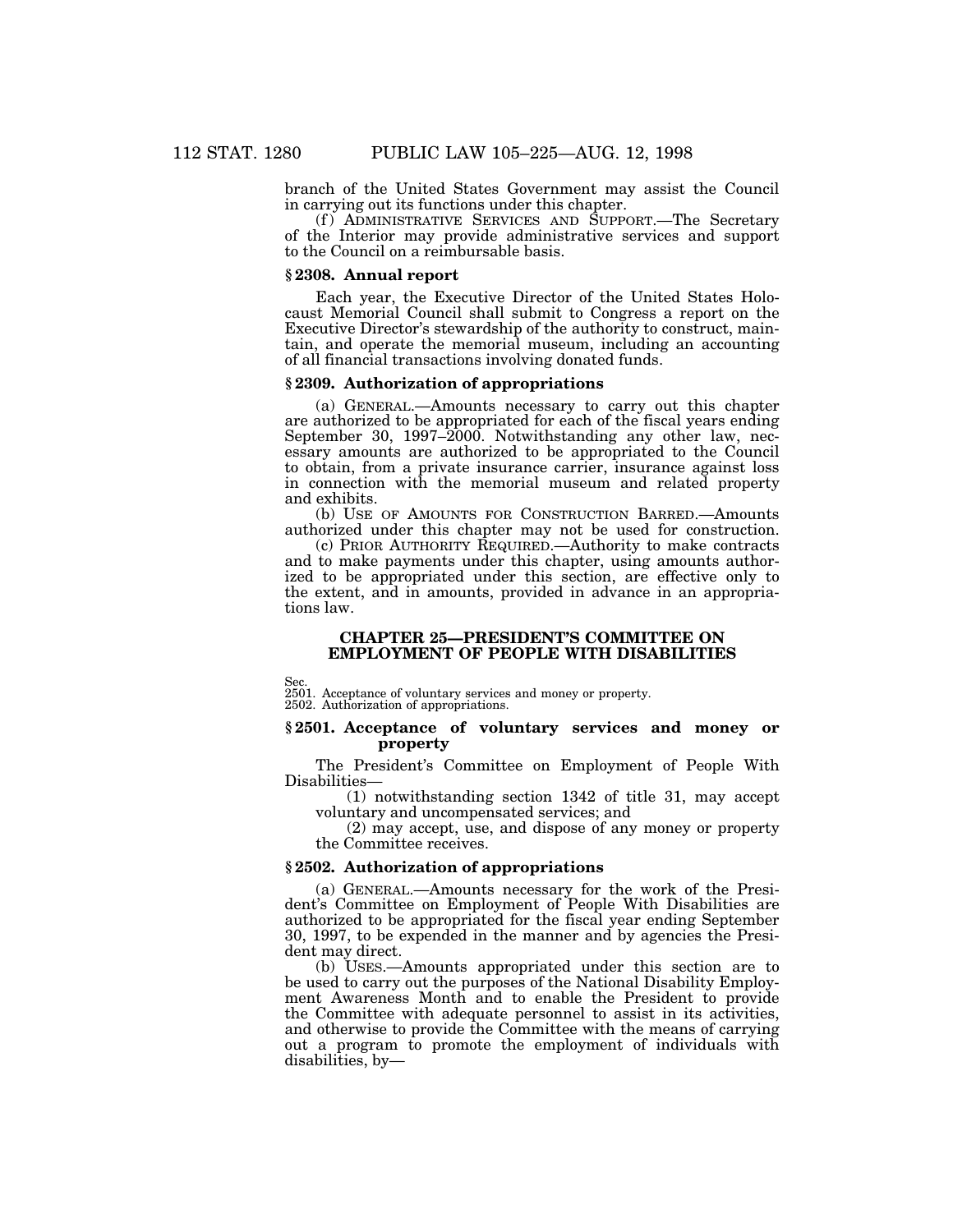(1) creating interest throughout the United States in the rehabilitation and employment of such individuals; and (2) obtaining and maintaining cooperation from all public

and private groups in the field.

# **SUBTITLE II—PATRIOTIC AND NATIONAL ORGANIZATIONS**

# PART A—GENERAL

CHAPTER Sec. 101. GENERAL ................................................................................................... 10101

# PART B—ORGANIZATIONS

| 221. THE AMERICAN SOCIETY OF INTERNATIONAL LAW  22101                                                                                                                                                                                                                                                                                                                                                                                                                                                                                                 |       |
|-------------------------------------------------------------------------------------------------------------------------------------------------------------------------------------------------------------------------------------------------------------------------------------------------------------------------------------------------------------------------------------------------------------------------------------------------------------------------------------------------------------------------------------------------------|-------|
|                                                                                                                                                                                                                                                                                                                                                                                                                                                                                                                                                       |       |
|                                                                                                                                                                                                                                                                                                                                                                                                                                                                                                                                                       |       |
| 227. AMVETS (AMERICAN VETERANS OF WORLD WAR II, KOREA,                                                                                                                                                                                                                                                                                                                                                                                                                                                                                                |       |
| <b>EXAMPLE THAND VIETNAM</b> AND NAVY UNION OF THE UNITED STATES OF AMER-                                                                                                                                                                                                                                                                                                                                                                                                                                                                             |       |
|                                                                                                                                                                                                                                                                                                                                                                                                                                                                                                                                                       |       |
|                                                                                                                                                                                                                                                                                                                                                                                                                                                                                                                                                       | 22901 |
| <b>231.</b> AVIATION HALL OF FAME <b>ACCORDING THE CONSTRUCT OF SISTERS</b> OF AMERICA <b>CONSTRUCT 23101</b>                                                                                                                                                                                                                                                                                                                                                                                                                                         |       |
|                                                                                                                                                                                                                                                                                                                                                                                                                                                                                                                                                       |       |
|                                                                                                                                                                                                                                                                                                                                                                                                                                                                                                                                                       |       |
|                                                                                                                                                                                                                                                                                                                                                                                                                                                                                                                                                       |       |
|                                                                                                                                                                                                                                                                                                                                                                                                                                                                                                                                                       |       |
|                                                                                                                                                                                                                                                                                                                                                                                                                                                                                                                                                       |       |
|                                                                                                                                                                                                                                                                                                                                                                                                                                                                                                                                                       |       |
| 401. CATHOLIC WAR VETERANS OF THE UNITED STATES OF AMER-                                                                                                                                                                                                                                                                                                                                                                                                                                                                                              |       |
|                                                                                                                                                                                                                                                                                                                                                                                                                                                                                                                                                       |       |
|                                                                                                                                                                                                                                                                                                                                                                                                                                                                                                                                                       |       |
| 405. CONGRESSIONAL MEDAL OF HONOR SOCIETY OF THE UNIT-                                                                                                                                                                                                                                                                                                                                                                                                                                                                                                | 40301 |
|                                                                                                                                                                                                                                                                                                                                                                                                                                                                                                                                                       |       |
| $\begin{tabular}{ll} \bf CD \end{tabular} \begin{tabular}{ll} \bf CD \end{tabular} \begin{tabular}{ll} \bf CD \end{tabular} \begin{tabular}{ll} \bf CD \end{tabular} \begin{tabular}{ll} \bf CD \end{tabular} \begin{tabular}{ll} \bf CD \end{tabular} \begin{tabular}{ll} \bf CD \end{tabular} \begin{tabular}{ll} \bf CD \end{tabular} \begin{tabular}{ll} \bf CD \end{tabular} \begin{tabular}{ll} \bf CD \end{tabular} \begin{tabular}{ll} \bf CD \end{tabular} \begin{tabular}{ll} \bf CD \end{tabular} \begin{tabular}{ll} \bf CD \end{tabular$ | 40501 |
|                                                                                                                                                                                                                                                                                                                                                                                                                                                                                                                                                       |       |
|                                                                                                                                                                                                                                                                                                                                                                                                                                                                                                                                                       | 40701 |
| 501. DAUGHTERS OF UNION VETERANS OF THE CIVIL WAR 1861-                                                                                                                                                                                                                                                                                                                                                                                                                                                                                               |       |
|                                                                                                                                                                                                                                                                                                                                                                                                                                                                                                                                                       |       |
|                                                                                                                                                                                                                                                                                                                                                                                                                                                                                                                                                       |       |
| 601. 82ND AIRBORNE DIVISION ASSOCIATION, INCORPORATED  60101                                                                                                                                                                                                                                                                                                                                                                                                                                                                                          |       |
|                                                                                                                                                                                                                                                                                                                                                                                                                                                                                                                                                       |       |
|                                                                                                                                                                                                                                                                                                                                                                                                                                                                                                                                                       |       |
| 705. THE FOUNDATION OF THE FEDERAL BAR ASSOCIATION  70501                                                                                                                                                                                                                                                                                                                                                                                                                                                                                             |       |
| 707. FREDERICK DOUGLASS MEMORIAL AND HISTORICAL ASSO-                                                                                                                                                                                                                                                                                                                                                                                                                                                                                                 |       |
|                                                                                                                                                                                                                                                                                                                                                                                                                                                                                                                                                       |       |
|                                                                                                                                                                                                                                                                                                                                                                                                                                                                                                                                                       |       |
|                                                                                                                                                                                                                                                                                                                                                                                                                                                                                                                                                       |       |
|                                                                                                                                                                                                                                                                                                                                                                                                                                                                                                                                                       |       |
|                                                                                                                                                                                                                                                                                                                                                                                                                                                                                                                                                       |       |
|                                                                                                                                                                                                                                                                                                                                                                                                                                                                                                                                                       |       |
| 1001. İTALIAN AMERICAN WAR VETERANS OF THE UNITED STATES 100101                                                                                                                                                                                                                                                                                                                                                                                                                                                                                       |       |
| 1101. JEWISH WAR VETERANS OF THE UNITED STATES OF AMER-                                                                                                                                                                                                                                                                                                                                                                                                                                                                                               |       |
|                                                                                                                                                                                                                                                                                                                                                                                                                                                                                                                                                       |       |
|                                                                                                                                                                                                                                                                                                                                                                                                                                                                                                                                                       |       |
|                                                                                                                                                                                                                                                                                                                                                                                                                                                                                                                                                       |       |
|                                                                                                                                                                                                                                                                                                                                                                                                                                                                                                                                                       |       |
|                                                                                                                                                                                                                                                                                                                                                                                                                                                                                                                                                       |       |
|                                                                                                                                                                                                                                                                                                                                                                                                                                                                                                                                                       |       |
| 1303. LEGION OF VALOR OF THE UNITED STATES OF AMERICA, IN-                                                                                                                                                                                                                                                                                                                                                                                                                                                                                            |       |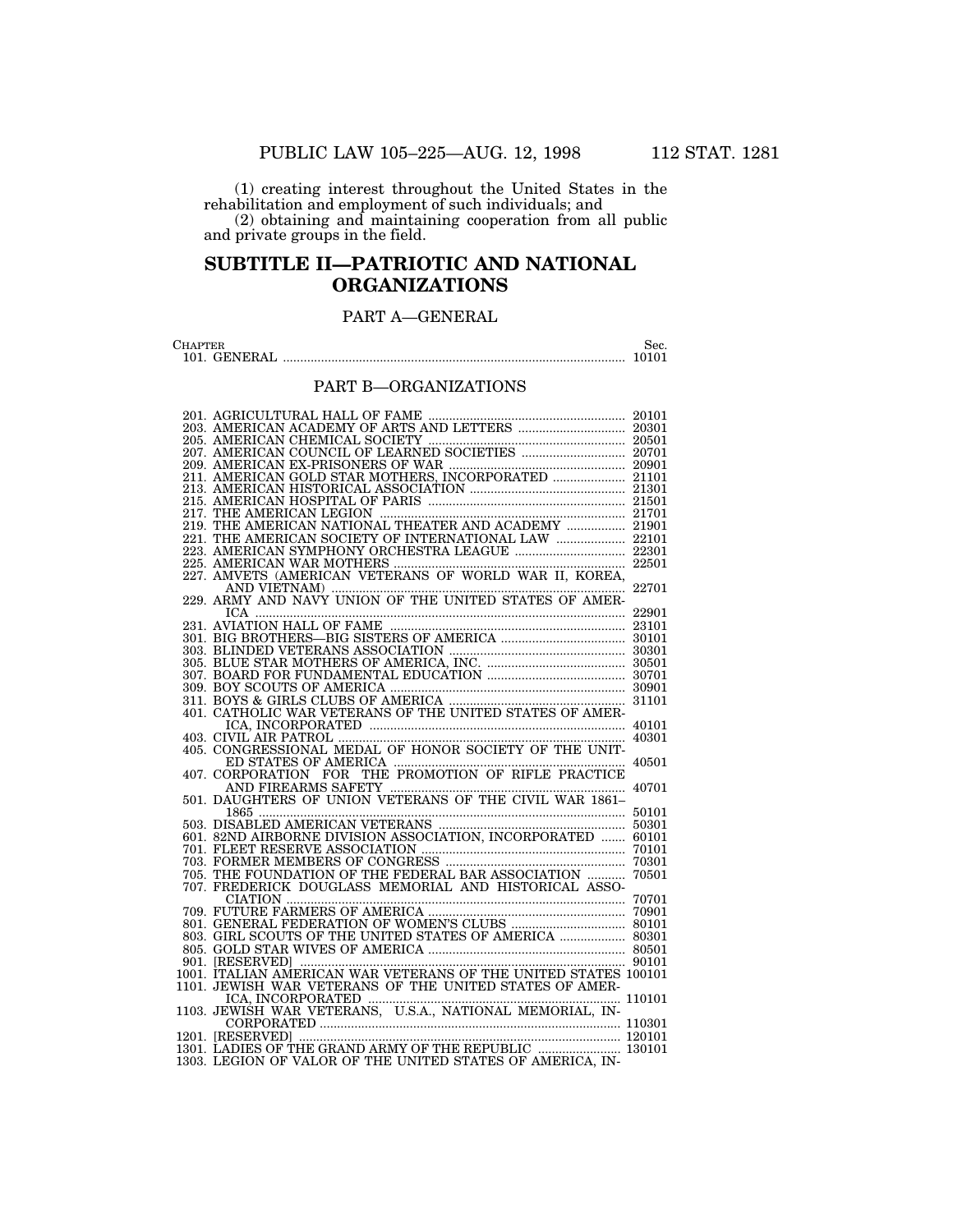|           | ${\bf CORPORTED\;}\hspace{1.8cm}\hspace{1.8cm}\hspace{1.8cm}\hspace{1.8cm}\hspace{1.8cm}\hspace{1.8cm}\hspace{1.8cm}\hspace{1.8cm}\hspace{1.8cm}\hspace{1.8cm}\hspace{1.8cm}\hspace{1.8cm}\hspace{1.8cm}\hspace{1.8cm}\hspace{1.8cm}\hspace{1.8cm}\hspace{1.8cm}\hspace{1.8cm}\hspace{1.8cm}\hspace{1.8cm}\hspace{1.8cm}\hspace{1.8cm}\hspace{1.8cm}\hspace{1.8cm}\hspace{1.8cm}\hspace{1.8cm}\hspace{1$ |  |
|-----------|----------------------------------------------------------------------------------------------------------------------------------------------------------------------------------------------------------------------------------------------------------------------------------------------------------------------------------------------------------------------------------------------------------|--|
|           |                                                                                                                                                                                                                                                                                                                                                                                                          |  |
| 1403. THE | MILITARY CHAPLAINS ASSOCIATION OF THE UNITED                                                                                                                                                                                                                                                                                                                                                             |  |
|           |                                                                                                                                                                                                                                                                                                                                                                                                          |  |
|           |                                                                                                                                                                                                                                                                                                                                                                                                          |  |
|           |                                                                                                                                                                                                                                                                                                                                                                                                          |  |
|           |                                                                                                                                                                                                                                                                                                                                                                                                          |  |
|           |                                                                                                                                                                                                                                                                                                                                                                                                          |  |
|           |                                                                                                                                                                                                                                                                                                                                                                                                          |  |
|           |                                                                                                                                                                                                                                                                                                                                                                                                          |  |
|           | 1505. NATIONAL CONFERENCE OF STATE SOCIETIES, WASHING-                                                                                                                                                                                                                                                                                                                                                   |  |
|           |                                                                                                                                                                                                                                                                                                                                                                                                          |  |
|           |                                                                                                                                                                                                                                                                                                                                                                                                          |  |
|           |                                                                                                                                                                                                                                                                                                                                                                                                          |  |
|           | 1509. NATIONAL COUNCIL ON RADIATION PROTECTION AND MEAS-                                                                                                                                                                                                                                                                                                                                                 |  |
|           |                                                                                                                                                                                                                                                                                                                                                                                                          |  |
|           |                                                                                                                                                                                                                                                                                                                                                                                                          |  |
|           |                                                                                                                                                                                                                                                                                                                                                                                                          |  |
|           | 1513. NATIONAL FALLEN FIREFIGHTERS FOUNDATION  151301                                                                                                                                                                                                                                                                                                                                                    |  |
|           |                                                                                                                                                                                                                                                                                                                                                                                                          |  |
|           |                                                                                                                                                                                                                                                                                                                                                                                                          |  |
|           | 1517. NATIONAL FILM PRESERVATION FOUNDATION  151701                                                                                                                                                                                                                                                                                                                                                      |  |
|           |                                                                                                                                                                                                                                                                                                                                                                                                          |  |
|           | 1521. NATIONAL MINING HALL OF FAME AND MUSEUM  152101                                                                                                                                                                                                                                                                                                                                                    |  |
|           |                                                                                                                                                                                                                                                                                                                                                                                                          |  |
|           |                                                                                                                                                                                                                                                                                                                                                                                                          |  |
|           | 1527. NATIONAL SKI PATROL SYSTEM, INCORPORATED  152701                                                                                                                                                                                                                                                                                                                                                   |  |
|           |                                                                                                                                                                                                                                                                                                                                                                                                          |  |
|           | 1529. NATIONAL SOCIETY, DAUGHTERS OF THE AMERICAN COLO-                                                                                                                                                                                                                                                                                                                                                  |  |
|           |                                                                                                                                                                                                                                                                                                                                                                                                          |  |
|           | 1531. THE NATIONAL SOCIETY OF THE DAUGHTERS OF THE AMER-                                                                                                                                                                                                                                                                                                                                                 |  |
|           |                                                                                                                                                                                                                                                                                                                                                                                                          |  |
|           |                                                                                                                                                                                                                                                                                                                                                                                                          |  |
|           |                                                                                                                                                                                                                                                                                                                                                                                                          |  |
|           |                                                                                                                                                                                                                                                                                                                                                                                                          |  |
|           |                                                                                                                                                                                                                                                                                                                                                                                                          |  |
|           |                                                                                                                                                                                                                                                                                                                                                                                                          |  |
|           | 1537. NATIONAL WOMAN'S RELIEF CORPS, AUXILIARY TO THE                                                                                                                                                                                                                                                                                                                                                    |  |
|           |                                                                                                                                                                                                                                                                                                                                                                                                          |  |
|           |                                                                                                                                                                                                                                                                                                                                                                                                          |  |
|           |                                                                                                                                                                                                                                                                                                                                                                                                          |  |
|           |                                                                                                                                                                                                                                                                                                                                                                                                          |  |
|           | 1543. NAVY CLUB OF THE UNITED STATES OF AMERICA  154301                                                                                                                                                                                                                                                                                                                                                  |  |
|           |                                                                                                                                                                                                                                                                                                                                                                                                          |  |
|           | 1547. NON COMMISSIONED OFFICERS ASSOCIATION OF THE UNIT-                                                                                                                                                                                                                                                                                                                                                 |  |
|           |                                                                                                                                                                                                                                                                                                                                                                                                          |  |
|           |                                                                                                                                                                                                                                                                                                                                                                                                          |  |
|           |                                                                                                                                                                                                                                                                                                                                                                                                          |  |
|           |                                                                                                                                                                                                                                                                                                                                                                                                          |  |
|           |                                                                                                                                                                                                                                                                                                                                                                                                          |  |
|           | 1705. POLISH LEGION OF AMERICAN VETERANS, U.S.A.  170501                                                                                                                                                                                                                                                                                                                                                 |  |
|           |                                                                                                                                                                                                                                                                                                                                                                                                          |  |
|           | 1901. RESERVE OFFICERS ASSOCIATION OF THE UNITED STATES  190101                                                                                                                                                                                                                                                                                                                                          |  |
|           | 1903. RETIRED ENLISTED ASSOCIATION, INCORPORATED  190301                                                                                                                                                                                                                                                                                                                                                 |  |
|           | 2001. SOCIETY OF AMERICAN FLORISTS AND ORNAMENTAL HORTI-                                                                                                                                                                                                                                                                                                                                                 |  |
|           |                                                                                                                                                                                                                                                                                                                                                                                                          |  |
|           |                                                                                                                                                                                                                                                                                                                                                                                                          |  |
|           |                                                                                                                                                                                                                                                                                                                                                                                                          |  |
|           |                                                                                                                                                                                                                                                                                                                                                                                                          |  |
|           |                                                                                                                                                                                                                                                                                                                                                                                                          |  |
|           | 2201. UNITED SERVICE ORGANIZATIONS, INCORPORATED  220101                                                                                                                                                                                                                                                                                                                                                 |  |
|           |                                                                                                                                                                                                                                                                                                                                                                                                          |  |
|           |                                                                                                                                                                                                                                                                                                                                                                                                          |  |
|           | 2207. UNITED STATES SUBMARINE VETERANS OF WORLD WAR II  220701                                                                                                                                                                                                                                                                                                                                           |  |
|           | 2301. VETERANS OF FOREIGN WARS OF THE UNITED STATES  230101                                                                                                                                                                                                                                                                                                                                              |  |
|           |                                                                                                                                                                                                                                                                                                                                                                                                          |  |
|           | 2303. VETERANS OF WORLD WAR I OF THE UNITED STATES OF                                                                                                                                                                                                                                                                                                                                                    |  |
|           |                                                                                                                                                                                                                                                                                                                                                                                                          |  |
|           |                                                                                                                                                                                                                                                                                                                                                                                                          |  |
|           | 2401. WOMEN'S ARMY CORPS VETERANS' ASSOCIATION  240101                                                                                                                                                                                                                                                                                                                                                   |  |
|           |                                                                                                                                                                                                                                                                                                                                                                                                          |  |
|           |                                                                                                                                                                                                                                                                                                                                                                                                          |  |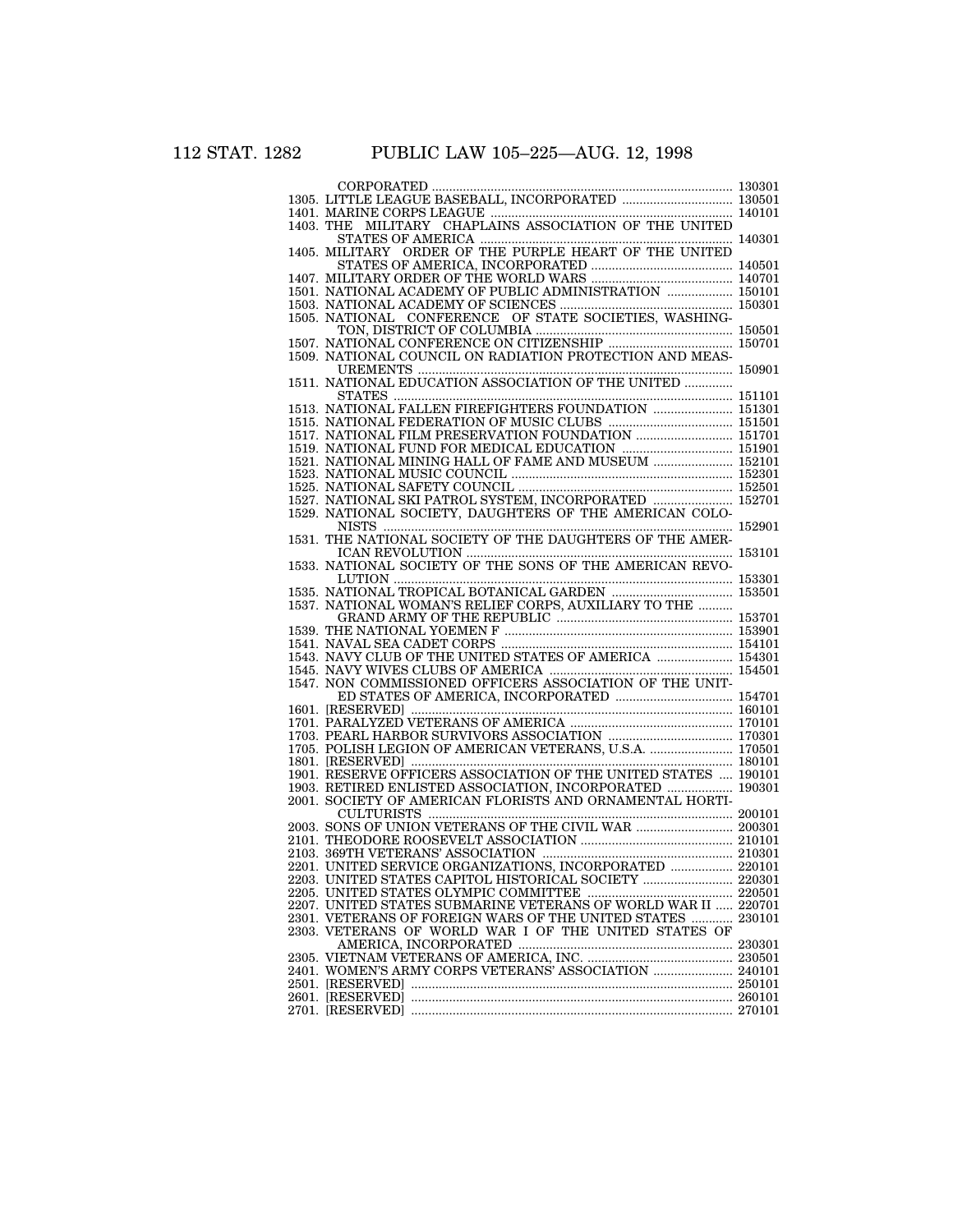# PART A—GENERAL

# **CHAPTER 101—GENERAL**

Sec. 10101. Audits.

10102. Reservation of right to amend or repeal.

# **§ 10101. Audits**

(a) GENERAL.—Except as otherwise provided, the financial statements of each corporation in part B of this subtitle shall be audited annually in accordance with generally accepted auditing standards by an independent certified public accountant or independent licensed public accountant, certified or licensed by a regulatory authority of a State or other political subdivision of the United States. The audit shall be conducted where the financial statements of the corporation normally are kept. The person conducting the audit shall be given access to—

(1) all records and property owned or used by the corporation necessary to facilitate the audit; and

(2) full facilities for verifying transactions with the balances or securities held by depositories, fiscal agents, and custodians.

(b) REPORT.—(1) The corporation shall submit a report of the audit to Congress not later than 6 months after the close of the fiscal year for which the audit is made. The report shall describe the scope of the audit and include—

(A) statements necessary to present fairly the corporation's assets, liabilities, and surplus or deficit, and an analysis of the changes in those amounts during the year;

(B) a statement in reasonable detail of the corporation's income and expenses during the year including the results of any trading, manufacturing, publishing, or other commercialtype endeavor; and

(C) the independent auditor's opinion of those statements. (2) The report may not be printed as a public document, except as part of proceedings authorized to be printed under section 1332 of title 44.

# **§ 10102. Reservation of right to amend or repeal**

(a) GENERAL.—Congress reserves the right to amend or repeal the provisions of part B of this subtitle.

(b) NONAPPLICATION.—Subsection (a) of this section does not apply to chapters 213, 407, 801, 1403, 1503 (except section 150302(b)), 1513, 1517, 1531, and 1539 of this title.

# PART B—ORGANIZATIONS

# **CHAPTER 201—AGRICULTURAL HALL OF FAME**

Sec.

- 
- 20101. Organization. 20102. Purposes. 20103. Membership.
- 20104. Governing body. 20105. Powers.
- 

- 
- 
- 20106. Restrictions. 20107. Principal office. 20108. Records and inspection. 20109. Service of process. 20110. Liability for acts of officers and agents.
- 20111. Use of assets on dissolution or final liquidation.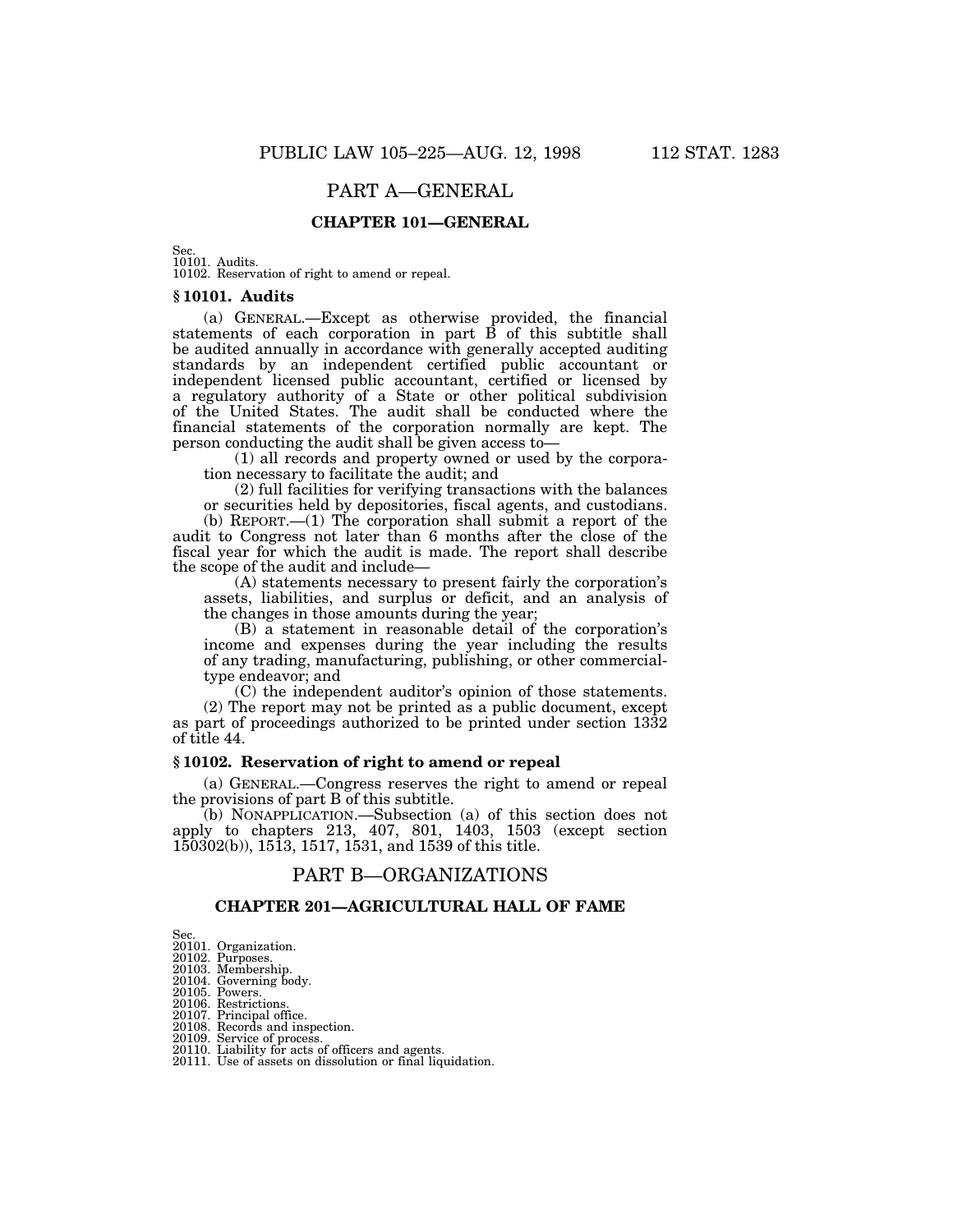# **§ 20101. Organization**

(a) FEDERAL CHARTER.—Agricultural Hall of Fame (in this chapter, the "corporation") is a federally chartered corporation.

(b) PERPETUAL EXISTENCE.—Except as otherwise provided, the corporation has perpetual existence.

### **§ 20102. Purposes**

The purposes of the corporation are—

(1) to receive and maintain one or more funds and to use any part of the principal or interest only for charitable, scientific, literary, or educational purposes either directly or by contributing to organizations authorized to carry on similar activities;

(2) to honor farmers, farm women, farm leaders, teachers, scientists, inventors, governmental leaders, and other individuals who have helped make this Nation great by their outstanding contributions to the establishment, development, advancement, or improvement of agriculture in the United States;

(3) to perpetuate the memory of those individuals and record their contributions and achievements by the erection and maintenance of buildings and monuments as may be appropriate as a lasting memorial;

(4) to promote a greater sense of appreciation of the dignity and importance of agriculture, historically carried out through owner-operated farms, and the part it has played in developing those social, economic, and spiritual values which are essential in maintaining the free and democratic institutions of our Republic;

(5) to establish and maintain a library and museum for the collection and preservation for posterity of agricultural tools, implements, machines, vehicles, pictures, paintings, books, papers, documents, data, relics, mementos, artifacts, and other items relating to agriculture;

(6) to cooperate with other organizations interested in similar projects; and

(7) to engage in other activities appropriate to carry out its purposes.

### **§ 20103. Membership**

(a) ELIGIBILITY.—Except as provided in this chapter, eligibility for membership in the corporation and the rights, privileges, and designation of classes of members are as provided in the bylaws.

(b) VOTING.—Each member given voting rights by the bylaws has one vote on each matter submitted to a vote at a meeting of the voting members. The vote may be cast in the manner provided in the bylaws.

# **§ 20104. Governing body**

(a) BOARD OF GOVERNORS.—(1) The board of governors is the governing body of the corporation. Between meetings of the members of the corporation, the board is responsible for the general policies and program of the corporation and for the control of all funds of the corporation.

(2) The number of governors, their manner of selection (including the filling of vacancies), and their term of office are as provided in the bylaws. However, the board shall have at least 15 members.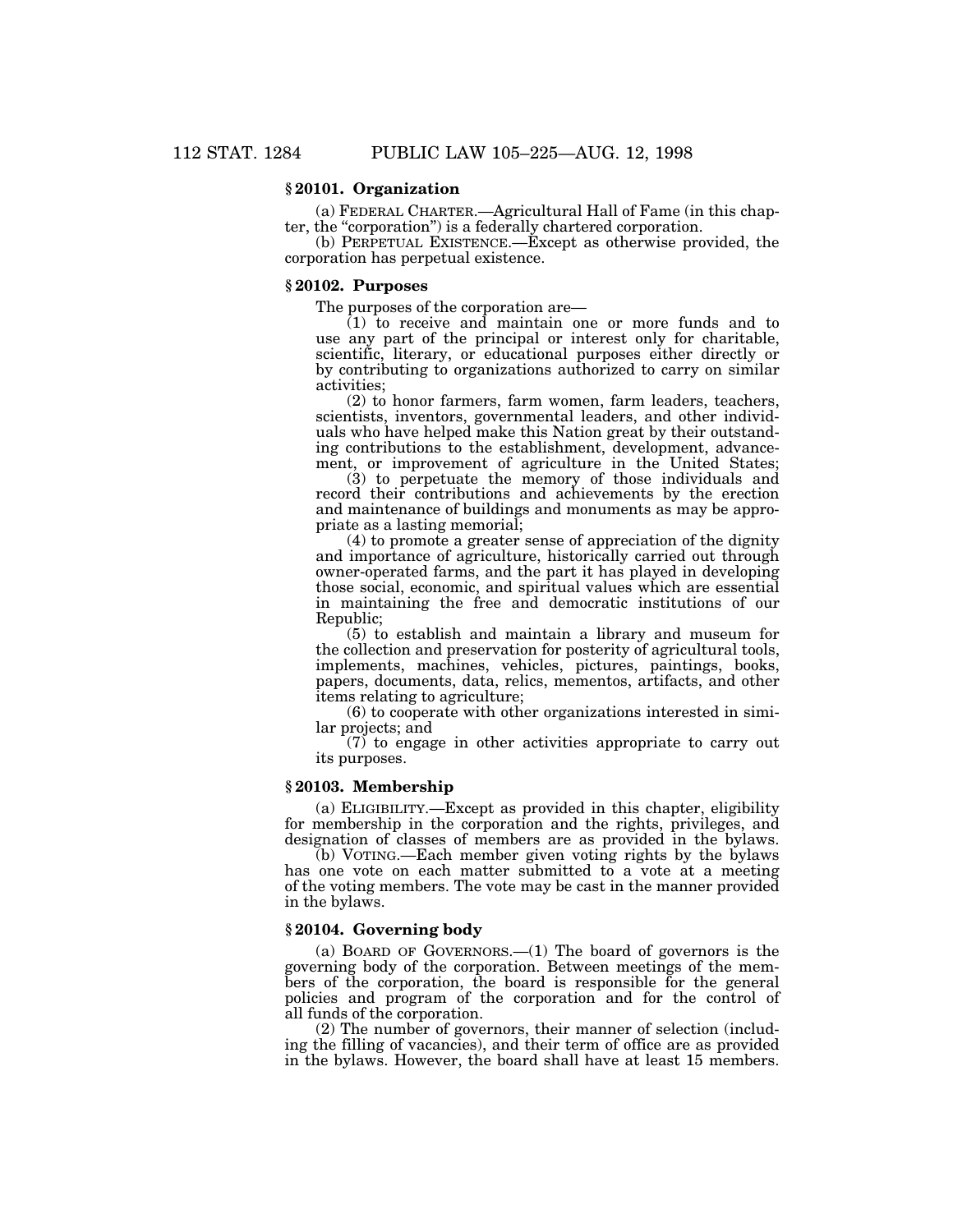(3) The board may appoint committees. Each committee has the powers provided in the bylaws or by resolution of the board. The powers of a committee may include all the powers of the board.

(b) OFFICERS.—(1) The officers of the corporation are a president, one or more one vice presidents as provided in the bylaws, a secretary, a treasurer, one or more assistant secretaries and assistant treasurers, and other officers as provided in the bylaws.

(2) The manner of election, term of office, and duties of the officers are as provided in the bylaws.

### **§ 20105. Powers**

The corporation may—

(1) adopt and amend bylaws for the management of its property and the regulation of its affairs;

(2) adopt and alter a corporate seal;

(3) choose officers, managers, agents, and employees as the activities of the corporation require;

(4) make contracts;

(5) acquire, own, lease, encumber, and transfer property as necessary or convenient to carry out the purposes of the corporation;

(6) borrow money, issue instruments of indebtedness, and secure its obligations by granting security interests in its property; and

(7) sue and be sued.

#### **§ 20106. Restrictions**

(a) STOCK AND DIVIDENDS.—The corporation may not issue stock or declare or pay a dividend.

(b) POLITICAL ACTIVITIES.—The corporation or a governor, officer, employee, or member as such may not contribute to, support, or assist a political party or candidate for public office.

(c) DISTRIBUTION OF INCOME OR ASSETS.—The income or assets of the corporation may not inure to the benefit of, or be distributed to, a governor, officer, or member as such during the life of the corporation or on its dissolution or final liquidation. This subsection does not prevent the payment of compensation to an officer or employee in an amount approved by the board of governors.

(d) LOANS.—The corporation may not make a loan or advance to a governor, officer, employee, or member. Governors who vote for or assent to making a loan or advance to a governor, officer, employee, or member, and officers who participate in making the loan or advance, are jointly and severally liable to the corporation for the amount of the loan or advance until it is repaid.

(e) CONTRIBUTIONS TO CERTAIN ORGANIZATIONS.—None of the principal or interest of a fund referred to in section 20102(1) of this title may be contributed to an organization if—

(1) a substantial part of its activities is carrying on propaganda or attempting to influence legislation; or

(2) any part of its net earnings benefits a private shareholder or individual.

### **§ 20107. Principal office**

The principal office of the corporation shall be in Kansas City, Kansas, or another place decided by the board of governors. However, the activities of the corporation are not confined to the place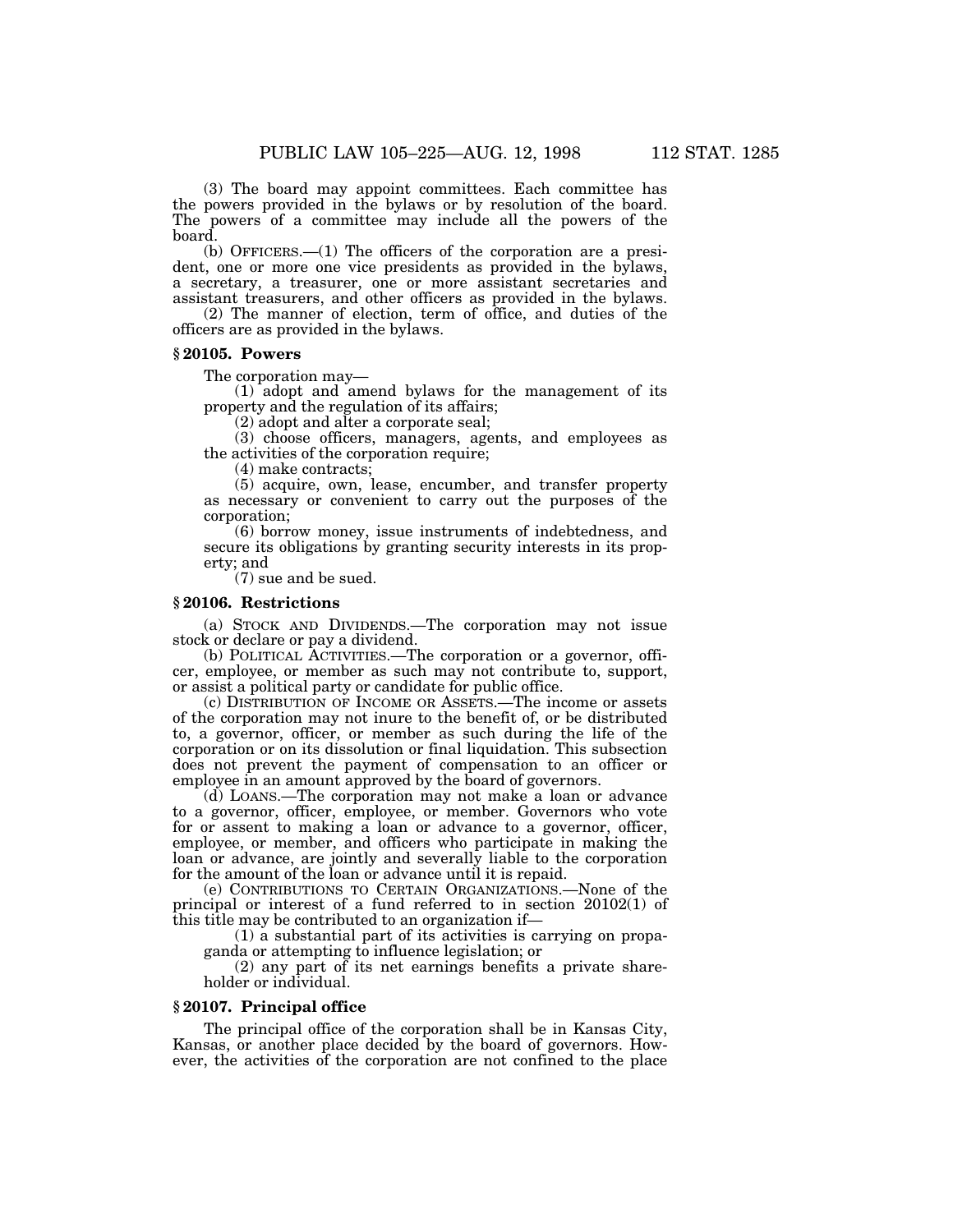where the principal office is located but may be conducted throughout the States, territories, and possessions of the United States.

# **§ 20108. Records and inspection**

(a) RECORDS.—The corporation shall keep—

(1) correct and complete records of account;

(2) minutes of the proceedings of its members, board of governors, and committees having any of the authority of its board of governors; and

(3) at its principal office, a record of the names and addresses of its members entitled to vote.

(b) INSPECTION.—A member entitled to vote, or an agent or attorney of the member, may inspect the records of the corporation for any proper purpose, at any reasonable time.

### **§ 20109. Service of process**

The corporation shall have a designated agent in the District of Columbia to receive service of process for the corporation. Notice to or service on the agent is notice to or service on the corporation.

# **§ 20110. Liability for acts of officers and agents**

The corporation is liable for the acts of its officers and agents acting within the scope of their authority.

# **§ 20111. Use of assets on dissolution or final liquidation**

On dissolution or final liquidation of the corporation, any assets of the corporation remaining after the discharge of all liabilities shall be distributed as provided by the board of governors, but in compliance with the charter and bylaws.

# **CHAPTER 203—AMERICAN ACADEMY OF ARTS AND LETTERS**

Sec. 20301. Organization. 20302. Purpose.

20303. Membership. 20304. Powers.

20305. Annual meeting. 20306. Annual report. 20307. Nonapplication of audit requirements.

### **§ 20301. Organization**

(a) FEDERAL CHARTER.—American Academy of Arts and Letters (in this chapter, the "corporation") is a federally chartered corporation.

(b) PLACE OF INCORPORATION.—The corporation is declared to be incorporated in the District of Columbia.

### **§ 20302. Purpose**

The purpose of the corporation is to further the interests of literature and the fine arts.

### **§ 20303. Membership**

The corporation may have not more than 50 regular members.

# **§ 20304. Powers**

The corporation may—

(1) adopt bylaws and regulations;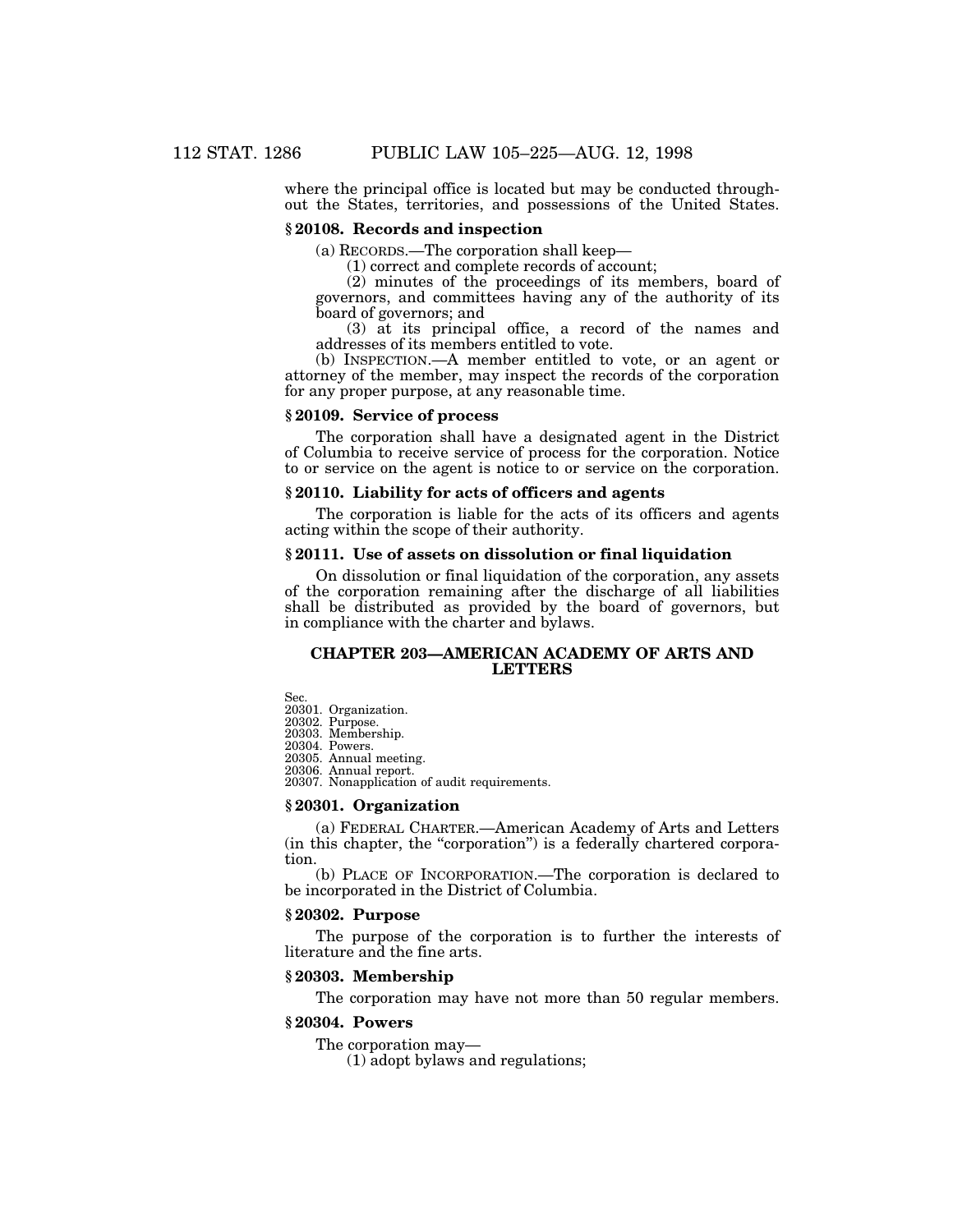(2) fill vacancies;

(3) provide for the election of foreign, domestic, or honorary associate members, and the division of those members into classes;

(4) receive bequests and donations of property, hold the property in trust, and invest the property to carry out the purpose of the corporation; and

(5) do any other act necessary or usual for such a corporation.

# **§ 20305. Annual meeting**

The corporation shall hold an annual meeting at a place in the United States as may be designated.

### **§ 20306. Annual report**

The corporation shall make an annual report to Congress, to be filed with the Librarian of Congress.

### **§ 20307. Nonapplication of audit requirements**

The audit requirements of section 10101 of this title do not apply to the corporation.

# **CHAPTER 205—AMERICAN CHEMICAL SOCIETY**

Sec. 20501. Organization. 20502. Purposes. 20503. Powers.

- 20504. Cooperation with the military. 20505. Annual meeting.
- 
- 20506. Annual report.

# **§ 20501. Organization**

American Chemical Society (in this chapter, the "corporation") is a federally chartered corporation.

### **§ 20502. Purposes**

The purposes of the corporation are—

(1) to encourage in the broadest and most liberal manner the advancement of chemistry in all its branches;

(2) to promote research in chemical science and industry; (3) to improve the qualifications and usefulness of chemists through high standards of professional ethics, education, and attainments;

(4) to increase and diffuse chemical knowledge; and

(5) by its meetings, professional contacts, reports, papers, discussions, and publications, to promote scientific interests and inquiry to foster public welfare and education, aid the development of our country's industries, and add to the material prosperity and happiness of our people.

### **§ 20503. Powers**

The corporation may—

(1) adopt a constitution, bylaws, and regulations;

(2) fill vacancies;

(3) provide for the election of members and the division of those members into classes;

(4) receive property, hold the property absolutely or in trust, invest and manage the property, and use the property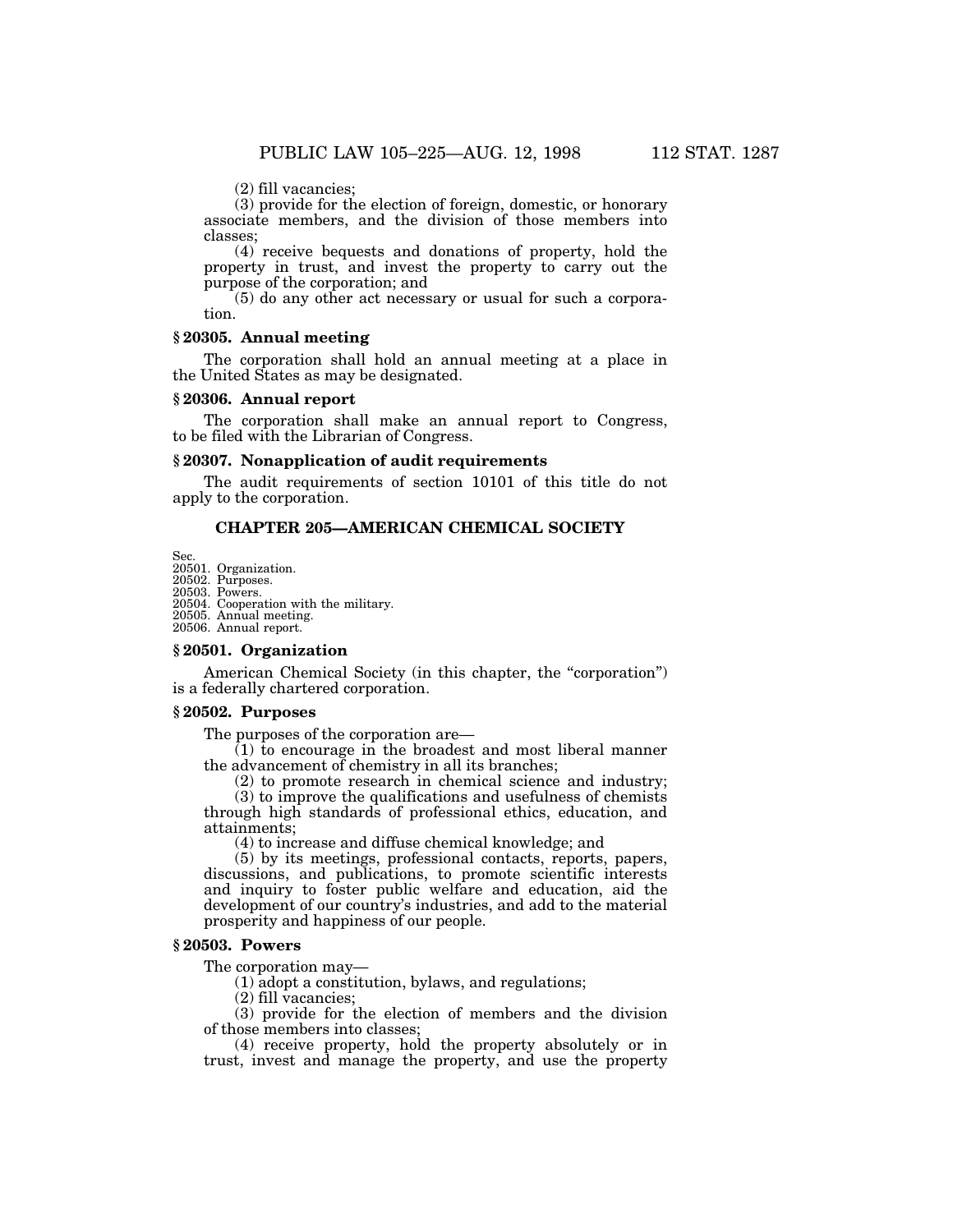and income arising from it to carry out the purposes of the corporation; and

(5) do any other act necessary and proper to carry out the purposes of the corporation.

#### **§ 20504. Cooperation with the military**

(a) INVESTIGATIONS, EXAMINATIONS, EXPERIMENTS, AND REPORTS.—When requested by the Secretary of the Army, Air Force, or Navy, the corporation shall investigate, examine, experiment, and report on any subject in pure or applied chemistry connected with the national defense.

(b) PAYMENTS.—The actual expense of those investigations, examinations, experiments, and reports shall be paid from amounts appropriated for those purposes, but the corporation may not receive compensation for any services performed for the United States Government.

(c) TITLE AND LICENSE.—Title to inventions and discoveries made in the course of those investigations, examinations, and experiments that the appropriate Secretary believes involve the national defense vest in the Government. The Government shall have unlimited license under other inventions and discoveries made in the course of those investigations, examinations, and experiments.

### **§ 20505. Annual meeting**

The corporation shall hold an annual meeting at a place in the United States as may from time to time be designated.

### **§ 20506. Annual report**

Not later than December 1 of each year, the corporation shall submit a report to Congress on the activities of the corporation during the prior calendar year, including a complete statement of its receipts and expenditures. The report may not be printed as a public document.

# **CHAPTER 207—AMERICAN COUNCIL OF LEARNED SOCIETIES**

Sec.

20701. Definition.

20702. Organization. 20703. Purposes.

20704. Membership. 20705. Governing body. 20706. Powers.

20707. Restrictions. 20708. Duty to maintain tax-exempt status.

20709. Records and inspection.

20710. Service of process. 20711. Liability for acts of officers and agents. 20712. Annual report.

### **§ 20701. Definition**

For purposes of this chapter, "State" includes the District of Columbia and the territories and possessions of the United States.

### **§ 20702. Organization**

American Council of Learned Societies (in this chapter, the ''corporation''), a nonprofit corporation incorporated in the District of Columbia, is a federally chartered corporation.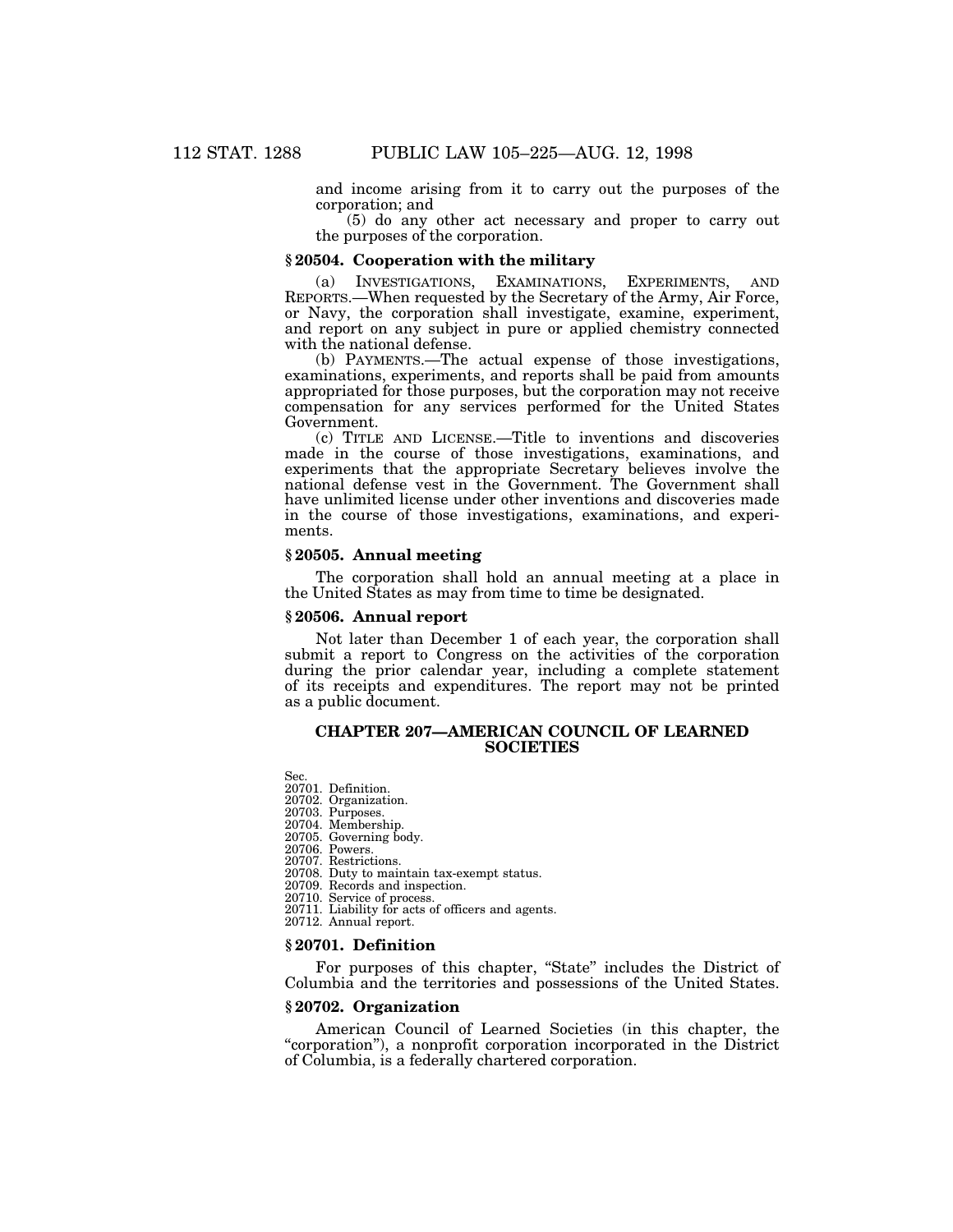## **§ 20703. Purposes**

The purposes of the corporation are as provided in the articles of incorporation and include—

(1) the advancement of the humanistic studies in all fields of learning; and

(2) the maintenance and strengthening of relations among the national societies devoted to those studies.

#### **§ 20704. Membership**

Except as provided in this chapter, eligibility for membership in the corporation and the rights and privileges of members are as provided in the constitution and bylaws of the corporation.

#### **§ 20705. Governing body**

(a) BOARD OF DIRECTORS.—The board of directors and the responsibilities of the board are as provided in the articles of incorporation.

(b) OFFICERS.—The officers and the election of officers are as provided in the articles of incorporation.

#### **§ 20706. Powers**

The corporation has only the powers provided in its bylaws and articles of incorporation filed in each State in which it is incorporated.

## **§ 20707. Restrictions**

(a) STOCK AND DIVIDENDS.—The corporation may not issue stock or declare or pay a dividend.

(b) POLITICAL ACTIVITIES.—The corporation or a director or officer as such may not contribute to, support, or participate in any political activity or in any manner attempt to influence legislation.

(c) DISTRIBUTION OF INCOME OR ASSETS.—The income or assets of the corporation may not inure to the benefit of, or be distributed to, a director, officer, or member during the life of the charter granted by this chapter. This subsection does not prevent the payment of reasonable compensation to an officer or reimbursement for actual necessary expenses in amounts approved by the board of directors.

(d) LOANS.—The corporation may not make a loan to a director, officer, or employee.

(e) CLAIM OF GOVERNMENTAL APPROVAL OR AUTHORITY.—The corporation may not claim congressional approval or the authority of the United States Government for any of its activities.

## **§ 20708. Duty to maintain tax-exempt status**

The corporation shall maintain its status as an organization exempt from taxation under the Internal Revenue Code of 1986 (26 U.S.C. 1 et seq.). If the corporation does not maintain that status, the charter granted by this chapter expires.

## **§ 20709. Records and inspection**

(a) RECORDS.—The corporation shall keep—

(1) correct and complete records of account;

(2) minutes of the proceedings of its members, board of directors, and committees having any of the authority of its board of directors; and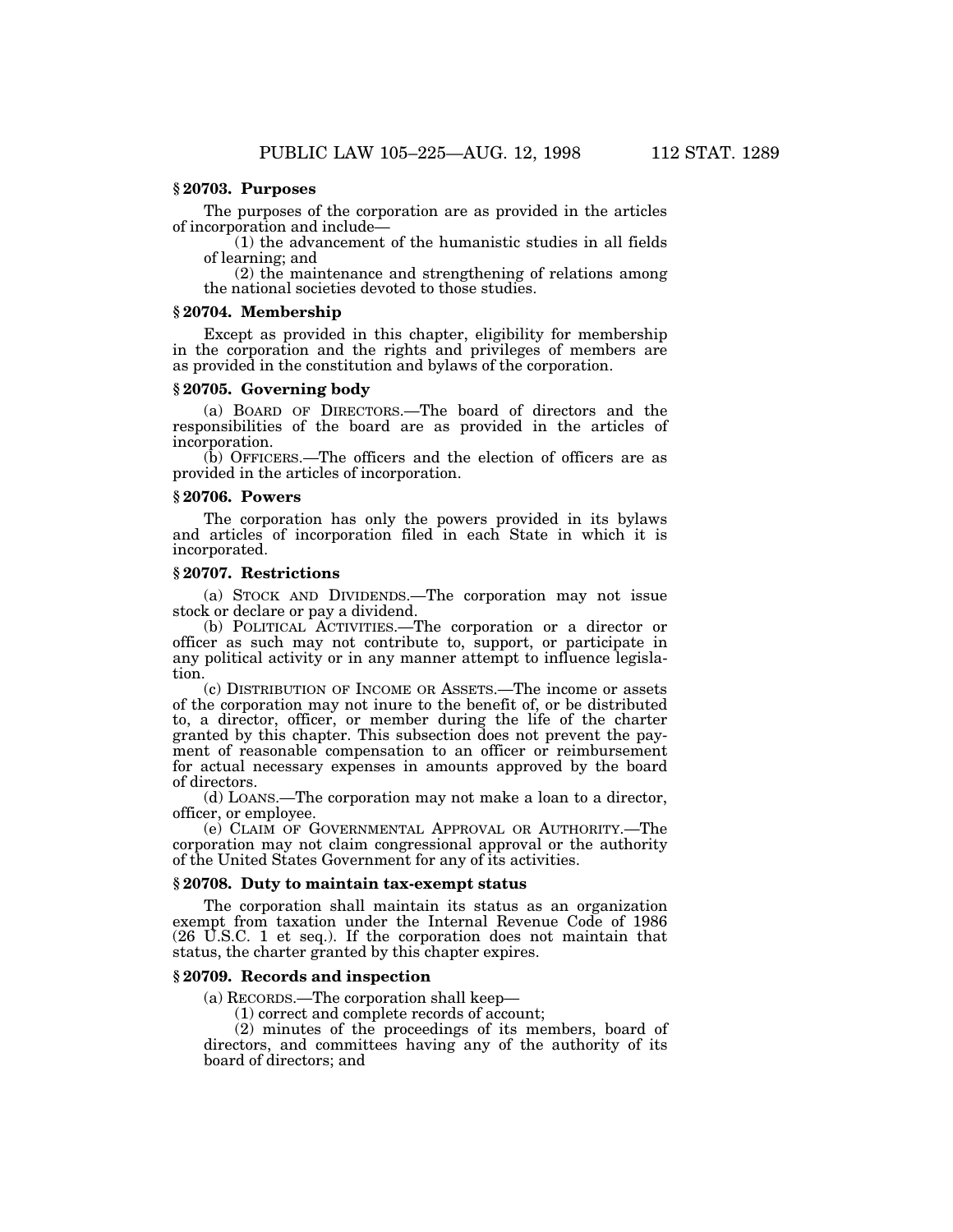(3) at its principal office, a record of the names and addresses of its members entitled to vote.

(b) INSPECTION.—A member entitled to vote, or an agent or attorney of the member, may inspect the records of the corporation for any proper purpose, at any reasonable time.

#### **§ 20710. Service of process**

The corporation shall comply with the law on service of process of each State in which it is incorporated and each State in which it carries on activities.

## **§ 20711. Liability for acts of officers and agents**

The corporation is liable for the acts of its officers and agents acting within the scope of their authority.

#### **§ 20712. Annual report**

The corporation shall submit an annual report to Congress on the activities of the corporation during the prior fiscal year. The report shall be submitted at the same time as the report of the audit required by section 10101 of this title. The report may not be printed as a public document.

## **CHAPTER 209—AMERICAN EX-PRISONERS OF WAR**

Sec.

20901. Definition. 20902. Organization. 20903. Purposes. 20904. Membership. 20905. Governing body.

20906. Powers. 20907. Exclusive right to name and emblem.

20908. Restrictions. 20909. Duty to maintain corporate and tax-exempt status.

20910. Records and inspection. 20911. Service of process.

20912. Liability for acts of officers and agents. 20913. Annual report.

#### **§ 20901. Definition**

For purposes of this chapter, "State" includes the District of Columbia and the territories and possessions of the United States.

### **§ 20902. Organization**

(a) FEDERAL CHARTER.—American Ex-Prisoners of War (in this chapter, the ''corporation''), a nonprofit corporation incorporated in the State of Washington, is a federally chartered corporation.

(b) EXPIRATION OF CHARTER.—If the corporation does not comply with any provision of this chapter, the charter granted by this chapter expires.

#### **§ 20903. Purposes**

The purposes of the corporation are as provided in the articles of incorporation and include—

(1) encouraging fraternity for the common good;

(2) fostering patriotism and loyalty;

(3) assisting widows and orphans of deceased ex-prisoners of war;

(4) assisting ex-prisoners of war who have been injured or disabled as a result of their service;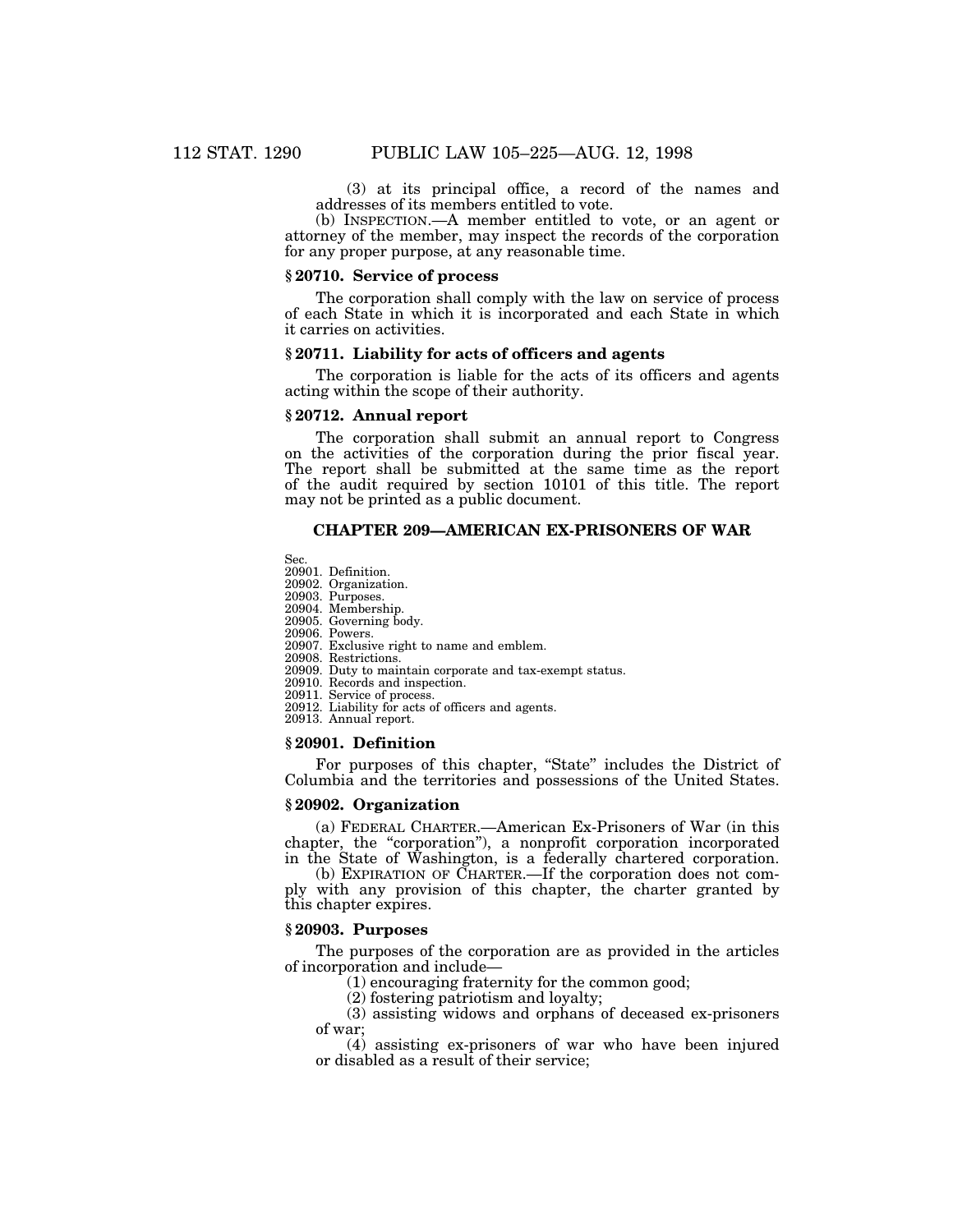(5) maintaining allegiance to the United States;

(6) preserving and defending the United States from all enemies; and

(7) maintaining historical records.

### **§ 20904. Membership**

Except as provided in this chapter, eligibility for membership in the corporation and the rights and privileges of members are as provided in the bylaws.

## **§ 20905. Governing body**

(a) BOARD OF DIRECTORS.—The board of directors and the responsibilities of the board are as provided in the articles of incorporation.

(b) OFFICERS.—The officers and the election of officers are as provided in the articles of incorporation.

#### **§ 20906. Powers**

The corporation has only the powers provided in its bylaws and articles of incorporation filed in each State in which it is incorporated.

## **§ 20907. Exclusive right to name and emblem**

The corporation has the exclusive right to use and to allow others to use the name ''American Ex-Prisoners of War'' and the official American Ex-Prisoners of War emblem or any colorable simulation of that emblem. This section does not affect any vested rights.

### **§ 20908. Restrictions**

(a) STOCK AND DIVIDENDS.—The corporation may not issue stock or declare or pay a dividend.

(b) POLITICAL ACTIVITIES.—The corporation or a director or officer as such may not contribute to, support, or participate in any political activity or in any manner attempt to influence legislation.

(c) DISTRIBUTION OF INCOME OR ASSETS.—The income or assets of the corporation may not inure to the benefit of, or be distributed to, a director, officer, or member during the life of the charter granted by this chapter. This subsection does not prevent the payment of reasonable compensation to an officer or reimbursement for actual necessary expenses in amounts approved by the board or directors.

(d) LOANS.—The corporation may not make a loan to a director, officer, or employee.

(e) CLAIM OF GOVERNMENTAL APPROVAL OR AUTHORITY.—The corporation may not claim congressional approval or the authority of the United States Government for any of its activities.

## **§ 20909. Duty to maintain corporate and tax-exempt status**

(a) CORPORATE STATUS.—The corporation shall maintain its status as a corporation incorporated under the laws of the State of Washington.

(b) TAX-EXEMPT STATUS.—The corporation shall maintain its status as an organization exempt from taxation under the Internal Revenue Code of 1986 (26 U.S.C. 1 et seq.).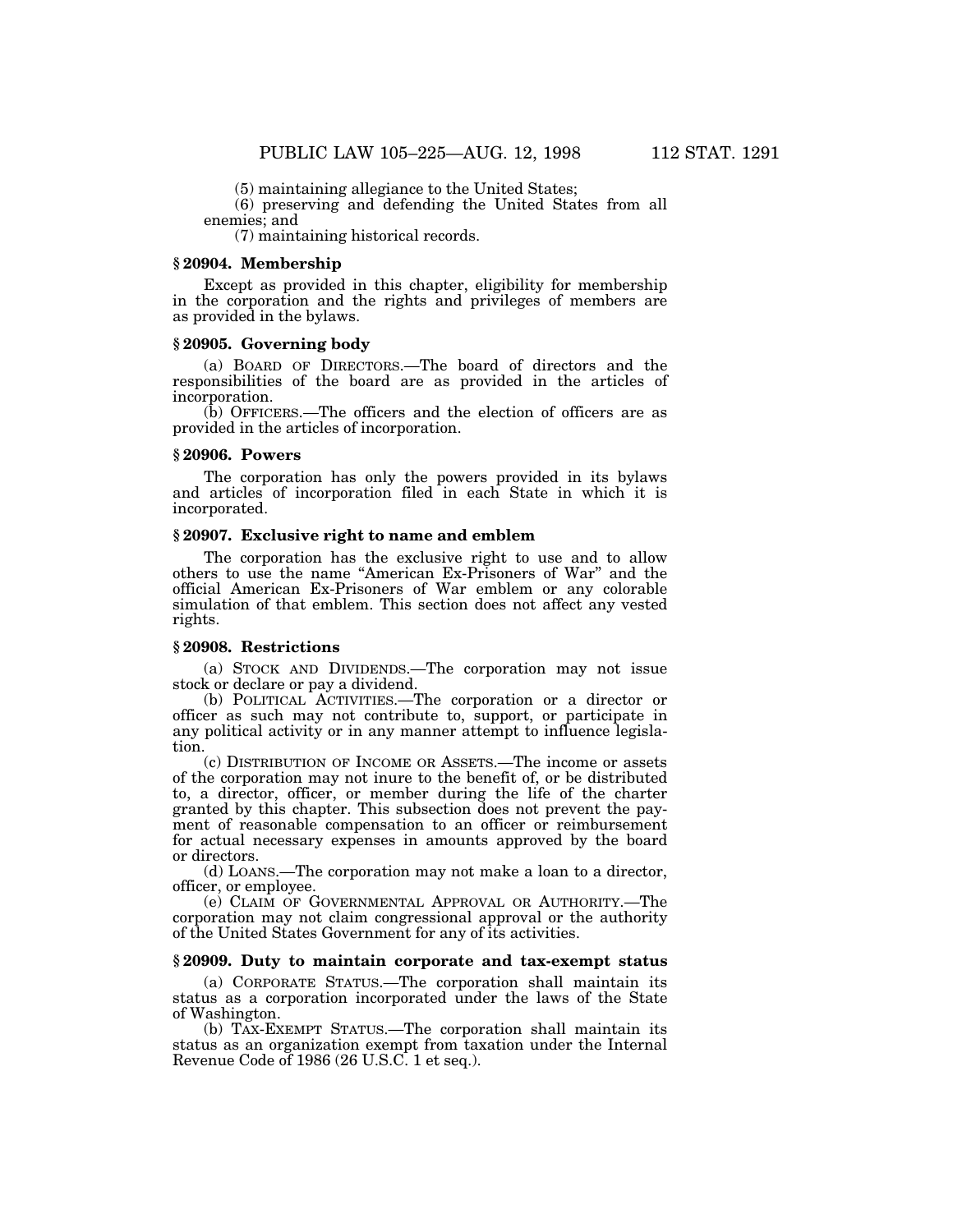## **§ 20910. Records and inspection**

(a) RECORDS.—The Corporation shall keep—

(1) correct and complete records of account;

(2) minutes of the proceedings of its members, board of directors, and committees having any of the authority of its board of directors; and

(3) at its principal office, a record of the names and addresses of its members entitled to vote.

(b) INSPECTION.—A member entitled to vote, or an agent or attorney of the member, may inspect the records of the corporation for any proper purpose, at any reasonable time.

### **§ 20911. Service of process**

The corporation shall comply with the law on service of process of each State in which it is incorporated and each State in which it carries on activities.

### **§ 20912. Liability for acts of officers and agents**

The corporation is liable for the acts of its officers and agents acting within the scope of their authority.

## **§ 20913. Annual report**

The corporation shall submit an annual report to Congress on the activities of the corporation during the prior fiscal year. The report shall be submitted at the same time as the report of the audit required by section 10101 of this title. The report may not be printed as a public document.

# **CHAPTER 211—AMERICAN GOLD STAR MOTHERS, INCORPORATED**

Sec.<br>21101. Definition.<br>21102. Organization.<br>21103. Purposes.<br>21104. Membership.<br>21105. Governing body.<br>21106. Powers.<br>21107. Restrictions.<br>21108. Records and inspection.<br>21109. Records and inspection.<br>21110. Service of pr

21110. Service of process.<br>21111. Liability for acts of officers and agents.

21112. Annual report.

#### **§ 21101. Definition**

For purposes of this chapter, "State" includes the District of Columbia and the territories and possessions of the United States.

### **§ 21102. Organization**

(a) FEDERAL CHARTER.—American Gold Star Mothers, Incorporated (in this chapter, the ''corporation''), incorporated in the District of Columbia, is a federally chartered corporation.

(b) EXPIRATION OF CHARTER.—If the corporation does not comply with any provision of this chapter, the charter granted by this chapter expires.

## **§ 21103. Purposes**

The purposes of the corporation are as provided in the articles of incorporation and include a continuing commitment, on a national basis, to—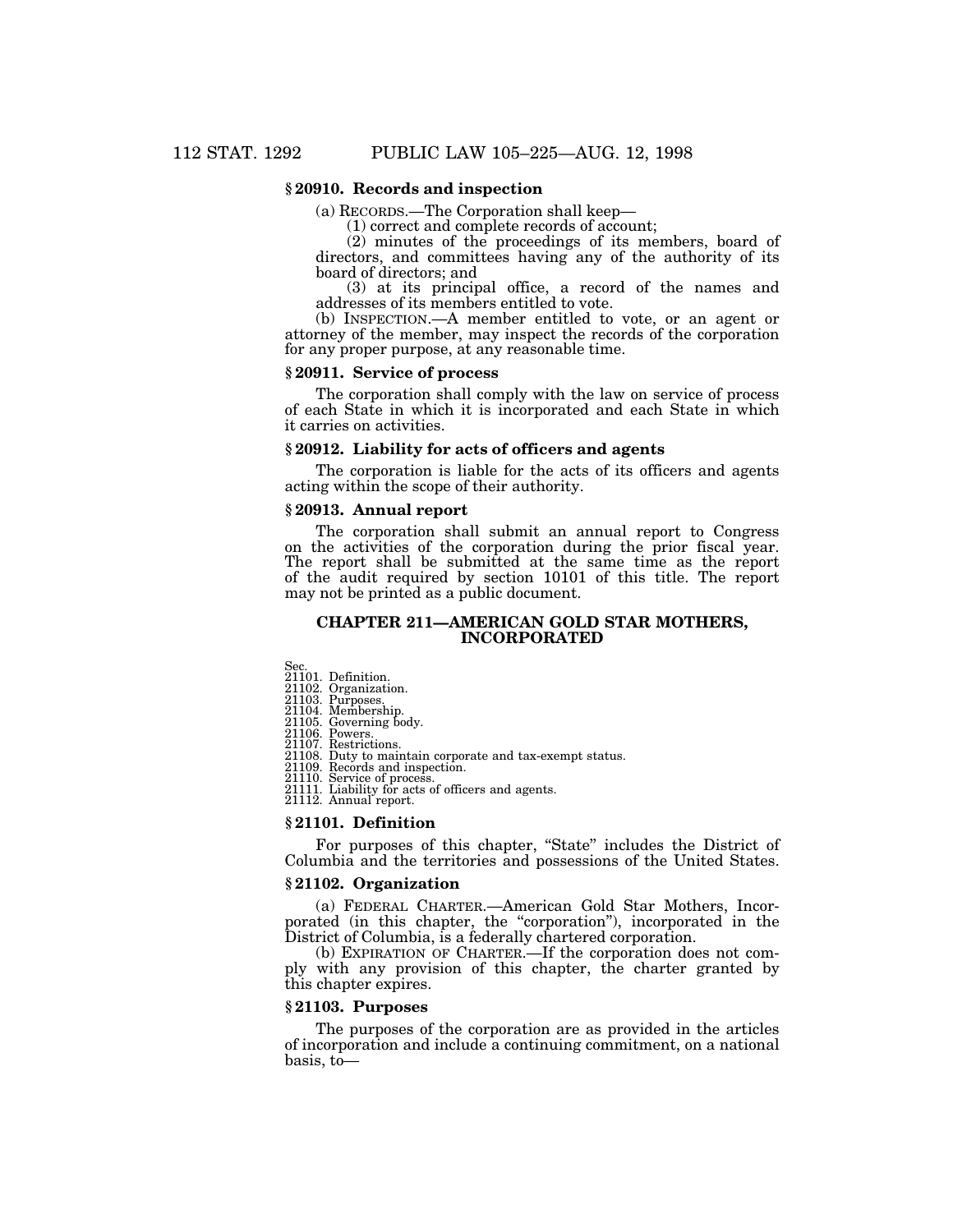(1) keep alive and develop the spirit that promoted world services;

(2) maintain the ties of fellowship born of that service, and assist and further all patriotic work;

(3) inculcate a sense of individual obligation to the community, State, and Nation;

(4) assist veterans of World War I, World War II, the Korean Conflict, Vietnam, and other strategic areas and their dependents in the presentation of claims to the Department of Veterans Affairs, and aid in any way in their power the men and women who served and died or were wounded or incapacitated during hostilities;

(5) perpetuate the memory of those whose lives were sacrificed in our wars;

(6) maintain true allegiance to the United States;

(7) inculcate lessons of patriotism and love of country in the communities in which we live;

(8) inspire respect for the Stars and Stripes in the youth of America;

(9) extend needful assistance to all Gold Star Mothers and, when possible, to their descendants; and

(10) promote peace and good will for the United States and all other Nations.

### **§ 21104. Membership**

(a) ELIGIBILITY.—Except as provided in this chapter, eligibility for membership in the corporation and the rights and privileges of members are as provided in the constitution and bylaws.

(b) NONDISCRIMINATION.—The terms of membership may not discriminate on the basis of race, color, religion, or national origin.

#### **§ 21105. Governing body**

(a) BOARD OF DIRECTORS.—The board of directors and the responsibilities of the board are as provided in the articles of incorporation.

(b) OFFICERS.—The officers and the election of officers are as provided in the articles of incorporation.

(c) NONDISCRIMINATION.—The requirements for holding office in the corporation may not discriminate on the basis of race, color, religion, or national origin.

#### **§ 21106. Powers**

The corporation has only the powers provided in its bylaws and articles of incorporation filed in each State in which it is incorporated.

#### **§ 21107. Restrictions**

(a) STOCK AND DIVIDENDS.—The corporation may not issue stock or declare or pay a dividend.

(b) DISTRIBUTION OF INCOME OR ASSETS.—The income or assets of the corporation may not inure to the benefit of, or be distributed to, a director, officer, or member during the life of the charter granted by this chapter. This subsection does not prevent the payment of reasonable compensation to an officer or reimbursement for actual necessary expenses in amounts approved by the board of directors.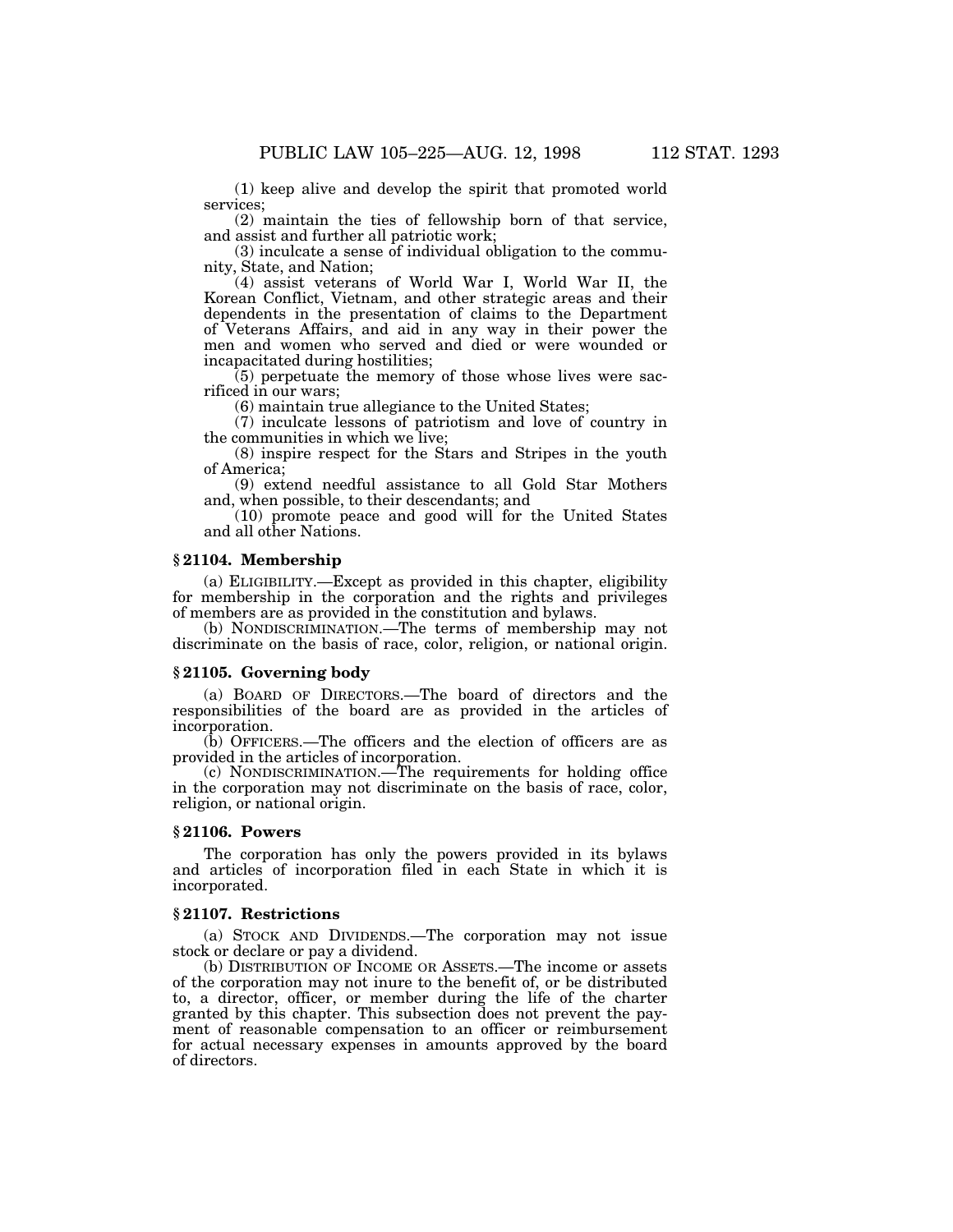(c) LOANS.—The corporation may not make a loan to a director, officer, or employee.

(d) CLAIM OF GOVERNMENTAL APPROVAL OR AUTHORITY.—The corporation may not claim congressional approval or the authority of the United States Government for any of its activities.

#### **§ 21108. Duty to maintain corporate and tax-exempt status**

(a) CORPORATE STATUS.—The corporation shall maintain its status as a corporation incorporated under the laws of each State in which it is incorporated.

(b) TAX-EXEMPT STATUS.—The corporation shall maintain its status as an organization exempt from taxation under the Internal Revenue Code of 1986 (26 U.S.C. 1 et seq.).

## **§ 21109. Records and inspection**

(a) RECORDS.—The corporation shall keep—

(1) correct and complete records of account;

(2) minutes of the proceedings of its members, board of directors, and committees having any of the authority of its board of directors; and

(3) at its principal office, a record of the names and addresses of its members entitled to vote.

(b) INSPECTION.—A member entitled to vote, or an agent or attorney of the member, may inspect the records of the corporation for any proper purpose, at any reasonable time.

#### **§ 21110. Service of process**

The corporation shall comply with the law on service of process of each State in which it is incorporated and each State in which it carries on activities.

# **§ 21111. Liability for acts of officers and agents**

The corporation is liable for the acts of its officers and agents acting within the scope of their authority.

## **§ 21112. Annual report**

The corporation shall submit an annual report to Congress on the activities of the corporation during the prior fiscal year. The report shall be submitted at the same time as the report of the audit required by section 10101 of this title. The report may not be printed as a public document.

# **CHAPTER 213—AMERICAN HISTORICAL ASSOCIATION**

Sec. 21301. Organization. 21302. Purposes. 21303. Powers. 21304. Annual meeting. 21305. Principal office. 21306. Historical collections.

21307. Annual report.

#### **§ 21301. Organization**

American Historical Association (in this chapter, the "corporation'') is a body corporate and politic in the District of Columbia.

#### **§ 21302. Purposes**

The purposes of the corporation are—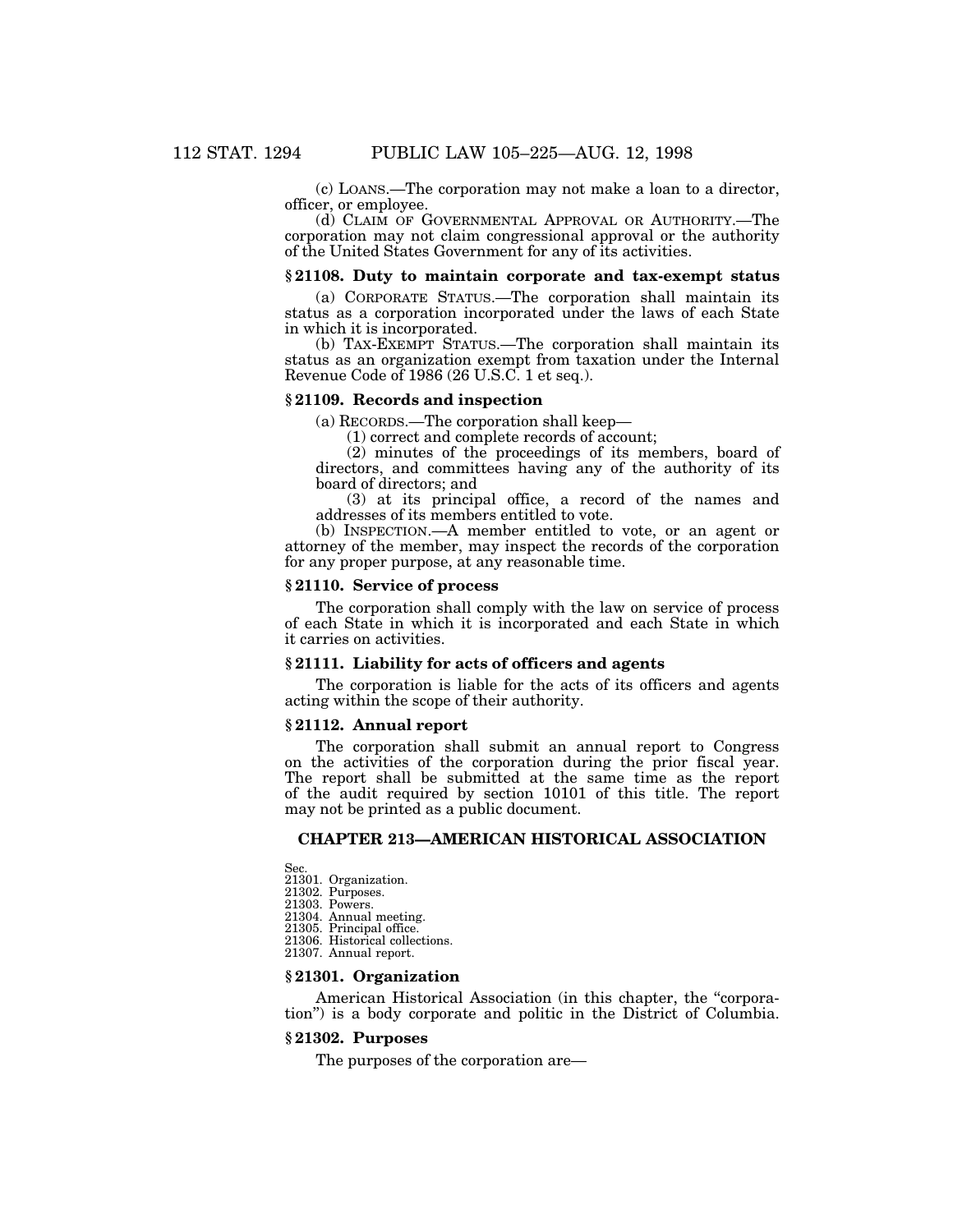(1) to promote historical studies;

(2) to collect and preserve historical manuscripts; and

(3) other kindred purposes in the interest of American history and of history in America.

#### **§ 21303. Powers**

The corporation may—

(1) adopt a constitution and bylaws; and

(2) hold property in the District of Columbia necessary to carry out the purposes of the corporation.

### **§ 21304. Annual meeting**

The corporation may hold its annual meeting in a place the members of the corporation select.

#### **§ 21305. Principal office**

The principal office of the corporation shall be in the District of Columbia.

## **§ 21306. Historical collections**

The Regents of the Smithsonian Institution may allow the corporation to deposit its collections, manuscripts, books, pamphlets, and other historical material in the Smithsonian Institution or the National Museum on conditions and under regulations the Regents prescribe.

# **§ 21307. Annual report**

The corporation shall submit an annual report to the Secretary of the Smithsonian Institution on the activities of the corporation and the condition of historical study in America. The Secretary shall submit to Congress any part of the report the Secretary decides is appropriate.

## **CHAPTER 215—AMERICAN HOSPITAL OF PARIS**

Sec. 21501. Organization. 21502. Purpose. 21503. Governing body. 21504. Acquisition and management of property. 21505. Charges for medical services. 21506. Principal office. 21507. Nonapplication of audit requirements.

#### **§ 21501. Organization**

(a) FEDERAL CHARTER.—American Hospital of Paris (in this chapter, the ''corporation'') is a federally chartered corporation.

(b) PLACE OF INCORPORATION.—The corporation is declared to be incorporated in the District of Columbia.

(c) PERPETUAL EXISTENCE.—Except as otherwise provided, the corporation has perpetual existence.

### **§ 21502. Purpose**

The purpose of the corporation is to maintain a hospital in the vicinity of Paris, France, to provide medical and surgical care to citizens of the United States.

#### **§ 21503. Governing body**

(a) GENERAL. $-(1)$  The board of governors is the governing body of the corporation.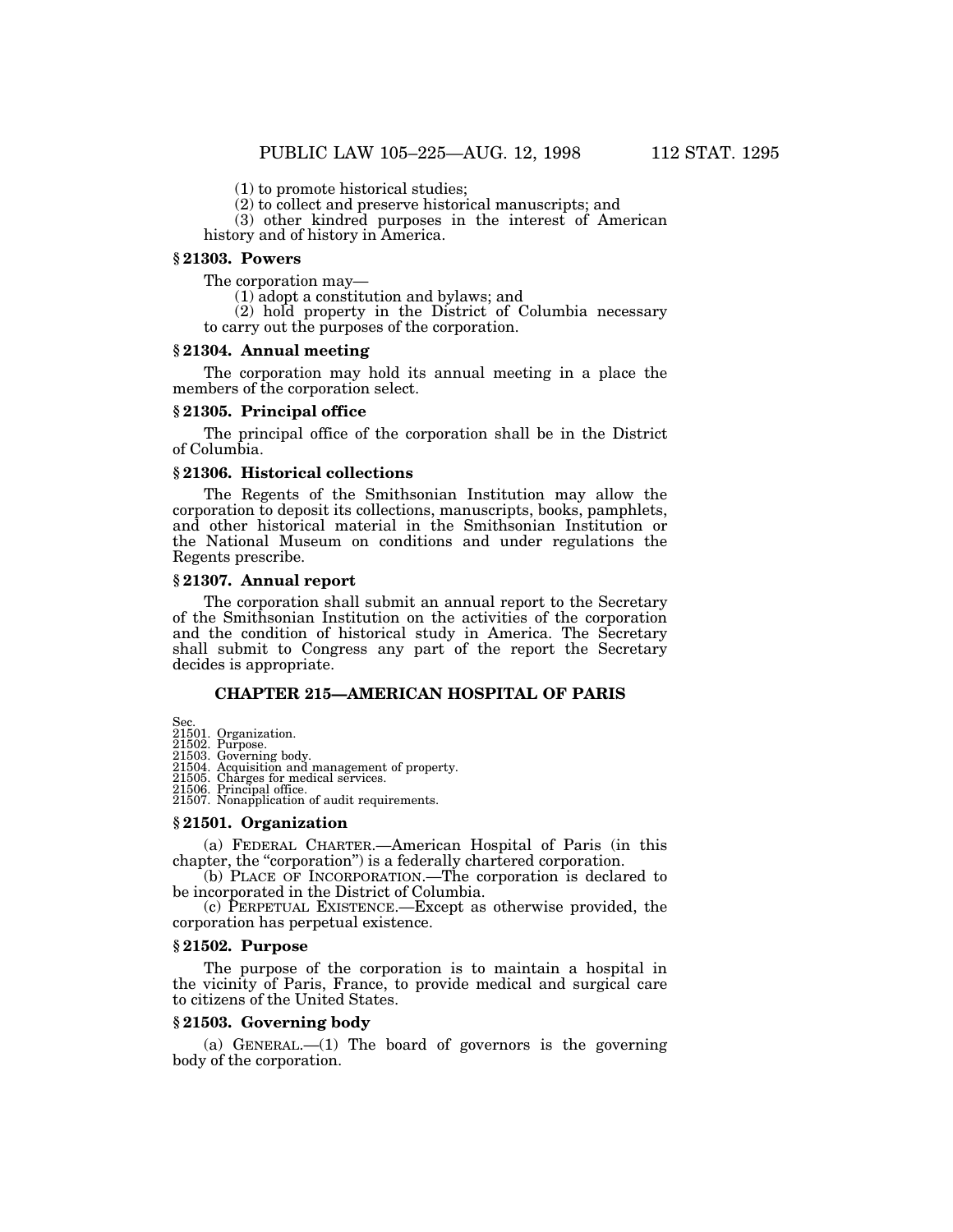(2) The board shall have at least 12 governors, divided into 3 classes of equal numbers. One class of governors shall be elected each year for a term of 3 years or until their successors are elected. The corporation shall elect the governors at its annual meeting.

(b) QUORUM.—Five governors are a quorum for the transaction of business, except that a majority vote of the board is required for—

(1) the sale or alienation of any real or personal estate of the corporation; or

(2) the leasing of real estate of the corporation for a term of more than one year.

(c) POWERS.—The board may—

(1) adopt and amend bylaws, as may be necessary and proper, related to—

(A) elections and meetings;

(B) qualifications and duties of governors and officers;

(C) admission and qualifications of members; and

(D) management and disposition of the property, business, and concerns of the corporation;

(2) conduct all business of the corporation;

(3) fill, until the next annual election, a vacancy on the board; and

(4) appoint attending and resident physicians and surgeons, agents, assistants, and attendants as may be necessary, set their compensation, and discharge them.

### **§ 21504. Acquisition and management of property**

The corporation may acquire, own, lease, encumber, and transfer property, in the United States and France, to carry out the purposes of the corporation.

#### **§ 21505. Charges for medical services**

The corporation may charge a reasonable compensation for providing medical and surgical services or may provide those services without charge. Amounts received under this section shall be used to carry out the purposes of the corporation.

#### **§ 21506. Principal office**

The principal office of the corporation shall be in the District of Columbia. However, offices may be maintained and meetings of the board of governors and committees may be held elsewhere.

## **§ 21507. Nonapplication of audit requirements**

The audit requirements of section 10101 of this title do not apply to the corporation.

## **CHAPTER 217—THE AMERICAN LEGION**

- Sec.
- 21701. Organization.
- 21702. Purposes.
- 21703. Membership.
- 21704. Powers.
- 21705. Exclusive right to name, emblems, and badges.
- 21706. Political activities.
- 21707. Service of process.
- 21708. Annual report.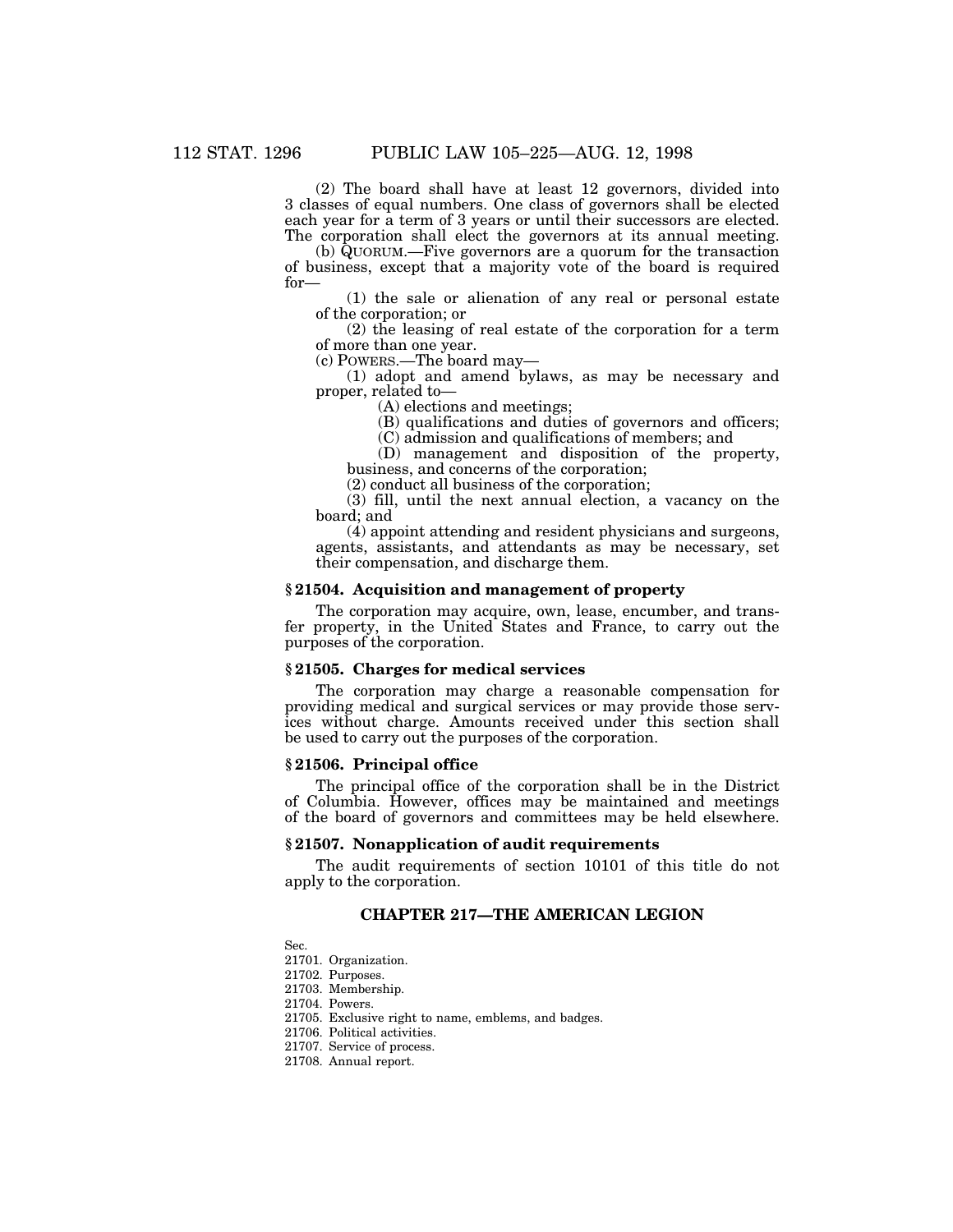## **§ 21701. Organization**

(a) FEDERAL CHARTER.—The American Legion (in this chapter, the ''corporation'') is a federally chartered corporation.

(b) PERPETUAL EXISTENCE.—Except as otherwise provided, the corporation has perpetual existence.

# **§ 21702. Purposes**

The purposes of the corporation are—

 $(1)$  to uphold and defend the Constitution of the United States;

(2) to promote peace and good will among the peoples of the United States and all the nations of the Earth;

(3) to preserve the memories and incidents of the 2 World Wars and the other great hostilities fought to uphold democracy;

(4) to cement the ties and comradeship born of service; and

(5) to consecrate the efforts of its members to mutual helpfulness and service to their country.

### **§ 21703. Membership**

An individual is eligible for membership in the corporation only if the individual—

(1) has served in the Armed Forces of—

(A) the United States at any time during any period from—

(i) April 6, 1917, through November 11, 1918;

(ii) December 7, 1941, through December 31, 1946;

(iii) June 25, 1950, through January 31, 1955;

(iv) December 22, 1961, through May 7, 1975;

(v) August 24, 1982, through July 31, 1984;

(vi) December 20, 1989, through January 31, 1990; or

(vii) August 2, 1990, through the date of cessation of hostilities, as decided by the United States Government; or

(B) a government associated with the United States during a period referred to in subclause (A) of this clause and was a citizen of the United States when the individual entered that service; and

(2) was honorably discharged or separated from that service or continues to serve honorably after that period.

#### **§ 21704. Powers**

The corporation may—

(1) adopt a constitution, bylaws, and regulations to carry out the purposes of the corporation;

(2) adopt and alter a corporate seal;

(3) establish and maintain offices to conduct its activities; (4) establish State and territorial organizations and local chapter or post organizations;

(5) acquire, own, lease, encumber, and transfer property

as necessary to carry out the purposes of the corporation; (6) publish a magazine and other publications;

(7) sue and be sued; and

(8) do any other act necessary and proper to carry out the purposes of the corporation.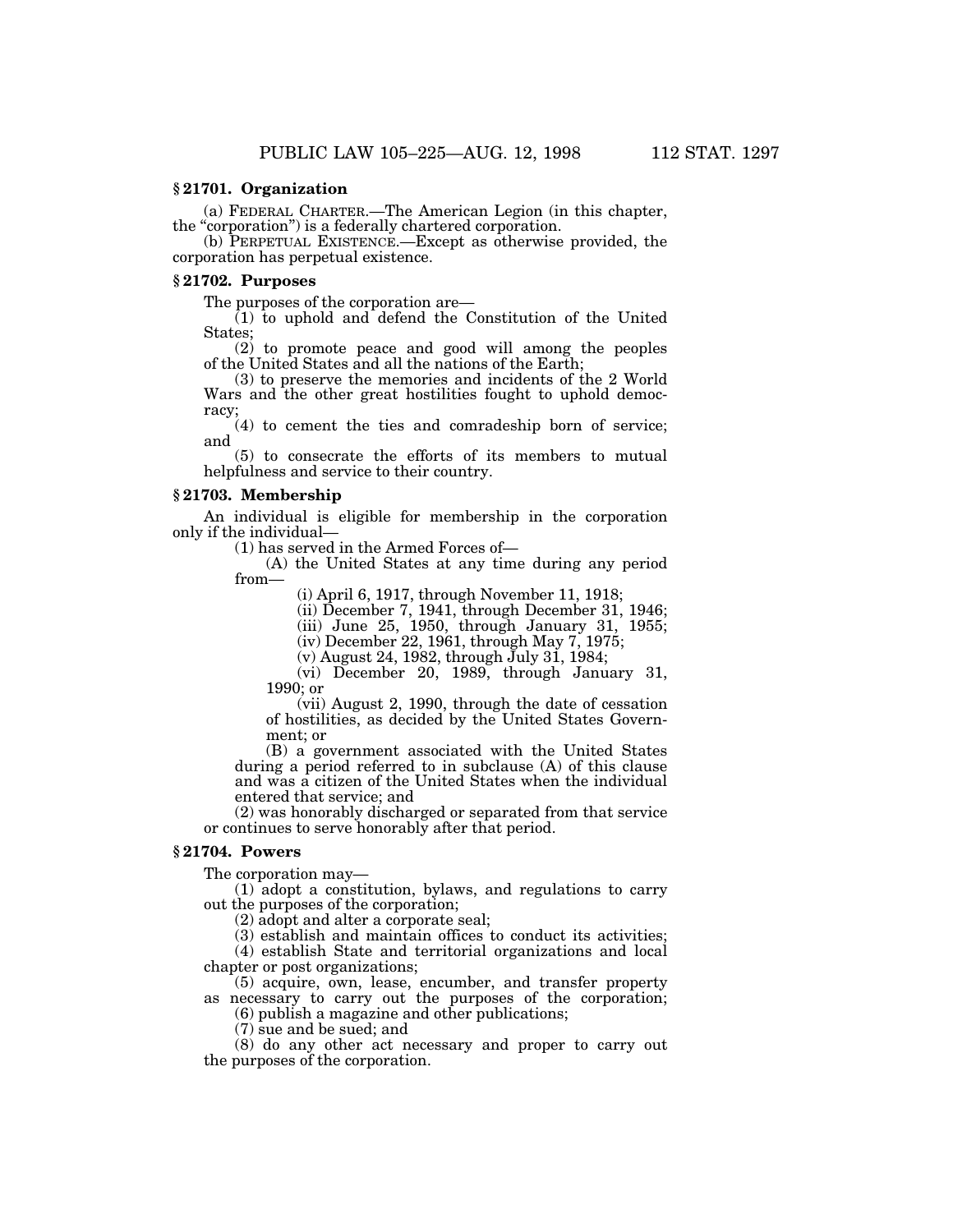## **§ 21705. Exclusive right to name, emblems, and badges**

The corporation and its State and local subdivisions have the exclusive right to use the name "The American Legion" or "American Legion''. The corporation has the exclusive right to use, manufacture, and control the right to manufacture, emblems and badges the corporation adopts.

#### **§ 21706. Political activities**

The corporation shall be nonpolitical and may not promote the candidacy of an individual seeking public office.

#### **§ 21707. Service of process**

As a condition to the exercise of any power or privilege granted by this chapter, the corporation shall file, with the secretary of state or other designated official of each State, the name and address of an agent in that State on whom legal process or demands against the corporation may be served.

#### **§ 21708. Annual report**

Not later than January 1 of each year, the corporation shall submit a report to Congress on the activities of the corporation during the prior calendar year. The report may not be printed as a public document.

## **CHAPTER 219—THE AMERICAN NATIONAL THEATER AND ACADEMY**

Sec.

21901. Organization.

21902. Purposes.

21903. Powers.

21904. Exclusive right to name.

21905. Restrictions.

21906. Headquarters and meetings.

21907. Service of process.

21908. Annual report.

#### **§ 21901. Organization**

(a) FEDERAL CHARTER.—The American National Theater and Academy (in this chapter, the ''corporation'') is a federally chartered corporation.

(b) PERPETUAL EXISTENCE.—Except as otherwise provided, the corporation has perpetual existence.

### **§ 21902. Purposes**

The purposes of the corporation include—

 $(1)$  the presentation of theatrical productions of the highest type;

(2) the stimulation of public interest in the drama as an art belonging both to the theater and to literature and to be enjoyed both on the stage and in the study;

(3) the advancement of interest in the drama throughout the United States by furthering the production of the best plays, interpreted by the best actors at a minimum cost;

(4) the further development of the study of drama of the present and past in our universities, colleges, schools, and elsewhere; and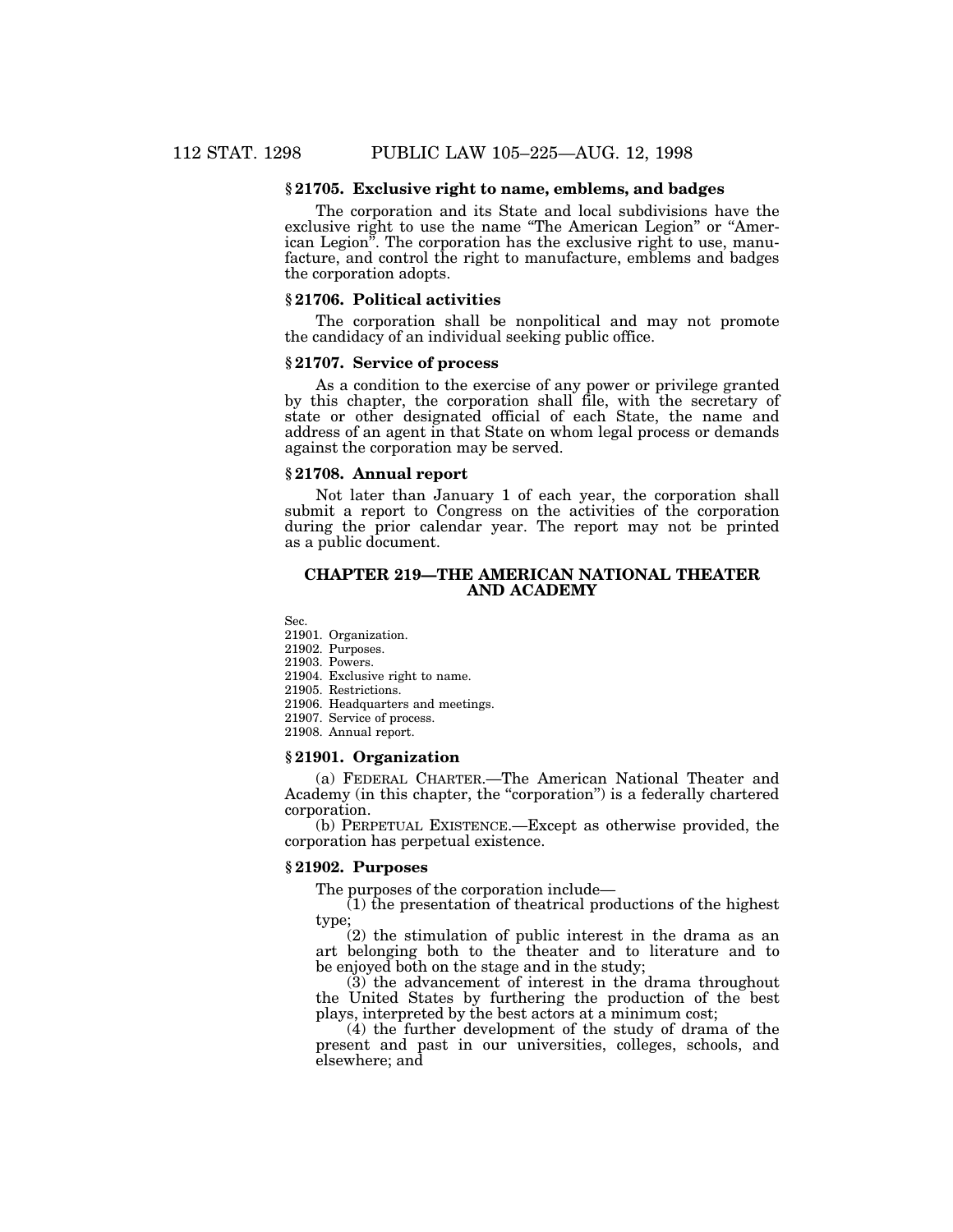(5) the sponsoring, encouraging, and developing of the art and technique of the theater through a school within the National Academy.

## **§ 21903. Powers**

The corporation may—

(1) adopt a constitution, bylaws, and regulations;

(2) adopt and alter a corporate seal;

(3) establish and maintain offices and buildings to conduct its activities;

(4) establish State and territorial organizations and local branches;

(5) acquire, own, lease, encumber, and transfer property as necessary to carry out the purposes of the corporation, subject to its constitution and instructions of donors;

(6) sue and be sued; and

(7) do any other act necessary and proper to carry out the purposes of the corporation.

### **§ 21904. Exclusive right to name**

The corporation and its State and local branches and subdivisions have the exclusive right to use the name "The American" National Theater and Academy''.

## **§ 21905. Restrictions**

(a) PROFIT AND STOCK.—The corporation shall be nonprofit and may not issue stock.

(b) POLITICAL ACTIVITIES.—The corporation shall be nonpolitical and nonsectarian, and may not promote the candidacy of an individual seeking public office.

(c) HONORARY MEMBERS.—The corporation may not have honorary members.

### **§ 21906. Headquarters and meetings**

The corporation may have its headquarters and hold its meetings at places the corporation decides are best.

### **§ 21907. Service of process**

As a condition to the exercise of any power or privilege granted by this chapter, the corporation shall file, with the secretary of state or other designated official of the District of Columbia or of each State, territory, or possession of the United States in which its headquarters, branches, or subdivisions are located, the name and address of an agent in that jurisdiction on whom legal process or demands against the corporation may be served.

## **§ 21908. Annual report**

Not later than January 1 of each year, the corporation shall submit a report to Congress on the activities of the corporation during the prior calendar year, including a complete report of its receipts and expenditures. The report may not be printed as a public document.

#### **CHAPTER 221—THE AMERICAN SOCIETY OF INTERNATIONAL LAW**

Sec. 22101. Organization.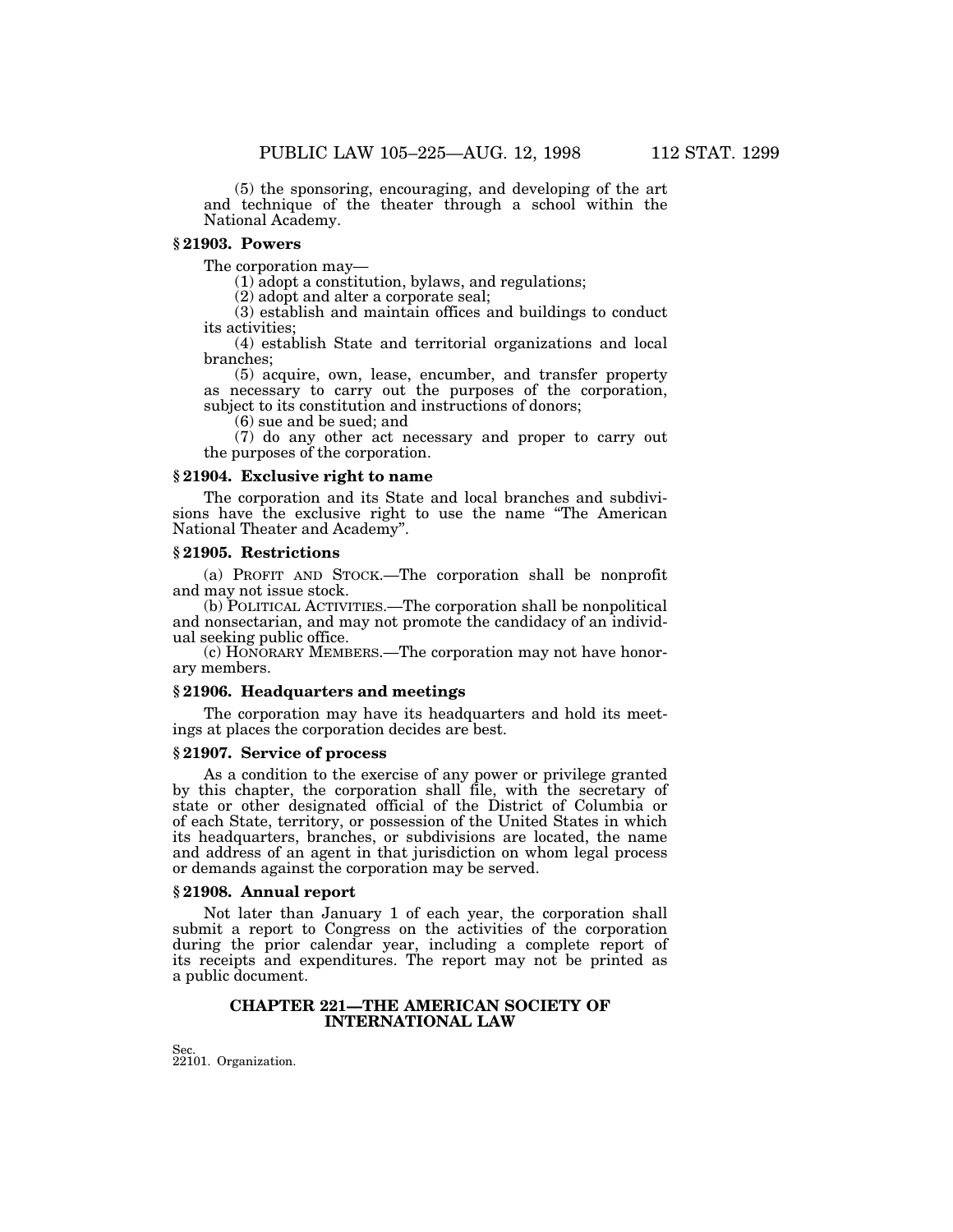22102. Purposes.

22103. Governing body.

22104. Powers. 22105. Restrictions.

22106. Principal office. 22107. Records and inspection.

22108. Service of process.

22109. Liability for acts of officers and agents.

#### **§ 22101. Organization**

(a) FEDERAL CHARTER.—The American Society of International Law (in this chapter, the "corporation") is a federally chartered corporation.

(b) PERPETUAL EXISTENCE.—Except as otherwise provided, the corporation has perpetual existence.

## **§ 22102. Purposes**

The purposes of the corporation are—

 $(1)$  to foster the study of international law; and

(2) to promote the establishment and maintenance of inter-

national relations on the basis of law and justice.

## **§ 22103. Governing body**

(a) EXECUTIVE COUNCIL.—(1) The executive council is the governing body of the corporation. However, the council is subject to the directions of the corporation at its annual meetings and at any other meeting called under the constitution, bylaws, or regulations of the corporation.

(2) The council consists of a president, an honorary president, a number of vice presidents and honorary vice presidents as provided in the constitution, a secretary, a treasurer, and at least 24 additional individuals.

(b) ELECTION AND TERMS.—The officers of the corporation and one-third of the other members of the council shall be elected at each annual meeting of the corporation. However, the constitution may authorize the council—

(1) to elect the secretary and the treasurer of the corporation for specified terms; and

(2) to fill vacancies until the next annual meeting.

#### **§ 22104. Powers**

The corporation may—

(1) adopt and amend a constitution, bylaws, and regulations for the management of its property and the regulation of its affairs;

(2) adopt and alter a corporate seal;

(3) choose officers, managers, and agents as the activities of the corporation require;

(4) make contracts;

(5) acquire, own, lease, encumber, and transfer property as necessary to carry out the purposes of the corporation;

(6) borrow money, issue instruments of indebtedness, and secure its obligations by granting security interests in its property;

(7) publish a journal and other publications;

(8) sue and be sued; and

(9) do any other act necessary and proper to carry out the purposes of the corporation.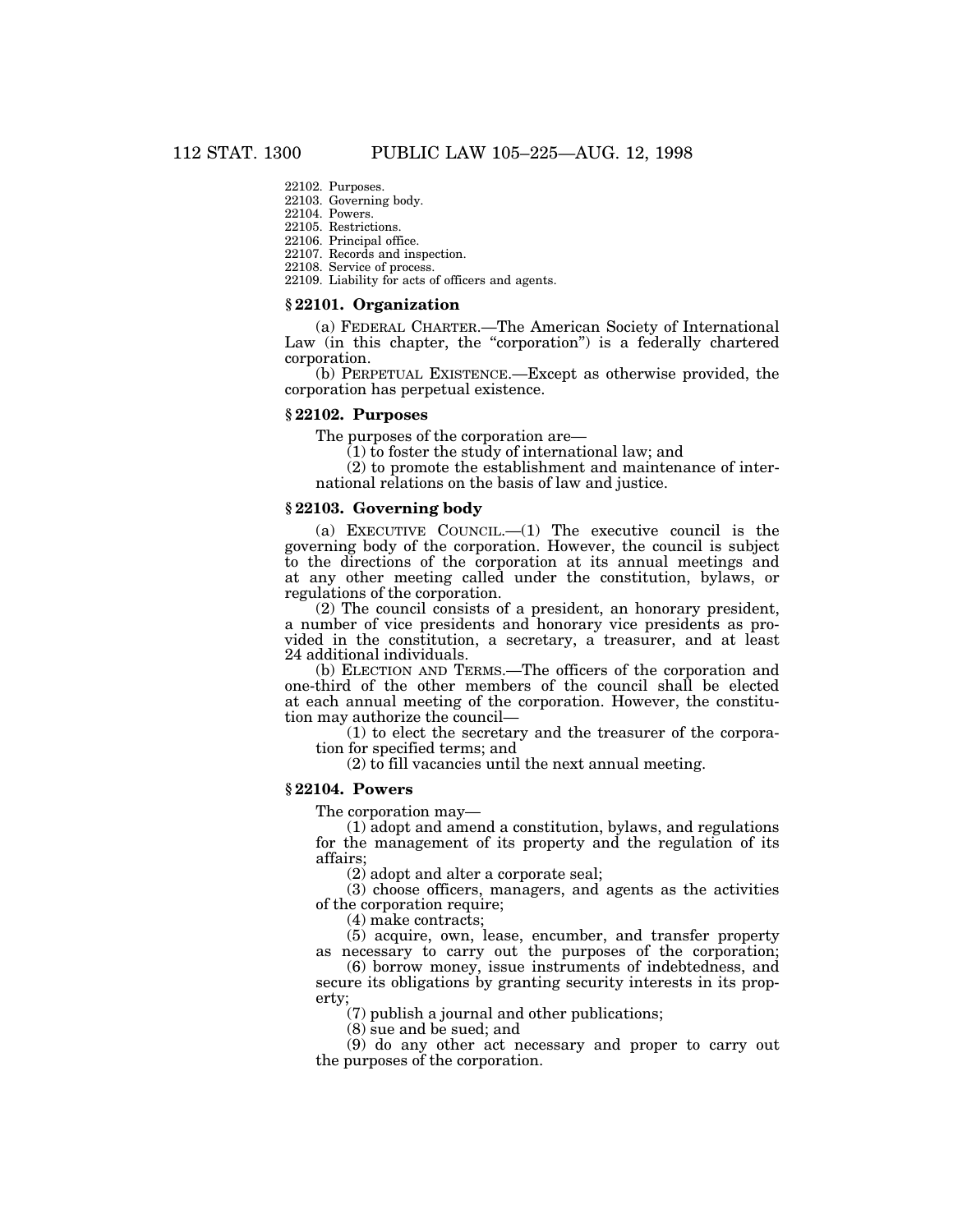## **§ 22105. Restrictions**

(a) PROFIT.—The corporation may not operate for profit.

(b) STOCK AND DIVIDENDS.—The corporation may not issue stock or declare or pay a dividend.

(c) POLITICAL ACTIVITIES.—The corporation or an officer or member of the executive council as such may not contribute to, support, or assist a political party or candidate for elective public office.

(d) DISTRIBUTION OF INCOME OR ASSETS.—The income or assets of the corporation may not inure to the benefit of, or be distributed to, a member of the corporation or an officer or member of the executive council, except on the dissolution or final liquidation of the corporation.

(e) LOANS.—The corporation may not make a loan or advance to an officer or member of the executive council. Members of the council who vote for or assent to making a loan or advance to an officer or member of the council, and officers who participate in making the loan or advance, are jointly and severally liable to the corporation for the amount of the loan or advance until it is repaid.

#### **§ 22106. Principal office**

The principal office of the corporation shall be in the District of Columbia. However, the activities of the corporation are not confined to the District of Columbia but may be conducted throughout the United States.

### **§ 22107. Records and inspection**

(a) RECORDS.—The corporation shall keep—

(1) correct and complete records of account;

(2) minutes of the proceedings of its members, executive council, and committees having any of the authority of its executive council; and

(3) at its principal office, a record of the names and addresses of its members entitled to vote.

(b) INSPECTION.—A member, or an agent or attorney of the member, may inspect the records of the corporation for any proper purpose, at any reasonable time.

## **§ 22108. Service of process**

The corporation shall have a designated agent in the District of Columbia to receive service of process for the corporation. Notice to or service on the agent, or mailed to the business address of the agent, is notice to or service on the corporation.

### **§ 22109. Liability for acts of officers and agents**

The corporation is liable for the acts of its officers and agents acting within the scope of their authority.

#### **CHAPTER 223—AMERICAN SYMPHONY ORCHESTRA LEAGUE**

Sec. 22301. Organization. 22302. Purposes. 22303. Membership. 22304. Governing body. 22305. Powers.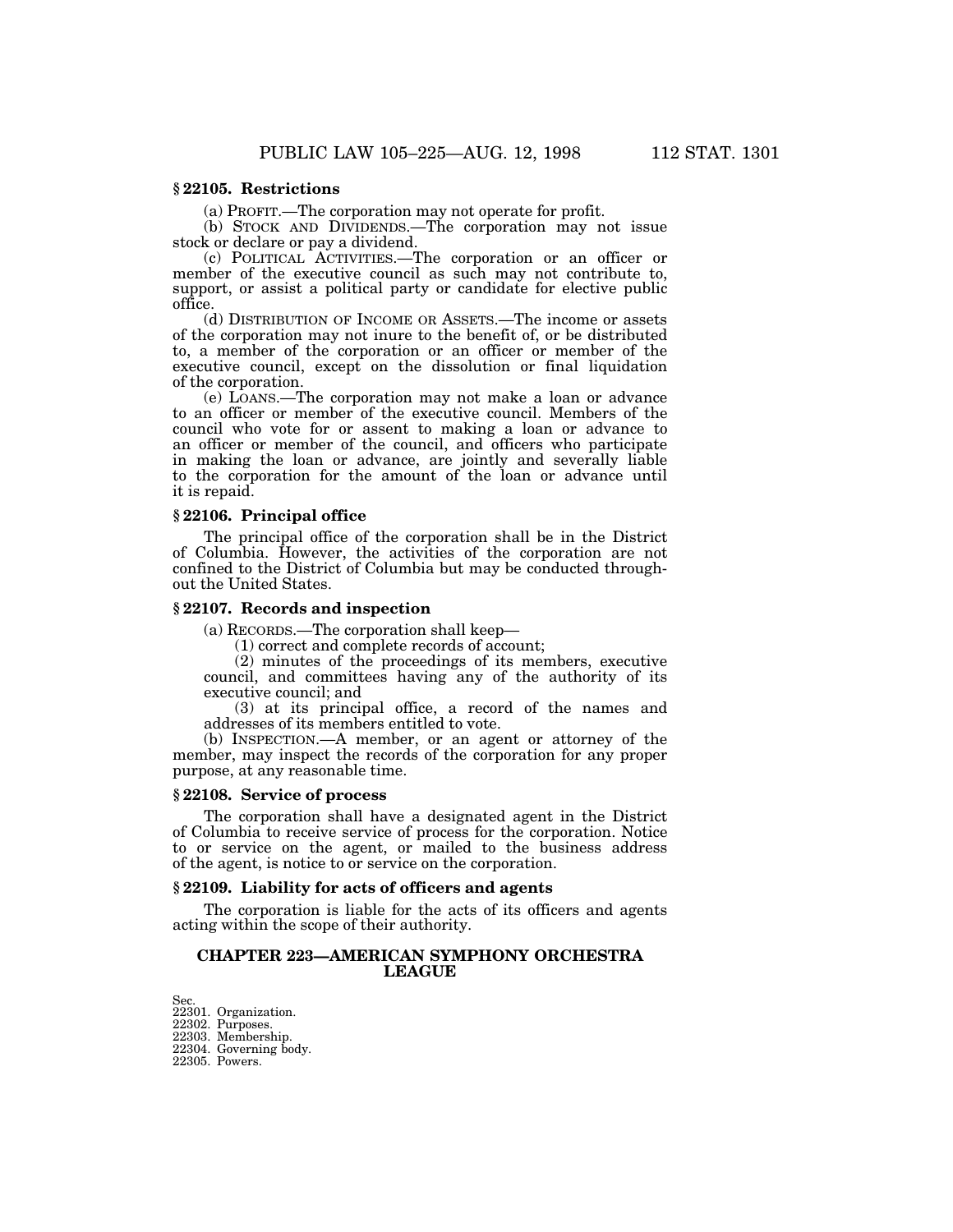22306. Exclusive right to name, insignia, emblems, and badges.

22307. Restrictions. 22308. Principal office.

22309. Records and inspection. 22310. Service of process. 22311. Liability for acts of officers and agents. 22312. Distribution of assets on dissolution or final liquidation.

## **§ 22301. Organization**

(a) FEDERAL CHARTER.—American Symphony Orchestra League (in this chapter, the ''corporation'') is a federally chartered corporation.

(b) PERPETUAL EXISTENCE.—Except as otherwise provided, the corporation has perpetual existence.

#### **§ 22302. Purposes**

The purposes of the corporation are—

(1) to serve as a coordinating, research, and educational agency and clearinghouse for symphony orchestras to help strengthen the work in their local communities;

(2) to assist in the formation of new symphony orchestras;

(3) to encourage and recognize the work of America's musicians, conductors, and composers, through suitable means; and

(4) to aid the expansion of the musical and cultural life of the United States through suitable educational and service activities.

## **§ 22303. Membership**

(a) ELIGIBILITY.—Except as provided in this chapter, eligibility for membership in the corporation and the rights, privileges, and designation of classes of members are as provided in the constitution and bylaws of the corporation.

(b) VOTING.—Each member (except an honorary, sustaining, or associate member) has one vote on each matter submitted to a vote at a meeting of the members.

### **§ 22304. Governing body**

(a) BOARD OF DIRECTORS.—(1) The board of directors is the governing body of the corporation. Between meetings of the members of the corporation, the board is responsible for the general policies and program of the corporation and for the control of contributions raised by the corporation.

(2) The number of directors, their manner of selection (including the filling of vacancies), and their term of office are as provided in the constitution and bylaws of the corporation.

(b) OFFICERS.—(1) The officers of the corporation are a president, one or more vice presidents as provided in the constitution and bylaws, a secretary, a treasurer, and one or more assistant secretaries and assistant treasurers as provided in the constitution and bylaws.

(2) The manner of election, term of office, and duties of the officers are as provided in the constitution and bylaws.

#### **§ 22305. Powers**

The corporation may—

(1) adopt and amend a constitution and bylaws for the management of its property and the regulation of its affairs;  $(2)$  adopt and alter a corporate seal;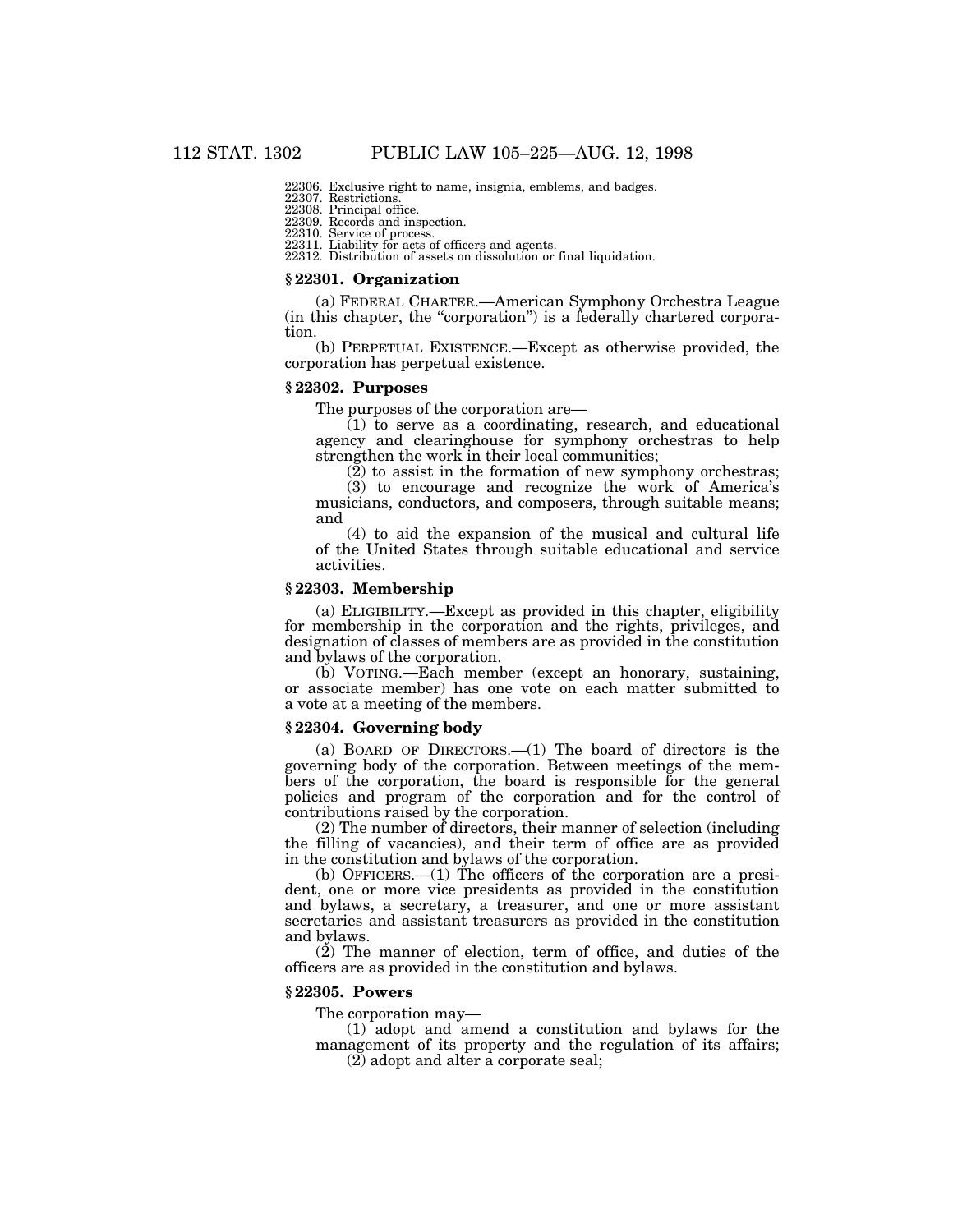(3) choose officers, managers, agents, and employees as the activities of the corporation require;

(4) make contracts;

(5) acquire, own, lease, encumber, and transfer property as necessary or convenient to carry out the purposes of the corporation;

(6) borrow money, issue instruments of indebtedness, and secure its obligations by granting security interests in its property; and

(7) sue and be sued.

### **§ 22306. Exclusive right to name, insignia, emblems, and badges**

The corporation has the exclusive right to use the name ''American Symphony Orchestra League'' and distinctive insignia, emblems and badges, descriptive or designating marks, and words or phrases required to carry out the duties and powers of the corporation. This section does not affect any vested rights.

#### **§ 22307. Restrictions**

(a) STOCK AND DIVIDENDS.—The corporation may not issue stock or declare or pay a dividend.

(b) POLITICAL ACTIVITIES.—The corporation or a director or officer as such may not contribute to, support, or assist a political party or candidate for public office.

(c) DISTRIBUTION OF INCOME OR ASSETS.—The income or assets of the corporation may not inure to the benefit of, or be distributed to, a director, officer, or member as such during the life of the corporation or on its dissolution or final liquidation. This subsection does not prevent the payment of compensation to an officer in an amount approved by the board of directors.

(d) LOANS.—The corporation may not make a loan or advance to a director, officer, or employee. Directors who vote for or assent to making a loan or advance to a director, officer, or employee, and officers who participate in making the loan or advance, are jointly and severally liable to the corporation for the amount of the loan or advance until it is repaid.

#### **§ 22308. Principal office**

The principal office of the corporation shall be in Charleston, West Virginia, or another place decided by the board of directors. However, the activities of the corporation are not confined to the place where the principal office is located but may be conducted throughout the States, territories, and possessions of the United States.

### **§ 22309. Records and inspection**

(a) RECORDS.—The corporation shall keep—

(1) correct and complete records of account;

(2) minutes of the proceedings of its members, board of directors, and committees having any of the authority of its board of directors; and

(3) at its principal office, a record of the names and addresses of its members entitled to vote.

(b) INSPECTION.—A member entitled to vote, or an agent or attorney of the member, may inspect the records of the corporation for any proper purpose, at any reasonable time.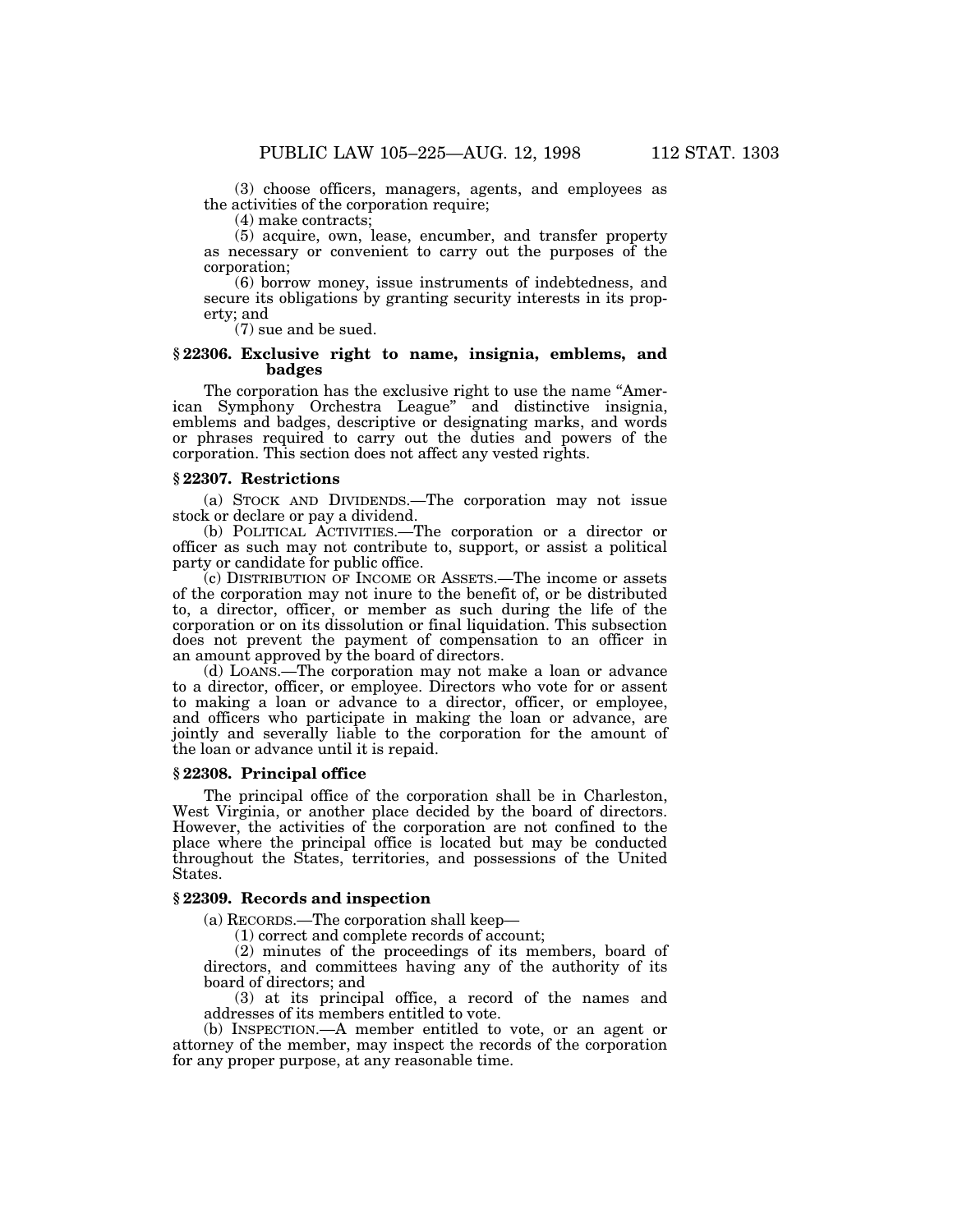## **§ 22310. Service of process**

The corporation shall have a designated agent in the District of Columbia to receive service of process for the corporation. Notice to or service on the agent, or mailed to the business address of the agent, is notice to or service on the corporation.

#### **§ 22311. Liability for acts of officers and agents**

The corporation is liable for the acts of its officers and agents acting within the scope of their authority.

## **§ 22312. Distribution of assets on dissolution or final liquidation**

On dissolution or final liquidation of the corporation, any assets remaining after the discharge of all liabilities shall be distributed as provided by the board of directors, but in compliance with the constitution and bylaws of the corporation.

# **CHAPTER 225—AMERICAN WAR MOTHERS**

Sec. 22501. Organization. 22502. Purposes. 22503. Membership. 22504. Powers. 22505. Exclusive right to name. 22506. Restrictions. 22507. Tax-exempt status. 22508. Meetings. 22509. Service of process.

22510. Annual report.

#### **§ 22501. Organization**

(a) FEDERAL CHARTER.—American War Mothers (in this chapter, the "corporation") is a federally chartered corporation.

(b) PLACE OF INCORPORATION.—The corporation is declared to be incorporated in the District of Columbia.

(c) PERIOD OF EXISTENCE.—The corporation may continue to exist until there are no individuals who qualify for membership.

### **§ 22502. Purposes**

The purposes of the corporation are—

 $(1)$  to keep alive and develop the spirit that promoted world service;

(2) to maintain the ties of fellowship born of that service and to assist and further any patriotic work;

(3) to inculcate a sense of individual obligation to the community, State, and Nation;

(4) to work for the welfare of the Army and Navy;

(5) to assist, in any way in their power, men and women who served and were wounded or incapacitated in World War I; and

(6) to foster and promote friendship and understanding between America and the Allies in World War I.

## **§ 22503. Membership**

Eligibility for membership in the corporation is limited to women—

(1) who are citizens of the United States; and

(2) whose natural son or daughter, legally adopted son or daughter, or stepson or stepdaughter—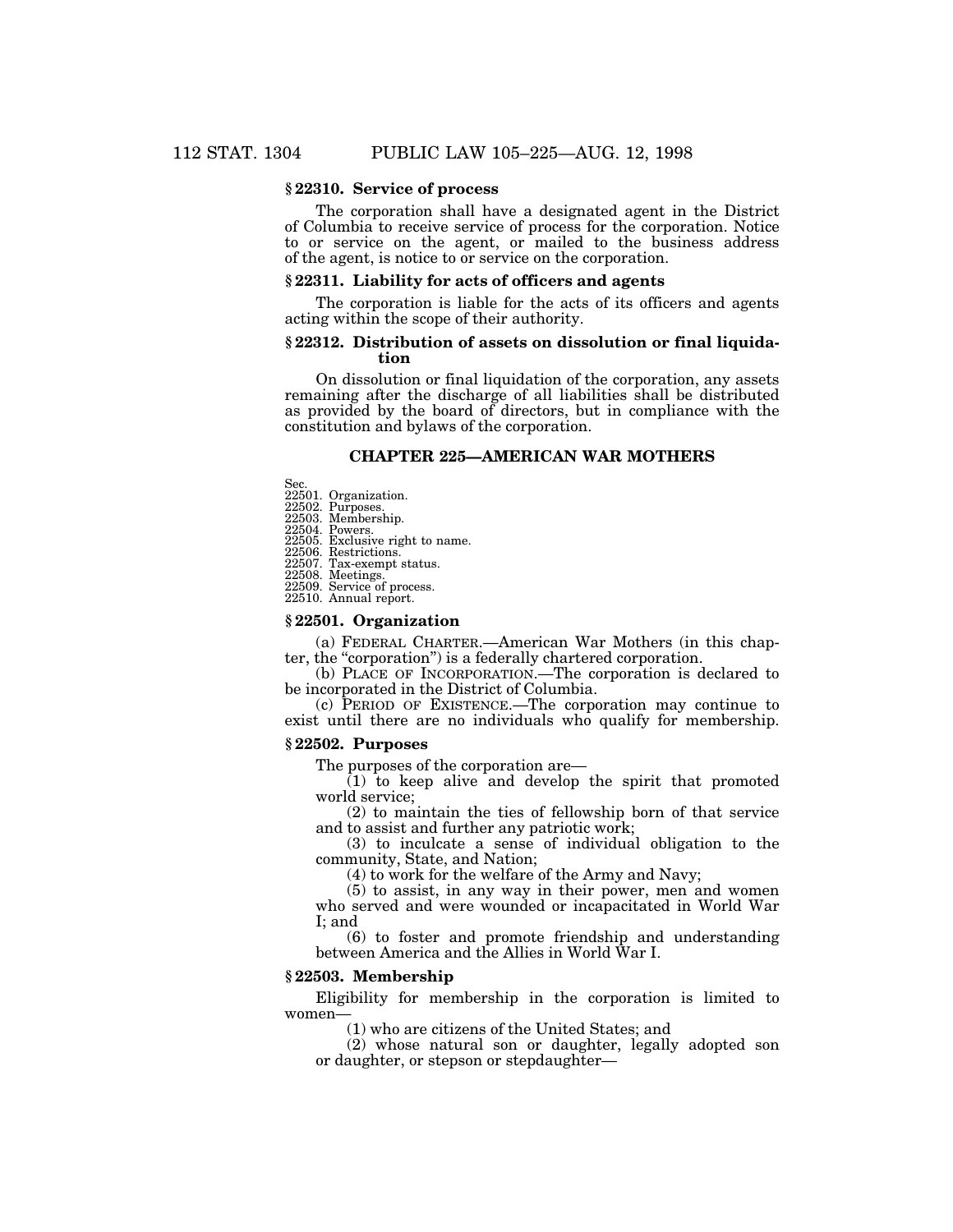(A) served in the Armed Forces of the United States or its allies in World War I, World War II, the Korean conflict, or any subsequent war or conflict involving the United States; and

(B) was honorably discharged from that service or continues in the service.

### **§ 22504. Powers**

The corporation may—

(1) adopt a constitution, bylaws, and regulations;

(2) adopt and alter a corporate seal;

(3) adopt emblems and badges;

(4) establish and maintain offices to conduct its activities;

(5) establish State, territorial, and local subdivisions;

(6) acquire, own, lease, encumber, and transfer property as necessary to carry out the purposes of the corporation, subject to section 22506(b) of this title;

(7) publish a magazine and other publications;

(8) sue and be sued; and

(9) do any other act necessary and proper to carry out its purposes.

#### **§ 22505. Exclusive right to name**

The corporation and its State, territorial, and local subdivisions have the exclusive right to use the name "American War Mothers".

## **§ 22506. Restrictions**

(a) GENERAL.—The corporation shall be nonprofit, nonpolitical, nonsectarian, and nonpartisan, and may not promote the candidacy of an individual seeking public office.

(b) OWNERSHIP AND USE OF PROPERTY.—The corporation may not accept, own, or hold, directly or indirectly, any property not reasonably necessary to carry out the purposes of the corporation.

### **§ 22507. Tax-exempt status**

The personal property and funds of the corporation, whether principal or income, so long as held or used only to carry out the purposes of the corporation, are exempt from taxation by the United States Government, the District of Columbia, and the territories and possessions of the United States.

## **§ 22508. Meetings**

The corporation may hold its meetings at any place the corporation decides.

#### **§ 22509. Service of process**

As a condition to the exercise of any power or privilege granted by this chapter, the corporation shall file, with the secretary of state or other designated official of each State, the name and address of an agent in that State on whom legal process or demands against the corporation may be served.

#### **§ 22510. Annual report**

Not later than January 1 of each year, the corporation shall submit a report to Congress on the activities of the corporation during the prior calendar year. The report may not be printed as a public document.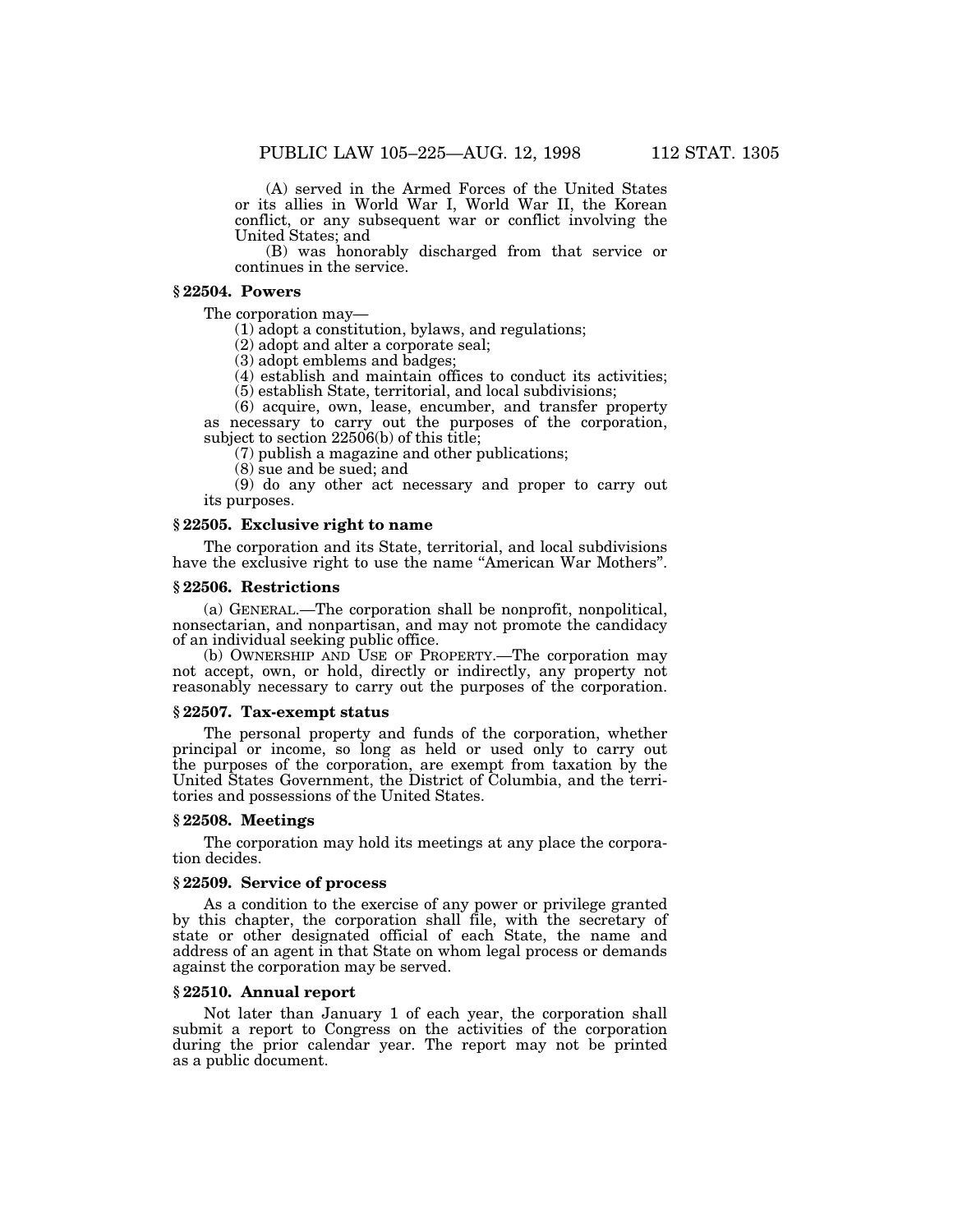# **CHAPTER 227—AMVETS (AMERICAN VETERANS OF WORLD WAR II, KOREA, AND VIETNAM)**

Sec.<br>22702. Purposes.<br>22702. Purposes.<br>22703. Membership.<br>22703. Membership.<br>22705. Powers.<br>22705. Exclusive right to name, seals, emblems, and badges.<br>22708. Headquarters and principal place of business.<br>22708. Headquarte

22711. Liability for acts of officials, representatives, and agents. 22712. Distribution of assets on dissolution or final liquidation.

#### **§ 22701. Organization**

(a) FEDERAL CHARTER.—AMVETS (American Veterans of World War II, Korea, and Vietnam) (in this chapter, the "corporation") is a federally chartered corporation.

(b) PERPETUAL EXISTENCE.—Except as otherwise provided, the corporation has perpetual existence.

#### **§ 22702. Purposes**

The purposes of the corporation are—

(1) to preserve for ourselves and our posterity the great and basic truths and enduring principles upon which this Nation was founded;

(2) to maintain a continuing interest in the welfare and rehabilitation of the disabled veterans of World War II, the Korean conflict, and the Vietnam era and to establish facilities for the assistance of all veterans and to represent them in their claims before the Department of Veterans Affairs and other organizations without charge;

(3) to dedicate ourselves to the service and best interests of the community, State, and Nation to the end that our country shall be and remain forever a whole, strong, and free Nation;

(4) to aid and encourage the abolition of prejudice, ignorance, and disease;

(5) to encourage universal exercise of the voting franchise to the end that there shall be elected and maintained in public office men and women who hold public office as a public trust administered in the best interests of all the people;

(6) to advocate the development and means by which all Americans may become enlightened and informed citizens and thus participate fully in the functions of our democracy;

(7) to encourage and support an international organization of all peace-loving nations to the end that not again shall any nation be permitted to breach their national peace;

(8) to continue to serve the best interests of our Nation in peace as in war;

(9) to develop to the utmost the human, mental, spiritual, and economical resources of our Nation;

(10) to perpetuate and preserve the friendships and comradeship born on the battle front and nurtured in the common experience of service to our Nation during time of war; and

(11) to honor the memory of those men and women who gave their lives that a free America and a free world might live by the creation of living memorials in the form of additional educational, cultural, and recreational facilities.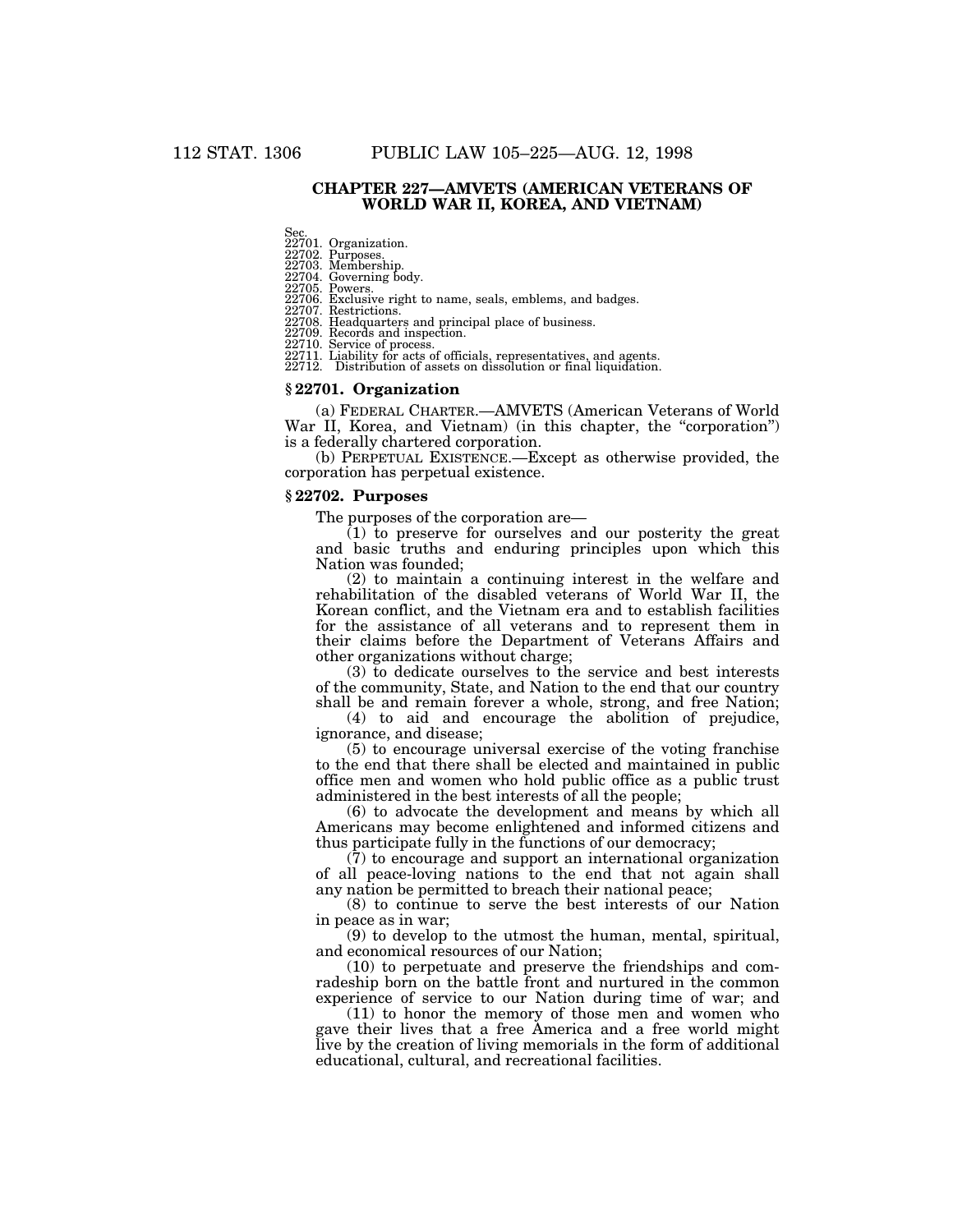## **§ 22703. Membership**

(a) ELIGIBILITY.—Except as provided in this chapter, eligibility for membership in the corporation and the rights and privileges of members are as provided in the constitution and bylaws of the corporation.

(b) VOTING.—Each member has one vote in the conduct of official business at the post level.

(c) NONDISCRIMINATION.—The terms of membership may not discriminate on the basis of race, color, religion, sex, or national origin.

## **§ 22704. Governing body**

(a) DELEGATES TO NATIONAL CONVENTIONS.—Each post may elect delegates to national conventions of the corporation. The delegates each have one vote in the conduct of business of the convention to which they are elected.

(b) EXECUTIVE COMMITTEE.—The executive committee of the corporation consists of—

(1) one member elected to represent each department; and

(2) the officers of the corporation as ex officio members. (c) OFFICERS.—(1) The officers of the corporation are a national commander, seven national vice commanders, one of whom shall be a woman, a finance officer, an adjutant, a judge advocate, and a provost marshal.

(2) The officers shall be elected by the delegates at the annual national convention.

(d) NONDISCRIMINATION.—The requirements for holding office in the corporation may not discriminate on the basis of race, color, religion, sex, or national origin.

## **§ 22705. Powers**

(a) GENERAL.—The corporation may—

(1) adopt bylaws and regulations for the management of its property and the regulation of its affairs;

(2) adopt seals, emblems, and badges;

(3) choose officers, representatives, and agents as necessary to carry out the purposes of the corporation;

(4) make contracts;

(5) establish State and regional organizations and local posts;

(6) acquire, own, lease, encumber, and transfer property as necessary to carry out the purposes of the corporation;

(7) borrow money, issue instruments of indebtedness, and secure its obligations by granting security interests in its property;

(8) publish a magazine, newspaper, and other publications consistent with the purposes of the corporation;

(9) sue and be sued; and

(10) do any other act necessary and proper to carry out the purposes of the corporation.

(b) POWERS GRANTED TO OTHER ORGANIZATIONS.—The provisions, privileges, and prerogatives granted before July 24, 1947, to other national veterans' organizations because of their incorporation by Congress are granted to the corporation.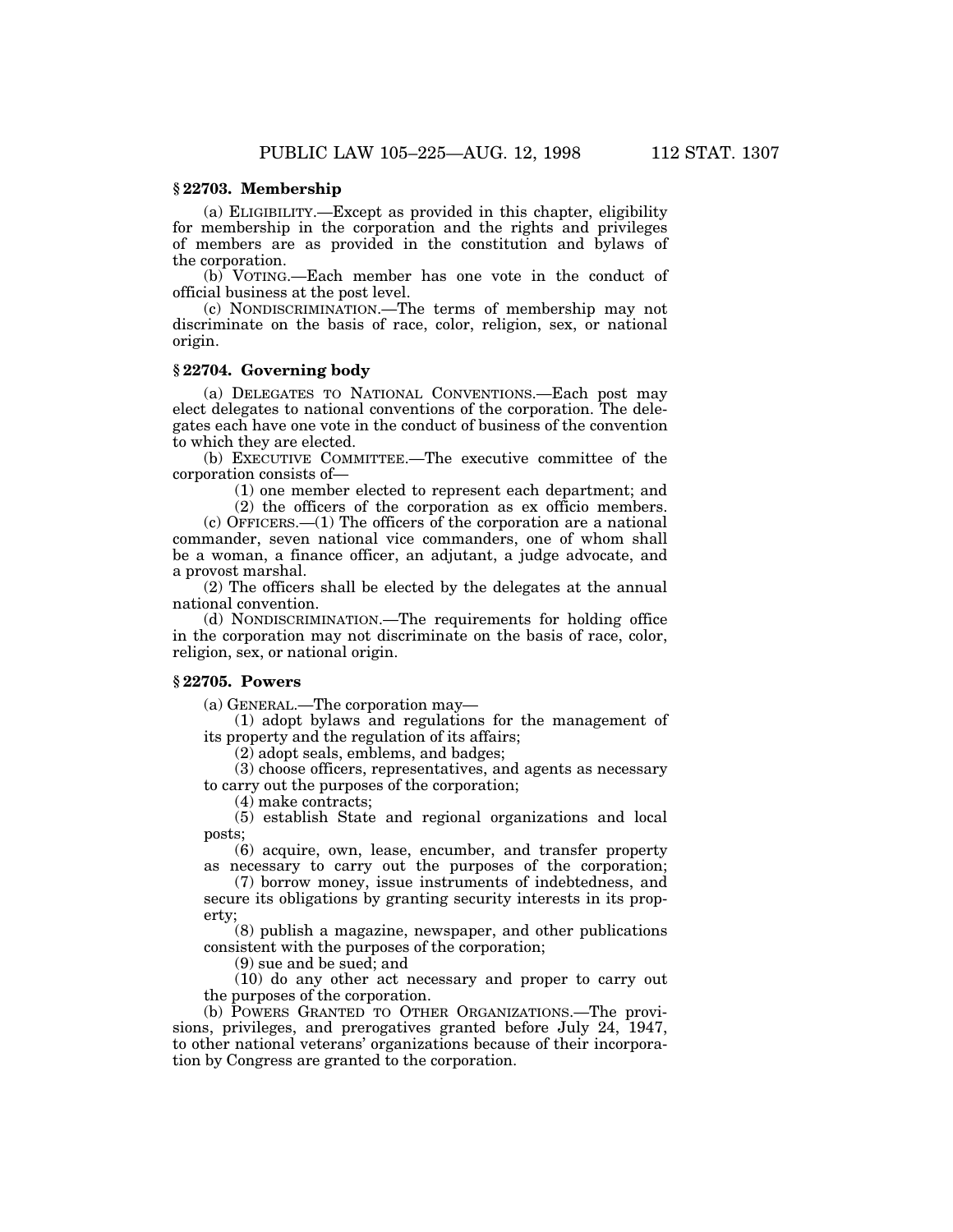## **§ 22706. Exclusive right to name, seals, emblems, and badges**

The corporation and its State, regional, and local subdivisions have the exclusive right to use the name ''AMVETS (American Veterans of World War II, Korea, and Vietnam)'' and seals, emblems, and badges the corporation adopts.

## **§ 22707. Restrictions**

(a) PROFIT.—The corporation shall operate as a not-for-profit corporation, exclusively for charitable, educational, patriotic, and civic improvement purposes.

(b) STOCK AND DIVIDENDS.—The corporation may not issue stock or declare or pay a dividend.

(c) POLITICAL ACTIVITIES.—The corporation or an officer of the corporation or member of its executive committee as such may not contribute to, support, or assist a political party or candidate for elective public office. The corporation may not carry on propaganda.

(d) DISTRIBUTION OF INCOME OR ASSETS.—The income or assets of the corporation may not inure to the benefit of, or be distributed to, a director, officer, or member of the corporation, except on dissolution or final liquidation of the corporation.

(e) LOANS.—The corporation may not make a loan or advance to a director or officer. Directors who vote for or assent to making a loan or advance to a director or officer, and officers who participate in making the loan or advance, are jointly and severally liable to the corporation for the amount of the loan or advance until it is repaid.

### **§ 22708. Headquarters and principal place of business**

The headquarters and principal place of business of the corporation shall be in the District of Columbia. However, the activities of the corporation are not confined to the District of Columbia but may be conducted throughout the States, territories, and possessions of the United States.

#### **§ 22709. Records and inspection**

(a) RECORDS.—The corporation shall keep—

(1) correct and complete records of account;

(2) minutes of the proceedings of its members, executive committee, and committees having any of the authority of its executive committee; and

(3) at its registered or principal office, a record of the names and addresses of its members entitled to vote.

(b) INSPECTION.—A member, or an agent or attorney of the member, may inspect the records of the corporation for any proper purpose, at any reasonable time.

#### **§ 22710. Service of process**

(a) DISTRICT OF COLUMBIA.—The corporation shall have a designated agent in the District of Columbia to receive service of process for the corporation. Notice to or service on the agent, or mailed to the business address of the agent, is notice to or service on the corporation.

(b) STATES.—As a condition to the exercise of any power or privilege granted by this chapter, the corporation shall file, with the secretary of state or other designated official of each State,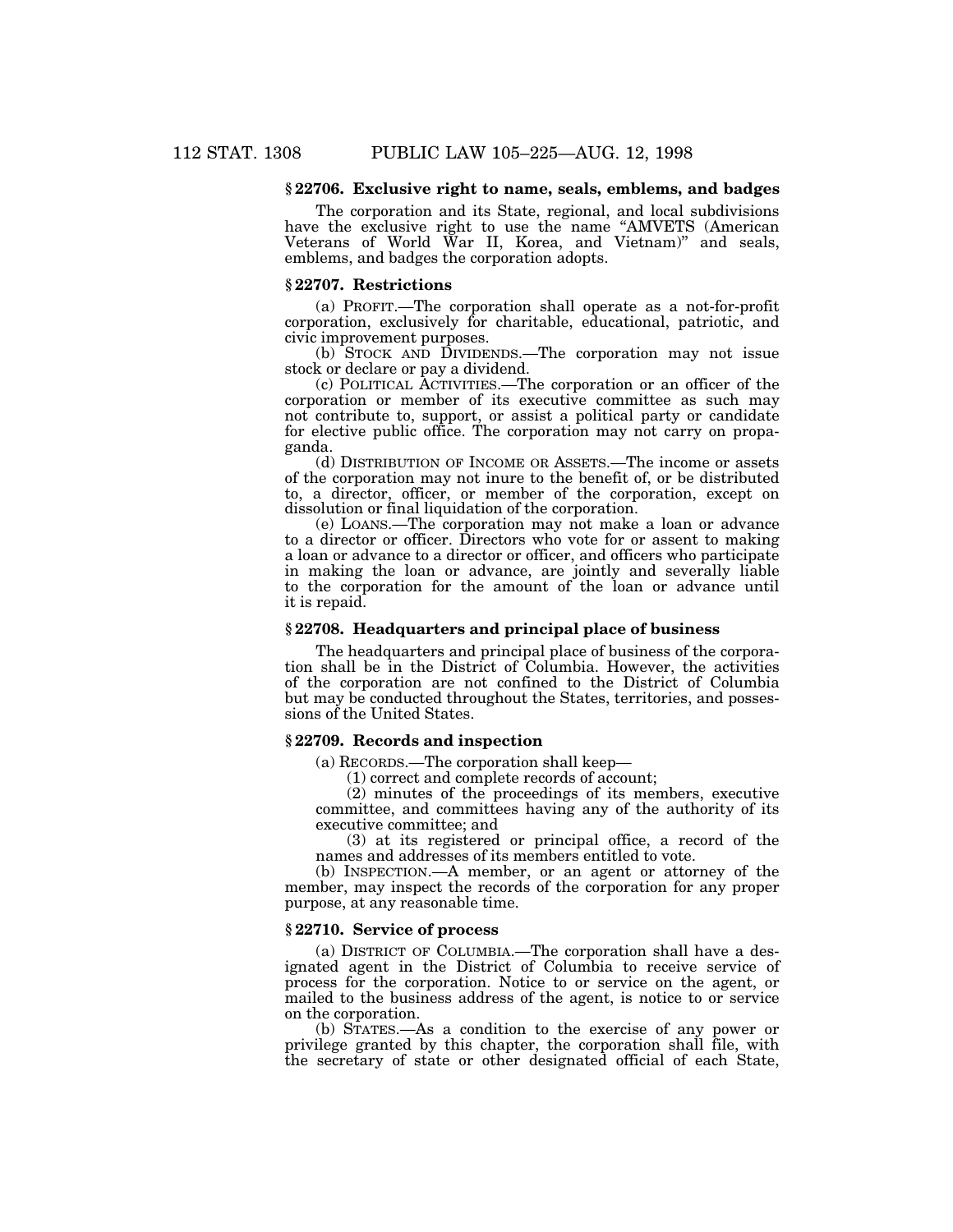the name and address of an agent in that State on whom legal process or demands against the corporation may be served.

## **§ 22711. Liability for acts of officials, representatives, and agents**

The corporation is liable for the acts of its officials, representatives, and agents acting within the scope of their authority.

#### **§ 22712. Distribution of assets on dissolution or final liquidation**

On dissolution or final liquidation of the corporation, any assets remaining after the discharge or satisfactory provision for discharge of all liabilities shall be transferred to the Secretary of Veterans Affairs to be applied to the care and comfort of disabled veterans of World War II, the Korean conflict, and the Vietnam era.

## **CHAPTER 229—ARMY AND NAVY UNION OF THE UNITED STATES OF AMERICA**

- 
- 
- 
- Sec. 22901. Definition. 22902. Organization. 22903. Purposes. 22904. Membership. 22905. Governing body.
- 
- 22906. Powers. 22907. Restrictions.
- 22908. Duty to maintain corporate and tax-exempt status. 22909. Records and inspection.
- 
- 22910. Service of process.
- 22911. Liability for acts of officers and agents. 22912. Annual report.

#### **§ 22901. Definition**

For purposes of this chapter, "State" includes the District of Columbia and the territories and possessions of the United States.

#### **§ 22902. Organization**

(a) FEDERAL CHARTER.—Army and Navy Union of the United States of America (in this chapter, the ''corporation''), incorporated in Ohio, is a federally chartered corporation.

(b) EXPIRATION OF CHARTER.—If the corporation does not comply with any provision of this chapter, the charter granted by this chapter expires.

### **§ 22903. Purposes**

The purposes of the corporation are as provided in its articles of incorporation and include—

(1) holding true allegiance to the United States Government and fidelity to its Constitution, laws, and institutions;

(2) serving our Nation under God in peace as well as in war by fostering the ideals of faith and patriotism, loyalty, justice, and liberty, by inculcating in the hearts of young and old, through precept and practice, the spirit of true Americanism, and by participating in civic activities for the good of our country and our community;

(3) uniting in fraternal fellowship those who have served, or are now serving, honorably in the Armed Forces of the United States;

(4) protecting and advancing their civic, social, and economic welfare;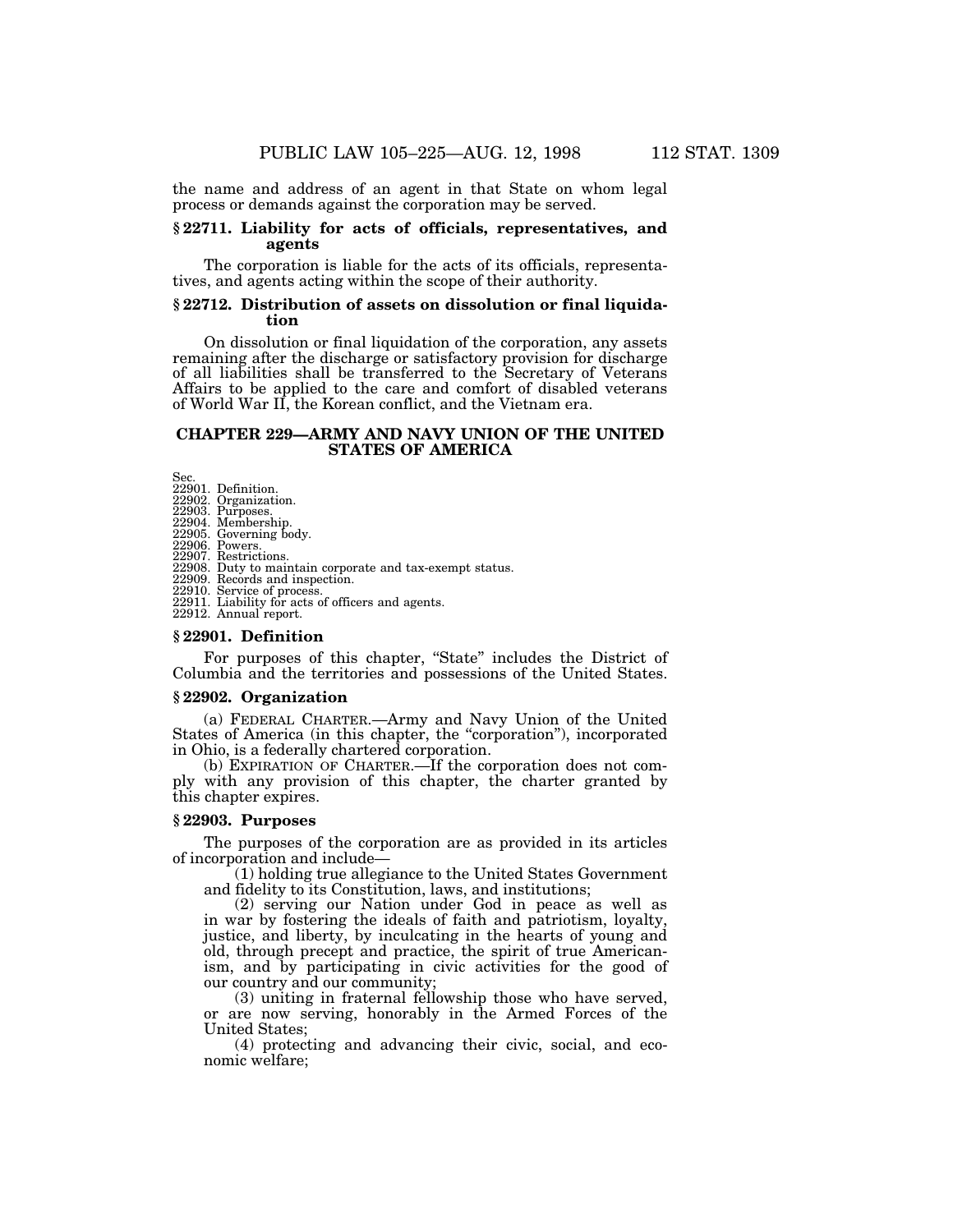(5) aiding them in sickness and distress;

(6) assisting in the burial and commemoration of their

dead and providing help for their widows and orphans; and (7) perpetuating the memory of patriotic deeds performed by the defenders of our country.

## **§ 22904. Membership**

Eligibility for membership in the corporation and the rights and privileges of members are as provided in the bylaws.

#### **§ 22905. Governing body**

(a) BOARD OF DIRECTORS.—The board of directors and the responsibilities of the board are as provided in the articles of incorporation.

(b) OFFICERS.—The officers and the election of officers are as provided in the articles of incorporation.

#### **§ 22906. Powers**

The corporation has only the powers provided in its bylaws and articles of incorporation filed in each State in which it is incorporated.

## **§ 22907. Restrictions**

(a) STOCK AND DIVIDENDS.—The corporation may not issue stock or declare or pay a dividend.

(b) POLITICAL ACTIVITIES.—The corporation or a director or officer as such may not contribute to, support, or participate in any political activity or in any manner attempt to influence legislation.

(c) DISTRIBUTION OF INCOME OR ASSETS.—The income or assets of the corporation may not inure to the benefit of, or be distributed to, a director, officer, or member during the life of the charter granted by this chapter. This subsection does not prevent the payment of reasonable compensation to an officer or reimbursement for actual necessary expenses in amounts approved by the board of directors.

(d) LOANS.—The corporation may not make a loan to a director, officer, or employee.

(e) CLAIM OF GOVERNMENTAL APPROVAL OR AUTHORITY.—The corporation may not claim congressional approval or the authority of the United States Government for any of its activities.

### **§ 22908. Duty to maintain corporate and tax-exempt status**

(a) CORPORATE STATUS.—The corporation shall maintain its status as a corporation incorporated under the laws of Ohio.

(b) TAX-EXEMPT STATUS.—The corporation shall maintain its status as an organization exempt from taxation under the Internal Revenue Code of 1986 (26 U.S.C. 1 et seq.).

#### **§ 22909. Records and inspection**

(a) RECORDS.—The corporation shall keep—

(1) correct and complete records of account;

(2) minutes of the proceedings of its members, board of directors, and committees having any of the authority of its board of directors; and

(3) at its principal office, a record of the names and addresses of its members entitled to vote.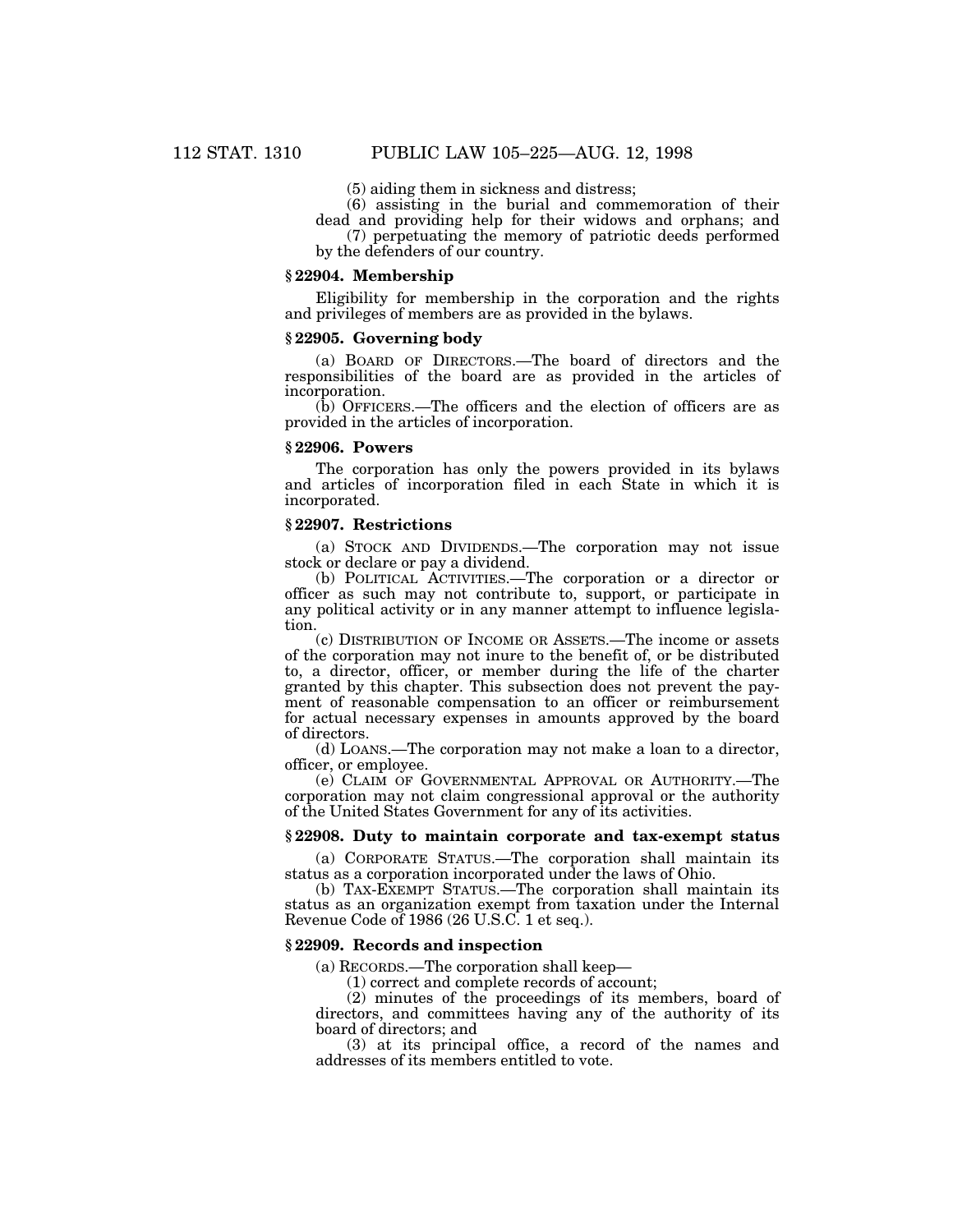(b) INSPECTION.—A member entitled to vote, or an agent or attorney of the member, may inspect the records of the corporation for any proper purpose, at any reasonable time.

#### **§ 22910. Service of process**

The corporation shall comply with the law on service of process of each State in which it is incorporated and each State in which it carries on activities.

## **§ 22911. Liability for acts of officers and agents**

The corporation is liable for the acts of its officers and agents acting within the scope of their authority.

#### **§ 22912. Annual report**

The corporation shall submit an annual report to Congress on the activities of the corporation during the prior fiscal year. The report shall be submitted at the same time as the report of the audit required by section 10101 of this title. The report may not be printed as a public document.

## **CHAPTER 231—AVIATION HALL OF FAME**

Sec.

- 23101. Organization. 23102. Purposes. 23103. Membership.
- 
- 
- 
- 23104. Governing body. 23105. Powers. 23106. Restrictions. 23107. Principal office.
- 
- 23108. Records and inspection. 23109. Statement required in audit report.
- 23110. Service of process.
- 
- 23111. Liability for acts of officers and agents. 23112. Distribution of assets on dissolution or final liquidation.

## **§ 23101. Organization**

(a) FEDERAL CHARTER.—Aviation Hall of Fame (in this chapter, the "corporation") is a federally chartered corporation.

(b) PERPETUAL EXISTENCE.—Except as otherwise provided, the corporation has perpetual existence.

## **§ 23102. Purposes**

The purposes of the corporation are—

(1) to receive and maintain one or more funds and to use any part of the principal and income only for charitable, scientific, literary, or educational purposes, either directly or by contributing to organizations authorized to carry on similar activities;

(2) to honor citizens, aviation leaders, pilots, teachers, scientists, engineers, inventors, governmental leaders, and other individuals who have helped to make this Nation great by their outstanding contributions to the establishment, development, advancement, or improvement of aviation in the United States;

(3) to perpetuate the memory of those individuals and record their contributions and achievements by the erection and maintenance of buildings and monuments as may be appropriate as a lasting memorial;

(4) to promote a better sense of appreciation of the origins and growth of aviation, especially in the United States, and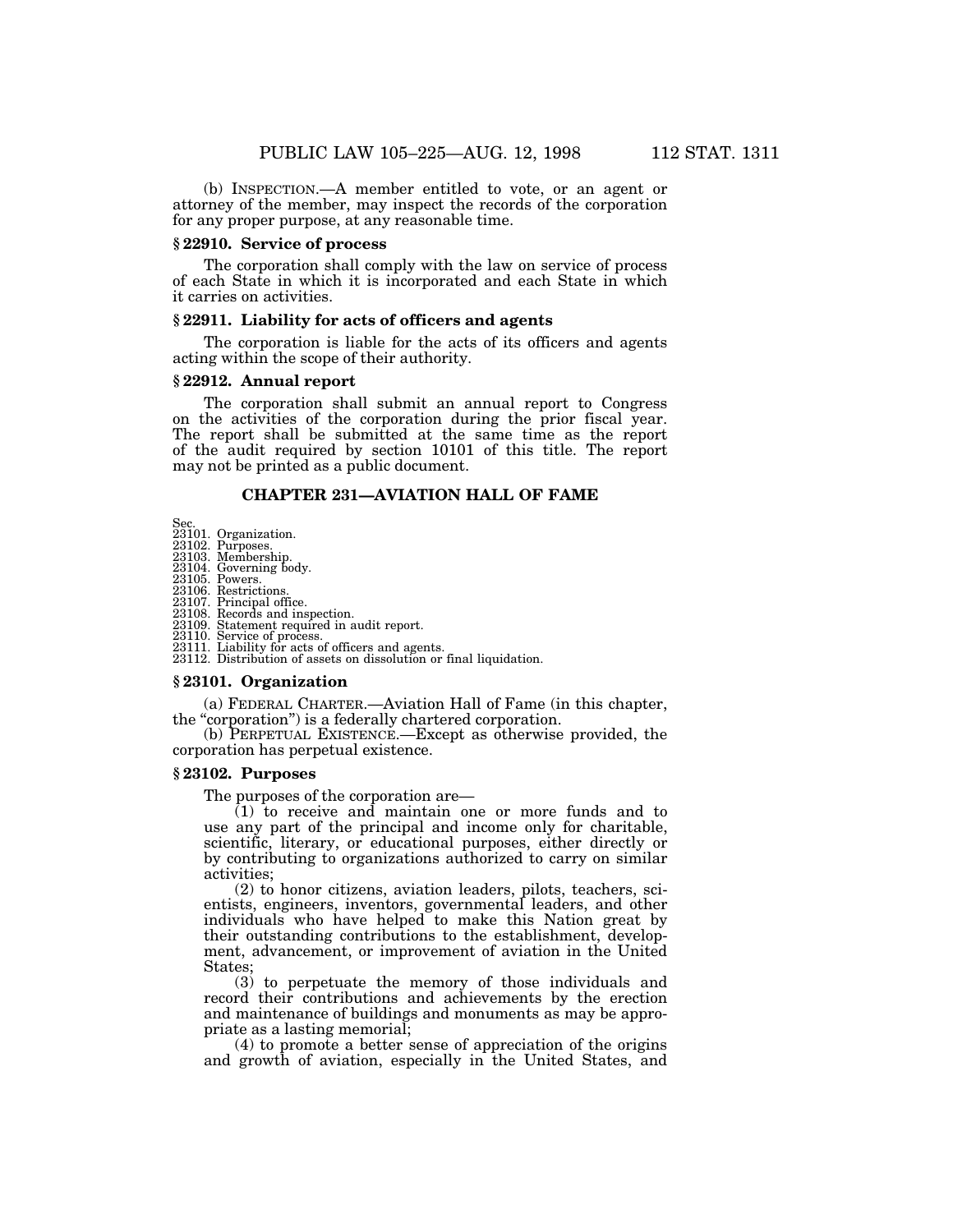the part aviation has played in changing the economic, social, and scientific aspects of our Nation;

(5) to establish and maintain a library and museum for the collection and preservation for posterity of the history of those honored by the organization, together with a documentation of their accomplishments and contributions to aviation, including items such as aviation pictures, paintings, books, papers, documents, scientific data, relics, mementos, artifacts, and other items related to that history;

(6) to cooperate with other recognized aviation organizations actively engaged and interested in similar projects; and

(7) to engage in any other activities appropriate to carry out the purposes of the corporation.

## **§ 23103. Membership**

(a) ELIGIBILITY.—Except as provided in this chapter, eligibility for membership in the corporation and the rights, privileges, and designation of classes of members are as provided in the bylaws.

(b) VOTING.—Each member given voting rights by the bylaws has one vote on each matter submitted to a vote at a meeting of the voting members. The vote may be cast in the manner provided in the bylaws.

### **§ 23104. Governing body**

(a) BOARD OF TRUSTEES.—(1) The board of trustees is the governing body of the corporation. Between meetings of the members of the corporation, the board is responsible for the general policies and program of the corporation and for the control of all funds of the corporation.

(2) The number of trustees, their manner of selection (including the filling of vacancies), and their term of office are as provided in the bylaws. However, the board shall have at least 18 members.

(3) The board may appoint committees. Each committee has the powers provided in the bylaws or by resolution of the board. The powers of a committee may include all the powers of the board.

(b) OFFICERS.—(1) The officers of the corporation are a president, one or more vice presidents as provided in the bylaws, a secretary, a treasurer, and other officers as provided in the bylaws.

(2) The manner of election, term of office, and duties of the officers are as provided in the bylaws.

(c)(1) BOARD OF NOMINATIONS.—The board of trustees shall appoint a board of nominations, consisting of at least 24 members, from members of the corporation not concurrently serving as members of the board of trustees. Those individuals serve for the term provided in the bylaws.

(2) The board of nominations shall nominate United States citizens or residents to be honored by the corporation and recommend those persons to the board of trustees for consideration as provided in the bylaws.

## **§ 23105. Powers**

The corporation may—

(1) adopt and amend bylaws for the management of its property and the regulation of its affairs;

(2) adopt and alter a corporate seal;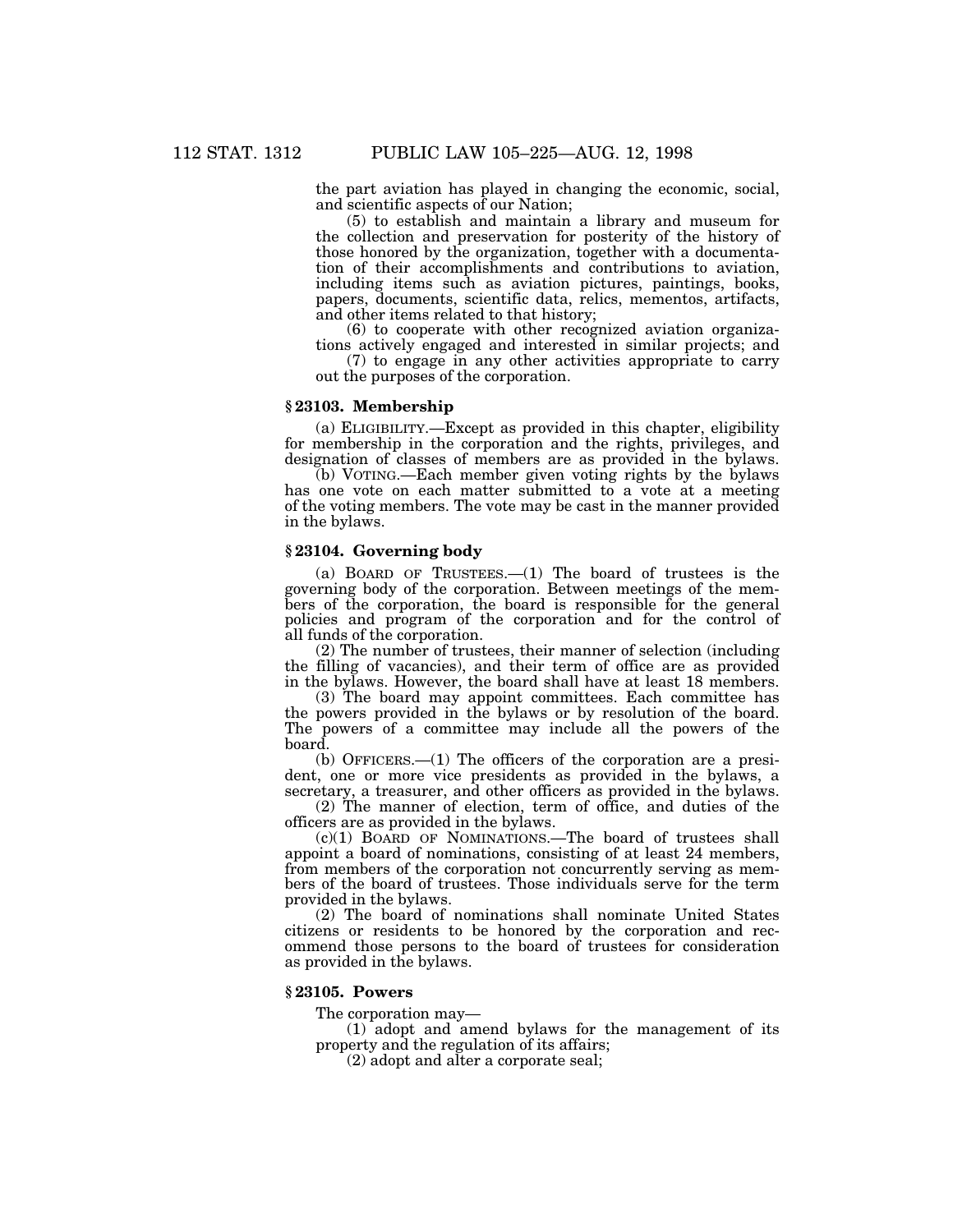(3) choose officers, trustees, managers, agents, and employees as the activities of the corporation require;

(4) make contracts;

(5) acquire, own, lease, encumber, and transfer property as necessary or convenient to carry out the purposes of the corporation;

(6) borrow money, issue instruments of indebtedness, and secure its obligations by granting security interests in its property; and

(7) sue and be sued.

## **§ 23106. Restrictions**

(a) STOCK AND DIVIDENDS.—The corporation may not issue stock or declare or pay a dividend.

(b) POLITICAL ACTIVITIES.—The corporation or a trustee, officer, employee, member of the board of nominations, or member of the corporation as such may not contribute to, support, or assist a political party or candidate for public office.

(c) DISTRIBUTION OF INCOME OR ASSETS.—The income or assets of the corporation may not inure to the benefit of, or be distributed to, a trustee, officer, member of the board of nominations, or member of the corporation, as such, during the life of the corporation or on its dissolution or final liquidation. This subsection does not prevent the payment of reasonable compensation to an officer or employee in an amount approved by the board of trustees.

(d) LOANS.—The corporation may not make a loan or advance to a trustee, officer, employee, member of the board of nominations, or member of the corporation. Trustees who vote for or assent to making such a loan or advance, and officers who participate in making the loan or advance, are jointly and severally liable to the corporation for the amount of the loan or advance until it is repaid.

(e) CONTRIBUTIONS TO CERTAIN ORGANIZATIONS.—None of the principal or interest of a fund referred to in section 23102(1) of this title may be contributed to an organization if—

(1) a substantial part of its activities is carrying on propaganda or attempting to influence legislation; or

 $(2)$  any part of its net earnings benefits a private shareholder or individual.

### **§ 23107. Principal office**

The principal office of the corporation shall be in Dayton, Ohio, or another place decided by the board of trustees. However, the activities of the corporation are not confined to the place where the principal office is located but may be conducted throughout the States, territories, and possessions of the United States.

#### **§ 23108. Records and inspection**

(a) RECORDS.—The corporation shall keep—

(1) correct and complete records of account;

(2) minutes of the proceedings of its members, board of trustees, board of nominations, and committees having any of the authority of its board of trustees; and

(3) at its principal office, a record of the names and addresses of its members entitled to vote.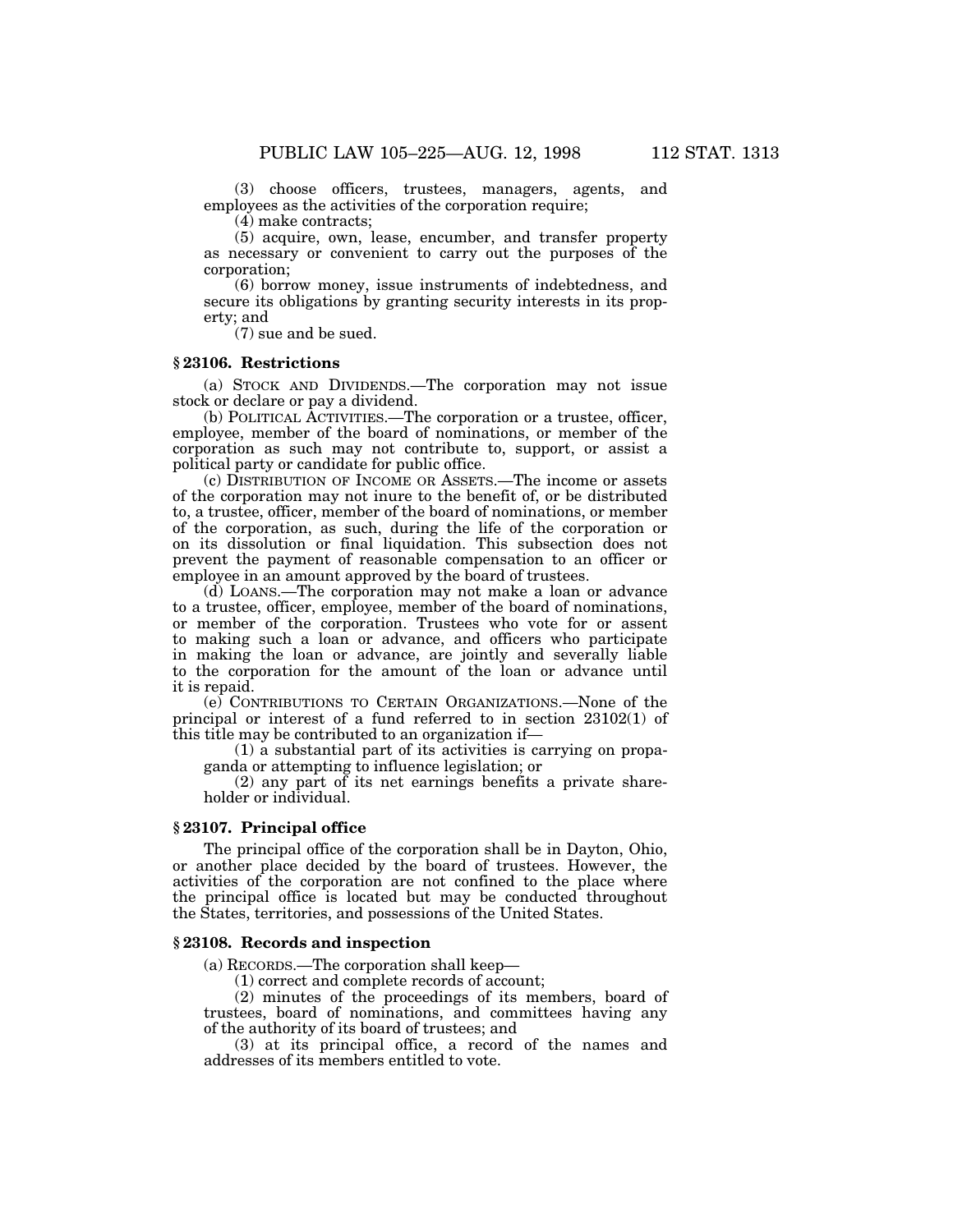(b) INSPECTION.—A member entitled to vote, or an agent or attorney of the member, may inspect the records of the corporation for any proper purpose, at any reasonable time.

#### **§ 23109. Statement required in audit report**

The corporation shall include in the audit report statement required under section  $10101(b)(1)(B)$  of this title a schedule of all contracts requiring payments greater than \$10,000 and all payments of compensation or fees at a rate greater than \$10,000 a year.

### **§ 23110. Service of process**

The corporation shall have a designated agent in the District of Columbia to receive service of process for the corporation. Notice to or service on the agent is notice to or service on the corporation.

## **§ 23111. Liability for acts of officers and agents**

The corporation is liable for the acts of its officers and agents acting within the scope of their authority.

## **§ 23112. Distribution of assets on dissolution or final liquidation**

On dissolution or final liquidation of the corporation, any assets remaining after the discharge of all liabilities shall be distributed as provided by the board of trustees, but consistent with the purposes of the corporation and in compliance with the charter and bylaws.

# **CHAPTER 301—BIG BROTHERS—BIG SISTERS OF AMERICA**

Sec. 30101. Organization.

30102. Purposes. 30103. Membership. 30104. Governing body. 30105. Powers. 30106. Exclusive right to names, seals, emblems, and badges. 30107. Restrictions. 30108. Principal office. 30109. Records and inspection.

30110. Service of process.

30111. Liability for acts of officers and agents.

30112. Distribution of assets on dissolution or final liquidation.

#### **§ 30101. Organization**

(a) FEDERAL CHARTER.—Big Brothers—Big Sisters of America (in this chapter, the "corporation") is a federally chartered corporation.

(b) PLACE OF INCORPORATION AND DOMICILE.—The corporation is declared to be incorporated and domiciled in the District of Columbia.

(c) PERPETUAL EXISTENCE.—Except as otherwise provided, the corporation has perpetual existence.

## **§ 30102. Purposes**

The purposes of the corporation are—

(1) to assist individuals throughout the United States in solving their social and economic problems and in their health and educational and character development;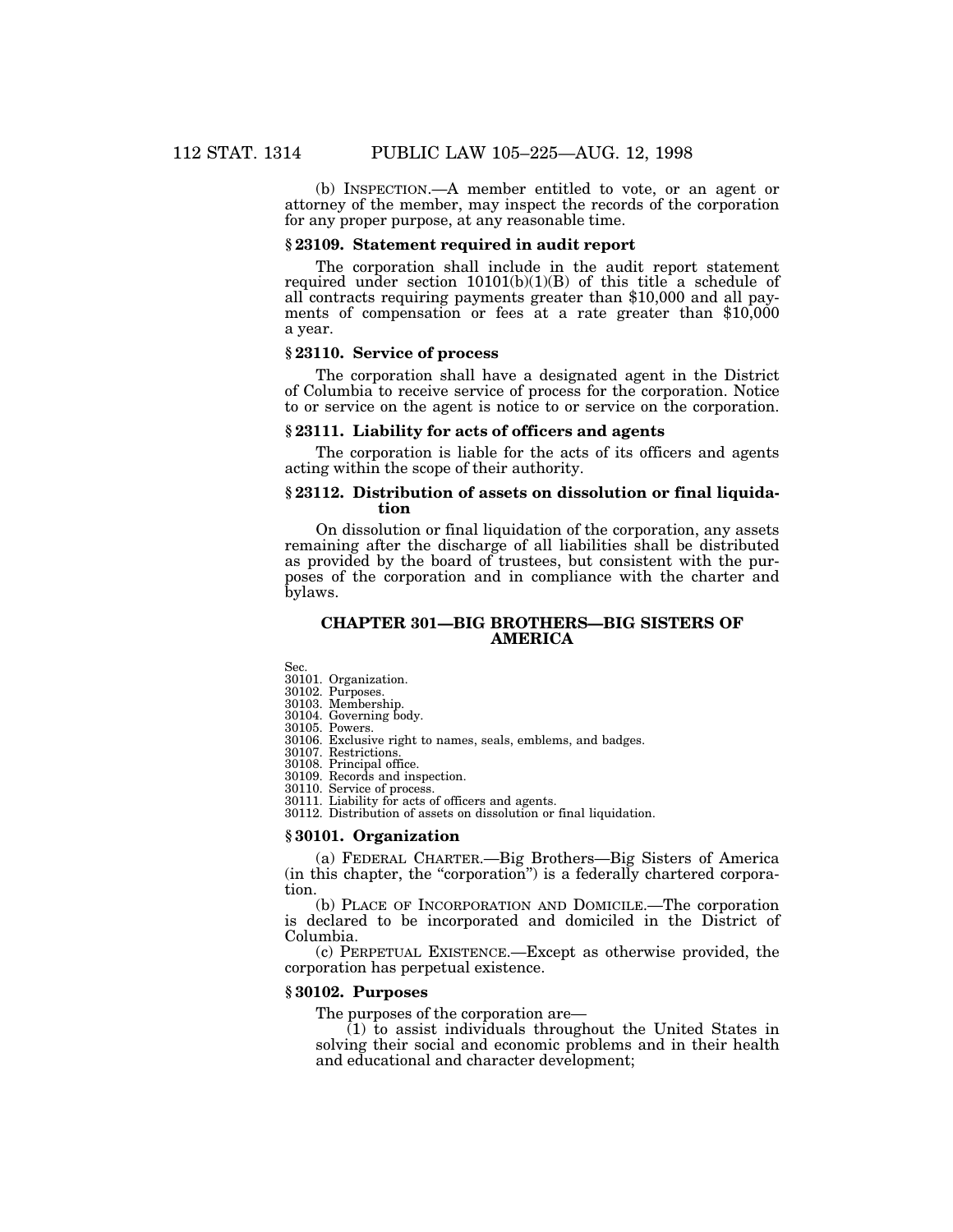(2) to promote the use, by other lay and professional agencies and workers, of the techniques of that assistance developed by the corporation; and

(3) to receive, invest, and disburse funds and hold property for the purposes of the corporation.

## **§ 30103. Membership**

(a) ELIGIBILITY.—Except as provided in this chapter, eligibility for membership in the corporation and the rights, privileges, and designation of classes of members are as provided in the constitution and bylaws of the corporation.

(b) VOTING.—Each member has one vote on each matter submitted to a vote at a meeting of the members.

### **§ 30104. Governing body**

(a) BOARD OF DIRECTORS.—(1) The board of directors is the governing body of the corporation. The powers, duties, and responsibilities of the board are as provided in the constitution and bylaws of the corporation.

(2) The number of directors is as provided in the constitution. Their manner of selection (including the filling of vacancies) and their term of office are as provided in the constitution and bylaws.

(b) OFFICERS.—(1) The officers of the corporation are a chairman of the board of directors, a president, one or more vice presidents as provided in the constitution and bylaws, a secretary, and a treasurer.

(2) The manner of election, term of office, and duties of the officers are as provided in the constitution and bylaws.

### **§ 30105. Powers**

The corporation may—

(1) adopt and amend a constitution and bylaws for the management of its property and the regulation of its affairs;  $(2)$  adopt and alter a corporate seal;

(3) choose officers, managers, agents, and employees as the activities of the corporation require;

(4) make contracts;

(5) acquire, own, lease, encumber, and transfer property as necessary or convenient to carry out the purposes of the corporation;

(6) borrow money, issue instruments of indebtedness, and secure its obligations by granting security interests in its property; and

(7) sue and be sued.

### **§ 30106. Exclusive right to names, seals, emblems, and badges**

The corporation and its subordinate divisions have the exclusive right to use the names ''The Big Brothers of America, Big Sisters International, Incorporated'', ''Big Sisters of America'', ''Big Brothers'', ''Big Sisters'', ''Big Brothers—Big Sisters of America'', and ''Big Sisters—Big Brothers'', and to use and to allow others to use seals, emblems, and badges the corporation adopts.

#### **§ 30107. Restrictions**

(a) STOCK AND DIVIDENDS.—The corporation may not issue stock or declare or pay a dividend.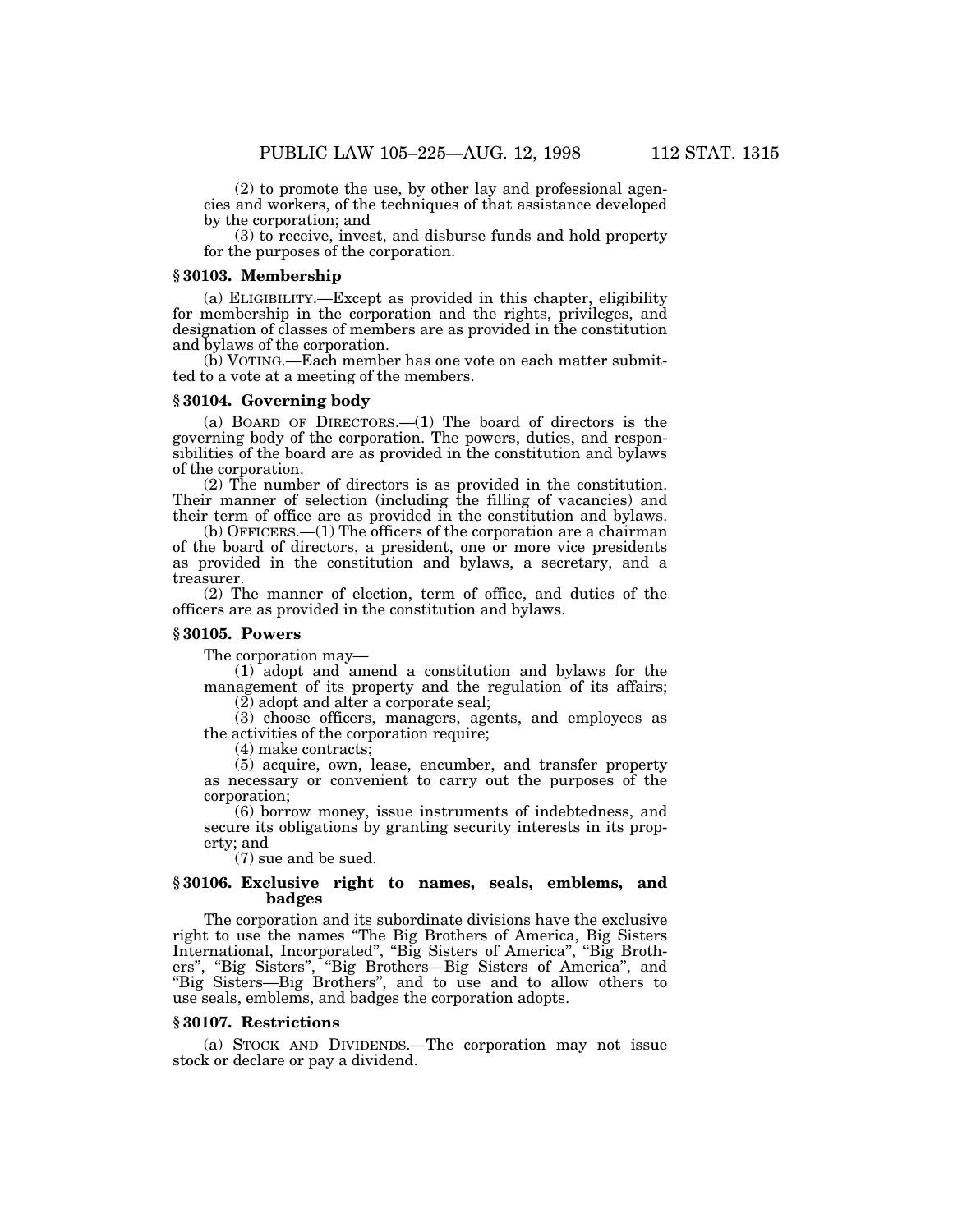(b) POLITICAL ACTIVITIES.—The corporation or a director or officer as such may not contribute to, support, or assist a political party or candidate for public office.

(c) DISTRIBUTION OF INCOME OR ASSETS.—The income or assets of the corporation may not inure to the benefit of, or be distributed to, a director, officer, or member as such during the life of the corporation or on its dissolution or final liquidation. This subsection does not prevent the payment of compensation to an officer in an amount approved by the board of directors.

(d) LOANS.—The corporation may not make a loan or advance to a director, officer, or employee. Directors who vote for or assent to making a loan or advance to a director, officer, or employee, and officers who participate in making the loan or advance, are jointly and severally liable to the corporation for the amount of the loan or advance until it is repaid.

## **§ 30108. Principal office**

The principal office of the corporation shall be in Philadelphia, Pennsylvania, or another place decided by the board of directors. However, the activities of the corporation are not confined to the place where the principal office is located but may be conducted throughout the States, territories, and possessions of the United States.

### **§ 30109. Records and inspection**

(a) RECORDS.—The corporation shall keep—

(1) correct and complete records of account;

(2) minutes of the proceedings of its members, board of directors, and committees having any of the authority of its board of directors; and

(3) at its principal office, a record of the names and addresses of its members entitled to vote.

(b) INSPECTION.—A member entitled to vote, or an agent or attorney of the member, may inspect the records of the corporation for any proper purpose, at any reasonable time.

## **§ 30110. Service of process**

The corporation shall have a designated agent in the District of Columbia to receive service of process for the corporation. Notice to or service on the agent, or mailed to the business address of the agent, is notice to or service on the corporation.

## **§ 30111. Liability for acts of officers and agents**

The corporation is liable for the acts of its officers and agents acting within the scope of their authority.

#### **§ 30112. Distribution of assets on dissolution or final liquidation**

On dissolution or final liquidation of the corporation, any assets remaining after the discharge of all liabilities shall be distributed as provided by the board of directors, but in compliance with the constitution and bylaws of the corporation.

# **CHAPTER 303—BLINDED VETERANS ASSOCIATION**

Sec. 30301. Organization. 30302. Purposes.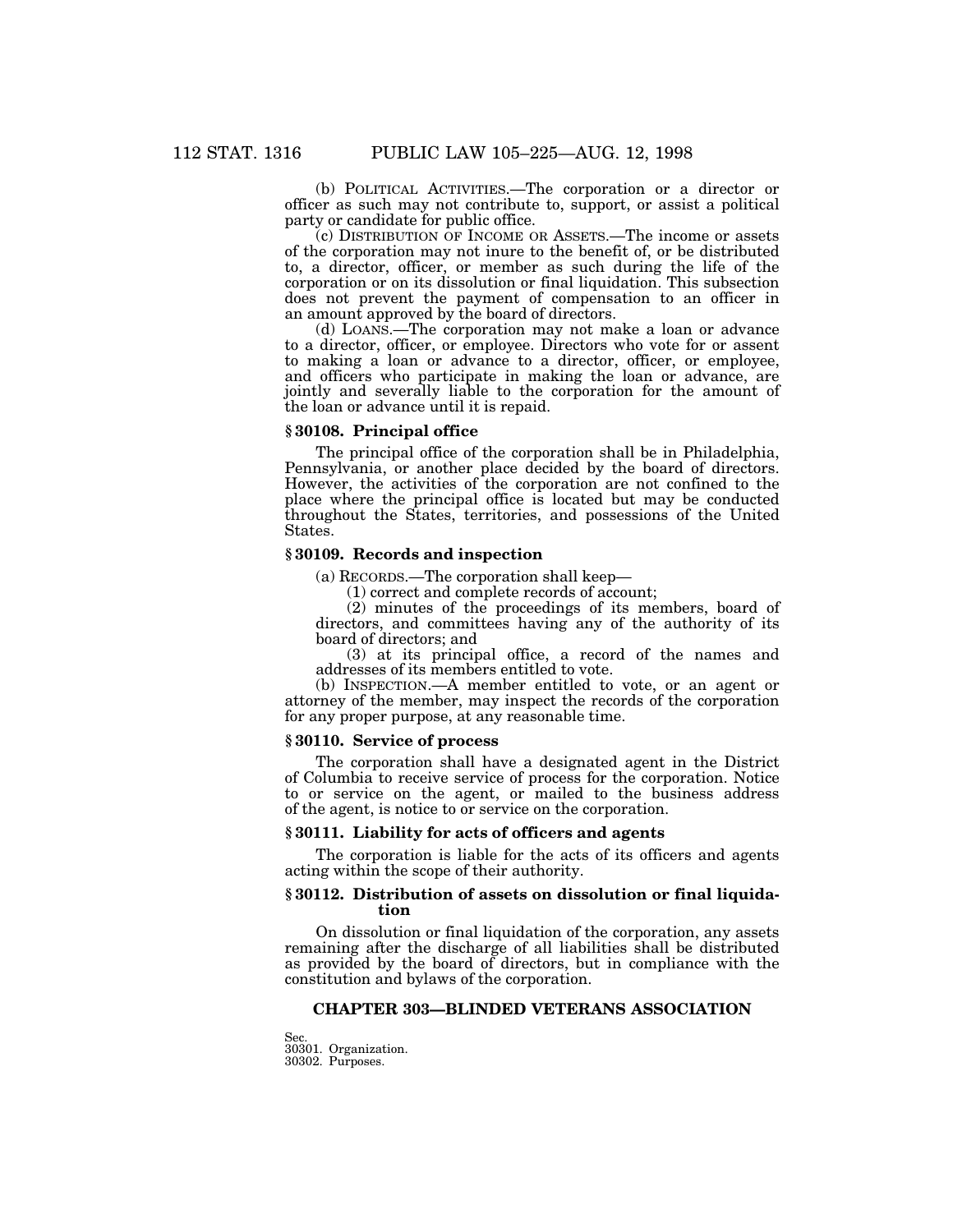30303. Membership. 30304. Governing body. 30305. Powers.

30306. Exclusive right to name, seals, emblems, and badges. 30307. Restrictions. 30308. Principal office. 30309. Records and inspection. 30310. Service of process.

30311. Liability for acts of officers and agents. 30312. Distribution of assets on dissolution or final liquidation.

#### **§ 30301. Organization**

(a) FEDERAL CHARTER.—Blinded Veterans Association (in this chapter, the "corporation") is a federally chartered corporation.

(b) PERPETUAL EXISTENCE.—Except as otherwise provided, the corporation has perpetual existence.

#### **§ 30302. Purposes**

The purposes of the corporation are—

 $(1)$  to operate as a not-for-profit corporation exclusively for charitable, educational, patriotic, and civic improvement purposes;

(2) to promote the welfare of blinded veterans so that, notwithstanding their disabilities, they may take their rightful place in the community and work with their fellow citizens toward the creation of a peaceful world;

(3) to preserve and strengthen a spirit of fellowship among blinded veterans so that they may give mutual aid and assistance to one another; and

(4) to maintain and extend the institutions of American freedom and to encourage loyalty to the Constitution and laws of the United States and of the States in which they reside.

### **§ 30303. Membership**

(a) GENERAL MEMBERSHIP.—An individual who served in the Armed Forces of the United States and who, in the line of duty in that service, sustained a substantial impairment of sight or vision as defined by the bylaws of the corporation is eligible for general membership in the corporation.

(b) HONORARY AND ASSOCIATE MEMBERSHIP.—In addition to general membership, the corporation shall have special classes of honorary and associate membership. Eligibility for, and the rights and obligations of, those special classes are as provided in the bylaws.

## **§ 30304. Governing body**

(a) BOARD OF DIRECTORS.—(1) The number of directors of the corporation shall be at least three but not more than 15. The directors shall be divided into a specified number of classes. Each class shall hold office for a definite period of years as provided in the bylaws.

(2) A majority of the directors must be present at a meeting of directors to constitute a quorum. A majority vote of the directors present at a meeting at which there is a quorum is necessary for the transaction of business.

(3) A director may be removed at any time for just and proper cause by a majority vote of a quorum of directors present at a meeting called for that purpose.

(4) A vacancy in the office of director may be filled by a majority vote of a quorum of the remaining directors present at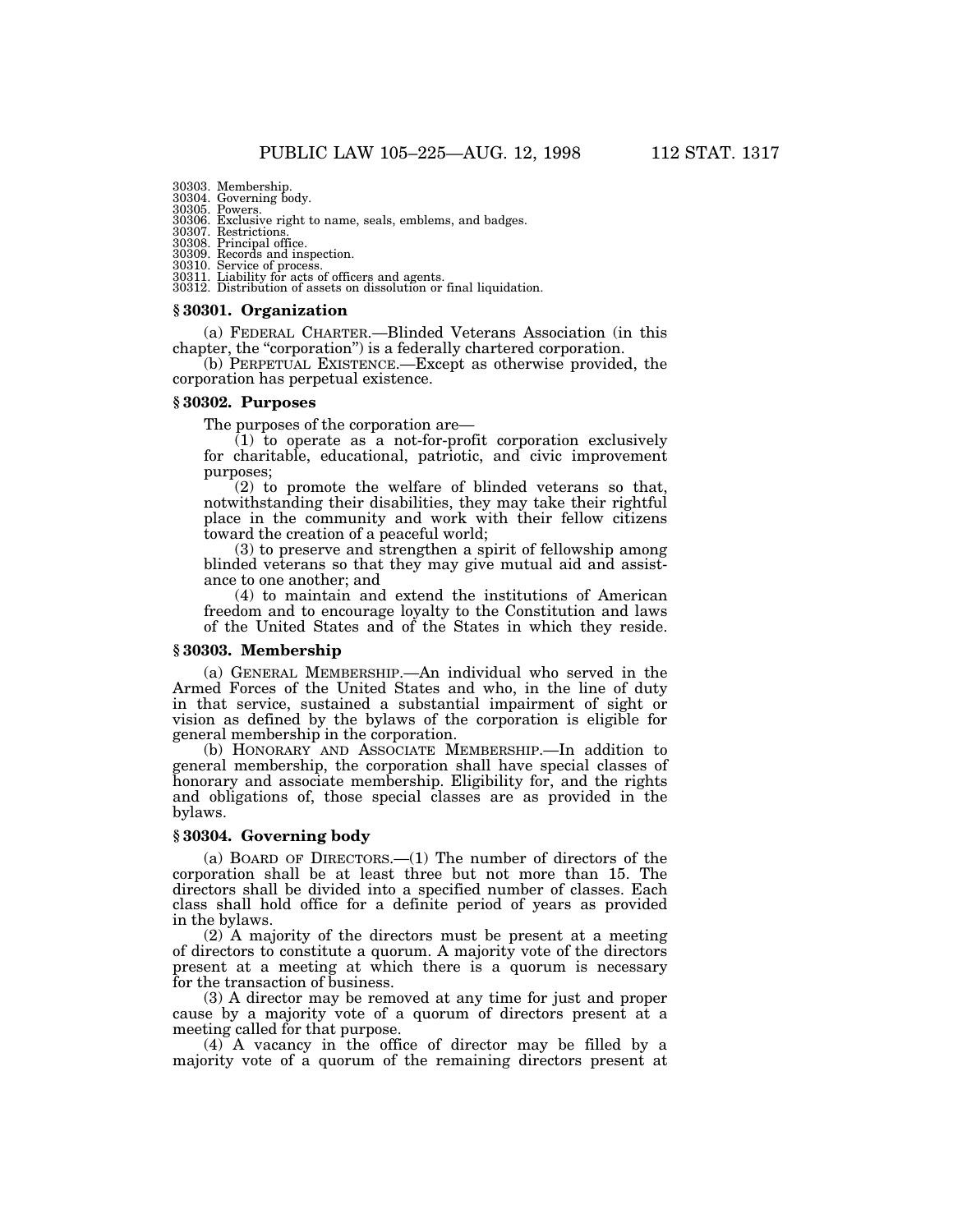a meeting called for that purpose. A director elected to fill a vacancy serves until the next annual meeting of the corporation.

(b) OFFICERS.—The officers of the corporation and their manner of election, term of office, duties, and powers are as provided in the bylaws.

#### **§ 30305. Powers**

The corporation may—

(1) adopt and amend a constitution and bylaws for the management of its property and the regulation of its affairs;  $(2)$  adopt and alter a corporate seal;

(3) choose officers, managers, and agents as the activities of the corporation require;

(4) charge and collect membership dues;

(5) make contracts;

(6) acquire, own, lease, encumber, and transfer property as necessary or convenient to carry out the purposes of the corporation;

(7) borrow money, issue instruments of indebtedness, and secure its obligations by granting security interests in its property;

(8) sue and be sued; and

(9) do any other act necessary and proper to carry out the purposes of the corporation.

## **§ 30306. Exclusive right to name, seals, emblems, and badges**

The corporation and its authorized regional groups and other local subdivisions have the exclusive right to use the name ''Blinded Veterans Association'' and seals, emblems, and badges the corporation adopts.

## **§ 30307. Restrictions**

(a) STOCK AND DIVIDENDS.—The corporation may not issue stock or declare or pay a dividend.

(b) POLITICAL ACTIVITIES.—The corporation or a director or officer as such may not contribute to, support, or assist a political party or candidate for elective public office.

(c) DISTRIBUTION OF INCOME OR ASSETS.—The income or assets of the corporation may not inure to the benefit of, or be distributed to, a director, officer, or member as such during the life of the corporation or on its dissolution or final liquidation. This section does not prevent the payment of—

(1) bona fide expenses of officers of the corporation in amounts approved by the board of directors; or

(2) appropriate aid to blinded veterans or their widows or children in carrying out the purposes of the corporation.

(d) LOANS.—The corporation may not make a loan to a director, officer, or employee. Directors and officers who vote for or assent to making a loan to a director, officer, or employee, and officers who participate in making the loan, are jointly and severally liable to the corporation for the amount of the loan until it is repaid.

(e) IMMUNITY FROM LIABILITY.—Members and private individuals are not liable for the obligations of the corporation.

#### **§ 30308. Principal office**

The principal office of the corporation shall be in the District of Columbia or another place decided by the board of directors.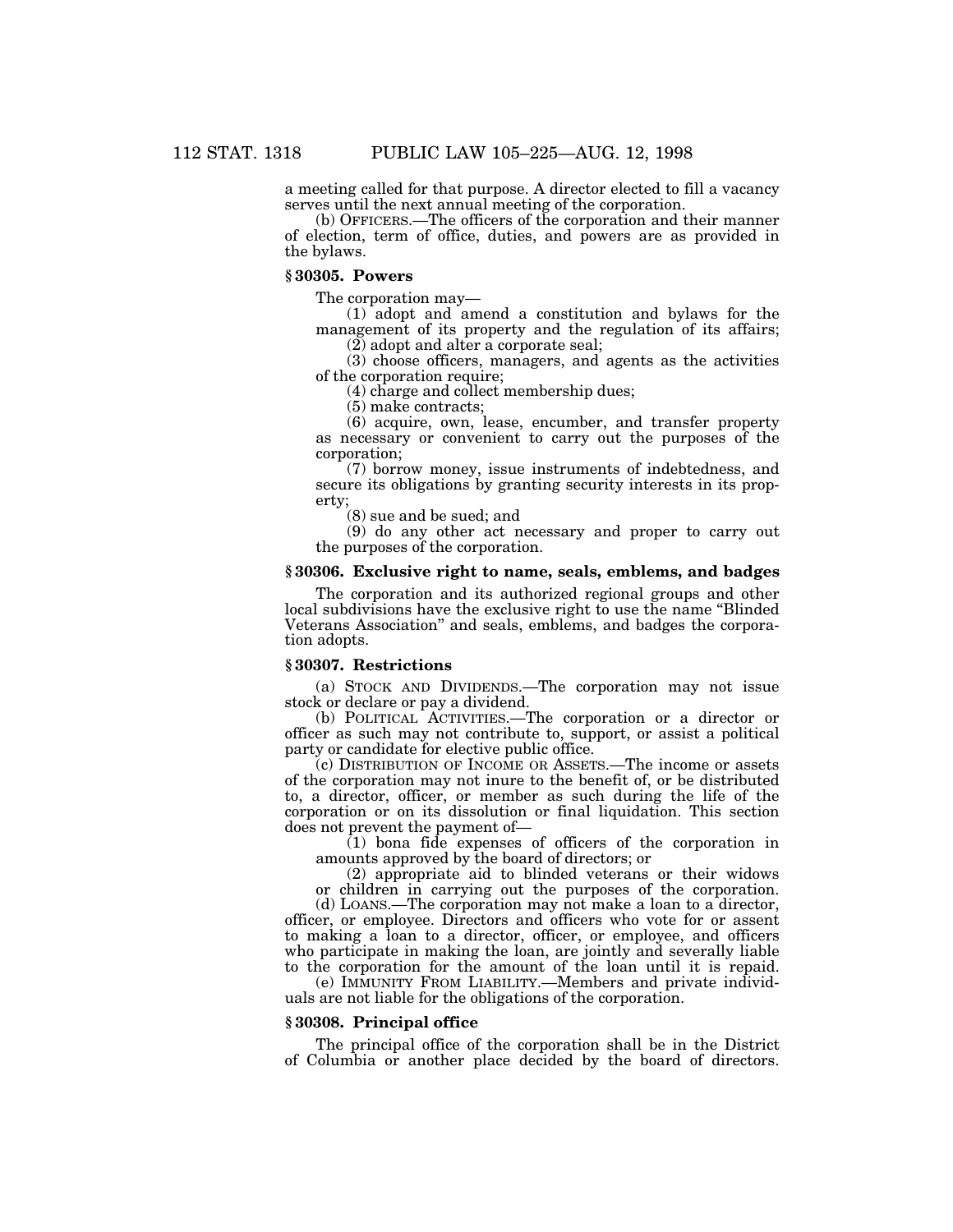However, the activities of the corporation are not confined to the place where the principal office is located but may be conducted throughout the States, territories, and possessions of the United States.

#### **§ 30309. Records and inspection**

(a) RECORDS.—The corporation shall keep—

(1) correct and complete records of account;

(2) minutes of the proceedings of its members, board of directors, and committees having any of the authority of its board of directors; and

(3) at its principal office, a record of the names and addresses of its members, directors, and officers.

(b) INSPECTION.—A member, or an agent or attorney of the member, may inspect the records of the corporation for any proper purpose, at any reasonable time.

### **§ 30310. Service of process**

The corporation shall have a designated agent in the District of Columbia to receive service of process for the corporation. Notice to or service on the agent, or mailed to the business address of the agent, is notice to or service on the corporation.

## **§ 30311. Liability for acts of officers and agents**

The corporation is liable for the acts of its officers and agents acting within the scope of their authority.

## **§ 30312. Distribution of assets on dissolution or final liquidation**

On dissolution or final liquidation of the corporation, any assets remaining after the discharge of all liabilities shall be transferred to the Secretary of Veterans Affairs to be applied to the care and comfort of blinded veterans.

### **CHAPTER 305—BLUE STAR MOTHERS OF AMERICA, INC.**

Sec. 30501. Definition.

30502. Organization.<br>30503. Purposes.<br>30504. Membership.<br>30504. Membership.<br>30505. Governing body.<br>30506. Powers.<br>30508. Restrictions.<br>30509. Principal office.<br>30509. Principal office.<br>30510. Records and inspection.

30511. Service of process.

30512. Liability for acts of officers and agents.

30513. Annual report.

30514. Distribution of assets on dissolution or final liquidation.

#### **§ 30501. Definition**

For purposes of this chapter, "Armed Forces" includes the United States Army, United States Navy, United States Marines, United States Air Force, United States Coast Guard, National Guard, United States Army Reserves, United States Navy Reserves, United States Marine Reserves, United States Air Force Reserves, United States Coast Guard Reserves, United States Naval Militia, merchant marines, and armed home guards who have served on active duty.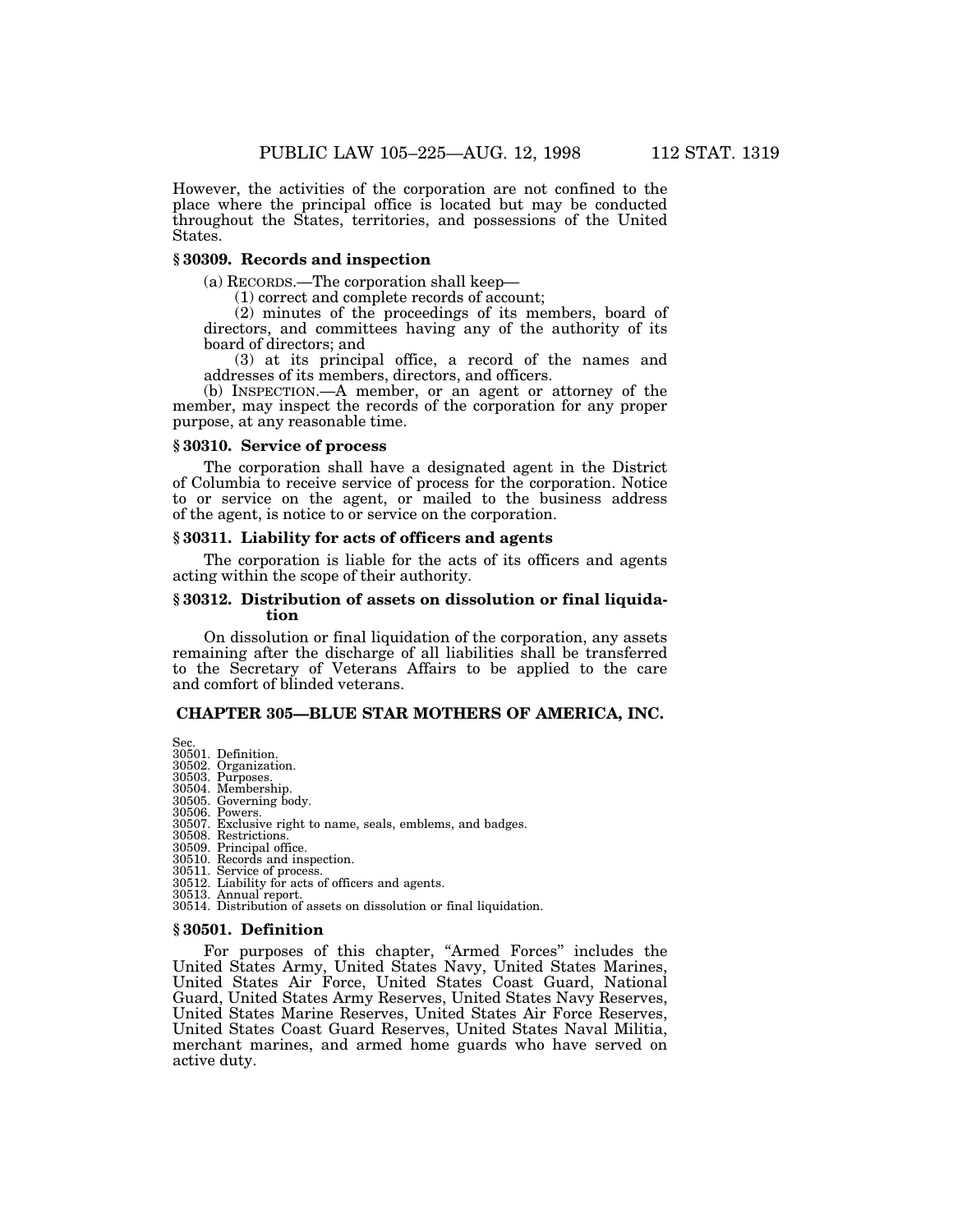## **§ 30502. Organization**

(a) FEDERAL CHARTER.—Blue Star Mothers of America, Inc. (in this chapter, the ''corporation''), is a federally chartered corporation.

(b) PLACE OF INCORPORATION AND DOMICILE.—The corporation is declared to be incorporated and domiciled in the District of Columbia.

(c) PERPETUAL EXISTENCE.—Except as otherwise provided, the corporation has perpetual existence.

## **§ 30503. Purposes**

The purposes of the corporation are patriotic, educational, social, and for service, and include—

(1) perpetuating the Blue Star Mothers of America, Inc., and the memory of all the men and women who have served our country as members of the Armed Forces;

(2) maintaining true allegiance to the Government of the United States;

(3) educating members of the corporation and others not to divulge military, naval, or other Government information;

(4) assisting in veterans' ceremonies;

(5) attending patriotic rallies and meetings;

(6) fostering true democracy;

(7) caring for unsupported mothers who gave their sons to the service of the Nation;

(8) aiding in bringing about recognition of the need for permanent civilian defense in each community and the need to be always alert against invasion of un-American activities;

(9) upholding the American institutions of freedom, justice, and equal rights; and

(10) defending the United States from all enemies.

#### **§ 30504. Membership**

An individual is eligible for membership in the corporation if—

(1) she is a mother, adoptive mother, or stepmother (who has given a mother's care at least since the stepchild was age  $13$ ) of a son or daughter who-

(A) is serving in the Armed Forces; or

(B) has served in, or has been honorably discharged from, the Armed Forces in World War II or the Korean hostilities; and

(2) she is living in the United States.

### **§ 30505. Governing body**

(a) NATIONAL CONVENTION.—(1) The national convention is the supreme governing authority of the corporation.

(2) The national convention is composed of officers and elected representatives from the States and other local subdivisions of the corporation as provided in the constitution and bylaws. However, the form of government of the corporation must be representative of the membership at large and may not permit concentration of control in a limited number of members or in a self-perpetuating group not representative of the membership at large.

(3) The meetings of the national convention may be held in the District of Columbia or any State, territory, or possession of the United States.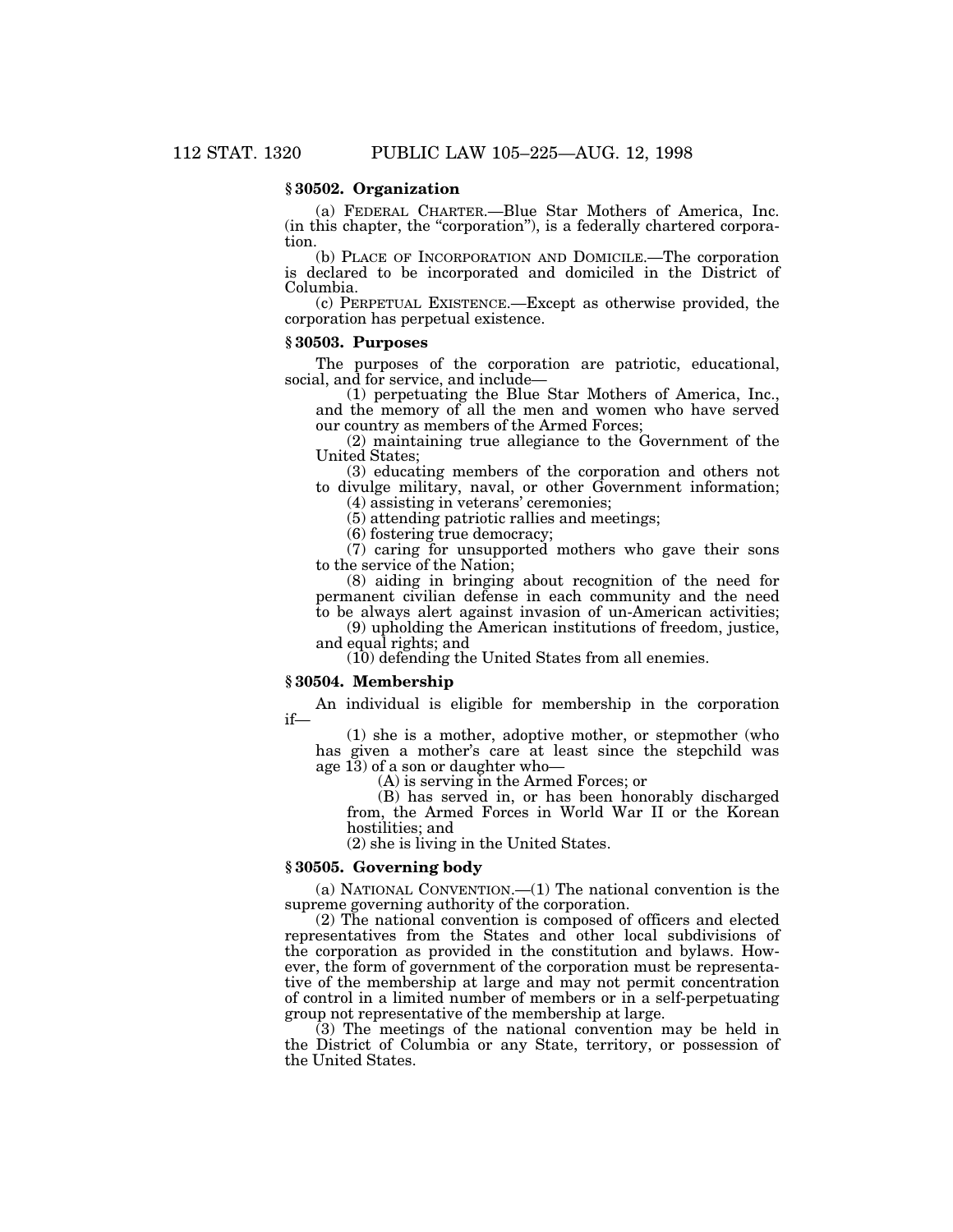(b) OFFICERS.—The officers of the corporation and their manner of selection, term of office, and duties are as provided in the constitution and bylaws of the corporation.

#### **§ 30506. Powers**

The corporation may—

(1) adopt and amend a constitution and bylaws for the management of its property and the regulation of its affairs;  $(2)$  adopt and alter a corporate seal;

(3) choose officers, managers, employees, and agents as the activities of the corporation require;

(4) make contracts;

(5) acquire, own, lease, encumber, and transfer property as necessary or convenient to carry out the purposes of the corporation;

(6) borrow money, issue instruments of indebtedness, and secure its obligations by granting security interests in its property;

(7) sue and be sued; and

(8) do any other act necessary and proper to carry out the purposes of the corporation.

## **§ 30507. Exclusive right to name, seals, emblems, and badges**

The corporation and its subordinate divisions have the exclusive right to use the name ''Blue Star Mothers of America, Inc.''. The corporation has the exclusive right to use, and to allow others to use, seals, emblems, and badges the corporation adopts.

#### **§ 30508. Restrictions**

(a) STOCK AND DIVIDENDS.—The corporation may not issue stock or declare or pay a dividend.

(b) POLITICAL ACTIVITIES.—The corporation or an officer or agent as such may not contribute to a political party or candidate for public office.

(c) DISTRIBUTION OF INCOME OR ASSETS.—The income or assets of the corporation may not inure to the benefit of, or be distributed to, an officer or member as such during the life of the corporation or on its dissolution or final liquidation. This subsection does not prevent the payment of compensation to an officer or reimbursement for actual necessary expenses in amounts approved by the council of administration of the corporation.

(d) LOANS.—The corporation may not make a loan or advance to an officer or employee. Members of the council of administration who vote for or assent to making a loan or advance to an officer or employee, and officers who participate in making the loan or advance, are jointly and severally liable to the corporation for the amount of the loan or advance until it is repaid.

#### **§ 30509. Principal office**

The principal office of the corporation shall be in the District of Columbia.

## **§ 30510. Records and inspection**

(a) RECORDS.—The corporation shall keep—

(1) correct and complete records of account; and

(2) minutes of the proceedings of its national conventions and council of administration.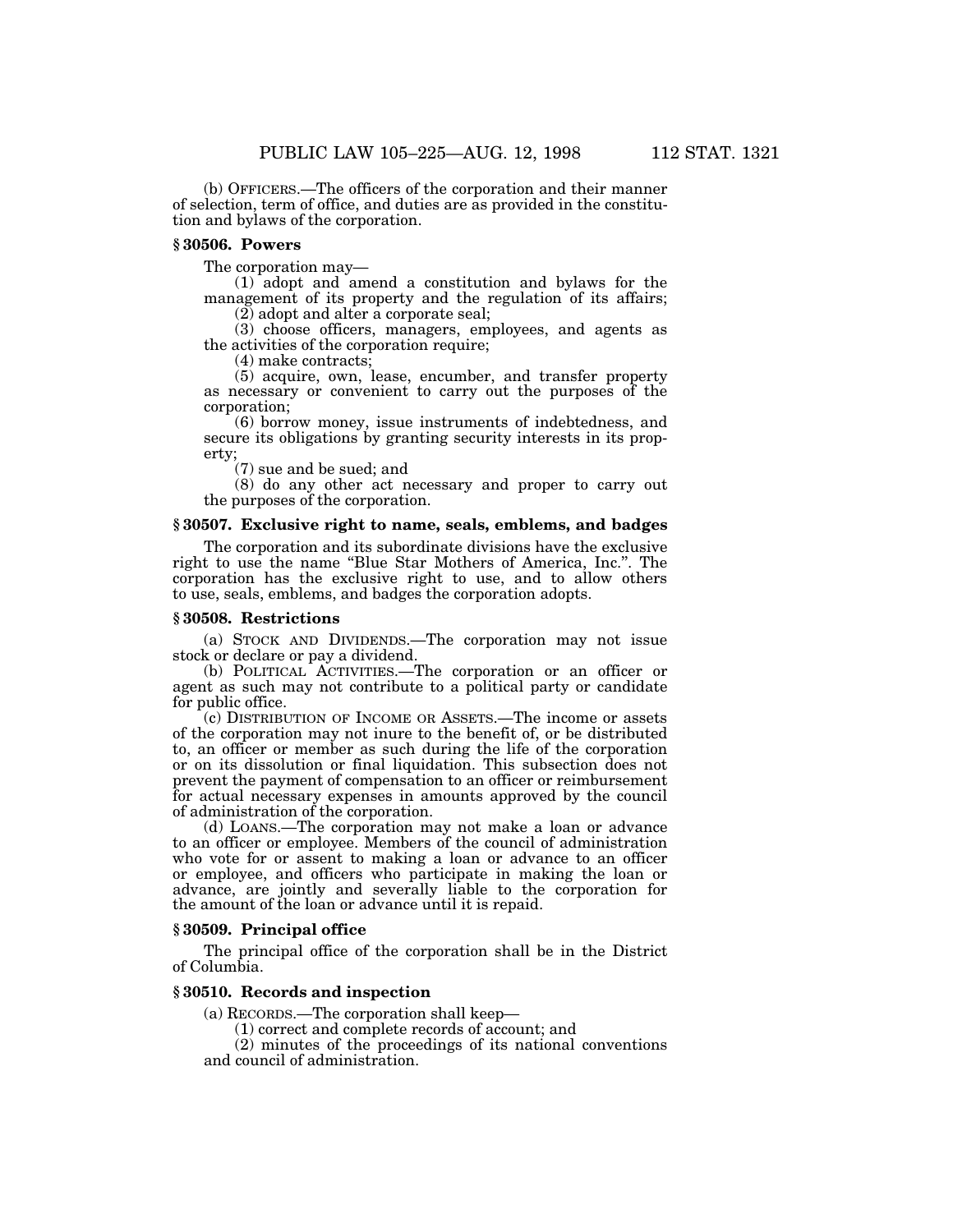(b) INSPECTION.—A member, or an agent or attorney of the member, may inspect the records of the corporation for any proper purpose, at any reasonable time.

#### **§ 30511. Service of process**

The corporation shall have a designated agent in the District of Columbia to receive service of process, notice, or demand for the corporation. Designation of the agent shall be filed in the office of the Mayor of the District of Columbia or another office designated by the Mayor. Notice to or service on the agent is notice to or service on the corporation.

### **§ 30512. Liability for acts of officers and agents**

The corporation is liable for the acts of its officers and agents acting within the scope of their authority.

## **§ 30513. Annual report**

Not later than March 1 of each year, the corporation shall submit a report to Congress on the activities of the corporation during the prior fiscal year. The report may consist of a report of the proceedings of the national convention. The report may not be printed as a public document.

## **§ 30514. Distribution of assets on dissolution or final liquidation**

On dissolution or final liquidation of the corporation, any assets remaining after the discharge of all liabilities shall be distributed as provided by the national executive board, but in compliance with the constitution and bylaws of the corporation.

# **CHAPTER 307—BOARD FOR FUNDAMENTAL EDUCATION**

Sec.<br>30701. Organization.<br>30702. Purpose.<br>30703. Membership.<br>30704. Governing body.<br>30706. Exclusive right to name, seals, emblems, and badges.<br>30706. Exclusive right to name, seals, emblems, and badges.<br>30707. Restriction

# **§ 30701. Organization**

(a) FEDERAL CHARTER.—Board for Fundamental Education (in this chapter, the ''corporation'') is a federally chartered corporation.

(b) PERPETUAL EXISTENCE.—Except as otherwise provided, the corporation has perpetual existence.

## **§ 30702. Purpose**

The purpose of the corporation is to foster the development of fundamental education through programs and projects such as—

(1) giving citizens (children, youth, and adults) an opportunity to acquire the understandings and skills necessary to relate the resources of the community to the needs and interests of the community;

(2) demonstrating programs of fundamental education and measuring results; and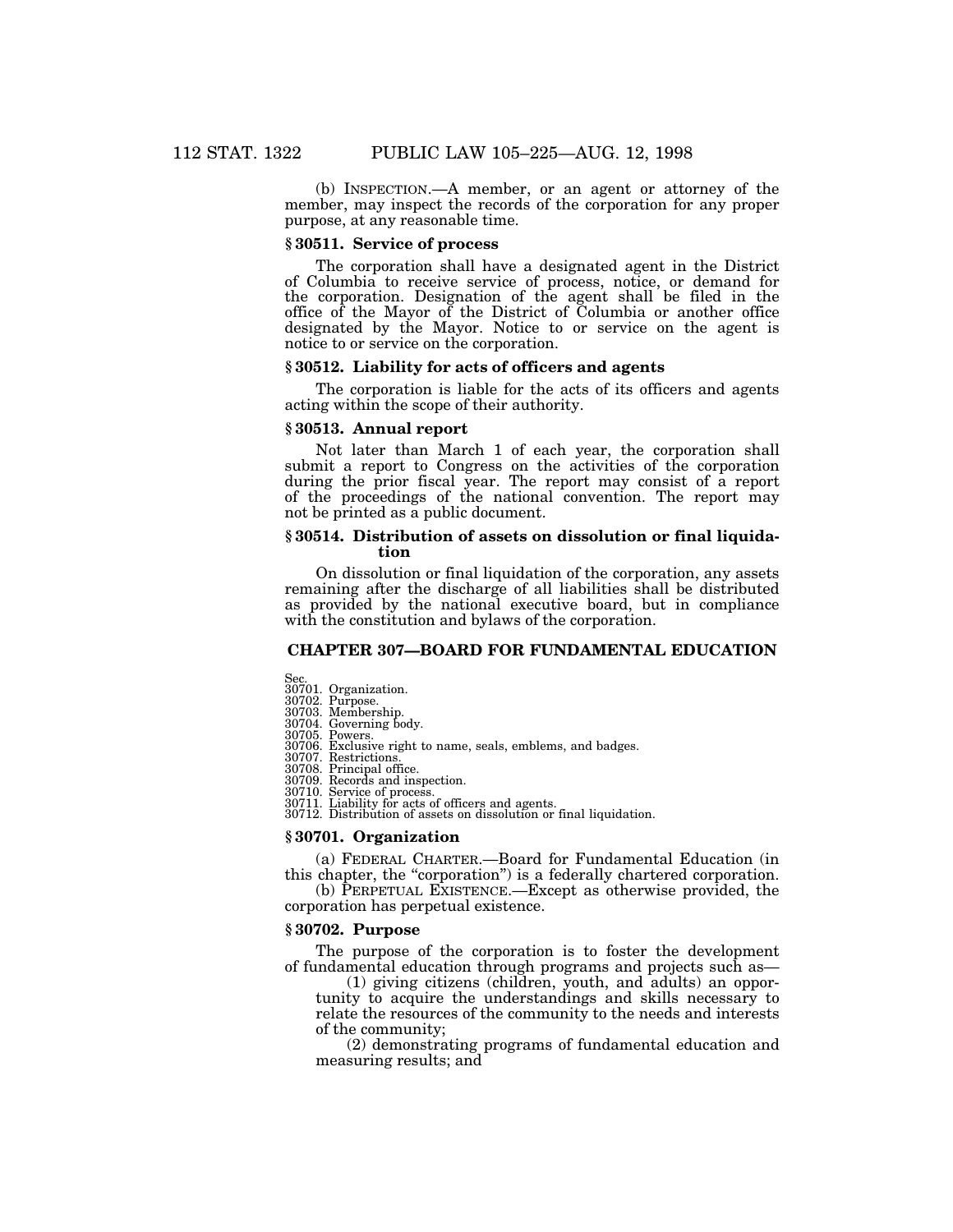(3) training men and women as leaders in fundamental education by providing internships and other experiences.

#### **§ 30703. Membership**

(a) ELIGIBILITY.—Except as provided in this chapter, eligibility for membership in the corporation and the rights and privileges of members are as provided in constitution and bylaws of the corporation.

(b) VOTING.—Each member has one vote in the conduct of official business of the corporation.

### **§ 30704. Governing body**

(a) BOARD OF DIRECTORS.—The board of directors is the governing body of the corporation. The board shall consist of at least 15 directors elected annually by the members.

(b) OFFICERS.—The officers of the corporation are a chairman of the board, a president, one or more vice presidents, a secretary, a treasurer, and any assistant officers designated by the board. The officers have the powers and shall carry out the duties provided in the bylaws or prescribed by the board.

#### **§ 30705. Powers**

The corporation may—

(1) adopt and amend a constitution and bylaws for the management of its property and the regulation of its affairs; (2) adopt and alter a corporate seal;

(3) choose officers, managers, agents, and employees as the activities of the corporation require;

(4) make contracts;

(5) acquire, own, lease, encumber, and transfer property as necessary to carry out the purposes of the corporation;

(6) borrow money, issue instruments of indebtedness, and secure its obligations by granting security interests in its property;

(7) use corporate funds to give prizes, awards, loans, scholarships, and grants to deserving students to carry out the purpose of the corporation;

(8) publish a magazine and other publications;

(9) sue and be sued; and

(10) do any other act necessary and proper to carry out the purpose of the corporation.

### **§ 30706. Exclusive right to name, seals, emblems, and badges**

The corporation has the exclusive right to use the name ''Board for Fundamental Education'' and seals, emblems, and badges the corporation adopts.

#### **§ 30707. Restrictions**

(a) PROFIT.—The corporation may not engage in business for profit.

(b) STOCK AND DIVIDENDS.—The corporation may not issue stock or declare or pay a dividend.

(c) POLITICAL ACTIVITIES.—The corporation or a director, officer, or member as such may not contribute to, support, or assist a political party or candidate for elective public office.

(d) DISTRIBUTION OF INCOME OR ASSETS.—The income or assets of the corporation may not inure to the benefit of, or be distributed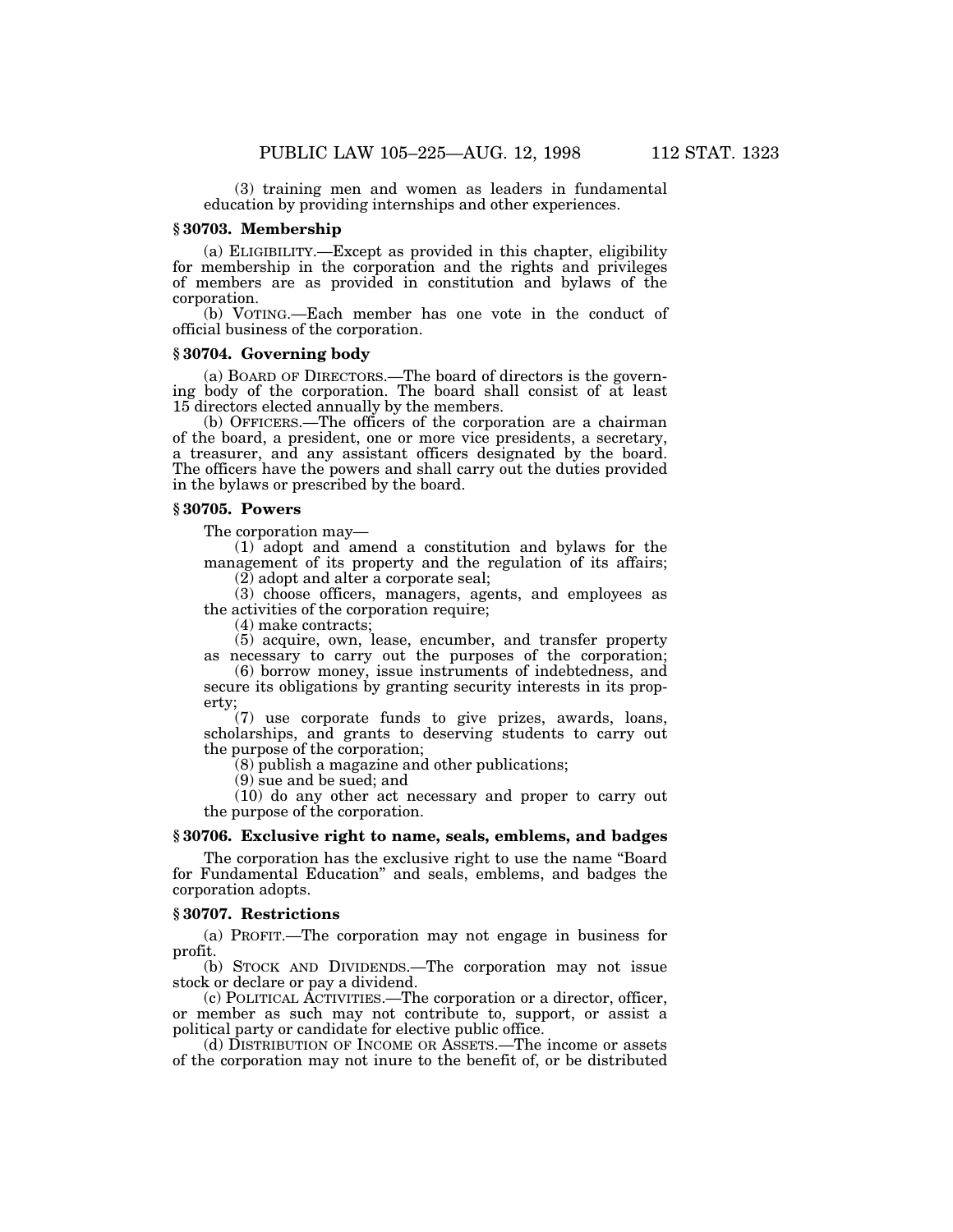to, a director, officer, or member except on dissolution or final liquidation of the corporation.

(e) LOANS.—The corporation may not make a loan to a director, officer, or employee. Directors who vote for or assent to making a loan to a director, officer, or employee, and officers who participate in making the loan, are jointly and severally liable to the corporation for the amount of the loan until it is repaid.

### **§ 30708. Principal office**

The principal office of the corporation shall be in a place the board of directors decides is appropriate. However, the activities of the corporation may be conducted throughout the States, territories, and possessions of the United States.

### **§ 30709. Records and inspection**

(a) RECORDS.—The corporation shall keep—

(1) correct and complete records of account;

(2) minutes of the proceedings of its members, board of directors, and committees having any of the authority of its board of directors; and

(3) a record of the names and addresses of its members entitled to vote.

(b) INSPECTION.—A member, or an agent or attorney of the member, may inspect the records of the corporation at any reasonable time.

#### **§ 30710. Service of process**

(a) DISTRICT OF COLUMBIA.—The corporation shall have a designated agent in the District of Columbia to receive service of process for the corporation. Designation of the agent shall be filed in the office of the clerk of the United States District Court for the District of Columbia. Notice to or service on the agent, or mailed to the business address of the agent, is notice to or service on the corporation.

(b) STATES, TERRITORIES, AND POSSESSIONS.—As a condition to the exercise of any power or privilege granted by this chapter, the corporation shall file, with the secretary of state or other designated official of each State, territory, or possession of the United States in which the corporation does business, the name and address of an agent in that State, territory, or possession on whom legal process or demands against the corporation may be served.

## **§ 30711. Liability for acts of officers and agents**

The corporation is liable for the acts of its officers and agents acting within the scope of their authority.

### **§ 30712. Distribution of assets on dissolution or final liquidation**

On dissolution or final liquidation of the corporation, any assets remaining after the discharge of all liabilities shall be used by the board of directors for the purpose stated in section 30702 of this title or be transferred to a recognized educational foundation.

# **CHAPTER 309—BOY SCOUTS OF AMERICA**

 $_{\mathrm{Sec}}$ 

30901. Organization. 30902. Purposes.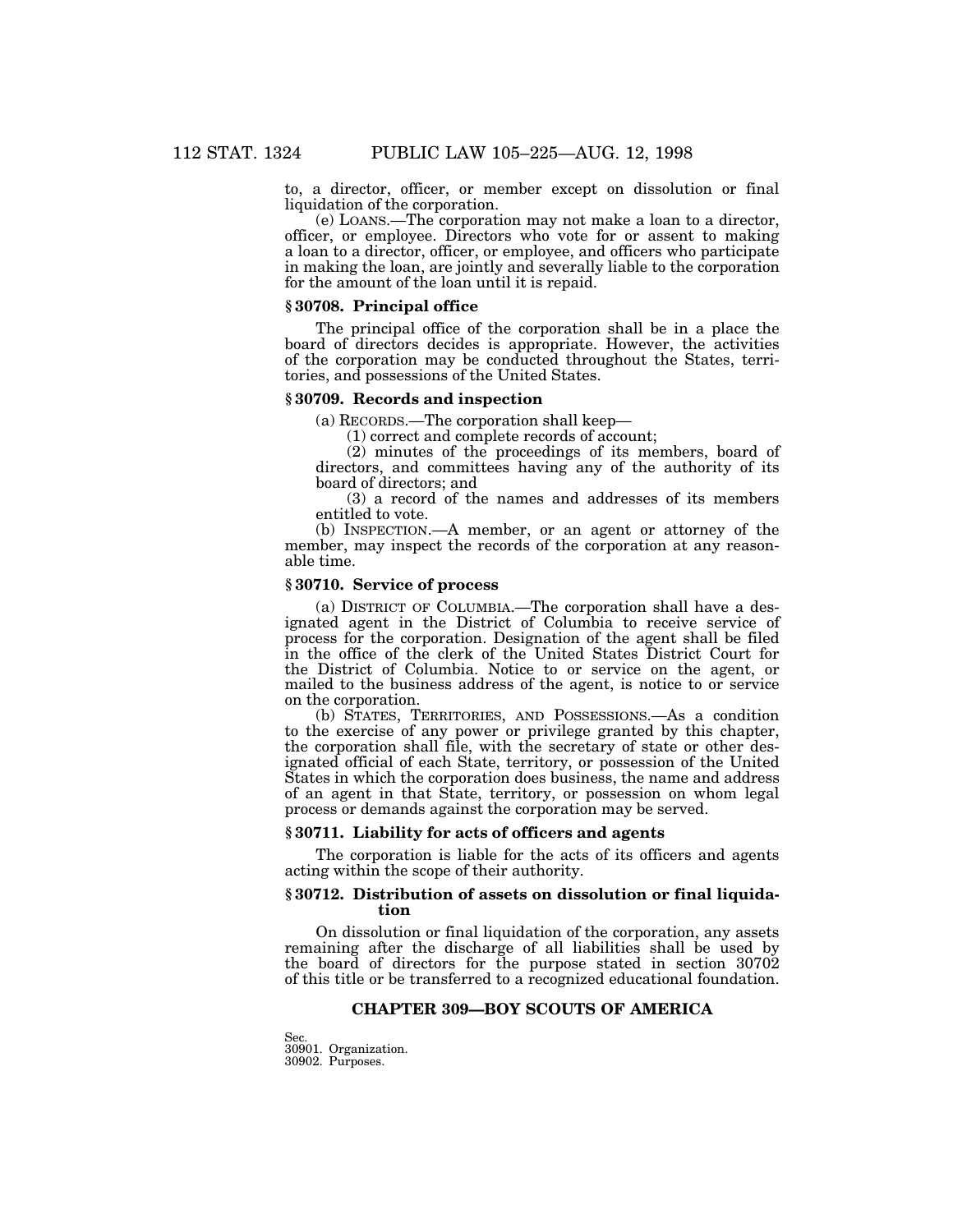30903. Governing body.

30904. Powers. 30905. Exclusive right to emblems, badges, marks, and words.

30906. Restrictions. 30907. Annual and special meetings. 30908. Annual report.

# **§ 30901. Organization**

(a) FEDERAL CHARTER.—Boy Scouts of America (in this chapter, the ''corporation'') is a body corporate and politic of the District of Columbia.

(b) DOMICILE.—The domicile of the corporation is the District of Columbia.

(c) PERPETUAL EXISTENCE.—Except as otherwise provided, the corporation has perpetual existence.

#### **§ 30902. Purposes**

The purposes of the corporation are to promote, through organization, and cooperation with other agencies, the ability of boys to do things for themselves and others, to train them in scoutcraft, and to teach them patriotism, courage, self-reliance, and kindred virtues, using the methods that were in common use by boy scouts on June 15, 1916.

#### **§ 30903. Governing body**

(a) EXECUTIVE BOARD.—An executive board composed of citizens of the United States is the governing body of the corporation. The number, qualifications, and term of office of members of the board are as provided in the bylaws. A vacancy on the board shall be filled by a majority vote of the remaining members of the board.

(b) QUORUM.—The bylaws may prescribe the number of members of the board necessary for a quorum. That number may be less than a majority of the entire board.

(c) COMMITTEES.—(1) The board, by resolution passed by a majority of the entire board, may designate 3 or more members of the board as an executive or governing committee. A majority of the committee is a quorum. The committee, to the extent provided in the resolution or bylaws, may—

(A) exercise the powers of the executive board in managing the activities of the corporation; and

(B) authorize the seal of the corporation to be affixed to papers that may require it.

(2) The board, by majority vote of the entire board, may appoint other standing committees. The standing committees may exercise powers as provided in the bylaws.

### **§ 30904. Powers**

(a) GENERAL.—The corporation may—

(1) adopt and amend bylaws and regulations, including regulations for the election of associates and successors;

(2) adopt and alter a corporate seal;

(3) have offices and conduct its activities in the District of Columbia and the States, territories, and possessions of the United States;

(4) acquire and own property as necessary to carry out the purposes of the corporation;

(5) sue and be sued within the jurisdiction of the United States; and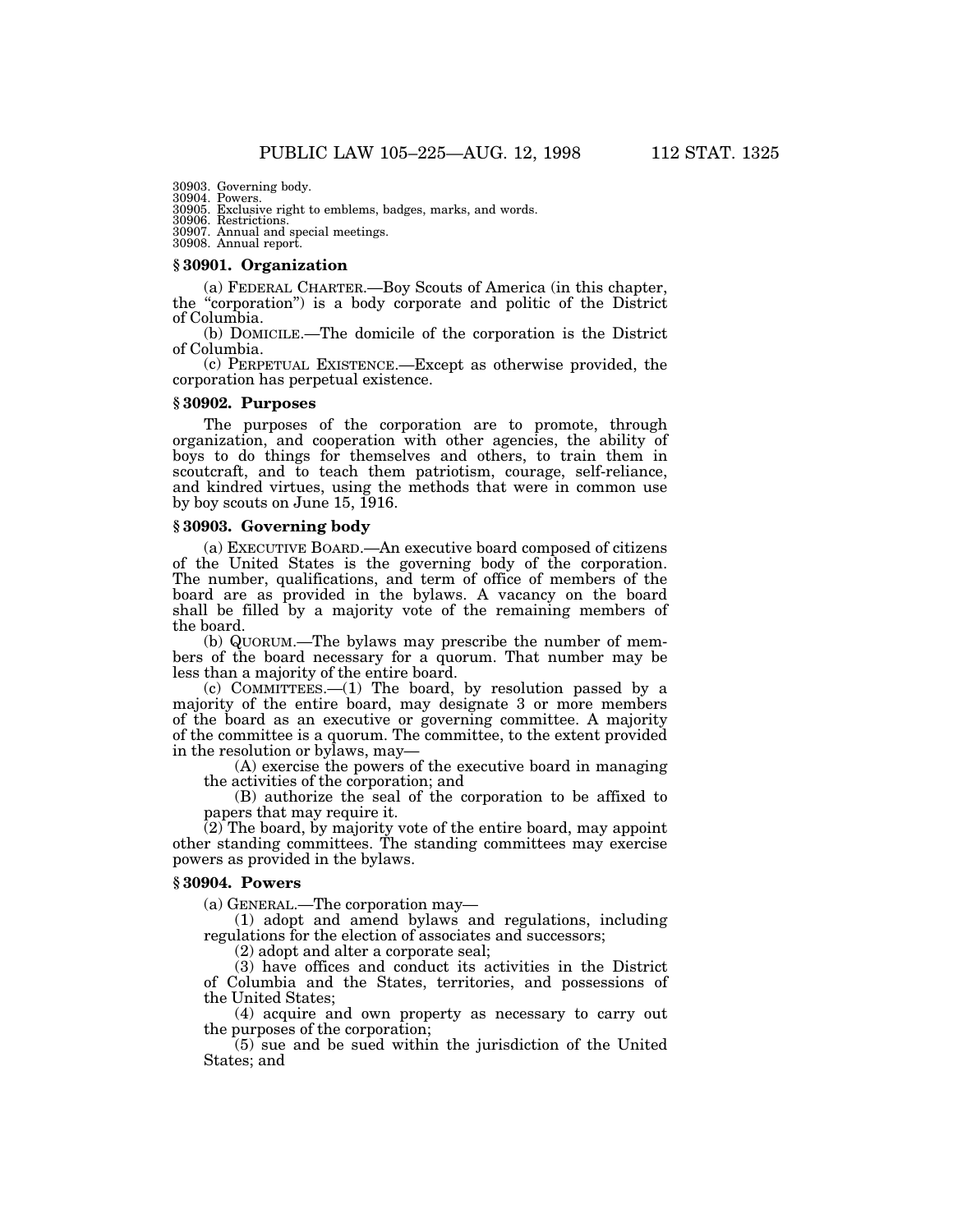(6) do any other act necessary to carry out this chapter and promote the purpose of the corporation.

(b) LIMITATIONS ON EXERCISING CERTAIN POWERS.—(1) The corporation may execute mortgages and liens on the property of the corporation only if approved by a two-thirds vote of the entire executive board at a meeting called for that purpose.

(2) The corporation may dispose in any manner of the whole property of the corporation only with the written consent and affirmative vote of a majority of the members of the corporation.

#### **§ 30905. Exclusive right to emblems, badges, marks, and words**

The corporation has the exclusive right to use emblems, badges, descriptive or designating marks, and words or phrases the corporation adopts. This section does not affect any vested rights.

# **§ 30906. Restrictions**

(a) PROFIT.—The corporation may not operate for pecuniary profit to its members.

(b) STOCKS AND DIVIDENDS.—The corporation may not issue stock or declare or pay a dividend.

#### **§ 30907. Annual and special meetings**

(a) ANNUAL MEETINGS.—The corporation shall hold an annual meeting at a time and place as provided in the bylaws. At the meeting, the annual reports of the officers and executive board shall be presented, and members of the board shall be elected for the next year.

(b) SPECIAL MEETINGS.—Special meetings of the corporation may be called on notice as provided in the bylaws.

(c) QUORUM.—The number of members necessary for a quorum at an annual or special meeting shall be prescribed in the bylaws.

(d) LOCATIONS.—The members and the executive board may hold meetings and keep the seal and records of the corporation in or outside the District of Columbia.

#### **§ 30908. Annual report**

Not later than April 1 of each year, the corporation shall submit a report to Congress on the activities of the corporation during the prior calendar year.

# **CHAPTER 311—BOYS & GIRLS CLUBS OF AMERICA**

Sec.

- 31101. Organization.
- 31102. Purposes.
- 31103. Membership.
- 31104. Governing body.
- 31105. Powers.
- 31106. Restrictions.
- 31107. Principal office.
- 31108. Records and inspection.
- 31109. Service of process.
- 31110. Liability for acts of officers and agents.
- 31111. Distribution of assets on dissolution or final liquidation.

### **§ 31101. Organization**

(a) FEDERAL CHARTER.—Boys & Girls Clubs of America (in this chapter, the ''corporation'') is a federally chartered corporation.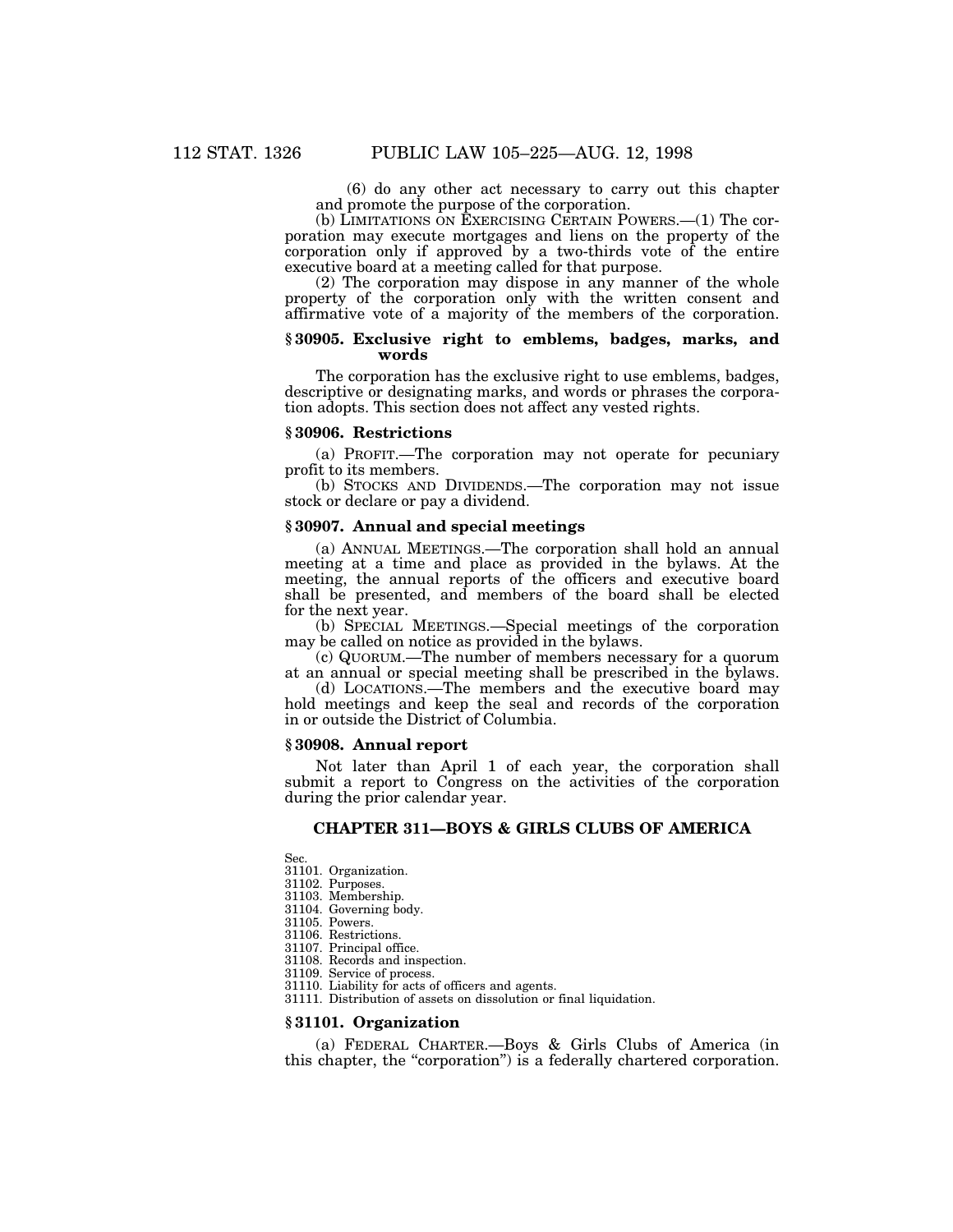(b) PLACE OF INCORPORATION AND DOMICILE.—The corporation is declared to be incorporated and domiciled in the District of Columbia.

(c) PERPETUAL EXISTENCE.—Except as otherwise provided, the corporation has perpetual existence.

# **§ 31102. Purposes**

The purposes of the corporation are—

(1) to promote the health, social, educational, vocational, and character development of youth throughout the United States; and

(2) to receive, invest, and disburse funds and to hold property for the purposes of the corporation.

#### **§ 31103. Membership**

(a) ELIGIBILITY.—Except as provided in this chapter, eligibility for membership in the corporation and the rights, privileges, and designation of classes of members are as provided in the constitution and bylaws of the corporation.

(b) VOTING.—Each member has one vote on each matter submitted to a vote at a meeting of the members.

(c) BENEFITS OF MEMBER ORGANIZATIONS.—Each organization that is a member of the corporation as provided in the constitution of the corporation is entitled to all the benefits of incorporation under this chapter. Those benefits cease immediately on termination of membership, whether by—

(1) resignation from the corporation; or

(2) termination of its membership by the board of directors of the corporation as provided in the constitution.

### **§ 31104. Governing body**

(a) BOARD OF DIRECTORS.—(1) The board of directors is the governing body of the corporation. The powers, duties, and responsibilities of the board are as provided in the constitution and bylaws of the corporation.

(2) The number of directors is as provided in the constitution of the corporation. Their manner of selection (including the filling of vacancies) and their term of office are as provided in the constitution and bylaws.

(b) OFFICERS.—(1) The officers of the corporation are a chairman of the board of directors, a president, one or more vice presidents as provided in the constitution and bylaws, a secretary, a treasurer, and one or more assistant secretaries and assistant treasurers as provided in the constitution and bylaws.

(2) The manner of election, term of office, and duties of the officers are as provided in the constitution and bylaws.

#### **§ 31105. Powers**

The corporation may—

(1) adopt and amend a constitution and bylaws for the management of its property and the regulation of its affairs; (2) adopt and alter a corporate seal;

(3) choose officers, managers, agents, and employees as the activities of the corporation require;

(4) make contracts;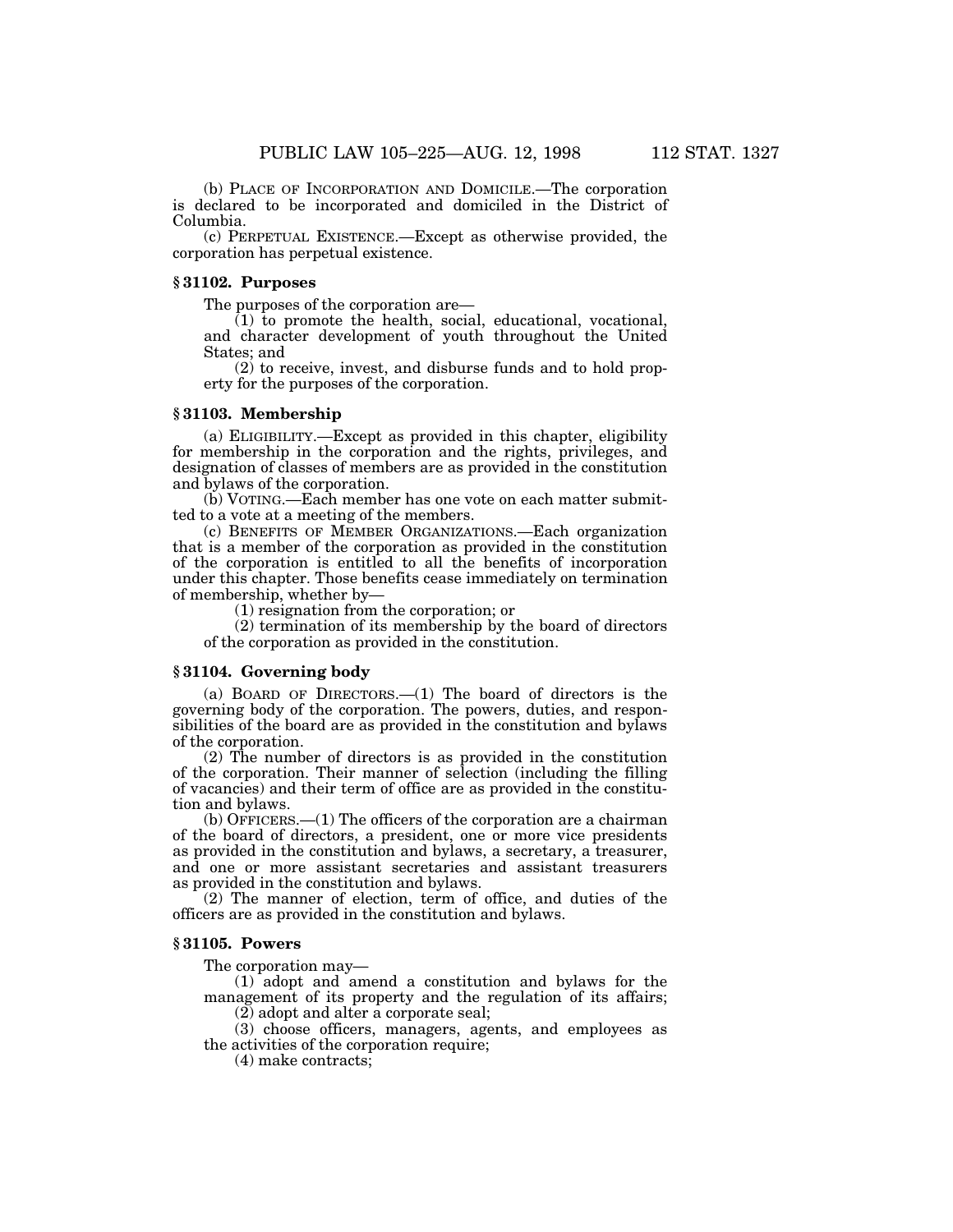(5) acquire, own, lease, encumber, and transfer property as necessary or convenient to carry out the purposes of the corporation;

(6) borrow money, issue instruments of indebtedness, and secure its obligations by granting security interests in its property; and

(7) sue and be sued.

### **§ 31106. Restrictions**

(a) STOCK AND DIVIDENDS.—The corporation may not issue stock or declare or pay a dividend.

(b) POLITICAL ACTIVITIES.—The corporation or a director or officer as such may not contribute to, support, or assist a political party or candidate for public office.

(c) DISTRIBUTION OF INCOME OR ASSETS.—The income or assets of the corporation may not inure to the benefit of, or be distributed to, a director, officer, or member as such during the life of the corporation or on its dissolution or final liquidation. This subsection does not prevent the payment of compensation to an officer in an amount approved by the board of directors.

(d) LOANS.—The corporation may not make a loan or advance to a director, officer, or employee. Directors who vote for or assent to making a loan or advance to a director, officer, or employee, and officers who participate in making the loan or advance, are jointly and severally liable to the corporation for the amount of the loan or advance until it is repaid.

#### **§ 31107. Principal office**

The principal office of the corporation shall be in New York, New York, or another place decided by the board of directors. However, the activities of the corporation are not confined to the place where the principal office is located but may be conducted throughout the States, territories, and possessions of the United States.

### **§ 31108. Records and inspection**

(a) RECORDS.—The corporation shall keep—

(1) correct and complete records of account;

(2) minutes of the proceedings of its members, board of directors, and committees having any of the authority of its board of directors; and

(3) at its principal office, a record of the names and addresses of its members entitled to vote.

(b) INSPECTION.—A member entitled to vote, or an agent or attorney of the member, may inspect the records of the corporation for any proper purpose, at any reasonable time.

#### **§ 31109. Service of process**

The corporation shall have a designated agent in the District of Columbia to receive service of process for the corporation. Notice to or service on the agent, or mailed to the business address of the agent, is notice to or service on the corporation.

# **§ 31110. Liability for acts of officers and agents**

The corporation is liable for the acts of its officers and agents acting within the scope of their authority.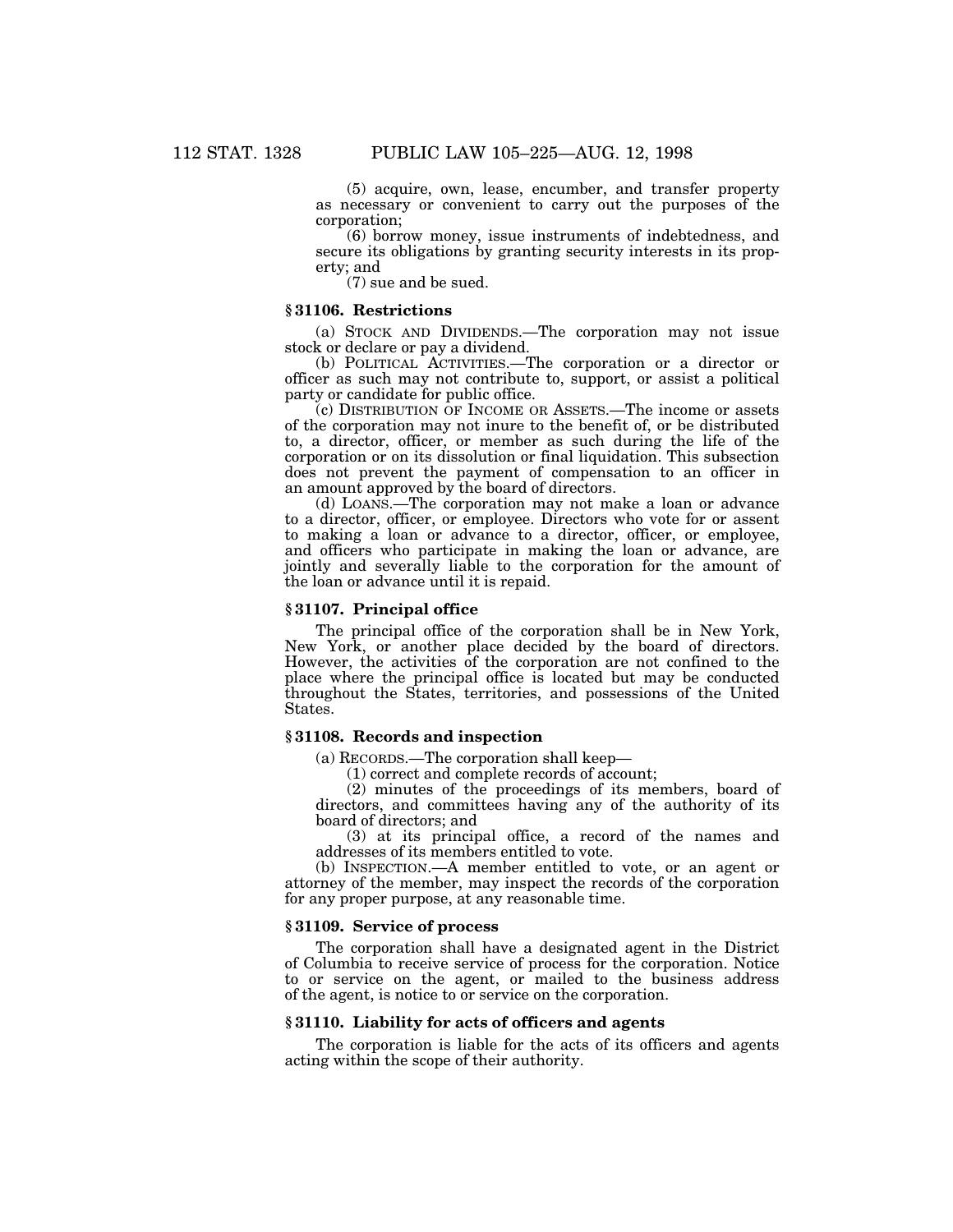### **§ 31111. Distribution of assets on dissolution or final liquidation**

On dissolution or final liquidation of the corporation, any assets remaining after the discharge of all liabilities shall be distributed as provided by the board of directors, but in compliance with the constitution and bylaws of the corporation.

# **CHAPTER 401—CATHOLIC WAR VETERANS OF THE UNITED STATES OF AMERICA, INCORPORATED**

Sec.

40101. Definition.

40102. Organization.

40103. Purposes.

40104. Membership.

40105. Governing body. 40106. Powers.

40107. Restrictions.

40108. Duty to maintain tax-exempt status.

40109. Records and inspection.

40110. Service of process.

40111. Liability for acts of officers and agents.

40112. Annual report.

#### **§ 40101. Definition**

For purposes of this chapter, "State" includes the District of Columbia and the territories and possessions of the United States.

# **§ 40102. Organization**

(a) FEDERAL CHARTER.—Catholic War Veterans of the United States of America, Incorporated (in this chapter, the "corporation"), incorporated in New York, is a federally chartered corporation.

(b) EXPIRATION OF CHARTER.—If the corporation does not comply with any provision of this chapter, the charter granted by this chapter expires.

#### **§ 40103. Purposes**

The purposes of the corporation are as provided in the articles of incorporation and include a continuing commitment, on a national basis, to—

(1) preserve, protect, and defend the Constitution of the United States and the laws of the States;

(2) commemorate the wars, campaigns, and military actions of the United States to reflect profound respect, high honor, and great tribute on the glorious dead and the surviving veterans of those wars, campaigns, and actions and to give all Americans a greater understanding of and appreciation for the sacrifices of those who participated in them for all Americans;

(3) stimulate to the highest degree possible the interests of the entire Nation in the problems of veterans, their widows, and orphans;

(4) cooperate to the fullest extent and in a harmonious manner with all veterans' organizations in common projects designed to serve the interests of all veterans of all wars in which the United States has participated;

(5) collate, preserve, and encourage the study of historical episodes, chronicles, mementos, and events pertaining to the wars, campaigns, and military actions of the United States;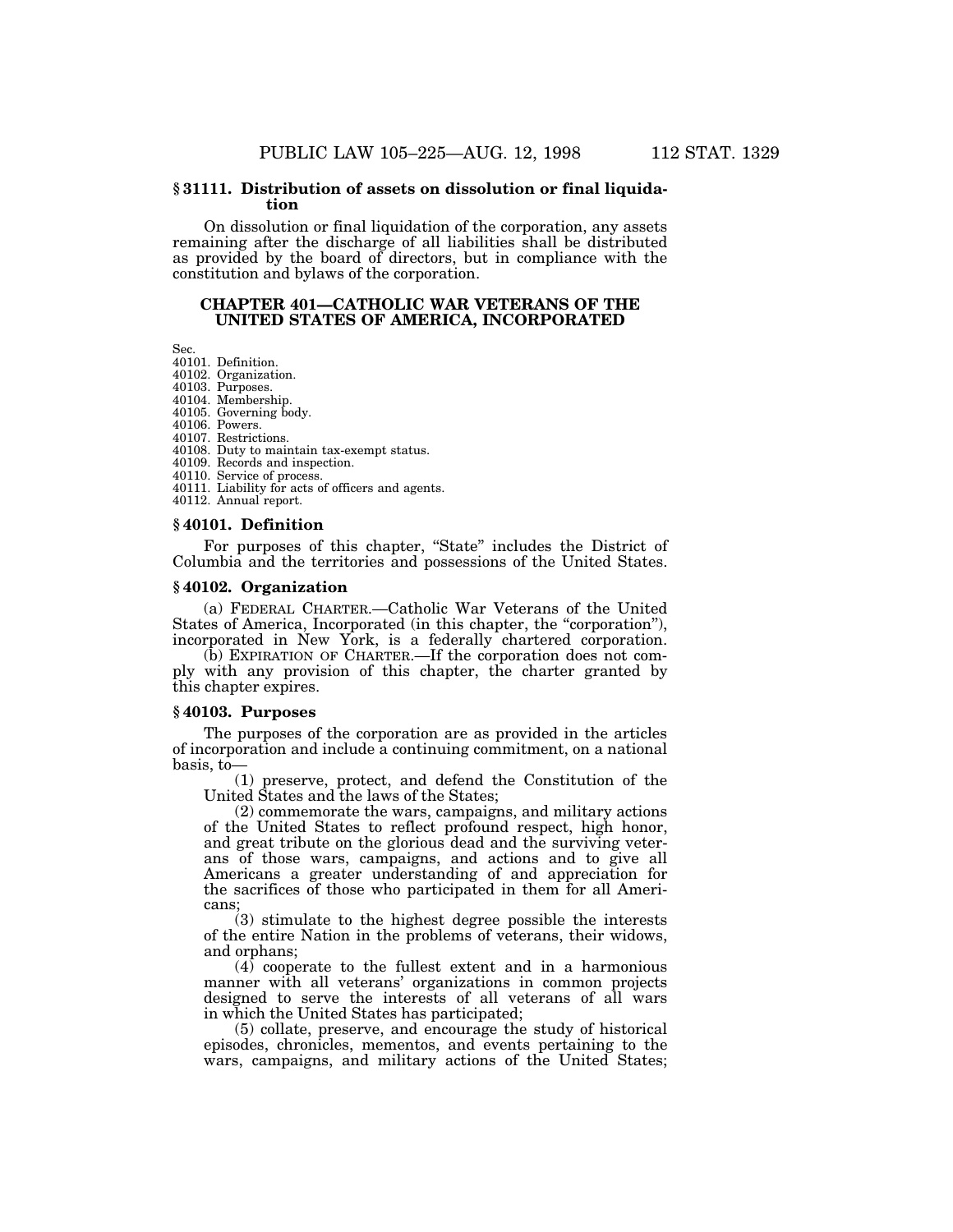(6) inculcate an enduring love of country, a deep and abiding sense of patriotism, and a profound commitment to Americanism among all the people of the United States;

(7) encourage, among the youth of our Nation, respect for our national flag, our anthem, and the traditions of America;

(8) preserve the freedoms of all the people, national peace, prosperity, tranquility, good will, the permanence of free institutions, and the defense of the United States;

(9) foster the association of veterans of the Catholic faith who have served in the Armed Forces of the United States;

(10) encourage morality in government, labor, management, economic, social, fraternal, and all other phases of American life;

(11) promote the realization that the family is the basic unit of society;

(12) increase our love, honor, and service to God and to our fellow man without regard to race, creed, color, or national origin; and

(13) function as a veterans' and patriotic organization as authorized by the laws of the each State in which it is incorporated.

#### **§ 40104. Membership**

Eligibility for membership in the corporation and the rights and privileges of members are as provided in the bylaws.

### **§ 40105. Governing body**

(a) BOARD OF DIRECTORS.—The board of directors and the responsibilities of the board are as provided in the articles of incorporation.

(b) OFFICERS.—The officers and the election of officers are as provided in the articles of incorporation.

#### **§ 40106. Powers**

The corporation has only the powers provided in its bylaws and articles of incorporation filed in each State in which it is incorporated.

#### **§ 40107. Restrictions**

(a) STOCK AND DIVIDENDS.—The corporation may not issue stock or declare or pay a dividend.

(b) DISTRIBUTION OF INCOME OR ASSETS.—The income or assets of the corporation may not inure to the benefit of, or be distributed to, a director, officer, or member during the life of the charter granted by this chapter. This subsection does not prevent the payment of reasonable compensation to an officer or employee in an amount approved by the board of directors.

(c) LOANS.—The corporation may not make a loan to a director, officer, or employee.

(d) CLAIM OF GOVERNMENTAL APPROVAL OR AUTHORIZATION.— The corporation may not claim congressional approval or the authority of the United States Government for any of its activities.

### **§ 40108. Duty to maintain tax-exempt status**

The corporation shall maintain its status as an organization exempt from taxation under the Internal Revenue Code of 1986 (26 U.S.C. 1 et seq.).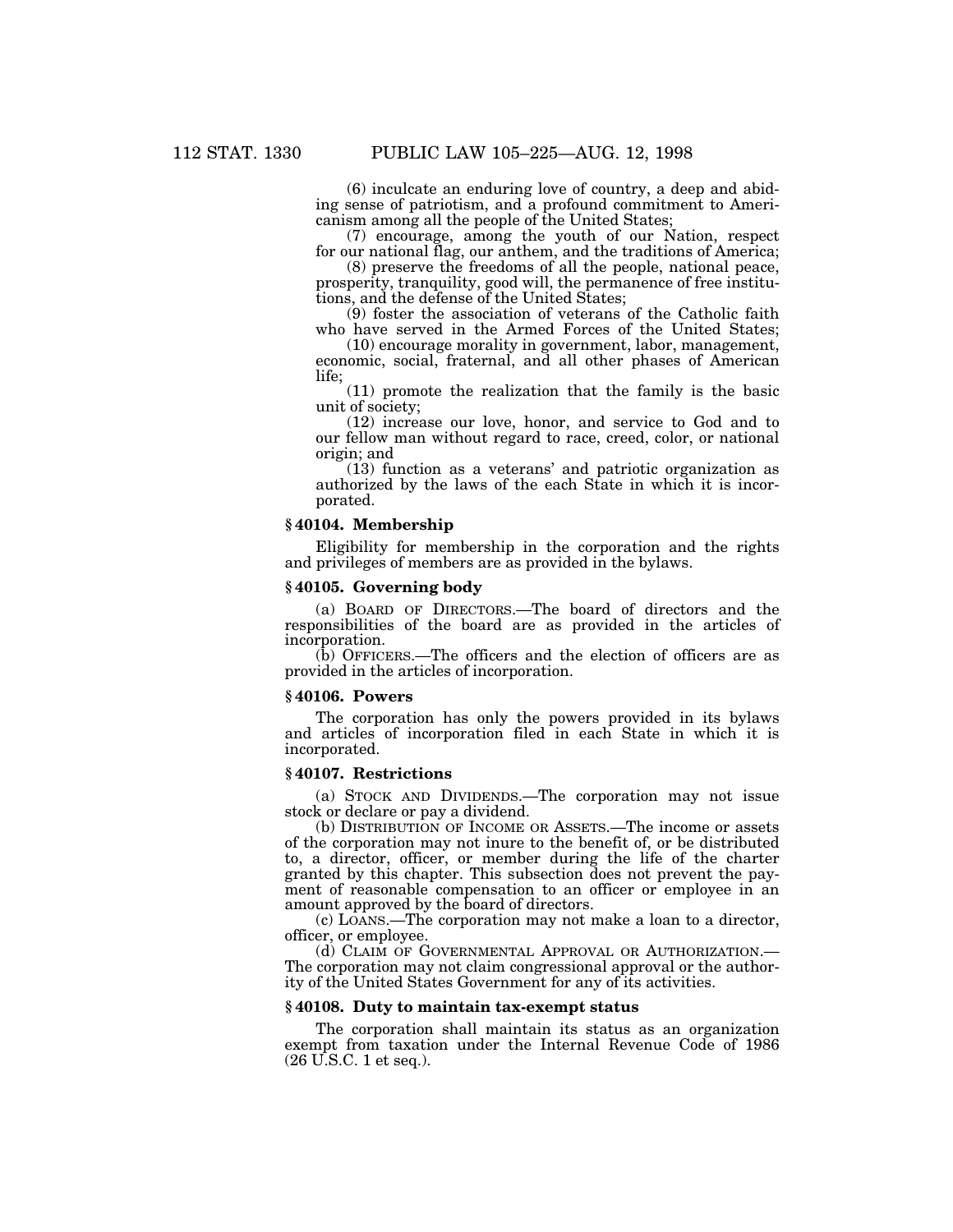### **§ 40109. Records and inspection**

(a) RECORDS.—The corporation shall keep—

(1) correct and complete records of account;

(2) minutes of the proceedings of its members, board of directors, and committees having any of the authority of its board of directors; and

(3) at its principal office, a record of the names and addresses of its members entitled to vote.

(b) INSPECTION.—A member entitled to vote, or an agent or attorney of the member, may inspect the records of the corporation for any proper purpose, at any reasonable time.

### **§ 40110. Service of process**

The corporation shall comply with the law on service of process of each State in which it is incorporated and each State in which it carries on activities.

# **§ 40111. Liability for acts of officers and agents**

The corporation is liable for the acts of its officers and agents acting within the scope of their authority.

#### **§ 40112. Annual report**

The corporation shall submit an annual report to Congress on the activities of the corporation during the prior fiscal year. The report shall be submitted at the same time as the report of the audit required by section 10101 of this title. The report may not be printed as a public document.

# **CHAPTER 403—CIVIL AIR PATROL**

Sec.

- 40301. Organization.
- 40302. Purposes.
- 40303. Membership.
- 40304. Powers. 40305. Restrictions.
- 

40306. Exclusive right to name, insignia, copyrights, emblems, badges, marks, and words. 40307. Annual report.

#### **§ 40301. Organization**

(a) FEDERAL CHARTER.—Civil Air Patrol (in this chapter, the "corporation") is a federally chartered corporation.

(b) PERPETUAL EXISTENCE.—Except as otherwise provided, the corporation has perpetual existence.

### **§ 40302. Purposes**

The purposes of the corporation are to—

 $(1)$  provide an organization to-

(A) encourage and aid citizens of the United States in contributing their efforts, services, and resources in developing aviation and in maintaining air supremacy; and

(B) encourage and develop by example the voluntary contribution of private citizens to the public welfare;

(2) provide aviation education and training especially to its senior and cadet members;

(3) encourage and foster civil aviation in local communities; and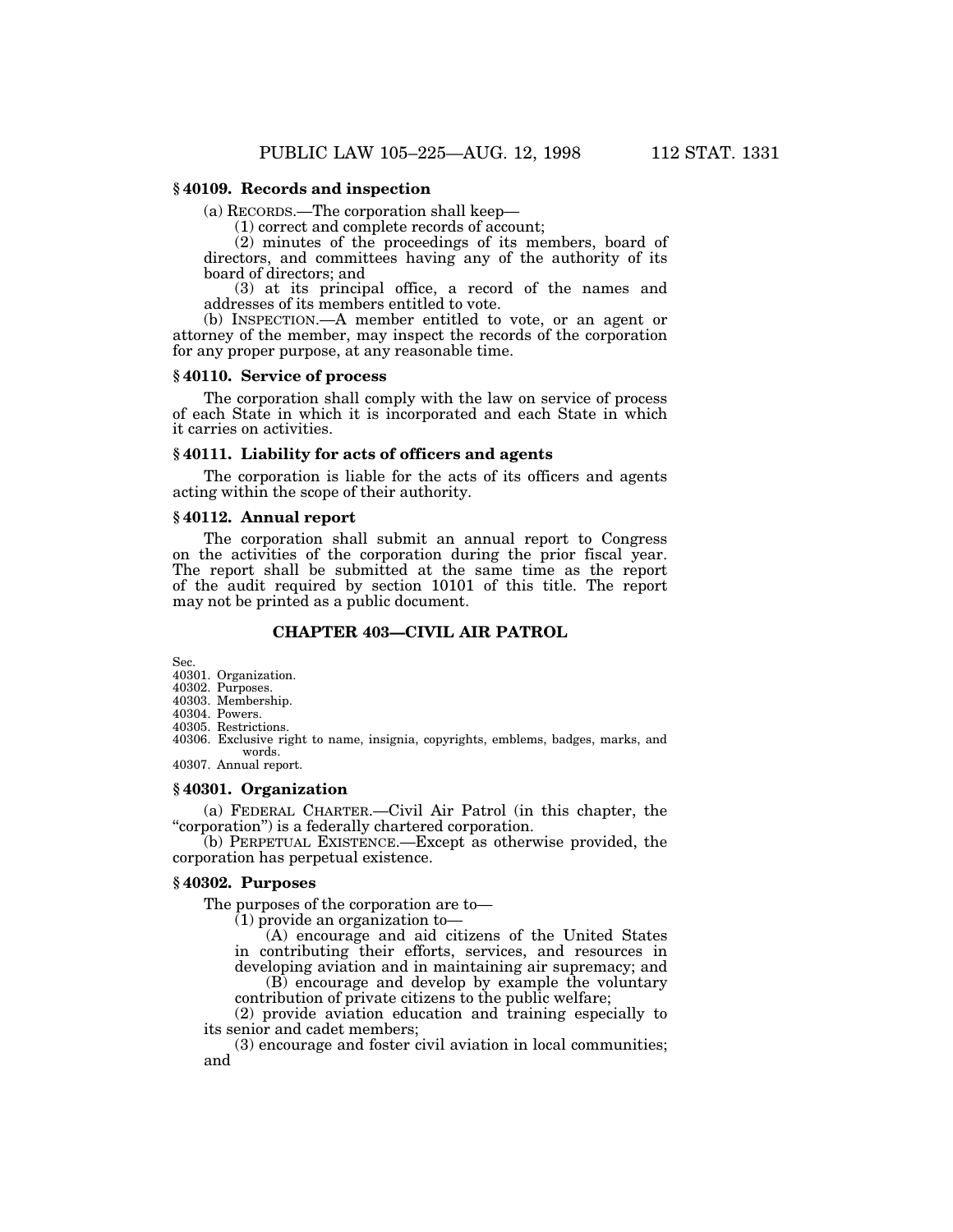(4) provide an organization of private citizens with adequate facilities to assist in meeting local and national emergencies.

### **§ 40303. Membership**

Eligibility for membership in the corporation and the rights and privileges of members are as provided in the constitution and bylaws of the corporation.

# **§ 40304. Powers**

The corporation may—

(1) adopt and amend a constitution, bylaws, and regulations;

(2) adopt and alter a corporate seal;

(3) establish and maintain offices in the District of Columbia and the States, territories, and possessions of the United States to conduct its affairs;

(4) acquire, own, lease, encumber, and transfer property as necessary to carry out the purposes of the corporation; (5) sue and be sued; and

(6) do any other act necessary and proper to carry out the purposes of the corporation.

### **§ 40305. Restrictions**

The corporation may not engage in business for profit or issue stock.

### **§ 40306. Exclusive right to name, insignia, copyrights, emblems, badges, marks, and words**

The corporation has the exclusive right to use the name ''Civil Air Patrol'' and all insignia, copyrights, emblems, badges, descriptive or designating marks, words, and phrases the corporation adopts. This section does not affect any vested rights.

#### **§ 40307. Annual report**

The corporation shall submit an annual report to Congress on the activities of the corporation during the prior fiscal year.

# **CHAPTER 405—CONGRESSIONAL MEDAL OF HONOR SOCIETY OF THE UNITED STATES OF AMERICA**

Sec.

40501. Organization. 40502. Purposes. 40503. Membership.

40504. Governing body. 40505. Powers. 40506. Restrictions. 40507. Principal office. 40508. Records and inspection. 40509. Service of process. 40510. Liability.

40511. Distribution of assets on dissolution or final liquidation.

#### **§ 40501. Organization**

(a) FEDERAL CHARTER.—Congressional Medal of Honor Society of the United States of America (in this chapter, the ''corporation'') is a federally chartered corporation.

(b) PLACE OF INCORPORATION AND DOMICILE.—The corporation is declared to be incorporated and domiciled in the District of Columbia.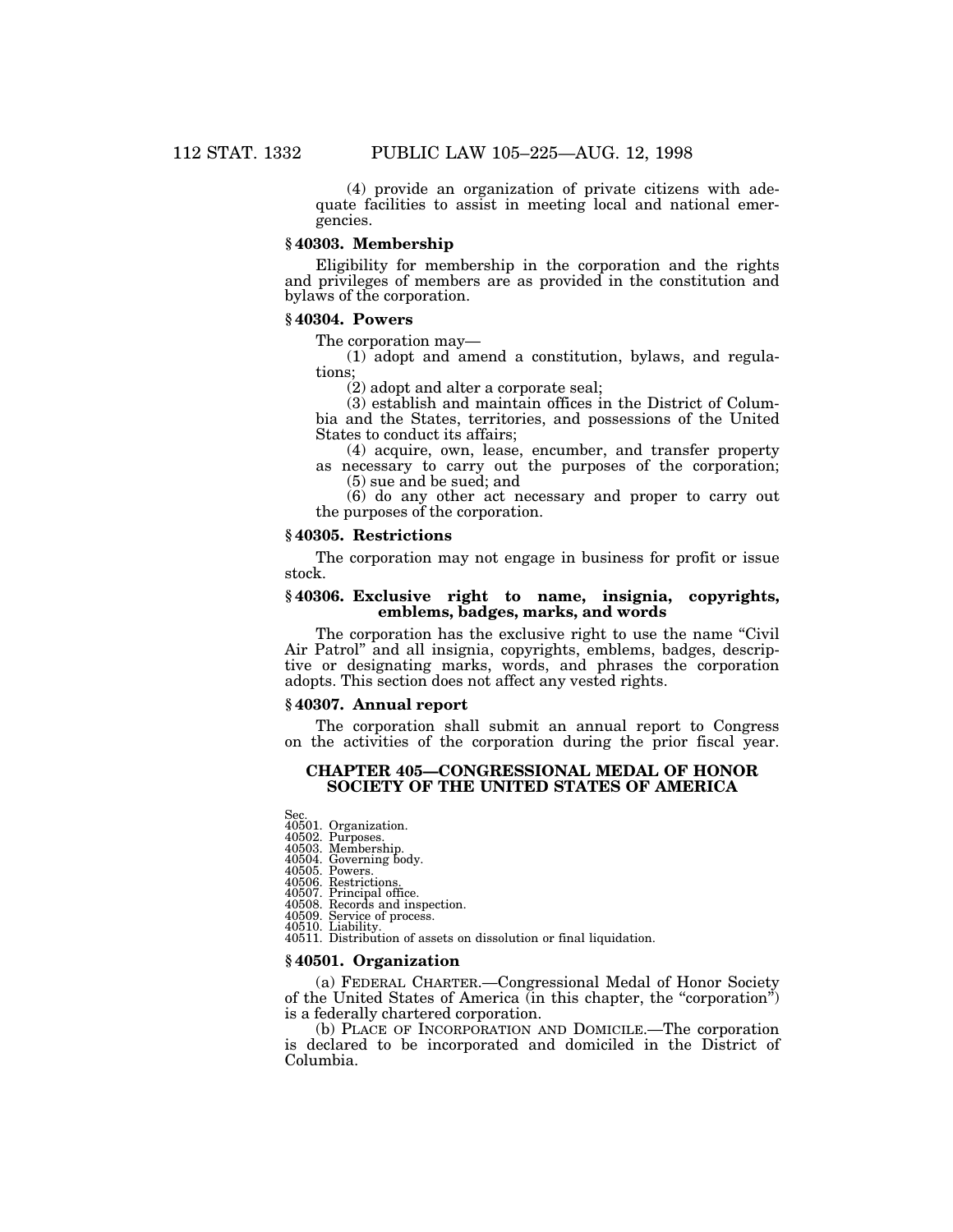(c) PERPETUAL EXISTENCE.—Except as otherwise provided, the corporation has perpetual existence.

# **§ 40502. Purposes**

The purposes of the corporation are—

(1) to form a bond of friendship and comradeship among all holders of the Medal of Honor as presented by Congress;

(2) to protect, uphold, and preserve the dignity and honor of the medal at all times and on all occasions;

(3) to protect the name of the medal and individual holders of the medal from exploitation;

(4) to provide appropriate aid to all persons to whom the medal has been awarded, their widows, or their children;

(5) to serve our country in peace as in war;

(6) to inspire and stimulate our youth to become worthy citizens of our country; and

(7) to foster and perpetuate Americanism.

### **§ 40503. Membership**

(a) ELIGIBILITY.—An individual who has been awarded the Medal of Honor as presented by Congress is eligible for membership in the corporation. An honorary membership may not be granted.

(b) VOTING.—Each member has one vote on each matter submitted to a vote at a meeting of the members. The vote may be cast in person or by proxy.

### **§ 40504. Governing body**

(a) BOARD OF DIRECTORS.—(1) The board of directors is the governing body of the corporation. The board may exercise, or provide for the exercise of, the powers of the corporation.

(2) The number of directors, their manner of election (including the filling of vacancies), and their term of office are as provided in the bylaws. However, the board shall have at least 9 directors.

(3) The board shall meet at least annually. Each director has one vote on matters decided by the board.

(4) The president of the corporation is the chairman of the board.

(b) OFFICERS.—(1) The officers of the corporation are a president, an executive vice president, a secretary, a treasurer, and 6 regional vice presidents as provided in the bylaws. The offices of secretary and treasurer may be combined and held by the same individual, but an individual holding those combined offices has only one vote as a director.

(2) The manner of election, term of office, duties, and powers of the officers are as provided in the bylaws.

#### **§ 40505. Powers**

The corporation may—

(1) adopt and amend a constitution and bylaws for the management of its property and the regulation of its affairs; (2) adopt and alter a corporate seal;

(3) choose officers, managers, and agents as the activities of the corporation require;

(4) charge and collect membership dues;

(5) make contracts;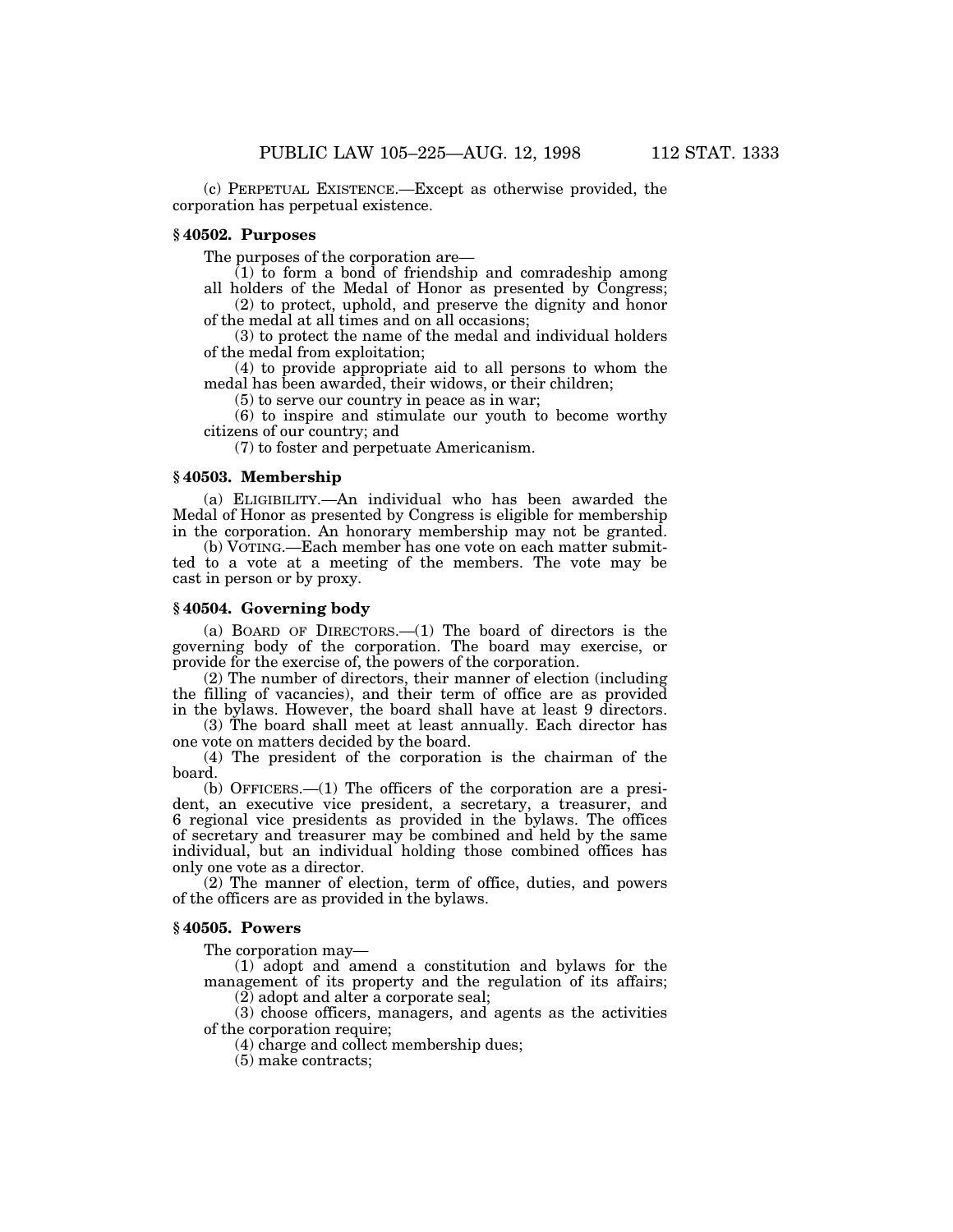(6) acquire, own, lease, encumber, and transfer property as necessary or convenient to carry out the purposes of the corporation;

(7) borrow money, issue instruments of indebtedness, and secure its obligations by granting security interests in its property;

(8) sue and be sued; and

(9) do any other act necessary and proper to carry out the purposes of the corporation.

# **§ 40506. Restrictions**

(a) STOCK AND DIVIDENDS.—The corporation may not issue stock or declare or pay a dividend.

(b) POLITICAL ACTIVITIES.—The corporation or a director or officer as such may not contribute to, support, or participate in any political activity or in any manner attempt to influence legislation.

(c) DISTRIBUTION OF INCOME OR ASSETS.—The income or assets of the corporation may not inure to the benefit of, or be distributed to, a director, officer, or member as such during the life of the corporation or on its dissolution or final liquidation. This subsection does not prevent the payment of—

 $(1)$  expenses of officers of the corporation in amounts approved by the board of directors; or

(2) appropriate aid to individuals to whom the Medal of Honor has been awarded, their widows, or their children, to carry out the purposes of the corporation.

(d) LOANS.—The corporation may not make a loan to a director, officer, or employee. Directors and officers who vote for or assent to making a loan to a director, officer, or employee, and officers who participate in making the loan, are jointly and severally liable to the corporation for the amount of the loan until it is repaid.

#### **§ 40507. Principal office**

The principal office of the corporation shall be in the District of Columbia or another place decided by the board of directors. However, the activities of the corporation are not confined to the place where the principal office is located but may be conducted throughout the States, territories, and possessions of the United States.

#### **§ 40508. Records and inspection**

(a) RECORDS.—The corporation shall keep—

(1) correct and complete records of account;

(2) minutes of the proceedings of its members, board of directors, and committees having any of the authority of its board of directors; and

(3) at its principal office, a record of the names and addresses of its members entitled to vote.

(b) INSPECTION.—A member entitled to vote, or an agent or attorney of the member, may inspect the records of the corporation for any proper purpose, at any reasonable time.

#### **§ 40509. Service of process**

The corporation shall have a designated agent in the District of Columbia to receive service of process for the corporation. Notice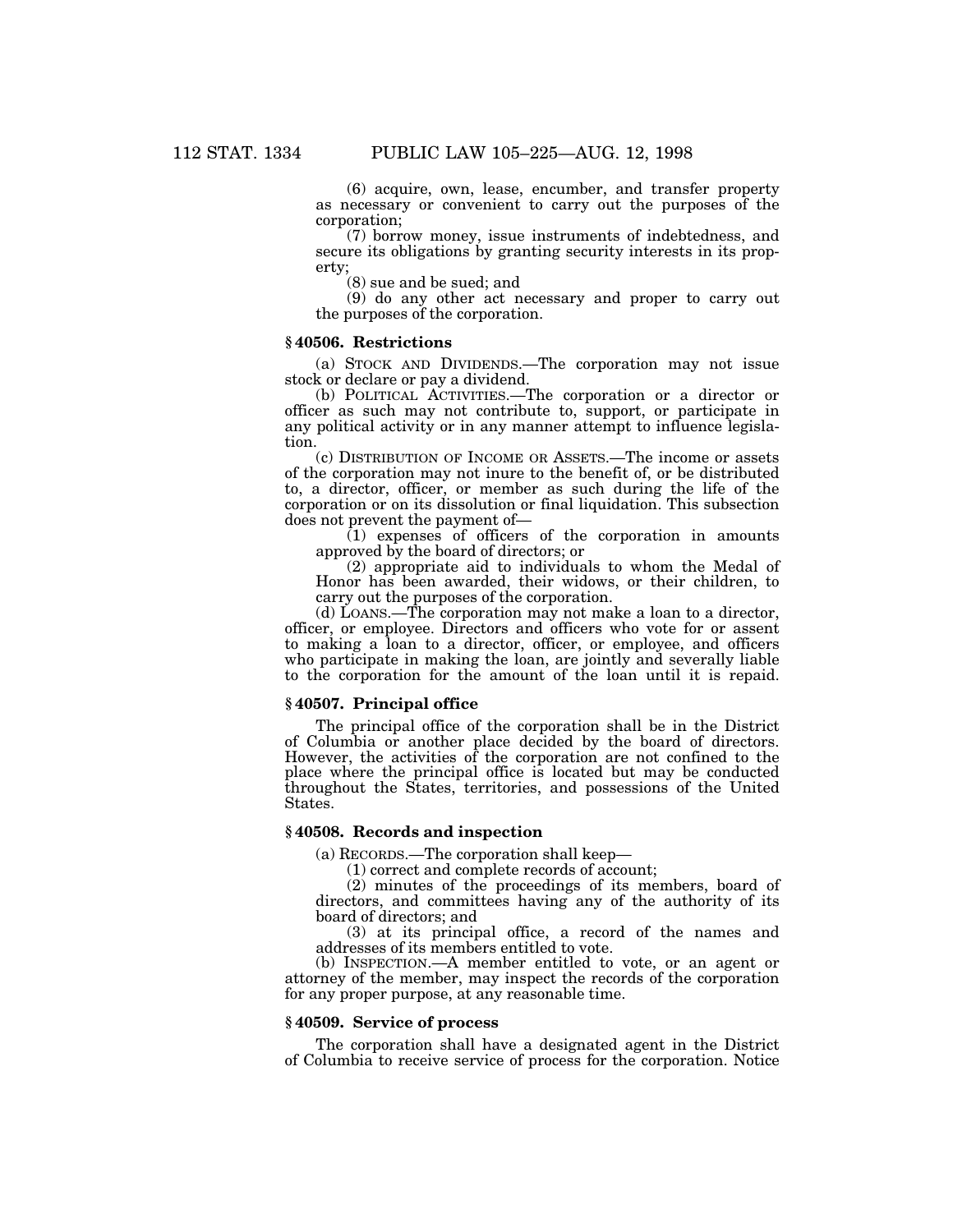to or service on the agent, or mailed to the business address of the agent, is notice to or service on the corporation.

### **§ 40510. Liability**

(a) LIABILITY OF CORPORATION.—The corporation is liable for the acts of its officers and agents acting within the scope of their authority.

(b) IMMUNITY OF INDIVIDUALS.—A member or private individual is not liable for the obligations of the corporation.

### **§ 40511. Distribution of assets on dissolution or final liquidation**

On dissolution or final liquidation of the corporation, any assets remaining after the discharge of all liabilities shall be distributed as provided by the board of directors, but in compliance with the bylaws.

# **CHAPTER 407—CORPORATION FOR THE PROMOTION OF RIFLE PRACTICE AND FIREARMS SAFETY**

# SUBCHAPTER I—CORPORATION

Sec.

- 40701. Organization.
- 40702. Governing body. 40703. Powers.
- 40704. Restrictions.
- 40705. Duty to maintain tax-exempt status.
- 
- 40706. Distribution of assets on dissolution. 40707. Nonapplication of audit requirements.

#### SUBCHAPTER II—CIVILIAN MARKSMANSHIP PROGRAM

#### 40721. Responsibility of corporation.

- 40722. Functions.
- 40723. Eligibility for participation.
- 40724. Priority of youth participation.
- 40725. National Matches and small-arms firing school. 40726. Allowances for junior competitors.
- 
- 
- 40727. Army support. 40728. Transfer of firearms, ammunition, and parts. 40729. Reservation of firearms, ammunition, and parts.
- 40730. Surplus property.
- 40731. Issuance or loan of firearms and supplies.
- 40732. Sale of firearms and supplies.
- 40733. Applicability of other law.

### SUBCHAPTER I—CORPORATION

### **§ 40701. Organization**

(a) FEDERAL CHARTER.—Corporation for the Promotion of Rifle Practice and Firearms Safety (in this chapter, the "corporation") is a federally chartered corporation.

(b) NON-GOVERNMENTAL STATUS.—The corporation is a private corporation, not a department, agency, or instrumentality of the United States Government. An officer or employee of the corporation is not an officer or employee of the Government.

### **§ 40702. Governing body**

(a) BOARD OF DIRECTORS.—(1) The board of directors is the governing body of the corporation. The board of directors may adopt bylaws, policies, and procedures for the corporation and may take any other action that it considers necessary for the management and operation of the corporation.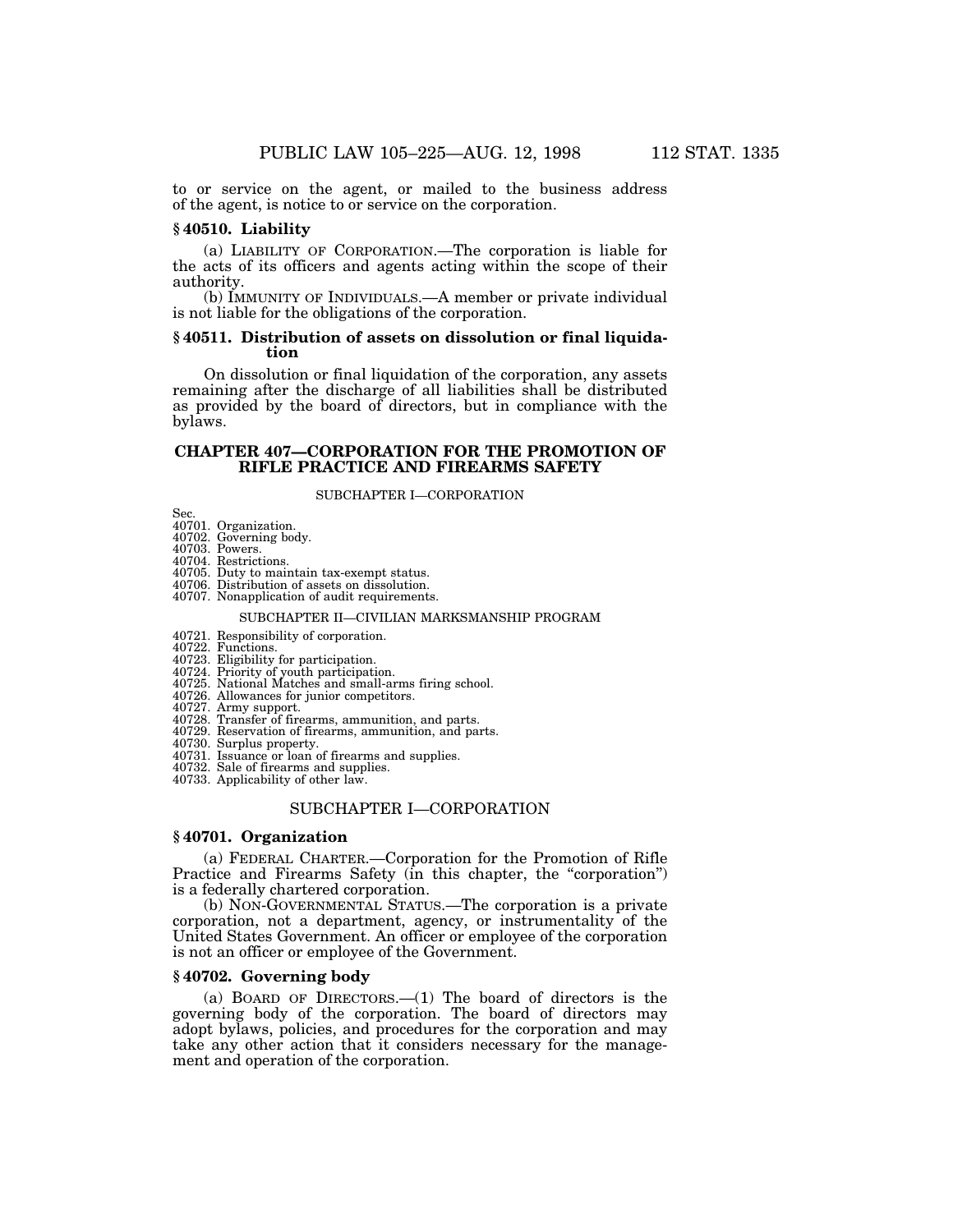(2) The board shall have at least 9 directors.

(3) The term of office of a director is 2 years. A director may be reappointed.

(4) A vacancy on the board of directors shall be filled by a majority vote of the remaining directors.

(b) DIRECTOR OF CIVILIAN MARKSMANSHIP.—(1) The board of directors shall appoint the Director of Civilian Marksmanship.

(2) The Director is responsible for—

(A) the daily operation of the corporation; and

(B) the duties of the corporation under subchapter II of this chapter.

### **§ 40703. Powers**

The corporation may—

(1) adopt, use, and alter a corporate seal, which shall be judicially noticed;

(2) make contracts;

(3) acquire, own, lease, encumber, and transfer property as necessary or convenient to carry out the activities of the corporation;

(4) incur and pay obligations;

(5) charge fees to cover the corporation's costs in carrying out the Civilian Marksmanship Program; and

(6) do any other act necessary and proper to carry out the activities of the corporation.

#### **§ 40704. Restrictions**

(a) PROFIT.—The corporation may not operate for profit.

(b) USE OF AMOUNTS COLLECTED.—Amounts collected under section 40703(3) and (5) of this title, including proceeds from the sale of firearms, ammunition, repair parts, and other supplies, may be used only to support the Civilian Marksmanship Program.

# **§ 40705. Duty to maintain tax-exempt status**

The corporation shall be operated in a manner and for purposes that qualify the corporation for exemption from taxation under section  $501(a)$  of the Internal Revenue Code of 1986 (26 U.S.C.  $501(a)$ ) as an organization described in section  $501(c)(3)$  of that Code  $(26 \text{ U.S.C. } 501 \text{ (c)}(3))$ .

### **§ 40706. Distribution of assets on dissolution**

(a) SECRETARY OF THE ARMY.—On dissolution of the corporation, title to the following items, and the right to possess the items, vest in the Secretary of the Army—

(1) firearms stored at Defense Distribution Depot, Anniston, Anniston, Alabama on the date of dissolution.

(2) M–16 rifles under control of the corporation.

(3) trophies received from the National Board for the Promotion of Rifle Practice through the date of dissolution.

(b) TAX-EXEMPT ORGANIZATIONS.—(1) On dissolution of the corporation, an asset not described in subsection (a) of this section may be distributed to an organization that—

(A) is exempt from taxation under section 501(a) of the Internal Revenue Code of  $1986$  (26 U.S.C.  $501(a)$ ) as an organization described in section 501(c)(3) of that Code (26 U.S.C.  $501(c)(3)$ ; and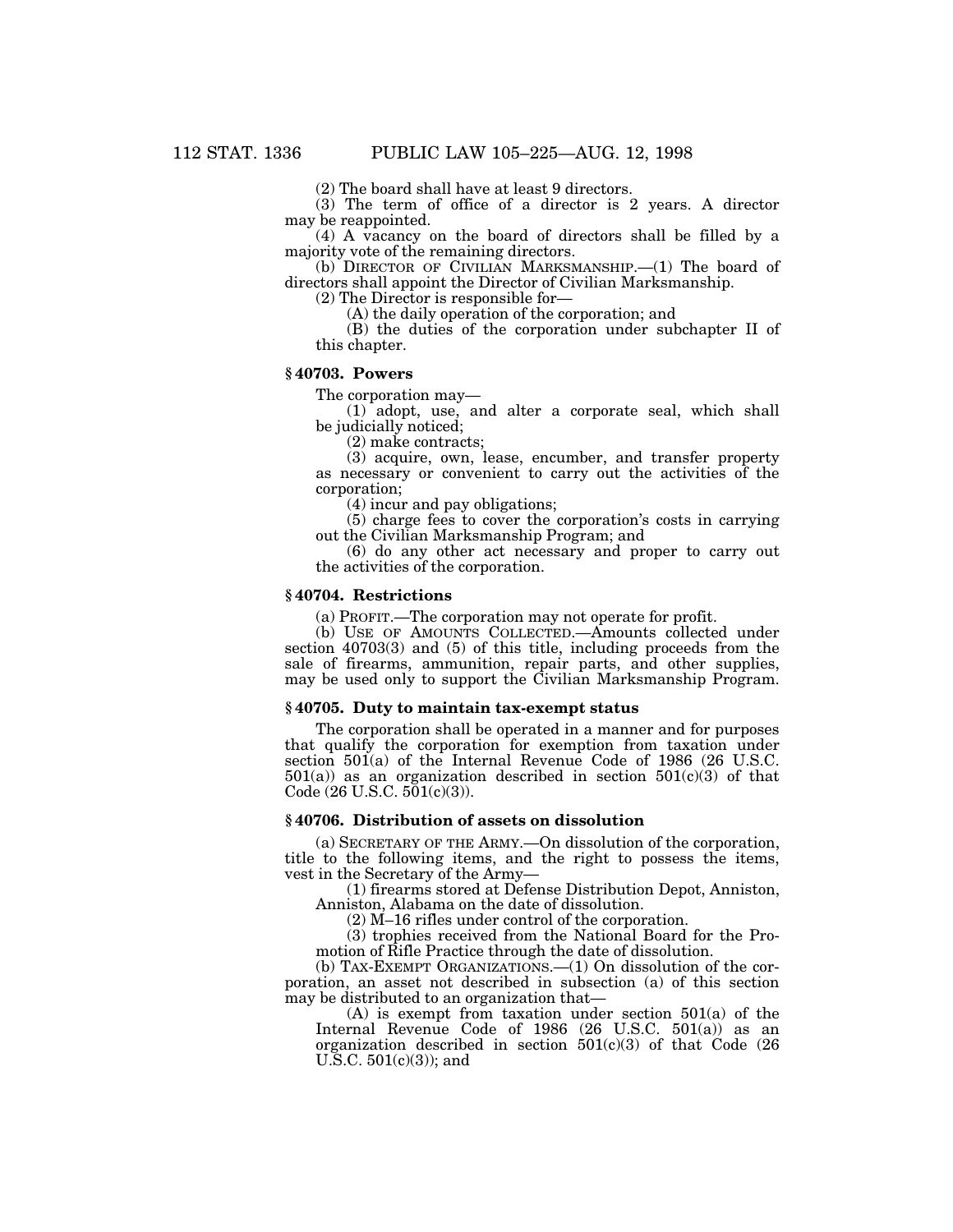(B) performs functions similar to the functions described in section 40722 of this title.

(2) An asset distributed under this subsection may not be distributed to an individual.

(c) TREASURY.—On dissolution of the corporation, any asset not distributed under subsection (a) or (b) of this section shall be sold and the proceeds shall be deposited in the Treasury.

### **§ 40707. Nonapplication of audit requirements**

The audit requirements of section 10101 of this title do not apply to the corporation.

#### SUBCHAPTER II—CIVILIAN MARKSMANSHIP PROGRAM

### **§ 40721. Responsibility of corporation**

The corporation shall supervise and control the Civilian Marksmanship Program.

# **§ 40722. Functions**

The functions of the Civilian Marksmanship Program are— (1) to instruct citizens of the United States in marksmanship;

(2) to promote practice and safety in the use of firearms; (3) to conduct competitions in the use of firearms and

to award trophies, prizes, badges, and other insignia to competitors;

(4) to secure and account for firearms, ammunition, and other equipment for which the corporation is responsible;

(5) to issue, loan, or sell firearms, ammunition, repair parts, and other supplies under sections 40731 and 40732 of this title; and

(6) to procure necessary supplies and services to carry out the Program.

# **§ 40723. Eligibility for participation**

(a) CERTIFICATION.—(1) An individual shall certify by affidavit, before participating in an activity sponsored or supported by the corporation, that the individual—

(A) has not been convicted of a felony;

(B) has not been convicted of a violation of section 922 of title 18; and

(C) is not a member of an organization that advocates the violent overthrow of the United States Government.

(2) The Director of Civilian Marksmanship may require an individual to provide certification from law enforcement agencies to verify that the individual has not been convicted of a felony or a violation of section 922 of title 18.

(b) INELIGIBILITY.—An individual may not participate in an activity sponsored or supported by the corporation if the individual—

(1) has been convicted of a felony; or

(2) has been convicted of a violation of section 922 of title 18.

(c) LIMITING PARTICIPATION.—The Director may limit participation in the program as necessary to ensure—

 $(1)$  the safety of participants;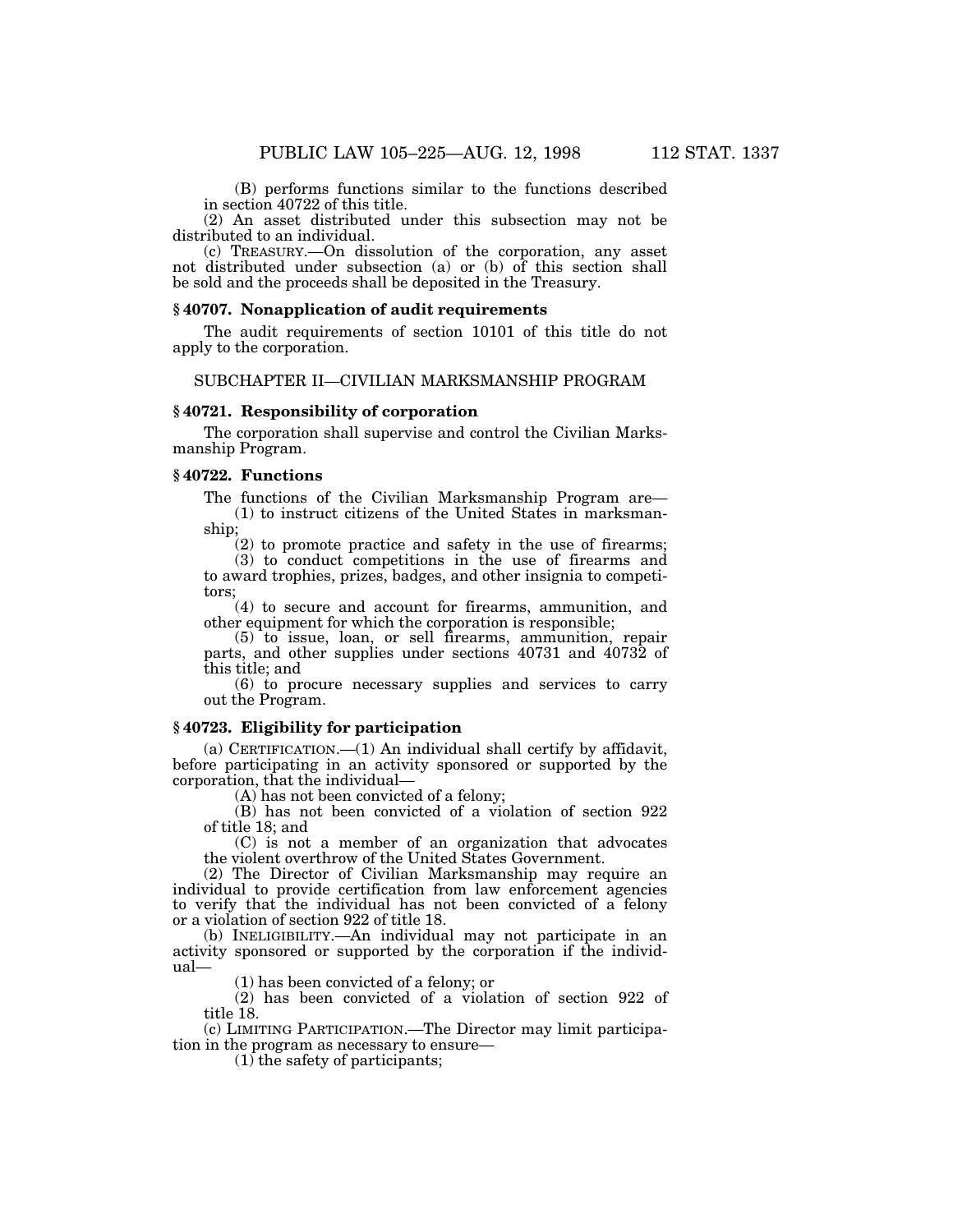(2) the security of firearms, ammunition, and equipment; and

(3) the quality of instruction in the use of firearms.

### **§ 40724. Priority of youth participation**

In carrying out the Civilian Marksmanship Program, the corporation shall give priority to activities that benefit firearms safety, training, and competition for youth and that reach as many youth participants as possible.

# **§ 40725. National Matches and small-arms firing school**

(a) ANNUAL COMPETITION.—An annual competition called the ''National Matches'' and consisting of rifle and pistol matches for a national trophy, medals, and other prizes shall be held as prescribed by the Secretary of the Army.

(b) ELIGIBLE PARTICIPANTS.—The National Matches are open to members of the Armed Forces, National Guard, Reserve Officers' Training Corps, Air Force Reserve Officers' Training Corps, Citizens' Military Training Camps, Citizens' Air Training Camps, and rifle clubs, and to civilians.

(c) SMALL-ARMS FIRING SCHOOL.—A small-arms firing school shall be held in connection with the National Matches.

(d) OTHER COMPETITIONS.—Competitions for which trophies and medals are provided by the National Rifle Association of America shall be held in connection with the National Matches.

### **§ 40726. Allowances for junior competitors**

(a) DEFINITION.—In this section, a ''junior competitor'' is a competitor at the National Matches, a small-arms firing school, a competition in connection with the National Matches, or a special clinic under section 40725 of this title who is—

(1) less than 18 years of age; or

 $(2)$  a member of a gun club organized for the students of a college or university.

(b) SUBSISTENCE ALLOWANCE.—A junior competitor may be paid a subsistence allowance in an amount prescribed by the Secretary of the Army.

(c) TRAVEL ALLOWANCE.—A junior competitor may be paid a travel allowance in an amount prescribed by the Secretary instead of travel expenses and subsistence while traveling. The travel allowance for the return trip may be paid in advance.

### **§ 40727. Army support**

(a) LOGISTICAL SUPPORT.—The Secretary of the Army shall provide logistical support to the Civilian Marksmanship Program for competitions and other activities. The corporation shall reimburse the Secretary for incremental direct costs incurred in providing logistical support. The reimbursements shall be credited to the appropriations account of the Department of the Army that is charged to provide the logistical support.

(b) NATIONAL MATCHES.—(1) The National Matches may be held at Department of Defense facilities where the National Matches were held before February 10, 1996.

(2) The Secretary shall provide, without cost to the corporation, members of the National Guard and Army Reserve to support the National Matches as part of the annual training under title 10 and title 32.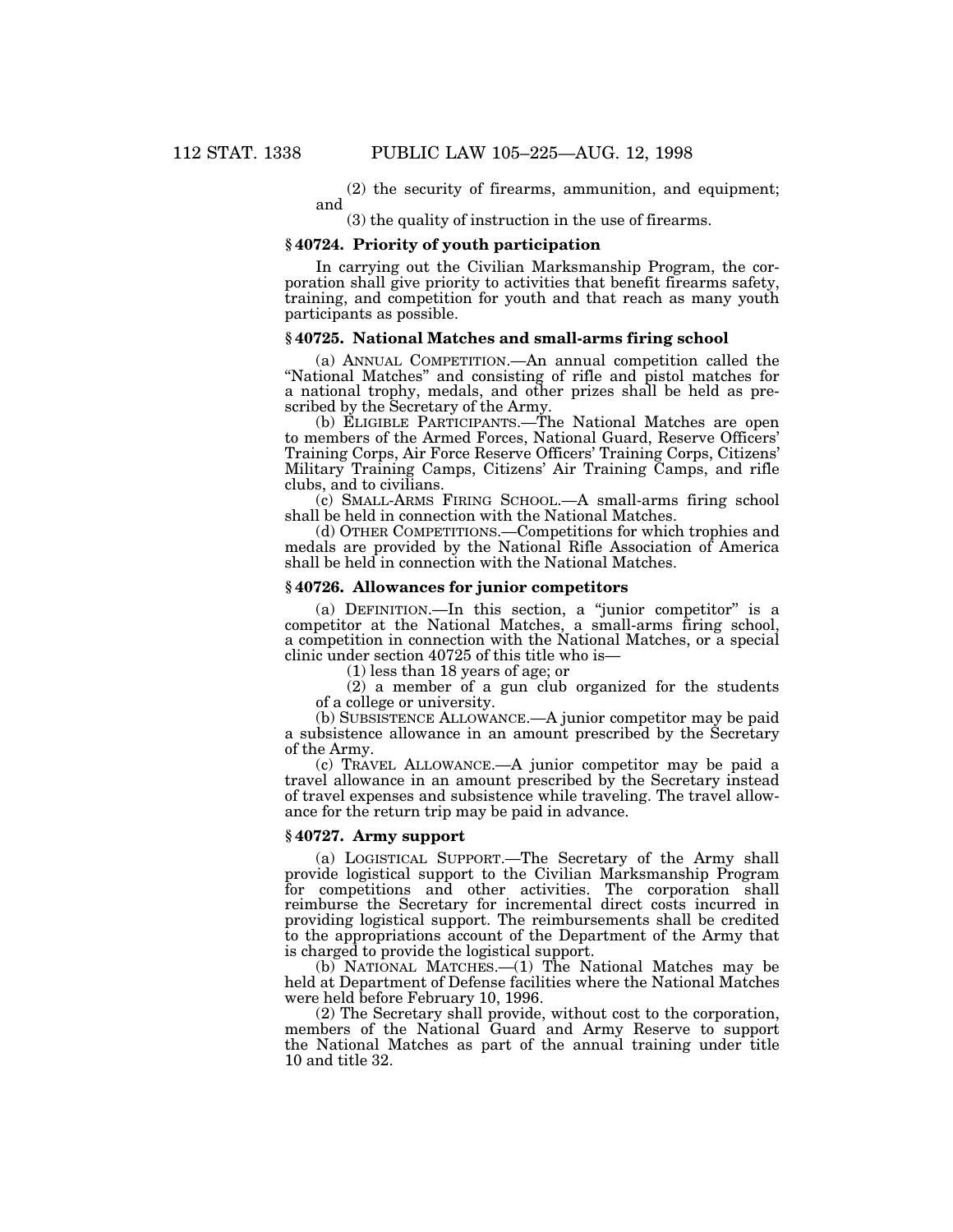(c) REGULATIONS.—The Secretary shall prescribe regulations to carry out this section.

### **§ 40728. Transfer of firearms, ammunition, and parts**

(a) REQUIRED TRANSFERS.—In accordance with subsection (b) of this section, the Secretary of the Army shall transfer to the corporation all firearms and ammunition that, on February 9, 1996, were under the control of the director of civilian marksmanship (as that position existed under section 4307 of title 10 on February 9, 1996), including—

(1) all firearms on loan to affiliated clubs and State associations;

(2) all firearms in the possession of the Civilian Marksmanship Support Detachment; and

(3) all M–1 Garand and caliber .22 rimfire rifles stored at Defense Distribution Depot, Anniston, Anniston, Alabama.

(b) TIME FOR TRANSFERS.—The Secretary shall transfer firearms and ammunition under subsection (a) of this section as and when necessary to enable the corporation—

(1) to issue or loan firearms or ammunition under section 40731 of this title; or

(2) to sell firearms or ammunition under section 40732 of this title.

(c) VESTING OF TITLE IN TRANSFERRED ITEMS.—Title to an item transferred to the corporation under this section shall vest in the corporation—

(1) on the issuance of the item to an eligible recipient under section 40731 of this title; or

(2) immediately before the corporation delivers the item to a purchaser in accordance with a contract for sale of the item that is authorized under section 40732 of this title.

(d) STORAGE OF FIREARMS.—Firearms stored at Defense Distribution Depot, Anniston, Anniston, Alabama, before February 10, 1996, and used for the Civilian Marksmanship Program (as that program existed under section 4308(e) of title 10 before February 10, 1996), shall remain at that facility or another storage facility designated by the Secretary, without cost to the corporation, until the firearms are issued, loaned, or sold by the corporation, or otherwise transferred to the corporation.

(e) DISCRETIONARY TRANSFER OF PARTS.—The Secretary may transfer from the inventory of the Department of the Army to the corporation any part from a rifle designated to be demilitarized.

(f ) LIMITATION ON DEMILITARIZATION OF M–1 RIFLES.—After February 10, 1996, the Secretary may not demilitarize an M– 1 Garand rifle in the inventory of the Army unless the Defense Logistics Agency decides the rifle is unserviceable.

(g) COST OF TRANSFERS.—A transfer of firearms, ammunition, or parts to the corporation under this section shall be made without cost to the corporation, except that the corporation shall assume the cost of preparation and transportation of firearms and ammunition transferred under this section.

### **§ 40729. Reservation of firearms, ammunition, and parts**

(a) RESERVATION.—The Secretary of the Army shall reserve for the corporation—

 $(1)$  firearms described in section  $40728(a)$  of this title;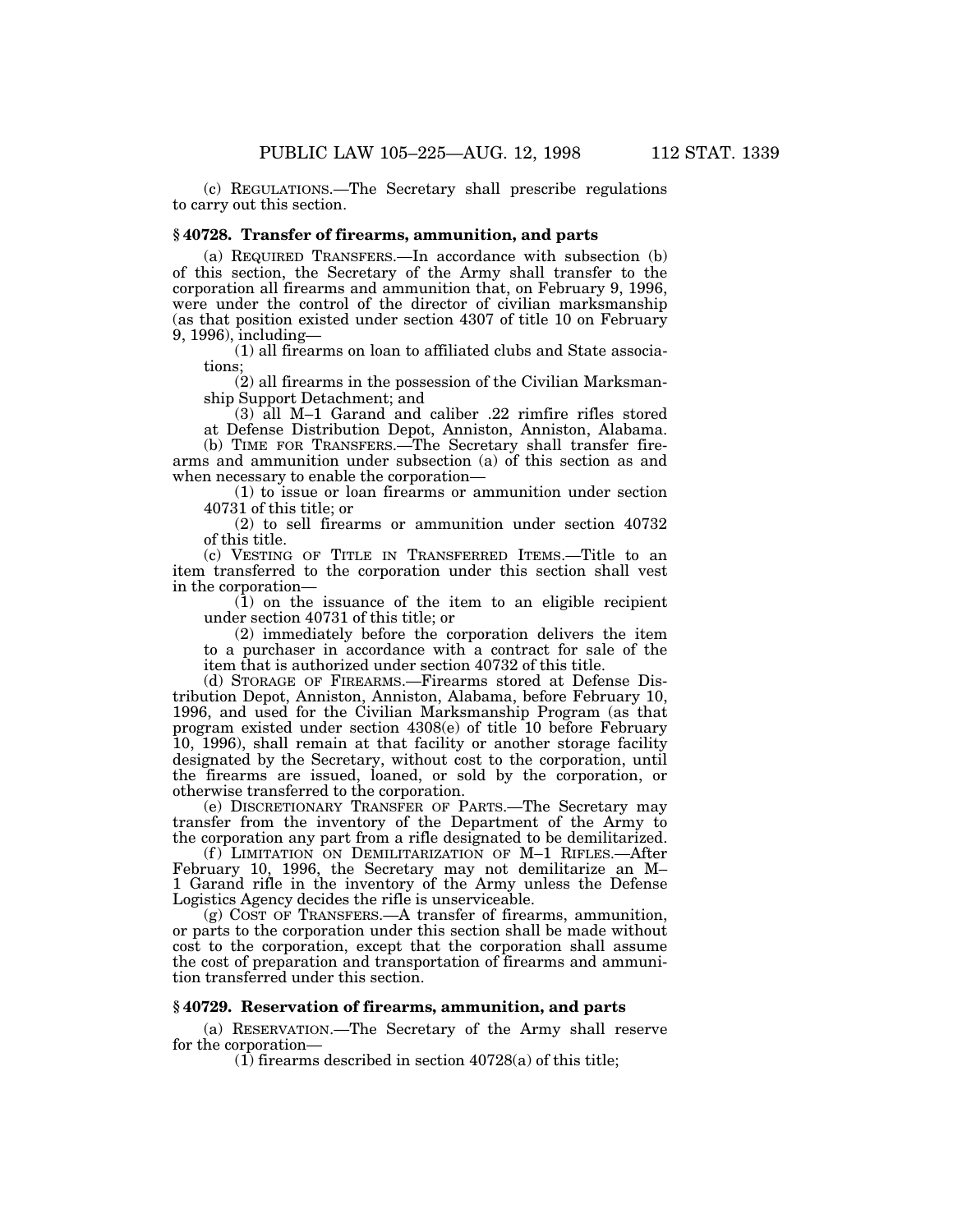(2) ammunition for firearms described in 40728(a) of this title;

(3) M–16 rifles held by the Department of the Army on February 10, 1996, and used to support the small-arms firing school; and

(4) parts from, and other supplies for, surplus caliber .30 and caliber .22 rimfire rifles.

(b) EXCEPTION.—This section does not supersede the authority provided in section 1208 of the National Defense Authorization Act for Fiscal Years 1990 and 1991 (Public Law 101–189; 10 U.S.C. 372 note).

# **§ 40730. Surplus property**

The corporation may obtain surplus property from the Defense Reutilization Marketing Service to carry out the Civilian Marksmanship Program. A transfer of property to the corporation under this section shall be made without cost to the corporation.

#### **§ 40731. Issuance or loan of firearms and supplies**

(a) ISSUANCE OR LOAN.—For purposes of training and competition, the corporation may issue or loan, with or without charges to recover administrative costs, caliber .22 rimfire and caliber .30 surplus rifles, air rifles, caliber .22 and .30 ammunition, repair parts, and other supplies necessary for activities related to the Civilian Marksmanship Program to—

(1) organizations affiliated with the corporation that provide firearms training to youth;

(2) the Boy Scouts of America;

(3) 4–H Clubs;

(4) the Future Farmers of America; and

(5) other youth oriented organizations.

(b) SECURITY OF FIREARMS.—The corporation shall ensure adequate oversight and accountability for firearms issued or loaned under this section. The corporation shall prescribe procedures for the security of issued or loaned firearms in accordance with United States, State, and local laws.

### **§ 40732. Sale of firearms and supplies**

(a) AFFILIATED ORGANIZATIONS.—The corporation may sell, at fair market value, caliber .22 rimfire and caliber .30 surplus rifles, air rifles, caliber .22 and .30 ammunition, repair parts, and other supplies to organizations affiliated with the corporation that provide training in the use of firearms.

(b) GUN CLUB MEMBERS.—(1) The corporation may sell, at fair market value, caliber .22 rimfire and caliber .30 surplus rifles, ammunition, repair parts and other supplies necessary for target practice to a citizen of the United States who is over 18 years of age and who is a member of a gun club affiliated with the corporation.

(2) Except as provided in section 40733 of this title, sales under this subsection are subject to applicable United States, State, and local law. In addition to any other requirement, the corporation shall establish procedures to obtain a criminal records check of the individual with United States Government and State law enforcement agencies.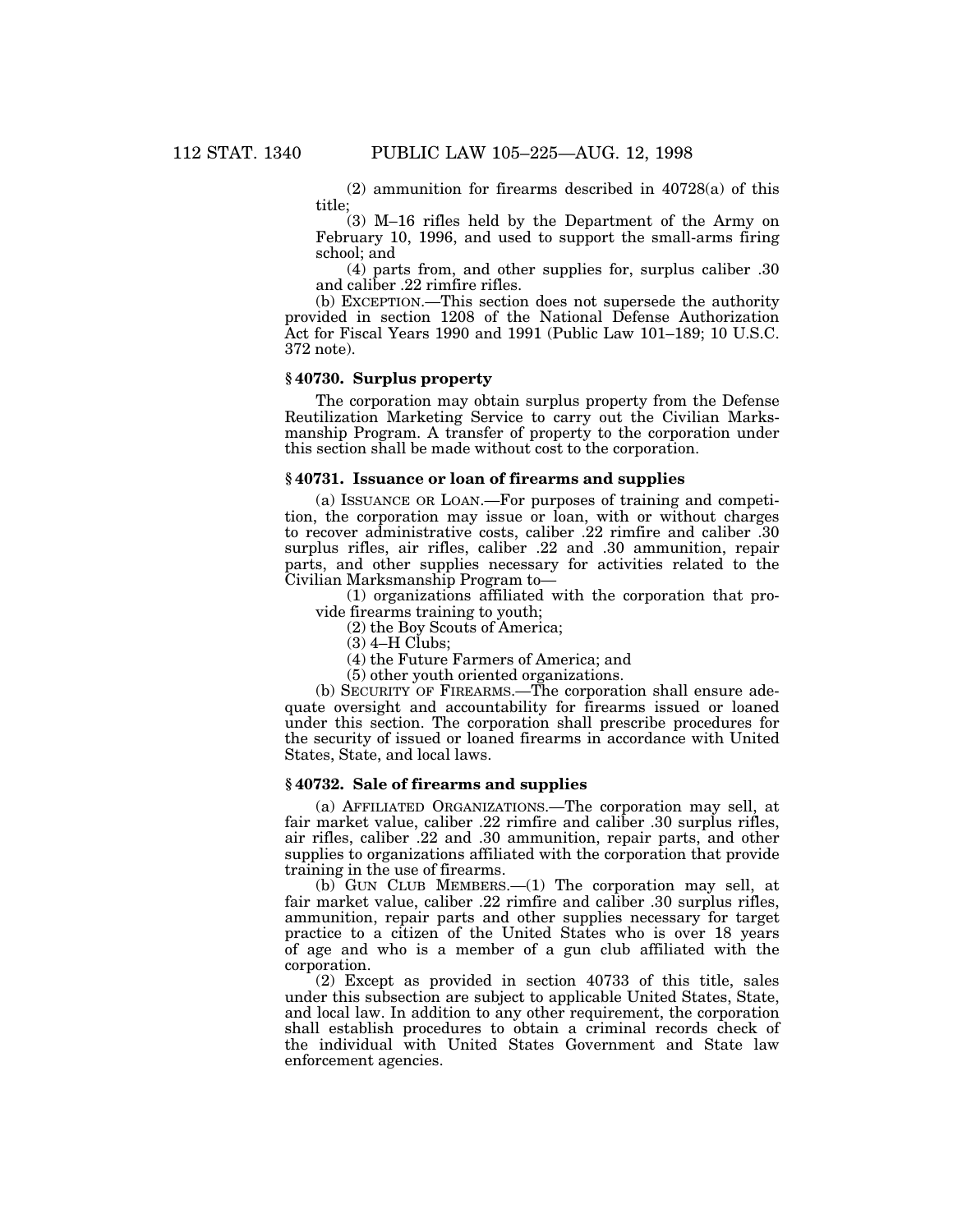(c) LIMITATION ON SALES.—(1) The corporation may not sell a repair part designed to convert a firearm to fire in a fully automatic mode.

(2) The corporation may not sell any item to an individual who has been convicted of—

(A) a felony; or

(B) a violation of section 922 of title 18.

### **§ 40733. Applicability of other law**

Section  $922(a)(1)$ –(3) and (5) of title 18 does not apply to the shipment, transportation, receipt, transfer, sale, issuance, loan, or delivery by the corporation, of an item that the corporation is authorized to issue, loan, sell, or receive under this chapter.

# **CHAPTER 501—DAUGHTERS OF UNION VETERANS OF THE CIVIL WAR 1861–1865**

Sec. 50101. Definition.

50102. Organization. 50103. Purposes.

50104. Membership. 50105. Governing body. 50106. Powers.

50107. Restrictions. 50108. Duty to maintain tax-exempt status. 50109. Records and inspection. 50110. Service of process. 50111. Liability for acts of officers and agents.

50112. Annual report.

**§ 50101. Definition**

For purposes of this chapter, "State" includes the District of Columbia and the territories and possessions of the United States.

#### **§ 50102. Organization**

(a) FEDERAL CHARTER.—Daughters of Union Veterans of the Civil War 1861–1865 (in this chapter, the ''corporation''), a nonprofit corporation incorporated in Ohio, is a federally chartered corporation.

(b) EXPIRATION OF CHARTER.—If the corporation does not comply with any provision of this chapter, the charter granted by this chapter expires.

# **§ 50103. Purposes**

(a) PROVIDED IN ARTICLES OF INCORPORATION.—The purposes of the corporation are as provided in the articles of incorporation.

(b) PERPETUATING MEMORIES.—To perpetuate the memories of the fathers of the Daughters of Union Veterans of the Civil War 1861–1865, their loyalty to the Union, and their unselfish sacrifices for the preservation of the Union, the purposes of the corporation also include—

(1) encouraging the preservation of historic sites and the construction and preservation of monuments commemorating any aspect of the Civil War;

(2) building and maintaining a Museum of Civil War History, admission to which shall be free and open to the public, in the city of Springfield, Illinois, as a repository of Civil War documents, artifacts, and cultural relics;

(3) maintaining a library in connection with the Civil War museum, admission to which shall be open to the public,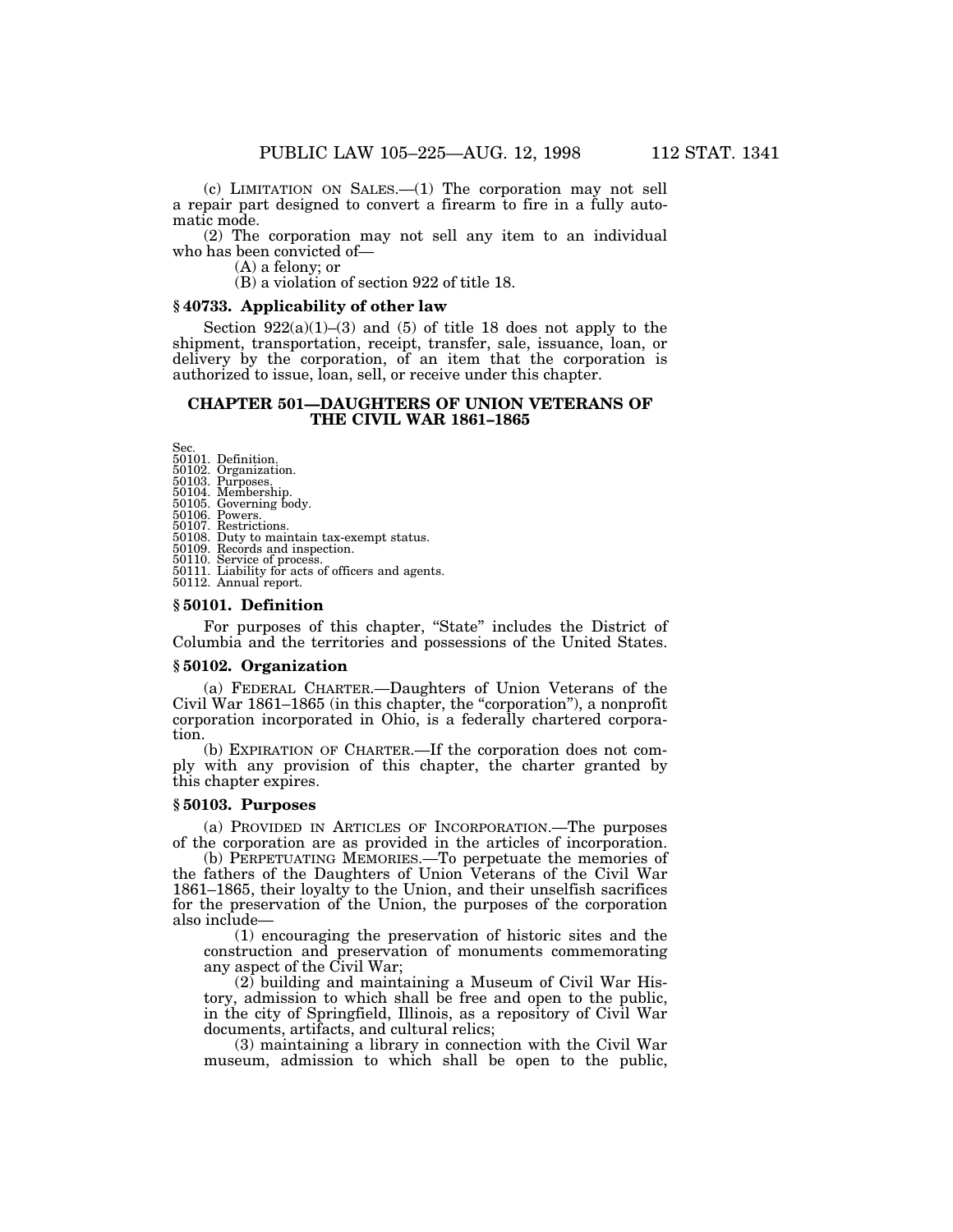containing the official volumes of the War of the Rebellion Records, Civil War genealogical files, Adjutant General reports of the various States, military and biographical records and accounts of the individual service of Union soldiers, sailors, and marines, diaries, letters, relics, and other records;

(4) promulgating and teaching American history, particularly the history of the Civil War period, through the establishment of scholarship programs at the national and State levels, the presentation of American flags to youth groups and newly naturalized citizens, and the sponsorship of contests of educational merit;

(5) caring for veterans of all wars through volunteer programs in Department of Veterans Affairs medical centers and in homes and other institutions maintained by the States for the welfare of American veterans; and

(6) participating, in a spirit of cooperation and reciprocity, in programs with other societies devoted to American history, veterans' affairs, or community interests.

(c) VETERANS' AND PATRIOTIC ORGANIZATION.—The corporation shall function as a veterans' and patriotic organization as authorized by the laws of each State in which it is incorporated.

# **§ 50104. Membership**

Eligibility for membership in the corporation and the rights and privileges of members are as provided in the constitution and bylaws of the corporation.

### **§ 50105. Governing body**

(a) BOARD OF DIRECTORS.—The board of directors and the responsibilities of the board are as provided in the articles of incorporation.

(b) OFFICERS.—The officers and the election of officers are as provided in the articles of incorporation.

# **§ 50106. Powers**

The corporation has only the powers provided in its bylaws and articles of incorporation filed in each State in which it is incorporated.

### **§ 50107. Restrictions**

(a) STOCK AND DIVIDENDS.—The corporation may not issue stock or declare or pay a dividend.

(b) POLITICAL ACTIVITIES.—The corporation or a director or officer as such may not contribute to, support, or participate in any political activity or in any manner attempt to influence legislation.

(c) DISTRIBUTION OF INCOME OR ASSETS.—The income or assets of the corporation may not inure to the benefit of, or be distributed to, a director, officer, or member during the life of the charter granted by this chapter. This subsection does not prevent the payment of reasonable compensation to an officer or reimbursement for actual necessary expenses in amounts approved by the board of directors.

(d) LOANS.—The corporation may not make a loan to a director, officer, or employee.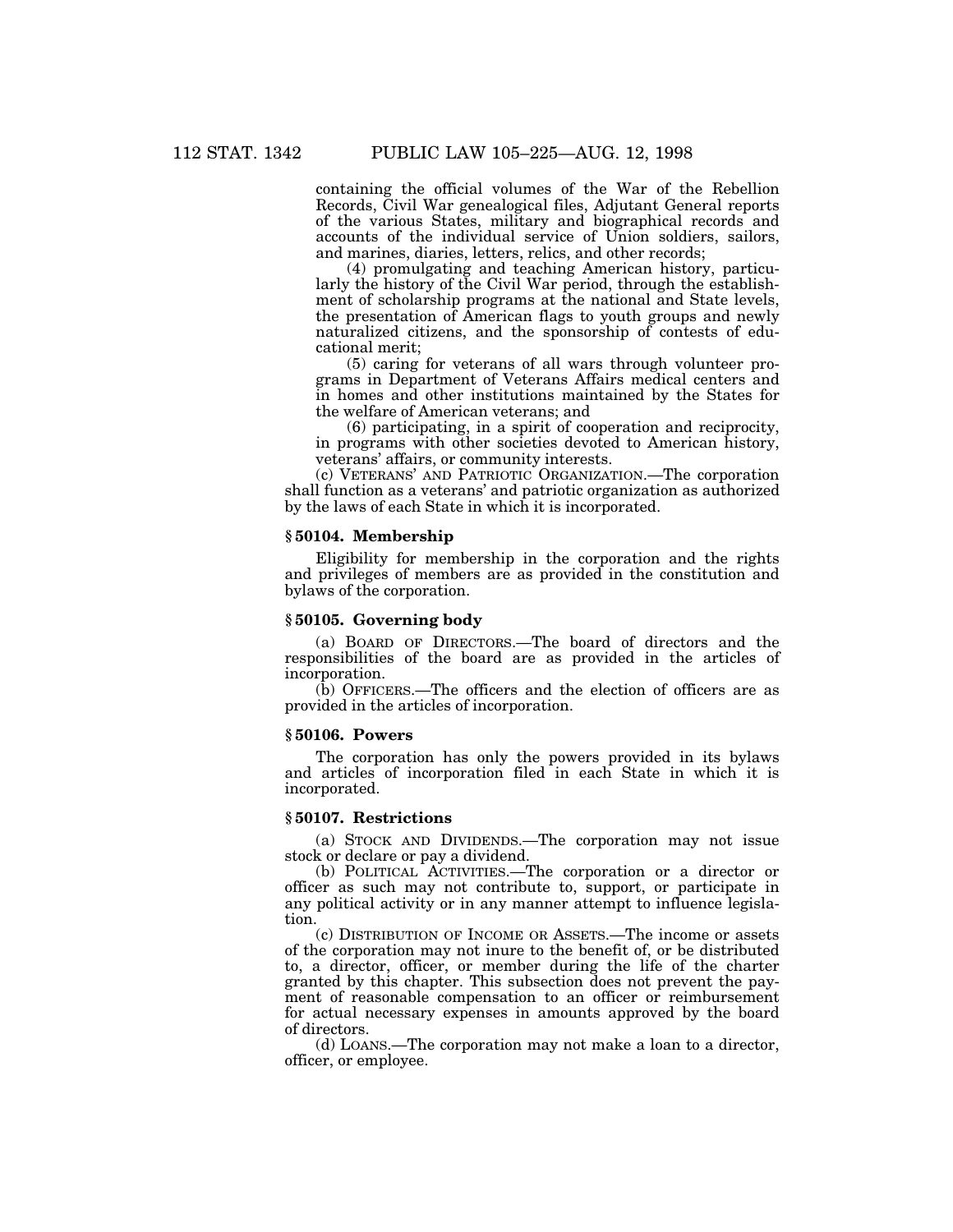(e) CLAIM OF GOVERNMENTAL APPROVAL OR AUTHORIZATION.— The corporation may not claim congressional approval or the authority of the United States Government for any of its activities.

#### **§ 50108. Duty to maintain tax-exempt status**

The corporation shall maintain its status as an organization exempt from taxation under the Internal Revenue Code of 1986 (26 U.S.C. 1 et seq.). If the corporation does not maintain that status, the charter granted by this chapter expires.

### **§ 50109. Records and inspection**

(a) RECORDS.—The corporation shall keep—

(1) correct and complete records of account;

(2) minutes of the proceedings of its members, board of directors, and committees having any of the authority of its board of directors; and

(3) at its principal office, a record of the names and addresses of its members entitled to vote.

(b) INSPECTION.—A member entitled to vote, or an agent or attorney of the member, may inspect the records of the corporation for any proper purpose, at any reasonable time.

# **§ 50110. Service of process**

The corporation shall comply with the law on service of process of each State in which it is incorporated and each State in which it carries on activities.

## **§ 50111. Liability for acts of officers and agents**

The corporation is liable for the acts of its officers and agents acting within the scope of their authority.

#### **§ 50112. Annual report**

The corporation shall submit an annual report to Congress on the activities of the corporation during the prior fiscal year. The report shall be submitted at the same time as the report of the audit required by section 10101 of this title. The report may not be printed as a public document.

# **CHAPTER 503—DISABLED AMERICAN VETERANS**

Sec. 50301. Organization. 50302. Purposes. 50303. Membership.

- 50304. Powers. 50305. Exclusive right to name.
- 50306. Restrictions.
- 50307. Service of process. 50308. Annual report.

## **§ 50301. Organization**

(a) FEDERAL CHARTER.—Disabled American Veterans (in this chapter, the ''corporation'') is a federally chartered corporation.

(b) PERPETUAL EXISTENCE.—Except as otherwise provided, the corporation has perpetual existence.

### **§ 50302. Purposes**

The purposes of the corporation are—

(1) to uphold and maintain the Constitution and laws of the United States;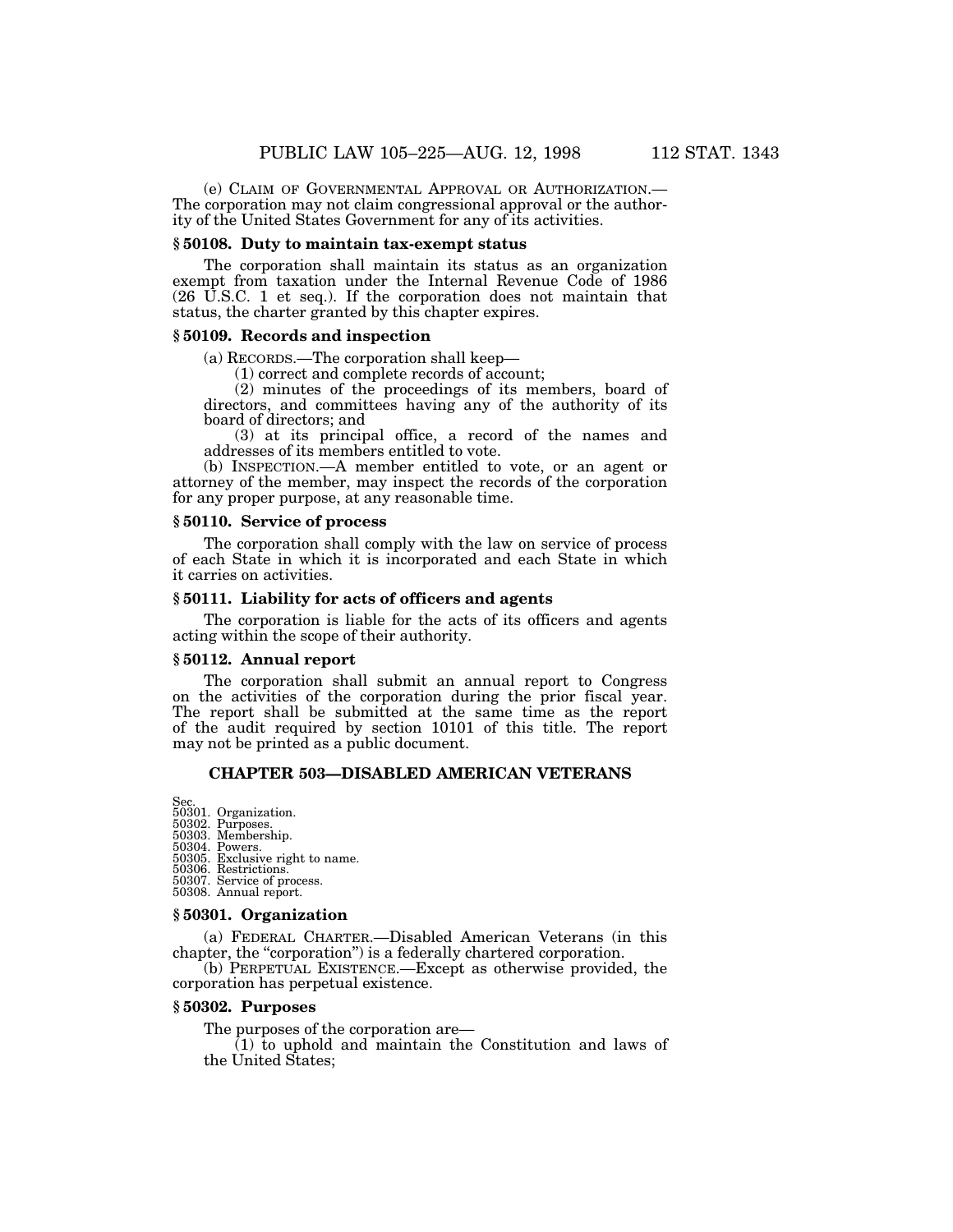(2) to realize the true American ideals and aims for which those eligible to membership fought;

(3) to advance the interests, and work for the betterment, of all wounded, injured, and disabled American veterans;

(4) to cooperate with the Department of Veterans Affairs and all other public and private agencies devoted to the cause of improving and advancing the condition, health, and interests of all wounded, injured, and disabled veterans;

(5) to stimulate a feeling of mutual devotion, helpfulness, and comradeship among all wounded, injured, and disabled veterans;

(6) to serve our comrades, our communities, and our country; and

(7) to encourage in all people that spirit of understanding which will guard against future wars.

# **§ 50303. Membership**

(a) ELIGIBILITY.—An individual is eligible for membership in the corporation if the individual—

(1)(A) was wounded, gassed, injured, or disabled in the line of duty during time of war while in the service of the military or naval forces of the United States; and

(B) was honorably discharged or separated from that service or is still in active service in the Armed Forces of the United States; or

(2)(A) was disabled while serving with any of the Armed Forces of a country associated with the United States as an ally during any of its war periods;

(B) is a citizen of the United States; and

(C) was honorably discharged.

(b) NO HONORARY MEMBERSHIPS.—An honorary membership may not be granted.

# **§ 50304. Powers**

The corporation may—

(1) adopt a constitution, bylaws, and regulations to carry out the purposes of the corporation;

(2) adopt and alter a corporate seal;

(3) adopt emblems and badges;

(4) establish and maintain offices to conduct its activities;

(5) establish State and territorial organizations and local chapter or post organizations;

(6) acquire, own, lease, encumber, and transfer property as necessary to carry out the purposes of the corporation;

(7) publish a newspaper and other publications devoted to the purposes of the corporation;

 $(8)$  sue and be sued; and

(9) do any other act necessary or proper to carry out the purposes of the corporation.

# **§ 50305. Exclusive right to name**

The corporation and its State and local subdivisions have the exclusive right to use the name "Disabled American Veterans".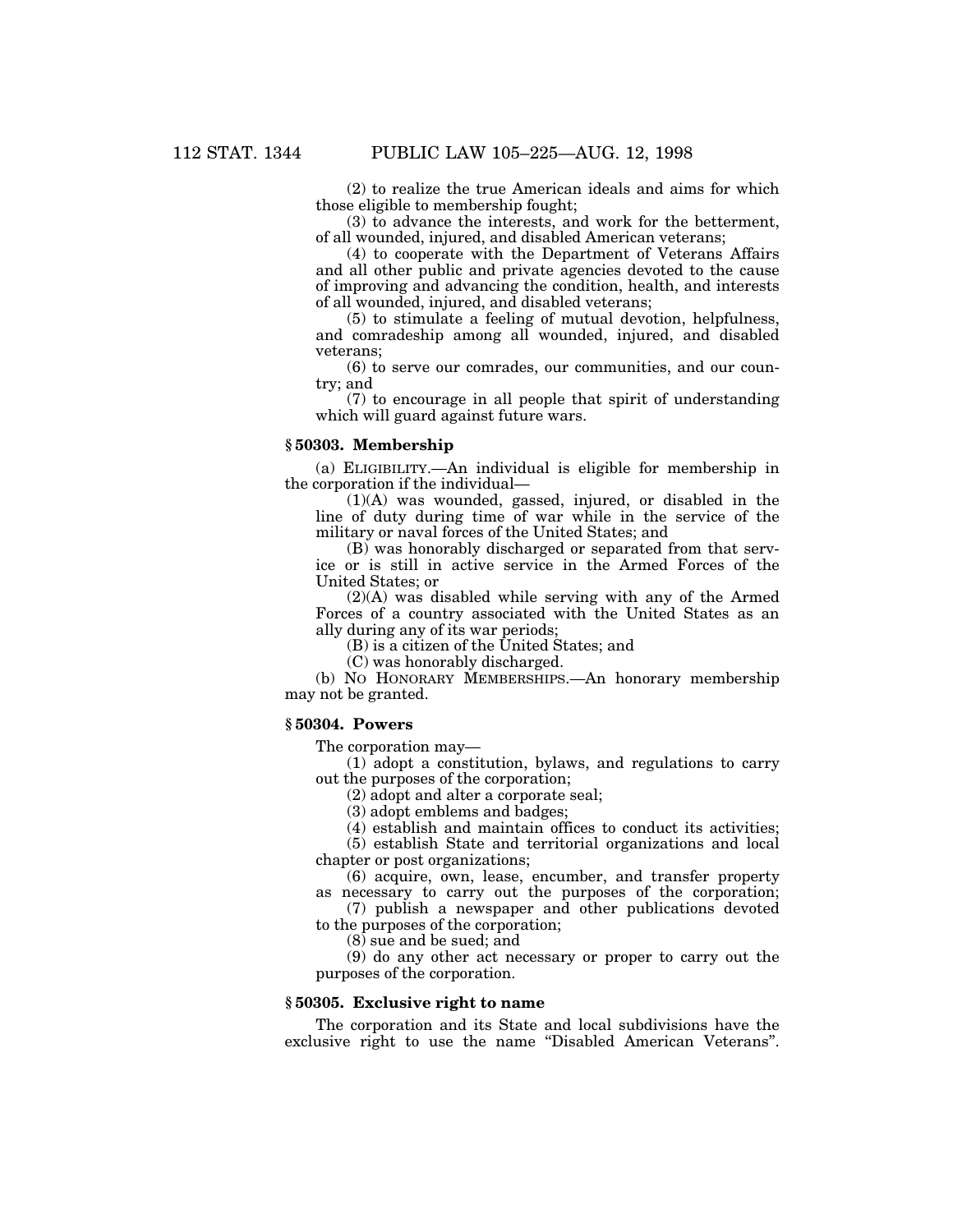### **§ 50306. Restrictions**

The corporation shall be nonpolitical and nonsectarian, and may not promote the candidacy of an individual seeking public office.

# **§ 50307. Service of process**

As a condition to the exercise of any power or privilege granted by this chapter, the corporation shall file, with the secretary of state or other designated official of each State in which a chapter is organized, the name and address of an agent in that State on whom legal process or demands against the corporation may be served.

#### **§ 50308. Annual report**

Not later than January 1 of each year, the corporation shall submit a report to Congress on the activities of the corporation during the prior fiscal year.

# **CHAPTER 601—82ND AIRBORNE DIVISION ASSOCIATION, INCORPORATED**

Sec.

- 
- 
- 
- 60101. Definition. 60102. Organization. 60103. Purposes. 60104. Membership. 60105. Governing body. 60106. Powers.
- 
- 
- 60107. Restrictions. 60108. Duty to maintain tax-exempt status.
- 60109. Records and inspection.
- 60110. Service of process.
- 60111. Liability for acts of officers and agents. 60112. Annual report.

#### **§ 60101. Definition**

For purposes of this chapter, "State" includes the District of Columbia and the territories and possessions of the United States.

# **§ 60102. Organization**

(a) FEDERAL CHARTER.—82nd Airborne Division Association, Incorporated (in this chapter, the ''corporation''), a nonprofit corporation incorporated in Illinois, is a federally chartered corporation.

(b) EXPIRATION OF CHARTER.—If the corporation does not comply with any provision of this chapter, the charter granted by this chapter expires.

### **§ 60103. Purposes**

The purposes of the corporation are as provided in the articles of incorporation and include—

(1) perpetuating the memory of members of the 82nd Airborne Division who fought and died for this country;

(2) furthering the common bond between retired and active members of the 82nd Airborne Division;

(3) providing educational assistance in the form of college scholarships and grants to the qualified children of current and former members of the 82nd Airborne Division;

(4) promoting civic and patriotic activities; and

(5) promoting the indispensable role of airborne defense to the national security of the United States.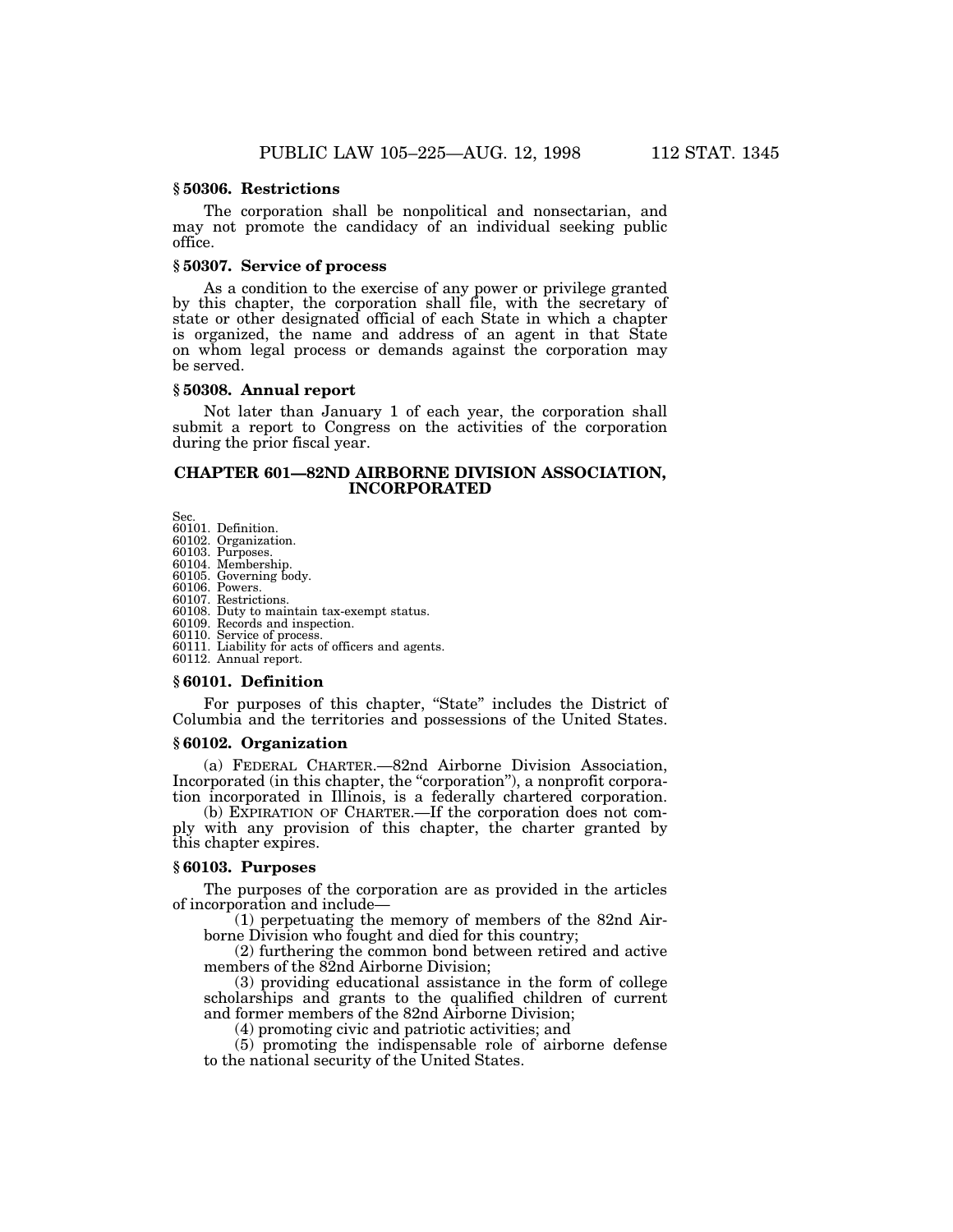# **§ 60104. Membership**

(a) ELIGIBILITY.—Except as provided in this chapter, eligibility for membership in the corporation and the rights and privileges of members are as provided in the constitution and bylaws of the corporation.

(b) NONDISCRIMINATION.—The terms of membership may not discriminate on the basis of race, color, religion, sex, disability, or national origin.

### **§ 60105. Governing body**

(a) BOARD OF DIRECTORS.—The board of directors and the responsibilities of the board are as provided in the articles of incorporation.

(b) OFFICERS.—The officers and the election of officers are as provided in the articles of incorporation.

(c) NONDISCRIMINATION.—The requirements for holding office in the corporation may not discriminate on the basis of race, color, religion, sex, disability, or national origin.

### **§ 60106. Powers**

The corporation has only the powers provided in its bylaws and articles of incorporation filed in each State in which it is incorporated.

### **§ 60107. Restrictions**

(a) STOCK AND DIVIDENDS.—The corporation may not issue stock or declare or pay a dividend.

(b) POLITICAL ACTIVITIES.—The corporation or a director or officer as such may not contribute to, support, or participate in any political activity or in any manner attempt to influence legislation.

(c) DISTRIBUTION OF INCOME OR ASSETS.—The income or assets of the corporation may not inure to the benefit of, or be distributed to, a director, officer, or member during the life of the charter granted by this chapter. This subsection does not prevent the payment of reasonable compensation to an officer or reimbursement for actual and necessary expenses in amounts approved by the board of directors.

(d) LOANS.—The corporation may not make a loan to a director, officer, or employee.

(e) CLAIM OF GOVERNMENTAL APPROVAL OR AUTHORIZATION.— The corporation may not claim congressional approval or the authority of the United States Government for any of its activities.

#### **§ 60108. Duty to maintain tax-exempt status**

The corporation shall maintain its status as an organization exempt from taxation under the Internal Revenue Code of 1986 (26 U.S.C. 1 et seq.).

# **§ 60109. Records and inspection**

(a) RECORDS.—The corporation shall keep—

(1) correct and complete records of account;

(2) minutes of the proceedings of its members, board of directors, and committees having any of the authority of its board of directors; and

(3) at its principal office, a record of the names and addresses of its members entitled to vote.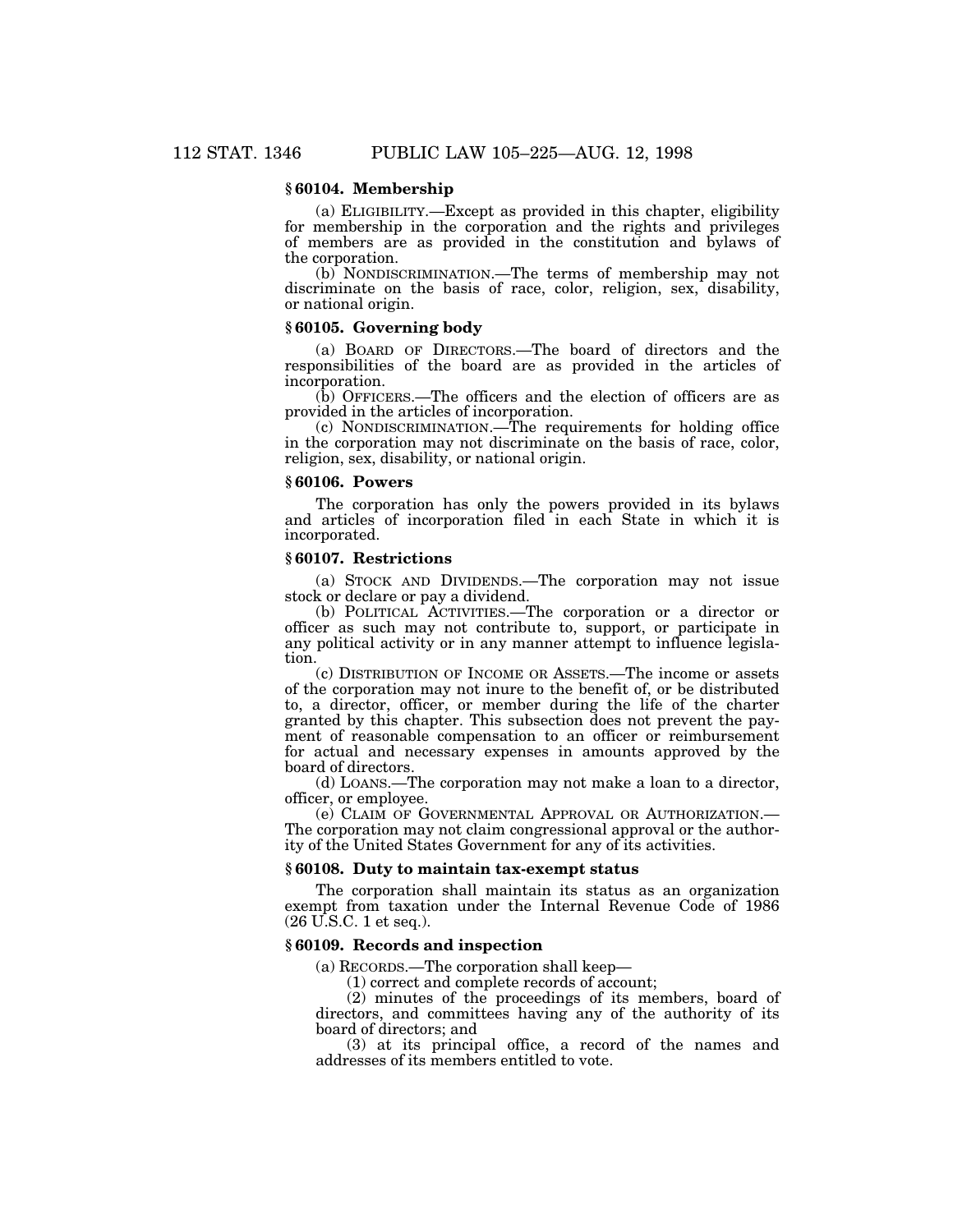(b) INSPECTION.—A member entitled to vote, or an agent or attorney of the member, may inspect the records of the corporation for any proper purpose, at any reasonable time.

#### **§ 60110. Service of process**

The corporation shall comply with the law on service of process of each State in which it is incorporated and each State in which it carries on activities.

# **§ 60111. Liability for acts of officers and agents**

The corporation is liable for the acts of its officers and agents acting within the scope of their authority.

# **§ 60112. Annual report**

The corporation shall submit an annual report to Congress on the activities of the corporation during the prior fiscal year. The report shall be submitted at the same time as the report of the audit required by section 10101 of this title. The report may not be printed as a public document.

# **CHAPTER 701—FLEET RESERVE ASSOCIATION**

- Sec. 70101. Definition. 70102. Organization. 70103. Purposes.
- 
- 
- 
- 
- 
- 70104. Membership. 70105. Governing body. 70106. Powers. 70107. Restrictions. 70108. Duty to maintain corporate and tax-exempt status.
- 
- 
- 70109. Records and inspection. 70110. Service of process. 70111. Liability for acts of officers and agents. 70112. Annual report.

#### **§ 70101. Definition**

For purposes of this chapter, "State" includes the District of Columbia and the territories and possessions of the United States.

# **§ 70102. Organization**

(a) FEDERAL CHARTER.—Fleet Reserve Association (in this chapter, the "corporation"), a nonprofit corporation incorporated in Delaware, is a federally chartered corporation.

(b) EXPIRATION OF CHARTER.—If the corporation does not comply with any provision of this chapter, the charter granted by this chapter expires.

### **§ 70103. Purposes**

(a) GENERAL.—The purposes of the corporation are as provided in its articles of incorporation and bylaws and include—

(1) upholding and defending the Constitution of the United States;

(2) aiding and maintaining an adequate naval defense for the United States;

(3) assisting the recruitment of the best personnel available for the United States Navy, United States Marine Corps, and United States Coast Guard;

(4) providing for the welfare of the personnel who serve in the United States Navy, United States Marine Corps, and United States Coast Guard;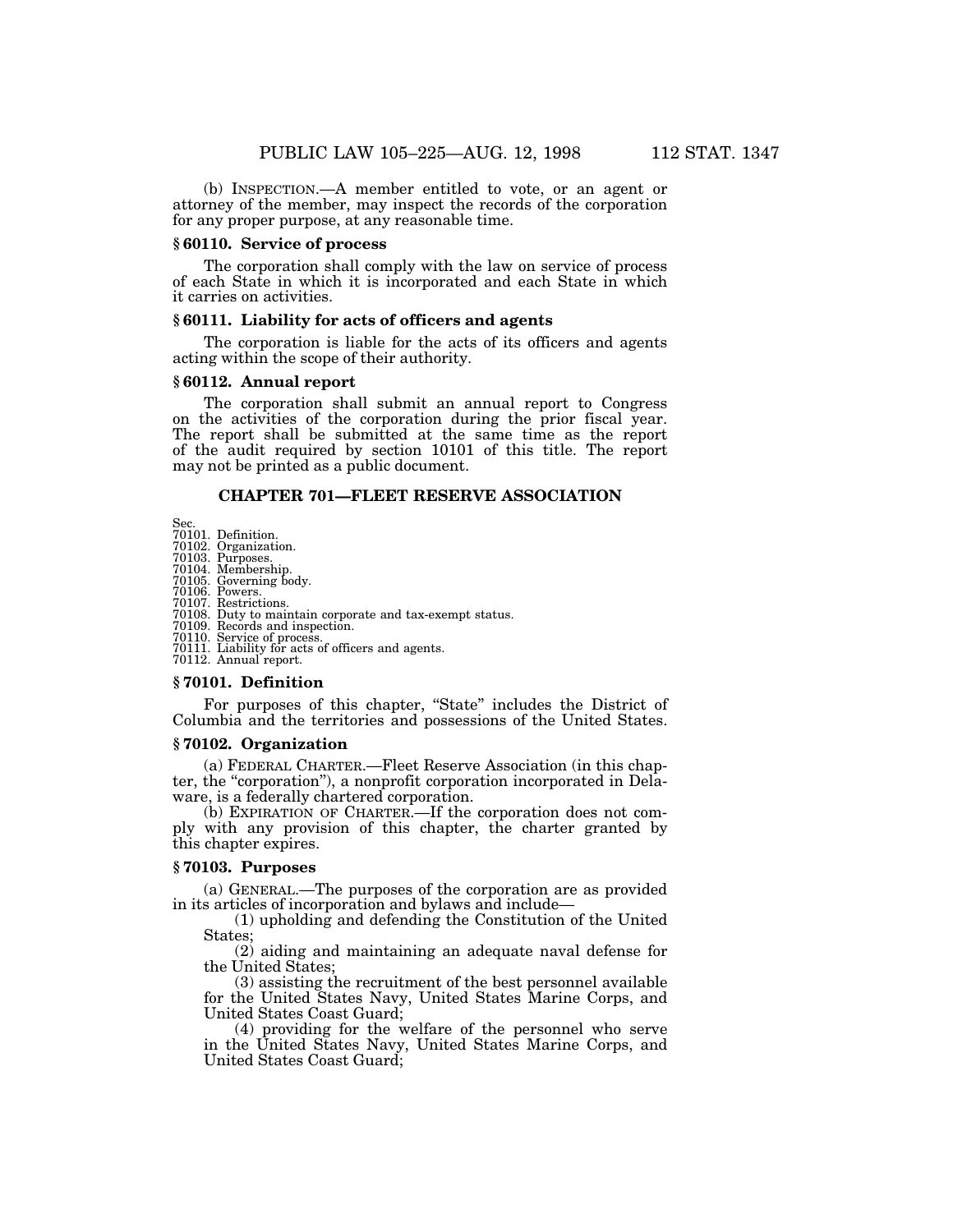(5) continuing to loyally serve the United States Navy, United States Marine Corps, and United States Coast Guard;

(6) preserving the spirit of shipmanship by providing assistance to shipmates and their families; and

(7) instilling love of the United States and its flag, and promoting soundness of mind and body, in the youth of the United States.

(b) CORPORATE FUNCTION.—The corporation shall function as an educational, patriotic, civic, historical, and research organization under the laws of the State of Delaware.

### **§ 70104. Membership**

(a) ELIGIBILITY.—Except as provided in this chapter, eligibility for membership in the corporation and the rights and privileges of members are as provided in the articles of incorporation and bylaws.

(b) NONDISCRIMINATION.—The terms of membership may not discriminate on the basis of race, color, religion, sex, disability, age, or national origin.

### **§ 70105. Governing body**

(a) BOARD OF DIRECTORS.—The board of directors and the responsibilities of the board are as provided in the bylaws and articles of incorporation.

(b) OFFICERS.—The officers and the election of officers are as provided in the bylaws and articles of incorporation.

(c) NONDISCRIMINATION.—The requirements for serving as a director or officer may not discriminate on the basis of race, color, religion, sex, disability, age, or national origin.

#### **§ 70106. Powers**

The corporation has only the powers provided in its bylaws and articles of incorporation filed in each State in which it is incorporated.

# **§ 70107. Restrictions**

(a) STOCK AND DIVIDENDS.—The corporation may not issue stock or declare or pay a dividend.

(b) DISTRIBUTION OF INCOME OR ASSETS.—The income or assets of the corporation may not inure to the benefit of, or be distributed to, a director, officer, or member during the life of the charter granted by this chapter. This subsection does not prevent the payment of reasonable compensation to an officer or employee or reimbursement for actual necessary expenses in amounts approved by the board of directors.

(c) LOANS.—The corporation may not make a loan to a director, officer, employee, or member.

(d) CLAIM OF GOVERNMENTAL APPROVAL OR AUTHORITY.—The corporation may not claim congressional approval or the authority of the United States Government for any of its activities.

# **§ 70108. Duty to maintain corporate and tax-exempt status**

(a) CORPORATE STATUS.—The corporation shall maintain its status as a corporation incorporated under the laws of Delaware.

(b) TAX-EXEMPT STATUS.—The corporation shall maintain its status as an organization exempt from taxation under the Internal Revenue Code of 1986 (26 U.S.C. 1 et seq.).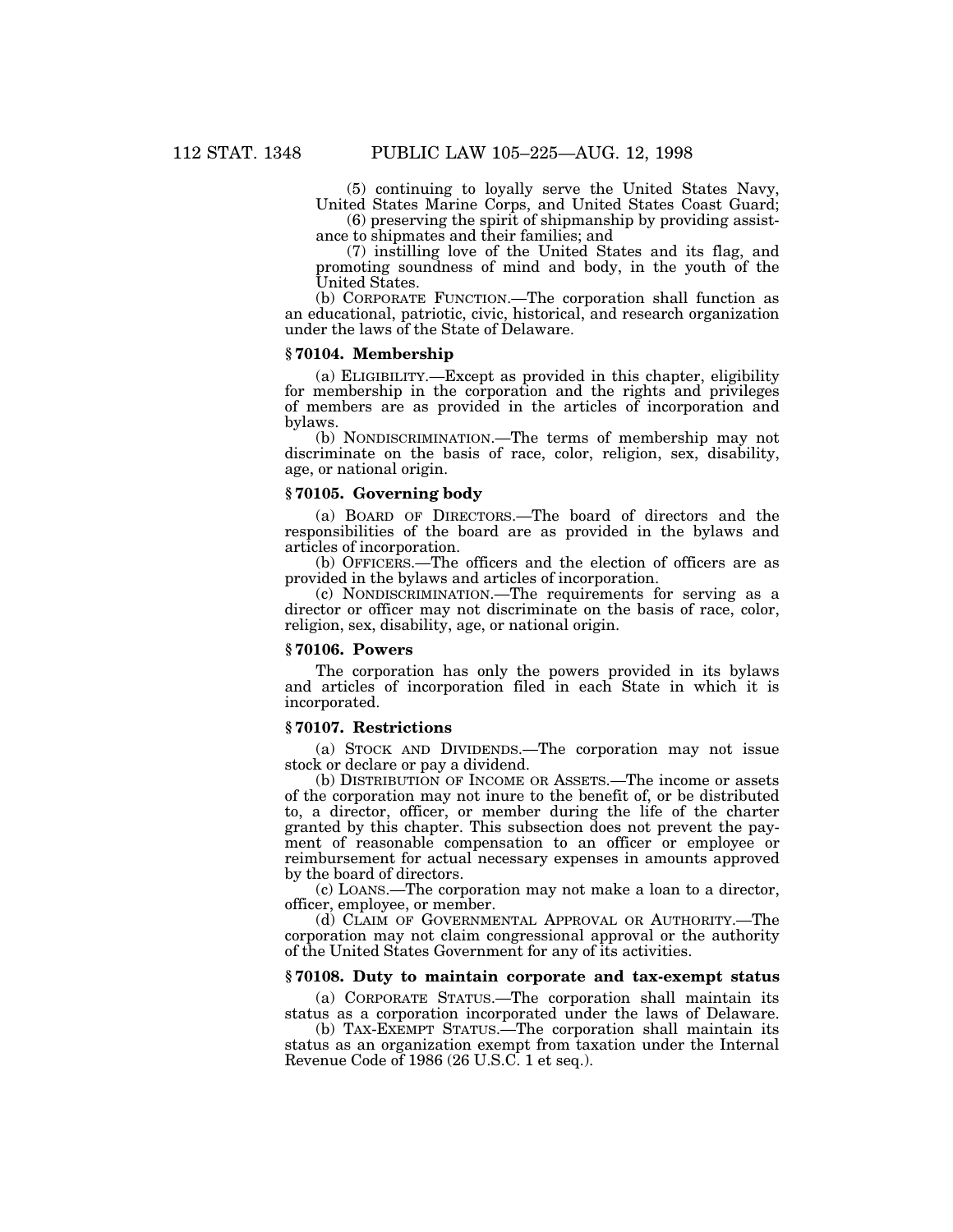(a) RECORDS.—The corporation shall keep—

(1) correct and complete records of account;

(2) minutes of the proceedings of its members, board of directors, and committees having any of the authority of its board of directors; and

(3) at its principal office, a record of the names and addresses of its members entitled to vote.

(b) INSPECTION.—A member entitled to vote, or an agent or attorney of the member, may inspect the records of the corporation for any proper purpose, at any reasonable time.

#### **§ 70110. Service of process**

The corporation shall comply with the law on service of process of each State in which it is incorporated and each State in which it carries on activities.

# **§ 70111. Liability for acts of officers and agents**

The corporation is liable for the acts of its officers and agents acting within the scope of their authority.

# **§ 70112. Annual report**

The corporation shall submit an annual report to Congress on the activities of the corporation during the prior fiscal year. The report shall be submitted at the same time as the report of the audit required by section 10101 of this title. The report may not be printed as a public document.

# **CHAPTER 703—FORMER MEMBERS OF CONGRESS**

- 
- 
- 
- 
- 
- Sec.<br>70301. Definition.<br>70302. Organization.<br>70303. Purposes.<br>70305. Governing body.<br>70305. Governing body.<br>70306. Powers.<br>70308. Duty to maintain tax-exempt status.<br>70308. Records and inspection.<br>70310. Service of process
- 
- 
- 70311. Liability for acts of officers and agents. 70312. Annual report.

# **§ 70301. Definition**

For purposes of this chapter, "State" includes the District of Columbia and the territories and possessions of the United States.

### **§ 70302. Organization**

(a) FEDERAL CHARTER.—Former Members of Congress (in this chapter, the ''corporation''), a nonprofit corporation incorporated in the District of Columbia, is a federally chartered corporation.

(b) EXPIRATION OF CHARTER.—If the corporation does not comply with any provision of this chapter, the charter granted by this chapter expires.

### **§ 70303. Purposes**

The purposes of the corporation are as provided in the articles of incorporation and include the promotion of the cause of good government at the national level by improving the public understanding of Congress as an institution and strengthening its support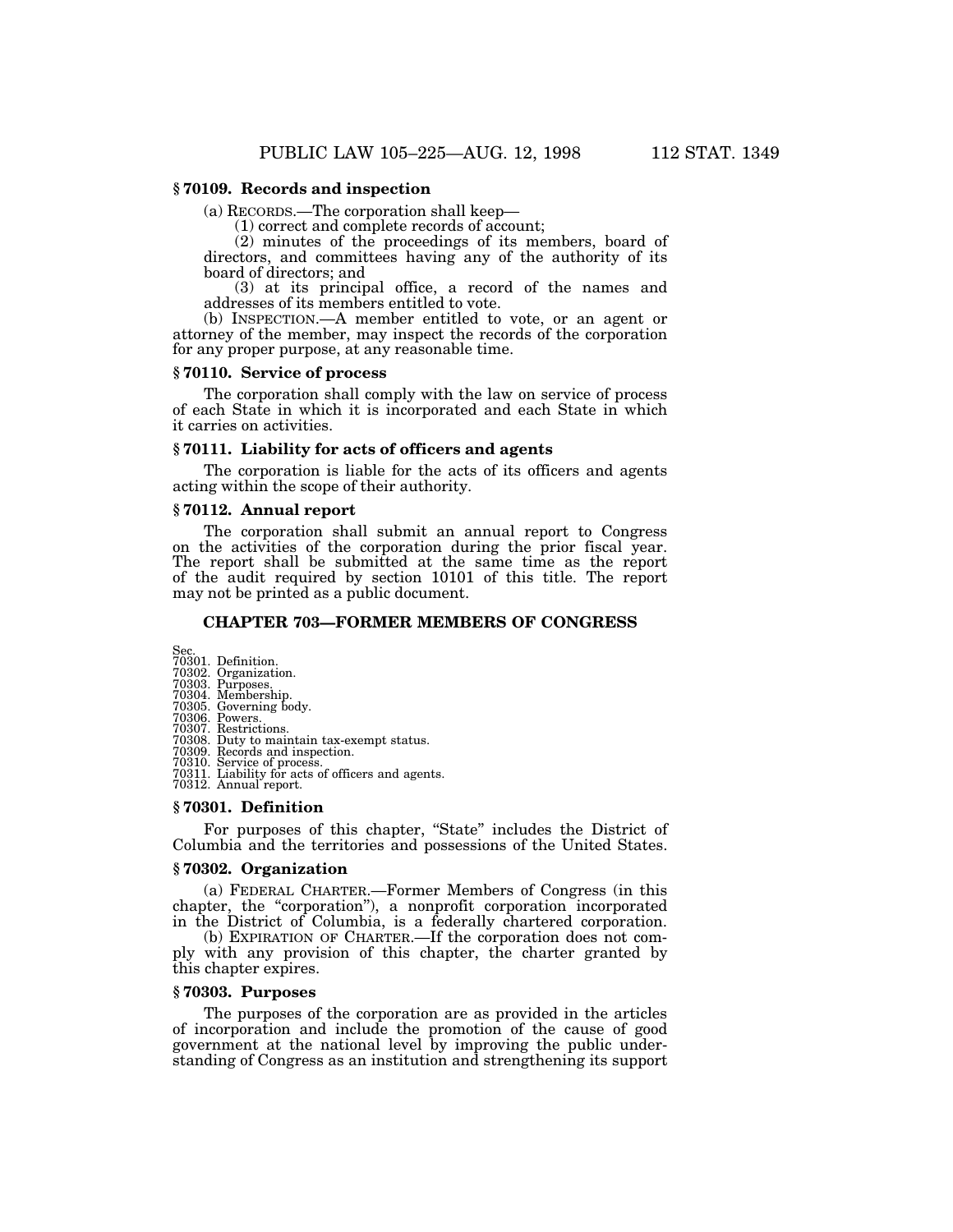by the public. The corporation shall function as an educational, patriotic, civic, historical, and research organization as authorized by the laws of each State in which it is incorporated.

#### **§ 70304. Membership**

Eligibility for membership in the corporation and the rights and privileges of members are as provided in the bylaws.

### **§ 70305. Governing body**

(a) BOARD OF DIRECTORS.—The board of directors and the responsibilities of the board are as provided in the articles of incorporation.

(b) OFFICERS.—The officers and the election of officers are as provided in the articles of incorporation.

#### **§ 70306. Powers**

The corporation has only the powers provided in its bylaws and articles of incorporation filed in each State in which it is incorporated.

#### **§ 70307. Restrictions**

(a) STOCK AND DIVIDENDS.—The corporation may not issue stock or declare or pay a dividend.

(b) POLITICAL ACTIVITIES.—The corporation or a director or officer as such may not contribute to, support, or participate in any political activity or in any manner attempt to influence legislation.

(c) DISTRIBUTION OF INCOME OR ASSETS.—The income or assets of the corporation may not inure to the benefit of, or be distributed to, a director, officer, or member during the life of the charter granted by this chapter. This subsection does not prevent the payment of reasonable compensation to an officer or reimbursement for actual necessary expenses in amounts approved by the board of directors.

(d) LOANS.—The corporation may not make a loan to a director, officer, or employee.

(e) CLAIM OF GOVERNMENTAL APPROVAL OR AUTHORIZATION.— The corporation may not claim congressional approval or the authority of the United States Government for any of its activities.

### **§ 70308. Duty to maintain tax-exempt status**

The corporation shall maintain its status as an organization exempt from taxation under the Internal Revenue Code of 1986 (26 U.S.C. 1 et seq.).

# **§ 70309. Records and inspection**

(a) RECORDS.—The corporation shall keep—

(1) correct and complete records of account;

(2) minutes of the proceedings of its members, board of directors, and committees having any of the authority of its board of directors; and

(3) at its principal office, a record of the names and addresses of its members entitled to vote.

(b) INSPECTION.—A member entitled to vote, or an agent or attorney of the member, may inspect the records of the corporation for any proper purpose, at any reasonable time.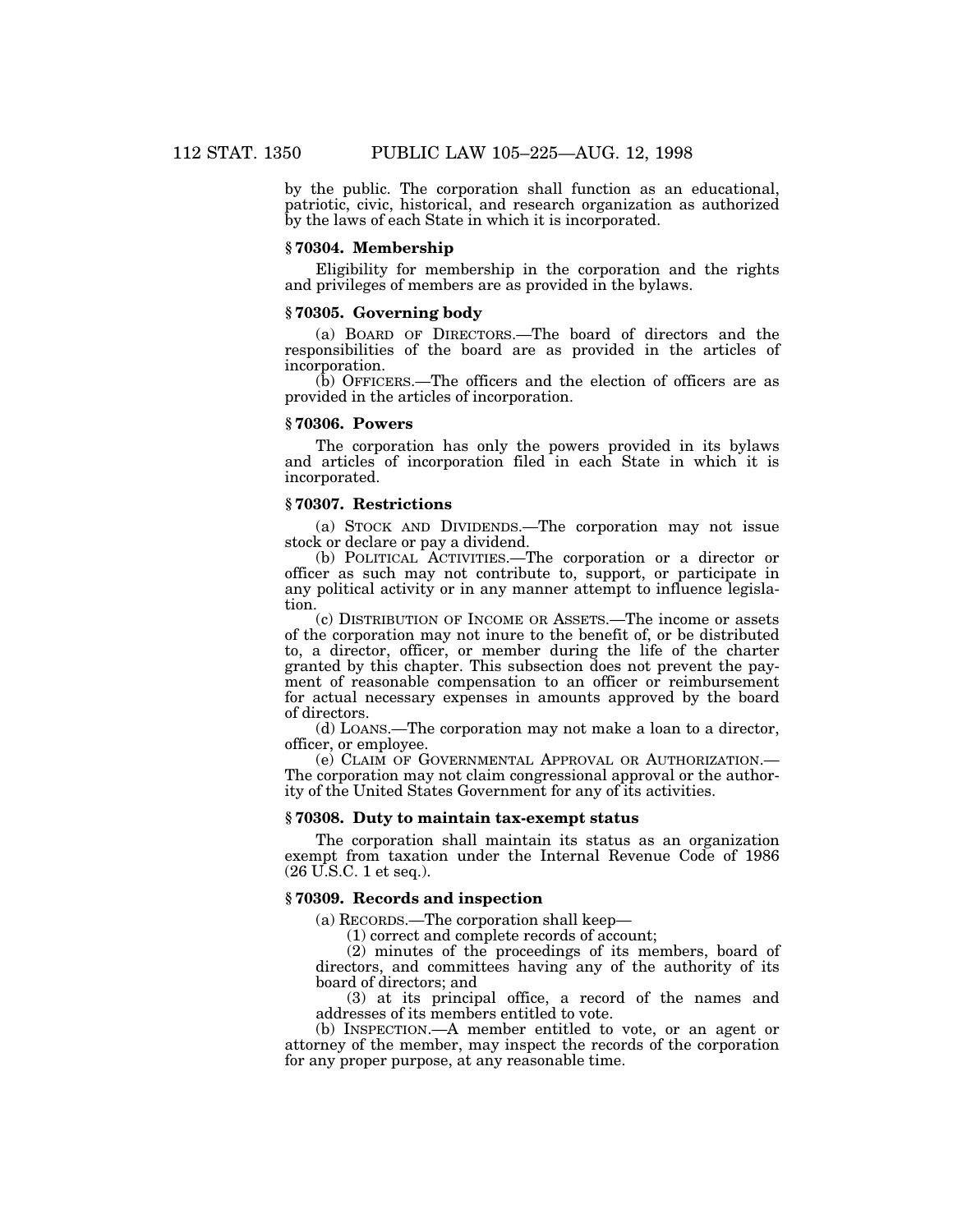# **§ 70310. Service of process**

The corporation shall comply with the law on service of process of each State in which it is incorporated and each State in which it carries on activities.

# **§ 70311. Liability for acts of officers and agents**

The corporation is liable for the acts of its officers and agents acting within the scope of their authority.

### **§ 70312. Annual report**

The corporation shall submit an annual report to Congress on the activities of the corporation during the prior fiscal year. The report shall be submitted at the same time as the report of the audit required by section 10101 of this title. The report may not be printed as a public document.

# **CHAPTER 705—THE FOUNDATION OF THE FEDERAL BAR ASSOCIATION**

- 
- 

Sec. 70501. Organization. 70502. Purposes. 70503. Membership. 70504. Governing body.

70505. Powers. 70506. Exclusive right to name. 70507. Restrictions. 70508. Principal office. 70509. Records and inspection.

70510. Service of process. 70511. Liability for acts of officers and agents.

70512. Deposit of assets on dissolution or final liquidation.

#### **§ 70501. Organization**

(a) FEDERAL CHARTER.—The Foundation of the Federal Bar Association (in this chapter, the "corporation") is a federally chartered corporation.

(b) PLACE OF INCORPORATION AND DOMICILE.—The corporation is declared to be incorporated and domiciled in the District of Columbia.

(c) PERPETUAL EXISTENCE.—Except as otherwise provided, the corporation has perpetual existence.

#### **§ 70502. Purposes**

The purposes of the corporation are—

(1) to receive and hold property, including by gift, devise, or grant, and to invest, administer, and dispose of the property without restrictions applicable to trustees or trust funds;

(2) to apply its income and any part of its principal exclusively to educational, charitable, scientific, or literary purposes—

(A) to advance the science of jurisprudence;

(B) to uphold high standards for the Federal judiciary and attorneys representing the United States Government;

(C) to promote and improve the administration of justice, including the study of means for the improved handling of the legal business of the departments, agencies, and instrumentalities of the Government;

(D) to facilitate the cultivation and diffusion of knowledge and understanding of the law and the promotion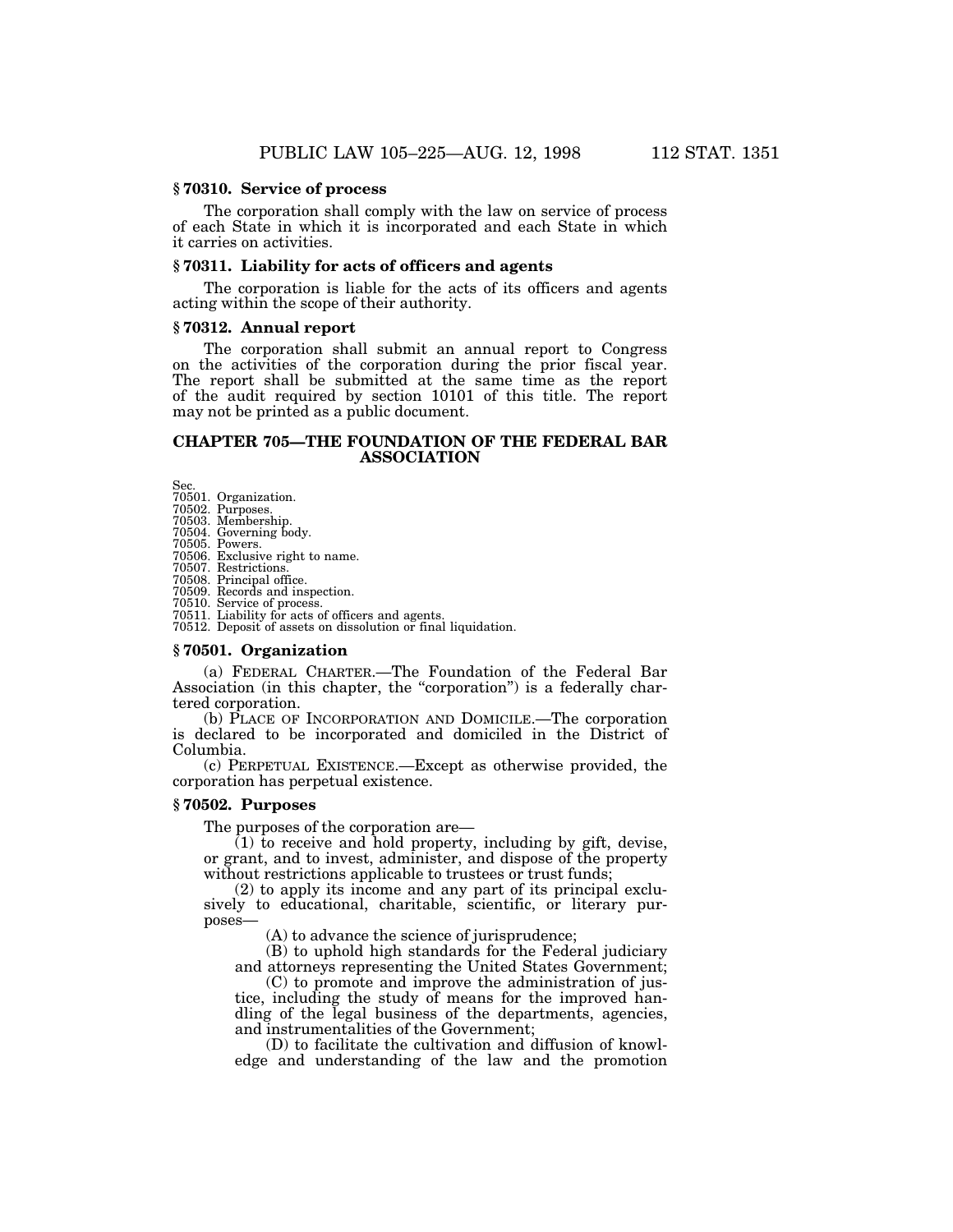of the study of the law and the science of jurisprudence and research in jurisprudence, through the maintenance of a law library, the establishment of seminars, lectures, and studies devoted to the law, and the publication of addresses, essays, treatises, reports, and other literary works by students, practitioners, and teachers of the law; and

(E) to provide for the acquisition, preservation, and exhibition of rare books and documents, sculptures, paintings, and other objects of art and historical interest relating to the law, the courts, and the legal profession; and

(3) to do any other acts necessary or incident to the accomplishment of these purposes.

# **§ 70503. Membership**

(a) MEMBERS.—The members of the corporation are—

(1) the members of the National Council of the Federal Bar Association, a nonprofit corporation incorporated in the District of Columbia, during their term of membership on that Council; and

(2) other individuals the corporation provides for in the bylaws or otherwise.

(b) VOTING.—Each member has one vote on each matter submitted to a vote of the members.

(c) GROUNDS FOR DISQUALIFICATION.—An individual may not be a member, director, or officer of the corporation if the individual—

(1) is a member of, or advocates the principles of, an organization believing in, or working for, the overthrow of the United States Government by force or violence; or

(2) refuses to uphold and defend the Constitution of the United States.

### **§ 70504. Governing body**

(a) BOARD OF DIRECTORS.—(1) The board of directors is the governing body of the corporation. The board may exercise, or provide for the exercise of, the powers of the corporation.

(2) The board shall consist of 12 individuals elected, and subject to removal at any time, by a majority vote of the members of the corporation. The term of office of an elected director is 6 years. A vacancy on the board shall be filled by a majority vote of the members of the corporation.

(3) The board shall meet at least annually. Each director has one vote on each matter decided by the board. The board may delegate its powers to a prudential committee subject to the direction of, and reporting to, the board.

(4) The president of the corporation is the chairman of the board and of the prudential committee.

(b) OFFICERS.—(1) The officers of the corporation are a president, a vice president, a secretary, a treasurer, a historian, and other officers provided for in the bylaws. The powers of the officers are as provided in the bylaws.

 $(2)$  The officers shall be elected by the board of directors at its annual meeting. The term of office of an officer is 1 year.

#### **§ 70505. Powers**

The corporation may—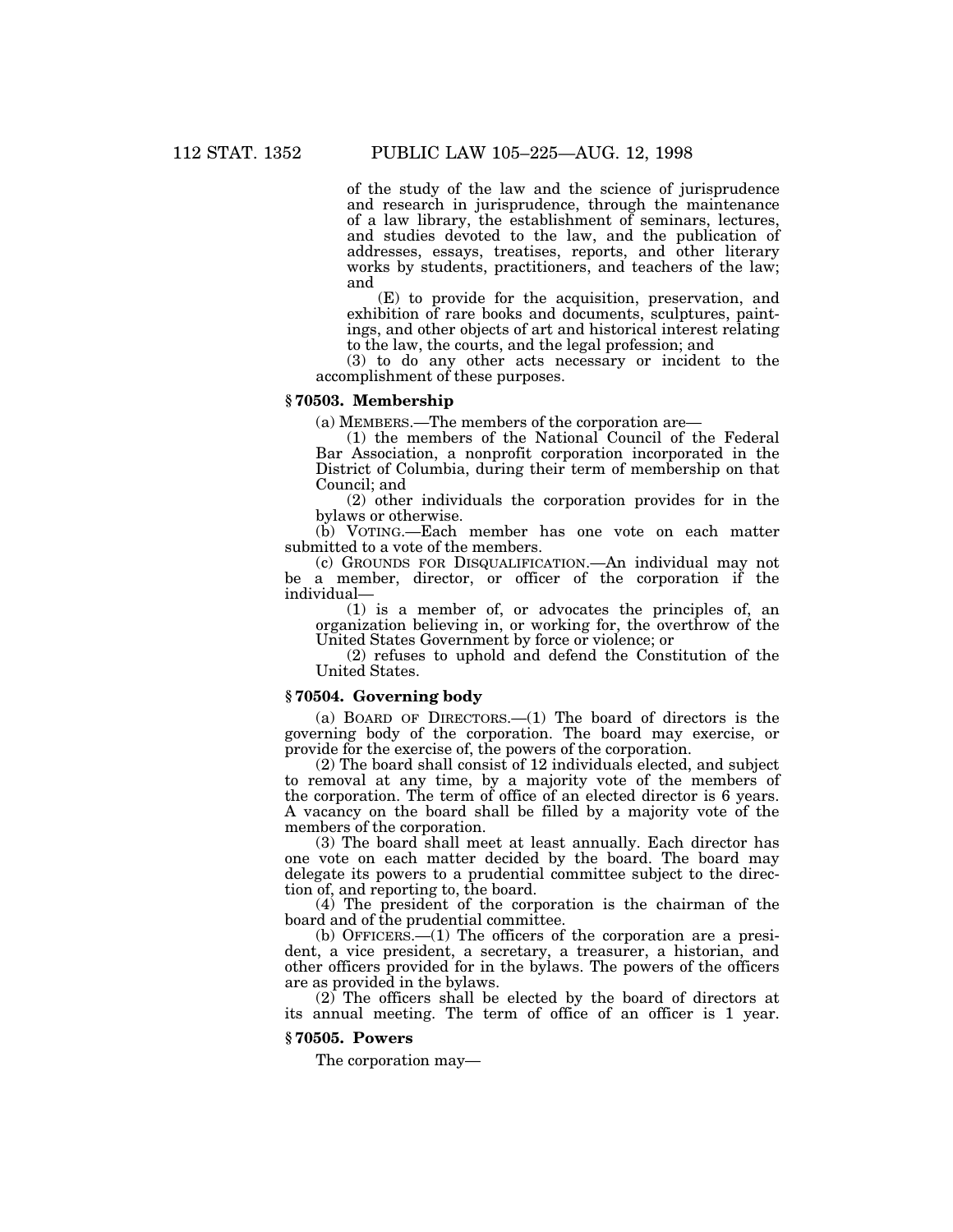(1) adopt and amend bylaws for the management of its property and the regulation of its affairs;

(2) adopt and alter a corporate seal;

(3) choose officers, managers, and agents as the activities of the corporation require;

(4) make contracts;

(5) acquire, own, lease, encumber, and transfer property as necessary to carry out the purposes of the corporation;

(6) borrow money, issue instruments of indebtedness, and secure its obligations by granting security interests in its property;

(7) sue and be sued; and

(8) do any other act necessary and proper to carry out the purposes of the corporation.

#### **§ 70506. Exclusive right to name**

The corporation has the exclusive right to use the name ''The Foundation of the Federal Bar Association''.

### **§ 70507. Restrictions**

(a) STOCK AND DIVIDENDS.—The corporation may not issue stock or declare or pay a dividend.

(b) POLITICAL ACTIVITIES.—(1) The activities, funds, income, and property of the corporation may not be used to carry on political activity or attempt to influence legislation.

(2) The corporation or a director or officer as such may not contribute to, support, or assist a political party or candidate for elective public office.

(c) DISTRIBUTION OF INCOME.—The income of the corporation may not inure to the benefit of a director, officer, member, or private individual.

(d) LOANS.—The corporation may not make a loan or advance to a director or officer. Directors and officers who vote for, assent to, or participate in making a loan or advance to a director or officer are jointly and severally liable to the corporation for the amount of the loan or advance until it is repaid.

(e) IMMUNITY FROM LIABILITY.—Members and private individuals are not liable for the obligations of the corporation.

#### **§ 70508. Principal office**

The corporation shall have its principal office in the District of Columbia, but may conduct its activities anywhere.

### **§ 70509. Records and inspection**

(a) RECORDS.—The corporation shall keep—

(1) correct and complete records of account;

(2) minutes of the proceedings of its members, board of directors, and committees having any of the authority of its board of directors; and

(3) at its principal office, a record of the names and addresses of its members entitled to vote.

(b) INSPECTION.—A member entitled to vote, or an agent or attorney of the member, may inspect the records of the corporation for any proper purpose, at any reasonable time.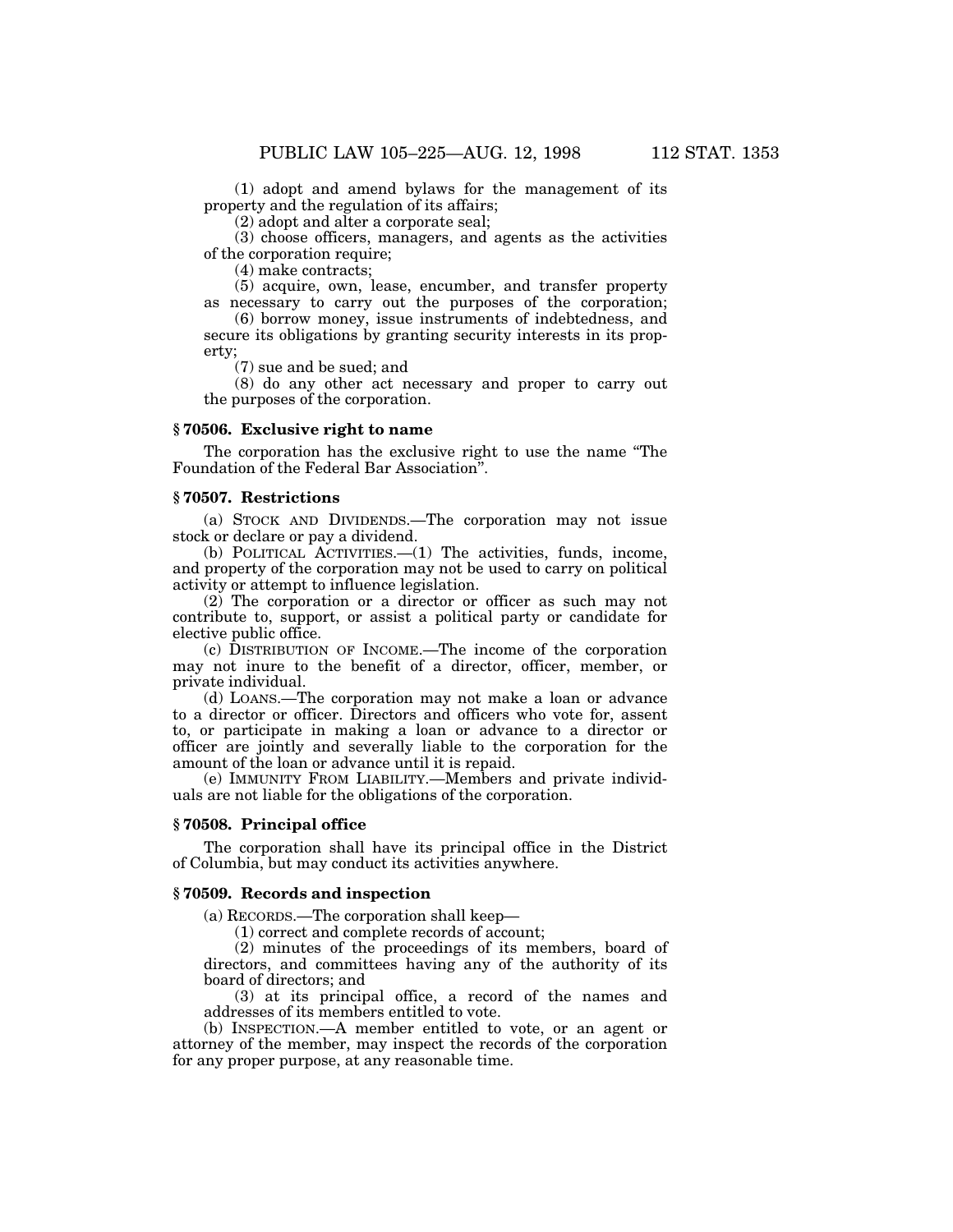### **§ 70510. Service of process**

The corporation shall have a designated agent in the District of Columbia to receive service of process for the corporation. Notice to or service on the agent, or mailed to the business address of the agent, is notice to or service on the corporation.

# **§ 70511. Liability for acts of officers and agents**

The corporation is liable for the acts of its officers and agents acting within the scope of their authority.

# **§ 70512. Deposit of assets on dissolution or final liquidation**

On dissolution or final liquidation of the corporation, any assets remaining after the discharge of all liabilities shall be deposited in the Treasury of the United States as a miscellaneous receipt.

# **CHAPTER 707—FREDERICK DOUGLASS MEMORIAL AND HISTORICAL ASSOCIATION**

Sec.

70701. Organization.

70702. Purposes.

70703. Governing body.

70704. Powers.

70705. Management of homestead and erection of monument.

70706. Property exempt from taxation.

70707. Misnomer not to affect transfer of property.

70708. Nonapplication of audit requirements.

### **§ 70701. Organization**

(a) FEDERAL CHARTER.—Frederick Douglass Memorial and Historical Association (in this chapter, the ''corporation'') is a body corporate and politic in the District of Columbia.

(b) PERPETUAL EXISTENCE.—Except as otherwise provided, the corporation has perpetual existence.

### **§ 70702. Purposes**

The purposes of the corporation are—

(1) to preserve to posterity the memory of the life and character of the late Frederick Douglass; and

(2) to collect, collate, and preserve a historical record of the inception, progress, and culmination of the antislavery movement in the United States, and to assemble in the homestead of the late Frederick Douglass, commonly called Cedar Hill, in the village of Anacostia, District of Columbia, all suitable exhibits of records or things illustrative or commemorative of the antislavery movement and history that are donated to, or acquired by, the corporation.

# **§ 70703. Governing body**

(a) BOARD OF TRUSTEES.—(1) The board of trustees is the governing body of the corporation. The board shall exercise the powers granted to the corporation.

(2) The board shall consist of at least 9 but not more than 19 members. A vacancy on the board shall be filled by decision of the remaining members of the board.

(3) The board shall adopt a seal under which all acts of the corporation shall be passed and authenticated.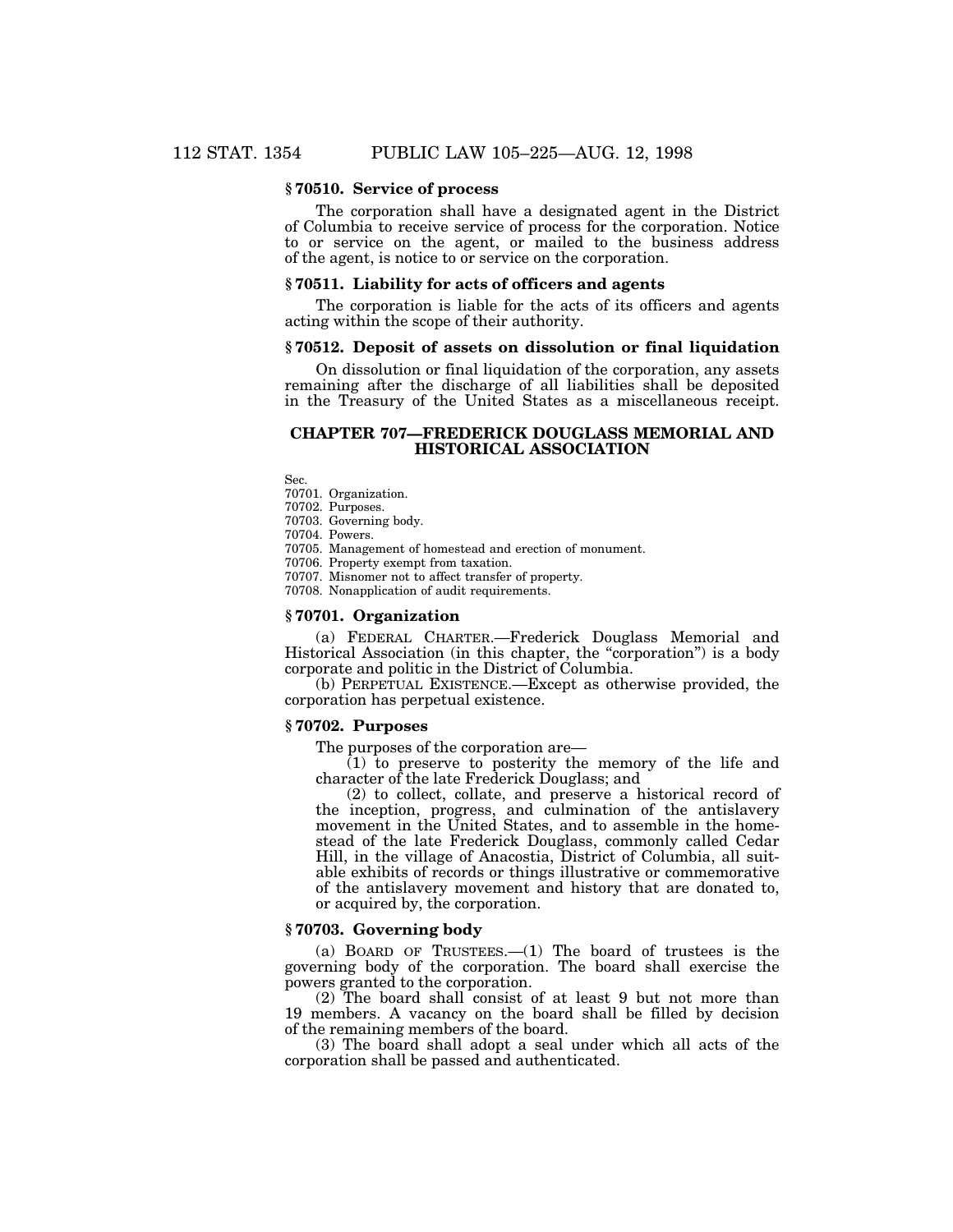(b) OFFICERS.—(1) The board shall elect officers the board considers necessary, including a treasurer, for the term and at the compensation the board decides, as provided in the bylaws.

(2) The treasurer shall give a bond as provided in the bylaws.

(3) The board may remove an officer, employee, or agent of the corporation for a cause provided in the bylaws.

### **§ 70704. Powers**

The corporation may—

(1) adopt and amend bylaws for the regulation of its affairs; (2) adopt and alter a corporate seal;

(3) employ persons the corporation considers necessary;

(4) acquire, own, lease, encumber, and transfer property;

(5) sue and be sued; and

(6) do any other act to carry out the purposes of the corporation.

### **§ 70705. Management of homestead and erection of monument**

After the corporation has acquired any part of the property occupied by the late Frederick Douglass as his homestead, commonly called Cedar Hill, in the village of Anacostia, District of Columbia, the corporation may—

(1) manage, repair, and improve the property to carry out the purposes of the corporation; and

(2) erect on the property a monument to the memory of the late Frederick Douglass.

#### **§ 70706. Property exempt from taxation**

Any property formerly occupied by the late Frederick Douglass as his homestead, commonly called Cedar Hill, in the village of Anacostia, District of Columbia, and owned by the corporation, is exempt from taxation as long as the property is used for the purposes of the corporation.

# **§ 70707. Misnomer not to affect transfer of property**

A misnomer of the corporation does not affect any transfer of property to or from the corporation.

### **§ 70708. Nonapplication of audit requirements**

The audit requirements of section 10101 of this title do not apply to the corporation.

## **CHAPTER 709—FUTURE FARMERS OF AMERICA**

Sec.

- 70901. Organization.
- 70902. Purposes.
- 70903. Membership.
- 70904. Governing body. 70905. National officers.
- 70906. Powers.
- 
- 70907. Exclusive right to name, seals, emblems, and badges.
- 70908. Restrictions.
- 70909. Availability of personnel, services, and facilities of Department of Education.

70910. Headquarters and principal office.

- 70911. Records and inspection.
- 70912. Service of process.
- 70913. Liability for acts of officers and agents.
- 70914. Distribution of assets on dissolution or final liquidation.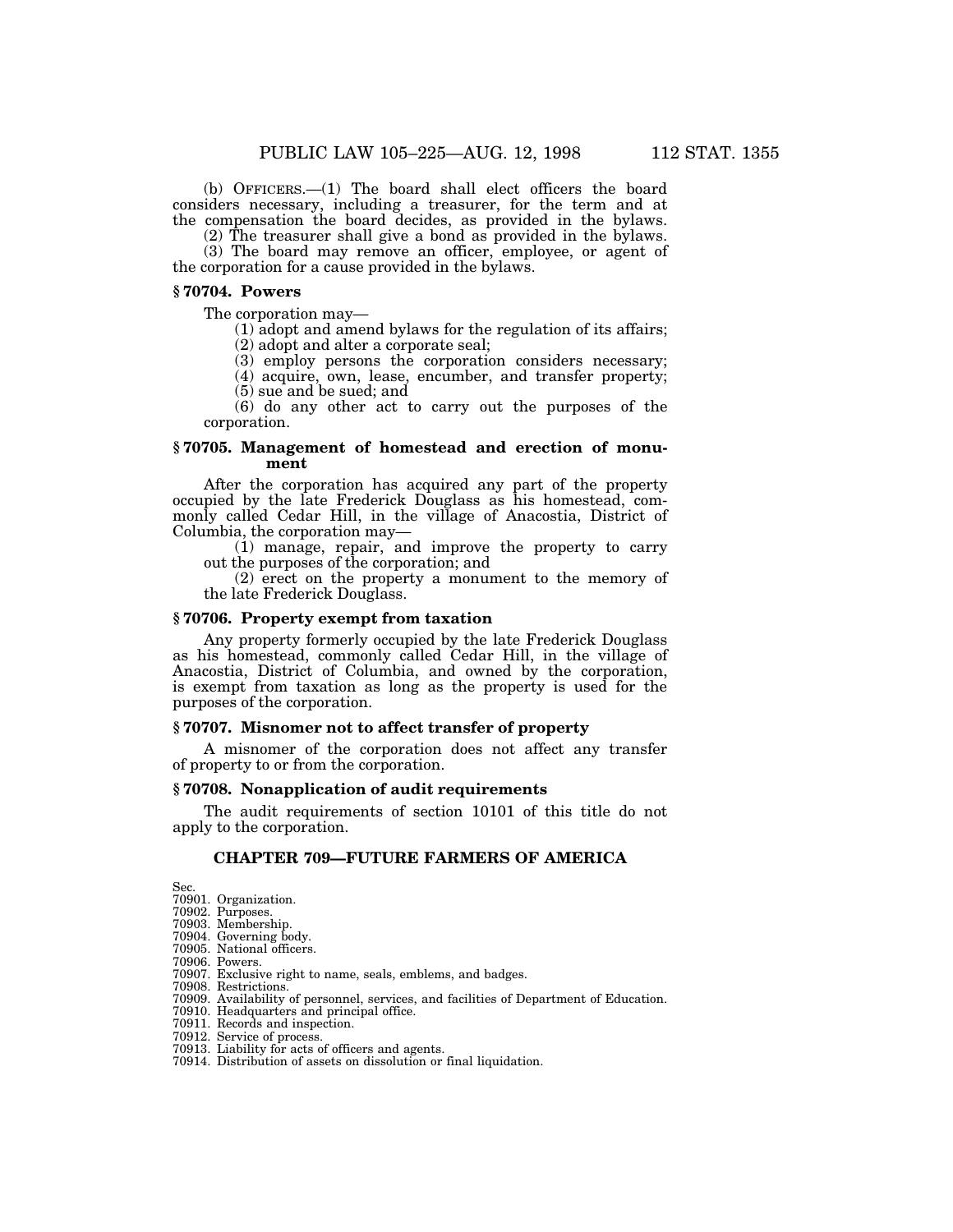# **§ 70901. Organization**

(a) FEDERAL CHARTER.—Future Farmers of America (in this chapter, the ''corporation'') is a federally chartered corporation.

(b) PERPETUAL EXISTENCE.—Except as otherwise provided, the corporation has perpetual existence.

### **§ 70902. Purposes**

The purposes of the corporation are—

(1) to create, foster, and assist subsidiary chapters composed of students and former students of vocational agriculture in public schools qualifying for Federal reimbursement under the Smith-Hughes Vocational Education Act (20 U.S.C. 11– 15, 16–28) and associations of those chapters in the States, territories, and possessions of the United States;

(2) to develop character, train for useful citizenship, and foster patriotism, and thereby develop competent and aggressive rural and agricultural leadership;

(3) to create and nurture a love of country life by encouraging members to improve the farm home and its surroundings, to develop organized rural recreational activities, and to create more interest in the intelligent choice of farming occupations;

(4) to encourage the practice of thrift;

(5) to procure for and distribute to State associations, local chapters, and members all official supplies and equipment of the corporation;

(6) to publish an official magazine and other publications for the members of the corporation;

(7) to strengthen the confidence of young men and women in themselves and their work, to encourage members in the development of individual farming programs, and to promote their permanent establishment in farming by—

(A) encouraging improvement in scholarship;

(B) providing prizes and awards to deserving students who have achieved distinction in vocational agriculture, including farm mechanics activities on a local, State, or national basis; and

(C) assisting financially, through loans or grants, deserving students in all-day vocational agriculture classes and young farmers under 30 years of age who were former students in all-day vocational agriculture classes in becoming satisfactorily established in a farming occupation;

(8) to cooperate with others, including State boards for vocational education, in accomplishing these purposes; and

(9) to engage in other activities, consistent with these purposes, determined by the governing body to be for the best interests of the corporation.

### **§ 70903. Membership**

(a) ELIGIBILITY.—Except as provided in this chapter, eligibility for membership in the corporation and the rights and privileges of members are as provided in the bylaws.

(b) VOTING.—In matters of official business of a local chapter, each member has one vote. In matters of official business of a State association, each qualified delegate of a local chapter has one vote.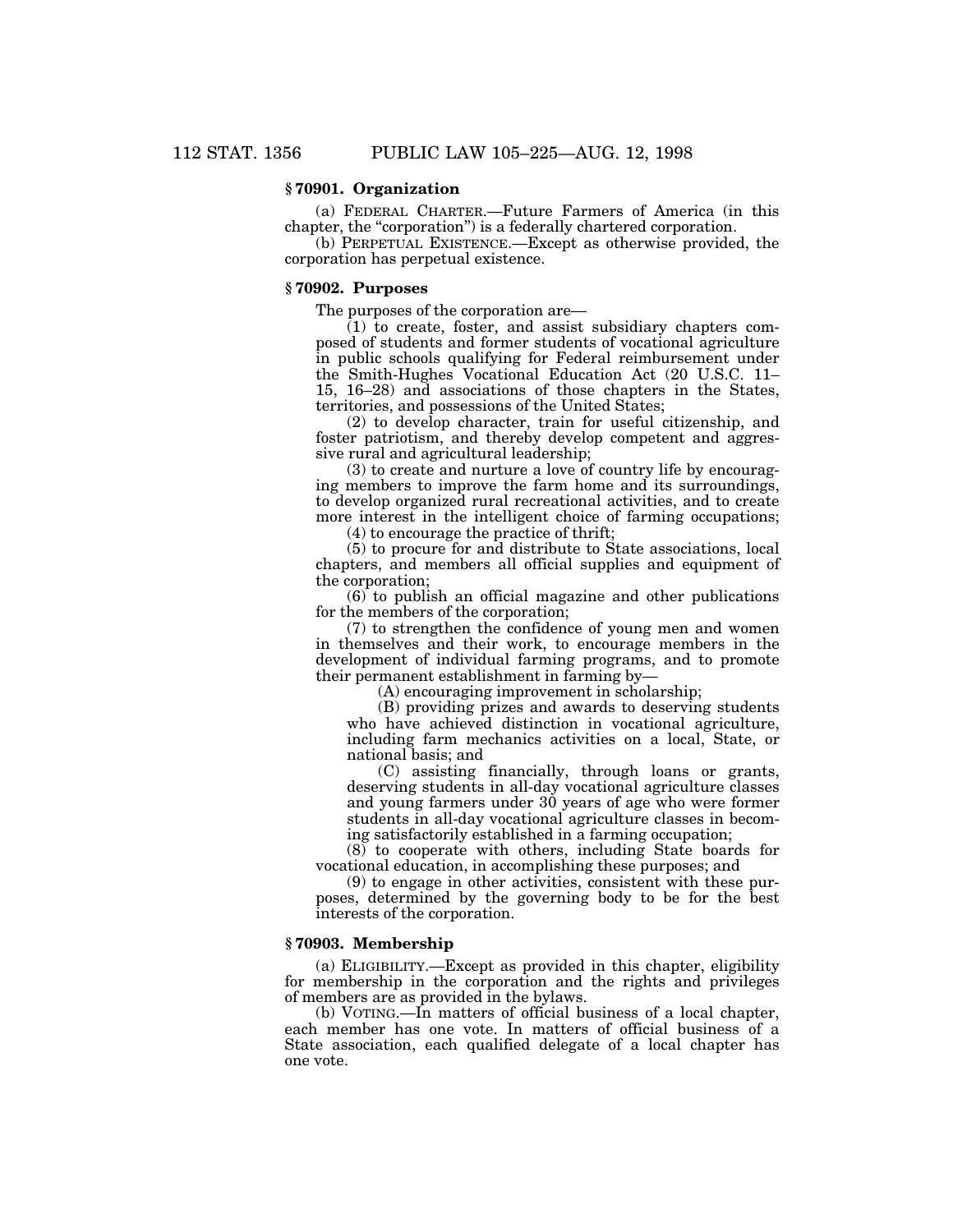### **§ 70904. Governing body**

(a) BOARD OF DIRECTORS.—(1) The board of directors is the governing body of the corporation. The board shall exercise the powers granted to the corporation.

(2) The board consists of the Secretary of Education, four staff members in the Department of Education, and four State supervisors of agriculture education. The Secretary is chairman of the board.

(3) The term of office of the directors and the method of selecting the directors (except ex officio directors) are as provided in the bylaws.

(4) The board shall meet at least annually at the time and place provided in the bylaws. The annual report of the board shall be presented at that meeting. Special meetings of the board may be called at any time by the chairman.

(b) GOVERNING COMMITTEE.—The board may designate the chairman of the board and two members of the chairman's staff as a governing committee. When the board is not in session, the governing committee has the powers of the board subject to the board's direction and may authorize the seal of the corporation to be affixed to all papers that require it.

### **§ 70905. National officers**

(a) COMPOSITION.—The national officers of the corporation are a student president, four student vice presidents (one from each of four regions of the United States established in the bylaws for purposes of administration of the corporation), a student secretary, an executive secretary, a treasurer, and a national advisor.

(b) BOARD OF STUDENT OFFICERS.—The national student officers of the corporation comprise a board of student officers. The board of student officers shall advise and make recommendations to the board of directors about the activities and business of the corporation.

(c) ELECTION.—The national officers of the corporation shall be elected annually by a majority vote of the delegates assembled in the annual national convention from among qualified members of the corporation, except that—

(1) the national advisor shall be the Secretary of Education; (2) the executive secretary shall be a member of the Depart-

ment of Education; and

(3) the treasurer shall be an employee or member of a State agency that directs or supervises a State program of agricultural education under the provisions of the Smith-Hughes Vocational Education Act (20 U.S.C. 11–15, 16–28). (d) VOTE AT NATIONAL CONVENTION.—Each qualified delegate

has one vote at the annual national convention.

# **§ 70906. Powers**

The corporation may—

(1) adopt and amend bylaws and regulations for the management of its property and the regulation of its affairs, including the establishment and maintenance of local chapters and State associations of chapters;

(2) adopt and alter a corporate seal;

(3) adopt emblems and badges;

(4) choose officers, managers, agents, and employees as the activities of the corporation require;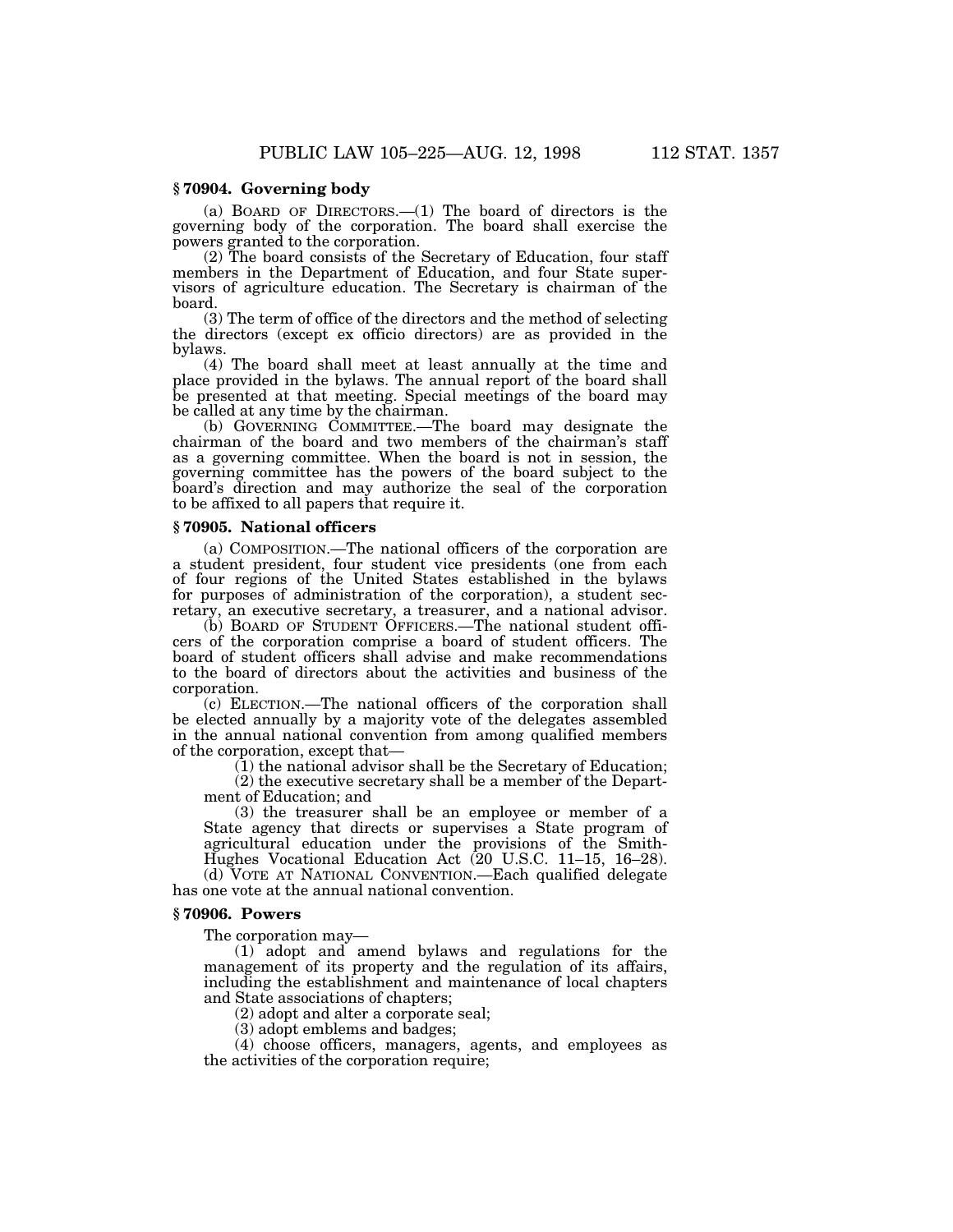(5) make contracts;

(6) acquire, own, lease, encumber, and transfer property as necessary or convenient to carry out the purposes of the corporation;

(7) borrow money, issue instruments of indebtedness, and secure its obligations by granting security interests in its property;

(8) use corporate funds to give prizes, awards, loans, and grants to deserving students and young farmers to carry out the purposes of the corporation;

(9) publish a magazine and other publications;

(10) procure for and distribute to State associations, local chapters, and members all official Future Farmers of America supplies and equipment;

(11) sue and be sued; and

(12) do any other act necessary and proper to carry out the purposes of the corporation.

# **§ 70907. Exclusive right to name, seals, emblems, and badges**

The corporation and its authorized chapters and associations of chapters have the exclusive right to use the name ''Future Farmers of America'' and the initials FFA as representing an agricultural membership organization and seals, emblems, and badges the corporation adopts.

### **§ 70908. Restrictions**

(a) STOCK AND DIVIDENDS.—The corporation may not issue stock or declare or pay a dividend.

(b) POLITICAL ACTIVITIES.—The corporation or a director, officer, or member as such may not contribute to, support, or assist a political party or candidate for elective public office.

(c) DISTRIBUTION OF INCOME OR ASSETS.—The income or assets of the corporation may not inure to the benefit of, or be distributed to, a director, officer, or member, except on dissolution or final liquidation of the corporation.

(d) LOANS.—The corporation may not make a loan to a director, officer, or employee. Directors who vote for or assent to making a loan to a director, officer, or employee, and officers who participate in making the loan, are jointly and severally liable to the corporation for the amount of the loan until it is repaid.

(e) PRIZES, AWARDS, GRANTS, OR LOANS TO STUDENT OFFICERS AND MEMBERS MEETING CRITERIA.—This section does not preclude prizes, awards, grants, or loans to student officers and members meeting the criteria established by the board of directors for selecting recipients of those benefits.

### **§ 70909. Availability of personnel, services, and facilities of Department of Education**

On request of the board of directors of the corporation, the Secretary of Education may make personnel, services, and facilities of the Department of Education available to administer or assist in the administration of the activities of the corporation. Personnel of the Department may not receive compensation from the corporation for their services, except that travel and other legitimate expenses as defined by the Secretary and approved by the board may be paid. The Secretary also may cooperate with the State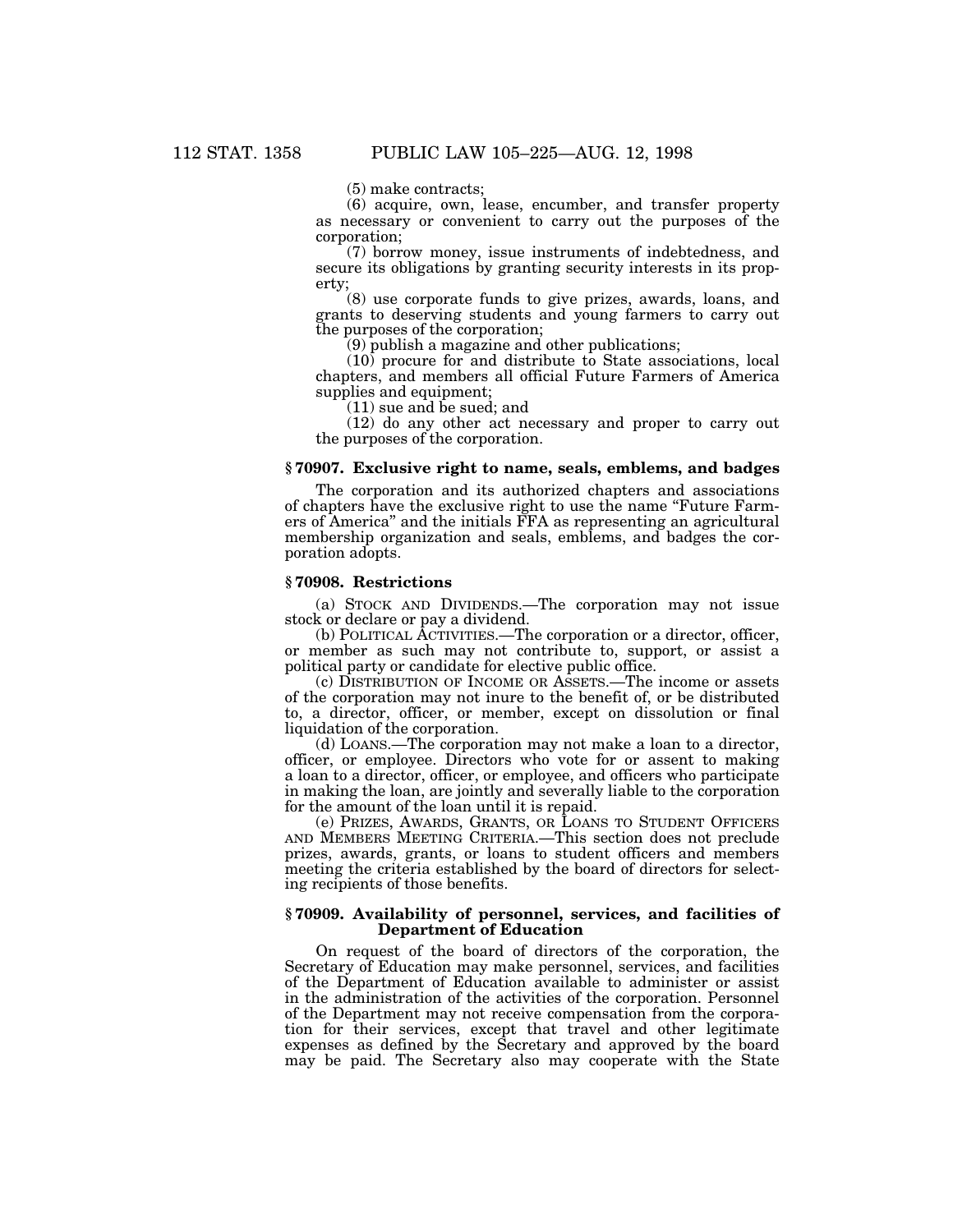boards for vocational education to assist in the promotion of the activities of the corporation.

### **§ 70910. Headquarters and principal office**

The headquarters and principal office of the corporation shall be in the District of Columbia. However, the activities of the corporation are not confined to the District of Columbia but may be conducted throughout the States, territories, and possessions of the United States.

### **§ 70911. Records and inspection**

(a) RECORDS.—The corporation shall keep—

(1) correct and complete records of account;

(2) minutes of the proceedings of its members, board of directors, and committees having any of the authority of its board of directors; and

(3) a record of the names and addresses of its members entitled to vote.

(b) INSPECTION.—A member, or an agent or attorney of the member, may inspect the records of the corporation at any reasonable time.

### **§ 70912. Service of process**

(a) DISTRICT OF COLUMBIA.—The corporation shall have a designated agent in the District of Columbia to receive service of process for the corporation. Designation of the agent shall be filed in the office of the clerk of the United States District Court for the District of Columbia. Notice to or service on the agent, or mailed to the business address of the agent, is notice to or service on the corporation.

(b) STATES, TERRITORIES, AND POSSESSIONS.—As a condition to the exercise of any power or privilege granted by this chapter, the Corporation shall file, with the Secretary of State or other designated official of each State, territory, or possession of the United States in which a subordinate association or chapter is organized, the name and address of an agent in that State, territory, or possession on whom legal process or demands against the corporation may be served.

#### **§ 70913. Liability for acts of officers and agents**

The corporation is liable for the acts of its officers and agents acting within the scope of their authority.

#### **§ 70914. Distribution of assets on dissolution or final liquidation**

On dissolution or final liquidation of the corporation, any assets remaining after the discharge of all liabilities shall be used by the board of directors for the benefit of students of vocational agriculture or be transferred to a recognized educational foundation.

# **CHAPTER 801—GENERAL FEDERATION OF WOMEN'S CLUBS**

Sec. 80101. Organization. 80102. Purposes. 80103. Constitution and bylaws. 80104. Property.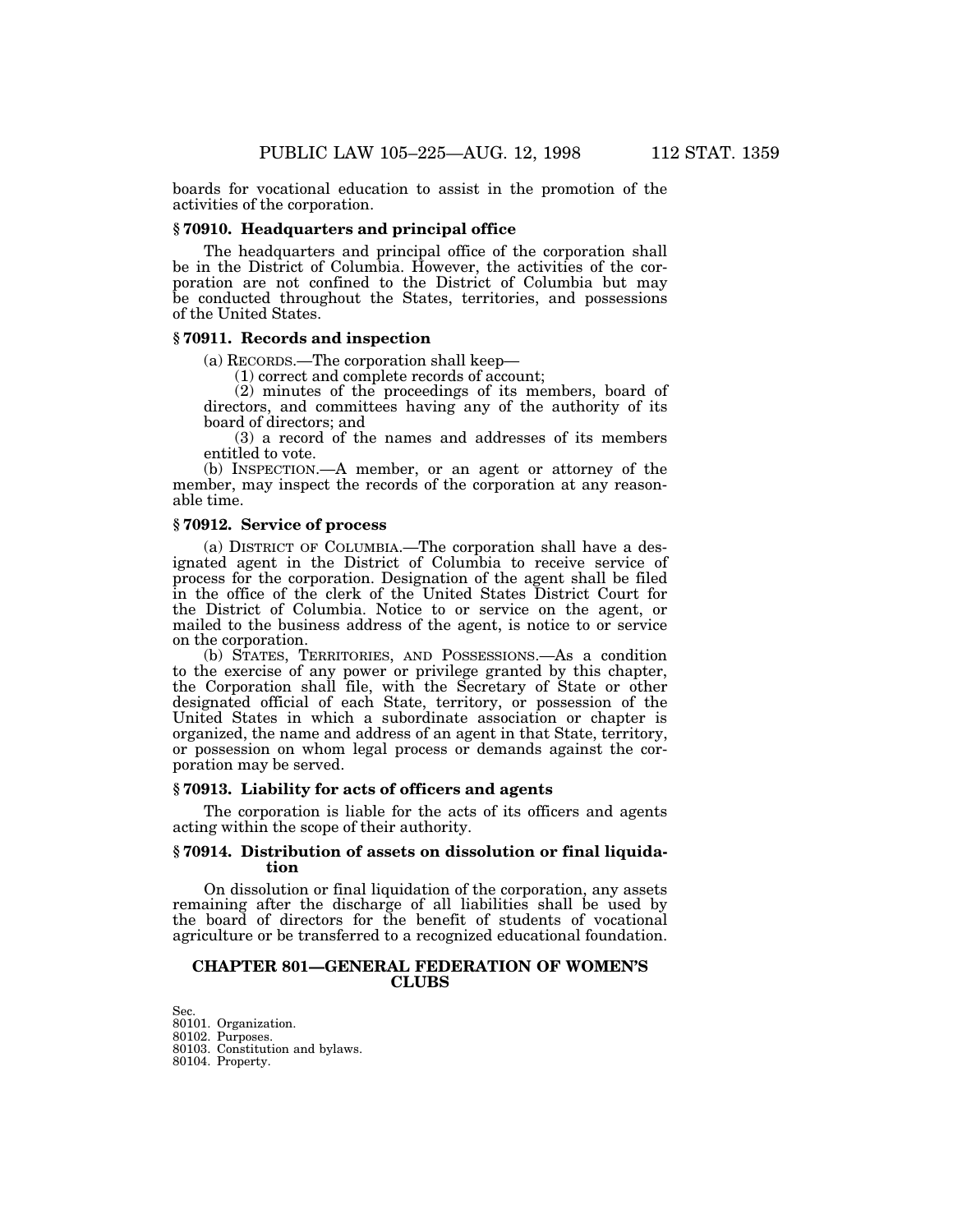80105. Principal office and meetings. 80106. Distribution of assets on dissolution.

#### **§ 80101. Organization**

(a) FEDERAL CHARTER.—General Federation of Women's Clubs (in this chapter, the ''corporation'') is a body corporate and politic of the District of Columbia.

(b) PERPETUAL EXISTENCE.—Except as otherwise provided, the corporation has perpetual existence.

# **§ 80102. Purposes**

The corporation shall be organized and operated exclusively for charitable and educational purposes within the meaning of section 501(c)(3) of the Internal Revenue Code of 1986 (26 U.S.C.  $501(c)(3)$  and shall comply with the requirements for classification as an exempt organization under section  $501(c)(3)$ . The charitable purposes of the corporation shall be achieved through volunteer efforts by the members of the corporation, including arts programs, conservation programs, educational programs, homelife programs, international affairs, public affairs programs advancing information about public affairs, and community improvement programs.

### **§ 80103. Constitution and bylaws**

The corporation shall have a constitution and may adopt bylaws for the admission and qualifications of members, the management of its property, and the regulation of its affairs. The corporation may amend its constitution and bylaws.

### **§ 80104. Property**

The corporation may—

(1) acquire, own, lease, encumber, and transfer property as necessary to carry out the purposes of the corporation; and

(2) issue instruments of indebtedness in relation to its real property.

### **§ 80105. Principal office and meetings**

(a) PRINCIPAL OFFICE.—The principal office of the corporation shall be in the District of Columbia.

(b) MEETINGS.—The corporation may hold its meetings at places outside the District of Columbia.

### **§ 80106. Distribution of assets on dissolution**

On dissolution of the corporation, the board of directors shall liquidate and distribute its assets to organizations qualified as exempt organizations under section  $501(c)(3)$  of the Internal Revenue Code of 1986 (26 U.S.C.  $501(c)(3)$ ) with purposes similar to those of the corporation.

# **CHAPTER 803—GIRL SCOUTS OF THE UNITED STATES OF AMERICA**

Sec. 80301. Organization. 80302. Purposes. 80303. Governing body. 80304. Powers. 80305. Exclusive right to emblems, badges, marks, and words. 80306. Restrictions.

80307. Annual report.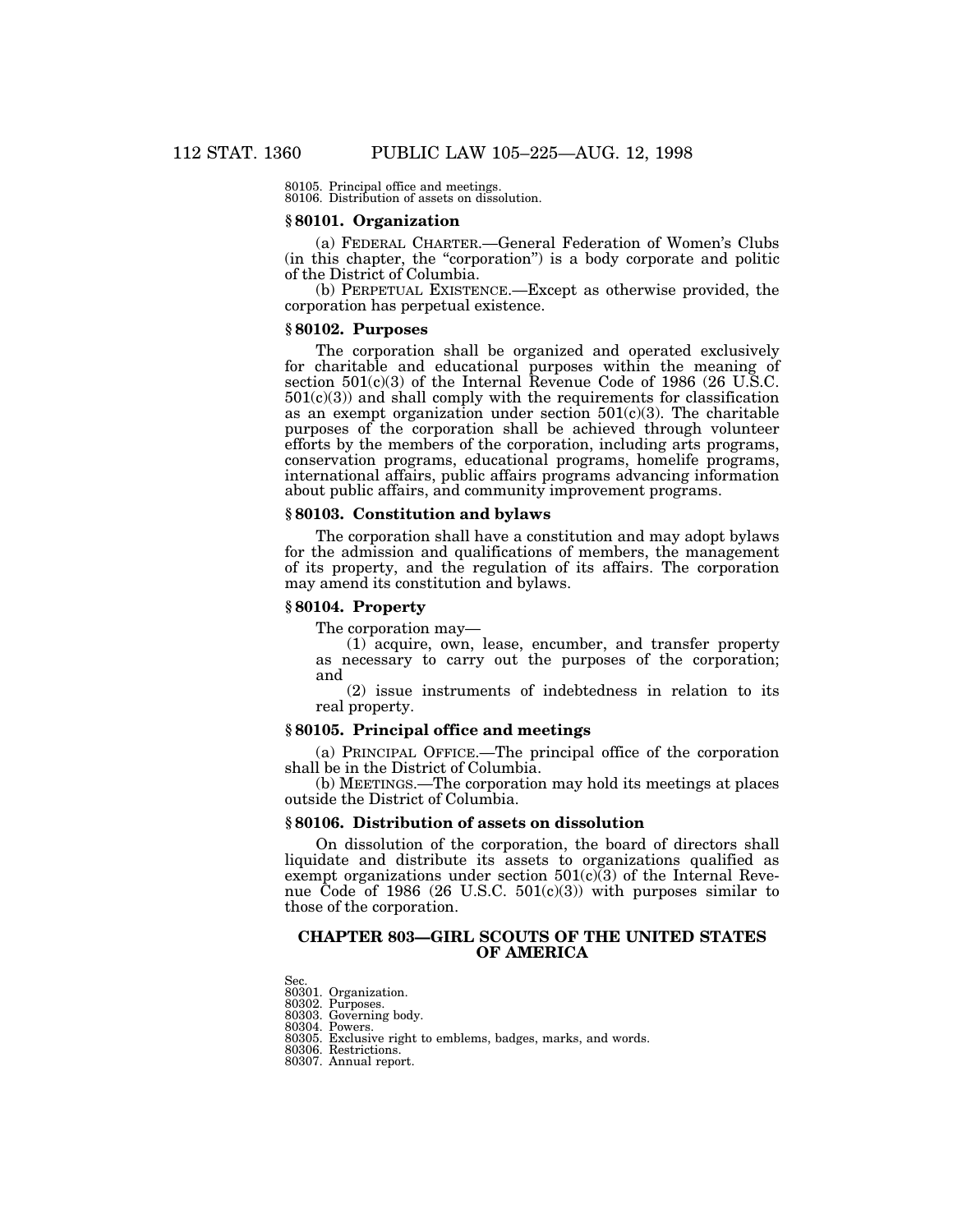## **§ 80301. Organization**

(a) FEDERAL CHARTER.—Girl Scouts of the United States of America (in this chapter, the "corporation") is a body corporate and politic of the District of Columbia.

(b) DOMICILE.—The domicile of the corporation is the District of Columbia.

(c) PERPETUAL EXISTENCE.—Except as otherwise provided, the corporation has perpetual existence.

## **§ 80302. Purposes**

The purposes of the corporation are—

 $(1)$  to promote the qualities of truth, loyalty, helpfulness, friendliness, courtesy, purity, kindness, obedience, cheerfulness, thriftiness, and kindred virtues among girls, as a preparation for their responsibilities in the home and for service to the community;

(2) to direct and coordinate the Girl Scout movement in the United States and territories and possessions of the United States; and

(3) to fix and maintain standards for the movement that will inspire the rising generation with the highest ideals of character, patriotism, conduct, and attainment.

## **§ 80303. Governing body**

(a) NATIONAL COUNCIL.—(1) There shall be a National Council of Girl Scouts. The number, qualifications, and term of office of members of the Council are as provided in the constitution of the corporation, except that members of the Council must be citizens of the United States.

(2) The Council may adopt and amend a constitution and bylaws and elect a board of directors, officers, and agents.

(3) The constitution may prescribe the number of members of the Council necessary for a quorum. That number may be less than a majority of the entire Council.

(4) Meetings of the Council shall be held as provided in the constitution to hold elections and receive reports of the officers and board of directors. Special meetings may be called as provided in the constitution.

(b) BOARD OF DIRECTORS.—(1) To the extent provided in the constitution and bylaws, the board of directors shall have the powers of the Council and manage the activities of the corporation between meetings of the Council. The number, qualifications, and term of office of directors are as provided in the constitution.

(2) The constitution may prescribe the number of directors necessary for a quorum. That number shall be at least 20 or two-fifths of the entire board.

(c) EXECUTIVE AND OTHER COMMITTEES.—The bylaws may provide for—

(1) an executive committee to carry out the powers of the board of directors between meetings of the board; and

(2) other committees to operate under the general supervision of the board of directors.

(d) LOCATION OF MEETINGS AND RECORDS.—The Council and the board of directors may hold meetings and keep the seal and records of the corporation in or outside the District of Columbia.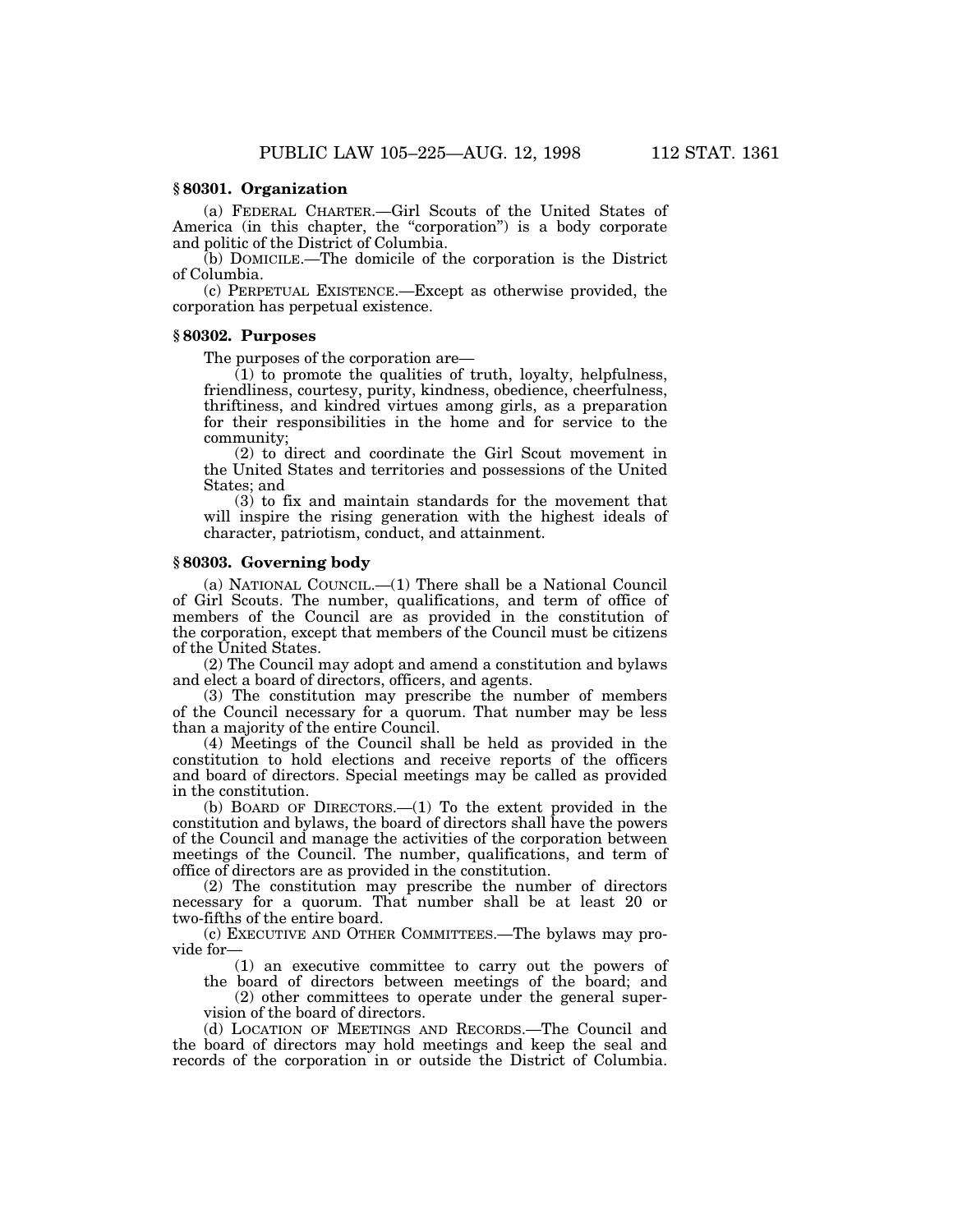# **§ 80304. Powers**

The corporation may—

(1) adopt and amend a constitution, bylaws, and regulations, including regulations for the election of associates and successors;

(2) adopt and alter a seal;

(3) have offices and conduct its activities in the District of Columbia and in the States, territories, and possessions of the United States;

(4) acquire, own, lease, encumber, and transfer property, and use any income from the property, as necessary to carry out the purposes of the corporation;

(5) sue and be sued within the jurisdiction of the United States; and

(6) do any other act necessary to carry out this chapter and the purposes of the corporation.

## **§ 80305. Exclusive right to emblems, badges, marks, and words**

The corporation has the exclusive right to use all emblems and badges, descriptive or designating marks, and words or phrases the corporation adopts, including the badge of the Girl Scouts, Incorporated, referred to in the Act of August 12, 1937 (ch. 590, 50 Stat. 623), and to authorize their use, during the life of the corporation, in connection with the manufacture, advertisement, and sale of equipment and merchandise. This section does not affect any vested rights.

### **§ 80306. Restrictions**

(a) PROFIT.—The corporation may not operate for profit.

(b) POLITICAL ACTIVITIES.—The corporation shall be nonpolitical and nonsectarian.

#### **§ 80307. Annual report**

Not later than April 1 of each year, the corporation shall submit a report to Congress on the activities of the corporation during the prior fiscal year. The report shall be printed each year, with accompanying illustrations, as a separate House document of the session of the Congress to which the report is submitted.

# **CHAPTER 805—GOLD STAR WIVES OF AMERICA**

Sec.

80501. Definition.

- 80502. Organization.
- 80503. Purposes.
- 80504. Membership.
- 80505. Governing body. 80506. Powers.
- 80507. Restrictions.
- 80508. Duty to maintain tax-exempt status.
- 80509. Records and inspection.
- 80510. Service of process.
- 80511. Liability for acts of officers and agents.
- 80512. Annual report.

## **§ 80501. Definition**

For purposes of this chapter, "State" includes the District of Columbia and the territories and possessions of the United States.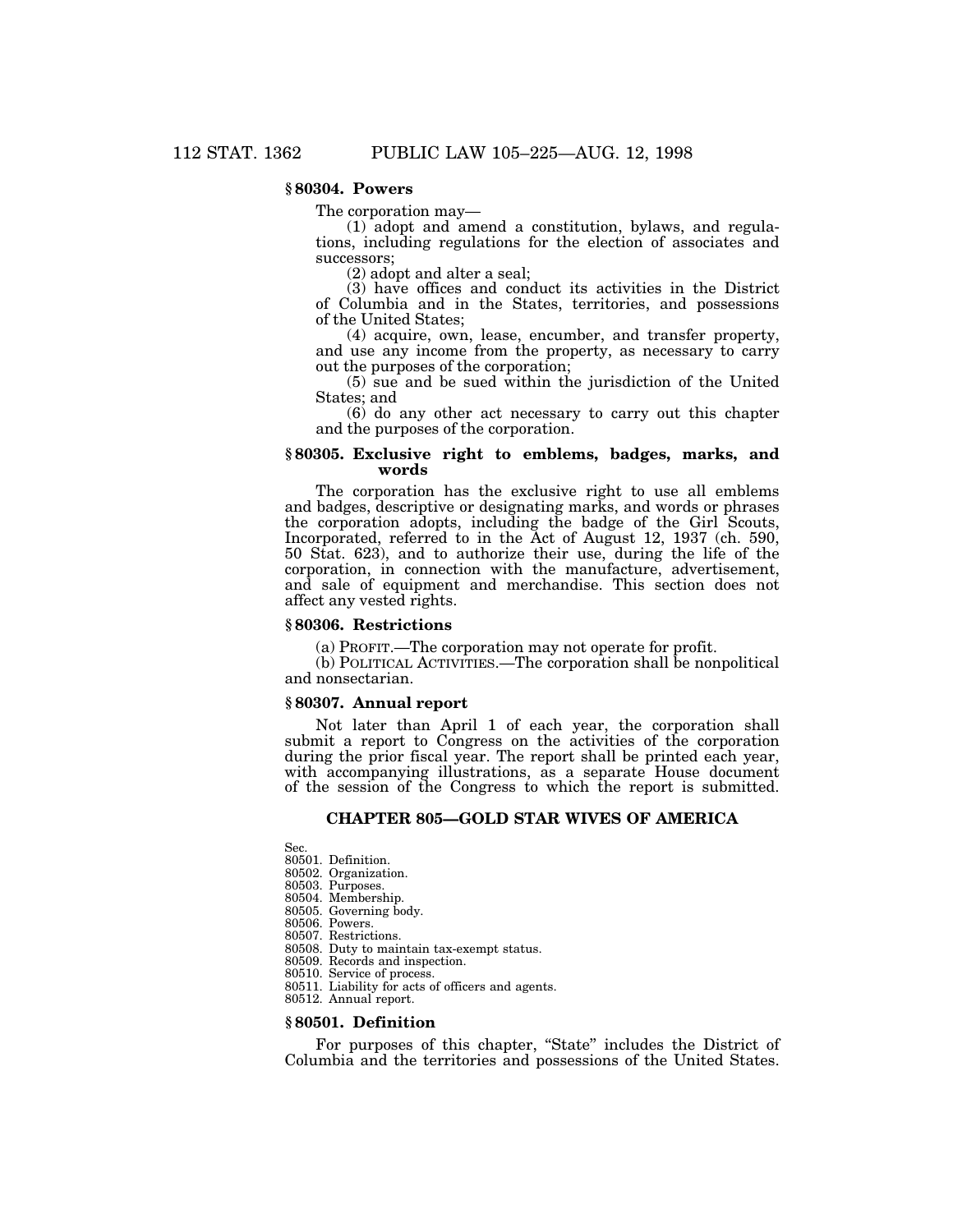## **§ 80502. Organization**

(a) FEDERAL CHARTER.—Gold Star Wives of America (in this chapter, the "corporation"), incorporated in New York, is a federally chartered corporation.

(b) EXPIRATION OF CHARTER.—If the corporation does not comply with any provision of this chapter, the charter granted by this chapter expires.

# **§ 80503. Purposes**

The purposes of the corporation are—

 $(1)$  to operate in the public interest, as a nonpartisan and nonprofit organization, solely for patriotic, charitable, literary, educational, scientific, or civic improvement purposes; and

(2) the purposes stated in its articles of incorporation that are not inconsistent with the purposes described in clause (1) of this section.

#### **§ 80504. Membership**

(a) ELIGIBILITY.—Except as provided in this chapter, eligibility for membership in the corporation and the rights and privileges of members are as provided in the articles of incorporation and bylaws.

(b) NONDISCRIMINATION.—The terms of membership may not discriminate on the basis of race, color, religion, or national origin.

# **§ 80505. Governing body**

(a) BOARD OF DIRECTORS.—The board of directors and the responsibilities of the board are as provided in the articles of incorporation.

(b) OFFICERS.—The officers and the election of officers are as provided in the articles of incorporation.

(c) NONDISCRIMINATION.—The requirements for holding office in the corporation may not discriminate on the basis of race, color, religion, or national origin.

## **§ 80506. Powers**

The corporation has only the powers provided in its bylaws and articles of incorporation filed in the State in which it is incorporated.

#### **§ 80507. Restrictions**

(a) STOCK AND DIVIDENDS.—The corporation may not issue stock or declare or pay a dividend.

(b) POLITICAL ACTIVITIES.—The corporation or a director or officer as such may not contribute to, support, or participate in any political activity or in any manner attempt to influence legislation.

(c) DISTRIBUTION OF INCOME OR ASSETS.—The income or assets of the corporation may not inure to the benefit of, or be distributed to, a director, officer, or member during the life of the charter granted by this chapter. This subsection does not prevent the payment of reasonable compensation to an officer or reimbursement for actual necessary expenses in amounts approved by the board of directors.

(d) LOANS.—The corporation may not make a loan to any director, officer, or employee.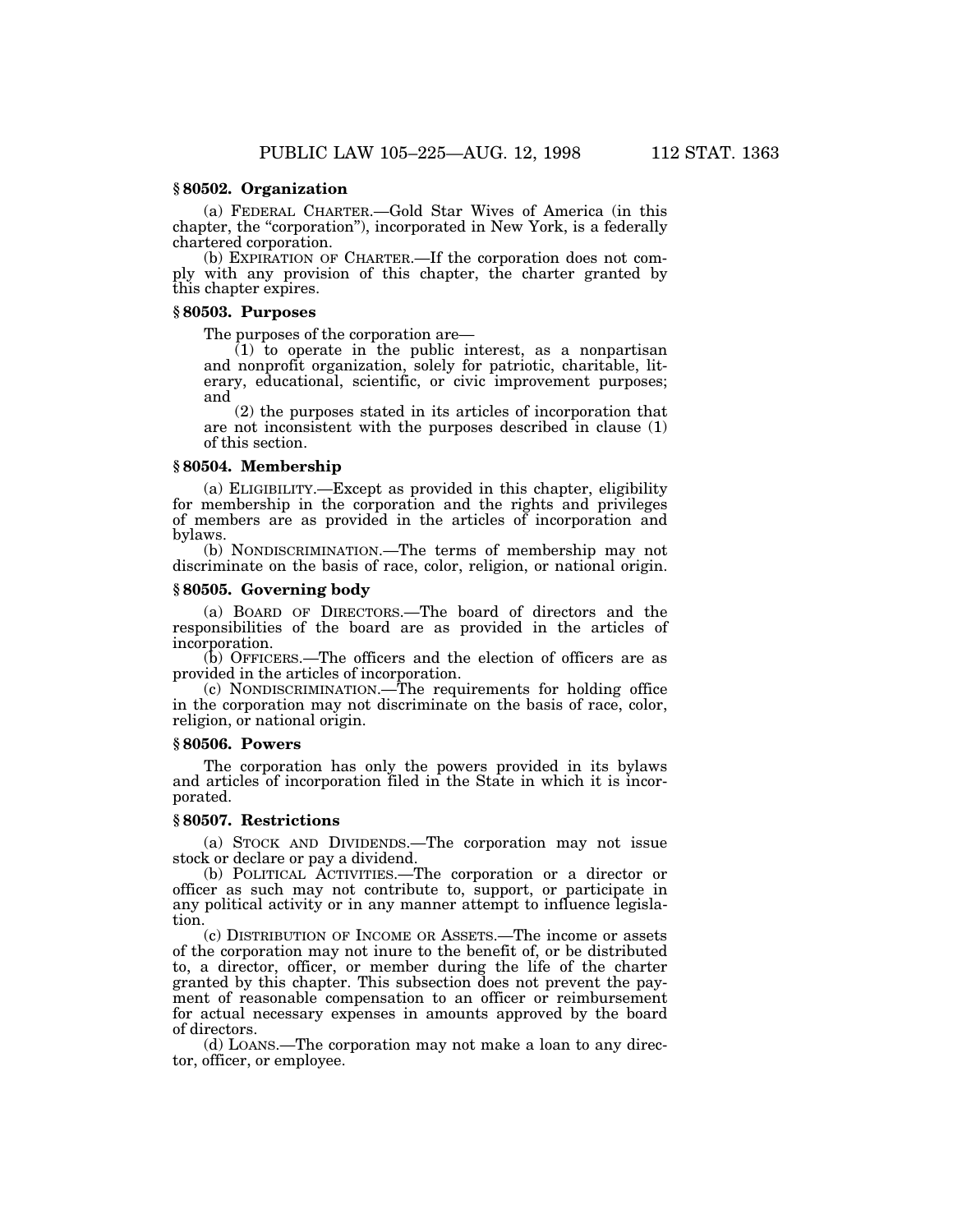# **§ 80508. Duty to maintain tax-exempt status**

The corporation shall maintain its status as an organization exempt from taxation under the Internal Revenue Code of 1986 (26 U.S.C. 1 et seq.).

# **§ 80509. Records and inspection**

(a) RECORDS.—The corporation shall keep—

(1) correct and complete records of account;

(2) minutes of the proceedings of its members, board of directors, and committees having any of the authority of its board of directors; and

(3) at its principal office, a record of the names and addresses of its members entitled to vote.

(b) INSPECTION.—A member entitled to vote, or an agent or attorney of the member, may inspect the records of the corporation for any proper purpose, at any reasonable time.

## **§ 80510. Service of process**

The corporation shall comply with the law on service of process of each State in which it is incorporated and each State in which it carries on activities.

## **§ 80511. Liability for acts of officers and agents**

The corporation is liable for the acts of its officers and agents acting within the scope of their authority and in accordance with the laws of the States in which it carries on its activities.

#### **§ 80512. Annual report**

The corporation shall submit an annual report to Congress on the activities of the corporation during the prior calendar year. The report may not be printed as a public document.

# **CHAPTER 901—[RESERVED]**

## **CHAPTER 1001—ITALIAN AMERICAN WAR VETERANS OF THE UNITED STATES**

Sec. 100101. Definition. 100102. Organization. 100103. Purposes. 100104. Membership. 100105. Governing body. 100106. Powers.

100107. Restrictions. 100108. Duty to maintain tax-exempt status. 100109. Records and inspection. 100110. Service of process. 100111. Liability for acts of officers and agents. 100112. Annual report.

# **§ 100101. Definition**

For purposes of this chapter, "State" includes the District of Columbia and the territories and possessions of the United States.

## **§ 100102. Organization**

(a) FEDERAL CHARTER.—Italian American War Veterans of the United States (in this chapter, the ''corporation''), a nonprofit corporation incorporated in California, Connecticut, Florida, Massachusetts, New Jersey, New York, Ohio, Pennsylvania, and Rhode Island, is a federally chartered corporation.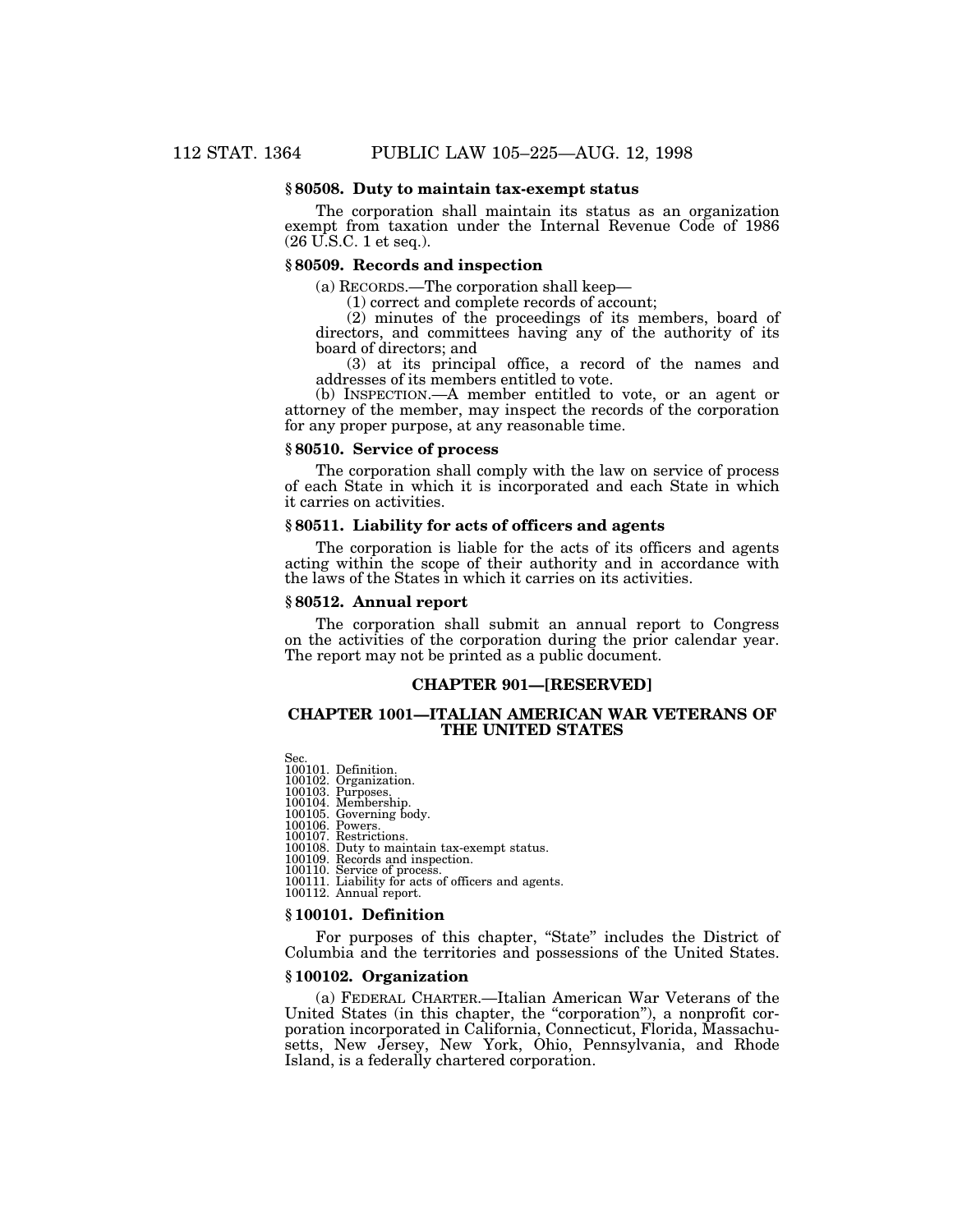(b) EXPIRATION OF CHARTER.—If the corporation does not comply with any provision of this chapter, the charter granted by this chapter expires.

## **§ 100103. Purposes**

The purposes of the corporation are as provided in the articles of incorporation and include—

(1) giving patriotic allegiance to the United States, fidelity to the Constitution and laws of the United States, and support to the security of civil liberty and permanence of free institutions;

(2) stimulating patriotism in the minds of Americans by encouraging the study of the history of the United States;

(3) ensuring the preservation and defense of the United States from all enemies without reservation;

(4) preserving the memories and records of patriotic service performed by men and women who served in the Armed Forces, by gathering, collating, editing, publishing, and exhibiting the memorabilia, information, records, military awards, decorations, and citations of those who served in the Armed Forces;

(5) promoting peace, prosperity, and good will between the peoples of the United States and Italy; and

(6) functioning as a veterans' and patriotic organization as authorized by the laws of each State in which it is incorporated.

#### **§ 100104. Membership**

A citizen of the United States who was honorably discharged from the Armed Forces is eligible for membership in the corporation. Except as provided in this chapter, eligibility for membership and the rights and privileges of members are as provided in the bylaws.

## **§ 100105. Governing body**

(a) BOARD OF DIRECTORS.—The board of directors and the responsibilities of the board are as provided in the articles of incorporation.

(b) OFFICERS.—The officers and the election of officers are as provided in the articles of incorporation.

#### **§ 100106. Powers**

The corporation has only the powers provided in its bylaws and articles of incorporation filed in each State in which it is incorporated.

#### **§ 100107. Restrictions**

(a) STOCK AND DIVIDENDS.—The corporation may not issue stock or declare or pay a dividend.

(b) POLITICAL ACTIVITIES.—The corporation or a director or officer as such may not contribute to, support, or participate in any political activity or in any manner attempt to influence legislation.

(c) DISTRIBUTION OF INCOME OR ASSETS.—The income or assets of the corporation may not inure to the benefit of, or be distributed to, a director, officer, or member during the life of the charter granted by this chapter. This subsection does not prevent the payment of reasonable compensation to an officer or reimbursement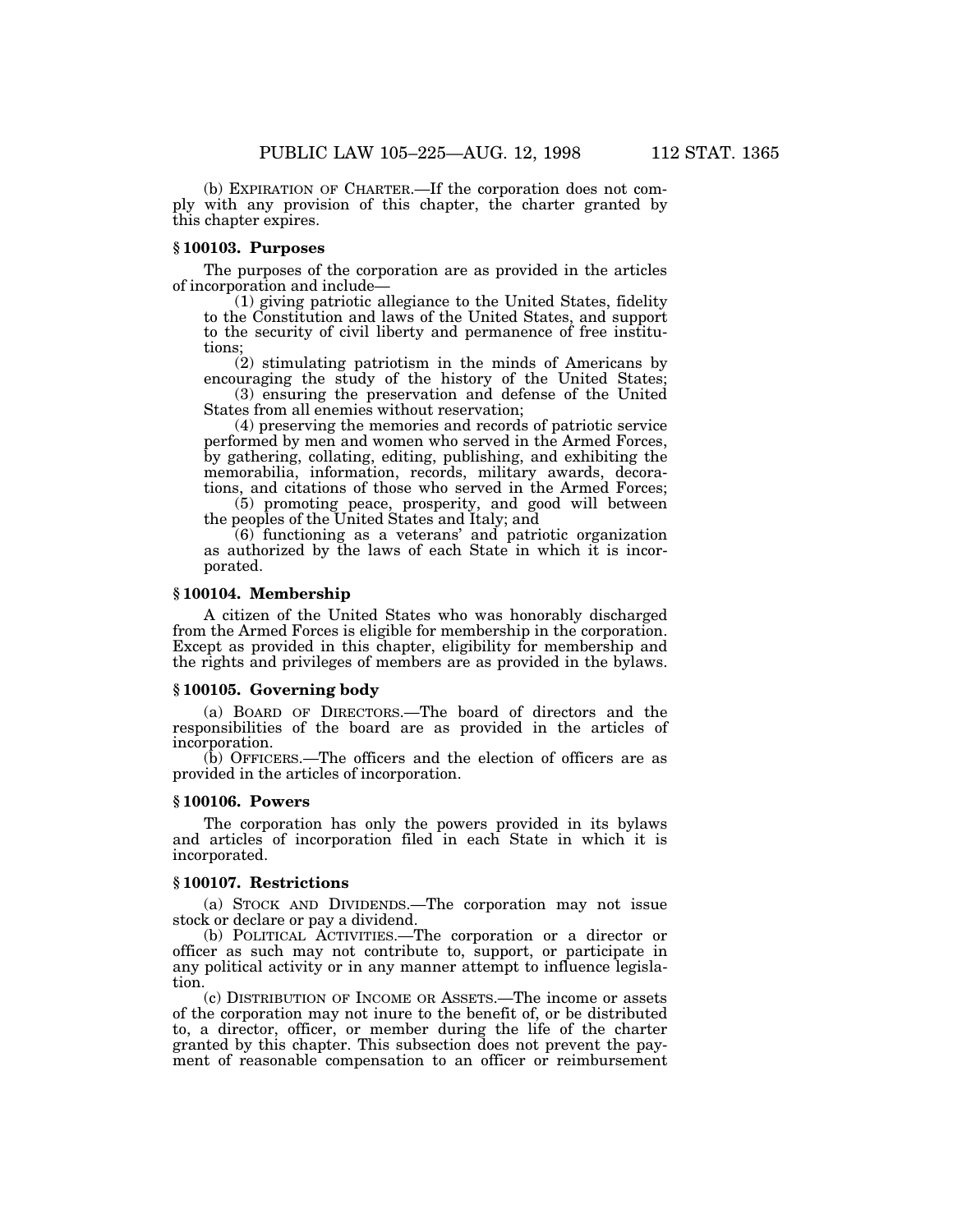for actual necessary expenses in amounts approved by the board of directors.

(d) LOANS.—The corporation may not make a loan to a director, officer, or employee.

(e) CLAIM OF GOVERNMENTAL APPROVAL OR AUTHORITY.—The corporation may not claim congressional approval or the authority of the United States Government for any of its activities.

## **§ 100108. Duty to maintain tax-exempt status**

The corporation shall maintain its status as an organization exempt from taxation under the Internal Revenue Code of 1986 (26 U.S.C. 1 et seq.).

# **§ 100109. Records and inspection**

(a) RECORDS.—The corporation shall keep—

(1) correct and complete records of account;

(2) minutes of the proceedings of its members, board of directors, and committees having any of the authority of its board of directors; and

(3) at its principal office, a record of the names and addresses of its members entitled to vote.

(b) INSPECTION.—A member entitled to vote, or an agent or attorney of the member, may inspect the records of the corporation for any proper purpose, at any reasonable time.

## **§ 100110. Service of process**

The corporation shall comply with the law on service of process of each State in which it is incorporated and each State in which it carries on activities.

## **§ 100111. Liability for acts of officers and agents**

The corporation is liable for the acts of its officers and agents acting within the scope of their authority.

#### **§ 100112. Annual report**

The corporation shall submit an annual report to Congress on the activities of the corporation during the prior fiscal year. The report shall be submitted at the same time as the report of the audit required by section 10101 of this title. The report may not be printed as a public document.

# **CHAPTER 1101—JEWISH WAR VETERANS OF THE UNITED STATES OF AMERICA, INCORPORATED**

- 
- 

Sec.<br>110101. Definition.<br>110102. Organization.<br>110103. Purposes.<br>110104. Membership.<br>110105. Governing body.<br>110106. Powers.<br>110107. Restrictions.<br>110108. Duty to maintain corporate and tax-exempt status.<br>110109. Records a

110111. Liability for acts of officers and agents.<br>110112. Annual report.

#### **§ 110101. Definition**

For purposes of this chapter, "State" includes the District of Columbia and the territories and possessions of the United States.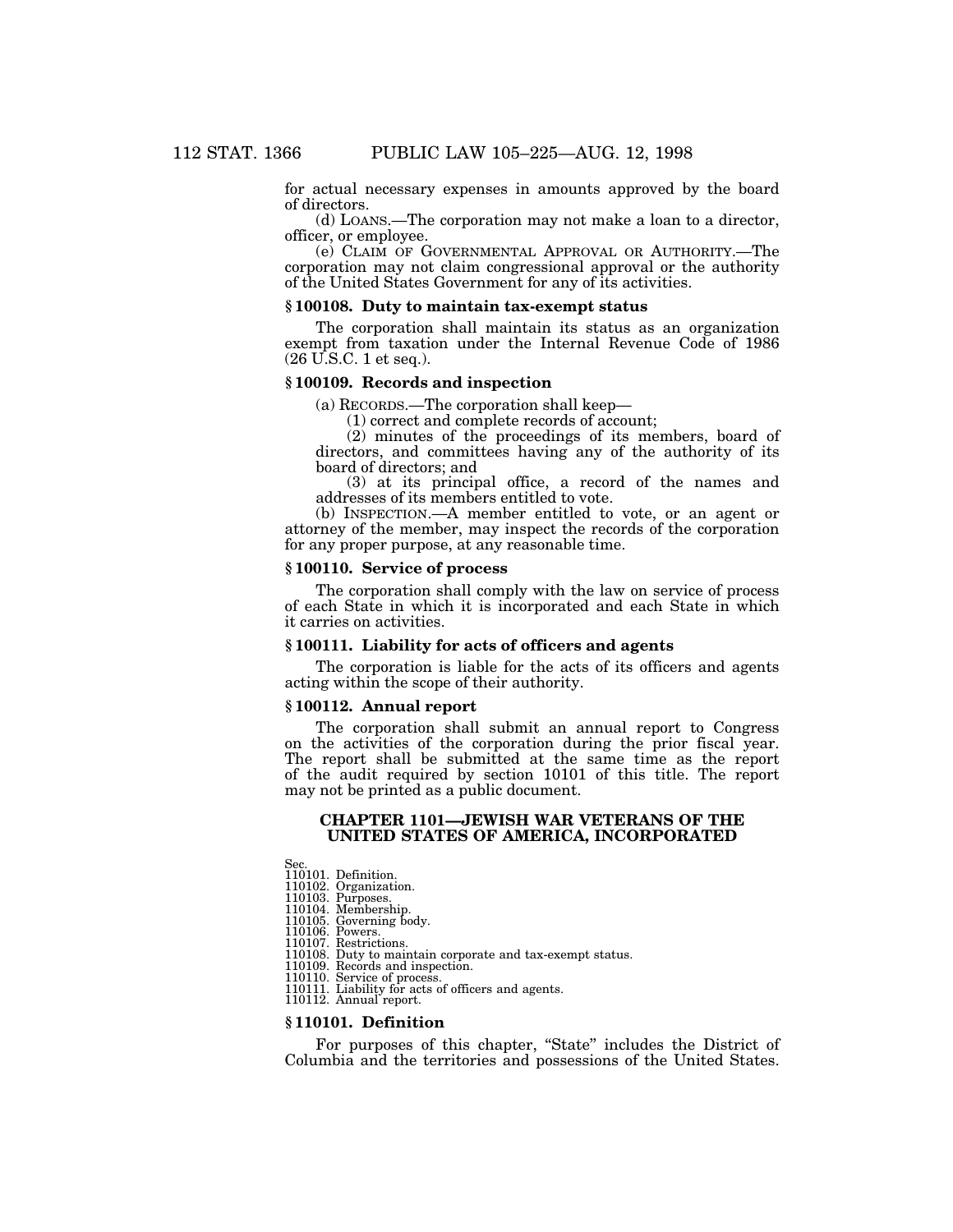## **§ 110102. Organization**

(a) FEDERAL CHARTER.—Jewish War Veterans of the United States of America, Incorporated (in this chapter, the "corporation"), a nonprofit corporation incorporated in New York, is a federally chartered corporation.

(b) EXPIRATION OF CHARTER.—If the corporation does not comply with any provision of this chapter, the charter granted by this chapter expires.

# **§ 110103. Purposes**

The purposes of the corporation are as provided in its articles of incorporation and include a continuing commitment, on a national basis, to—

(1) maintain true allegiance to the United States;

(2) foster and perpetuate true Americanism;

(3) combat whatever tends to impair the efficiency and permanency of our free institutions;

(4) uphold the fair name of Jews and fight their battles wherever unjustly assailed;

(5) encourage the doctrine of universal liberty, equal rights, and full justice to all men;

(6) combat the powers of bigotry and darkness wherever originating and whatever the target;

(7) preserve the spirit of comradeship by mutual helpfulness to comrades and their families;

(8) cooperate with and support existing educational institutions and establish educational institutions;

(9) foster the education of ex-servicemen and ex-servicewomen and members of the corporation in the ideals and principles of Americanism;

(10) instill love of country and flag;

(11) promote sound minds and bodies in members of the corporation and their youth;

(12) preserve the memories and records of patriotic service performed by the men and women of the Jewish faith and honor their memory; and

(13) shield from neglect the graves of our heroic dead.

## **§ 110104. Membership**

Except as provided in this chapter, eligibility for membership in the corporation and the rights and privileges of members are as provided in the constitution and bylaws of the corporation.

## **§ 110105. Governing body**

(a) BOARD OF DIRECTORS.—The board of directors and the responsibilities of the board are as provided in the articles of incorporation.

(b) OFFICERS.—The officers and the election of officers are as provided in the articles of incorporation.

#### **§ 110106. Powers**

The corporation has only the powers provided in its bylaws and articles of incorporation filed in each State in which it is incorporated.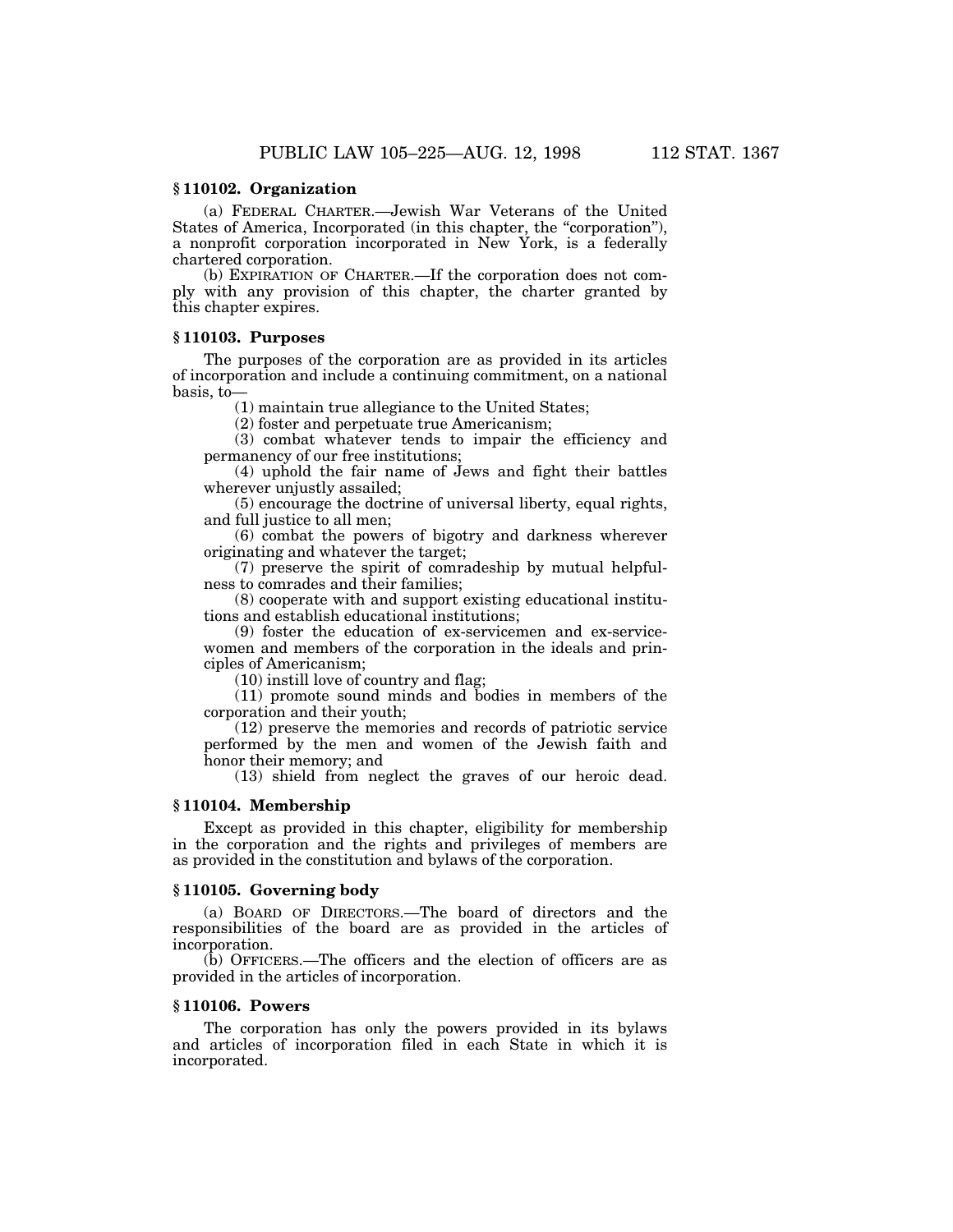# **§ 110107. Restrictions**

(a) STOCK AND DIVIDENDS.—The corporation may not issue stock or declare or pay a dividend.

(b) DISTRIBUTION OF INCOME OR ASSETS.—The income or assets of the corporation may not inure to the benefit of, or be distributed to, a director, officer, or member during the life of the charter granted by this chapter. This subsection does not prevent the payment of reasonable compensation to an officer or reimbursement for actual necessary expenses in amounts approved by the board of directors.

(c) LOANS.—The corporation may not make a loan to a director, officer, or employee.

(d) CLAIM OF GOVERNMENTAL APPROVAL OR AUTHORITY.—The corporation may not claim congressional approval or the authority of the United States Government for any of its activities.

## **§ 110108. Duty to maintain corporate and tax-exempt status**

(a) CORPORATE STATUS.—The corporation shall maintain its status as a corporation incorporated under the laws of New York.

(b) TAX–EXEMPT STATUS.—The corporation shall maintain its status as an organization exempt from taxation under the Internal Revenue Code of 1986 (26 U.S.C. 1 et seq.).

#### **§ 110109. Records and inspection**

(a) RECORDS.—The corporation shall keep—

(1) correct and complete records of account;

(2) minutes of the proceedings of its members, board of directors, and committees having any of the authority of its board of directors; and

(3) at its principal office, a record of the names and addresses of its members entitled to vote.

(b) INSPECTION.—A member entitled to vote, or an agent or attorney of the member, may inspect the records of the corporation for any proper purpose, at any reasonable time.

## **§ 110110. Service of process**

The corporation shall comply with the law on service of process of each State in which it is incorporated and each State in which it carries on activities.

## **§ 110111. Liability for acts of officers and agents**

The corporation is liable for the acts of its officers and agents acting within the scope of their authority.

## **§ 110112. Annual report**

The corporation shall submit an annual report to Congress on the activities of the corporation during the prior fiscal year. The report shall be submitted at the same time as the report of the audit required by section 10101 of this title. The report may not be printed as a public document.

# **CHAPTER 1103—JEWISH WAR VETERANS, U.S.A., NATIONAL MEMORIAL, INCORPORATED**

Sec. 110301. Organization. 110302. Purposes. 110303. Governing body.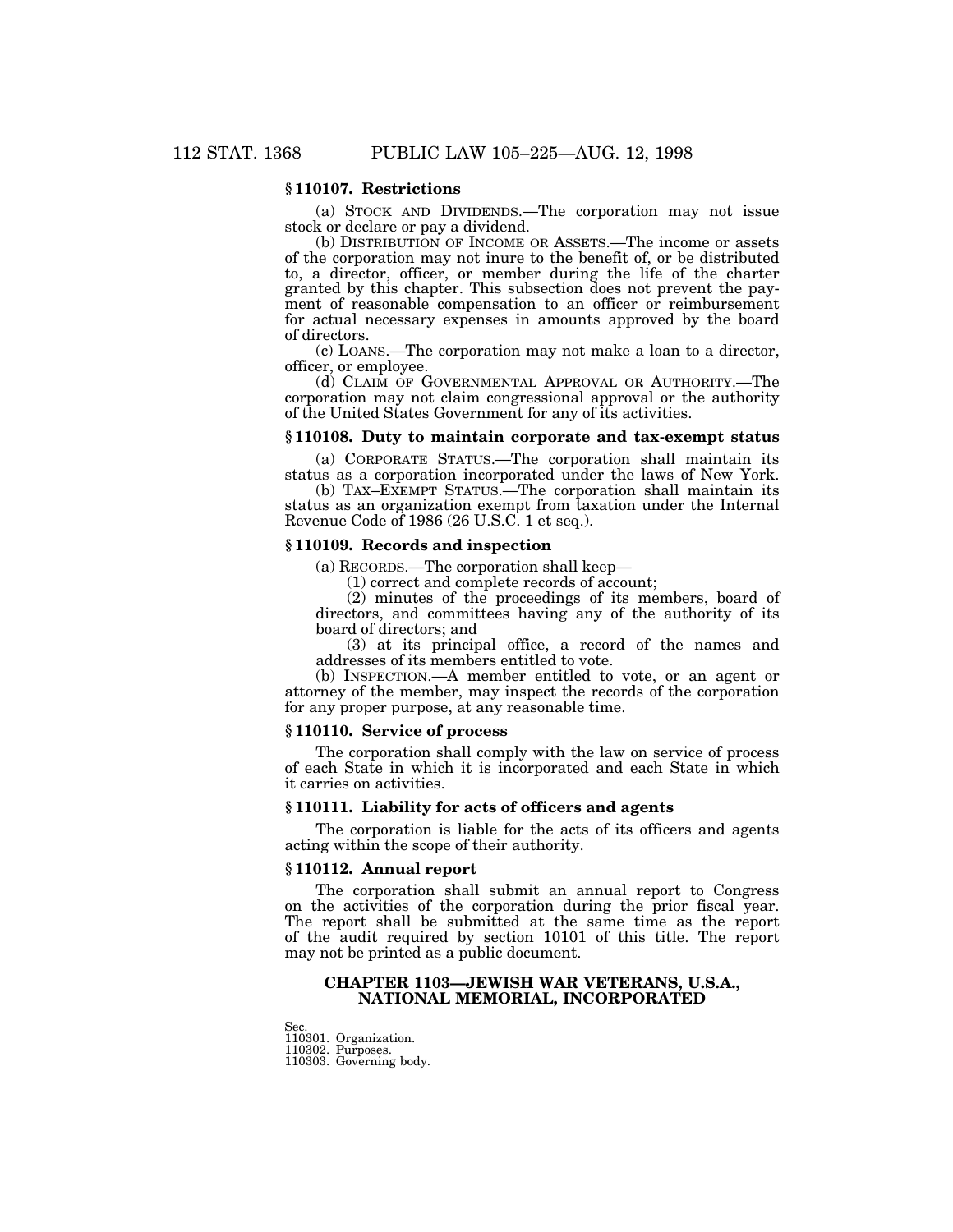110304. Powers.

110305. Restrictions. 110306. Principal office. 110307. Records and inspection. 110308. Service of process.

110309. Liability for acts of officers and agents. 110310. Distribution of assets on dissolution or final liquidation.

## **§ 110301. Organization**

(a) FEDERAL CHARTER.—Jewish War Veterans, U.S.A., National Memorial, Incorporated (in this chapter, the "corporation"), is a federally chartered corporation.

(b) PLACE OF INCORPORATION AND DOMICILE.—The corporation is declared to be a nonprofit corporation incorporated and domiciled in the District of Columbia.

(c) PERPETUAL EXISTENCE.—Except as otherwise provided, the corporation has perpetual existence.

## **§ 110302. Purposes**

The purposes of the corporation are—

 $(1)$  to maintain and conduct a national memorial and museum dedicated to and commemorating the service and sacrifice by Americans of the Jewish faith in the Armed Forces of the United States during the period of war;

(2) to gather, collate, edit, publish, and exhibit memorabilia, information, records, military awards, decorations, citations, and similar items, to preserve the memories and records of patriotic service performed by men and women of the Jewish faith while in the Armed Forces of the United States in time of war; and

(3) to stimulate patriotism in the minds of all Americans by encouraging the study of the military and naval history of the United States.

#### **§ 110303. Governing body**

(a) BOARD OF DIRECTORS.—(1) The board of directors is the governing body of the corporation. Between meetings of the corporation, the board is responsible for the general policies and program of the corporation. The board is responsible for the control of all funds of the corporation.

(2) The number of directors, their manner of selection (including the filling of vacancies), and their term of office are as provided in the constitution and bylaws of the corporation. However, the board shall have at least 36 directors.

(b) OFFICERS.—(1) The officers of the corporation are a president, one or more vice presidents as provided in the constitution and bylaws, a secretary, and a treasurer.

(2) The manner of election, term of office, and duties of the officers are as provided in the constitution and bylaws.

## **§ 110304. Powers**

The corporation may—

(1) adopt and amend a constitution and bylaws for the management of its property and the regulation of its affairs;

(2) adopt and alter a corporate seal;

(3) make contracts;

(4) acquire, own, lease, encumber, and transfer property as necessary or convenient to carry out the purposes of the corporation;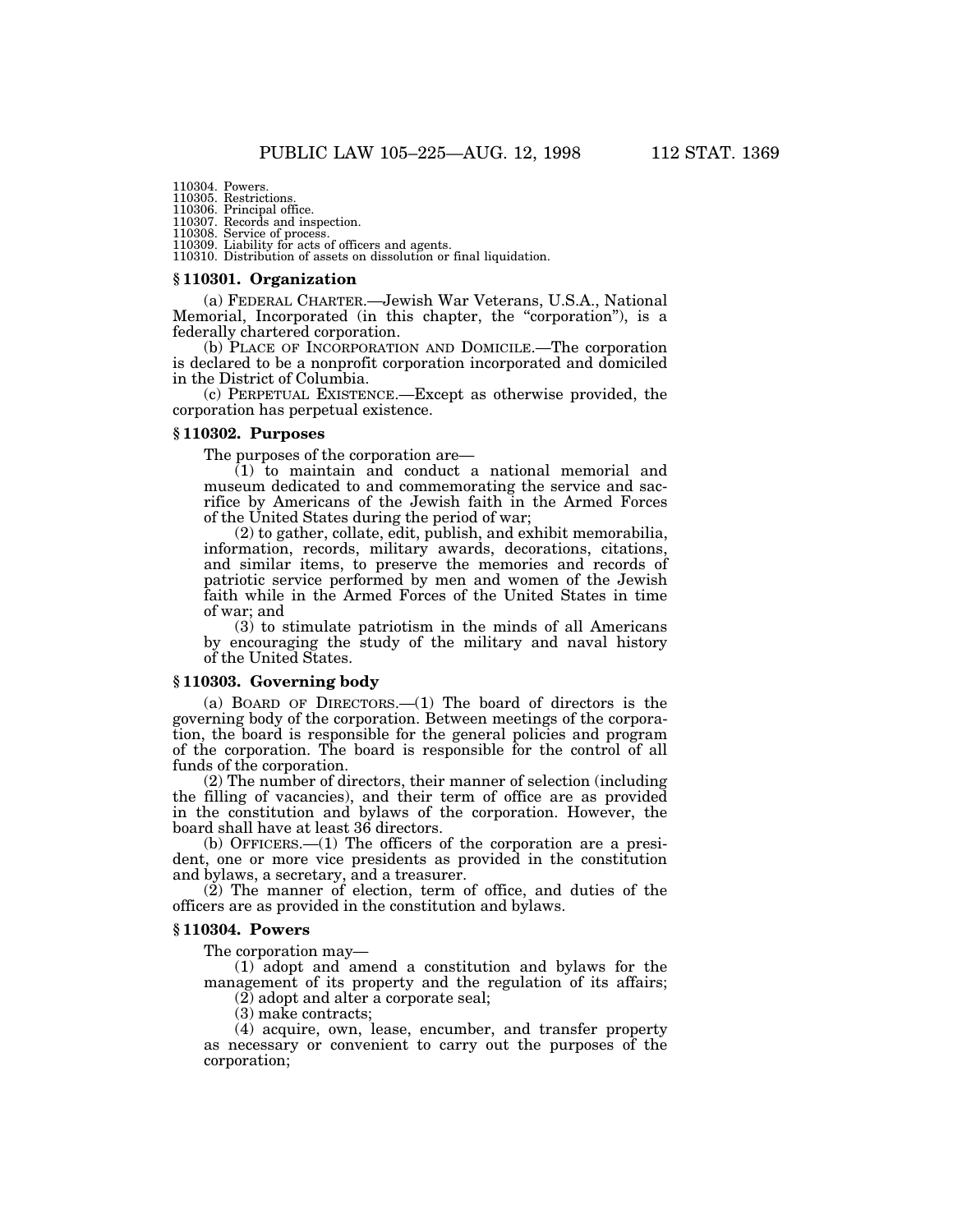(5) borrow money, issue instruments of indebtedness, and secure its obligations by granting security interests in its property; and

(6) sue and be sued.

# **§ 110305. Restrictions**

(a) STOCK AND DIVIDENDS.—The corporation may not issue stock or declare or pay a dividend.

(b) POLITICAL ACTIVITIES.—The corporation or a director or officer as such may not contribute to, support, or assist a political party or candidate for public office.

(c) DISTRIBUTION OF INCOME OR ASSETS.—The income or assets of the corporation may not inure to the benefit of, or be distributed to, a director or officer. This subsection does not prevent the payment of compensation to an officer or employee in an amount approved by the executive committee of the corporation.

(d) LOANS.—The corporation may not make a loan to a director, officer, or employee. Directors who vote for or assent to making a loan to a director, officer, or employee, and officers who participate in making the loan, are jointly and severally liable to the corporation for the amount of the loan until it is repaid.

#### **§ 110306. Principal office**

The principal office of the corporation shall be in the District of Columbia. However, the activities of the corporation are not confined to the District of Columbia but may be conducted throughout the States, territories, and possessions of the United States.

#### **§ 110307. Records and inspection**

(a) RECORDS.—The corporation shall keep—

(1) correct and complete records of account;

(2) minutes of the proceedings of its members, board of directors, and committees having any of the authority of its board of directors; and

(3) at its principal office, a record of the names and addresses of its members entitled to vote.

(b) INSPECTION.—A member entitled to vote, or an agent or attorney of the member, may inspect the records of the corporation for any proper purpose, at any reasonable time.

## **§ 110308. Service of process**

The corporation shall have a designated agent in its headquarters in the District of Columbia to receive service of process for the corporation. Notice to or service on the agent, or mailed to the headquarters of the corporation in the District of Columbia, is notice to or service on the corporation.

# **§ 110309. Liability for acts of officers and agents**

The corporation is liable for the acts of its officers and agents acting within the scope of their authority.

## **§ 110310. Distribution of assets on dissolution or final liquidation**

On dissolution or final liquidation of the corporation, any assets remaining after the discharge of all liabilities shall be distributed as provided by the board of directors, but in compliance with the constitution and bylaws of the corporation. This section does not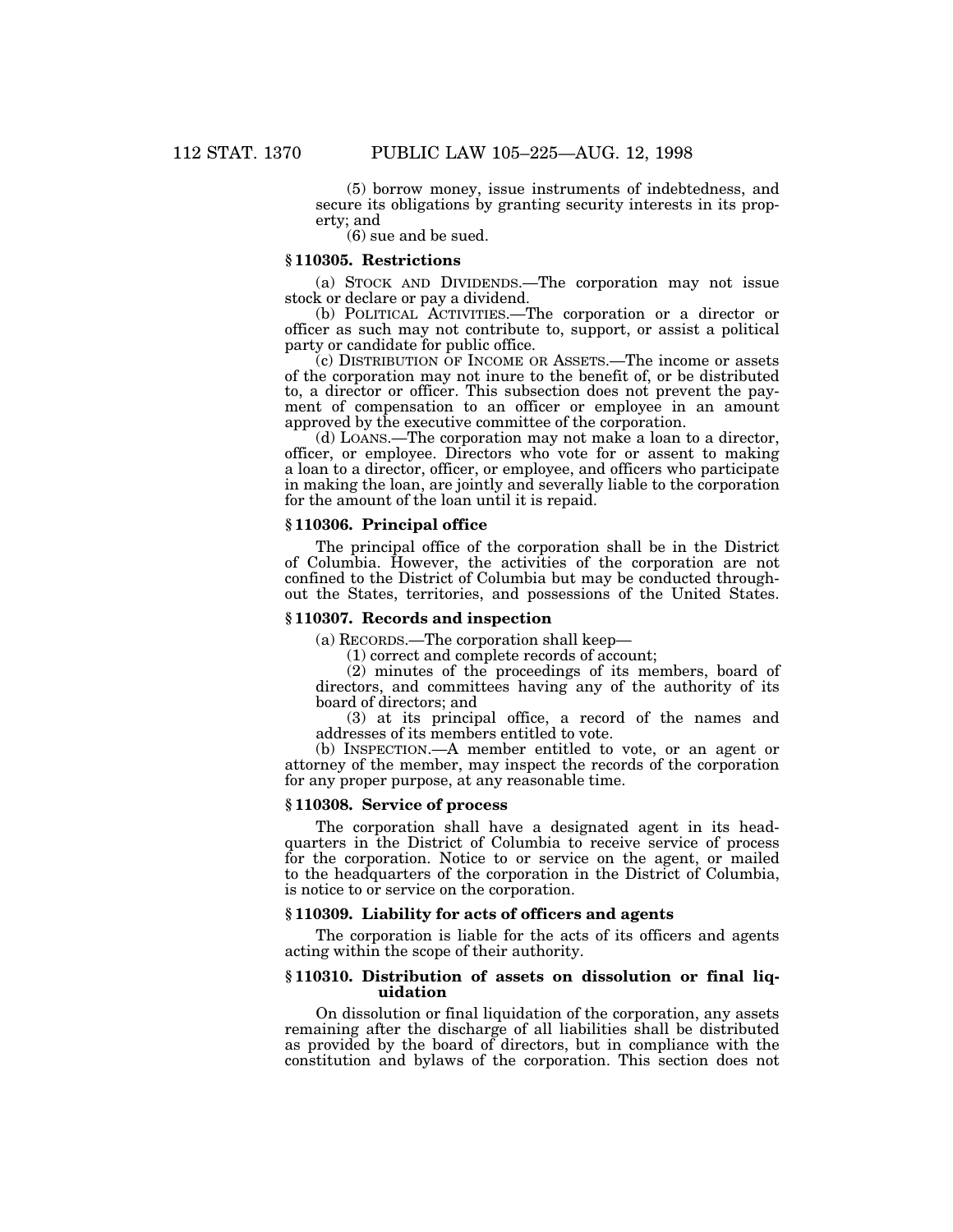allow assets to be distributed to an officer or employee or to inure to the benefit of a private person.

# **CHAPTER 1201—[RESERVED]**

# **CHAPTER 1301—LADIES OF THE GRAND ARMY OF THE REPUBLIC**

Sec.

130101. Organization. 130102. Purposes. 130103. Membership. 130104. Governing body. 130105. Powers. 130106. Exclusive right to name, seals, emblems, and badges.

130107. Restrictions. 130108. Principal office. 130109. Records and inspection. 130110. Service of process.

130111. Liability for acts of officers and agents.

130112. Annual report. 130113. Distribution of assets on dissolution or final liquidation.

#### **§ 130101. Organization**

(a) FEDERAL CHARTER.—Ladies of the Grand Army of the Republic (in this chapter, the ''corporation'') is a federally chartered corporation.

(b) PLACE OF INCORPORATION AND DOMICILE.—The corporation is declared to be incorporated and domiciled in the District of Columbia.

(c) PERPETUAL EXISTENCE.—Except as otherwise provided, the corporation has perpetual existence.

# **§ 130102. Purposes**

The purposes of the corporation are—

 $(1)$  to perpetuate the memory of the Grand Army of the Republic and of the men who saved the Union in 1861 to 1865;

(2) to assist in every practicable way in preserving, and making available for research, documents and records pertaining to the Grand Army of the Republic and its members;

(3) to cooperate in doing honor to all those who have served our country patriotically in any way;

(4) to teach patriotism, the duties of citizenship, the true history of our country, and the love and honor of our flag;

(5) to oppose every tendency or movement that would weaken loyalty to, destroy, or impair our constitutional Union; and

(6) to inculcate and broadly sustain the American principles of representative government, equal rights, and impartial justice for all.

## **§ 130103. Membership**

(a) ELIGIBILITY.—(1) Except as provided in this chapter, eligibility for membership in the corporation and the rights, privileges, and designation of classes of members are as provided in the constitution and bylaws of the corporation.

(2) Eligibility for membership is limited to female blood relatives of an individual who—

(A) served at any time during the period April 12, 1861, through April 9, 1865, as a soldier or sailor in—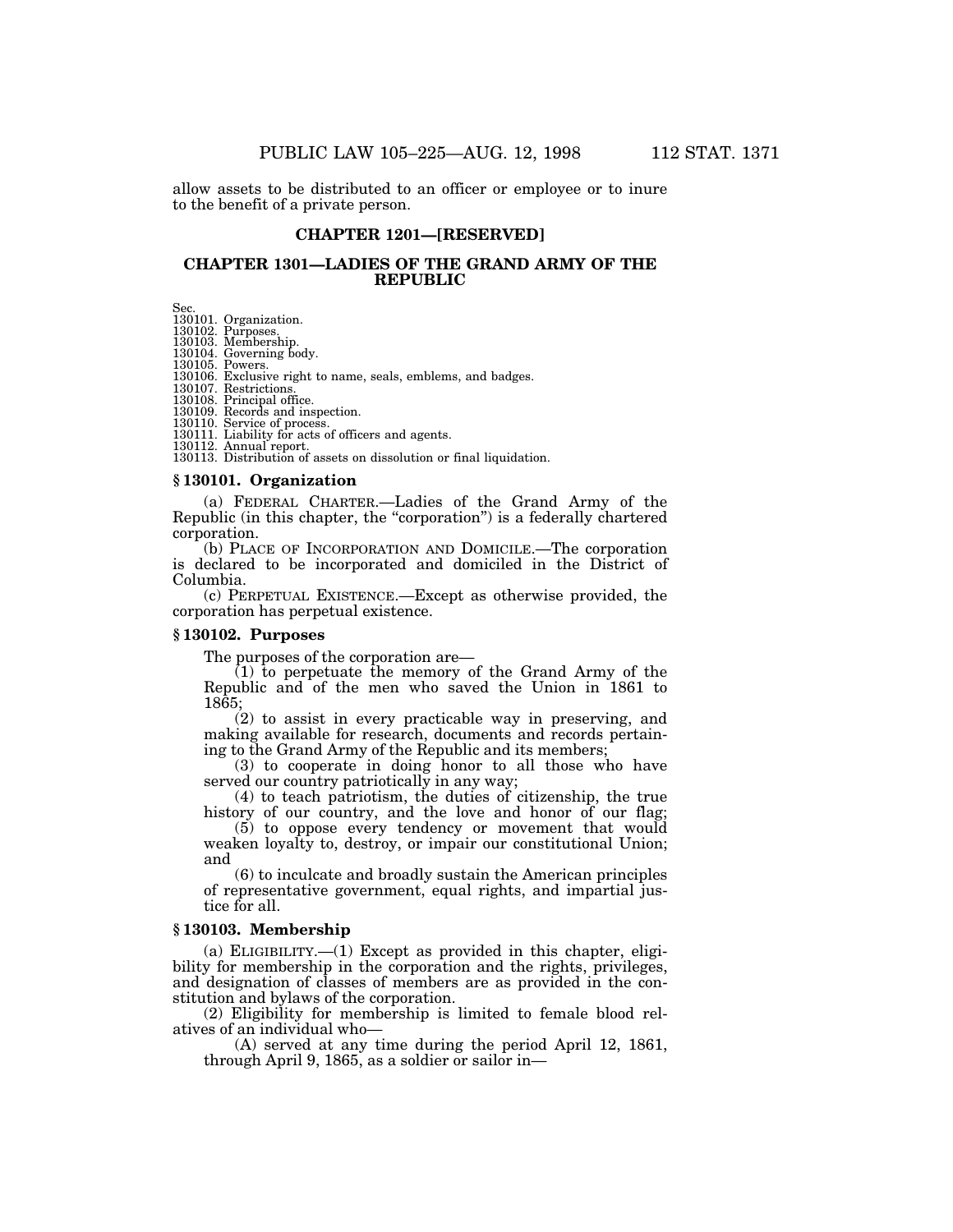(i) the United States Army, Navy, Marine Corps, or Revenue-Cutter Service; or

(ii) a State regiment that was called into active service and was subject to orders of United States general officers during that period; and

(B) was honorably discharged from, or died in, that service. (b) VOTING.—Each member has one vote on each matter submitted to a vote at a meeting of the members.

## **§ 130104. Governing body**

(a) NATIONAL CONVENTION.—(1) The national convention is the supreme governing authority of the corporation.

(2) The national convention is composed of officers and elected representatives from the States and other local subdivisions of the corporation as provided in the constitution and bylaws. However, the form of government of the corporation must be representative of the membership at large and may not permit concentration of control in a limited number of members or in a self-perpetuating group not representative of the membership at large.

(3) The meetings of the national convention may be held in the District of Columbia or in any State, territory, or possession of the United States.

(b) OFFICERS.—The titles, manner of selection, term of office, and duties of the officers are as provided in the constitution and bylaws of the corporation.

## **§ 130105. Powers**

The corporation may—

(1) adopt and amend a constitution and bylaws for the management of its property and the regulation of its affairs; (2) adopt and alter a corporate seal;

(3) choose officers, managers, agents, and employees as the activities of the corporation require;

(4) make contracts;

(5) acquire, own, lease, encumber, and transfer property as necessary or convenient to carry out the purposes of the corporation;

(6) borrow money, issue instruments of indebtedness, and secure its obligations by granting security interests in its property;

(7) sue and be sued; and

(8) do any other act necessary and proper to carry out the purposes of the corporation.

## **§ 130106. Exclusive right to name, seals, emblems, and badges**

The corporation and its subordinate divisions have the exclusive right to use the name ''Ladies of the Grand Army of the Republic''. The corporation has the exclusive right to use and to allow others to use seals, emblems, and badges the corporation adopts.

## **§ 130107. Restrictions**

(a) STOCK AND DIVIDENDS.—The corporation may not issue stock or declare or pay a dividend.

(b) POLITICAL ACTIVITIES.—The corporation or an officer or agent as such may not contribute to a political party or candidate for public office.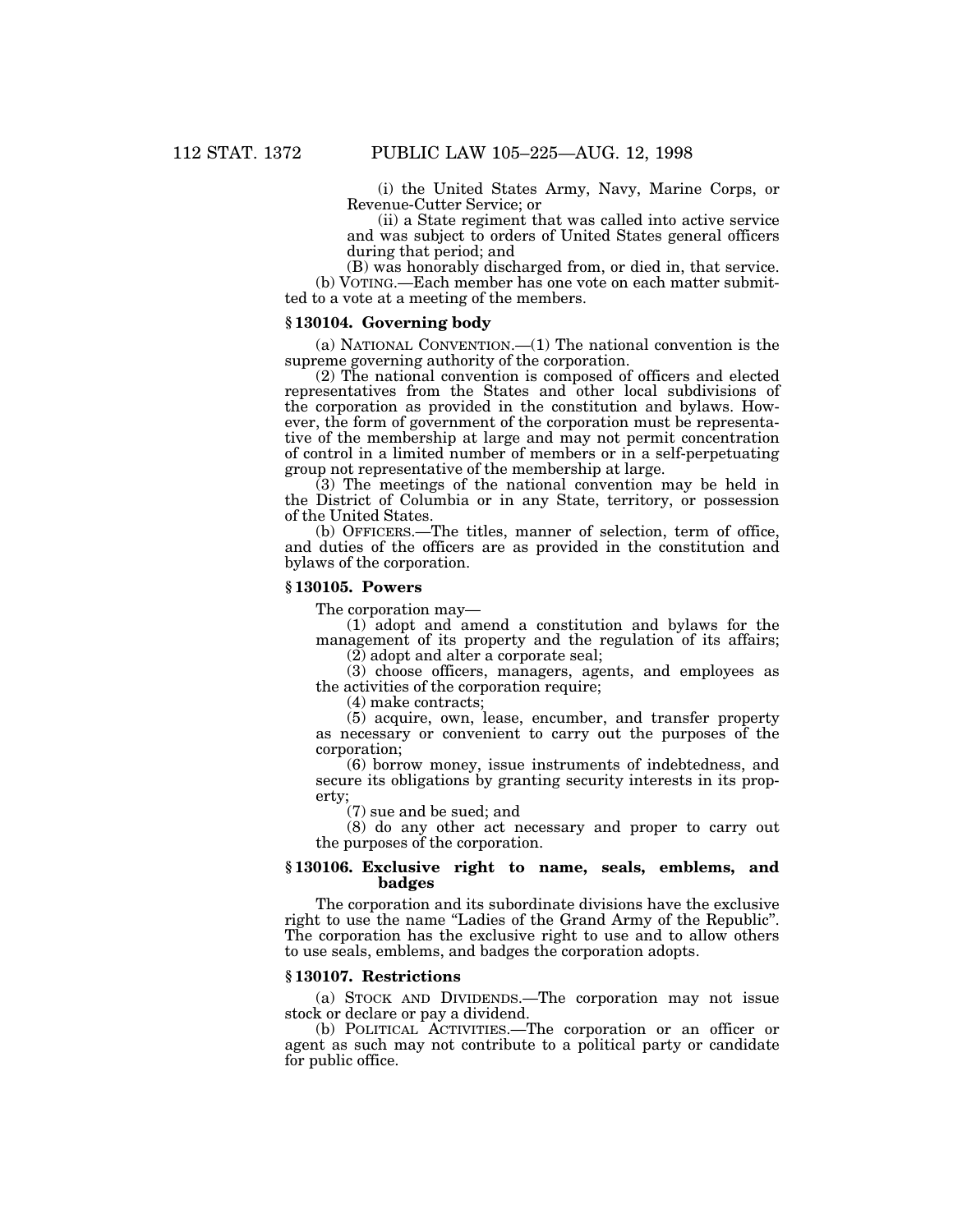(c) DISTRIBUTION OF INCOME OR ASSETS.—The income or assets of the corporation may not inure to the benefit of, or be distributed to, an officer or member during the life of the corporation or on its dissolution or final liquidation. This subsection does not prevent the payment of compensation to an officer or reimbursement for actual necessary expenses in amounts approved by the council of administration of the corporation.

(d) LOANS.—The corporation may not make a loan or advance to an officer or employee. Members of the council of administration who vote for or assent to making a loan or advance to an officer or employee, and officers who participate in making the loan or advance, are jointly and severally liable to the corporation for the amount of the loan or advance until it is repaid.

#### **§ 130108. Principal office**

The principal office of the corporation shall be in the District of Columbia or another place decided by the corporation. However, the activities of the corporation are not confined to the place where the principal office is located but may be conducted throughout the States, territories, and possessions of the United States.

## **§ 130109. Records and inspection**

(a) RECORDS.—The corporation shall keep—

(1) correct and complete records of account; and

(2) minutes of the proceedings of its national conventions and council of administration.

(b) INSPECTION.—A member, or an agent or attorney of the member, may inspect the records of the corporation for any proper purpose, at any reasonable time.

# **§ 130110. Service of process**

The corporation shall have a designated agent in the District of Columbia to receive service of process for the corporation. Notice to or service on the agent, or mailed to the business address of the agent, is notice to or service on the corporation.

## **§ 130111. Liability for acts of officers and agents**

The corporation is liable for the acts of its officers and agents acting within the scope of their authority.

# **§ 130112. Annual report**

Not later than March 1 of each year, the corporation shall submit a report to Congress on the activities of the corporation during the prior fiscal year. The report may consist of a report on the proceedings of the national convention. The report may not be printed as a public document.

# **§ 130113. Distribution of assets on dissolution or final liquidation**

On dissolution or final liquidation of the corporation, any assets remaining after the discharge of all liabilities shall be distributed as provided by the council of administration, but in compliance with the constitution and bylaws of the corporation.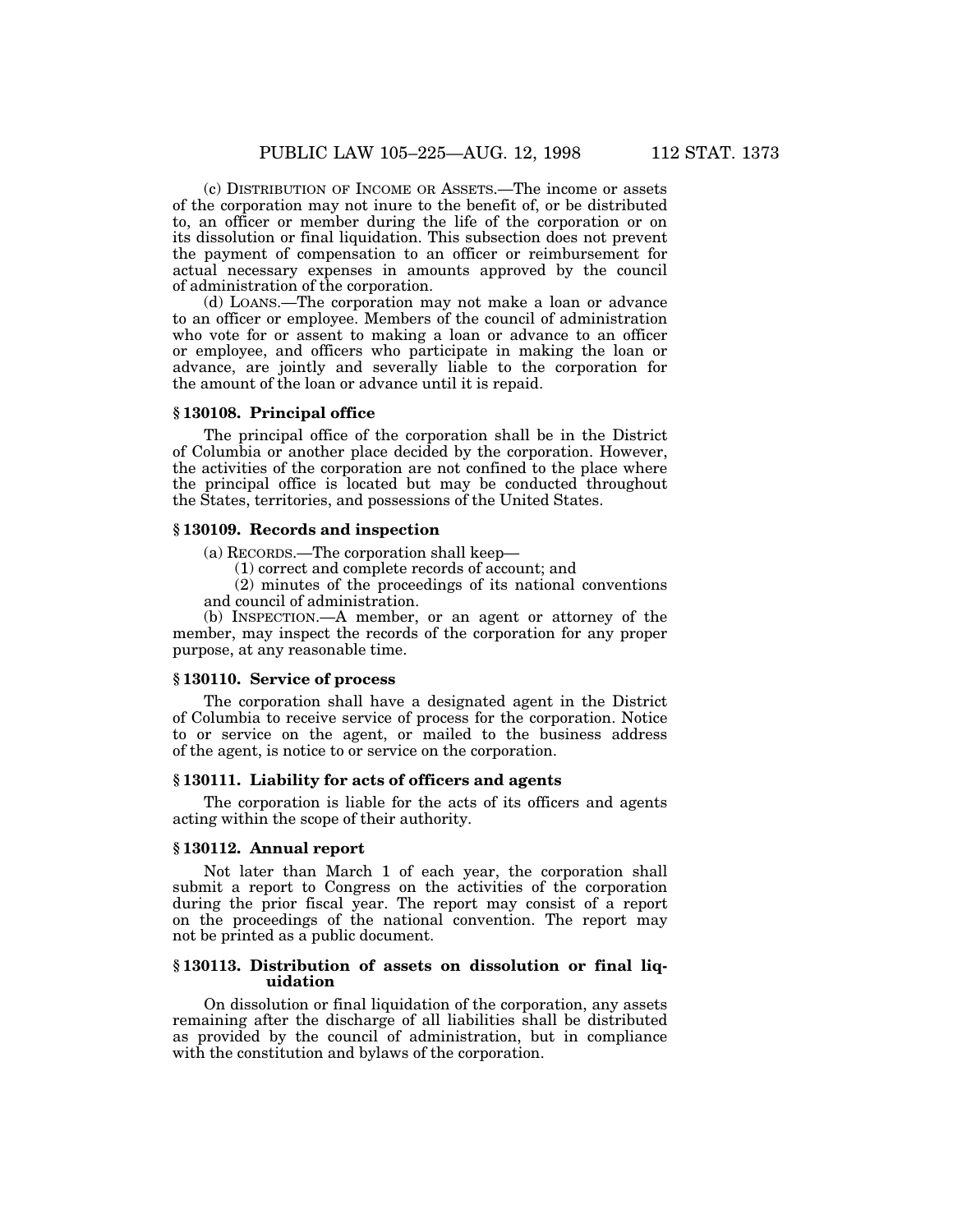# **CHAPTER 1303—LEGION OF VALOR OF THE UNITED STATES OF AMERICA, INCORPORATED**

Sec.

130301. Organization.

130302. Principles and purposes. 130303. Membership.

130304. Governing body. 130305. Powers. 130306. Restrictions. 130307. Principal office.

130308. Records and inspection.

130309. Service of process. 130310. Liability for acts of officers and agents. 130311. Distribution of assets on dissolution or final liquidation.

#### **§ 130301. Organization**

(a) FEDERAL CHARTER.—Legion of Valor of the United States of America, Incorporated (in this chapter, the ''corporation''), is a federally chartered corporation.

(b) PLACE OF INCORPORATION AND DOMICILE.—The corporation is declared to be incorporated and domiciled in the District of Columbia.

(c) PERPETUAL EXISTENCE.—Except as otherwise provided, the corporation has perpetual existence.

(d) REFERENCES TO ARMY AND NAVY LEGION OF VALOR OF THE UNITED STATES OF AMERICA, INCORPORATED.—Any reference to the Army and Navy Legion of Valor of the United States of America, Incorporated, is deemed to refer to the Legion of Valor of the United States of America, Incorporated.

#### **§ 130302. Principles and purposes**

(a) PRINCIPLES.—The principles underlying the corporation are patriotic allegiance to the United States of America, fidelity to the constitution and laws of the United States, the security of civil liberty, and the permanence of free institutions.

(b) PURPOSES.—The purposes of the corporation are—

(1) to cherish the memories of the valiant deeds in arms for which the Congressional Medal of Honor, the Distinguished Service Cross, the Navy Cross, and the Air Force Cross are the insignia;

(2) to promote true fellowship among its members;

(3) to advance the best interests of members of the Armed Forces of the United States of America;

(4) to extend all possible relief to needy members of the corporation and their widows and children; and

(5) to stimulate patriotism in the minds of our youth by encouraging the study of the patriotic, military, and naval history of our Nation.

# **§ 130303. Membership**

(a) ELIGIBILITY.—An individual is eligible for active membership in the corporation if the individual—

 $(1)$  is of good moral character; and

(2) has received a Congressional Medal of Honor, a Distinguished Service Cross, a Navy Cross, or an Air Force Cross awarded for acts of extraordinary heroism in connection with military or naval operations against an armed enemy, or for heroism of a specially distinguished character, as a member of the Armed Forces of the United States or any foreign country.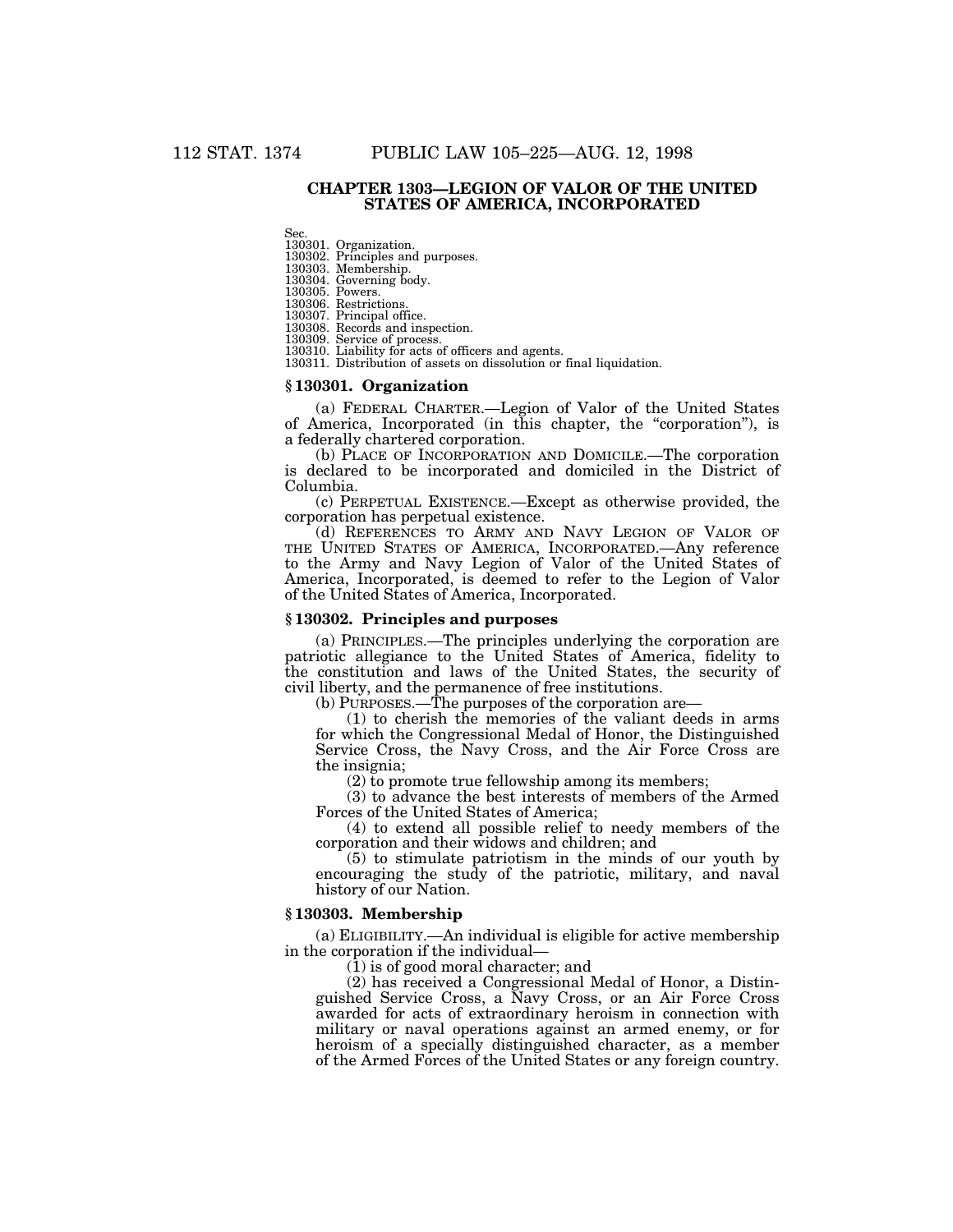(b) EXTENSION OF ELIGIBILITY TO PARENTS AND DESCENDANTS.— The corporation may extend eligibility for membership, either active or associate, to parents and lineal descendants of an individual described in subsection (a) of this section on terms provided in its constitution and bylaws.

(c) VOTING.—Each member (except an associate member) has one vote on each matter submitted to a vote at a meeting of the members.

## **§ 130304. Governing body**

(a) BOARD OF DIRECTORS.—(1) The board of directors is the governing body of the corporation. Between meetings of the corporation, the board is responsible for the general policies and program of the corporation. The board is responsible for all funds of the corporation.

(2) The number of directors, their manner of selection (including the filling of vacancies), and their term of office are as provided in the constitution and bylaws of the corporation. However, the board shall have at least 10 directors.

(b) OFFICERS.—(1) The officers of the corporation are a commander, a senior vice commander, a junior vice commander, a chaplain, an adjutant and quartermaster, a judge advocate, an inspector, a surgeon, a historian, and any aides-de-camp provided in the constitution and bylaws.

(2) The manner of election, term of office, and duties of the officers are as provided in the constitution and bylaws.

#### **§ 130305. Powers**

The corporation may—

(1) adopt and amend a constitution and bylaws for the management of its property and the regulation of its affairs;

(2) adopt and alter a corporate seal;

(3) make contracts;

(4) acquire, own, lease, encumber, and transfer property as necessary or convenient to carry out the purposes of the corporation;

(5) borrow money, issue instruments of indebtedness, and secure its obligations by granting security interests in its property;

(6) charge and collect membership dues; and

(7) sue and be sued.

#### **§ 130306. Restrictions**

(a) STOCK AND DIVIDENDS.—The corporation may not issue stock or declare or pay a dividend.

(b) POLITICAL ACTIVITIES.—The corporation or a director or officer as such may not contribute to, support, or assist a political party or candidate for public office.

(c) DISTRIBUTION OF INCOME OR ASSETS.—The income or assets of the corporation may not inure to the benefit of, or be distributed to, a director, officer, or member except on dissolution or final liquidation of the corporation. This subsection does not prevent the payment of compensation to an officer in an amount approved by the executive committee of the corporation.

(d) LOANS.—The corporation may not make a loan to a director, officer, or employee. Directors who vote for or assent to making a loan to a director, officer, or employee, and officers who participate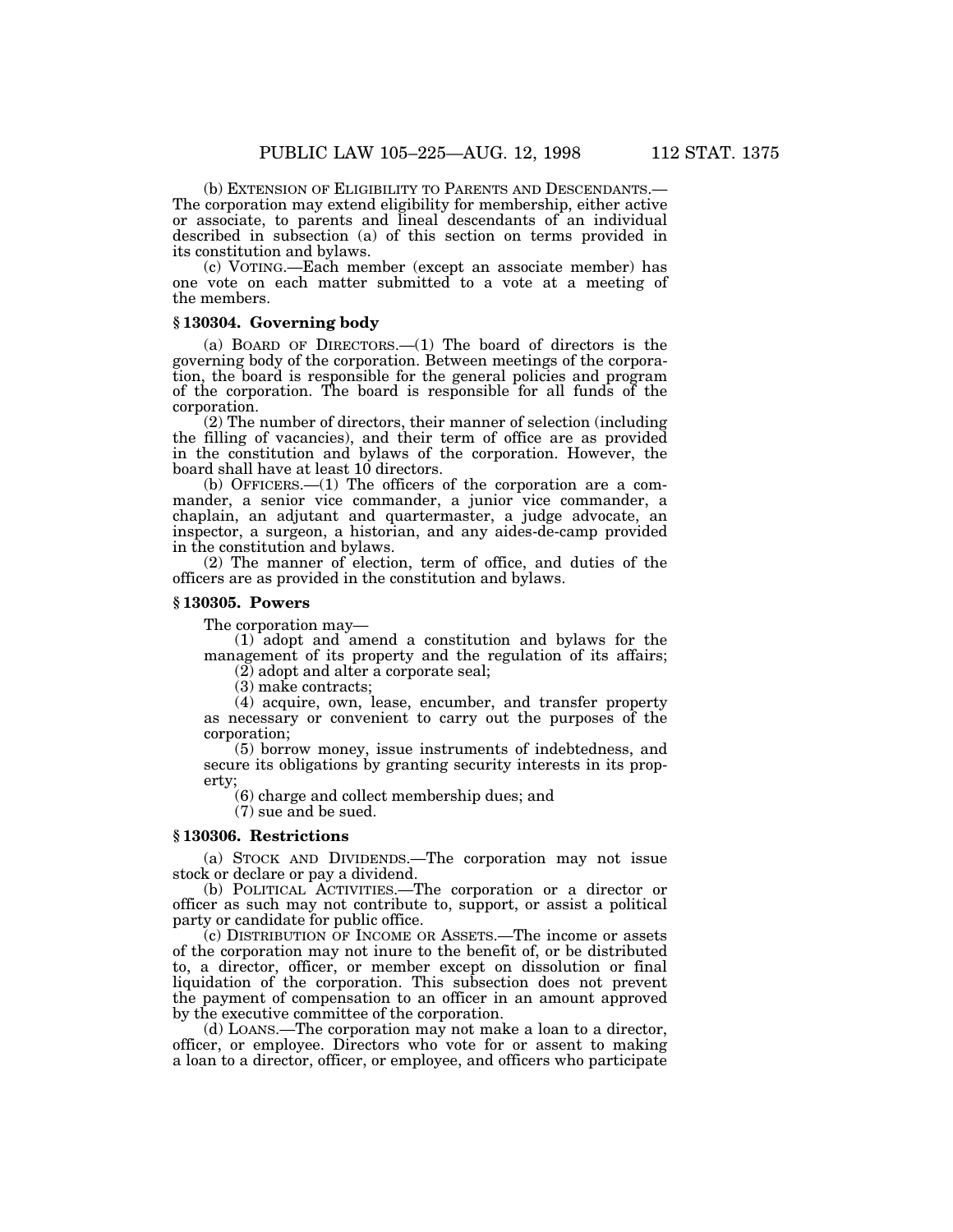in making the loan, are jointly and severally liable to the corporation for the amount of the loan until it is repaid.

# **§ 130307. Principal office**

The principal office of the corporation shall be in a place decided by the board of directors. However, the activities of the corporation are not confined to the place where the principal office is located but may be conducted throughout the States, territories, and possessions of the United States.

#### **§ 130308. Records and inspection**

(a) RECORDS.—The corporation shall keep—

(1) correct and complete records of account;

(2) minutes of the proceedings of its members, board of directors, and committees having any of the authority of its board of directors; and

(3) at its principal office, a record of the names and addresses of its members entitled to vote.

(b) INSPECTION.—A member entitled to vote, or an agent or attorney of the member, may inspect the records of the corporation for any proper purpose, at any reasonable time.

# **§ 130309. Service of process**

The corporation shall have a designated agent in the District of Columbia to receive service of process for the corporation. Notice to or service on the agent, or mailed to the business address of the agent, is notice to or service on the corporation.

## **§ 130310. Liability for acts of officers and agents**

The corporation is liable for the acts of its officers and agents acting within the scope of their authority.

## **§ 130311. Distribution of assets on dissolution or final liquidation**

On dissolution or final liquidation of the corporation, any assets remaining after the discharge of all liabilities shall be distributed as provided by the board of directors, but in compliance with the constitution and bylaws of the corporation.

## **CHAPTER 1305—LITTLE LEAGUE BASEBALL, INCORPORATED**

Sec.

130501. Organization. 130502. Purposes. 130503. Membership. 130504. Governing body. 130505. Powers.

130506. Exclusive right to name and emblems.<br>130507. Restrictions.<br>130508. Principal office.<br>130508. Principal office.<br>130510. Records and inspection.<br>130511. Service of process.<br>130512. Liability for acts of officers and

## **§ 130501. Organization**

(a) FEDERAL CHARTER.—Little League Baseball, Incorporated (in this chapter, the ''corporation''), is a federally chartered corporation.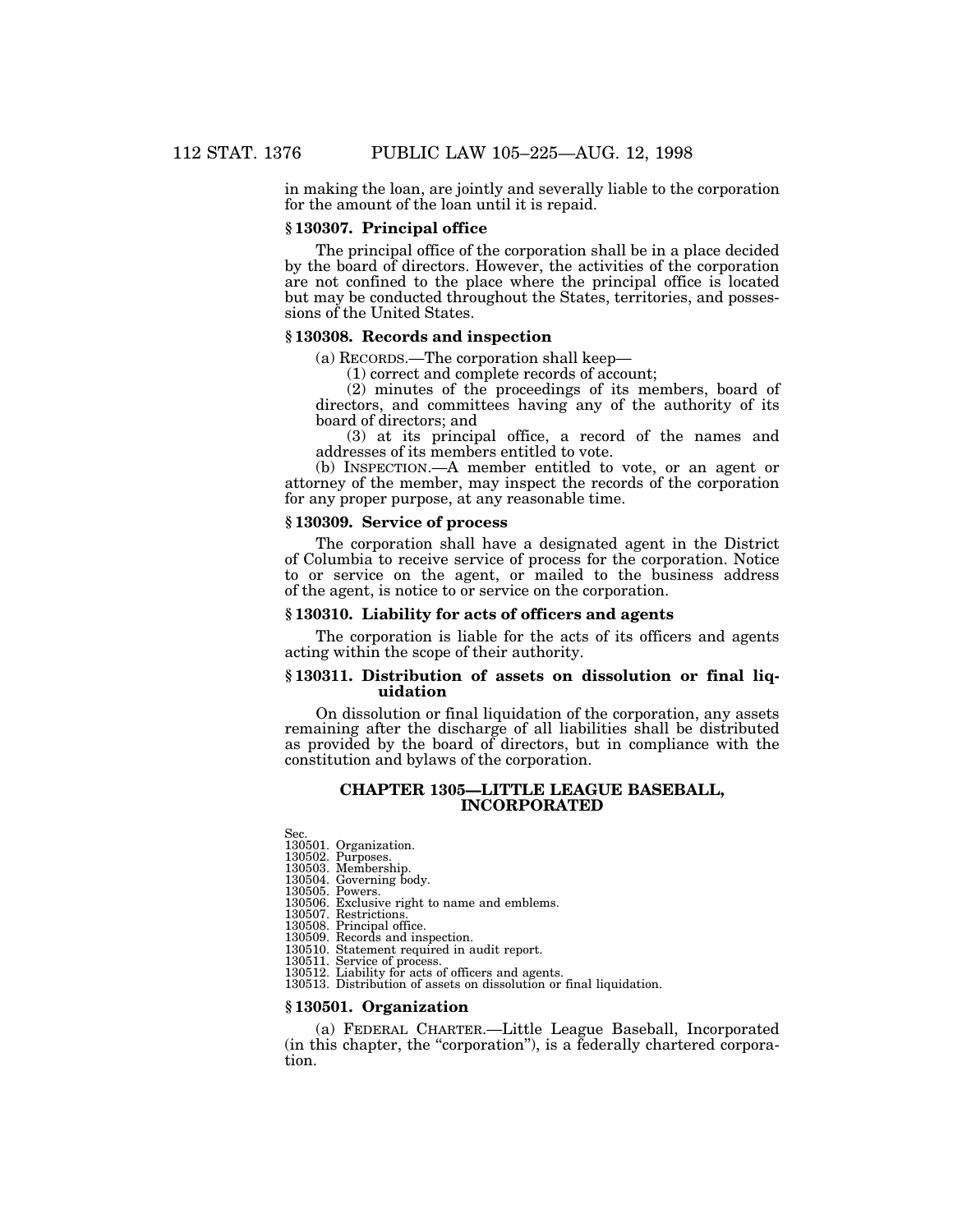(b) PERPETUAL EXISTENCE.—Except as otherwise provided, the corporation has perpetual existence.

## **§ 130502. Purposes**

The purposes of the corporation are—

(1) to promote, develop, supervise, and voluntarily assist in all lawful ways the interest of young people who participate in Little League baseball;

(2) to help and voluntarily assist young people in developing qualities of citizenship and sportsmanship; and

(3) using the disciplines of the native American game of baseball, to teach spirit and competitive will to win, physical fitness through individual sacrifice, the values of team play, and wholesome well being through healthy social association with other youngsters under proper leadership.

## **§ 130503. Membership**

(a) ELIGIBILITY.—Except as provided in this chapter, eligibility for membership in the corporation and the rights and privileges of members are as provided in the constitution and bylaws of the corporation.

(b) VOTING.—Each member (except an honorary or associate member) has one vote on each matter submitted to a vote at a meeting of the members.

## **§ 130504. Governing body**

(a) BOARD OF DIRECTORS.—(1) The board of directors is the governing body of the corporation. Between meetings of the corporation, the board is responsible for the general policies and program of the corporation. The board is responsible for the control of all funds of the corporation.

(2) The number of directors, their manner of selection (including the filling of vacancies), and their term of office are as provided in the constitution and bylaws of the corporation. However, the board shall have at least 13 directors.

(b) OFFICERS.—(1) The officers of the corporation are a chairman of the board of directors, a president, a vice president, and a secretary-treasurer. Their duties are as provided in the constitution and bylaws of the corporation.

(2) The officers shall be elected annually at the annual meeting of the corporation.

# **§ 130505. Powers**

The corporation may—

(1) adopt and amend a constitution and bylaws for the management of its property and the regulation of its affairs; (2) adopt and alter a corporate seal;

(3) adopt, alter, and display seals, emblems, and badges; (4) choose directors, officers, trustees, managers, employees, and agents as the activities of the corporation require;

 $(5)$  make contracts;

(6) acquire, own, lease, encumber, and transfer property as necessary or convenient to carry out the purposes of the corporation;

(7) borrow money, issue instruments of indebtedness, and secure its obligations by granting security interests in its property;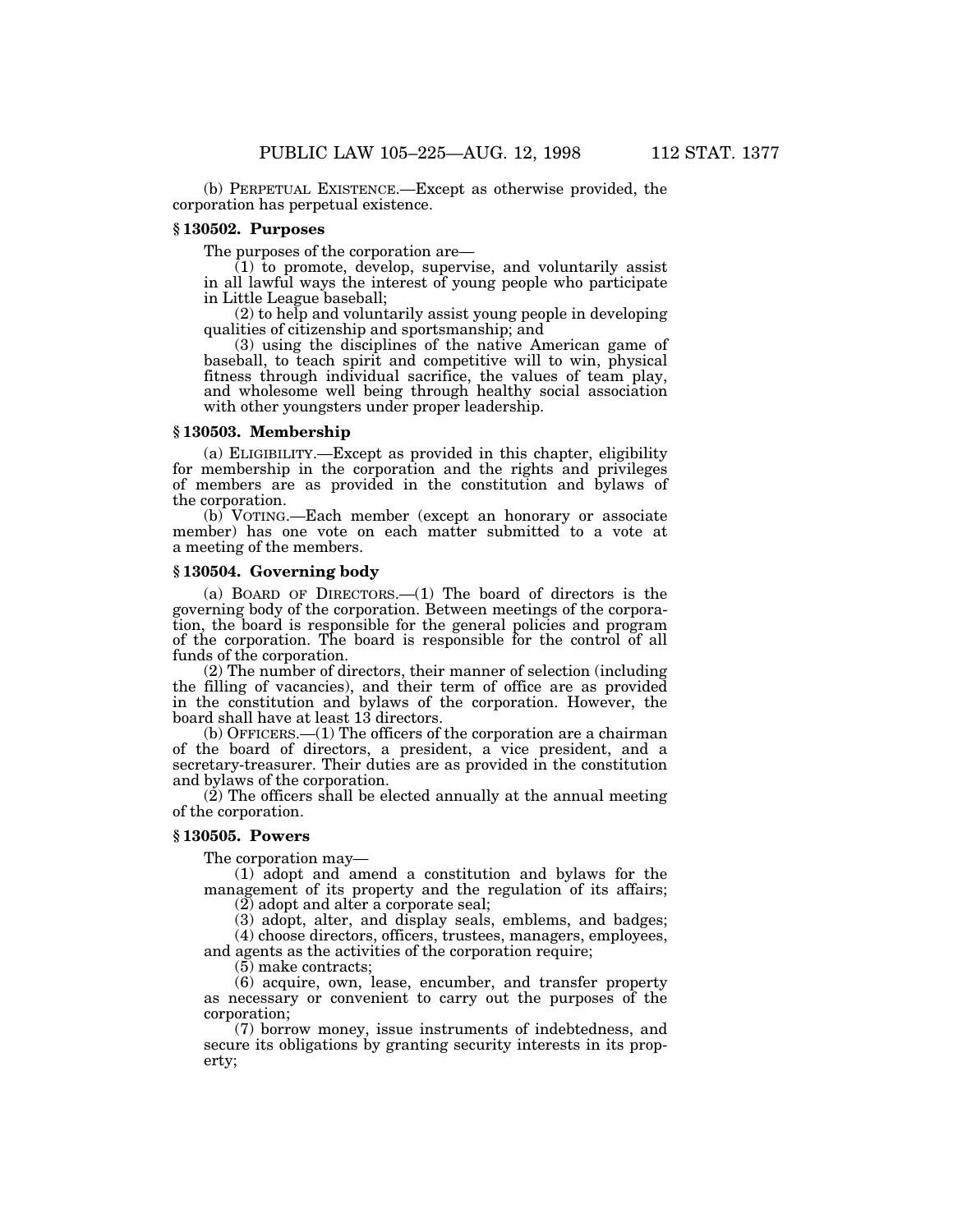(8) charge and collect membership dues and subscription fees;

(9) sue and be sued; and

(10) do any other act necessary or desirable to carry out the purposes of the corporation.

## **§ 130506. Exclusive right to name and emblems**

The corporation has the exclusive right to use and to allow others to use the names "Little League" and "Little Leaguer" and the official Little League emblem or any colorable simulation of that emblem. This section does not affect any vested rights.

## **§ 130507. Restrictions**

(a) STOCK AND DIVIDENDS.—The corporation may not issue stock or declare or pay a dividend.

(b) POLITICAL ACTIVITIES.—The corporation or a director, officer, or agent as such may not contribute to, support, or assist any political party or candidate for office.

(c) DISTRIBUTION OF INCOME OR ASSETS.—The income and assets of the corporation may not inure to the benefit of, or be distributed to, a director, officer, or member during the life of the corporation or on its dissolution or final liquidation. This subsection does not prevent the payment of reasonable compensation to an officer in an amount approved by the board of directors.

(d) LOANS.—The corporation may not make a loan to a director, officer, or employee. Directors who vote for or assent to making a loan to a director, officer, or employee, and officers who participate in making the loan, are jointly and severally liable to the corporation for the amount of the loan until it is repaid.

## **§ 130508. Principal office**

The principal office of the corporation shall be in Williamsport, Pennsylvania, or another place decided by the board of directors. However, the activities of the corporation may be conducted throughout the world.

# **§ 130509. Records and inspection**

(a) RECORDS.—The corporation shall keep—

(1) correct and complete records of account;

(2) minutes of the proceedings of its members, board of directors, and committees having any of the authority of its board of directors; and

(3) at its principal office, a record of the names and addresses of its members entitled to vote.

(b) INSPECTION.—A member entitled to vote, or an agent or attorney of the member, may inspect the records of the corporation for any proper purpose, at any reasonable time.

## **§ 130510. Statement required in audit report**

The corporation shall include in the audit report statement required under section  $10101(b)(1)(B)$  of this title a schedule of all contracts requiring payments greater than \$10,000 and all payments of compensation or fees at a rate greater than \$10,000 a year.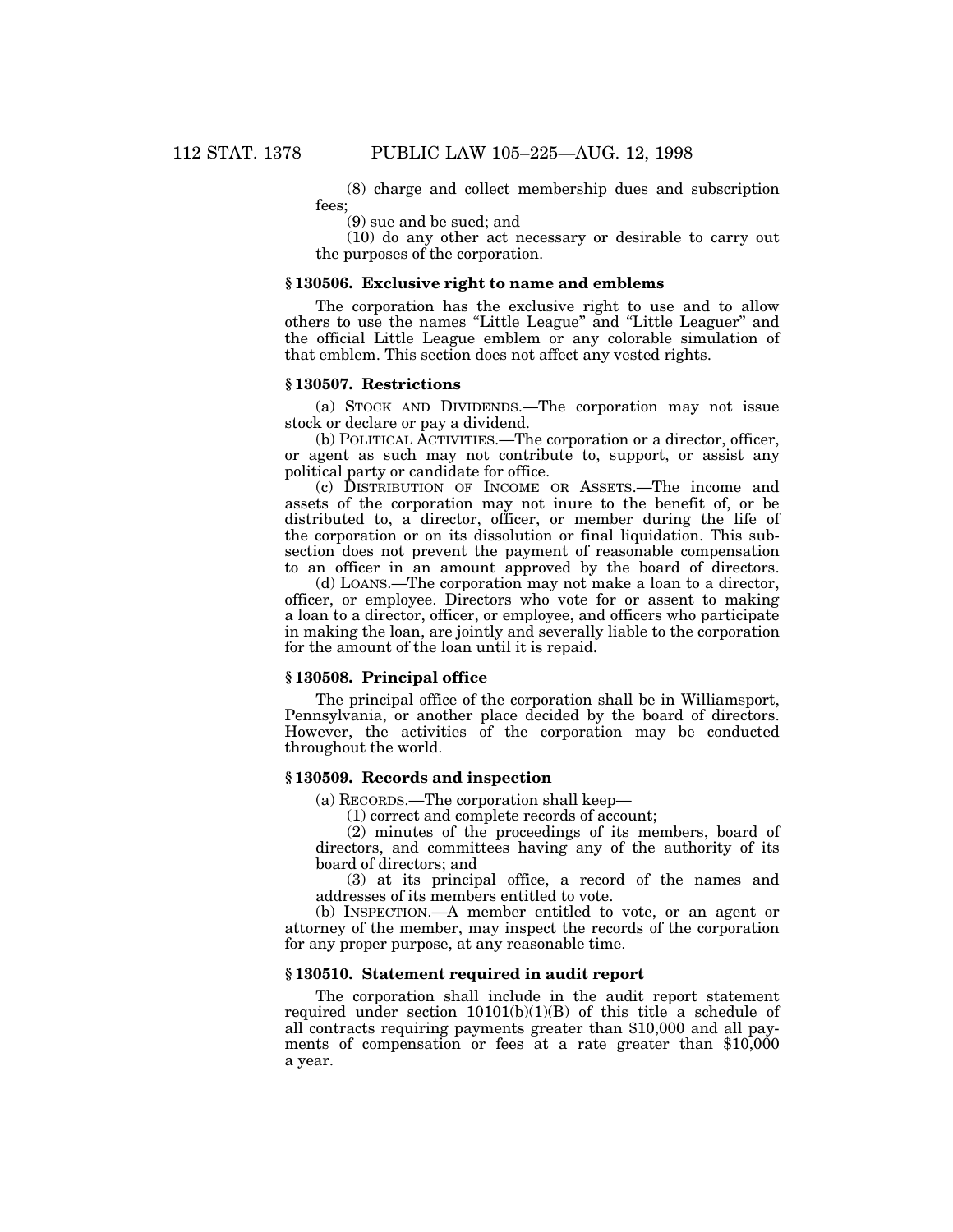## **§ 130511. Service of process**

The corporation shall have a designated agent in the District of Columbia to receive service of process for the corporation. Notice to or service on the agent, or mailed to the business address of the agent, is notice to or service on the corporation.

## **§ 130512. Liability for acts of officers and agents**

The corporation is liable for the acts of its officers and agents acting within the scope of their authority.

## **§ 130513. Distribution of assets on dissolution or final liquidation**

On dissolution or final liquidation of the corporation, any assets remaining after the discharge of all liabilities shall be distributed as provided by the board of directors, but consistent with the purposes of the corporation and in compliance with the constitution and bylaws of the corporation.

# **CHAPTER 1401—MARINE CORPS LEAGUE**

Sec.

140101. Organization.

140102. Purposes.

140103. Powers. 140104. Annual report.

#### **§ 140101. Organization**

(a) FEDERAL CHARTER.—Marine Corps League (in this chapter, the ''corporation'') is a federally chartered corporation.

(b) PERPETUAL EXISTENCE.—Except as otherwise provided, the corporation has perpetual existence.

#### **§ 140102. Purposes**

The purposes of the corporation are—

 $(1)$  to preserve the traditions and to promote the interests of the United States Marine Corps;

(2) to band those who, on August 4, 1937, were serving in the United States Marine Corps and those who have been honorably discharged from that service together in fellowship that they may effectively promote the ideals of American freedom and democracy;

(3) to fit its members for the duties of citizenship and to encourage them to serve as ably as citizens as they have served the Nation under arms;

(4) to hold sacred the history and memory of the men who have given their lives to the Nation;

(5) to foster love for the principles which they have supported by blood and valor since the founding of the Republic;

(6) to maintain true allegiance to American institutions; (7) to create a bond of comradeship between those in service

and those who have returned to civil life;

(8) to aid voluntarily and to render assistance to all marines and former marines as well as to their widows and orphans; and

(9) to perpetuate the history of the United States Marine Corps and by fitting acts to observe the anniversaries of historical occasions of peculiar interest to marines.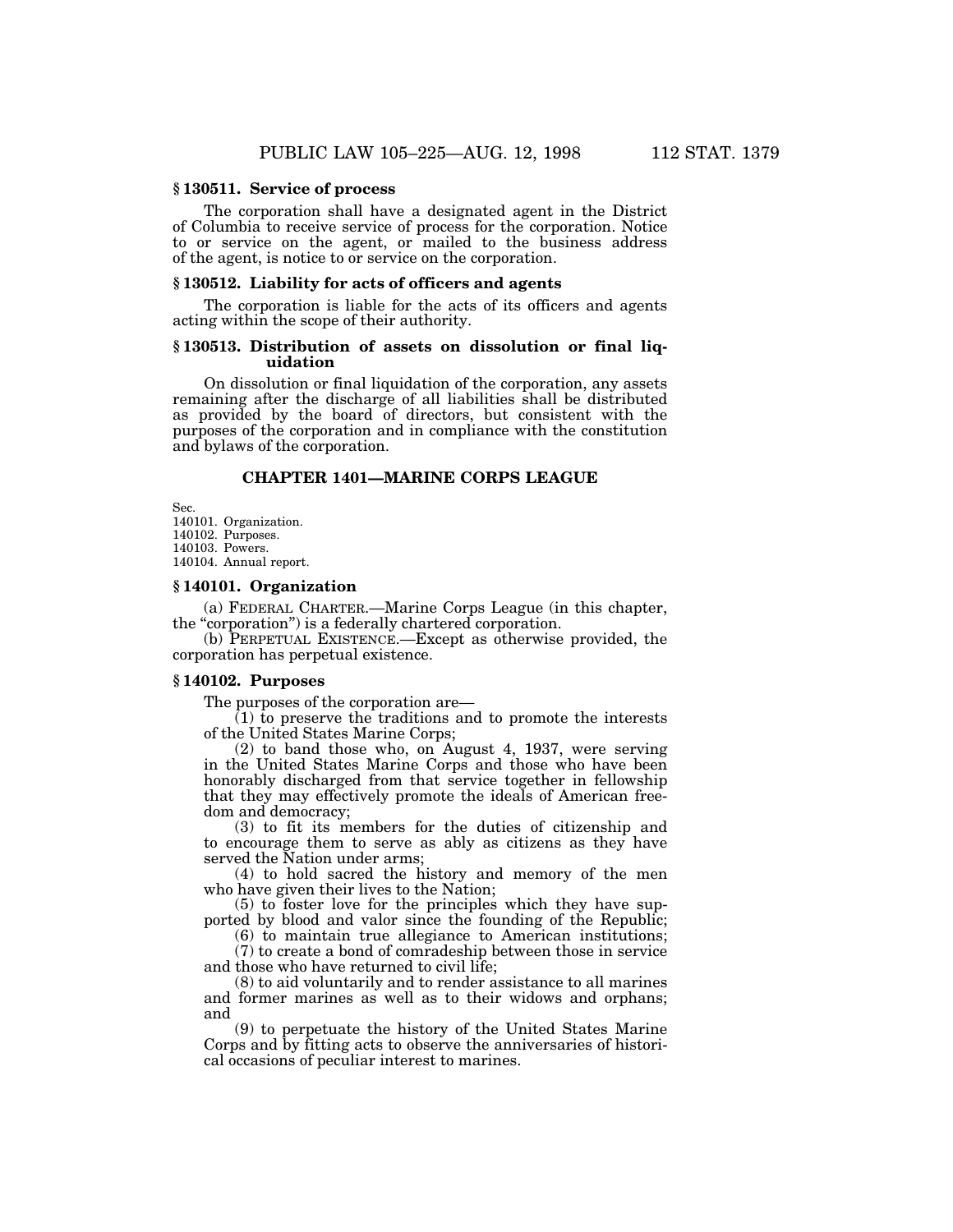# **§ 140103. Powers**

The corporation may—

(1) adopt and amend bylaws;

(2) adopt and alter a corporate seal;

(3) appoint or elect officers and agents;

(4) choose a board of trustees, consisting of at least 5 but not more than 15 individuals, to conduct the business and exercise the powers of the corporation;

(5) establish and maintain offices to conduct its activities; (6) acquire, own, lease, encumber, and transfer property

as necessary or appropriate to carry out the purposes of the corporation;

(7) charge and collect membership dues and receive contributions of money or property to be devoted to carrying out the purposes of the corporation;

(8) sue and be sued; and

(9) do any other act necessary or appropriate to carry out the purposes of the corporation.

## **§ 140104. Annual report**

Not later than December 1 of each year, the corporation shall submit a report to Congress on the activities of the corporation during the prior calendar year. The report may not be printed as a public document.

# **CHAPTER 1403—THE MILITARY CHAPLAINS ASSOCIATION OF THE UNITED STATES OF AMERICA**

Sec. 140301. Organization. 140302. Purposes. 140303. Powers. 140304. Exclusive right to name. 140305. Annual report.

## **§ 140301. Organization**

(a) FEDERAL CHARTER.—The Military Chaplains Association of the United States of America (in this chapter, the ''corporation'') is a federally chartered corporation.

(b) PERPETUAL EXISTENCE.—Except as otherwise provided, the corporation has perpetual existence.

## **§ 140302. Purposes**

The purposes of the corporation are—

(1) to safeguard and strengthen the forces of faith and morality of our Nation;

(2) to perpetuate and deepen the bonds of understanding and friendship of our military service;

(3) to preserve our spiritual influence and interest in all members and veterans of the Armed Forces;

(4) to uphold the Constitution of the United States; and

(5) to promote justice, peace, and good will.

# **§ 140303. Powers**

The corporation may—

(1) make its own organization, including its constitution,

bylaws, and regulations;

(2) adopt and alter a corporate seal;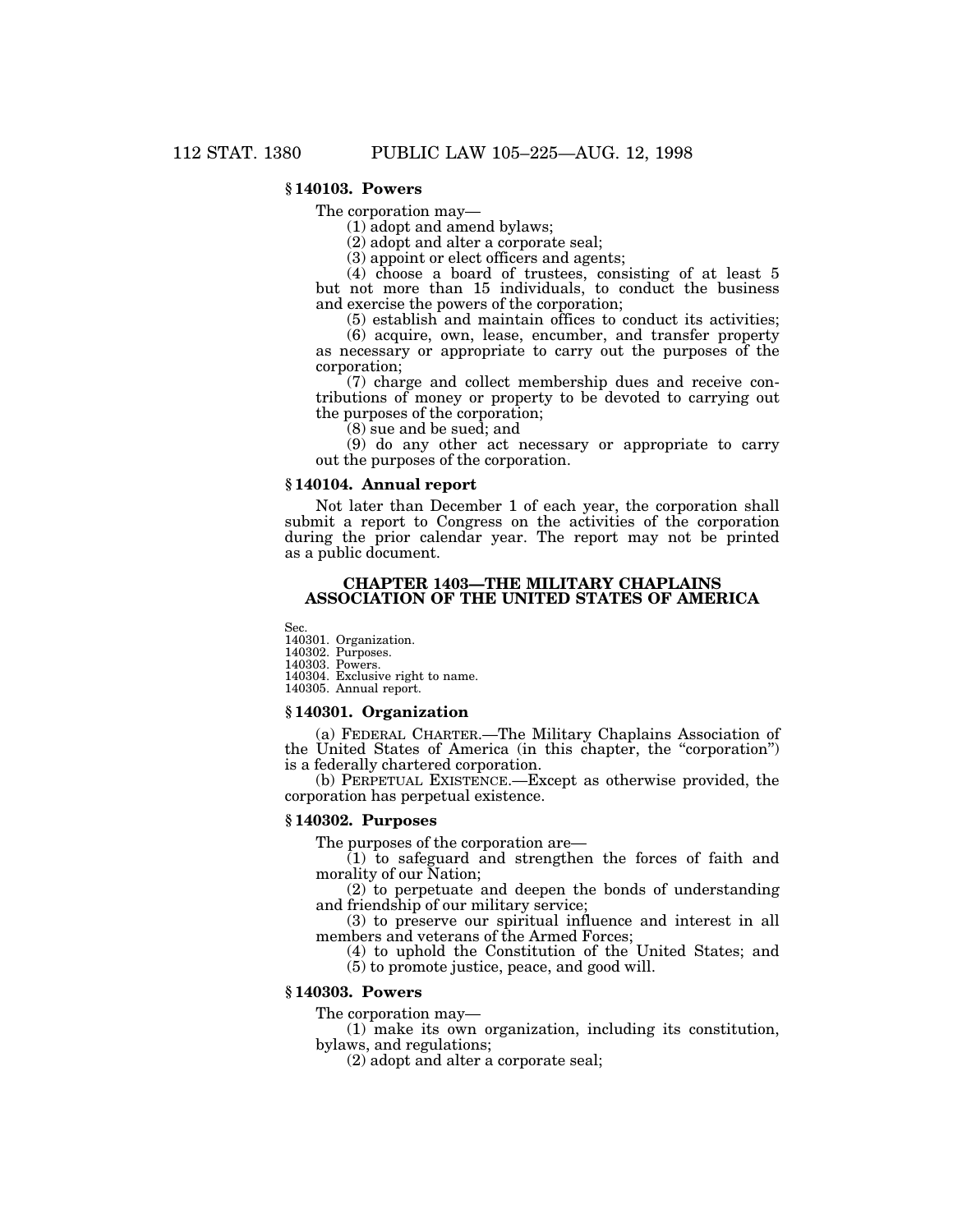(3) establish and maintain offices to conduct its activities;

(4) appoint or elect officers and agents;

(5) authorize the executive committee to conduct the business and exercise the powers of the corporation;

(6) acquire, own, lease, encumber, and transfer property as necessary or appropriate to carry out the purposes of the corporation;

(7) publish a magazine and other publications;

(8) charge and collect membership dues and subscription fees;

(9) sue and be sued; and

(10) do any other act necessary or appropriate to carry out the purposes of the corporation.

## **§ 140304. Exclusive right to name**

The corporation and its area, State, and local chapters have the exclusive right to use the name ''The Military Chaplains Association of the United States of America''.

## **§ 140305. Annual report**

Not later than September 1 of each year, the corporation shall submit a report to Congress on the activities of the corporation during the prior calendar year. The report may not be printed as a public document.

# **CHAPTER 1405—MILITARY ORDER OF THE PURPLE HEART OF THE UNITED STATES OF AMERICA, INCOR-PORATED**

Sec.

140501. Organization.

140502. Principles and purposes. 140503. Membership. 140504. Governing body. 140505. Powers. 140506. Restrictions.

- 
- 
- 

- 140507. Principal office. 140508. Records and inspection.
- 140509. Liability for acts of officers and agents.
- 140510. Service of process.
- 140511. Distribution of assets on dissolution or final liquidation.

## **§ 140501. Organization**

(a) FEDERAL CHARTER.—Military Order of the Purple Heart of the United States of America, Incorporated (in this chapter, the ''corporation''), is a federally chartered corporation.

(b) PLACE OF INCORPORATION AND DOMICILE.—The corporation is declared to be incorporated and domiciled in the District of Columbia.

(c) PERPETUAL EXISTENCE.—Except as otherwise provided, the corporation has perpetual existence.

#### **§ 140502. Principles and purposes**

(a) PRINCIPLES.—The principles underlying the corporation are patriotic allegiance to the United States, fidelity to the Constitution and laws of the United States, the security of civil liberty, and the permanence of free institutions.

(b) PURPOSES.—The purposes of the corporation are educational, fraternal, historical, and patriotic, perpetuating the principles of liberty and justice which have created the United States, by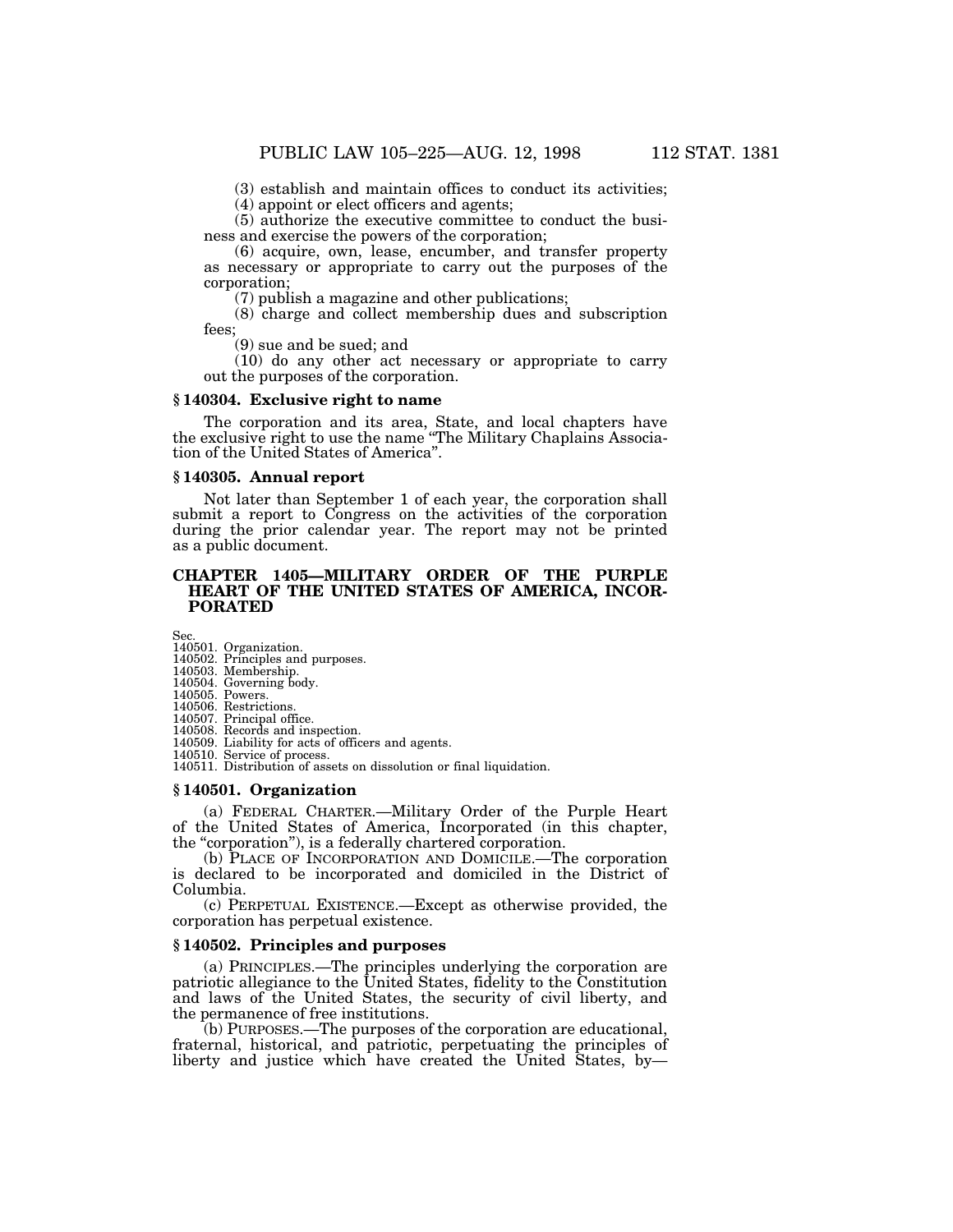(1) commemorating all national patriotic holidays;

(2) maintaining true allegiance to the Government of the United States and fidelity to its Constitution and laws;

(3) preserving and strengthening comradeship and patriotism among its members;

(4) assisting, comforting, and aiding all needy and distressed members and their dependents;

(5) giving needed hospital and service work through its Department of Veterans Affairs certified service officers;

(6) cooperating with other civic and patriotic organizations having worthy objectives;

(7) keeping alive the achievements and memory of our country's founders;

(8) ever cherishing the memory of General George Washington, who founded the Purple Heart at his headquarters at Newburgh-on-the-Hudson on August 7, 1782;

(9) influencing and teaching our citizenry, in a loyal appreciation of the heritages of American citizenship, with its responsibilities and privileges; and

(10) preserving and defending the United States from all enemies.

## **§ 140503. Membership**

(a) ACTIVE MEMBERS.—An individual is eligible for active membership in the corporation if the individual—

(1) is of good moral character; and

(2) has received the Purple Heart for wounds received as a member, of any rank, of the Armed Forces of the United States or any foreign country during military or naval combat against an armed enemy of the United States.

(b) ASSOCIATE MEMBERS.—The corporation may extend eligibility for membership as associate members to parents and lineal descendants of an individual described in subsection (a) of this section on terms provided in its constitution and bylaws.

(c) VOTING.—Each member described in subsection (a) of this section has one vote on each matter submitted to a vote at a meeting of the members.

#### **§ 140504. Governing body**

(a) BOARD OF DIRECTORS.—(1) The board of directors is the governing body of the corporation. Between meetings of the corporation, the board is responsible for the general policies and program of the corporation. The board is responsible for all funds of the corporation.

(2) The number of directors, their manner of selection (including the filling of vacancies), and their term of office are as provided in the constitution and bylaws of the corporation. However, the board shall have at least 18 directors.

(b) OFFICERS.—(1) The officers of the corporation are a commander, a senior vice commander, a chaplain, an adjutant, a finance officer, a judge advocate, an inspector, a surgeon, a historian, and other elected officers as provided in the constitution and bylaws.

(2) The manner of election, term of office, and duties of the officers are as provided in the constitution and bylaws.

#### **§ 140505. Powers**

The corporation may—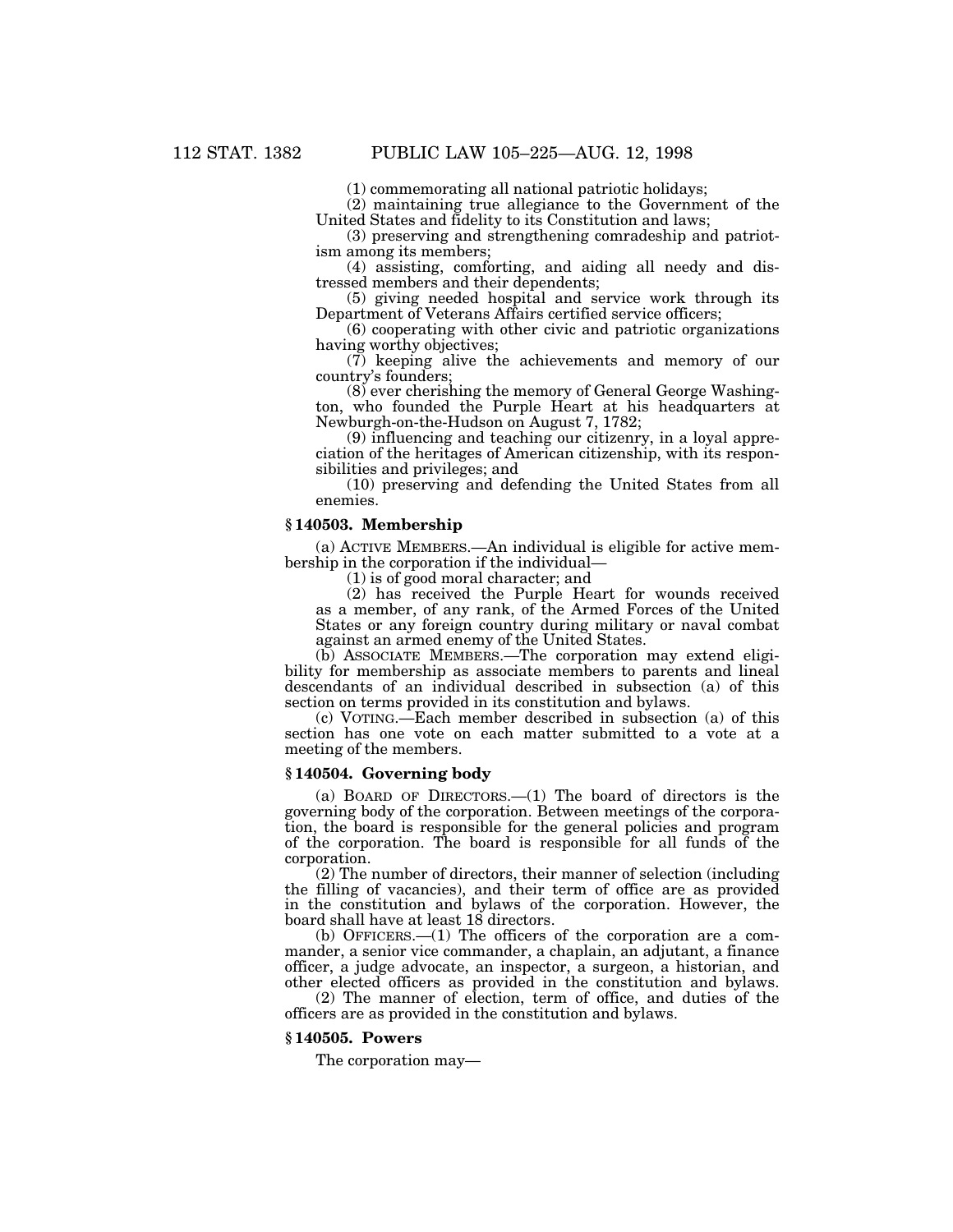(1) adopt and amend a constitution and bylaws for the management of its property and the regulation of its affairs; (2) adopt and alter a corporate seal;

(3) make contracts;

(4) acquire, own, lease, encumber, and transfer property as necessary or convenient to carry out the purposes of the corporation;

(5) borrow money, issue instruments of indebtedness, and secure its obligations by granting security interests in its property;

(6) charge and collect membership dues; and

(7) sue and be sued.

#### **§ 140506. Restrictions**

(a) STOCK AND DIVIDENDS.—The corporation may not issue stock or declare or pay a dividend.

(b) POLITICAL ACTIVITIES.—The corporation or a director or officer as such may not contribute to, support, or assist a political party or candidate for public office.

(c) DISTRIBUTION OF INCOME OR ASSETS.—The income or assets of the corporation may not inure to the benefit of, or be distributed to, a director, officer, or member except on dissolution or final liquidation of the corporation. This subsection does not prevent the payment of compensation to an officer in an amount approved by the executive committee of the corporation.

(d) LOANS.—The corporation may not make a loan to a director, officer, or employee. Directors who vote for or assent to making a loan to a director, officer, or employee, and officers who participate in making the loan, are jointly and severally liable to the corporation for the amount of the loan until it is repaid.

## **§ 140507. Principal office**

The principal office of the corporation shall be in the District of Columbia or another place decided by the national executive board. However, the activities of the corporation are not confined to the place where the principal office is located but may be conducted throughout the States, territories, and possessions of the United States.

## **§ 140508. Records and inspection**

(a) RECORDS.—The corporation shall keep—

(1) correct and complete records of account;

(2) minutes of the proceedings of its members, board of directors, and committees having any of the authority of its board of directors; and

(3) at its principal office, a record of the names and addresses of its members entitled to vote.

(b) INSPECTION.—A member entitled to vote, or an agent or attorney of the member, may inspect the records of the corporation for any proper purpose, at any reasonable time.

# **§ 140509. Liability for acts of officers and agents**

The corporation is liable for the acts of its officers and agents acting within the scope of their authority.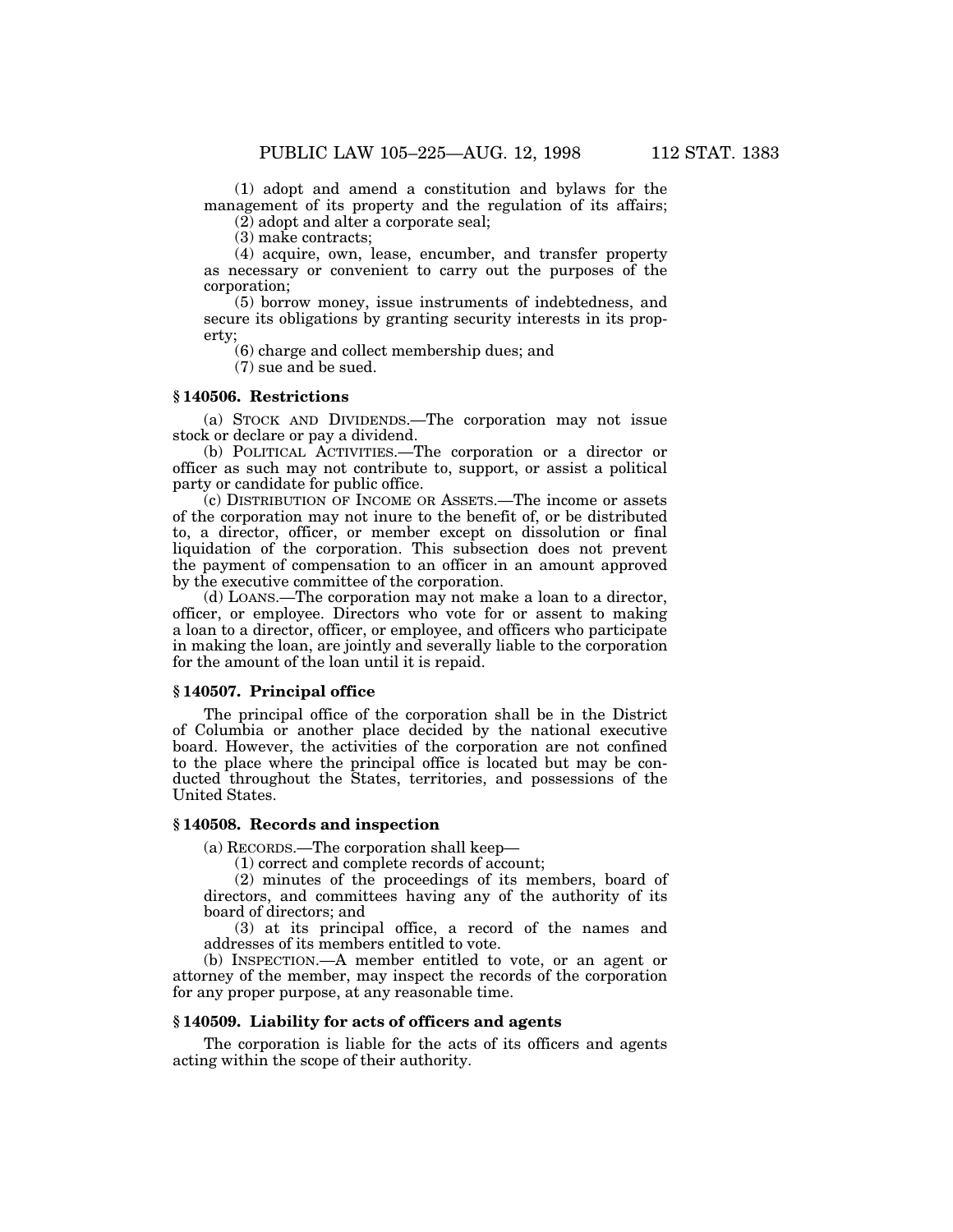# **§ 140510. Service of process**

The corporation shall have a designated agent in the District of Columbia to receive service of process for the corporation. Notice to or service on the agent, or mailed to the business address of the agent, is notice to or service on the corporation.

### **§ 140511. Distribution of assets on dissolution or final liquidation**

On dissolution or final liquidation of the corporation, any assets remaining after the discharge of all liabilities shall be distributed as provided by the board of directors, but in compliance with the constitution and bylaws of the corporation.

# **CHAPTER 1407—MILITARY ORDER OF THE WORLD WARS**

Sec. 140701. Definition. 140702. Organization. 140703. Purposes. 140704. Membership. 140705. Governing body. 140706. Powers. 140707. Restrictions.

140708. Duty to maintain tax-exempt status. 140709. Records and inspection. 140710. Service of process.

140711. Liability for acts of officers and agents. 140712. Annual report.

#### **§ 140701. Definition**

For purposes of this chapter, "State" includes the District of Columbia and the territories and possessions of the United States.

#### **§ 140702. Organization**

(a) FEDERAL CHARTER.—Military Order of the World Wars (in this chapter, the ''corporation''), a nonprofit corporation incorporated in the District of Columbia, is a federally chartered corporation.

(b) EXPIRATION OF CHARTER.—The charter granted by this chapter expires if the corporation fails to comply with any provision of—

(1) its bylaws or articles of incorporation;

(2) this chapter; or

(3) the laws of the District of Columbia that apply to corporations such as the corporation recognized under this chapter.

#### **§ 140703. Purposes**

The purposes of the corporation are as provided in the articles of incorporation and bylaws and include—

(1) promoting military service associations;

(2) promoting patriotic education and military, naval, and air science;

(3) defending the honor and integrity of the United States Government and the Constitution;

(4) fostering fraternal relations among all branches of the Armed Forces;

(5) encouraging the adoption of a suitable policy of national security; and

(6) encouraging the commemoration of military service and the establishment of war memorials.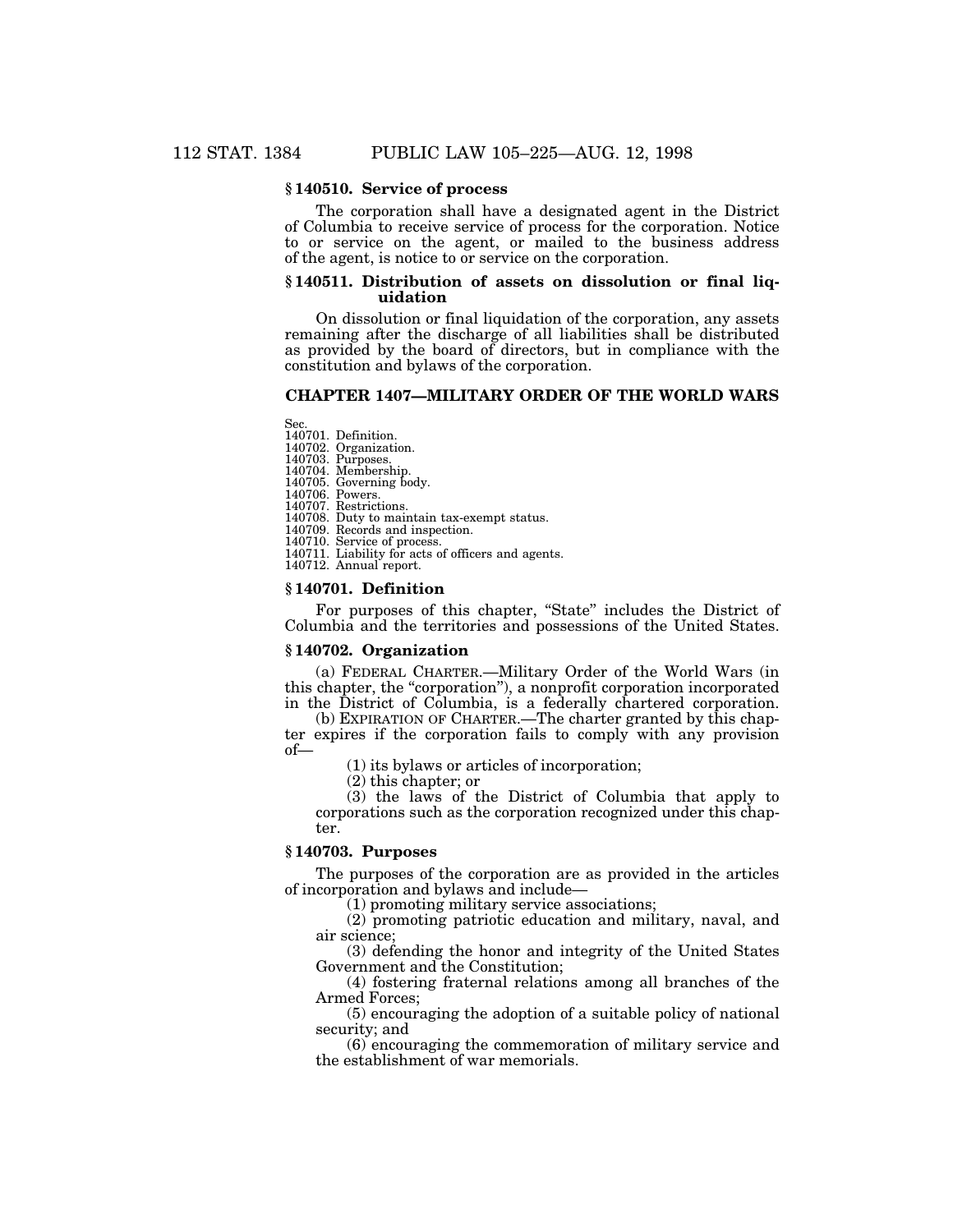# **§ 140704. Membership**

(a) ELIGIBILITY.—Except as provided in this chapter, eligibility for membership in the corporation and the rights and privileges of members are as provided in the articles of incorporation and bylaws.

(b) NONDISCRIMINATION.—The terms of membership may not discriminate on the basis of race, color, religion, sex, disability, age, or national origin.

## **§ 140705. Governing body**

(a) BOARD OF DIRECTORS.—The board of directors and the responsibilities of the board are as provided in the articles of incorporation.

(b) OFFICERS.—The officers and the election of officers are as provided in the articles of incorporation.

(c) NONDISCRIMINATION.—The requirements for serving as a director or officer may not discriminate on the basis of race, color, religion, sex, disability, age, or national origin.

## **§ 140706. Powers**

The corporation has only the powers provided in its bylaws and articles of incorporation filed in the State in which it is incorporated.

## **§ 140707. Restrictions**

(a) STOCK AND DIVIDENDS.—The corporation may not issue stock or declare or pay a dividend.

(b) DISTRIBUTION OF INCOME OR ASSETS.—The income or assets of the corporation may not inure to the benefit of, or be distributed to, a director, officer, or member during the life of the charter granted by this chapter. This subsection does not prevent the payment of reasonable compensation to an officer or reimbursement for actual necessary expenses in amounts approved by the board of directors.

(c) LOANS.—The corporation may not make a loan to a director, officer, or employee.

(d) CLAIM OF GOVERNMENTAL APPROVAL OR AUTHORIZATION.— The corporation may not claim congressional approval or the authority of the United States Government for any of its activities.

## **§ 140708. Duty to maintain tax-exempt status**

The corporation shall maintain its status as an organization exempt from taxation under the Internal Revenue Code of 1986 (26 U.S.C. 1 et seq.).

## **§ 140709. Records and inspection**

(a) RECORDS.—The corporation shall keep—

(1) correct and complete records of account;

(2) minutes of the proceedings of its members, board of directors, and committees having any of the authority of its board of directors; and

(3) at its principal office, a record of the names and addresses of its members entitled to vote.

(b) INSPECTION.—A member entitled to vote, or an agent or attorney of the member, may inspect the records of the corporation for any proper purpose, at any reasonable time.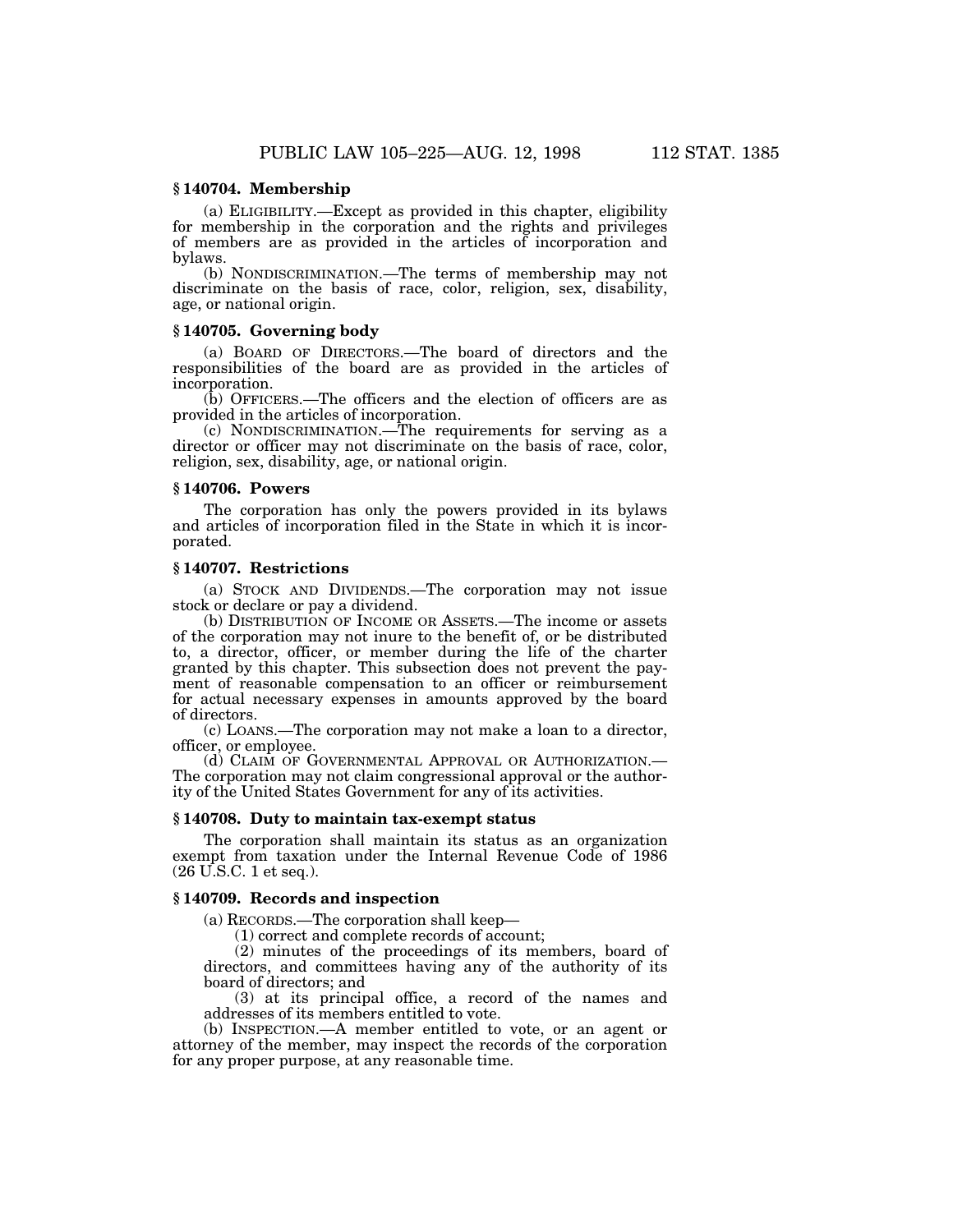## **§ 140710. Service of process**

The corporation shall comply with the law on service of process of each State in which it is incorporated and each State in which it carries on activities.

# **§ 140711. Liability for acts of officers and agents**

The corporation is liable for the acts of its officers and agents acting within the scope of their authority.

# **§ 140712. Annual report**

The corporation shall submit an annual report to Congress on the activities of the corporation during the prior fiscal year. The report shall be submitted at the same time as the report of the audit required by section 10101 of this title. The report may not be printed as a public document.

# **CHAPTER 1501—NATIONAL ACADEMY OF PUBLIC ADMINISTRATION**

Sec. 150101. Definition.

- 
- 

150102. Organization.<br>150103. Purposes.<br>150104. Services to United States Government.<br>150105. Membership.<br>150106. Governing body.<br>150107. Powers.<br>150108. Restrictions.<br>150108. Duty to maintain corporate and tax-exempt stat

150110. Records and inspection.

150111. Service of process.

150112. Liability for acts of officers and agents. 150113. Annual report.

#### **§ 150101. Definition**

For purposes of this chapter, "State" includes the District of Columbia and the territories and possessions of the United States.

## **§ 150102. Organization**

(a) FEDERAL CHARTER.—National Academy of Public Administration (in this chapter, the ''corporation''), incorporated in the District of Columbia, is a federally chartered corporation.

(b) EXPIRATION OF CHARTER.—If the corporation does not comply with any provision of this chapter, the charter granted by this chapter expires.

#### **§ 150103. Purposes**

The purposes of the corporation are as provided in the articles of incorporation and include—

(1) evaluating the structure, administration, operation, and program performance of Federal and other governments and government agencies, anticipating, identifying, and analyzing significant problems, and suggesting timely corrective action;

(2) foreseeing and examining critical emerging issues in governance, and formulating practical approaches to their resolution;

(3) assessing the effectiveness, structure, administration, and implications for governance of present or proposed public programs, policies, and processes, and recommending specific changes;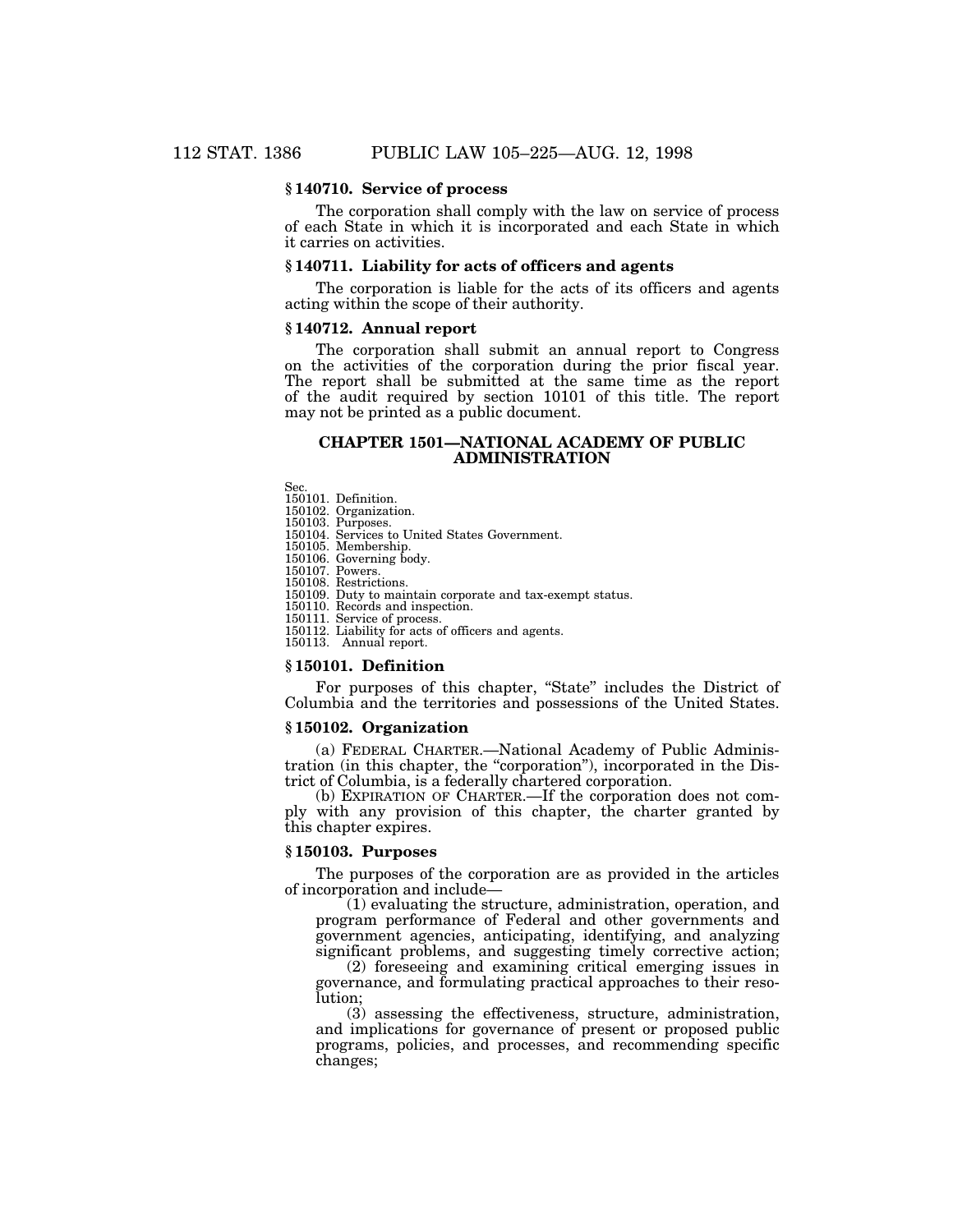(4) advising on the relationship of Federal, State, regional, and local governments, and increasing public officials', citizens', and scholars' understanding of requirements and opportunities for sound governance and how these can be effectively met; and

(5) demonstrating by the conduct of its affairs a commitment to the highest professional standards of ethics and scholarship.

## **§ 150104. Services to United States Government**

On request of the United States Government, the corporation shall investigate, examine, experiment, and report on any subject of government. The actual expense of the investigation, examination, experimentation, and report shall be paid by the Government from appropriations available for that purpose.

## **§ 150105. Membership**

Eligibility for membership in the corporation and the rights and privileges of members are as provided in the bylaws.

## **§ 150106. Governing body**

(a) BOARD OF DIRECTORS.—The board of directors and the responsibilities of the board are as provided in the articles of incorporation.

(b) OFFICERS.—The officers and the election of officers are as provided in the articles of incorporation.

## **§ 150107. Powers**

The corporation has only the powers provided in its bylaws and articles of incorporation filed in each State in which it is incorporated.

#### **§ 150108. Restrictions**

(a) STOCK AND DIVIDENDS.—The corporation may not issue stock or declare or pay a dividend.

(b) POLITICAL ACTIVITIES.—The corporation or a director or officer as such may not contribute to, support, or participate in any political activity or in any manner attempt to influence legislation.

(c) DISTRIBUTION OF INCOME OR ASSETS.—The income or assets of the corporation may not inure to the benefit of, or be distributed to, a director, officer, or member during the life of the charter granted by this chapter. This subsection does not prevent the payment of reasonable compensation to an officer or member in an amount approved by the board of directors.

(d) LOANS.—The corporation may not make a loan to a director, officer, or employee.

(e) CLAIM OF GOVERNMENTAL APPROVAL OR AUTHORIZATION.— Except by agreement, the corporation may not claim congressional approval or the authority of the United States Government for any of its activities.

## **§ 150109. Duty to maintain corporate and tax-exempt status**

(a) CORPORATE STATUS.—The corporation shall maintain its status as a corporation incorporated under the laws of the District of Columbia.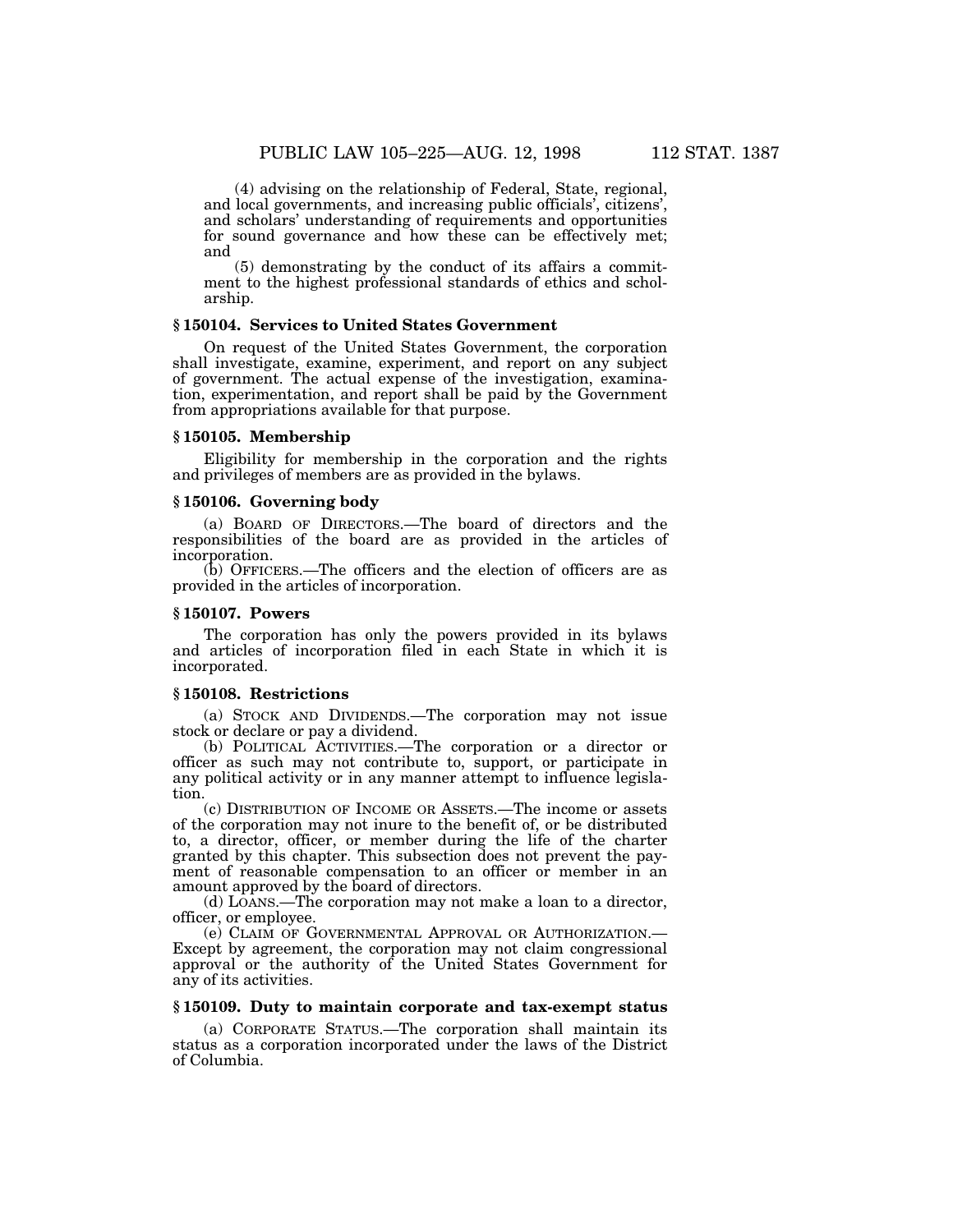(b) TAX-EXEMPT STATUS.—The corporation shall maintain its status as an organization exempt from taxation under the Internal Revenue Code of 1986 (26 U.S.C. 1 et seq.).

## **§ 150110. Records and inspection**

(a) RECORDS.—The corporation shall keep—

(1) correct and complete records of account;

(2) minutes of the proceedings of its members, board of directors, and committees having any of the authority of its board of directors; and

(3) at its principal office, a record of the names and addresses of its members entitled to vote.

(b) INSPECTION.—A member entitled to vote, or an agent or attorney of the member, may inspect the records of the corporation for any proper purpose, at any reasonable time.

## **§ 150111. Service of process**

The corporation shall comply with the law on service of process of each State in which it is incorporated and each State in which it carries on activities.

## **§ 150112. Liability for acts of officers and agents**

The corporation is liable for the acts of its officers and agents acting within the scope of their authority.

## **§ 150113. Annual report**

The corporation shall submit an annual report to Congress on the activities of the corporation during the prior fiscal year. The report shall be submitted at the same time as the report of the audit required by section 10101 of this title. The report may not be printed as a public document.

# **CHAPTER 1503—NATIONAL ACADEMY OF SCIENCES**

Sec.

150301. Federal charter.

150302. Powers. 150303. Services to United States Government. 150304. Annual meeting.

# **§ 150301. Federal charter**

National Academy of Sciences (in this chapter, the "corporation'') is a federally chartered corporation.

#### **§ 150302. Powers**

(a) GENERAL.—The corporation may—

(1) make its own organization, including adopting a constitution, bylaws, and regulations;

(2) provide for the election of domestic and foreign members, their division into classes, and other matters needful or usual in such an institution;

(3) fill vacancies; and

(4) report its actions under this subsection to Congress. (b) PROPERTY.—(1) The corporation may—

(A) receive property by devise, bequest, donation, or otherwise;

(B) hold the property absolutely or in trust;

(C) manage and invest the property as provided in the constitution of the corporation; and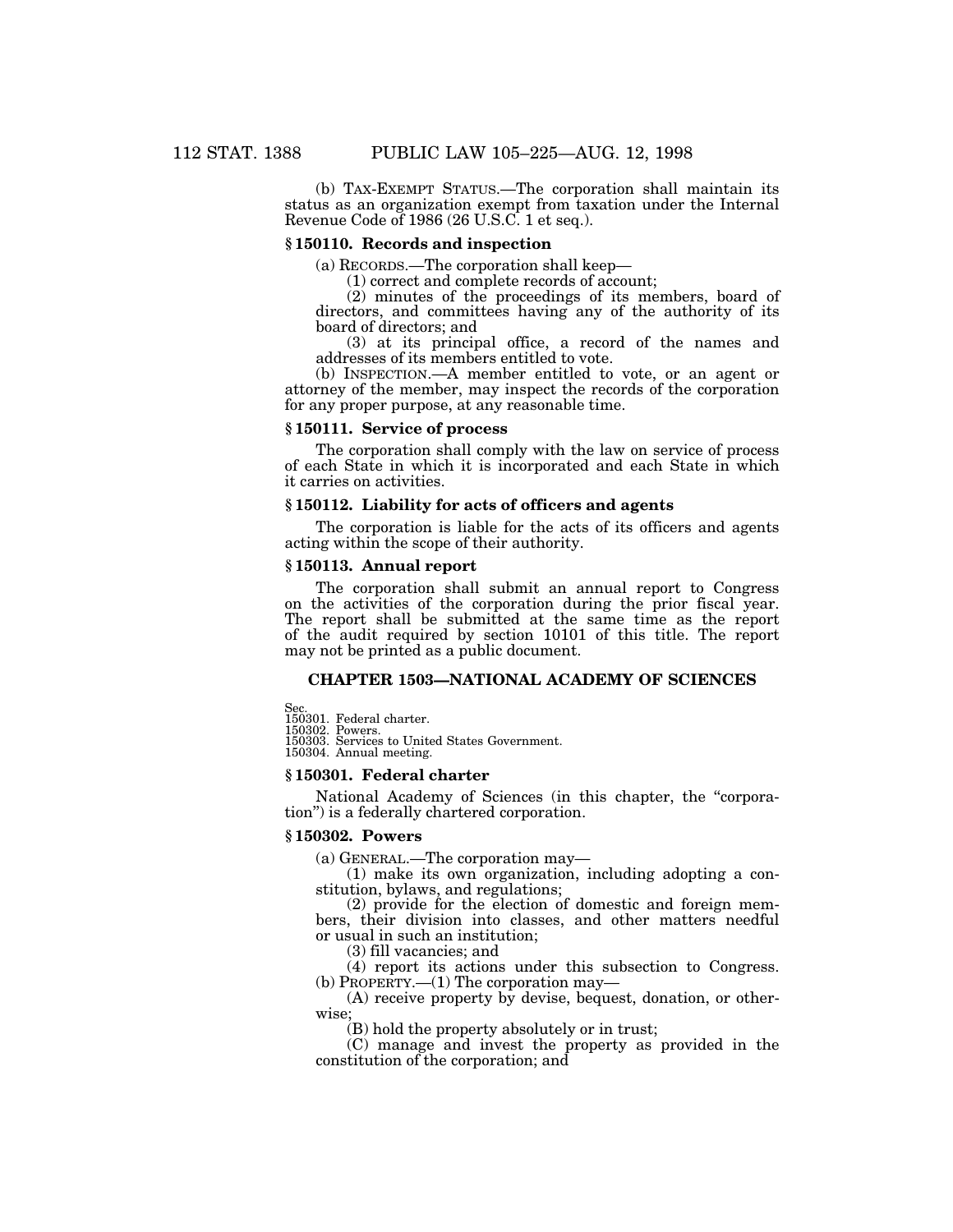(D) use the property and income from the property to carry out the purposes of the corporation, subject to instructions of donors.

(2) Congress at any time may limit the amount of real estate the corporation may acquire and the amount of time it may be held.

## **§ 150303. Services to United States Government**

On request of the United States Government, the corporation shall investigate, examine, experiment, and report on any subject of science or art. The corporation may not receive compensation for services to the Government, but the actual expense of the investigation, examination, experimentation, and report shall be paid by the Government from an appropriation for that purpose.

#### **§ 150304. Annual meeting**

The corporation shall hold an annual meeting at a place designated by the corporation.

## **CHAPTER 1505—NATIONAL CONFERENCE OF STATE SOCIETIES, WASHINGTON, DISTRICT OF COLUMBIA**

Sec.

- 
- 

150501. Definition. 150502. Organization. 150503. Purposes. 150504. Membership. 150505. Governing body.

150506. Powers. 150507. Exclusive right to name, seals, emblems, and badges.

150508. Restrictions. 150509. Headquarters and principal office. 150510. Records and inspection.

- 150511. Service of process.
- 150512. Liability for acts of officers and agents.
- 150513. Distribution of assets on dissolution or final liquidation.

#### **§ 150501. Definition**

For purposes of this chapter, "State" includes the District of Columbia.

# **§ 150502. Organization**

(a) FEDERAL CHARTER.—National Conference of State Societies, Washington, District of Columbia (in this chapter, the ''corporation''), is a federally chartered corporation.

(b) PERPETUAL EXISTENCE.—Except as otherwise provided, the corporation has perpetual existence.

## **§ 150503. Purposes**

The purposes of the corporation are—

(1) to promote friendly and cooperative relations between the State and territorial societies in the District of Columbia;

(2) to foster, participate in, and encourage educational, cultural, charitable, civic, and patriotic programs and activities in the District of Columbia and surrounding communities; and

(3) to act as contact agent with States for carrying out State and national programs.

## **§ 150504. Membership**

The membership of the corporation consists of the members of the State and territorial societies in the District of Columbia.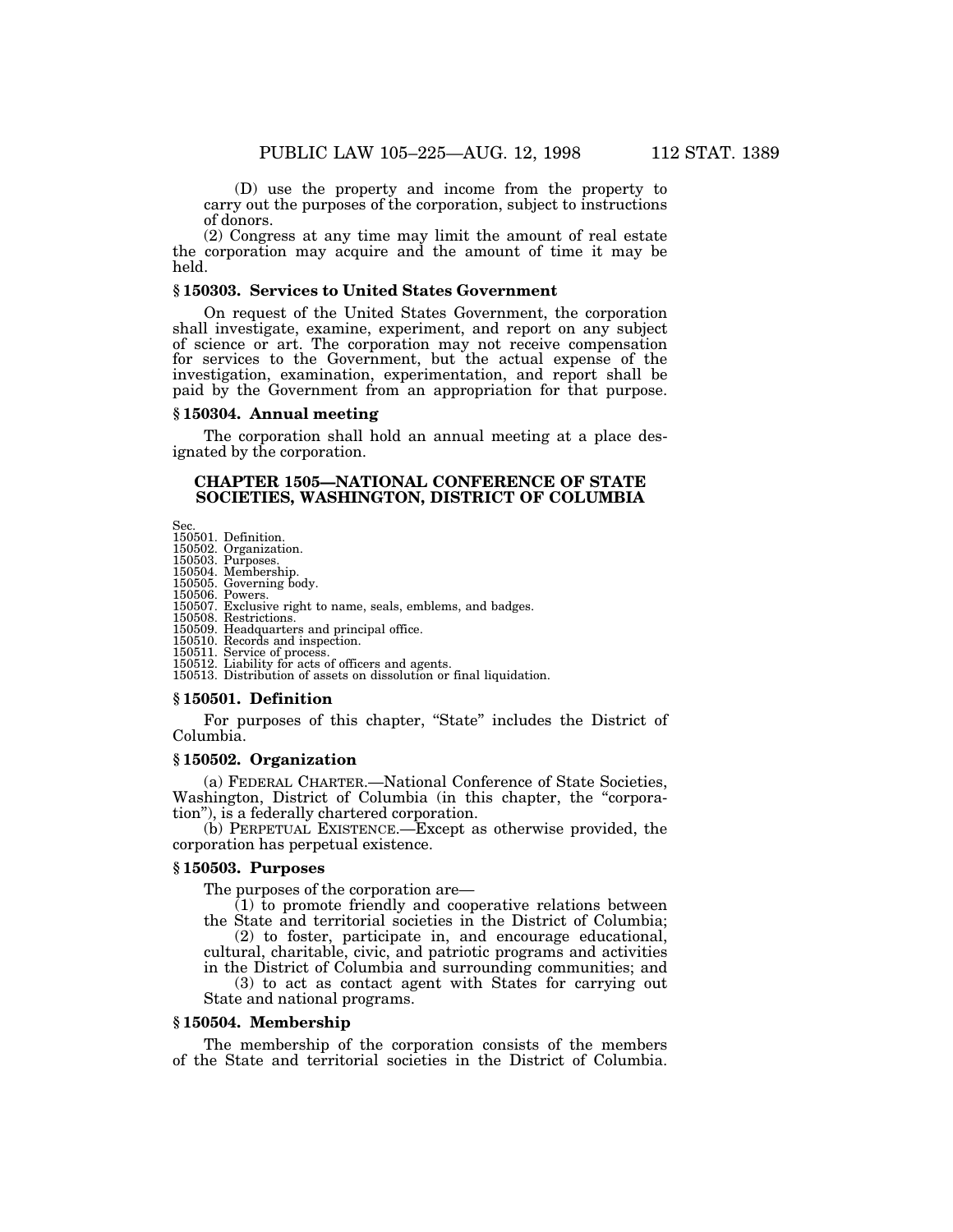Except as provided in this chapter, eligibility for membership in the corporation and the rights and privileges of members are as provided in the bylaws and regulations of the corporation.

### **§ 150505. Governing body**

(a) BOARD OF REPRESENTATIVES.—(1) The board of representatives is the governing body of the corporation. The board shall exercise the powers granted to the corporation.

(2) The board consists of one representative from each State society and territorial society in the District of Columbia. Each member of the board has one vote.

(b) OFFICERS.—(1) The officers of the corporation are a president, a first vice president, a second vice president, a secretary, an assistant secretary, a treasurer, an assistant treasurer, a historian, and other officers designated by the board.

(2) The officers shall be elected by the board at an annual meeting and serve for a term of 1 year.

## **§ 150506. Powers**

The corporation has the powers provided in its bylaws and articles of incorporation filed in the State in which it is incorporated, including the power to—

 $(1)$  adopt bylaws and regulations for the management of its property and the regulation of its affairs;

(2) adopt and alter a corporate seal;

(3) adopt emblems and badges;

(4) choose officers, managers, and agents as the activities of the corporation require;

(5) make contracts;

(6) acquire, own, lease, encumber, and transfer property as necessary to carry out the purposes of the corporation;

(7) borrow money, issue instruments of indebtedness, and secure its obligations by granting security interests in its property;

(8) publish a magazine, newspaper, and other publications consistent with the purposes of the corporation;

(9) sue and be sued; and

(10) do any other act necessary and proper to carry out the purposes of the corporation.

## **§ 150507. Exclusive right to name, seals, emblems, and badges**

The corporation has the exclusive right to use the name ''National Conference of State Societies, Washington, District of Columbia'' and seals, emblems, and badges the corporation adopts.

## **§ 150508. Restrictions**

(a) STOCK AND DIVIDENDS.—The corporation may not issue stock or declare or pay a dividend.

(b) POLITICAL ACTIVITIES.—The corporation or an officer or member as such may not contribute to, support, or assist a political party or candidate for elective public office. The corporation may not carry on propaganda.

(c) DISTRIBUTION OF INCOME OR ASSETS.—The income or assets of the corporation may not inure to the benefit of, or be distributed to, an officer or member except on dissolution or final liquidation of the corporation.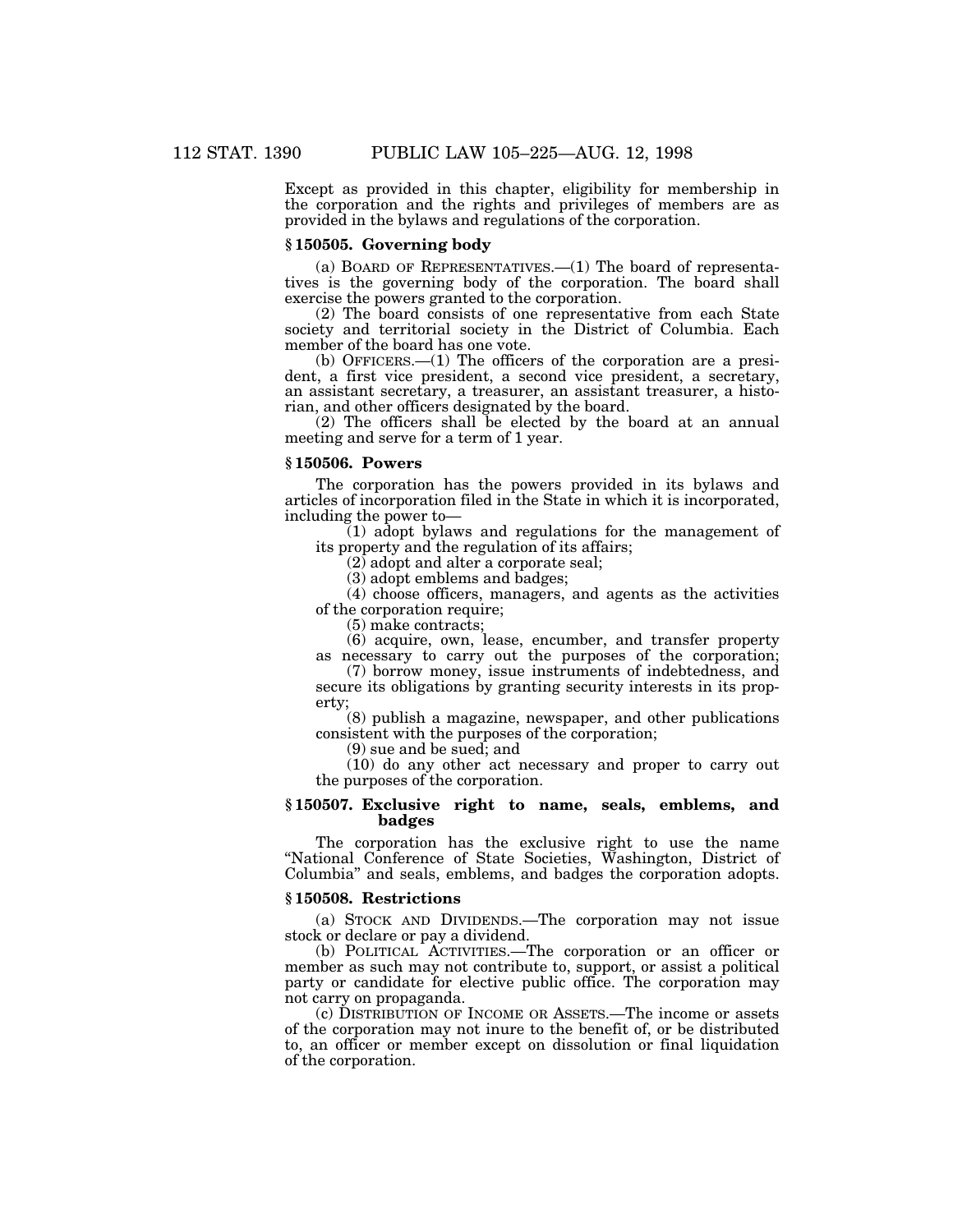(d) LOANS.—The corporation may not make a loan or advance to an officer or member of the board of representatives. Officers and members of the board who vote for or assent to making a loan or advance to an officer or member of the board, and officers or members of the board who participate in making the loan or advance, are jointly and severally liable to the corporation for the amount of the loan or advance until it is repaid.

## **§ 150509. Headquarters and principal office**

The headquarters and principal office of the corporation shall be in the District of Columbia. However, the activities of the corporation are not confined to the District of Columbia but may be conducted throughout the States, territories, and possessions of the United States.

#### **§ 150510. Records and inspection**

(a) RECORDS.—The corporation shall keep—

(1) correct and complete records of account;

(2) minutes of the proceedings of its members, board of representatives, and committees having any of the authority of its board of representatives; and

(3) at its principal office, a record of the names and addresses of its members entitled to vote.

(b) INSPECTION.—A member entitled to vote, or an agent or attorney of the member, may inspect the records of the corporation for any proper purpose, at any reasonable time.

## **§ 150511. Service of process**

(a) DISTRICT OF COLUMBIA.—The corporation shall have a designated agent in the District of Columbia to receive service of process for the corporation. Designation of the agent shall be filed in the office of the clerk of the United States District Court for the District of Columbia. Notice to or service on the agent, or mailed to the address of the agent, is notice to or service on the corporation.

(b) STATES.—As a condition to the exercise in any State of any power or privilege granted by this chapter, the corporation shall file, with secretary of state or other designated official of that State, the name and address of an agent in that State on whom legal process or demands against the corporation may be served.

# **§ 150512. Liability for acts of officers and agents**

The corporation is liable for the acts of its officers and agents acting within the scope of their authority.

## **§ 150513. Distribution of assets on dissolution or final liquidation**

On dissolution or final liquidation of the corporation, any assets remaining after the discharge of all liabilities shall be divided equally among the State and territorial societies in the District of Columbia.

## **CHAPTER 1507—NATIONAL CONFERENCE ON CITIZENSHIP**

Sec. 150701. Organization.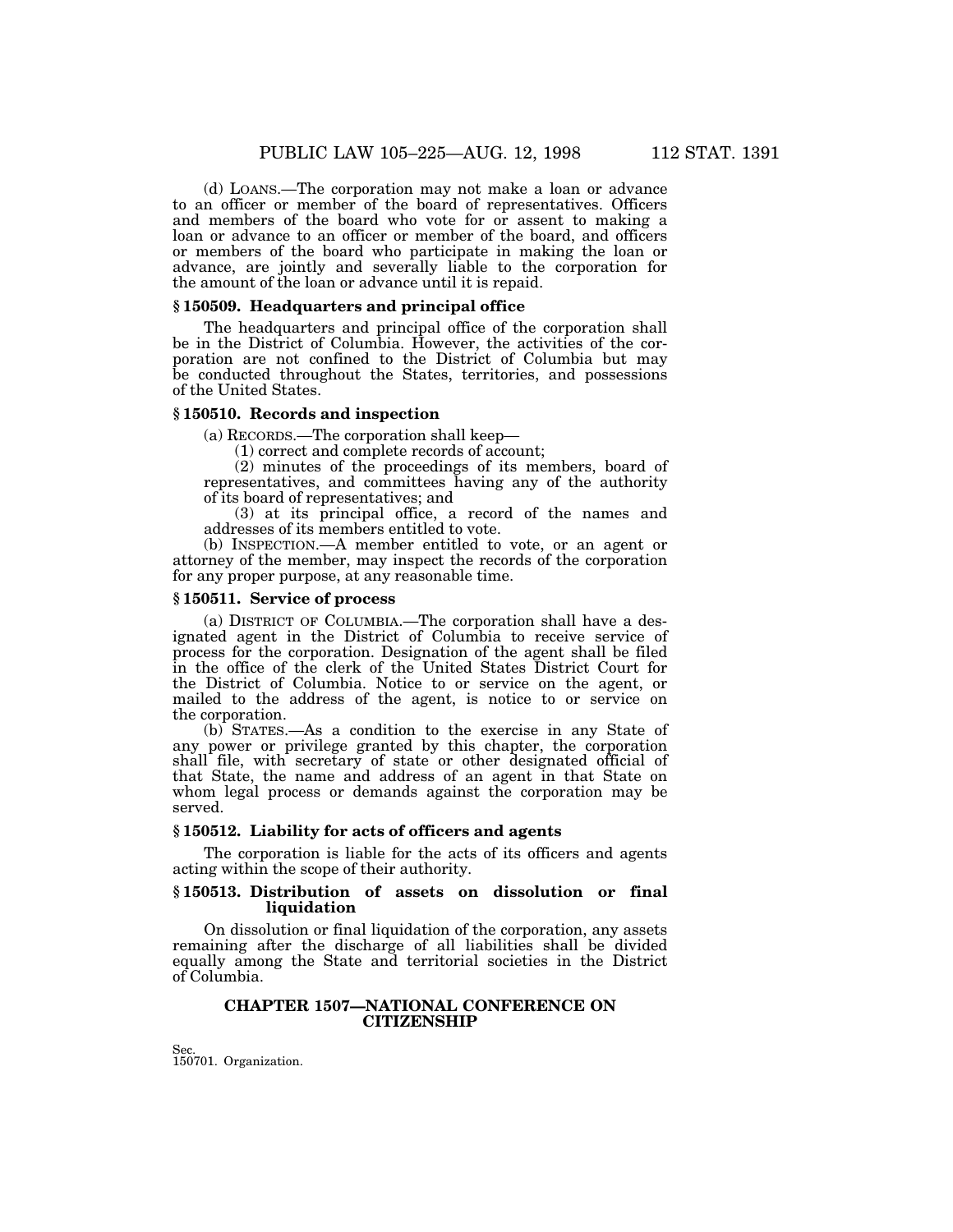150702. Purposes. 150703. Membership. 150704. National officers. 150705. Board of directors.

150706. Powers. 150707. Exclusive right to name, seals, emblems, and badges. 150708. Restrictions. 150709. Headquarters and principal office.

150710. Records and inspection.

150711. Service of process. 150712. Liability for acts of officers and agents.

150713. Distribution of assets on dissolution or final liquidation.

#### **§ 150701. Organization**

(a) FEDERAL CHARTER.—National Conference on Citizenship (in this chapter, the ''corporation'') is a federally chartered corporation.

(b) PERPETUAL EXISTENCE.—Except as otherwise provided, the corporation has perpetual existence.

# **§ 150702. Purposes**

The purposes of the corporation are—

 $(1)$  to hold an annual national conference on citizenship on or about "Citizenship Day", September 17;

(2) to assist in the development of more dynamic procedures for making citizenship more effective, including the promotion and encouragement of local, State, and regional citizenship conferences; and

(3) to indicate the ways and means by which various organizations may contribute concretely to the development of a more active, alert, enlightened, conscientious, and progressive citizenry in our country.

#### **§ 150703. Membership**

(a) ELIGIBILITY.—Membership in the corporation is confined to agencies and organizations. Except as provided in this chapter, the rights and privileges of members are as provided in the bylaws.

(b) VOTING.—Each agency or organization sending delegates to, and participating in, the annual national conference on citizenship has one vote in the conduct of the business of the conference.

#### **§ 150704. National officers**

(a) NATIONAL OFFICERS.—The national officers of the corporation are a president, a first vice president, a second vice president, a third vice president, a secretary, and a treasurer. The president is chairman of the board of directors and of the executive committee described in section 150705(d) of this title.

(b) ELECTION.—The national officers are elected biennially from among the officers and members of the member agencies and organizations participating in the annual national conference on citizenship, by a majority vote of the agencies and organizations sending delegates to, and participating in, the conference.

# **§ 150705. Board of directors**

(a) GENERAL.—The board of directors is the governing body of the corporation. The board shall exercise the powers granted to the corporation.

(b) NUMBER AND ELECTION.—The number of directors and their term of office are as provided in the bylaws, except that the board shall have at least 10 members (including ex officio members). The directors are elected from among the officers and members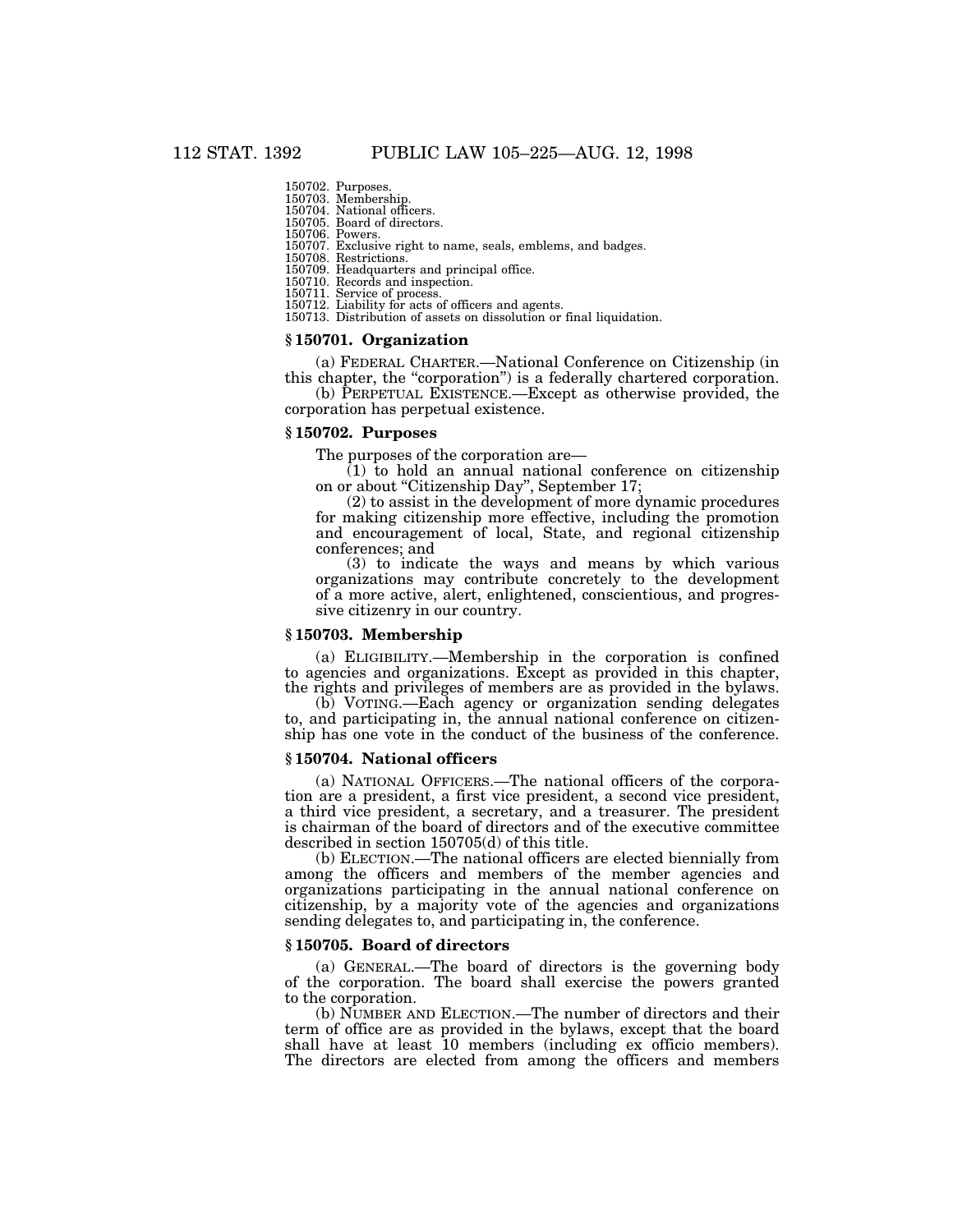of the member agencies and organizations participating in the annual national conference on citizenship, by a majority vote of the agencies and organizations sending delegates to, and participating in, the conference.

(c) MEETINGS.—The board shall hold an annual meeting at a time and place as may be provided in the bylaws. The annual report of the board shall be presented at the annual meeting. Special meetings of the board may be called as provided in the bylaws.

(d) EXECUTIVE COMMITTEE.—The board shall designate 3 of its own members, who together with the president and the 3 vice presidents constitute the executive committee. When the board is not in session, the executive committee has the powers of the board subject to the board's direction and may authorize the seal of the corporation to be affixed to all papers that require it.

(e) EXECUTIVE DIRECTOR AND PROFESSIONAL STAFF.—The executive committee shall select an executive director for the corporation, who shall have the qualifications and terms of employment decided by the committee. The executive director shall nominate other professional staff members, who must be approved by the executive committee.

## **§ 150706. Powers**

The corporation may—

(1) adopt and amend bylaws and regulations for the management of its property and the regulation of its affairs, including the establishment and maintenance of local and State conferences on citizenship;

(2) adopt and alter a corporate seal;

(3) adopt emblems and badges;

(4) choose officers, managers, employees, and agents as the activities of the corporation require;

(5) make contracts;

(6) acquire, own, lease, encumber, and transfer property as necessary to carry out the purposes of the corporation;

(7) borrow money, issue instruments of indebtedness, and secure its obligations by granting security interests in its property;

 $(8)$  use corporate funds to give prizes or awards to citizens for outstanding contributions toward the achievement of the purposes of the corporation;

(9) publish a magazine and other publications consistent with the purposes of the corporation;

(10) sue and be sued; and

(11) do any other act necessary and proper to carry out the purposes of the corporation.

## **§ 150707. Exclusive right to name, seals, emblems, and badges**

The corporation has the exclusive right to use the name "National Conference on Citizenship" and seals, emblems, and badges the corporation adopts.

## **§ 150708. Restrictions**

(a) STOCK AND DIVIDENDS.—The corporation may not issue stock or declare or pay a dividend.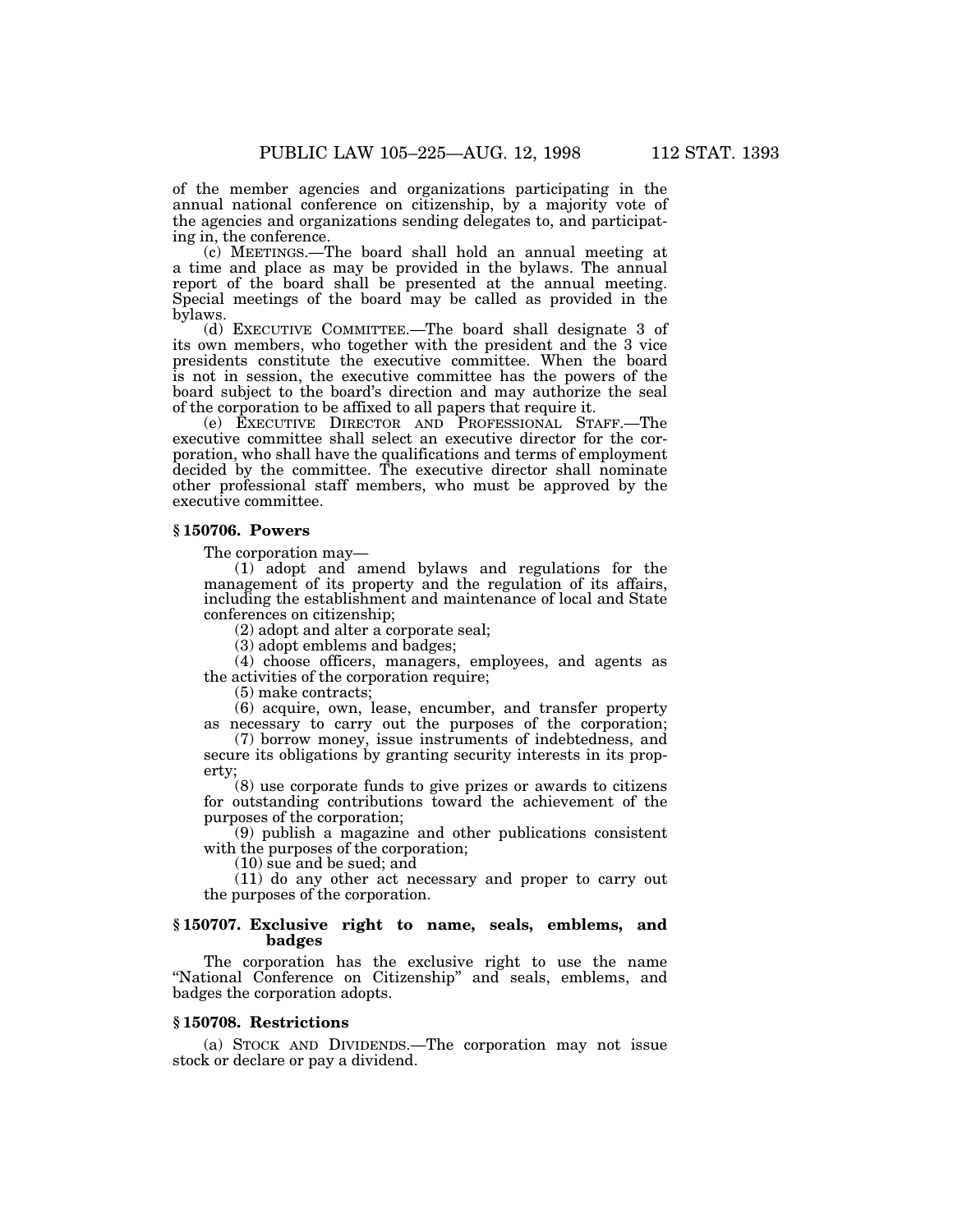(b) POLITICAL ACTIVITIES.—The corporation or a director, officer, or member as such may not contribute to, support, or assist a political party or candidate for elective public office, or advocate, sponsor, or promote legislation in the Congress of the United States or in the legislature of a State.

(c) DISTRIBUTION OF INCOME OR ASSETS.—The income or assets of the corporation may not inure to the benefit of, or be distributed to, a director, officer, or member except on dissolution or final liquidation of the corporation. This subsection does not prevent the executive committee from adopting terms of employment of the executive director as provided in section  $150705(e)$  of this title.

(d) LOANS.—The corporation may not make a loan to a director, officer, or employee. Directors who vote for or assent to making a loan to a director, officer, or employee, and officers who participate in making the loan, are jointly and severally liable to the corporation for the amount of the loan until it is repaid.

## **§ 150709. Headquarters and principal office**

The headquarters and principal office of the corporation shall be in the District of Columbia, Maryland, or Virginia. However, the activities of the corporation are not confined to the District of Columbia, Maryland, and Virginia but may be conducted throughout the States, territories, and possessions of the United States.

#### **§ 150710. Records and inspection**

(a) RECORDS.—The corporation shall keep—

(1) correct and complete records of account;

(2) minutes of the proceedings of its annual national conference, board of directors, and committees having any of the authority of its board of directors; and

(3) at its principal office, a record of the names and addresses of its members entitled to vote.

(b) INSPECTION.—A member entitled to vote, or an agent or attorney of the member, may inspect the records of the corporation for any proper purpose, at any reasonable time.

#### **§ 150711. Service of process**

The corporation shall have a designated agent in the District of Columbia to receive service of process for the corporation. Designation of the agent shall be filed in the office of the clerk of the United States District Court for the District of Columbia. Notice to or service on the agent, or mailed to the business address of the agent, is notice to or service on the corporation.

## **§ 150712. Liability for acts of officers and agents**

The corporation is liable for the acts of its officers and agents acting within the scope of their authority.

# **§ 150713. Distribution of assets on dissolution or final liquidation**

On dissolution or final liquidation of the corporation, any assets remaining after the discharge of all liabilities shall be transferred by the board of directors to a recognized agency or agencies engaged in the furtherance and advancement of citizenship.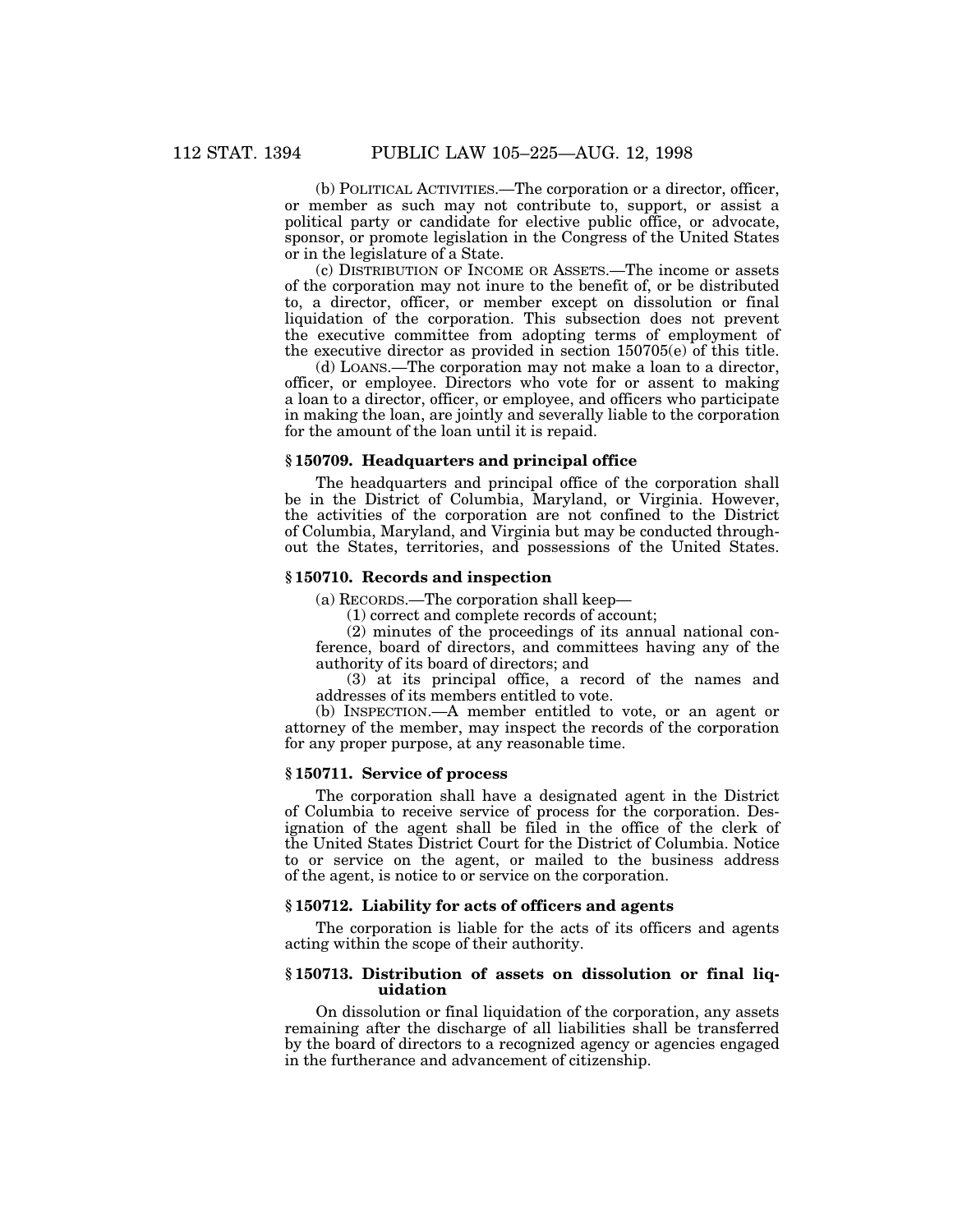# **CHAPTER 1509—NATIONAL COUNCIL ON RADIATION PROTECTION AND MEASUREMENTS**

Sec. 150901. Organization.

150902. Purposes. 150903. Membership.

150904. Governing body. 150905. Powers. 150906. Restrictions. 150907. Principal office. 150908. Records and inspection.

150909. Statement required in audit report.

150910. Service of process. 150911. Liability for acts of officers and agents.

150912. Distribution of assets on dissolution or final liquidation.

## **§ 150901. Organization**

(a) FEDERAL CHARTER.—National Council on Radiation Protection and Measurements (in this chapter, the ''corporation'') is a federally chartered corporation.

(b) PERPETUAL EXISTENCE.—Except as otherwise provided, the corporation has perpetual existence.

## **§ 150902. Purposes**

The purposes of the corporation are—

(1) to collect, analyze, develop, and disseminate in the public interest information and recommendations about—

(A) protection against radiation; and

(B) radiation measurements, quantities, and units, particularly those concerned with protection against radiation;

(2) to provide a means by which organizations concerned with the scientific and related aspects of protection against radiation and of radiation quantities, units, and measurements may cooperate for effective use of their combined resources, and to stimulate the work of those organizations;

(3) to develop basic concepts about—

(A) radiation quantities, units, and measurements;

(B) the application of those concepts; and

(C) protection against radiation; and

(4) to cooperate with the International Commission on Radiological Protection, the Federal Radiation Council, the International Commission on Radiological Units and Measurements, and other national and international organizations, governmental and private, concerned with radiation quantities, units, and measurements and with protection against radiation.

#### **§ 150903. Membership**

(a) ELIGIBILITY.—Except as provided in this chapter, eligibility for membership in the corporation and the rights and privileges of members are as provided in the bylaws.

(b) VOTING.—Each member (except an honorary or associate member) has one vote on each matter submitted to a vote at a meeting of the members.

## **§ 150904. Governing body**

(a) BOARD OF DIRECTORS.—(1) The board of directors is the governing body of the corporation. Between meetings of the corporation, the board is responsible for the general policies and program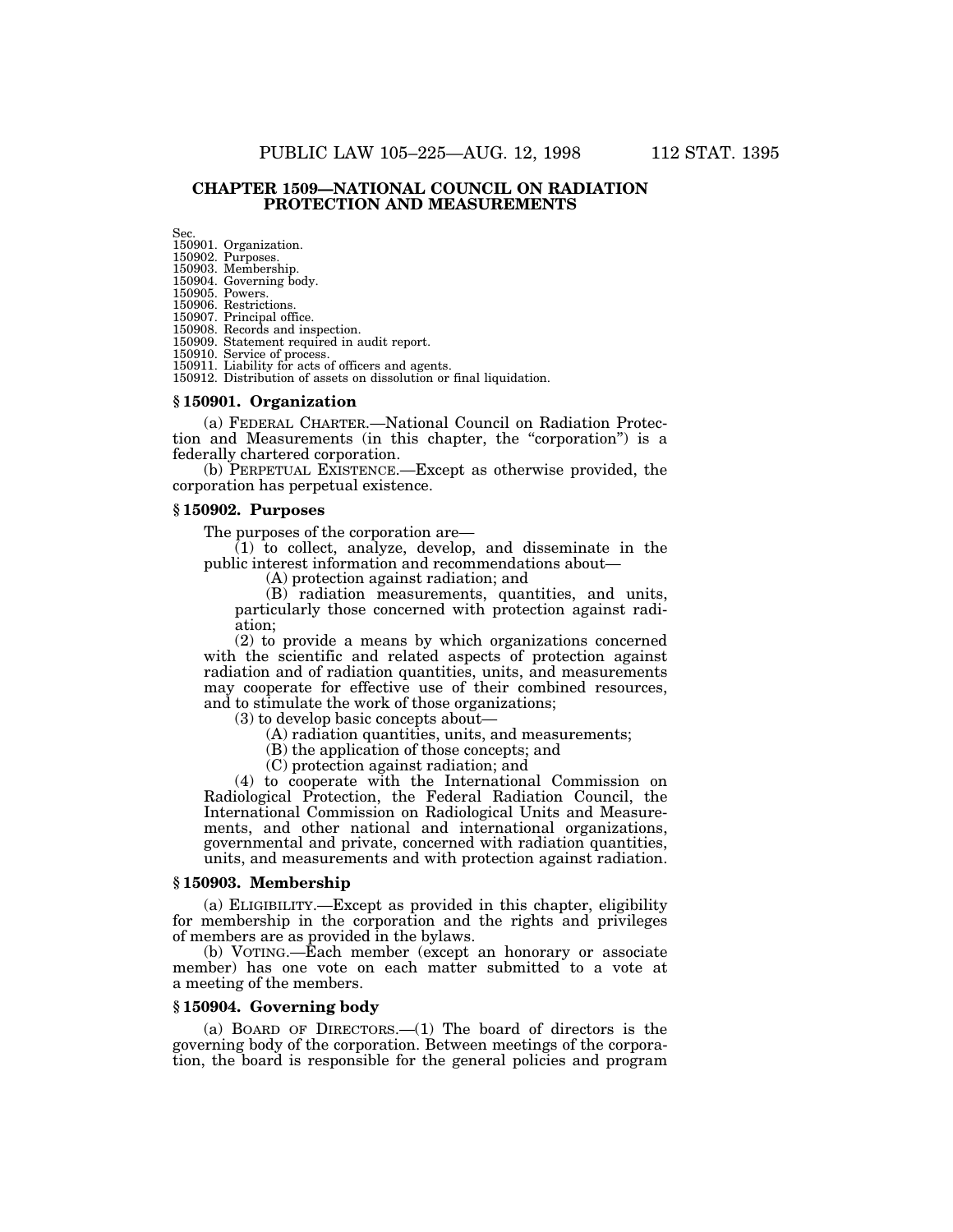of the corporation. The board is responsible for the control of all funds of the corporation.

(2) The selection of directors and their term of office are as provided in the bylaws.

(b) OFFICERS.—(1) The officers of the corporation are a president, one or more vice presidents, a secretary, a treasurer, and other officers as provided in the bylaws. Their duties are as provided in the bylaws.

(2) The officers shall be elected at the annual meeting of the corporation.

## **§ 150905. Powers**

The corporation may—

(1) adopt and amend bylaws for the management of its property and the regulation of its affairs;

(2) adopt and alter a corporate seal;

(3) choose directors, officers, trustees, managers, employees, and agents as the activities of the corporation require;

 $(4)$  make contracts;

(5) acquire, own, lease, encumber, and transfer property as necessary to carry out the purposes of the corporation;

(6) borrow money, issue instruments of indebtedness, and secure its obligations by granting security interests in its property;

(7) sue and be sued; and

(8) do any other act necessary and proper to carry out the purposes of the corporation.

## **§ 150906. Restrictions**

(a) STOCK AND DIVIDENDS.—The corporation may not issue stock or declare or pay a dividend.

(b) POLITICAL ACTIVITIES.—The corporation or a director, officer, or agent as such may not contribute to, support, or assist a political party or candidate for office.

(c) DISTRIBUTION OF INCOME OR ASSETS.—The income or assets of the corporation may not inure to the benefit of, or be distributed to, a director, officer, or member during the life of the corporation or on its dissolution or final liquidation. This subsection does not prevent the payment of reasonable compensation to an officer in an amount approved by the board of directors.

(d) LOANS.—The corporation may not make a loan to a director, officer, or employee. Directors who vote for or assent to making a loan to a director, officer, or employee, and officers who participate in making the loan, are jointly and severally liable to the corporation for the amount of the loan until it is repaid.

## **§ 150907. Principal office**

The principal office of the corporation shall be in the District of Columbia or another place decided by the board of directors. However, the activities of the corporation may be conducted throughout the world.

#### **§ 150908. Records and inspection**

(a) RECORDS.—The corporation shall keep—

(1) correct and complete records of account;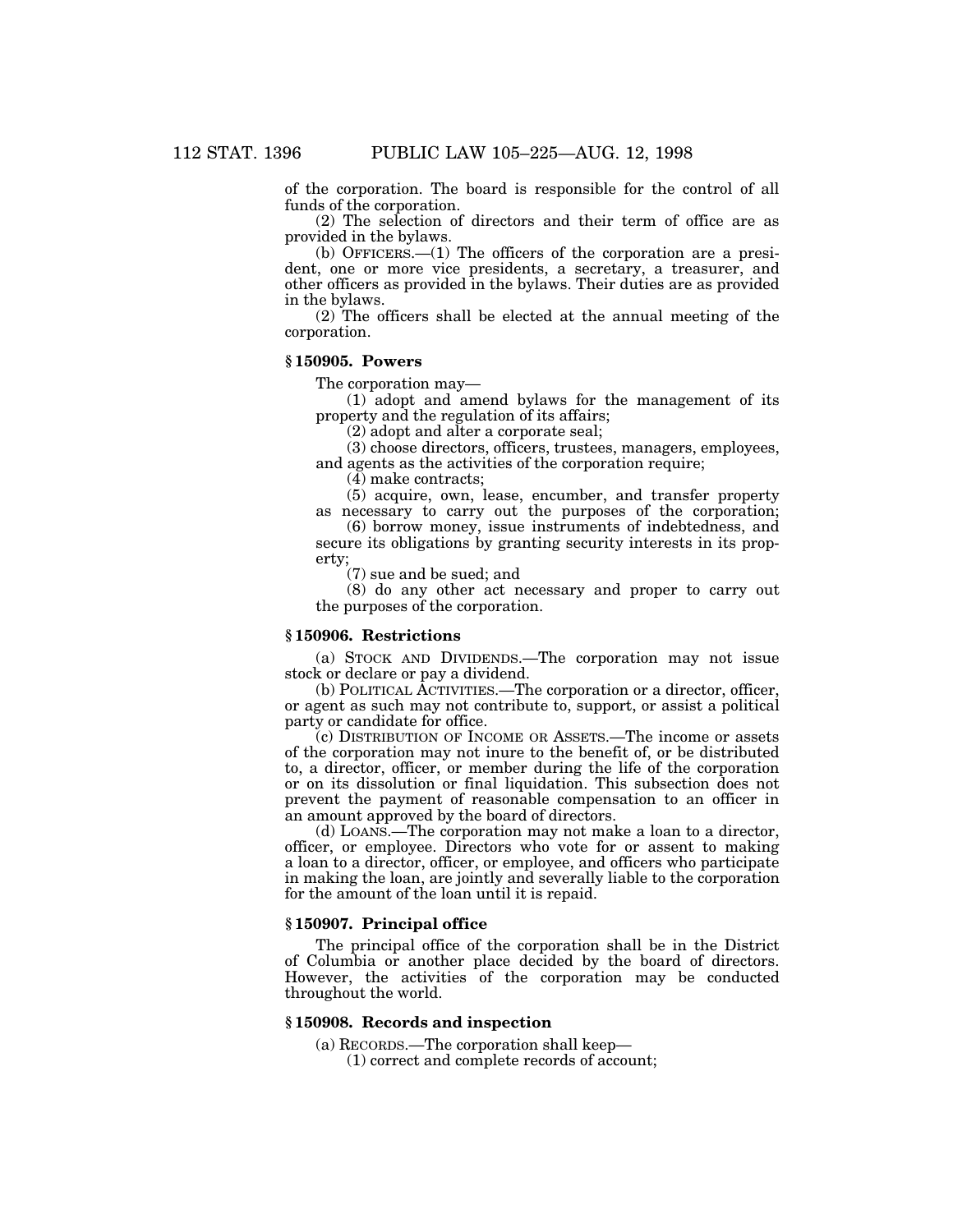(2) minutes of the proceedings of its members, board of directors, and committees having any of the authority of its board of directors; and

(3) at its principal office, a record of the names and addresses of its members entitled to vote.

(b) INSPECTION.—A member entitled to vote, or an agent or attorney of the member, may inspect the records of the corporation for any proper purpose, at any reasonable time.

# **§ 150909. Statement required in audit report**

The corporation shall include in the audit report statement required under section  $10101(b)(1)(B)$  of this title a schedule of all contracts requiring payments greater than \$10,000 and all payments of compensation or fees at a rate greater than \$10,000 a year.

#### **§ 150910. Service of process**

The corporation shall have a designated agent in the District of Columbia to receive service of process for the corporation. Notice to or service on the agent, or mailed to the business address of the agent, is notice to or service on the corporation.

#### **§ 150911. Liability for acts of officers and agents**

The corporation is liable for the acts of its officers and agents acting within the scope of their authority.

#### **§ 150912. Distribution of assets on dissolution or final liquidation**

On dissolution or final liquidation of the corporation, any assets remaining after the discharge of all liabilities shall be distributed as provided by the board of directors, but consistent with the purposes of the corporation and in compliance with the bylaws.

# **CHAPTER 1511—NATIONAL EDUCATION ASSOCIATION OF THE UNITED STATES**

Sec. 151101. Organization. 151102. Purposes. 151103. Membership.

151104. Governing body. 151105. Powers.

151106. Tax exemption. 151107. Principal office.

151108. Nonapplication of audit requirements.

#### **§ 151101. Organization**

(a) FEDERAL CHARTER.—National Education Association of the United States (in this chapter, the ''corporation'') is a federally chartered corporation.

(b) PLACE OF INCORPORATION.—The corporation is declared to be incorporated in the District of Columbia.

(c) PERPETUAL EXISTENCE.—Except as otherwise provided, the corporation has perpetual existence.

#### **§ 151102. Purposes**

The purposes of the corporation are—

(1) to elevate the character and advance the interests of the profession of teaching; and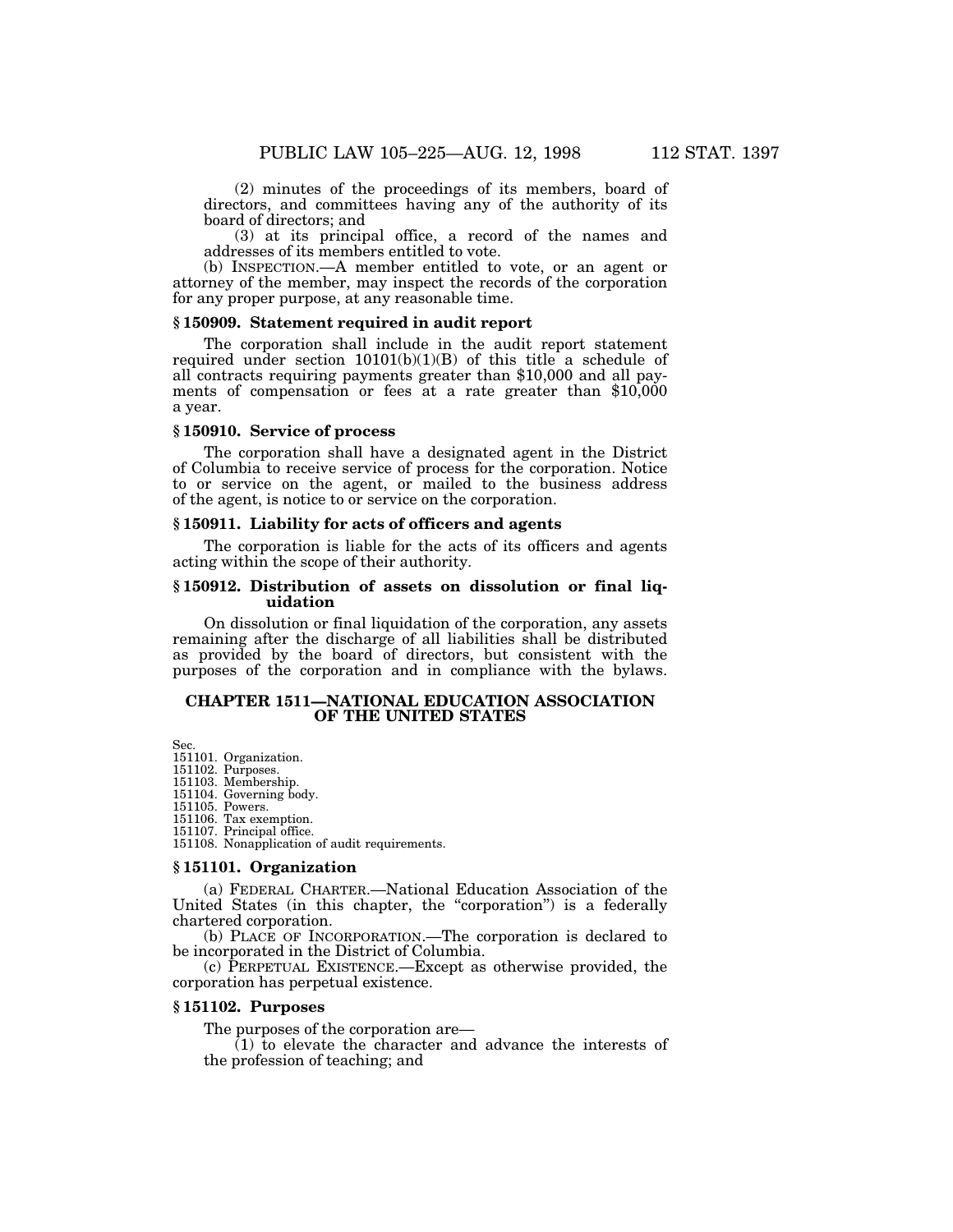(2) to promote the cause of education in the United States.

#### **§ 151103. Membership**

Eligibility for membership in the corporation and the rights, obligations, and designation of classes of members are as provided in the bylaws.

# **§ 151104. Governing body**

(a) OFFICERS.—The officers of the corporation are a president, one or more vice presidents, a secretary, a treasurer, and the members of a board of directors, an executive committee, and any other boards, councils, and committees, and other officers, as provided in the bylaws.

(b) ADDITIONAL PROVISIONS.—Except as provided in this chapter, the manner of selection, term of office, powers, and duties of the officers, boards, councils, and committees are as provided in the bylaws. The bylaws may provide other and different provisions as to the names and numbers of the officers, boards, councils, and committees.

#### **§ 151105. Powers**

The corporation may—

(1) adopt and amend bylaws;

(2) adopt and alter a corporate seal;

(3) acquire, own, lease, encumber, and transfer property to carry out the purposes of the corporation;

(4) accept and administer a trust for educational purposes;

(5) borrow money, issue instruments of indebtedness, and secure its obligations by granting security interests in its property; and

(6) sue and be sued in any court of the United States, or other court of competent jurisdiction.

#### **§ 151106. Tax exemption**

(a) REAL PROPERTY.—Real property of the corporation is exempt from taxation if it is—

(1) located in the District of Columbia;

(2) used for the purposes provided in section 151102 of this title; and

(3) not used to produce income.

(b) PERSONAL PROPERTY.—Personal property of the corporation is exempt from taxation if it is used for the purposes provided in section 151102 of this title or to produce income to be used for those purposes.

(c) ANNUAL REPORT.—The corporation shall submit annually to the Secretary of Education a written report stating in detail for the prior year—

(1) the real and personal property held by the corporation;

(2) the income from the property; and

(3) the expenditure or other use or disposition of the property and income from the property.

#### **§ 151107. Principal office**

The principal office of the corporation shall be in the District of Columbia. However, the activities of the corporation may be conducted, and offices may be maintained, throughout the United States in accordance with the bylaws.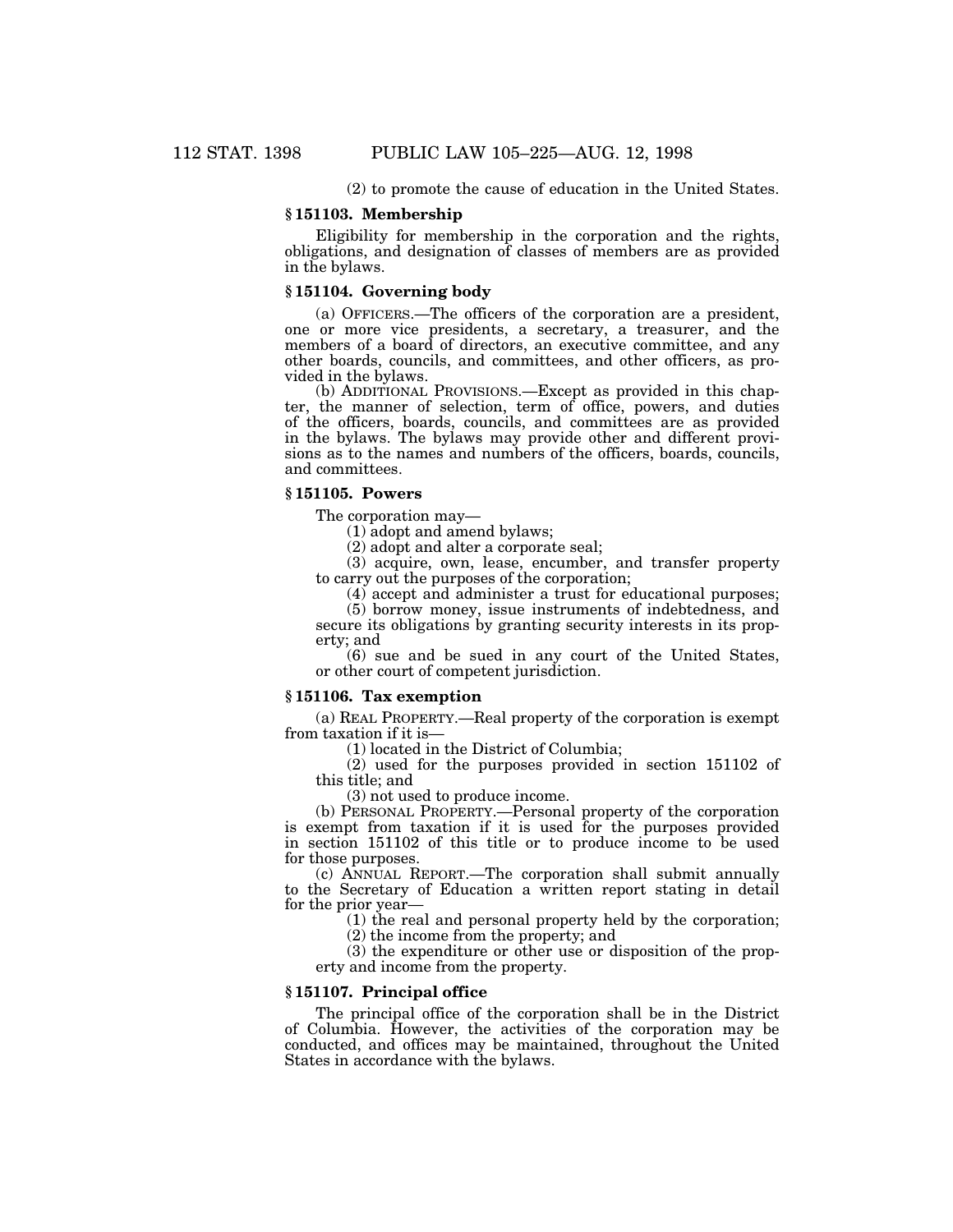## **§ 151108. Nonapplication of audit requirements**

The audit requirements of section 10101 of this title do not apply to the corporation.

# **CHAPTER 1513—NATIONAL FALLEN FIREFIGHTERS FOUNDATION**

Sec.

151301. Organization.

151302. Purposes.

151303. Board of directors. 151304. Officers and employees.

151305. Powers.

151306. Principal office.

151307. Provision and acceptance of support by Administrator.

151308. Service of process.

151309. Civil action by Attorney General for equitable relief.

151310. Immunity of United States Government.

151311. Annual report.

#### **§ 151301. Organization**

(a) FEDERAL CHARTER.—National Fallen Firefighters Foundation (in this chapter, the ''corporation'') is a federally chartered corporation.

(b) NATURE OF CORPORATION AND PLACE OF INCORPORATION.— The corporation is a charitable and nonprofit corporation incorporated under the laws of Maryland and is not an agency or establishment of the United States Government.

(c) PERPETUAL EXISTENCE.—Except as otherwise provided, the corporation has perpetual existence.

# **§ 151302. Purposes**

The purposes of the corporation are—

(1) primarily to encourage, accept, and administer private gifts of property for the benefit of the National Fallen Firefighters' Memorial and the annual memorial service associated with it;

(2) to provide financial assistance to families of fallen firefighters for transportation to and lodging at non-Federal facilities during the annual memorial service;

(3) to assist State and local efforts to recognize firefighters who die in the line of duty; and

(4) to provide scholarships and other financial assistance for educational purposes and job training for the spouses and children of fallen firefighters.

#### **§ 151303. Board of directors**

(a) GENERAL.—The board of directors is the governing body of the corporation.

(b) MEMBERS AND APPOINTMENT.—(1) The Administrator of the United States Fire Administration of the Federal Emergency Management Agency is an ex officio nonvoting member of the board. The Administrator appoints the voting members of the board. (2) The board consists of the following 9 voting members:

(A) one active volunteer firefighter;

(B) one active career firefighter;

(C) one United States Government firefighter; and

(D) six individuals who have a demonstrated interest in the fire service.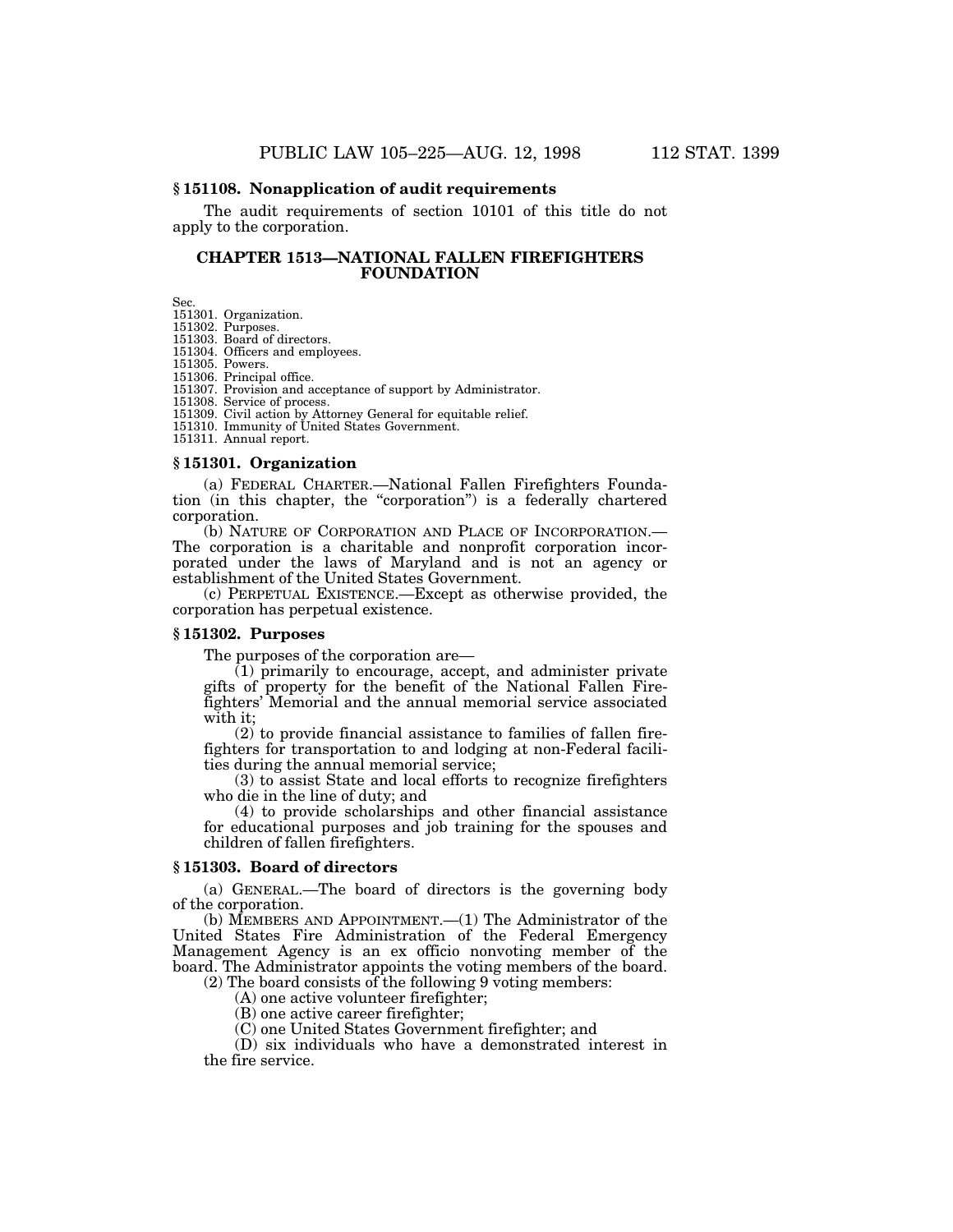(3) The terms of office of the voting members are 6 years (except for the initial members). The terms shall be staggered so that the terms of 3 members expire every 2 years.

(4) A vacancy on the board shall be filled within 60 days in the manner in which the original appointment was made.

(c) CHAIRMAN.—The Chairman shall be elected by the board from its voting members for a 2-year term.

(d) QUORUM.—A majority of the current membership of the board is a quorum.

(e) MEETINGS.—The board shall meet at the call of the chairman at least once a year. If a member of the board misses 3 consecutive meetings, that member may be removed from the board and that vacancy may be filled as provided in subsection (b)(4) of this section.

(f ) STATUS AND COMPENSATION.—Members of the board—

(1) are not officers or employees of the United States Government; and

(2) serve without compensation.

(g) LIABILITY OF DIRECTORS.—Members of the board are not personally liable, except for gross negligence.

#### **§ 151304. Officers and employees**

(a) APPOINTMENT.—The board of directors may appoint not more than 2 officers or employees, but only after the corporation has sufficient funds to pay for their services.

(b) STATUS AND COMPENSATION.—Officers and employees of the corporation—

(1) are not employees of the United States Government;

(2) shall be appointed without regard to the provisions of title 5 governing appointments in the competitive service; and

(3) may be paid without regard to chapter 51 and subchapter III of chapter 53 of title 5, except that an officer or employee may not be paid more than the annual rate of basic pay for level GS–15 of the General Schedule under section 5107 of title 5.

#### **§ 151305. Powers**

(a) GENERAL.—The corporation may—

(1) adopt a constitution and bylaws;

(2) adopt a seal which shall be judicially noticed; and

(3) do any other act necessary to carry out this chapter. (b) POWERS AS TRUSTEE.—To carry out its purposes, the cor-

poration has the usual powers of a corporation acting as a trustee in the State of Maryland, including the power—

(1) to accept, receive, solicit, hold, administer, and use any gift, devise, or bequest, either absolutely or in trust, of property or any income from or other interest in the property;

(2) unless otherwise required by the instrument of transfer, to sell, donate, lease, invest, or otherwise dispose of any property or income from the property;

(3) to make contracts and other arrangements with public agencies and private organizations and persons and to make payments necessary to carry out its functions;

(4) to sue and be sued; and

(5) to do any other act necessary and proper to carry out the purposes of the corporation.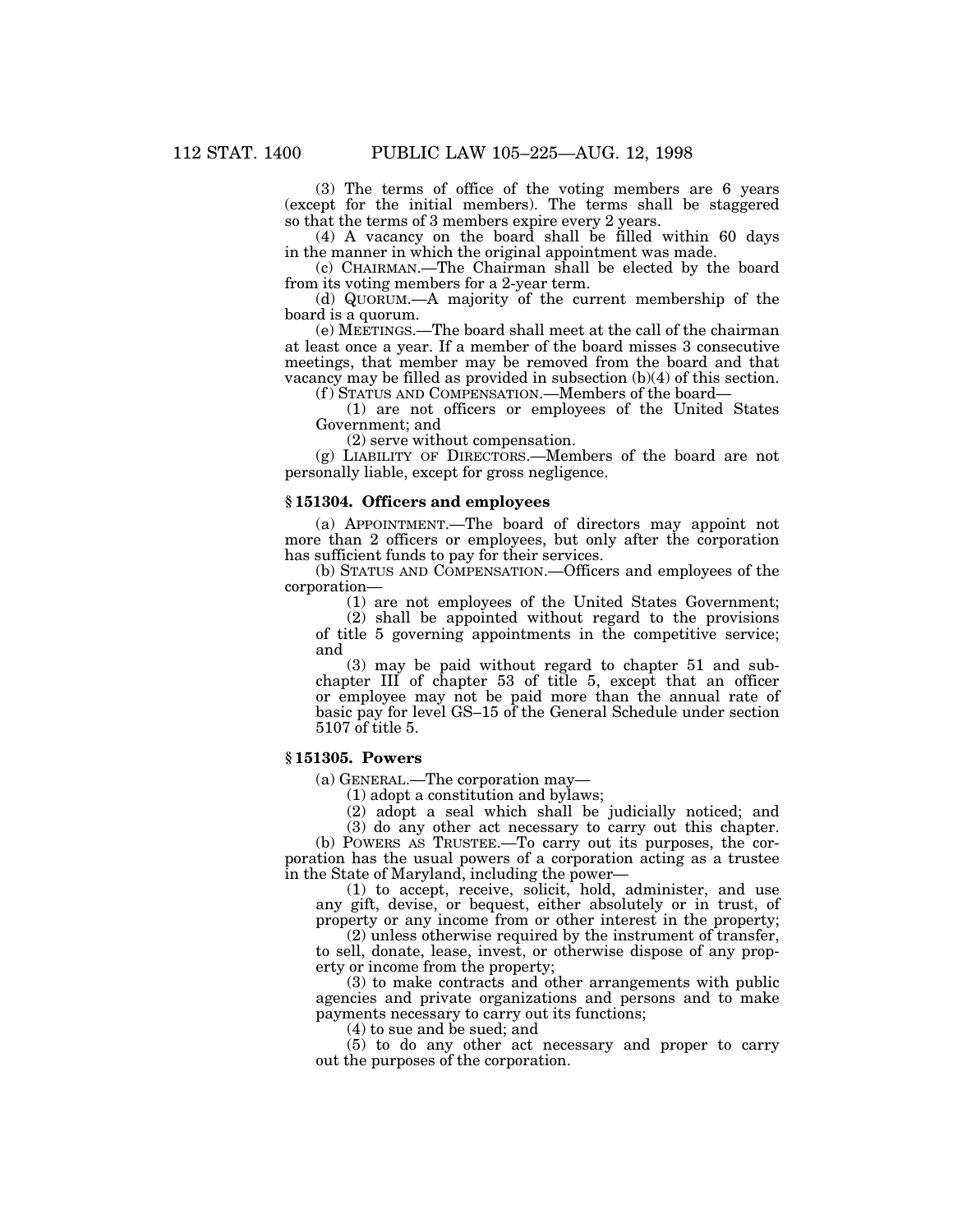## **§ 151306. Principal office**

The principal office of the corporation shall be in Maryland. However, the corporation may conduct business throughout the States, territories, and possessions of the United States.

#### **§ 151307. Provision and acceptance of support by Administrator**

(a) PROVISION BY ADMINISTRATOR.—(1) The Administrator of the United States Fire Administration of the Federal Emergency Management Agency—

(A) may provide personnel, facilities, and other administrative services to the corporation; and

(B) shall require and accept reimbursements for these personnel, facilities, and services.

(2) Reimbursements under paragraph (1) of this subsection shall be deposited in the Treasury to the credit of the appropriations then current and chargeable for the cost of providing the services.

(3) Notwithstanding any other law, United States Government personnel and stationery may not be used to solicit funding for the corporation.

(b) ACCEPTANCE BY ADMINISTRATOR.—The Administrator may accept, without regard to chapters 33 and 51 and subchapter III of chapter 53 of title 5 and related regulations, the services of the corporation and its directors, officers, and employees as volunteers in performing functions authorized under this chapter, without compensation from the Administration.

## **§ 151308. Service of process**

The corporation shall have a designated agent to receive service of process for the corporation.

#### **§ 151309. Civil action by Attorney General for equitable relief**

The Attorney General may bring a civil action in the United States District Court for the District of Columbia for appropriate equitable relief if the corporation—

(1) engages or threatens to engage in any act, practice, or policy that is inconsistent with the purposes in section 151302 of this title; or

(2) refuses, fails, or neglects to carry out its obligations under this chapter or threatens to do so.

#### **§ 151310. Immunity of United States Government**

The United States Government is not liable for any debts, defaults, acts, or omissions of the corporation. The full faith and credit of the Government does not extend to any obligation of the corporation.

## **§ 151311. Annual report**

Not later than 4 months after the end of each fiscal year, the corporation shall submit a report to the appropriate committees of Congress on the activities of the corporation during the prior fiscal year, including a complete statement of its receipts, expenditures, and investments.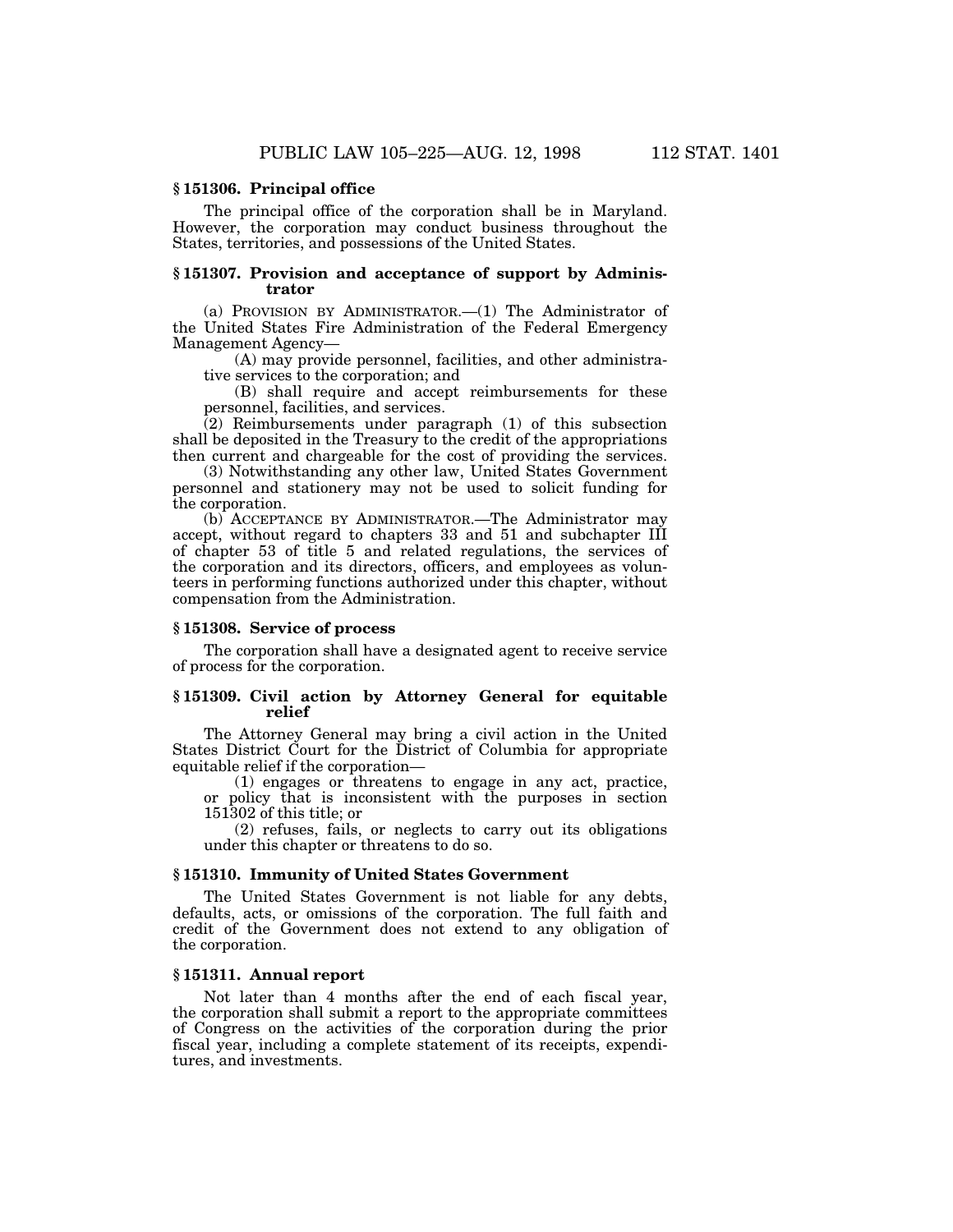# **CHAPTER 1515—NATIONAL FEDERATION OF MUSIC CLUBS**

Sec.

151501. Definition.

151502. Organization.

151503. Purposes.

151504. Membership. 151505. Governing body.

151506. Powers.

151507. Restrictions.

151508. Duty to maintain corporate and tax-exempt status.

151509. Records and inspection.

151510. Service of process.

151511. Liability for acts of officers and agents.

151512. Annual report.

#### **§ 151501. Definition**

For purposes of this chapter, "State" includes the District of Columbia and the territories and possessions of the United States.

#### **§ 151502. Organization**

(a) FEDERAL CHARTER.—National Federation of Music Clubs (in this chapter, the ''corporation''), incorporated in Illinois, is a federally chartered corporation.

(b) EXPIRATION OF CHARTER.—If the corporation does not comply with any provision of this chapter, the charter granted by this chapter expires.

#### **§ 151503. Purposes**

(a) SPECIFIC PURPOSES.—The purposes of the corporation are as provided in the articles of incorporation and include—

(1) bringing into working relations with one another, music clubs and other musical organizations and individuals associated with musical activity for the purpose of developing and maintaining high musical standards;

(2) aiding and encouraging musical education; and

(3) promoting American music and American artists throughout the United States and the world.

(b) PATRIOTIC, CIVIC, AND HISTORICAL ORGANIZATION.—The corporation shall function as a patriotic, civic, and historical organization as authorized by the laws of each State in which it is incorporated.

#### **§ 151504. Membership**

Eligibility for membership in the corporation and the rights and privileges of members are as provided in the bylaws.

# **§ 151505. Governing body**

(a) BOARD OF DIRECTORS.—The board of directors and the responsibilities of the board are as provided in the articles of incorporation.

(b) OFFICERS.—The officers and the election of the officers are as provided in the articles of incorporation.

#### **§ 151506. Powers**

The corporation has only the powers provided in its bylaws and articles of incorporation filed in each State in which it is incorporated.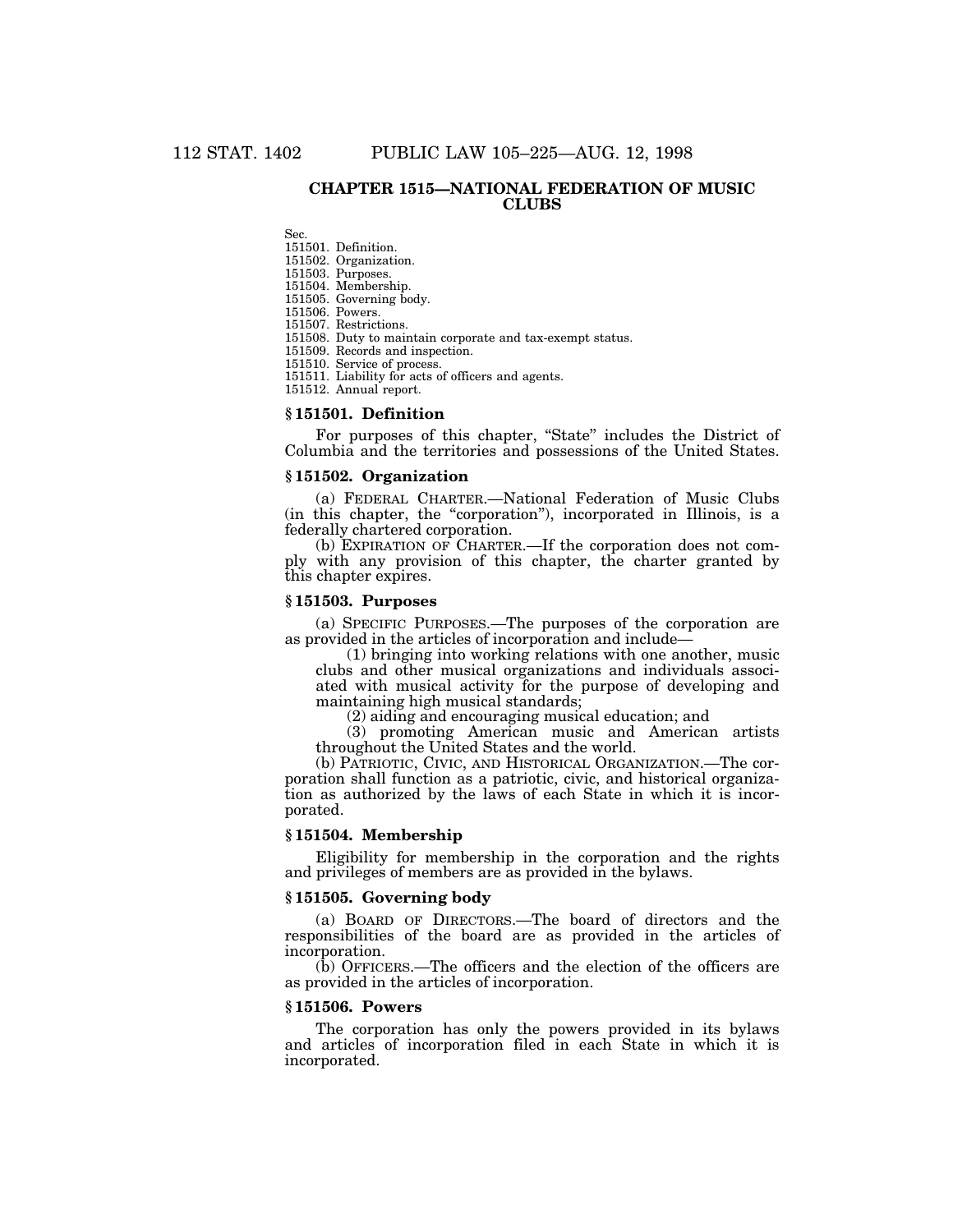## **§ 151507. Restrictions**

(a) STOCK AND DIVIDENDS.—The corporation may not issue stock or declare or pay a dividend.

(b) POLITICAL ACTIVITIES.—The corporation or a director or officer as such may not contribute to, support, or participate in any political activity or in any manner attempt to influence legislation.

(c) DISTRIBUTION OF INCOME OR ASSETS.—The income or assets of the corporation may not inure to the benefit of, or be distributed to, a director, officer, or member during the life of the charter granted by this chapter. This subsection does not prevent the payment of reasonable compensation to an officer or reimbursement for actual necessary expenses in amounts approved by the board of directors.

(d) LOANS.—The corporation may not make a loan to a director, officer, or employee.

(e) CLAIM OF GOVERNMENTAL APPROVAL OR AUTHORIZATION.— The corporation may not claim congressional approval or the authority of the United States Government for any of its activities.

# **§ 151508. Duty to maintain corporate and tax-exempt status**

(a) CORPORATE STATUS.—The corporation shall maintain its status as a corporation incorporated under the laws of Illinois.

(b) TAX-EXEMPT STATUS.—The corporation shall maintain its status as an organization exempt from taxation under the Internal Revenue Code of 1986 (26 U.S.C. 1 et seq.).

#### **§ 151509. Records and inspection**

(a) RECORDS.—The corporation shall keep—

(1) correct and complete records of account;

(2) minutes of the proceedings of its members, board of directors, and committees having any of the authority of its board of directors; and

(3) at its principal office, a record of the names and addresses of its members entitled to vote.

(b) INSPECTION.—A member entitled to vote, or an agent or attorney of the member, may inspect the records of the corporation for any proper purpose, at any reasonable time.

#### **§ 151510. Service of process**

The corporation shall comply with the law on service of process of each State in which it is incorporated and each State in which it carries on activities.

## **§ 151511. Liability for acts of officers and agents**

The corporation is liable for the acts of its officers and agents acting within the scope of their authority.

## **§ 151512. Annual report**

The corporation shall submit an annual report to Congress on the activities of the corporation during the prior fiscal year. The report shall be submitted at the same time as the report of the audit required by section 10101 of this title. The report may not be printed as a public document.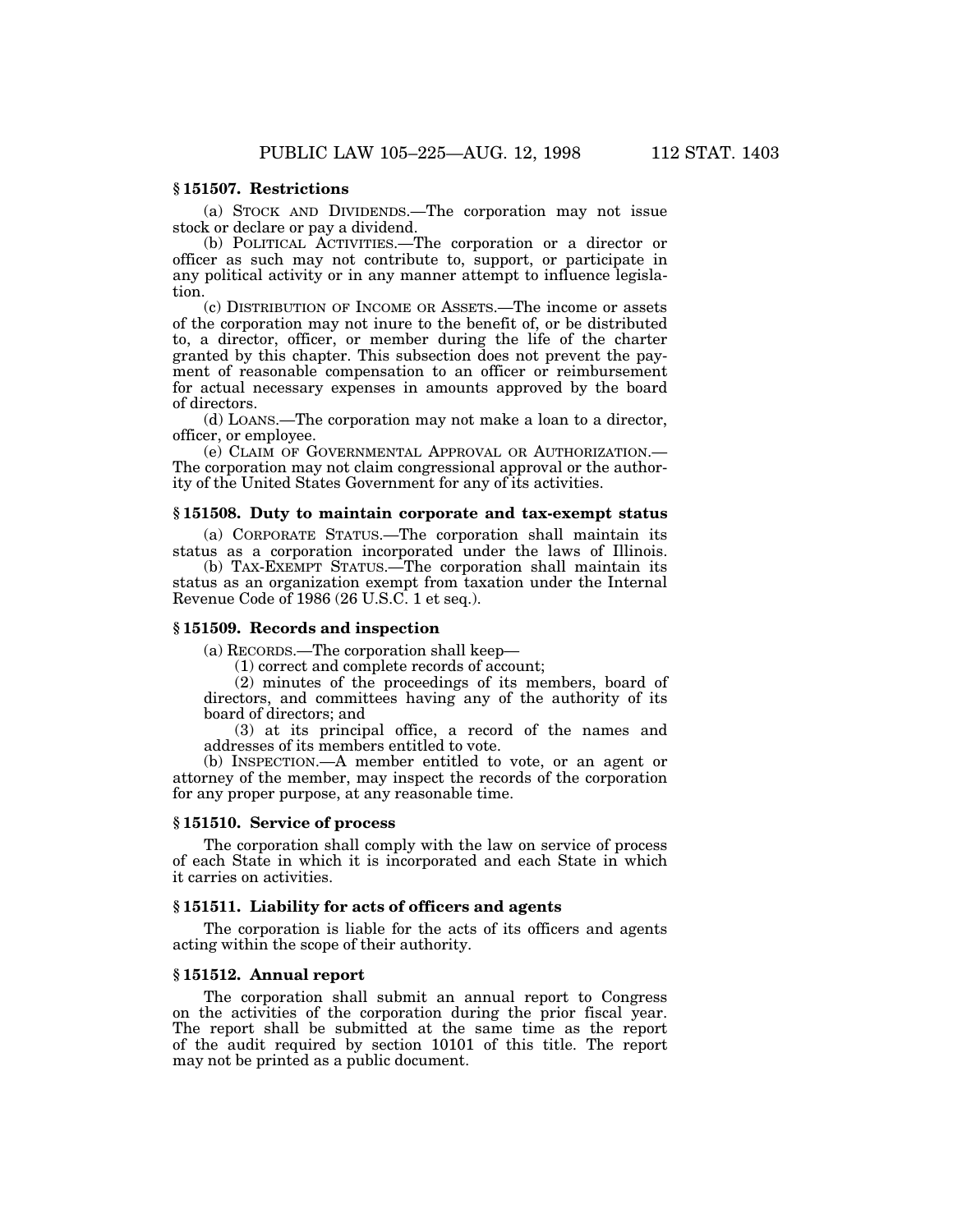# **CHAPTER 1517—NATIONAL FILM PRESERVATION FOUNDATION**

Sec.

151701. Organization. 151702. Purposes. 151703. Board of directors.

151704. Officers and employees. 151705. Powers. 151706. Principal office. 151707. Provision and acceptance of support by Librarian of Congress.

151708. Service of process. 151709. Civil action by Attorney General for equitable relief.

151710. Immunity of United States Government.

151711. Authorization of appropriations.

151712. Annual report.

#### **§ 151701. Organization**

(a) FEDERAL CHARTER.—National Film Preservation Foundation (in this chapter, the "corporation") is a federally chartered corporation.

(b) NATURE OF CORPORATION.—The corporation is a charitable and nonprofit corporation and is not an agency or establishment of the United States Government.

(c) PERPETUAL EXISTENCE.—Except as otherwise provided, the corporation has perpetual existence.

#### **§ 151702. Purposes**

The purposes of the corporation are to—

(1) encourage, accept, and administer private gifts to promote and ensure the preservation and public accessibility of the nation's film heritage held at the Library of Congress and other public and nonprofit archives throughout the United States;

(2) further the goals of the Library of Congress and the National Film Preservation Board in connection with their activities under the National Film Preservation Act of 1996 (2 U.S.C. 179l–179w); and

(3) conduct activities, alone or in cooperation with other film related institutions and organizations, to further the preservation and public accessibility of films made in the United States, particularly films not protected by private interests, for the benefit of present and future generations of Americans.

#### **§ 151703. Board of directors**

(a) GENERAL.—The board of directors is the governing body of the corporation.

(b) MEMBERS AND APPOINTMENT.—(1) The Librarian of Congress is an ex officio nonvoting member of the board. The Librarian appoints the directors to the board.

(2)(A) The board consists of nine directors.

(B) Each director must be a United States citizen.

(C) At least six directors must be knowledgeable or experienced in film production, distribution, preservation, or restoration, including two who are sitting members of the National Film Preservation Board. These six directors must, to the extent practicable, represent diverse points of view from the film community, including motion picture producers, creative artists, nonprofit and public archivists, historians, film critics, theater owners, and laboratory and university personnel.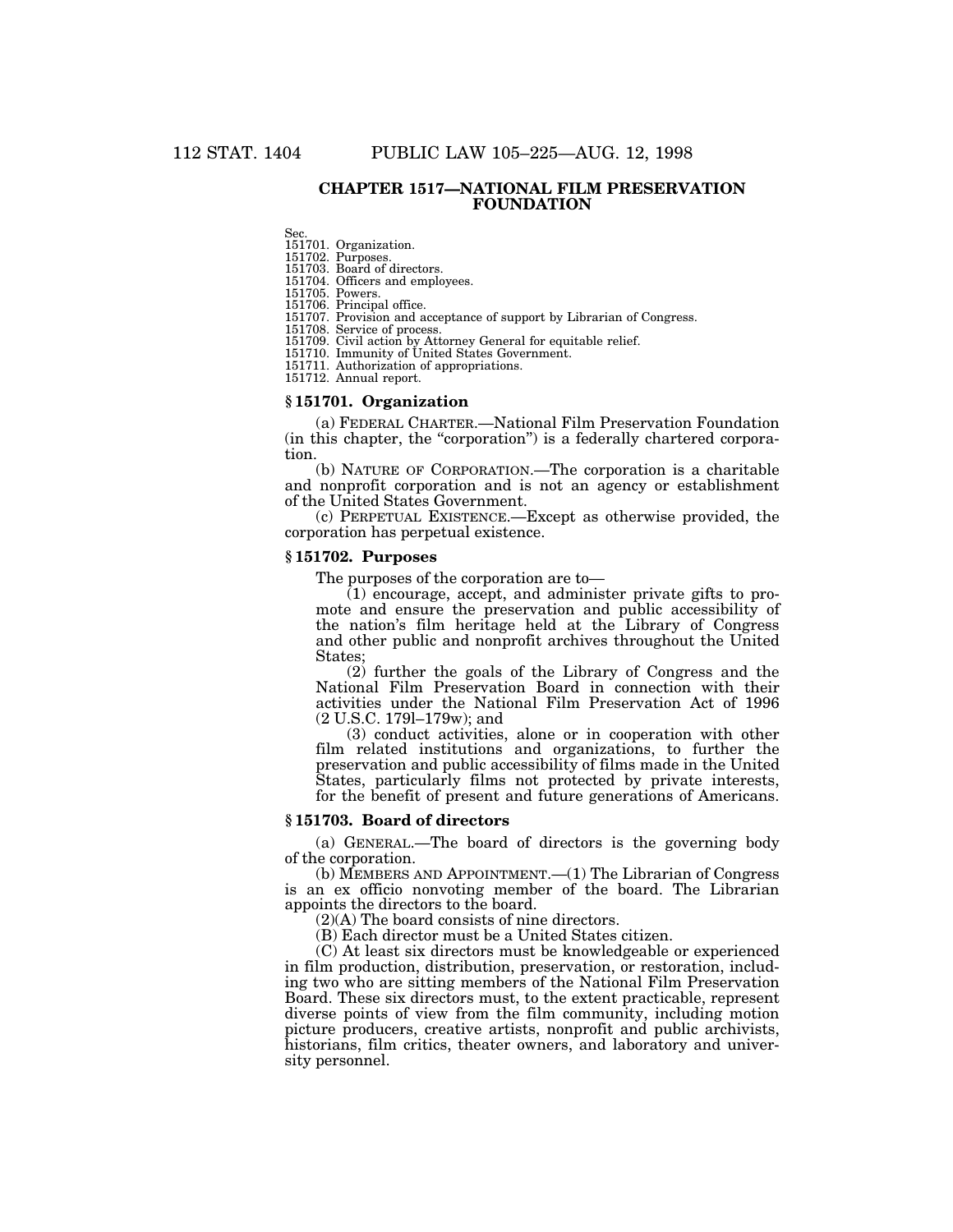(3) A director is not an employee of the Library of Congress and appointment to the board does not constitute appointment as an officer or employee of the United States Government for the purpose of any law of the United States.

(4) The terms of office of the directors are 4 years. An individual may not serve more than two consecutive terms.

(5) A vacancy on the board shall be filled within 60 days in the manner in which the original appointment was made.

(c) CHAIR.—The Librarian shall appoint one of the directors as the initial chair of the board for a 2-year term. Thereafter, the chair shall be appointed and removed in accordance with the bylaws of the corporation.

(d) QUORUM.—A majority of the current membership of the board is a quorum.

(e) MEETINGS.—The board shall meet at the call of the Librarian or the chair at least once each year. If a director misses three consecutive regularly scheduled meetings, the director may be removed from the board by the Librarian and that vacancy may be filled as provided in subsection (b) of this section.

(f) COMPENSATION AND REIMBURSEMENT.—Directors serve without compensation but may be reimbursed for actual and necessary travel and subsistence expenses incurred in performing duties for the corporation.

(g) LIABILITY OF DIRECTORS.—Directors are not personally liable, except for gross negligence.

## **§ 151704. Officers and employees**

(a) SECRETARY OF THE BOARD.—(1) The Librarian of Congress shall appoint a Secretary of the Board to serve as executive director of the corporation. The Librarian may remove the Secretary.

(2) The Secretary must be knowledgeable and experienced in matters relating to—

(A) film preservation and restoration activities;

(B) financial management; and

(C) fundraising.

(b) APPOINTMENT OF OFFICERS.—Except as provided in subsection (a) of this section, the board of directors appoints, removes, and replaces officers of the corporation.

(c) APPOINTMENT OF EMPLOYEES.—Except as provided in subsection (a) of this section, the Secretary appoints, removes, and replaces employees of the corporation.

(d) STATUS AND COMPENSATION OF EMPLOYEES.—Employees of the corporation (including the Secretary)—

(1) are not employees of the Library of Congress;

(2) shall be appointed and removed without regard to the provisions of title 5 governing appointments in the competitive service; and

(3) may be paid without regard to chapter 51 and subchapter III of chapter 53 of title 5, except that an employee may not be paid more than the annual rate of basic pay for level GS–15 of the General Schedule under section 5107 of title 5.

# **§ 151705. Powers**

(a) GENERAL.—The corporation may—

(1) adopt a constitution and bylaws;

(2) adopt a seal which shall be judicially noticed; and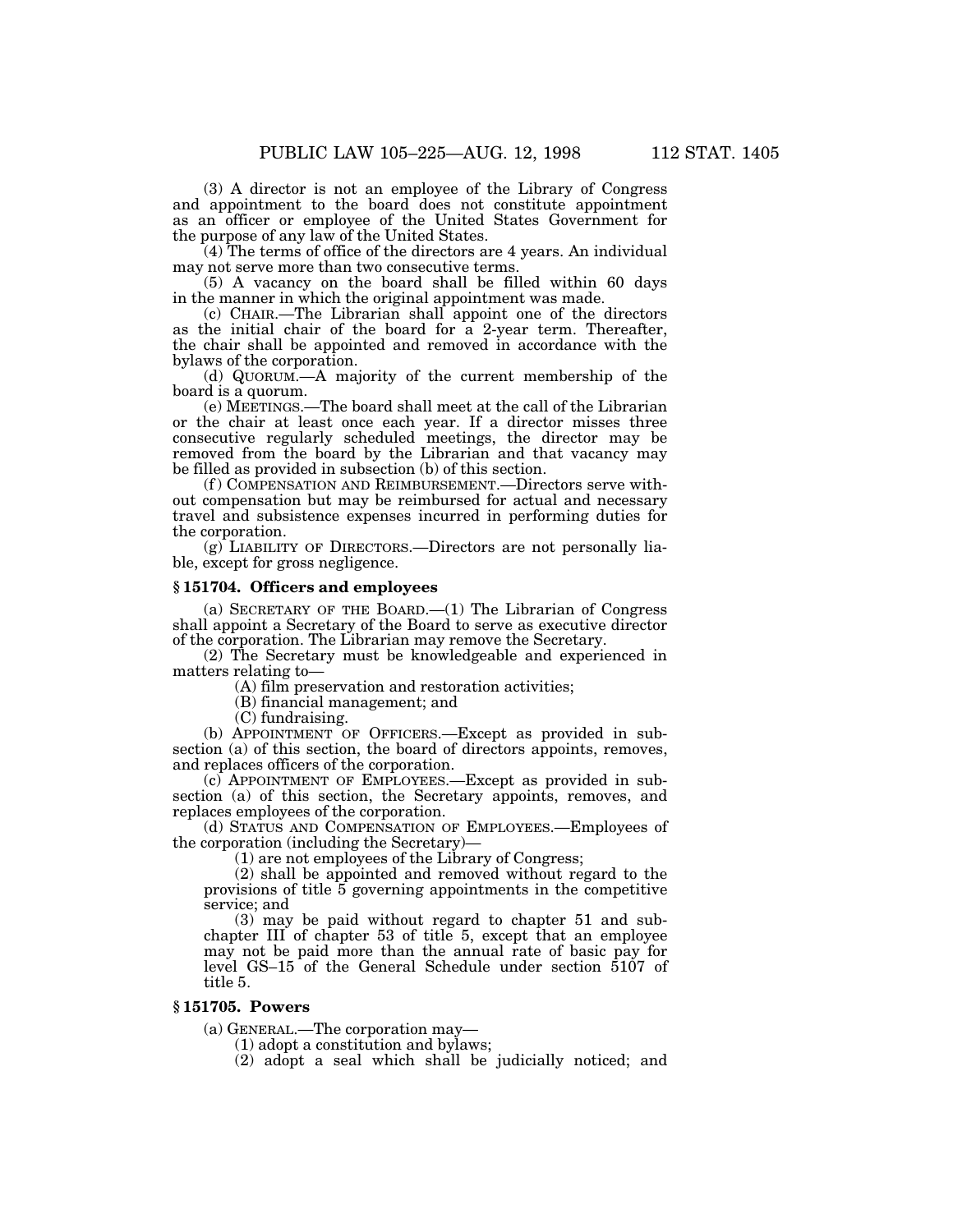(3) do any other act necessary to carry out this chapter. (b) POWERS AS TRUSTEE.—To carry out its purposes, the corporation has the usual powers of a corporation acting as a trustee in the District of Columbia, including the power—

(1) to accept, receive, solicit, hold, administer, and use any gift, devise, or bequest, either absolutely or in trust, of property or any income from or other interest in property;

(2) to acquire property or an interest in property by purchase or exchange;

(3) unless otherwise required by an instrument of transfer, to sell, donate, lease, invest, or otherwise dispose of any property or income from property;

(4) to borrow money and issue instruments of indebtedness;

(5) to make contracts and other arrangements with public agencies and private organizations and persons and to make payments necessary to carry out its functions;

(6) to sue and be sued; and

(7) to do any other act necessary and proper to carry out the purposes of the corporation.

(c) ENCUMBERED OR RESTRICTED GIFTS.—A gift, devise, or bequest may be accepted by the corporation even though it is encumbered, restricted, or subject to beneficial interests of private persons, if any current or future interest is for the benefit of the corporation.

#### **§ 151706. Principal office**

The principal office of the corporation shall be in the District of Columbia. However, the corporation may conduct business throughout the States, territories, and possessions of the United States.

## **§ 151707. Provision and acceptance of support by Librarian of Congress**

(a) PROVISION BY LIBRARIAN.—(1) The Librarian of Congress may provide personnel, facilities, and other administrative services to the corporation. Administrative services may include reimbursement of expenses under section  $151703(f)$  of this title, at rates not exceeding the applicable per diem rates for the United States Government.

(2) The corporation shall reimburse the Librarian for support provided under paragraph (1) of this subsection. Amounts reimbursed shall be deposited in the Treasury to the credit of the appropriations then current and chargeable for the cost of providing the support.

(b) ACCEPTANCE BY LIBRARIAN.—The Librarian may accept, without regard to chapters 33 and 51 and subchapter III of chapter 53 of title 5 and related regulations, the services of the corporation and its directors, officers, and employees as volunteers in performing functions authorized under this chapter, without compensation from the Library of Congress.

#### **§ 151708. Service of process**

The corporation shall have a designated agent to receive service of process for the corporation. Notice to or service on the agent, or mailed to the business address of the agent, is notice to or service on the corporation.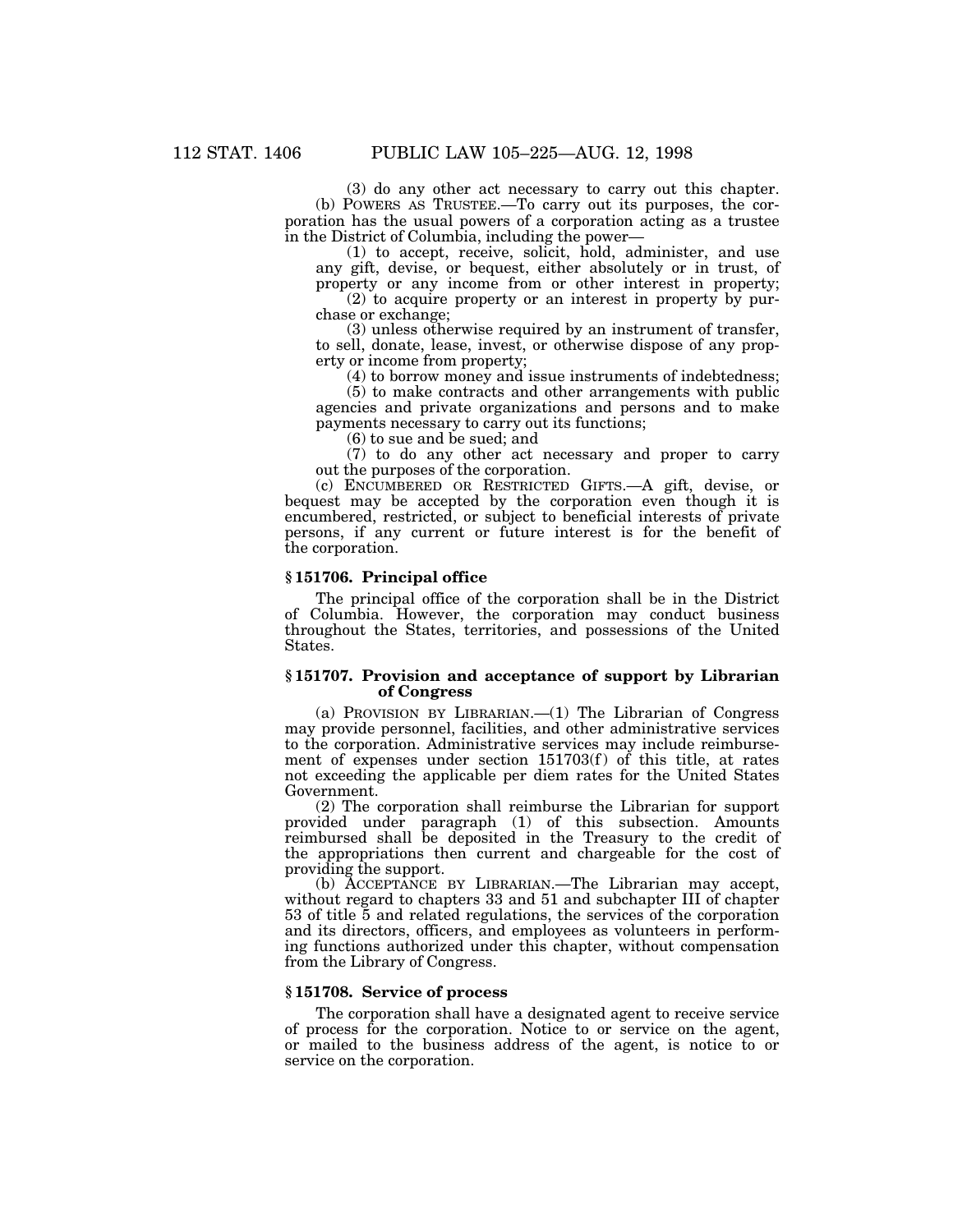## **§ 151709. Civil action by Attorney General for equitable relief**

The Attorney General may bring a civil action in the United States District Court for the District of Columbia for appropriate equitable relief if the corporation—

(1) engages or threatens to engage in any act, practice, or policy that is inconsistent with the purposes in section 151702 of this title; or

(2) refuses, fails, or neglects to carry out its obligations under this chapter or threatens to do so.

#### **§ 151710. Immunity of United States Government**

The United States Government is not liable for any debts, defaults, acts, or omissions of the corporation. The full faith and credit of the Government does not extend to any obligation of the corporation.

## **§ 151711. Authorization of appropriations**

(a) AUTHORIZATION.—There are authorized to be appropriated to the Library of Congress amounts necessary to carry out this chapter, not to exceed \$250,000 for each of the fiscal years ending September 30, 2000–2003. These amounts are to be made available to the corporation to match private contributions (whether in currency, services, or property) made to the corporation by private persons and State and local governments.

(b) LIMITATION RELATED TO ADMINISTRATIVE EXPENSES.— Amounts authorized under this section may not be used by the corporation for administrative expenses of the corporation, including salaries, travel, transportation, and overhead expenses.

#### **§ 151712. Annual report**

As soon as practicable after the end of each fiscal year, the corporation shall submit a report to Congress on the activities of the corporation during the prior fiscal year, including a complete statement of its receipts, expenditures, and investments.

## **CHAPTER 1519—NATIONAL FUND FOR MEDICAL EDUCATION**

Sec.

- 151901. Organization.
- 151902. Purposes. 151903. Membership.
- 151904. Governing body.
- 151905. Powers.
- 151906. Restrictions.
- 151907. Principal office.
- 151908. Records and inspection.
- 151909. Service of process.
- 151910. Liability for acts of officers and agents.
- 151911. Distribution of assets on dissolution or final liquidation.

#### **§ 151901. Organization**

(a) FEDERAL CHARTER.—National Fund for Medical Education (in this chapter, the ''corporation'') is a federally chartered corporation.

(b) PLACE OF INCORPORATION AND DOMICILE.—The corporation is declared to be incorporated and domiciled in the District of Columbia.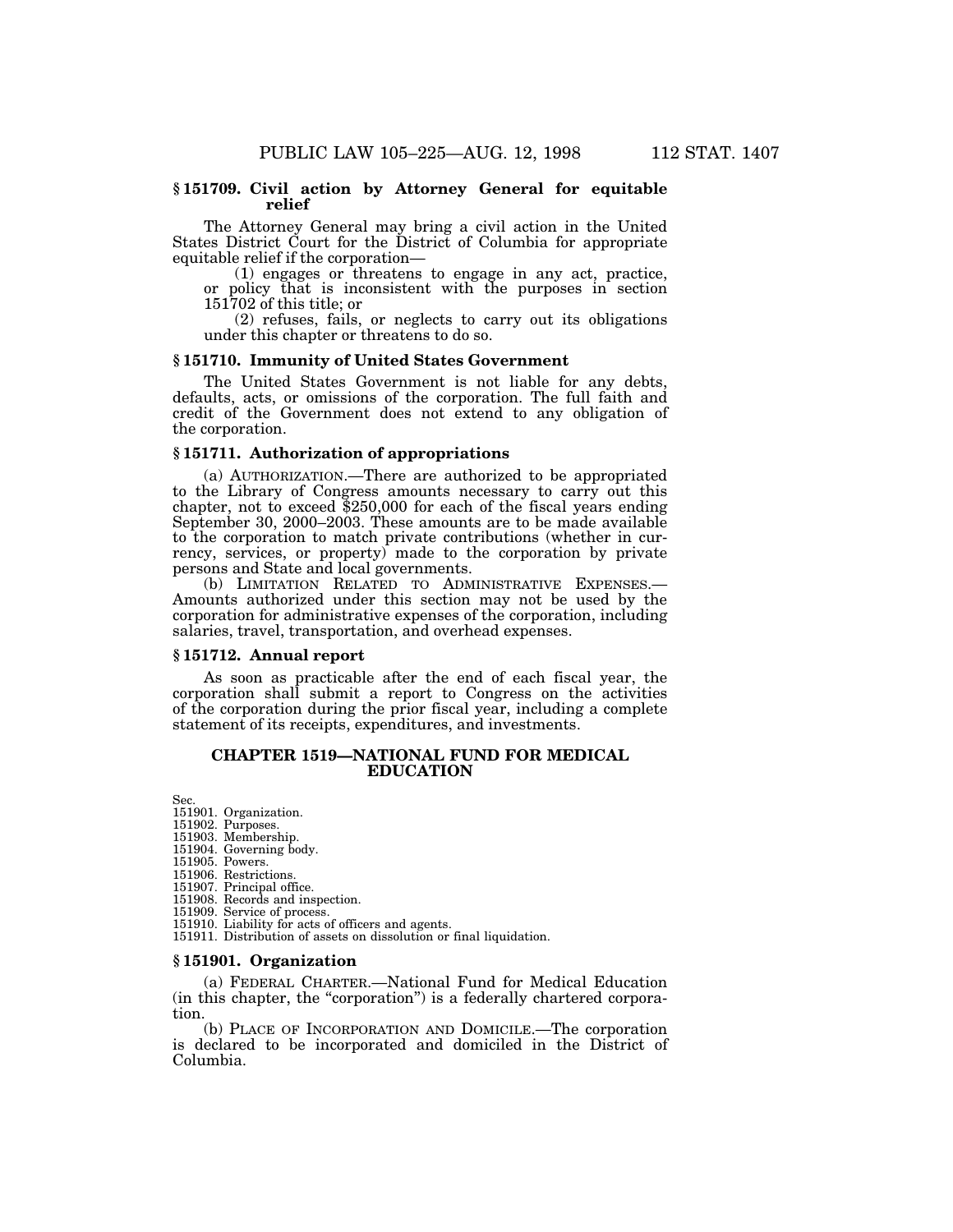(c) PERPETUAL EXISTENCE.—Except as otherwise provided, the corporation has perpetual existence.

## **§ 151902. Purposes**

The purposes of the corporation are to raise from private sources, administer, and disperse funds for medical education, and in carrying out those purposes, to take other appropriate action to promote—

(1) the interpretation of the needs of medical education to the American public;

(2) the encouragement of the growth, development, and advancement of constantly improving standards and methods in the education and training of all medical personnel in the United States; and

(3) the preservation of academic freedom in the institutions of medical education.

## **§ 151903. Membership**

(a) ELIGIBILITY.—Except as provided in this chapter, eligibility for membership in the corporation and the rights, privileges, and designation of classes of members are as provided in the constitution and bylaws of the corporation.

(b) VOTING.—Each member (except an honorary, sustaining, or associate member) has one vote on each matter submitted to a vote at a meeting of the members.

## **§ 151904. Governing body**

(a) BOARD OF DIRECTORS.—(1) The board of directors is the governing body of the corporation. Between meetings of the members of the corporation, the board is responsible for the general policies and program of the corporation and for the control of all funds of the corporation.

(2) The number of directors, their manner of selection (including the filling of vacancies), and their term of office are as provided in the constitution and bylaws of the corporation. However—

(A) the corporation shall have at least 15 but not more than 25 directors; and

(B) at least four of the directors shall be members of the medical profession.

(b) OFFICERS.—(1) The officers of the corporation are a chairman of the board of directors, a president, one or more vice presidents as provided in the constitution and bylaws, a secretary, a treasurer, and one or more assistant secretaries and assistant treasurers as provided in the constitution and bylaws.

(2) The manner of election, term of office, and duties of the officers are as provided in the constitution and bylaws.

#### **§ 151905. Powers**

The corporation may—

(1) adopt and amend a constitution and bylaws for the management of its property and the regulation of its affairs; (2) adopt and alter a corporate seal;

(3) choose officers, managers, employees, and agents as the activities of the corporation require;

(4) make contracts;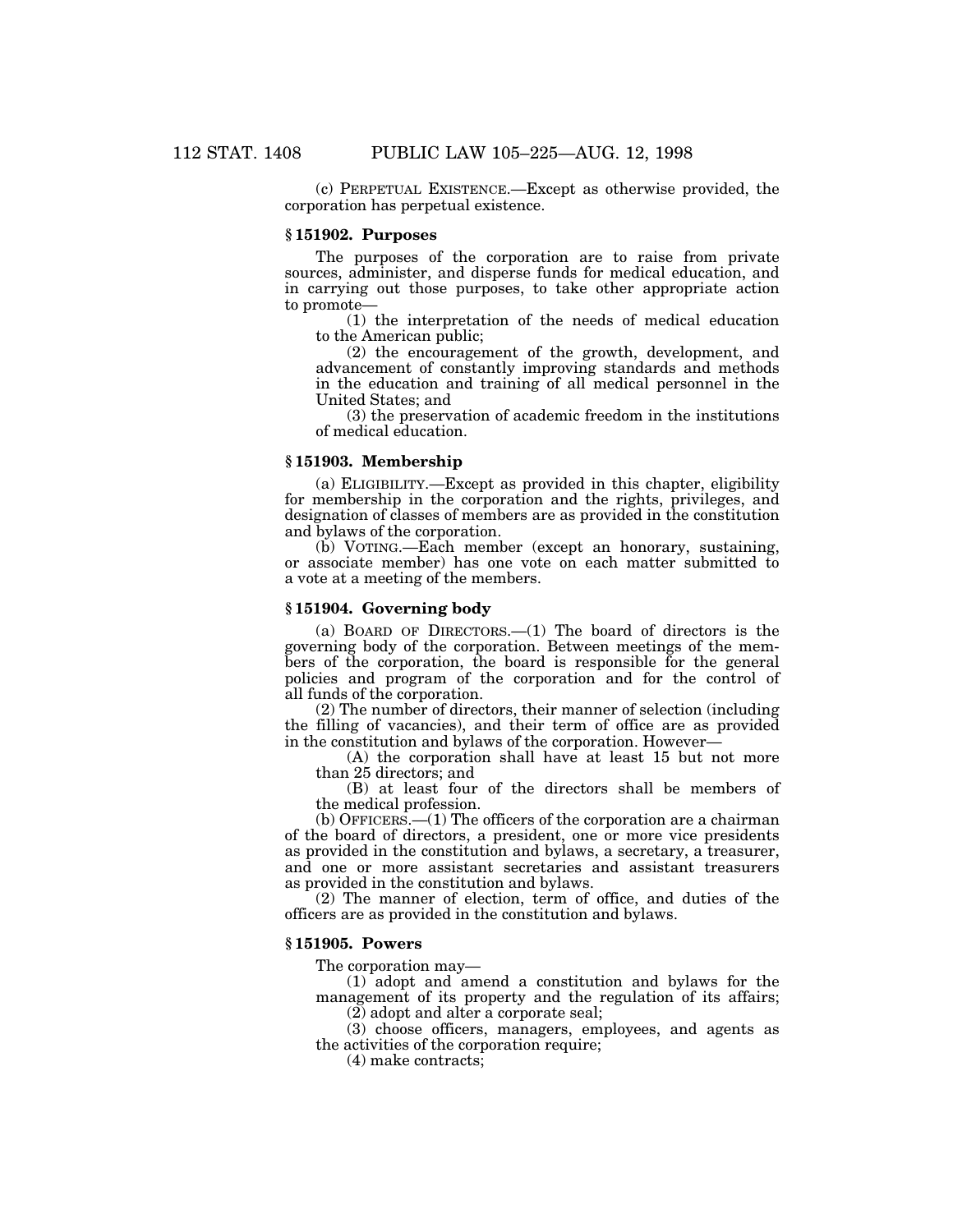(5) acquire, own, lease, encumber, and transfer property as necessary or convenient to carry out the purposes of the corporation;

(6) borrow money, issue instruments of indebtedness, and secure its obligations by granting security interests in its property; and

(7) sue and be sued.

#### **§ 151906. Restrictions**

(a) STOCK AND DIVIDENDS.—The corporation may not issue stock or declare or pay a dividend.

(b) POLITICAL ACTIVITIES.—The corporation or a director or officer as such may not contribute to, support, or assist a political party or candidate for public office.

(c) DISTRIBUTION OF INCOME OR ASSETS.—The income or assets of the corporation may not inure to the benefit of, or be distributed to, a director, officer, or member during the life of the corporation or on its dissolution or final liquidation. This subsection does not prevent the payment of compensation to an officer in an amount approved by the board of directors.

(d) LOANS.—The corporation may not make a loan or advance to a director, officer, or employee. Directors who vote for or assent to making a loan or advance to a director, officer, or employee, and officers who participate in making the loan or advance, are jointly and severally liable to the corporation for the amount of the loan or advance until it is repaid.

#### **§ 151907. Principal office**

The principal office of the corporation shall be in New York, New York, or another place decided by the board of directors. However, the activities of the corporation are not confined to the place where the principal office is located but may be conducted throughout the States, territories, and possessions of the United States.

#### **§ 151908. Records and inspection**

(a) RECORDS.—The corporation shall keep—

(1) correct and complete records of account;

(2) minutes of the proceedings of its members, board of directors, and committees having any of the authority of its board of directors; and

(3) at its principal office, a record of the names and addresses of its members entitled to vote.

(b) INSPECTION.—A member entitled to vote, or an agent or attorney of the member, may inspect the records of the corporation for any proper purpose, at any reasonable time.

#### **§ 151909. Service of process**

The corporation shall have a designated agent in the District of Columbia to receive service of process for the corporation. Notice to or service on the agent, or mailed to the business address of the agent, is notice to or service on the corporation.

#### **§ 151910. Liability for acts of officers and agents**

The corporation is liable for the acts of its officers and agents acting within the scope of their authority.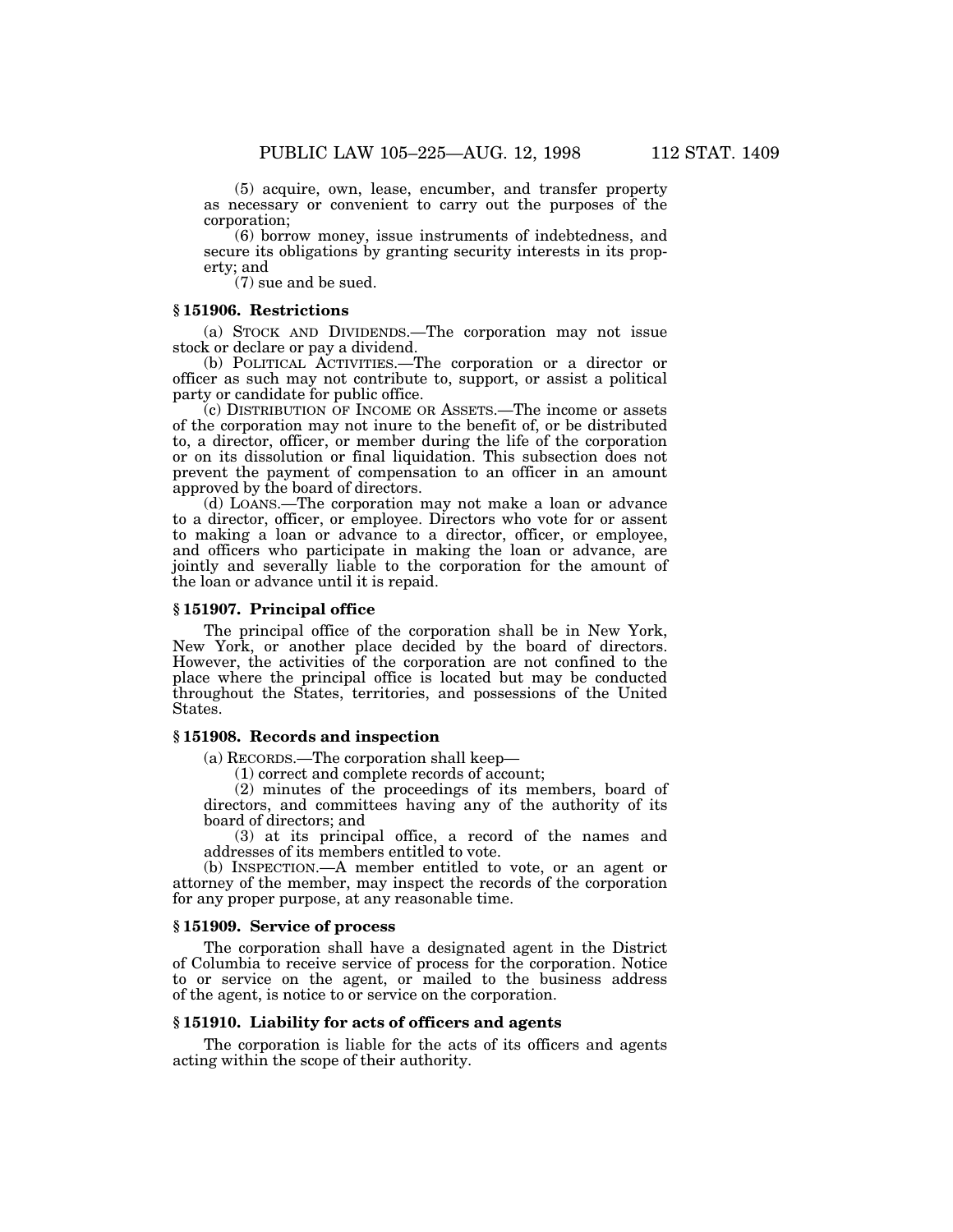#### **§ 151911. Distribution of assets on dissolution or final liquidation**

On dissolution or final liquidation of the corporation, any assets remaining after the discharge of all liabilities shall be distributed as provided by the board of directors, but in compliance with the constitution and bylaws of the corporation.

# **CHAPTER 1521—NATIONAL MINING HALL OF FAME AND MUSEUM**

Sec.<br>152101. Definition.<br>152102. Organization.<br>152103. Purposes.<br>152104. Membership.<br>152105. Governing body.<br>152107. Restrictions.<br>152107. Restrictions.<br>152108. Duty to maintain corporate and tax-exempt status.<br>152108. Dut

152109. Buty to manufall corporated in 152110. Service of process.

152111. Liability for acts of officers and agents. 152112. Annual report.

#### **§ 152101. Definition**

For purposes of this chapter, "State" includes the District of Columbia and the territories and possessions of the United States.

#### **§ 152102. Organization**

(a) FEDERAL CHARTER.—National Mining Hall of Fame and Museum (in this chapter, the ''corporation''), incorporated in Colorado, is a federally chartered corporation.

(b) EXPIRATION OF CHARTER.—If the corporation does not comply with any provision of this chapter, the charter granted by this chapter expires.

#### **§ 152103. Purposes**

The purposes of the corporation are as provided in its articles of incorporation and include—

(1) honoring citizens, mining leaders, miners, prospectors, teachers, scientists, engineers, inventors, governmental leaders, and other individuals, who have helped to make this country great by their outstanding contributions to the establishment, development, advancement, or improvement of mining in the United States;

(2) perpetuating the memory of those individuals and recording their contributions and achievements by the erection and maintenance of buildings, monuments, and edifices considered appropriate as a lasting memorial;

(3) fostering, promoting, and encouraging a better understanding of the origins and growth of mining, especially in the United States, and the part mining has played in changing the economic, social, and scientific aspects of our country;

(4) establishing and maintaining a library and museum for collecting and preserving for posterity, the history of those honored by the corporation, together with a documentation of their accomplishments and contributions to mining, including such items as mining pictures, paintings, books, papers, documents, scientific data, relics, mementos, artifacts, and things relating to those items;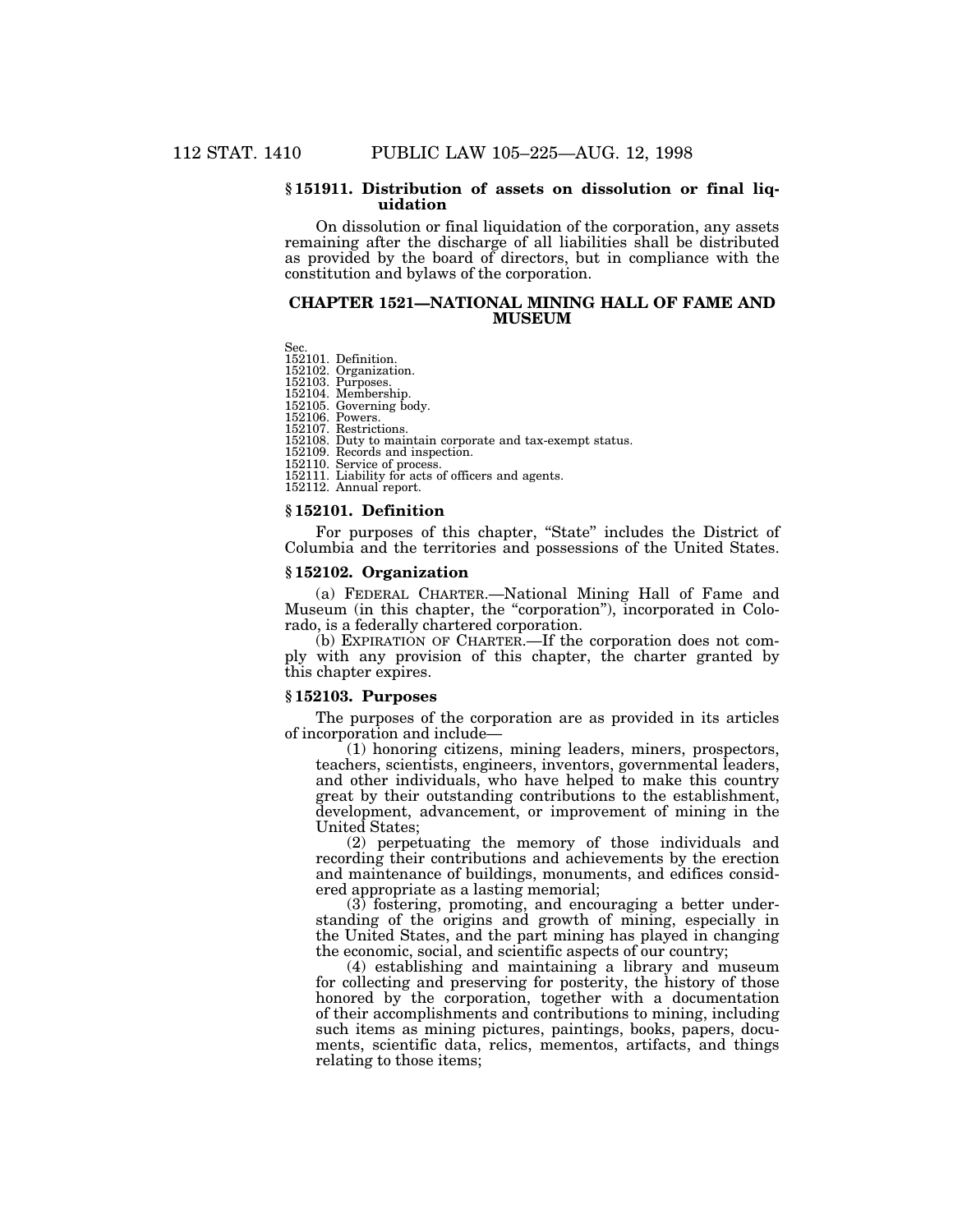(5) cooperating with other mining organizations that are actively engaged and interested in similar projects; and

(6) engaging in any other activity necessary or proper to accomplish any of the purposes in this section.

#### **§ 152104. Membership**

Eligibility for membership in the corporation and the rights and privileges of members are as provided in the bylaws.

#### **§ 152105. Governing body**

(a) BOARD OF DIRECTORS.—The board of directors and the responsibilities of the board are as provided in the articles of incorporation.

(b) OFFICERS.—The officers and the election of officers are as provided in the articles of incorporation.

#### **§ 152106. Powers**

The corporation has only the powers provided in its bylaws and articles of incorporation filed in each State in which it is incorporated.

## **§ 152107. Restrictions**

(a) STOCK AND DIVIDENDS.—The corporation may not issue stock or declare or pay a dividend.

(b) POLITICAL ACTIVITIES.—The corporation or a director or officer as such may not contribute to, support, or participate in any political activity or in any manner attempt to influence legislation.

(c) DISTRIBUTION OF INCOME OR ASSETS.—The income or assets of the corporation may not inure to the benefit of, or be distributed to, a director, officer, or member during the life of the charter granted by this chapter. This subsection does not prevent the payment of reasonable compensation to an officer or reimbursement for actual necessary expenses in amounts approved by the board of directors.

(d) LOANS.—The corporation may not make a loan to a director, officer, or employee.<br>(e) CLAIM OF GOVERNMENTAL APPROVAL OR AUTHORIZATION.—

The corporation may not claim congressional approval or the authority of the United States Government for any of its activities.

# **§ 152108. Duty to maintain corporate and tax-exempt status**

(a) CORPORATE STATUS.—The corporation shall maintain its status as a corporation incorporated under the laws of Colorado.

(b) TAX-EXEMPT STATUS.—The corporation shall maintain its status as an organization exempt from taxation under the Internal Revenue Code of 1986 (26 U.S.C. 1 et seq.).

# **§ 152109. Records and inspection**

(a) RECORDS.—The corporation shall keep—

(1) correct and complete records of account;

(2) minutes of the proceedings of its members, board of directors, and committees having any of the authority of its board of directors; and

(3) at its principal office, a record of the names and addresses of its members entitled to vote.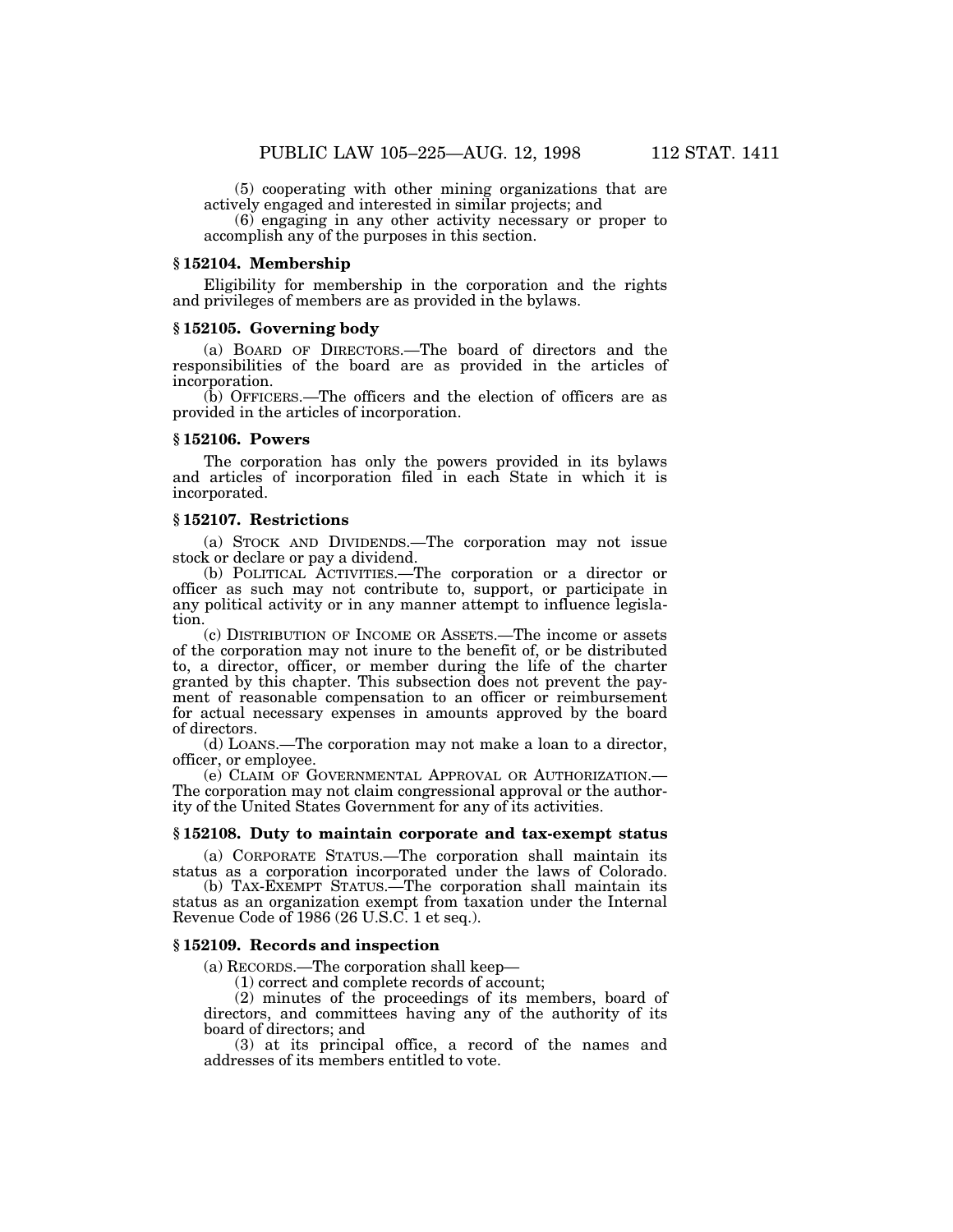(b) INSPECTION.—A member entitled to vote, or an agent or attorney of the member, may inspect the records of the corporation for any proper purpose, at any reasonable time.

#### **§ 152110. Service of process**

The corporation shall comply with the law on service of process of each State in which it is incorporated and each State in which it carries on activities.

#### **§ 152111. Liability for acts of officers and agents**

The corporation is liable for the acts of its officers and agents acting within the scope of their authority.

#### **§ 152112. Annual report**

The corporation shall submit an annual report to Congress on the activities of the corporation during the prior fiscal year. The report shall be submitted at the same time as the report of the audit required by section 10101 of this title. The report may not be printed as a public document.

# **CHAPTER 1523—NATIONAL MUSIC COUNCIL**

Sec.

- 152301. Organization.
- 152302. Purposes.
- 152303. Membership.
- 152304. Governing body.
- 152305. Powers.
- 152306. Exclusive right to name, seals, emblems, and badges.
- 152307. Restrictions.
- 152308. Principal office.
- 152309. Records and inspection. 152310. Service of process.
- $152311$ . Liability for acts of officers and agents.
- 152312. Distribution of assets on dissolution or final liquidation.

#### **§ 152301. Organization**

(a) FEDERAL CHARTER.—National Music Council (in this chapter, the "corporation") is a federally chartered corporation.

(b) PERPETUAL EXISTENCE.—Except as otherwise provided, the corporation has perpetual existence.

#### **§ 152302. Purposes**

The purposes of the corporation are—

(1) to provide the member organizations with a forum for the free discussion of problems affecting national musical life in this country;

(2) to speak with one voice for music whenever an authoritative expression of opinion is desirable;

(3) to provide for the interchange of information between the various member organizations;

(4) to encourage the coordination of efforts of the member organizations, thereby avoiding duplication or conflict;

(5) to organize exploratory surveys or fact-finding commissions whenever the corporation considers them necessary for the solution of important problems; and

(6) to encourage the development and appreciation of the art of music and to foster the highest ethical standards in the musical professions and industries.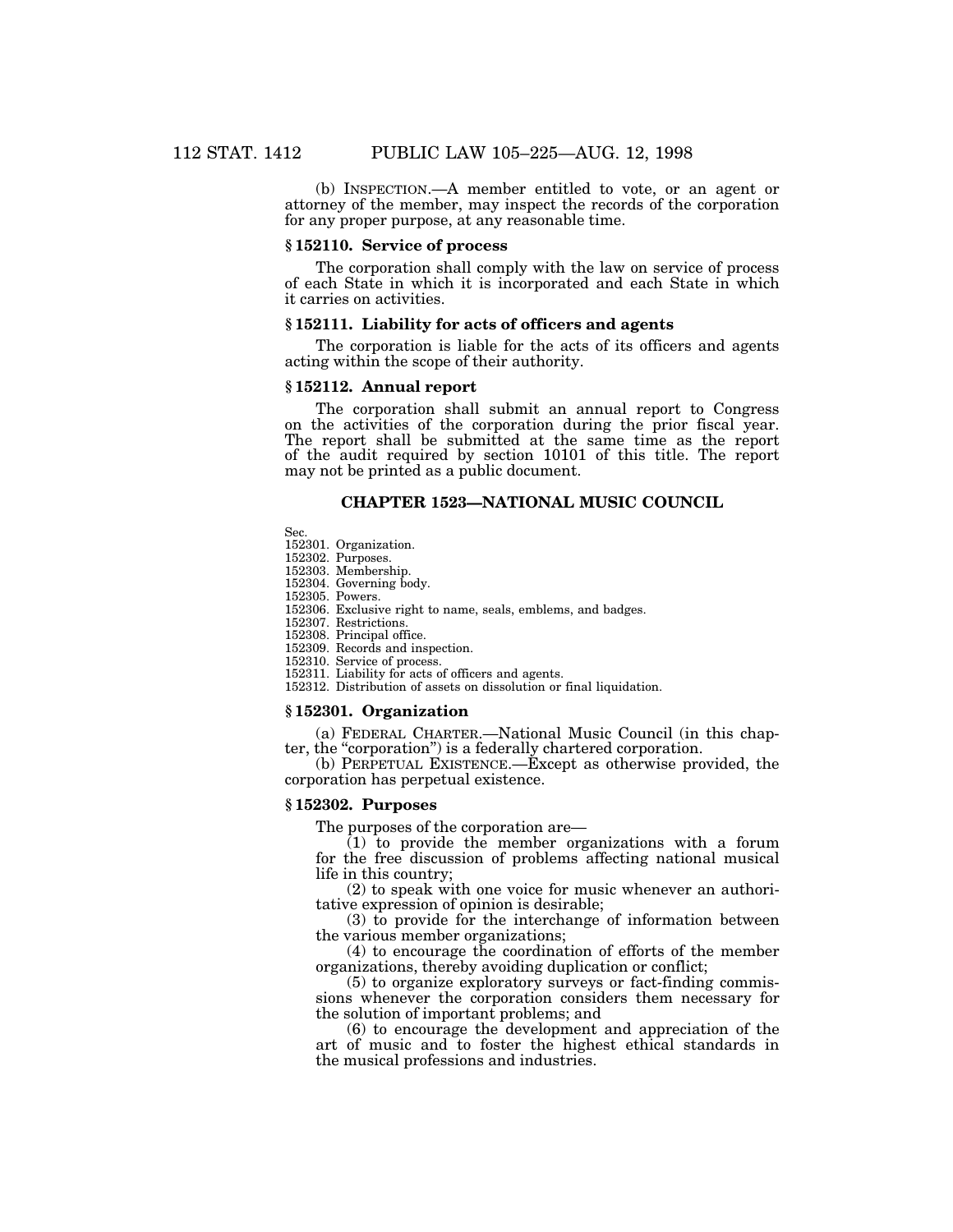# **§ 152303. Membership**

(a) ELIGIBILITY.—Except as provided in this chapter, eligibility for membership in the corporation and the rights and privileges of members are as provided in the constitution and bylaws of the corporation.

(b) VOTING.—Each member has one vote in the conduct of official business of the corporation.

#### **§ 152304. Governing body**

(a) GENERAL.—(1) The board of directors is the governing body of the corporation. The board may be known as an Executive Committee.

(2) The board shall consist of at least 10 individuals who shall be representative of members of the corporation or other individuals selected by the members of the corporation. The directors shall be elected by the members of the corporation annually or at another regular interval as provided in the bylaws of the corporation.

(b) OFFICERS.—The officers of the corporation are a chairman of the board, a president, one or more vice presidents, a secretary, a treasurer, and assistant officers the board designates. The officers shall perform the duties and have the powers provided in the bylaws and by the board.

#### **§ 152305. Powers**

The corporation may—

(1) adopt and amend a constitution and bylaws for the management of its property and the regulation of its affairs; (2) adopt and alter a corporate seal;

(3) choose officers, managers, employees, and agents as the activities of the corporation require;

(4) make contracts;

(5) publish a bulletin, magazine, and other publications;

(6) acquire, own, lease, encumber, and transfer property as necessary to carry out the purposes of the corporation;

(7) borrow money, issue instruments of indebtedness, and secure its obligations by granting security interests in its property;

(8) use corporate funds to give prizes, awards, loans, scholarships, and grants to deserving composers, conductors, and others for the purposes stated in section 152302 of this title and for other purposes the board of directors considers proper;

(9) sue and be sued; and

(10) do any other act necessary and proper to carry out the purposes of the corporation.

#### **§ 152306. Exclusive right to name, seals, emblems, and badges**

The corporation has the exclusive right to use the name "National Music Council" and seals, emblems, and badges the corporation adopts.

## **§ 152307. Restrictions**

(a) PROFIT.—The corporation may not engage in business for profit.

(b) STOCK AND DIVIDENDS.—The corporation may not issue stock or declare or pay a dividend.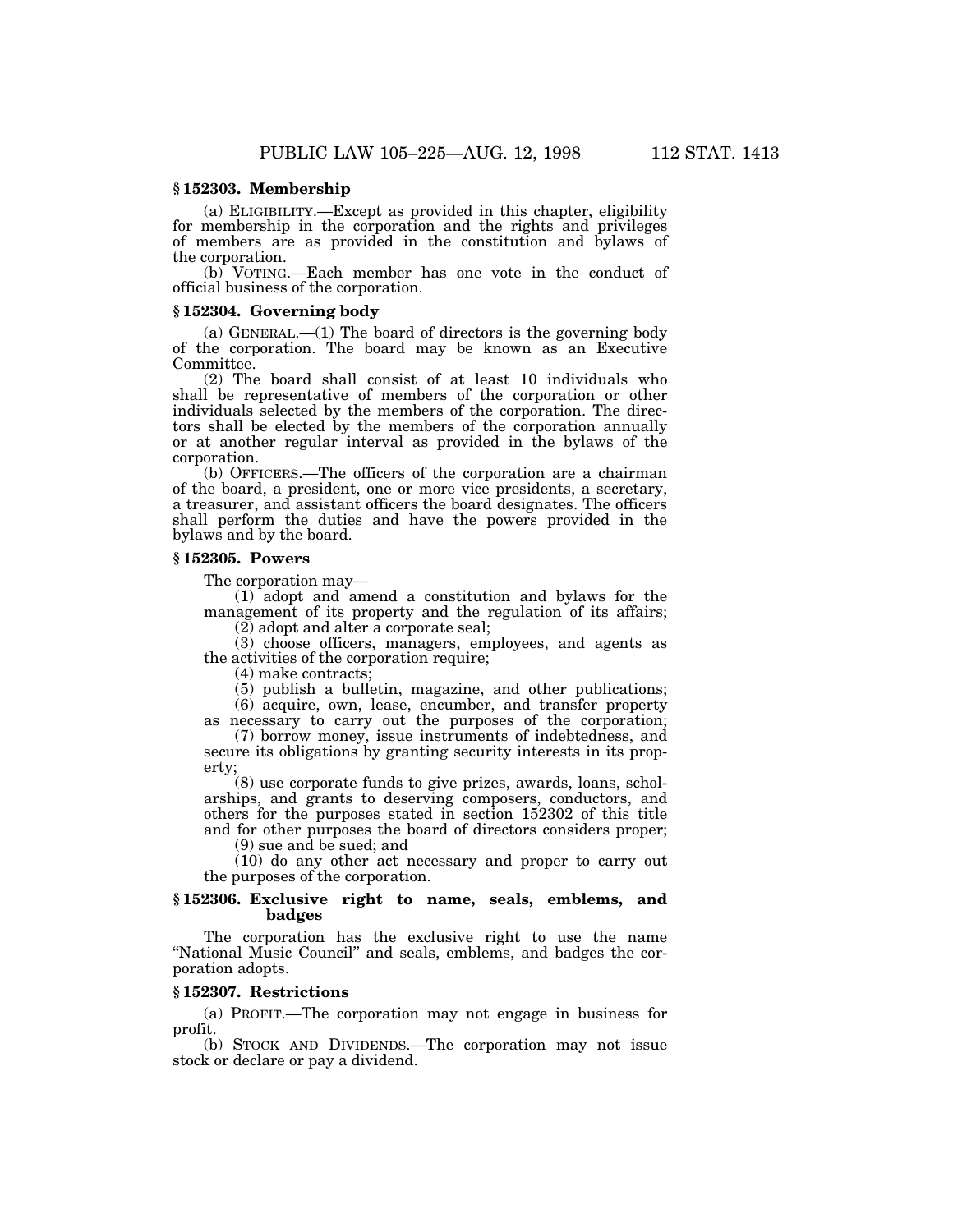(c) POLITICAL ACTIVITIES.—The corporation or a director, officer, or member as such may not contribute to, support, or assist a political party or candidate for elective public office.

(d) DISTRIBUTION OF INCOME OR ASSETS.—The income or assets of the corporation may not inure to the benefit of, or be distributed to, a director, officer, or member except on dissolution or final liquidation of the corporation.

(e) LOANS.—The corporation may not make a loan to a director, officer, or employee. Directors who vote for or assent to making a loan to a director, officer, or employee, and officers who participate in making the loan, are jointly and severally liable to the corporation for the amount of the loan until it is repaid.

#### **§ 152308. Principal office**

The principal office of the corporation shall be at the place the board of directors decides. However, the activities of the corporation may be conducted throughout the States, territories, and possessions of the United States.

#### **§ 152309. Records and inspection**

(a) RECORDS.—The corporation shall keep—

(1) correct and complete records of account;

(2) minutes of the proceedings of its members, board of directors, and committees having any of the authority of its board of directors; and

(3) at its principal office, a record of the names and addresses of its members entitled to vote.

(b) INSPECTION.—A member entitled to vote, or an agent or attorney of the member, may inspect the records of the corporation for any proper purpose, at any reasonable time.

#### **§ 152310. Service of process**

(a) DISTRICT OF COLUMBIA.—The corporation shall have a designated agent in the District of Columbia to receive service of process for the corporation. Designation of the agent shall be filed in the office of the clerk of the United States District Court for the District of Columbia. Notice to or service on the agent, or mailed to the business address of the agent, is notice to or service on the corporation.

(b) STATES, TERRITORIES, AND POSSESSIONS.—As a condition to the exercise of any power or privilege granted by this chapter, the corporation shall file, with the secretary of state or other designated official of each State, territory, or possession of the United States in which the corporation does business, the name and address of an agent in that State, territory, or possession on whom legal process or demands against the corporation may be served.

#### **§ 152311. Liability for acts of officers and agents**

The corporation is liable for the acts of its officers and agents acting within the scope of their authority.

#### **§ 152312. Distribution of assets on dissolution or final liquidation**

On dissolution or final liquidation of the corporation, any assets remaining after the discharge of all liabilities shall be used by the board of directors for the purposes stated in section 152302 of this title or be transferred to a recognized educational foundation.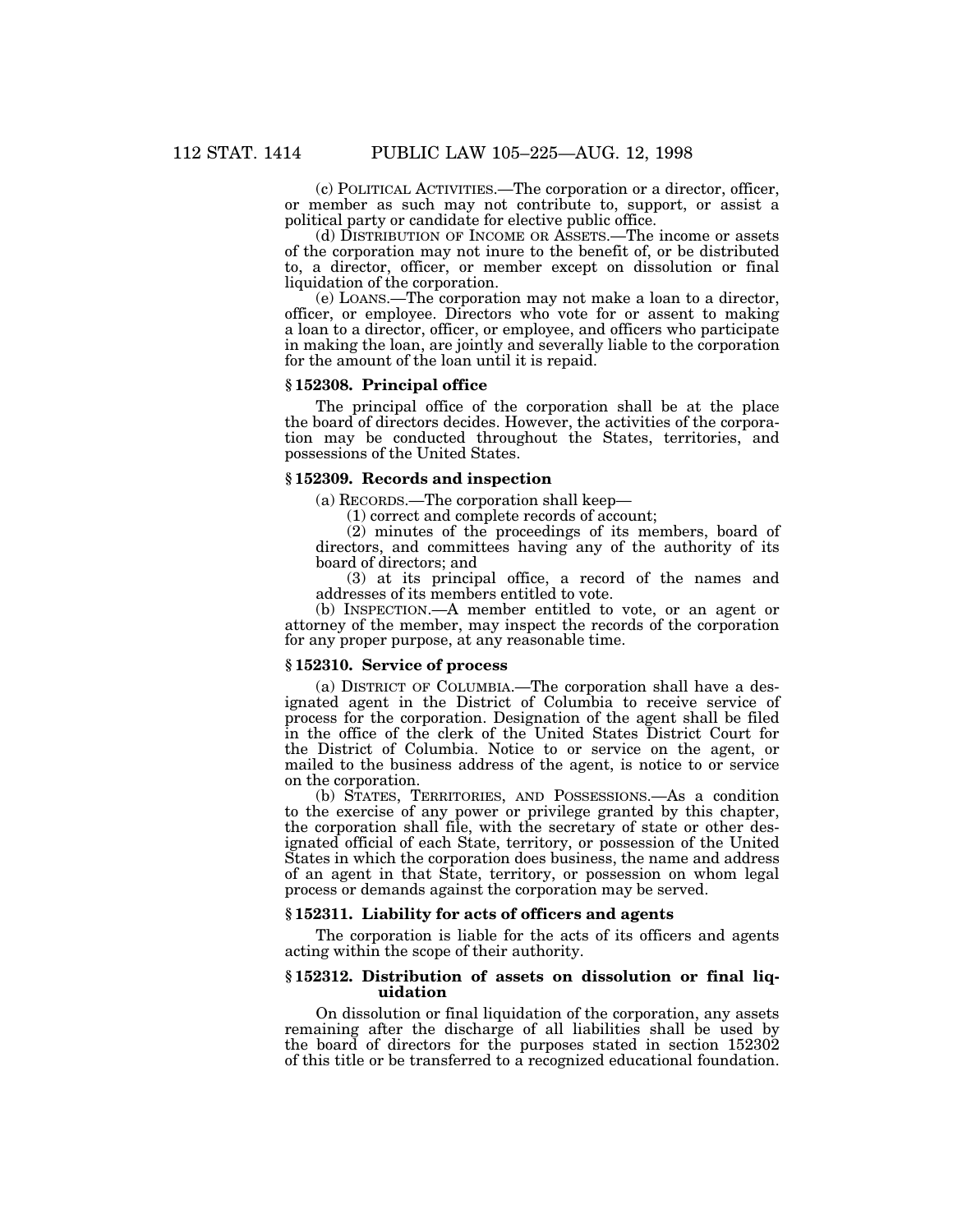# **CHAPTER 1525—NATIONAL SAFETY COUNCIL**

Sec. 152501. Organization. 152502. Purposes. 152503. Membership.

152504. Governing body.

152505. Powers. 152506. Exclusive right to name, seals, emblems, and badges. 152507. Restrictions. 152508. Principal office.

152509. Records and inspection.

152510. Service of process. 152511. Liability for acts of officers and agents.

152512. Distribution of assets on dissolution or final liquidation.

#### **§ 152501. Organization**

(a) FEDERAL CHARTER.—National Safety Council (in this chapter, the "corporation") is a federally chartered corporation.

(b) PERPETUAL EXISTENCE.—Except as otherwise provided, the corporation has perpetual existence.

# **§ 152502. Purposes**

The purposes of the corporation are—

(1) to further, encourage, and promote methods and procedures leading to increased safety, protection, and health among employees, employers, and children in industries, on farms, in schools and colleges, in homes, on streets and highways, in recreation, and in other public and private places;

(2) to collect, correlate, publish, and disseminate educational and informative reports and all other data related to safety methods and procedures;

(3) to arouse and maintain the interest of the people of the United States and its territories and possessions in safety and accident prevention, and to encourage the adoption and institution of safety methods by all individuals, corporations, and other organizations;

(4) to organize, establish, and conduct programs, lectures, conferences, and other activities for the education of all individuals, corporations, and other organizations in safety methods and procedures;

(5) to organize and aid in organizing local safety chapters throughout the United States and its territories and possessions, and to provide organizational guidance and materials to promote the national safety;

(6) to cooperate with, enlist, and develop the cooperation of and among all individuals, corporations, and other organizations and agencies, public and private, engaged in, interested in, or in any manner connected with, any of these purposes; and

(7) to do any lawful acts necessary, useful, suitable, desirable, and proper for the furtherance and accomplishment of any of these purposes.

#### **§ 152503. Membership**

(a) ELIGIBILITY.—Except as provided in this chapter, eligibility for membership in the corporation and the rights and privileges of members are as provided in the constitution and bylaws of the corporation.

(b) VOTING.—Each member (except an honorary or sustaining member) has one vote on each matter submitted to a vote at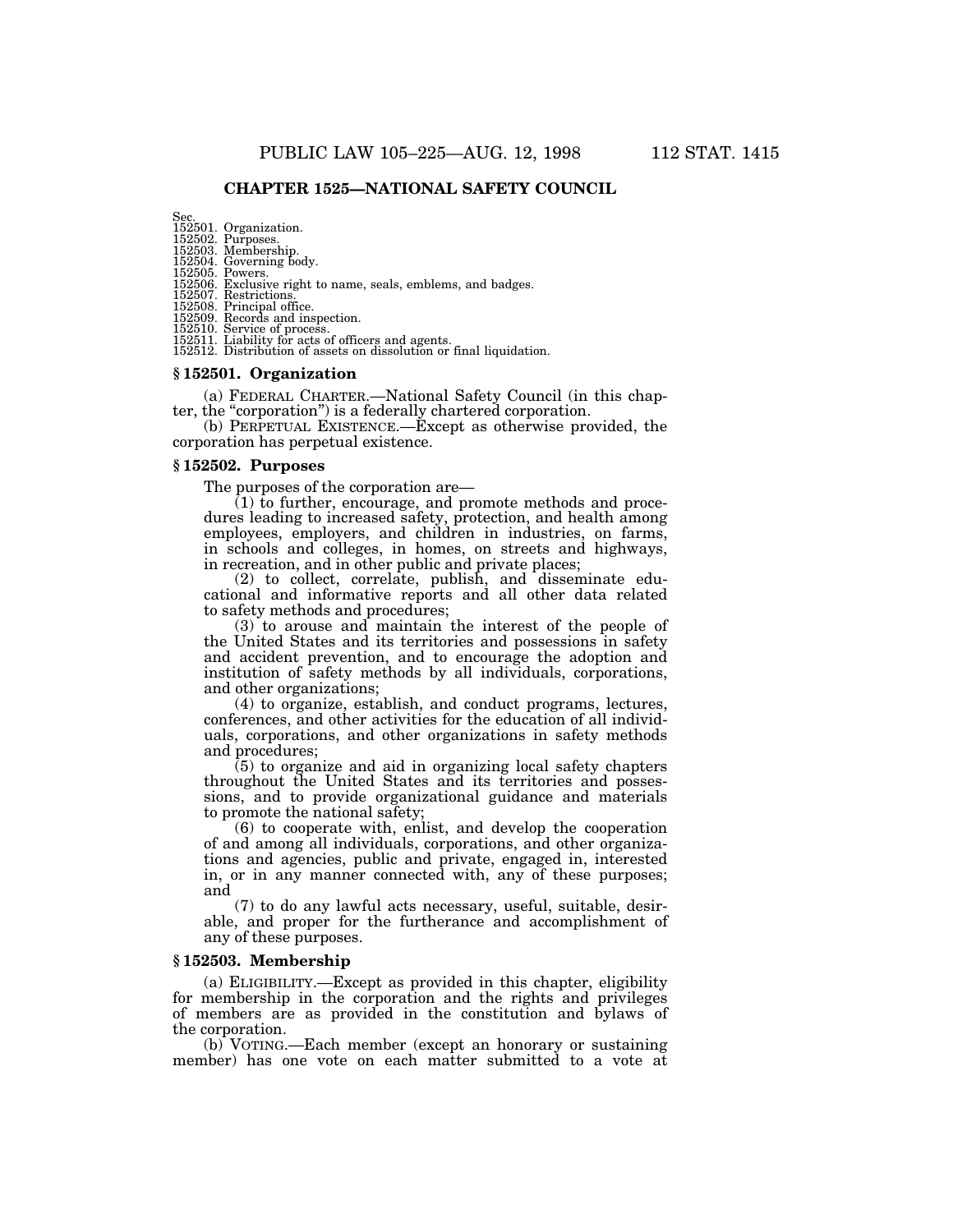a meeting of the members. The corporation may provide in its constitution and bylaws for additional voting rights based on dues paid.

#### **§ 152504. Governing body**

(a) BOARD OF DIRECTORS.—(1) The board of directors is the governing body of the corporation. Between meetings of the corporation, the board is responsible for the general policies and program of the corporation. Except as provided in subsection (c) of this section, the board is responsible for all funds of the corporation.

(2) The board shall consist of at least 15 directors. Their manner of selection (including the filling of vacancies) and term of office are as provided in the constitution and bylaws of the corporation.

(b) OFFICERS.—(1) The officers of the corporation are a chairman of the board of directors, a president, three or more vice presidents as provided in the constitution and bylaws, a secretary, a treasurer, and an executive vice president. Their duties are as provided in the constitution and bylaws.

(2) Except for the executive vice president, the officers shall be elected at the annual meeting of the corporation. The executive vice president shall be elected by the board of directors in the manner provided in the constitution and bylaws.

 $(c)$  TRUSTEES.—The corporation shall have at least 15 trustees. Their manner of selection and term of office are as provided in the constitution and bylaws. The trustees have full power and control over contributed funds that they raise.

#### **§ 152505. Powers**

The corporation may—

(1) adopt and amend a constitution and bylaws for the management of its property and the regulation of its affairs;

(2) adopt and alter a corporate seal;

(3) adopt and alter seals, emblems, and badges;

(4) choose directors, officers, trustees, managers, employees, and agents as the activities of the corporation require;

 $(5)$  make contracts;

(6) acquire, own, lease, encumber, and transfer property as necessary to carry out the purposes of the corporation;

(7) borrow money, issue instruments of indebtedness, and secure its obligations by granting security interests in its property;

(8) publish a magazine and other publications consistent with the purposes of the corporation;

(9) charge and collect membership dues and subscription fees;

(10) receive contributions or grants of money or property to be devoted to carrying out the purposes of the corporation;

(11) use corporate funds to give prizes, awards, or other evidences of merit or recognition to individuals, corporations, and other organizations, public or private, for outstanding contributions toward the achievement of the purposes of the corporation;

(12) organize, establish, and conduct conferences on safety and accident prevention;

(13) establish and maintain offices to conduct its activities, charter local, State, and regional safety organizations, and establish, regulate, and discontinue departmental subdivisions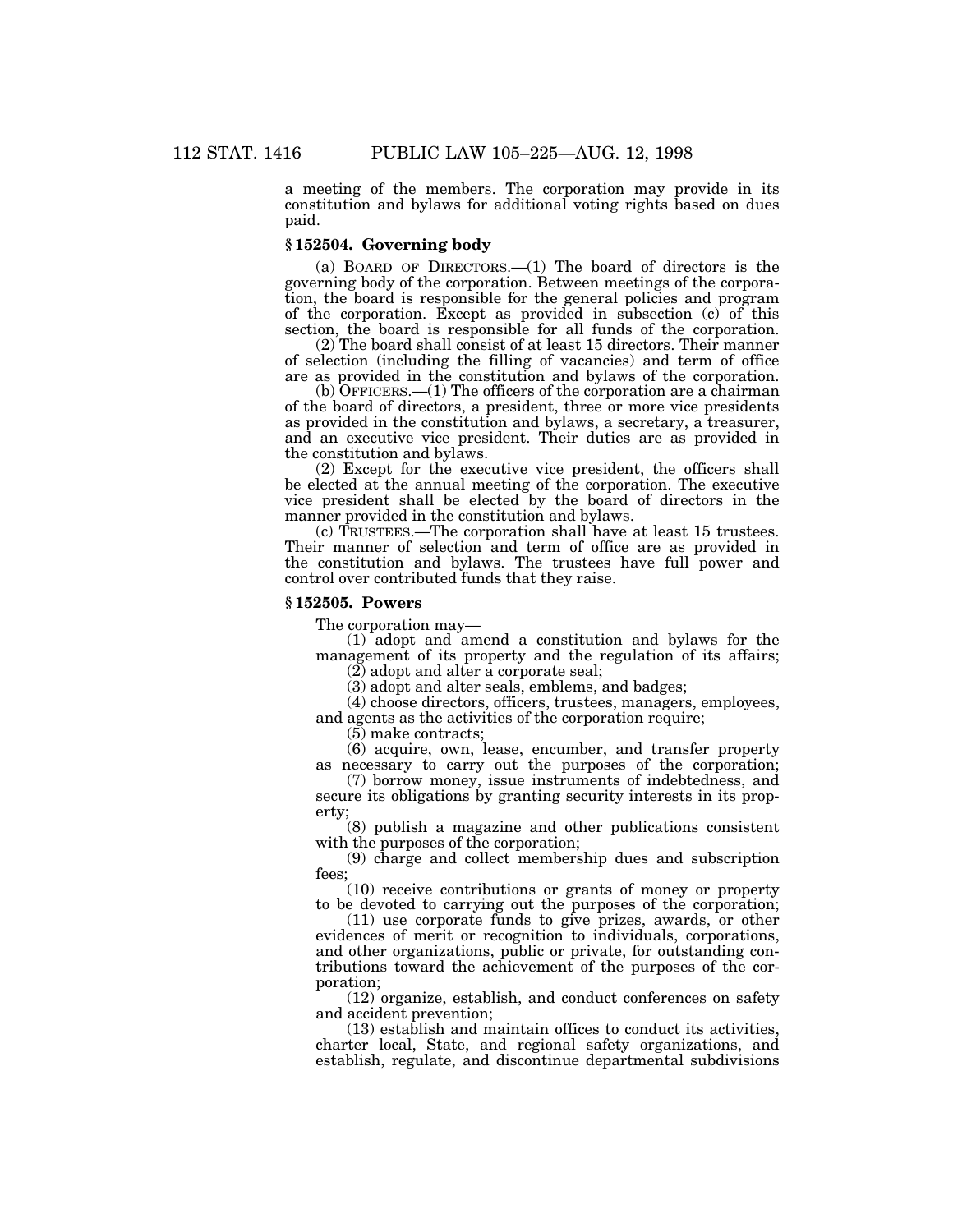and local, State, and regional chapters in appropriate places throughout the United States and its territories and possessions;

(14) sue and be sued; and

(15) do any other act necessary and proper to carry out the purposes of the corporation.

## **§ 152506. Exclusive right to name, seals, emblems, and badges**

The corporation and its subordinate divisions and regional, State, and local chapters have the exclusive right to use the name "National Safety Council". The corporation has the exclusive right to use and to allow others to use seals, emblems, and badges the corporation adopts. This section does not affect any vested rights.

#### **§ 152507. Restrictions**

(a) STOCK AND DIVIDENDS.—The corporation may not issue stock or declare or pay a dividend.

(b) POLITICAL ACTIVITIES.—The corporation or a director, officer, or agent as such may not contribute to, support, or assist a political party or candidate for public office.

(c) DISTRIBUTION OF INCOME OR ASSETS.—The income or assets of the corporation may not inure to the benefit of, or be distributed to, a director, officer, or member except on dissolution or final liquidation of the corporation. This subsection does not prevent the payment of compensation to an officer in an amount approved by the board of directors.

(d) LOANS.—The corporation may not make a loan to a director, officer, or employee. Directors who vote for or assent to making a loan to a director, officer, or employee, and officers who participate in making the loan, are jointly and severally liable to the corporation for the amount of the loan until it is repaid.

#### **§ 152508. Principal office**

The principal office of the corporation shall be in Chicago, Illinois, or another place decided by the board of directors. However, the activities of the corporation are not confined to the place where the principal office is located but may be conducted throughout the States, territories, and possessions of the United States.

#### **§ 152509. Records and inspection**

(a) RECORDS.—The corporation shall keep—

(1) correct and complete records of account;

(2) minutes of the proceedings of its members, board of directors, and committees having any of the authority of its board of directors; and

(3) at its principal office, a record of the names and addresses of its members entitled to vote.

(b) INSPECTION.—A member entitled to vote, or an agent or attorney of the member, may inspect the records of the corporation for any proper purpose, at any reasonable time.

#### **§ 152510. Service of process**

The corporation shall have a designated agent in the District of Columbia to receive service of process for the corporation. Notice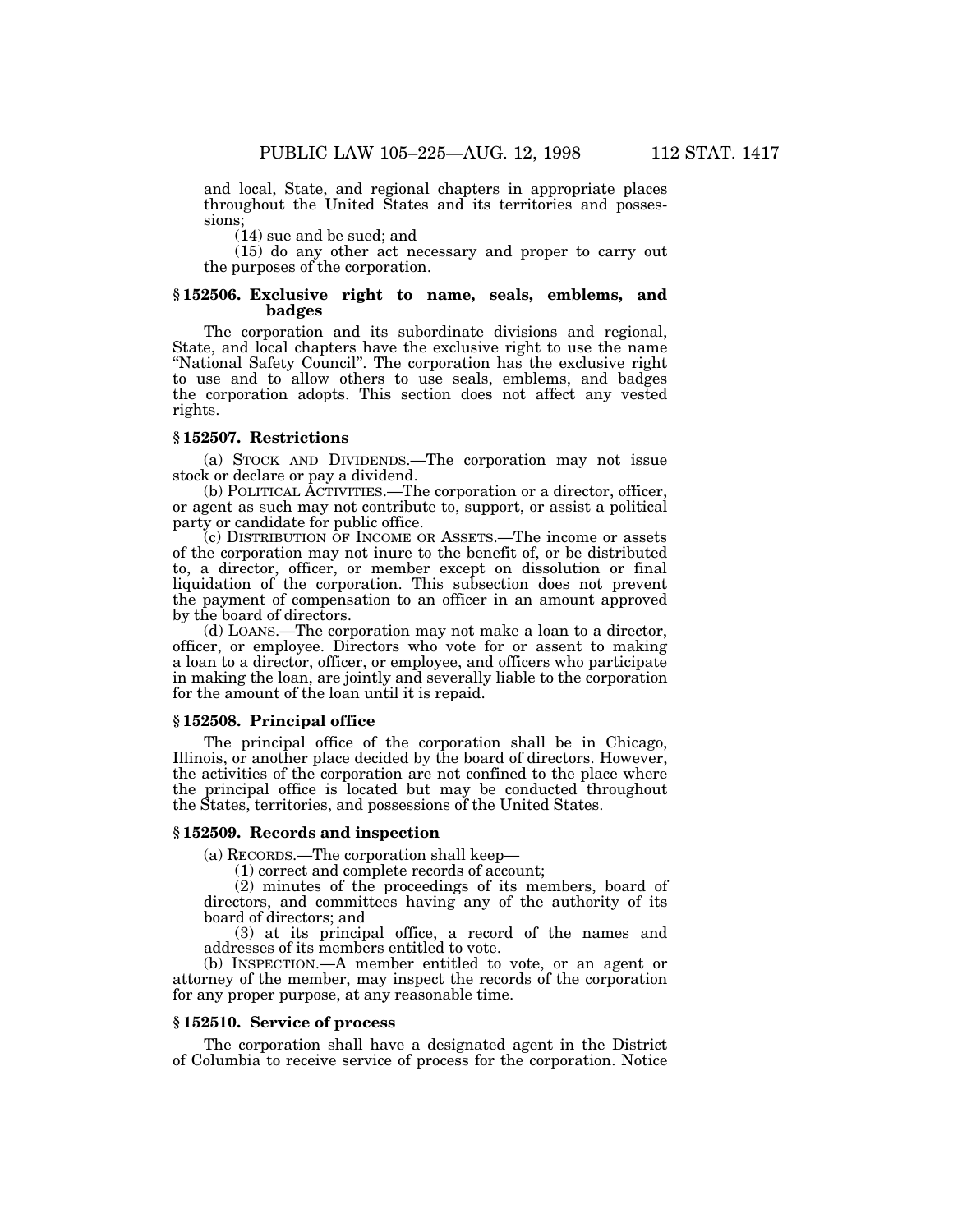to or service on the agent, or mailed to the business address of the agent, is notice to or service on the corporation.

## **§ 152511. Liability for acts of officers and agents**

The corporation is liable for the acts of its officers and agents acting within the scope of their authority.

## **§ 152512. Distribution of assets on dissolution or final liquidation**

On dissolution or final liquidation of the corporation, any assets remaining after the discharge of all liabilities shall be distributed as provided by the board of directors, but in compliance with the constitution and bylaws of the corporation.

## **CHAPTER 1527—NATIONAL SKI PATROL SYSTEM, INCORPORATED**

- 
- 

- 
- 

Sec.<br>152702. Organization.<br>152702. Organization.<br>152703. Purposes.<br>152704. Membership.<br>152705. Governing body.<br>152707. Restrictions.<br>152707. Restrictions.<br>152709. Records and inspection.

152710. Service of process. 152711. Liability for acts of officers and agents. 152712. Annual report.

# **§ 152701. Definition**

For purposes of this chapter, "State" includes the District of Columbia and the territories and possessions of the United States.

#### **§ 152702. Organization**

(a) FEDERAL CHARTER.—National Ski Patrol System, Incorporated (in this chapter, the "corporation"), incorporated in New York and Colorado, is a federally chartered corporation.

(b) EXPIRATION OF CHARTER.—If the corporation does not comply with any provision of this chapter, the charter granted by this chapter expires.

## **§ 152703. Purposes**

The purposes of the corporation are—

(1) to promote, in every way, patriotic, scientific, educational, and civic improvement activities and public safety in skiing, by such means as the dissemination of information and the formation of volunteer local patrols consisting of competent skiers trained in first aid for the purpose of preventing accidents and rendering speedy assistance to individuals sustaining accidents; and

(2) to solicit contributions of money, services, and other property for, and generally to encourage and assist in carrying out these purposes in every way.

#### **§ 152704. Membership**

Except as provided in this chapter, eligibility for membership in the corporation and the rights and privileges of members are as provided in the bylaws.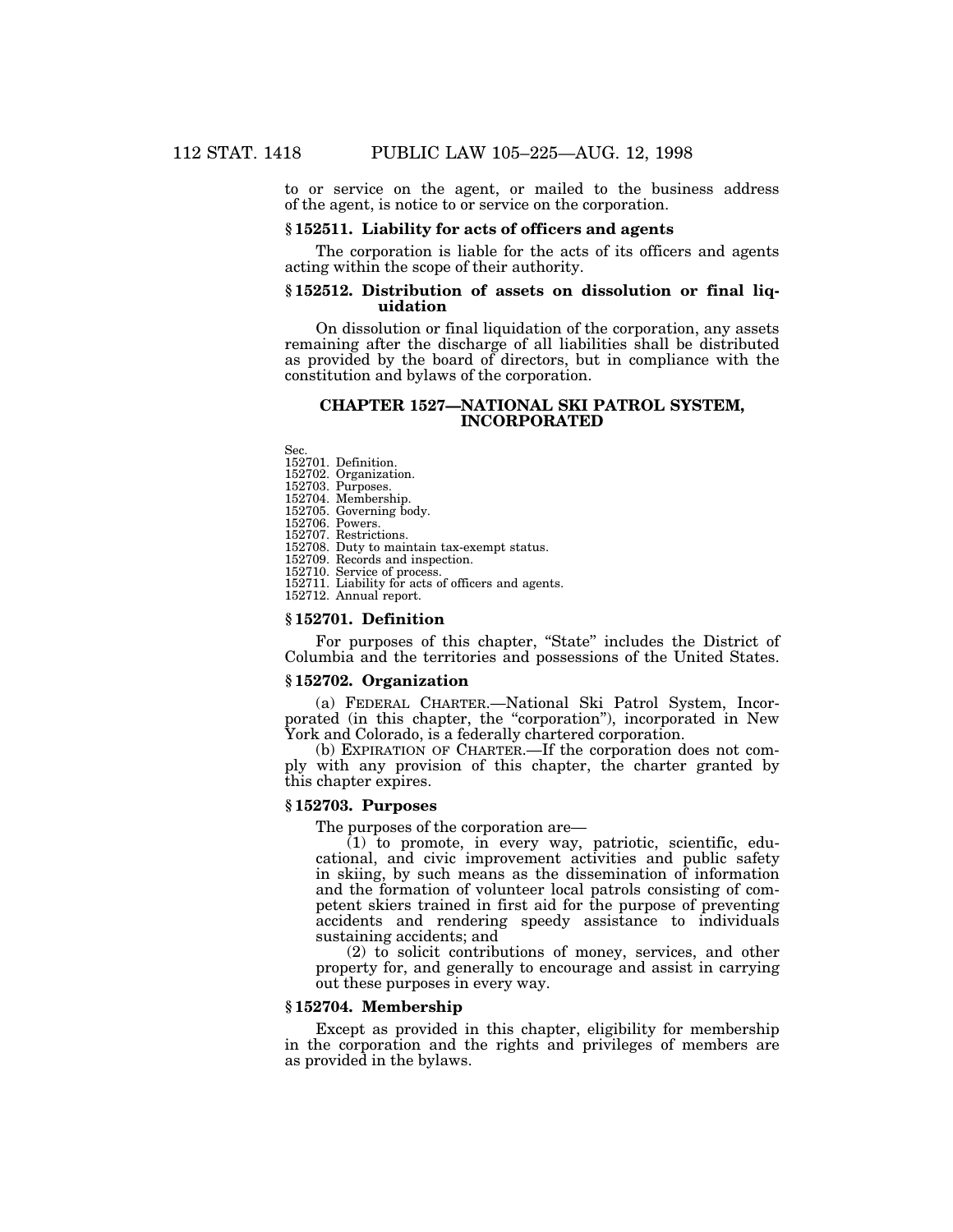#### **§ 152705. Governing body**

(a) BOARD OF DIRECTORS.—The board of directors and the responsibilities of the board are as provided in the articles of incorporation.

(b) OFFICERS.—The officers and the election of officers are as provided in the articles of incorporation.

# **§ 152706. Powers**

The corporation has only the powers provided in its bylaws and articles of incorporation filed in each State in which it is incorporated.

#### **§ 152707. Restrictions**

(a) STOCK AND DIVIDENDS.—The corporation may not issue stock or declare or pay a dividend.

(b) POLITICAL ACTIVITIES.—The corporation or a director or officer as such may not contribute to, support, or participate in any political activity or in any manner attempt to influence legislation.

(c) DISTRIBUTION OF INCOME OR ASSETS.—The income or assets of the corporation may not inure to the benefit of, or be distributed to, a director, officer, or member during the life of the charter granted by this chapter. This subsection does not prevent the payment of reasonable compensation to an officer or reimbursement for actual necessary expenses in amounts approved by the board of directors.

(d) LOANS.—The corporation may not make a loan to a director, officer, or employee.

# **§ 152708. Duty to maintain tax-exempt status**

The corporation shall maintain its status as an organization exempt from taxation under the Internal Revenue Code of 1986 (26 U.S.C. 1 et seq.).

#### **§ 152709. Records and inspection**

(a) RECORDS.—The corporation shall keep—

(1) correct and complete records of account;

(2) minutes of the proceedings of its members, board of directors, and committees having any of the authority of its board of directors; and

(3) at its principal office, a record of the names and addresses of its members entitled to vote.

(b) INSPECTION.—A member entitled to vote, or an agent or attorney of the member, may inspect the records of the corporation for any proper purpose, at any reasonable time.

#### **§ 152710. Service of process**

The corporation shall comply with the law on service of process of each State in which it is incorporated and each State in which it carries on activities.

#### **§ 152711. Liability for acts of officers and agents**

The corporation is liable for the acts of its officers and agents acting within the scope of their authority.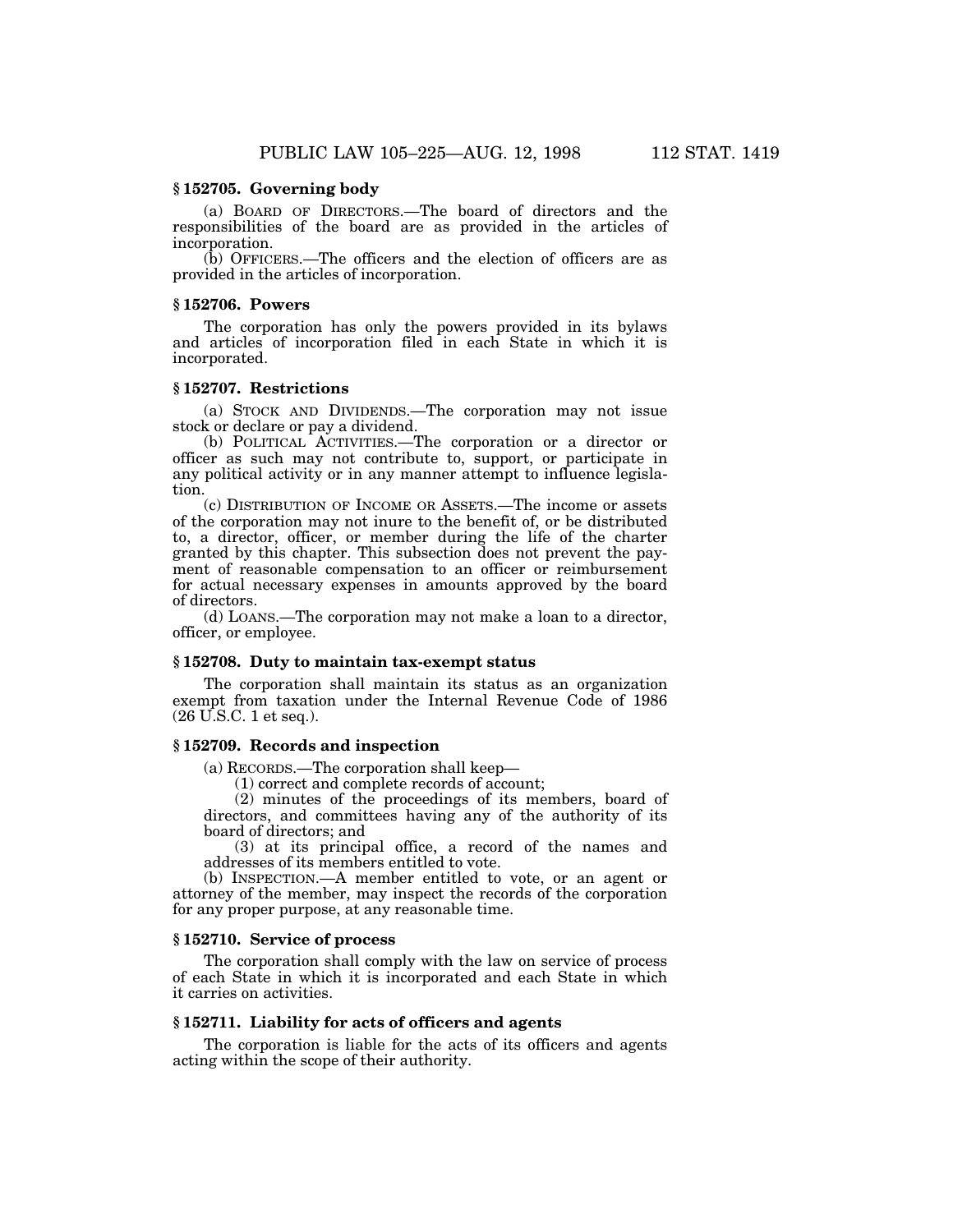# **§ 152712. Annual report**

The corporation shall submit an annual report to Congress on the activities of the corporation during the prior calendar year. The report may not be printed as a public document.

## **CHAPTER 1529—NATIONAL SOCIETY, DAUGHTERS OF THE AMERICAN COLONISTS**

Sec. 152901. Definition.

152902. Organization. 152903. Purposes.

152904. Membership. 152905. Governing body. 152906. Powers.

152907. Exclusive right to name, seals, emblems, and badges.

152908. Restrictions. 152909. Duty to maintain corporate and tax-exempt status.

152910. Records and inspection.

152911. Service of process. 152912. Liability for acts of officers and agents. 152913. Annual report.

#### **§ 152901. Definition**

For purposes of this chapter, ''State'' includes the District of Columbia and the territories and possessions of the United States.

#### **§ 152902. Organization**

(a) FEDERAL CHARTER.—National Society, Daughters of the American Colonists (in this chapter, the "corporation"), incorporated in the District of Columbia, is a federally chartered corporation.

(b) EXPIRATION OF CHARTER.—If the corporation does not comply with any provision of this chapter, the charter granted by this chapter expires.

#### **§ 152903. Purposes**

The purposes of the corporation are as provided in the articles of incorporation and include a continuing commitment, on a national basis—

(1) to conduct, record, and publish the results of research on the history and deeds of the American colonists;

(2) to publish the memoirs of American colonists;

(3) to erect memorials to commemorate the history and deeds of the American colonists;

(4) to promote respect and admiration for the institutions, laws, and flag of the United States;

(5) to engage in mutual improvement and educational activities;

(6) to establish scholarships to assist needy and deserving students and to promote the improvement of educational institutions;

(7) to engage in volunteer service and make contributions to veterans hospitals; and

(8) to perform other charitable activities, including the national presidents' projects, as may be provided in the articles of incorporation or bylaws of the Corporation.

#### **§ 152904. Membership**

(a) ELIGIBILITY.—Except as provided in this chapter, eligibility for membership in the corporation and the rights and privileges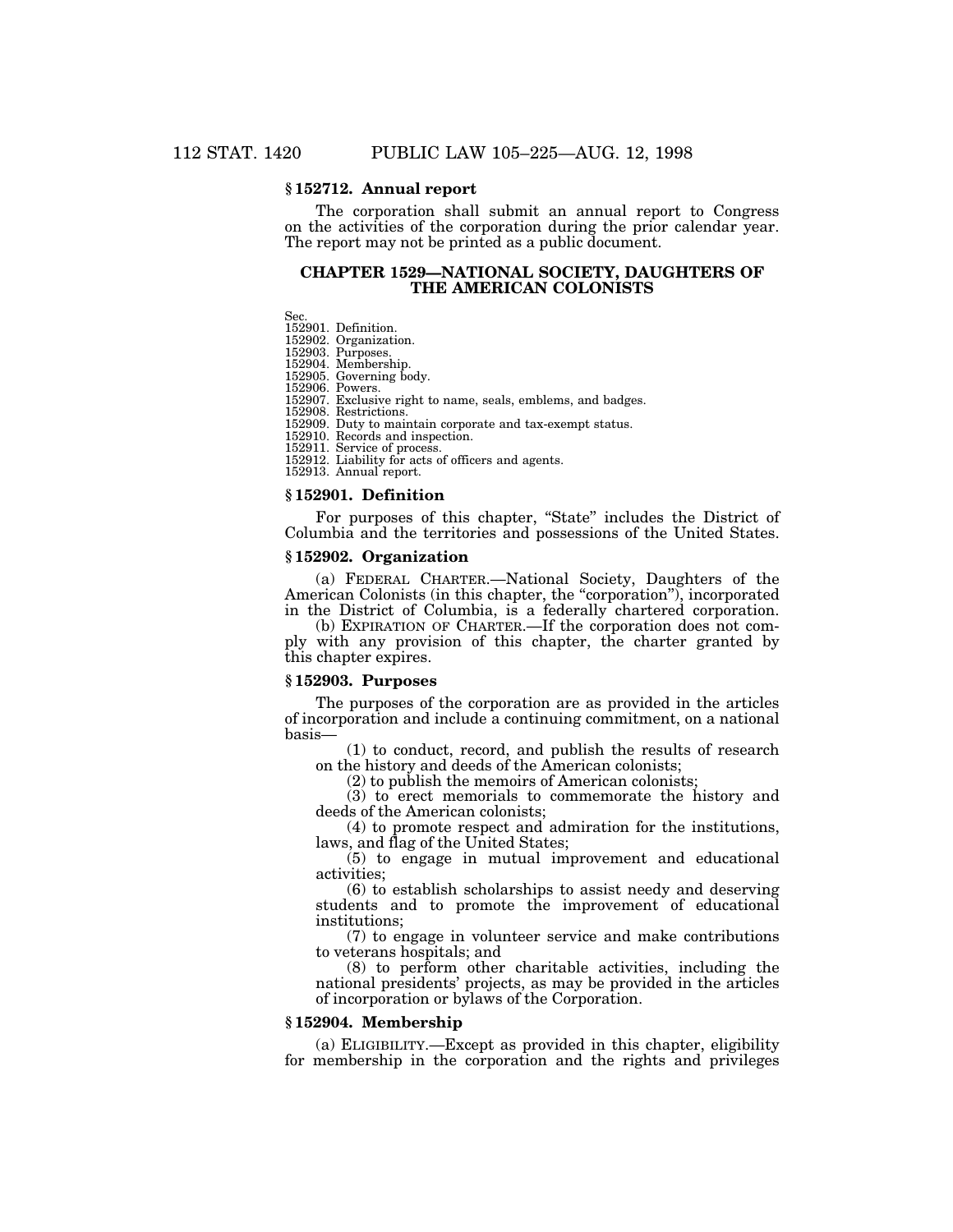of members are as provided in the constitution and bylaws of the corporation.

(b) NONDISCRIMINATION.—The terms of membership may not discriminate on the basis of race, color, religion, or national origin.

## **§ 152905. Governing body**

(a) BOARD OF DIRECTORS.—The board of directors and the responsibilities of the board are as provided in the articles of incorporation or bylaws.

(b) OFFICERS.—The officers and the election of officers are as provided in the articles of incorporation or bylaws.

(c) NONDISCRIMINATION.—The requirements for holding office in the corporation may not discriminate on the basis of race, color, religion, or national origin.

## **§ 152906. Powers**

The corporation has only the powers provided in its bylaws and articles of incorporation filed in each State in which it is incorporated.

#### **§ 152907. Exclusive right to name, seals, emblems, and badges**

The corporation has the exclusive right to use the name "National Society, Daughters of the American Colonists" and seals, emblems, and badges the corporation adopts. This section does not affect any vested rights.

#### **§ 152908. Restrictions**

(a) STOCK AND DIVIDENDS.—The corporation may not issue stock or declare or pay a dividend.

(b) POLITICAL ACTIVITIES.—The corporation or a director or officer as such may not contribute to, support, or participate in any political activity or in any manner attempt to influence legislation.

(c) DISTRIBUTION OF INCOME OR ASSETS.—The income or assets of the corporation may not inure to the benefit of, or be distributed to, a director, officer, or member during the life of the charter granted by this chapter. This subsection does not prevent the payment of reasonable compensation to an officer or reimbursement for actual necessary expenses in amounts approved by the board of directors.

(d) LOANS.—The corporation may not make a loan to a director, officer, or employee.

(e) CLAIM OF GOVERNMENTAL APPROVAL OR AUTHORIZATION.— The corporation may not claim congressional approval or the authority of the United States Government for any of its activities.

# **§ 152909. Duty to maintain corporate and tax-exempt status**

(a) CORPORATE STATUS.—The corporation shall maintain its status as a corporation incorporated under the laws of each State in which it is incorporated.

(b) TAX-EXEMPT STATUS.—The corporation shall maintain its status as an organization exempt from taxation under the Internal Revenue Code of 1986 (26 U.S.C. 1 et seq.).

#### **§ 152910. Records and inspection**

(a) RECORDS.—The corporation shall keep—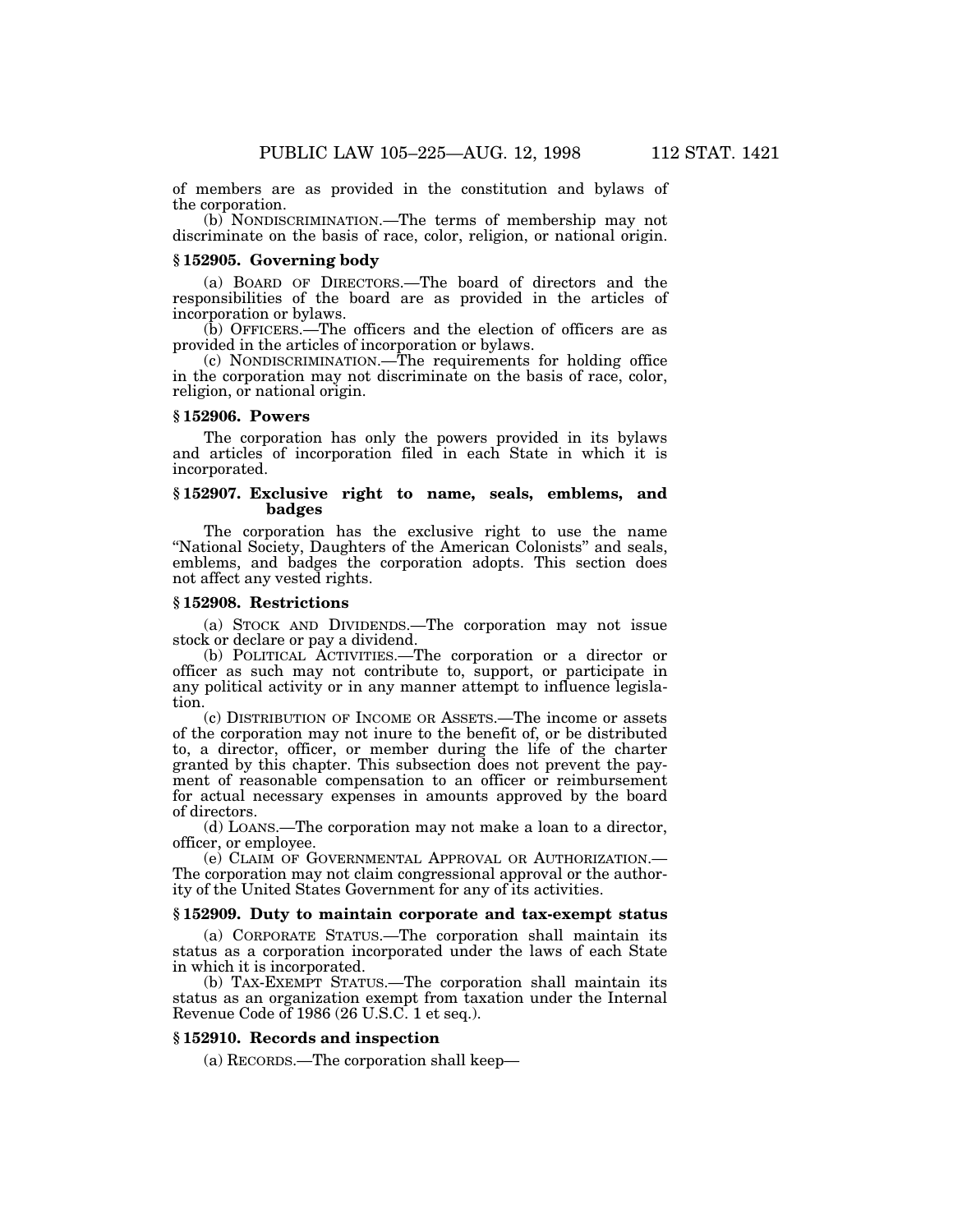(1) correct and complete records of account;

(2) minutes of the proceedings of its members, board of directors, and committees having any of the authority of its board of directors; and

(3) at its principal office, a record of the names and addresses of its members entitled to vote.

(b) INSPECTION.—A member entitled to vote, or an agent or attorney of the member, may inspect the records of the corporation for any proper purpose, at any reasonable time.

#### **§ 152911. Service of process**

The corporation shall comply with the law on service of process of each State in which it is incorporated and each State in which it carries on activities.

## **§ 152912. Liability for acts of officers and agents**

The corporation is liable for the acts of its officers and agents acting within the scope of their authority.

#### **§ 152913. Annual report**

The corporation shall submit an annual report to Congress on the activities of the corporation during the prior fiscal year. The report shall be submitted at the same time as the report of the audit required by section 10101 of this title. The report may not be printed as a public document.

#### **CHAPTER 1531—THE NATIONAL SOCIETY OF THE DAUGHTERS OF THE AMERICAN REVOLUTION**

Sec.

153101. Organization. 153102. Purposes. 153103. Powers.

153104. Exclusive right to name, seals, emblems, and badges. 153105. Principal office.

153106. Deposit of historical material in Smithsonian Institution. 153107. Annual report.

## **§ 153101. Organization**

The National Society of the Daughters of the American Revolution (in this chapter, the ''corporation'') is a body corporate and politic in the District of Columbia.

# **§ 153102. Purposes**

The purposes of the corporation are patriotic, historical, and educational, and include—

(1) perpetuating the memory and spirit of the men and women who achieved American independence by—

(A) acquiring and protecting historical spots and erecting monuments;

(B) encouraging historical research in relation to the Revolution and publishing its results;

(C) preserving documents and relics and the records of the individual services of Revolutionary soldiers and patriots; and

(D) promoting celebrations of all patriotic anniversaries;

(2) carrying out the injunction of Washington, in his farewell address to the American people, "to promote, as an object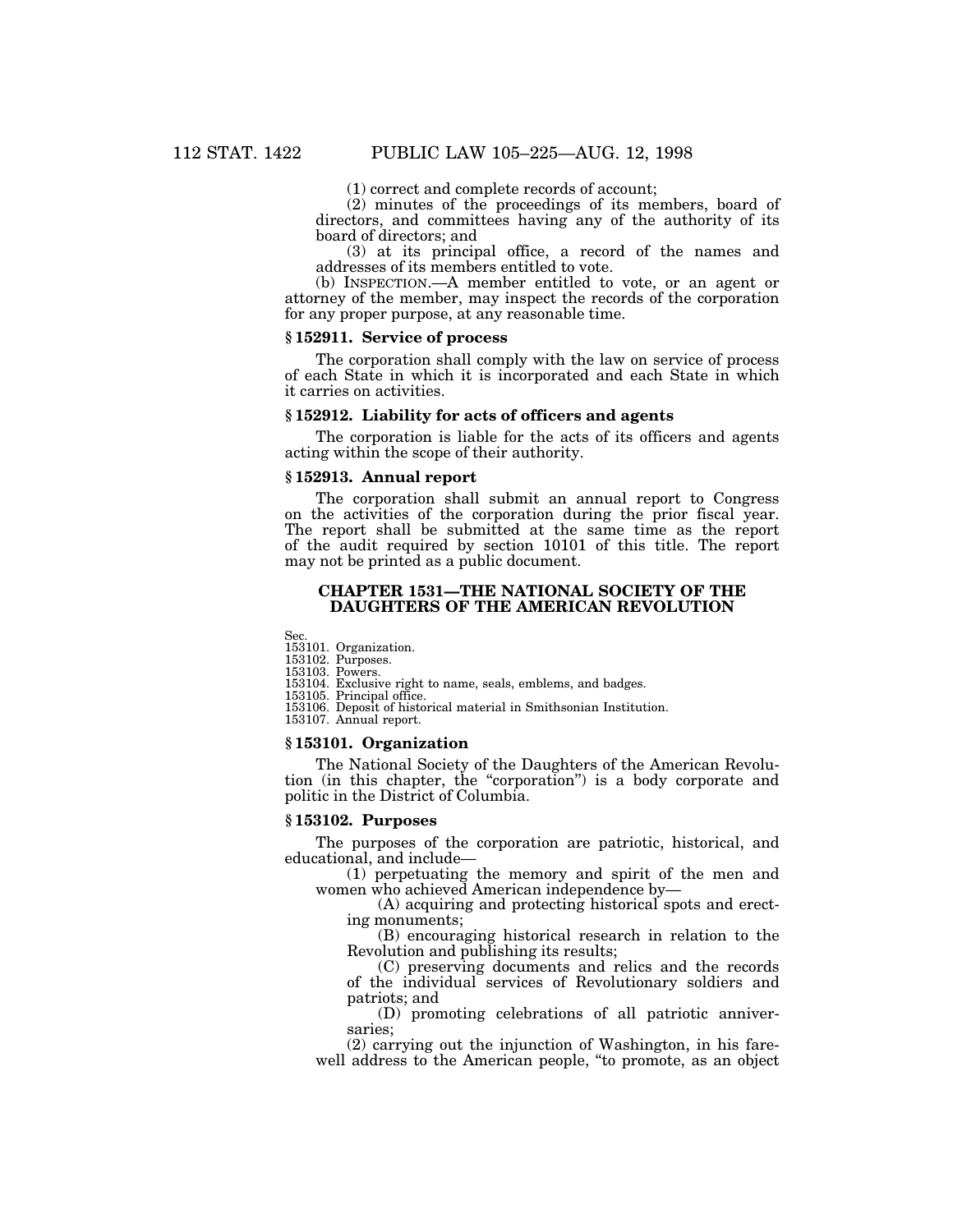of primary importance, institutions for the general diffusion of knowledge,'' thus developing an enlightened public opinion and affording to young and old such advantages as shall develop in them the largest capacity for performing the duties of American citizens;

(3) cherishing, maintaining, and extending the institutions of American freedom;

(4) fostering true patriotism and love of country; and

(5) aiding in securing for mankind all the blessings of liberty.

# **§ 153103. Powers**

The corporation may—

(1) adopt a constitution and bylaws;

(2) adopt a seal; and

(3) acquire, own, lease, encumber, and transfer property as necessary or convenient to carry out its purposes.

## **§ 153104. Exclusive right to name, seals, emblems, and badges**

The corporation and its subordinate divisions have the exclusive right to use the name ''National Society of the Daughters of the American Revolution''. The corporation has the exclusive right to use and to allow others to use seals, emblems, and badges the corporation adopts.

#### **§ 153105. Principal office**

The corporation shall have its headquarters or principal office in the District of Columbia.

#### **§ 153106. Deposit of historical material in Smithsonian Institution**

The Regents of the Smithsonian Institution may permit the corporation to deposit its collections, manuscripts, books, pamphlets, and other material for history in the Smithsonian Institution or in the National Museum, on conditions and under rules they prescribe.

#### **§ 153107. Annual report**

The corporation shall submit an annual report to the Secretary of the Smithsonian Institution on the activities of the corporation. The Secretary shall communicate to Congress any part of the report that the Secretary considers of national interest and importance.

# **CHAPTER 1533—NATIONAL SOCIETY OF THE SONS OF THE AMERICAN REVOLUTION**

Sec. 153301. Organization. 153302. Purposes. 153303. Powers. 153304. Trustees.

#### **§ 153301. Organization**

National Society of the Sons of the American Revolution (in this chapter, the ''corporation'') is a body corporate and politic in the District of Columbia.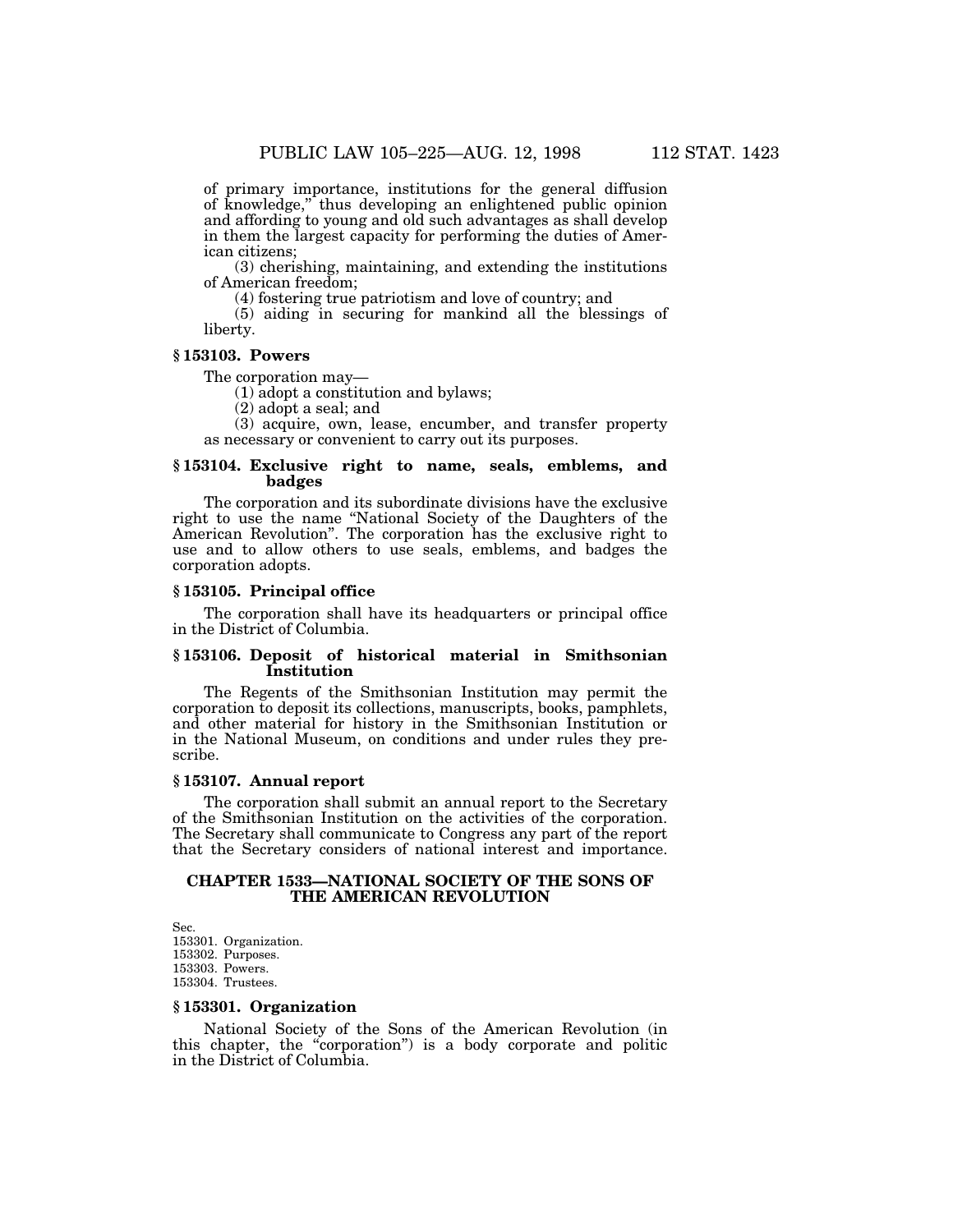## **§ 153302. Purposes**

The purposes of the corporation are patriotic, historical, and educational, and include those intended or designed—

(1) to perpetuate the memory of the men who, by their services or sacrifices during the war of the American Revolution, achieved the independence of the American people;

(2) to unite and promote fellowship among their descendants;

(3) to inspire them and the community at large with a more profound reverence for the principles of the government founded by our forefathers;

(4) to encourage historical research in relation to the American Revolution;

(5) to acquire and preserve the records of the individual services of the patriots of the war, as well as documents, relics, and landmarks;

(6) to mark the scenes of the American Revolution by appropriate memorials;

(7) to celebrate the anniversaries of the prominent events of the war and of the Revolutionary period;

(8) to foster true patriotism;

(9) to maintain and extend the institutions of American freedom; and

(10) to carry out the purposes expressed in the preamble to the Constitution of our country and the injunctions of Washington in his farewell address to the American people.

#### **§ 153303. Powers**

The corporation may—

(1) adopt and amend a constitution, bylaws, and regulations for the admission, government, suspension, and expulsion of its members;

(2) adopt and alter a seal;

(3) provide for the election of its officers and define their duties;

(4) provide for State societies or chapters with regulations for their conduct, and regulate and provide for the management, safe-keeping, and protection of their property and funds;

(5) acquire, own, lease, encumber, and transfer property as necessary or convenient to carry out the purposes of the corporation; and

(6) sue and be sued.

# **§ 153304. Trustees**

The property and affairs of the corporation shall be managed by at least 40 trustees. The trustees shall be elected annually at the time provided in the bylaws. At least one trustee shall be elected annually from a list of nominees to be made by each of the State societies and submitted to the corporation at least 30 days before the annual meeting, in accordance with provisions adopted by the corporation to regulate nominations.

## **CHAPTER 1535—NATIONAL TROPICAL BOTANICAL GARDEN**

Sec. 153501. Organization.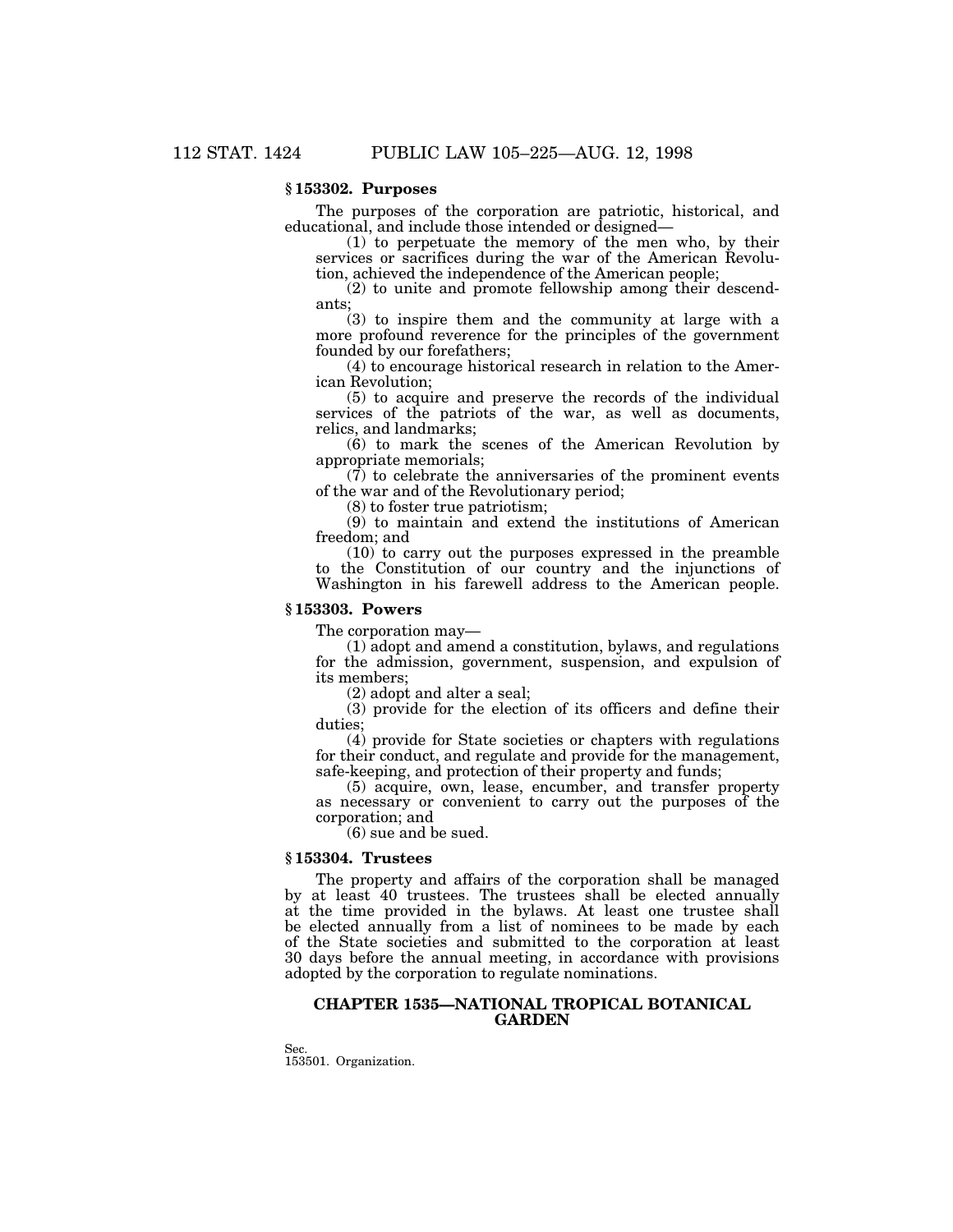153502. Purposes.

153503. Membership. 153504. Governing body.

153505. Powers.<br>153506. Exclusive right to name.<br>153506. Exclusive right to name.<br>153507. Restrictions.<br>153508. Principal office and location of activities and gardens.<br>153510. Statement required in audit report.<br>153510. S

153512. Liability for acts of officers and agents.

153513. Distribution of assets on dissolution or final liquidation.

#### **§ 153501. Organization**

(a) FEDERAL CHARTER.—National Tropical Botanical Garden (in this chapter, the ''corporation'') is a federally chartered corporation.

(b) PERPETUAL EXISTENCE.—Except as otherwise provided, the corporation has perpetual existence.

#### **§ 153502. Purposes**

The purposes of the corporation are—

(1) to establish, develop, operate, and maintain for the benefit of the people of the United States an educational and scientific center in the form of one or more tropical botanical gardens, together with facilities such as libraries, herbaria, laboratories, and museums that are appropriate and necessary for encouraging and conducting research in basic and applied tropical botany;

(2) to foster and encourage fundamental research about tropical plant life and to encourage research and study of the uses of tropical flora in agriculture, forestry, horticulture, medicine, and other sciences;

(3) to disseminate through publications and other media the knowledge about basic and applied tropical botany acquired at the gardens;

(4) to collect and cultivate tropical flora of every nature and origin and to preserve for the people of the United States species of tropical plant life threatened with extinction; and

(5) to provide a beneficial facility that will contribute to the education, instruction, and recreation of the people of the United States.

#### **§ 153503. Membership**

(a) ELIGIBILITY.—Except as provided in this chapter, eligibility for membership in the corporation and the rights and privileges of members are as provided in the constitution and bylaws of the corporation.

(b) VOTING.—Each member (except an honorary or associate member) has one vote on each matter submitted to a vote at a meeting of the members.

#### **§ 153504. Governing body**

(a) BOARD OF TRUSTEES.—(1) The board of trustees is the governing body of the corporation. The duties and powers of the board are as provided in the bylaws.

(2) The manner of selection and term of office of the trustees are as provided in the bylaws.

 $(b)$  OFFICERS.—(1) The officers of the corporation are a president, one or more vice presidents, a secretary, a treasurer, and other officers as provided in the bylaws.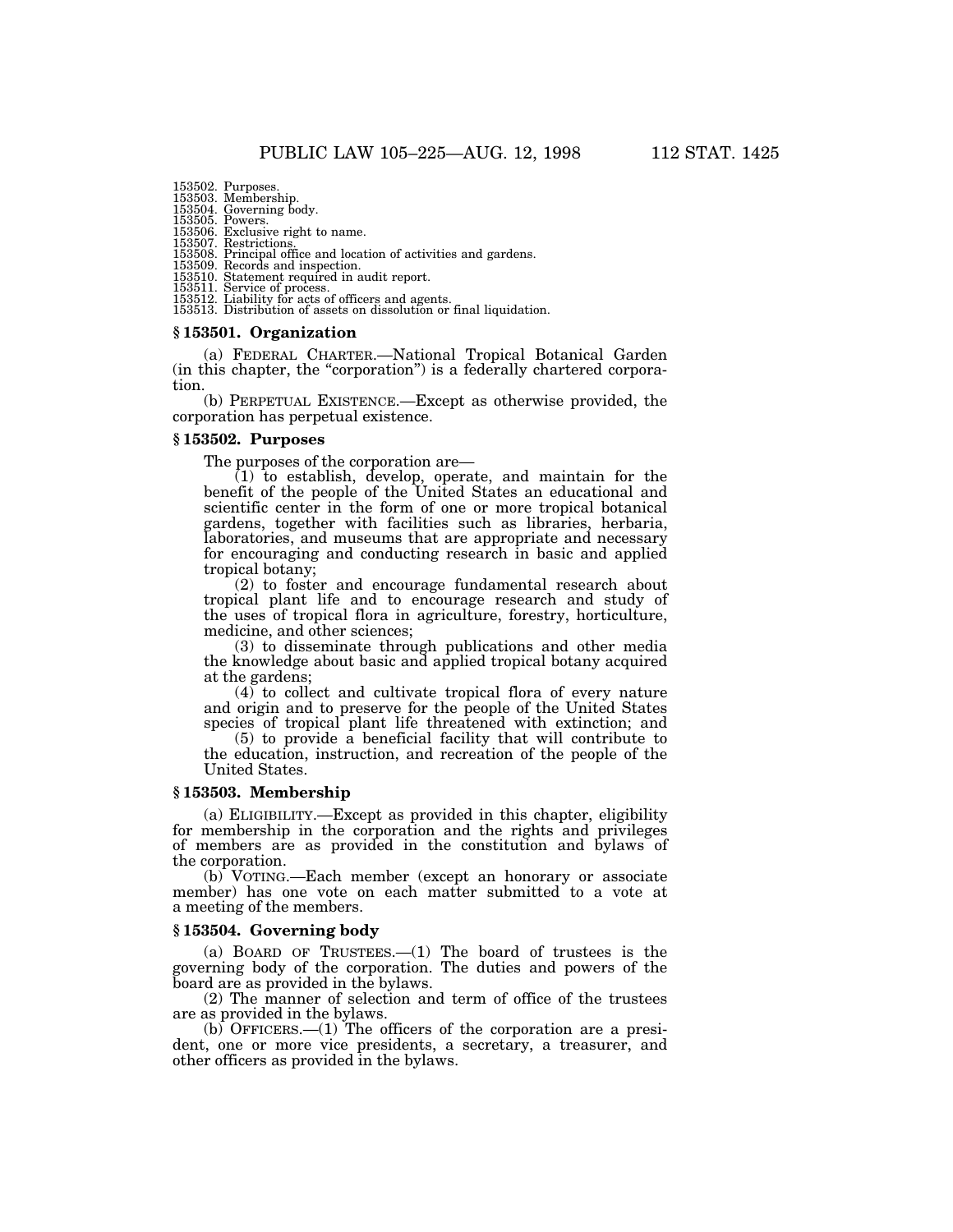(2) The manner of election, term of office, and duties of the officers are as provided in the bylaws.

# **§ 153505. Powers**

The corporation may—

(1) adopt and amend bylaws for the management of its property and the regulation of its affairs;

(2) adopt and alter a corporate seal;

(3) choose officers, trustees, managers, employees, and agents as the activities of the corporation require;

(4) make contracts;

(5) acquire, own, lease, encumber, and transfer property as necessary or proper to carry out the purposes of the corporation;

(6) borrow money, issue instruments of indebtedness, and secure its obligations by granting security interests in its property;

(7) sue and be sued; and

(8) do any other act necessary and proper to carry out the purposes of the corporation.

## **§ 153506. Exclusive right to name**

The corporation has the exclusive right to use and to allow others to use the name ''National Tropical Botanical Garden''.

# **§ 153507. Restrictions**

(a) STOCK AND DIVIDENDS.—The corporation may not issue stock or declare or pay a dividend.

(b) POLITICAL ACTIVITIES.—The corporation or a trustee or officer as such may not contribute to, support, or assist a political party or candidate for elective public office.

(c) DISTRIBUTION OF INCOME OR ASSETS.—The income or assets of the corporation may not inure to the benefit of, or be distributed to, a trustee, officer, or member during the life of the corporation or on its dissolution or final liquidation. This subsection does not prevent the payment of reasonable compensation to an officer or reimbursement for actual necessary expenses in amounts approved by the board of trustees.

(d) LOANS.—The corporation may not make a loan to a trustee, officer, or employee. Trustees who vote for or assent to making a loan to a trustee, officer, or employee, and officers who participate in making the loan, are jointly and severally liable to the corporation for the amount of the loan until it is repaid.

## **§ 153508. Principal office and location of activities and gardens**

(a) PRINCIPAL OFFICE.—The principal office of the corporation shall be in the District of Columbia or another place decided by the board of trustees.

(b) LOCATION OF ACTIVITIES AND GARDENS.—The activities of the corporation may be conducted anywhere. However, the corporation may establish tropical botanical gardens only in the United States and its territories and possessions.

#### **§ 153509. Records and inspection**

(a) RECORDS.—The corporation shall keep—

(1) correct and complete records of account;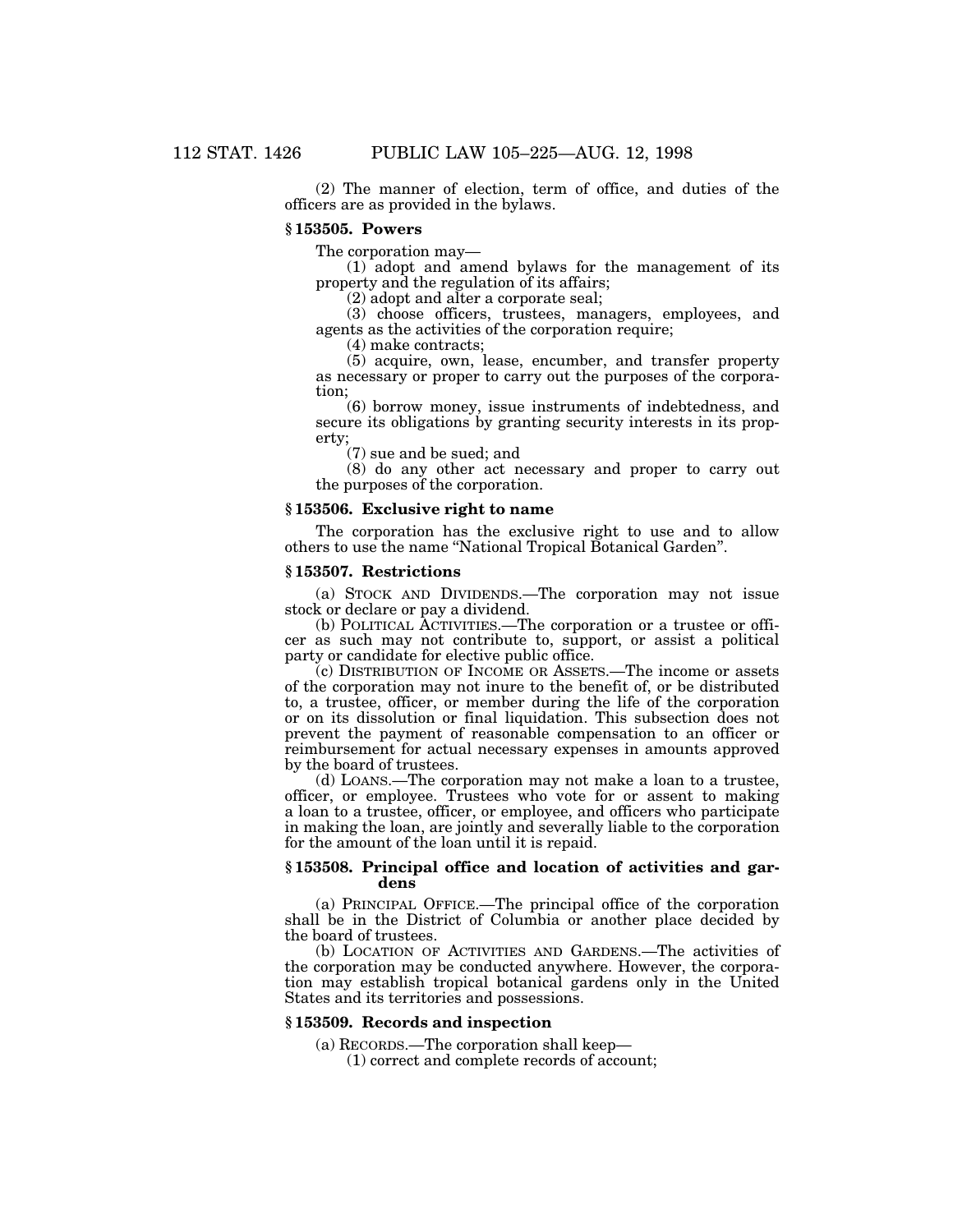(2) minutes of the proceedings of its board of trustees and committees having any of the authority of its board of trustees; and

(3) at its principal office, a record of the names and addresses of its members entitled to vote.

(b) INSPECTION.—A member entitled to vote, or an agent or attorney of the member, may inspect the records of the corporation for any proper purpose, at any reasonable time.

#### **§ 153510. Statement required in audit report**

The corporation shall include in the audit report statement required under section 10101(b)(1)(B) of this title a schedule of all contracts requiring payments greater than \$10,000 and all payments of compensation or fees at a rate of greater than \$10,000 a year.

## **§ 153511. Service of process**

The corporation shall have a designated agent in the District of Columbia to receive service of process for the corporation. Notice to or service on the agent, or mailed to the business address of the agent, is notice to or service on the corporation.

## **§ 153512. Liability for acts of officers and agents**

The corporation is liable for the acts of its officers and agents acting within the scope of their authority.

#### **§ 153513. Distribution of assets on dissolution or final liquidation**

(a) ALLOWABLE RECIPIENTS.—On dissolution or final liquidation of the corporation, any assets remaining after the discharge of all liabilities shall be distributed, as decided by the board of trustees, to—

(1) the United States Government, to be administered by the Secretary of the Interior under the Act of August 25, 1916 (16 U.S.C. 1 et seq.), known as the National Park Service Organic Act)); or

(2) a State or local government to be used for a public purpose.

(b) RESTRICTION.—A distribution under subsection (a) of this section shall be consistent with the purposes of the corporation and in compliance with the charter and bylaws.

## **CHAPTER 1537—NATIONAL WOMAN'S RELIEF CORPS, AUXILIARY TO THE GRAND ARMY OF THE REPUBLIC**

Sec.

- 153701. Organization.
- 153702. Purposes.
- 153703. Membership. 153704. Governing body.
- 153705. Powers.
- 
- 153706. Exclusive right to name, seals, emblems, and badges.
- 153707. Restrictions. 153708. Principal office.
- 153709. Records and inspection.
- 153710. Service of process.
- 153711. Liability for acts of officers and agents.
- 153712. Annual report.
- 153713. Distribution of assets on dissolution or final liquidation.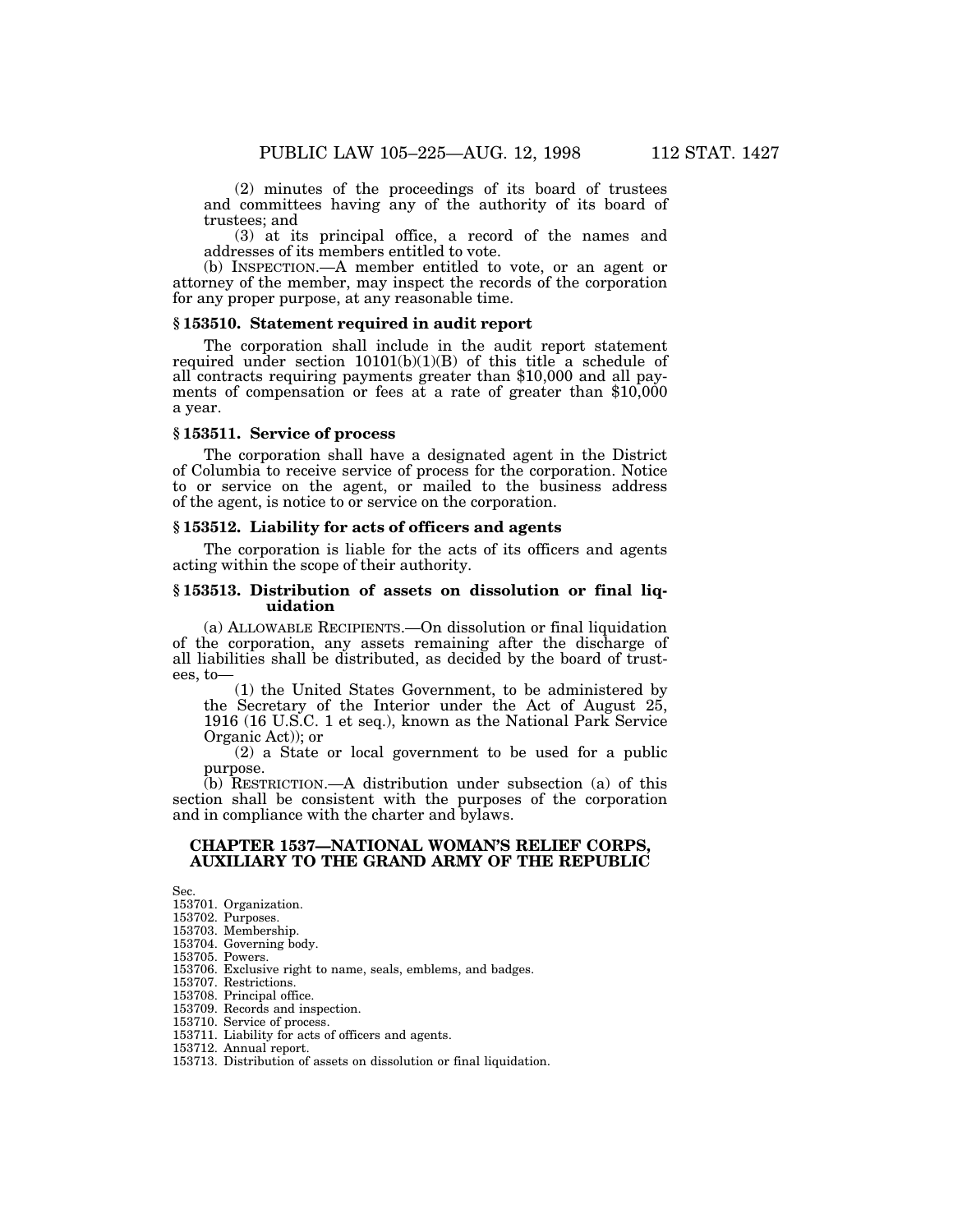# **§ 153701. Organization**

(a) FEDERAL CHARTER.—National Woman's Relief Corps, Auxiliary to the Grand Army of the Republic (in this chapter, the "corporation''), is a federally chartered corporation.

(b) PLACE OF INCORPORATION AND DOMICILE.—The corporation is declared to be incorporated and domiciled in the District of Columbia.

(c) PERPETUAL EXISTENCE.—Except as otherwise provided, the corporation has perpetual existence.

#### **§ 153702. Purposes**

The purposes of the corporation are—

(1) to perpetuate the memory of the Grand Army of the Republic, as the National Woman's Relief Corps is its auxiliary and was organized at its request in 1883, and of the men who saved the Union in 1861 to 1865;

(2) to assist in every practicable way in preserving, and making available for research, documents and records pertaining to the Grand Army of the Republic and its members;

(3) to cooperate in doing honor to all those who have served our country patriotically in any war;

(4) to teach patriotism, the duties of citizenship, the true history of our country, and the love and honor of our flag;

(5) to oppose every tendency or movement that would weaken loyalty to, destroy, or impair our constitutional Union; and

(6) to inculcate and broadly sustain the American principles of representative government, equal rights, and impartial justice for all.

## **§ 153703. Membership**

Except as provided in this chapter, eligibility for membership in the corporation and the rights, privileges, and designation of classes of members are as provided in the constitution and bylaws of the corporation. Eligibility for membership is limited to—

(1) women who are the wives, mothers, daughters, and sisters of Union soldiers, sailors, and marines; and

(2) other loyal women who have not given aid or comfort to the enemies of the United States of America.

#### **§ 153704. Governing body**

(a) NATIONAL CONVENTION.—(1) The national convention is the supreme governing authority of the corporation.

(2) The national convention is composed of officers and elected representatives from the States as provided by the regulations of the corporation. However, the form of government of the corporation must be representative of the membership at large and may not permit concentration of control in a limited number of members or in a self-perpetuating group not representative of the membership at large.

(3) The meetings of the national convention may be held in the District of Columbia or in any State.

(4) During the intervals between the convention, the executive officers are the governing board of the corporation and are responsible for the general policies, program, and activities of the corporation.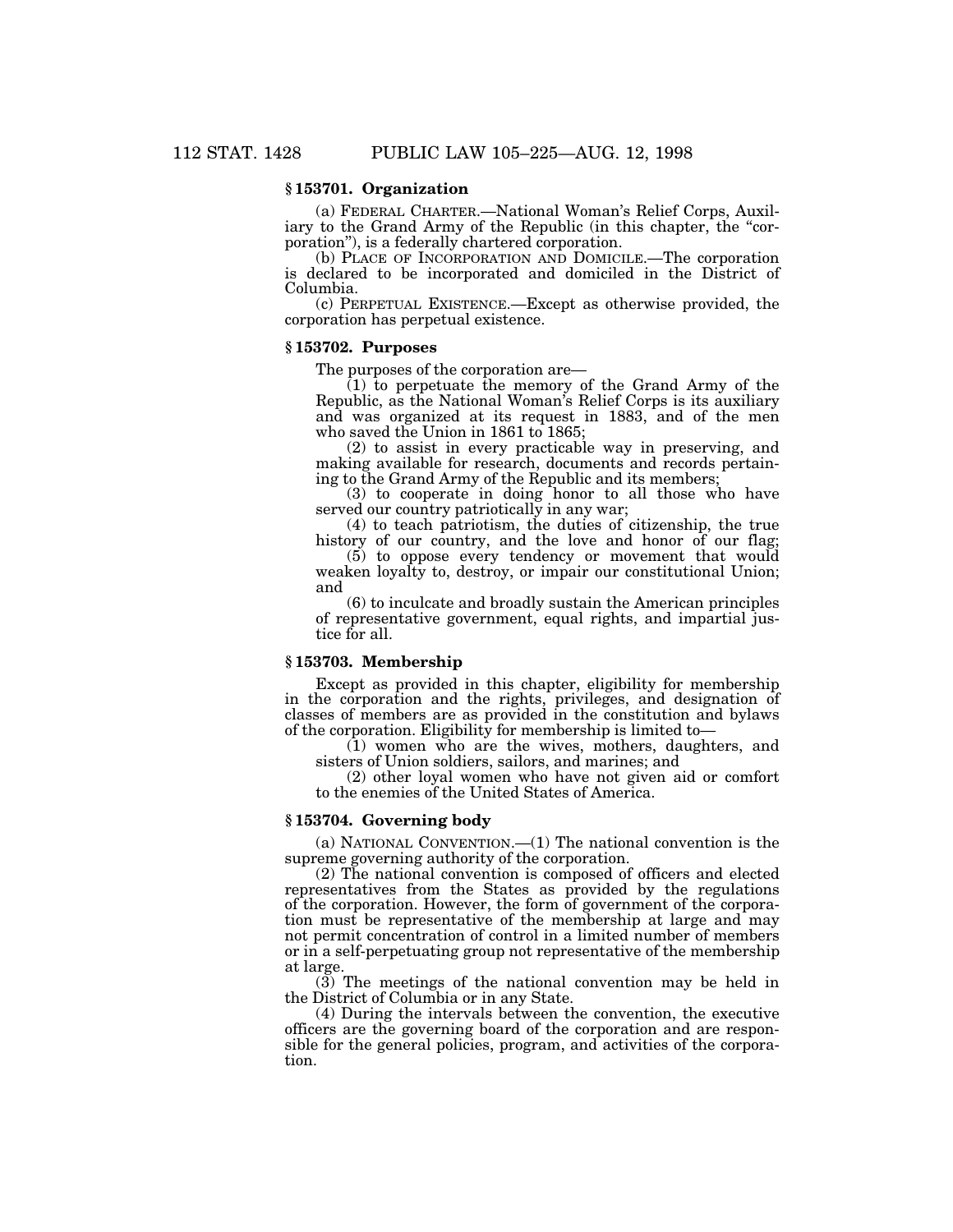(b) COUNCIL OF ADMINISTRATION.—The council of administration of the corporation shall consist of at least 7 members elected in the manner and for the term provided in the constitution and bylaws of the corporation.

(c) OFFICERS.—(1) The officers of the corporation are a national president, senior vice national president, junior vice national president, secretary, treasurer, and other officers as provided in the constitution and bylaws. One individual may hold the offices of secretary and treasurer.

(2) The titles, manner of election, term of office, and duties of the officers are as provided in the constitution and bylaws.

#### **§ 153705. Powers**

The corporation may—

(1) adopt and amend a constitution and bylaws for the management of its property and the regulation of its affairs; (2) adopt and alter a corporate seal;

(3) choose officers as the corporation requires;

(4) make contracts;

(5) acquire, own, lease, encumber, and transfer property as necessary or convenient to carry out the purposes of the corporation; and

(6) sue and be sued.

## **§ 153706. Exclusive right to name, seals, emblems, and badges**

The corporation and its subordinate corps have the exclusive right to use the name ''National Woman's Relief Corps, Auxiliary to the Grand Army of the Republic''. The corporation has the exclusive right to use and to allow others to use seals, emblems, and badges the corporation adopts.

#### **§ 153707. Restrictions**

(a) STOCK AND DIVIDENDS.—The corporation may not issue stock or declare or pay a dividend.

(b) POLITICAL ACTIVITIES.—The corporation or an officer or agent as such may not contribute to, support, or assist a political party or candidate for public office.

(c) DISTRIBUTION OF INCOME OR ASSETS.—The income or assets of the corporation may not inure to the benefit of, or be distributed to, an officer or member during the life of the corporation or on its dissolution or final liquidation. This subsection does not prevent the payment of reasonable compensation to an officer or reimbursement for actual necessary expenses in amounts approved by the council of administration of the corporation.

(d) LOANS.—The corporation may not make a loan or advance to an officer or member of the corporation. Members of the council of administration who vote for or assent to making a loan or advance to an officer or member, and officers who participate in making the loan or advance, are jointly and severally liable to the corporation for the amount of the loan or advance until it is repaid.

## **§ 153708. Principal office**

The principal office of the corporation shall be in Springfield, Illinois. However, the activities of the corporation are not confined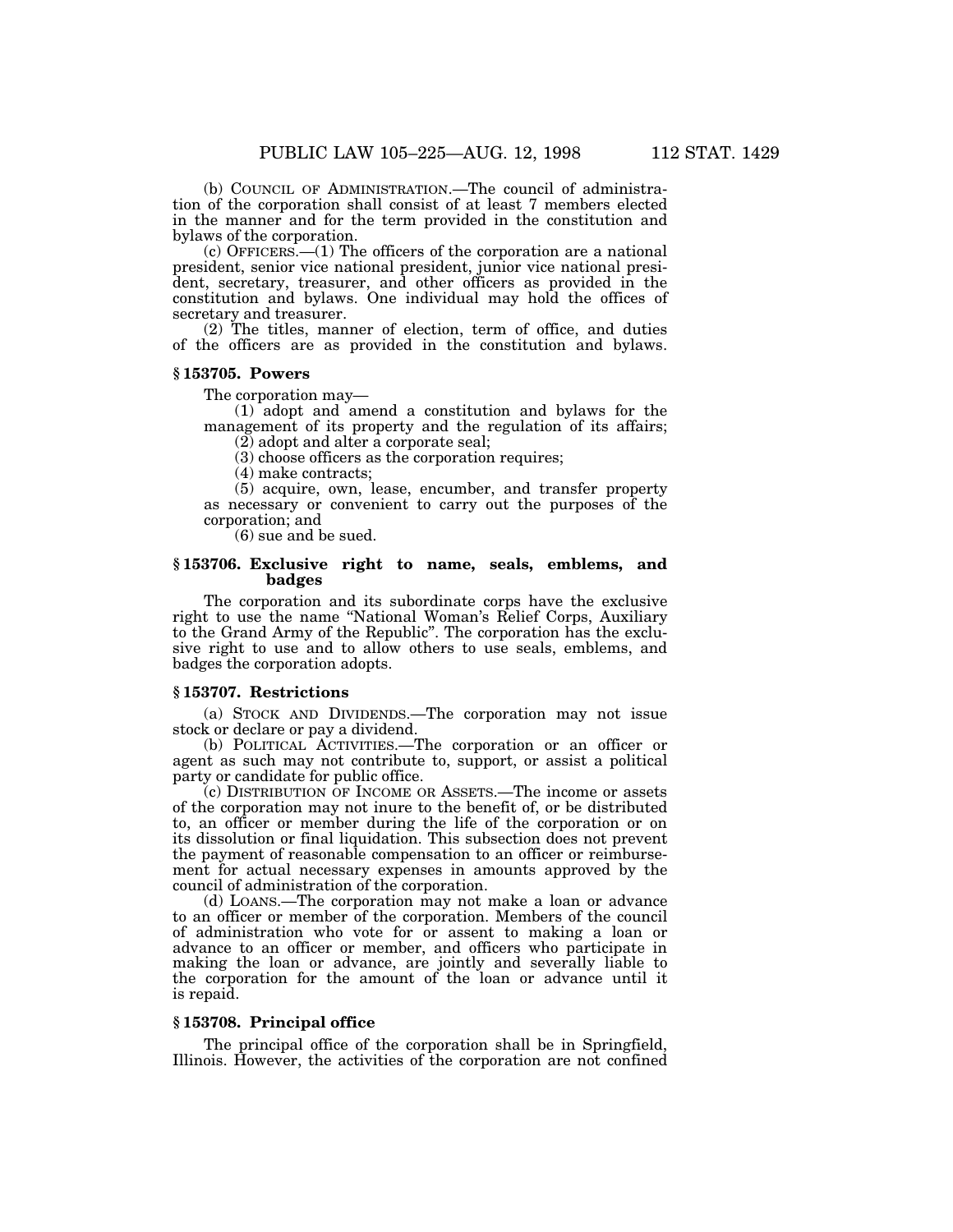to Springfield but may be conducted throughout the States of the United States and the District of Columbia.

# **§ 153709. Records and inspection**

(a) RECORDS.—The corporation shall keep—

(1) correct and complete records of account; and

(2) minutes of the proceedings of its national convention.

(b) INSPECTION.—A member, or an agent or attorney of the member, may inspect the records of the corporation for any proper purpose, at any reasonable time.

## **§ 153710. Service of process**

The corporation shall have a designated agent in the District of Columbia to receive service of process, notice, or demand for the corporation. Designation of the agent shall be filed in the office of the Mayor of the District of Columbia or another office designated by the Mayor. Notice to or service on the agent is notice to or service on the corporation.

#### **§ 153711. Liability for acts of officers and agents**

The corporation is liable for the acts of its officers and agents acting within the scope of their authority.

#### **§ 153712. Annual report**

Not later than 6 months after the end of each fiscal year, the corporation shall submit a report to Congress on the activities of the corporation during the prior fiscal year. The report may consist of a report on the proceedings of the national convention during that fiscal year. The report may not be printed as a public document.

## **§ 153713. Distribution of assets on dissolution or final liquidation**

On dissolution or final liquidation of the corporation, its assets shall be distributed as follows:

(1) All liabilities shall be paid and discharged, or adequate provision for payment and discharge shall be made.

(2) Assets held on condition requiring return or transfer on dissolution of the corporation shall be returned or transferred as required by the condition.

(3) Assets received and held subject to a limitation permitting use only for charitable, religious, benevolent, educational, or similar purposes, but not held on a condition requiring return or transfer on dissolution of the corporation, shall be transferred to one or more appropriate domestic or foreign corporations, societies, or organizations under a plan of distribution adopted as provided in this chapter.

(4) Other assets shall be distributed as provided by the articles of incorporation or bylaws to the extent that the articles or bylaws provide the distributive rights of members, or any class of members, or provide for distribution to others.

(5) Any remaining assets may be distributed to persons, societies, organizations, or domestic or foreign corporations engaged in activities not for profit, as provided in a plan of distribution adopted by the council of administration of the corporation and in compliance with the constitution and bylaws of the corporation.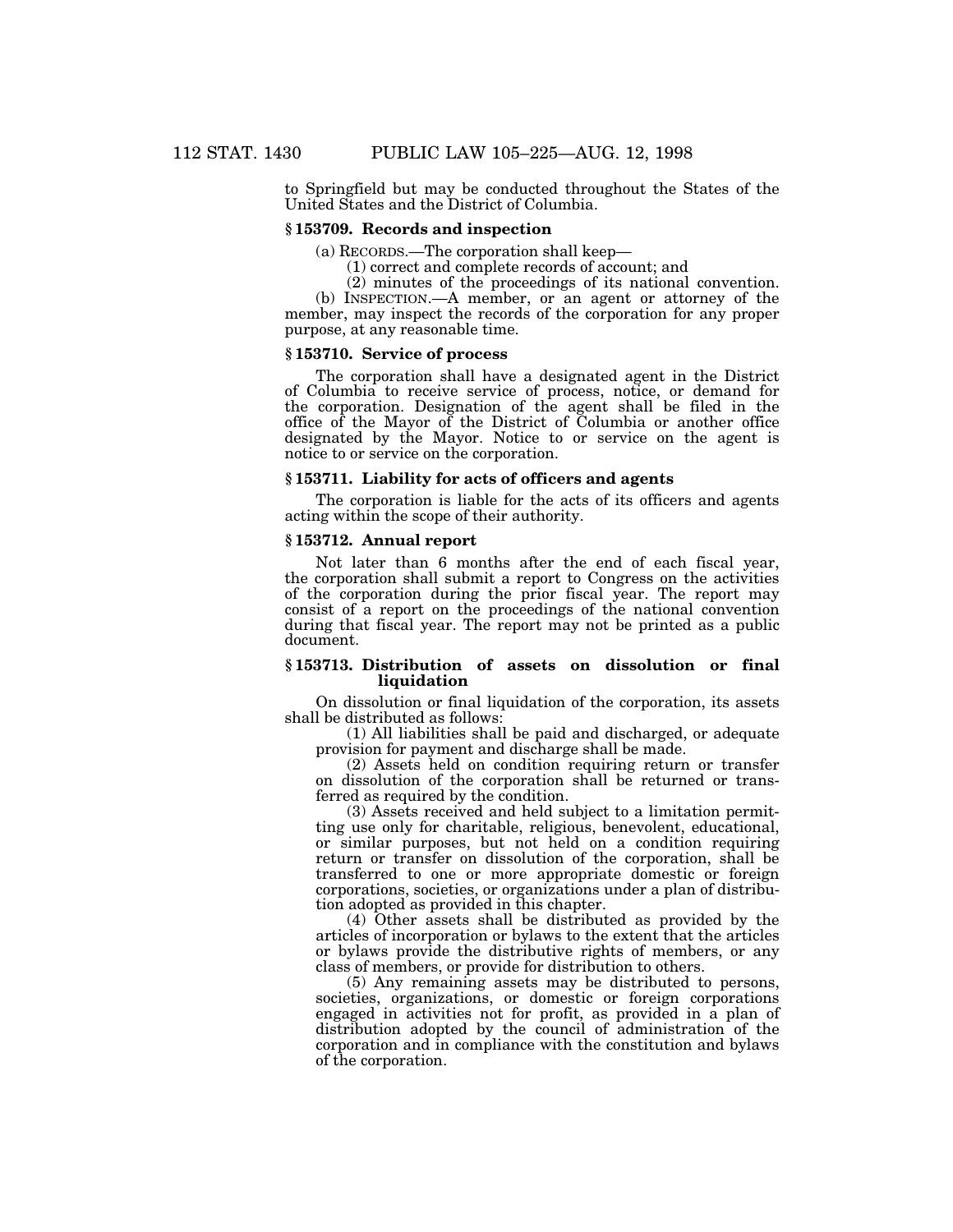# **CHAPTER 1539—THE NATIONAL YOEMEN F**

Sec. 153901. Organization. 153902. Purposes. 153903. Powers. 153904. Deposit of historical material.

#### **§ 153901. Organization**

The National Yoemen F (in this chapter, the "corporation") is a body corporate and politic in the District of Columbia.

#### **§ 153902. Purposes**

The purposes of the corporation are patriotic, historical, and educational and are—

(1) to foster and perpetuate the memory of the service of Yoemen (f) in the United States Naval Reserve Force of the United States Navy during World War I;

(2) to preserve the memories and incidents of their association in World War I by the encouragement of historical research concerning the service of Yoemen  $(f)$ ;

(3) to cherish, maintain, and extend the institutions of American freedom by the promotion of celebrations of all patriotic anniversaries;

(4) to foster true patriotism and love of country; and

(5) to aid in securing for mankind all the blessings of liberty.

#### **§ 153903. Powers**

The corporation may—

(1) adopt a constitution and bylaws;

(2) adopt a seal; and

(3) hold real and personal property in the United States, but only to the extent necessary to carry out the purposes of the corporation and only in an amount not more than \$50,000.

## **§ 153904. Deposit of historical material**

The Regents of the Smithsonian Institution may permit the corporation to deposit its collections, manuscripts, books, pamphlets, and other material for history in the Smithsonian Institution or in the National Museum, on conditions and under rules they prescribe.

# **CHAPTER 1541—NAVAL SEA CADET CORPS**

Sec.

- 154101. Organization.
- 154102. Purposes.
- 154103. Membership. 154104. Governing body.
- 154105. Powers.
- 
- 154106. Exclusive right to name, insignia, emblems, badges, marks, and words.
- 154107. Restrictions. 154108. Principal office.
- 154109. Records and inspection.
- 154110. Service of process.
- 154111. Liability for acts of officers and agents.
- 154112. Annual report.
- 154113. Distribution of assets on dissolution or final liquidation.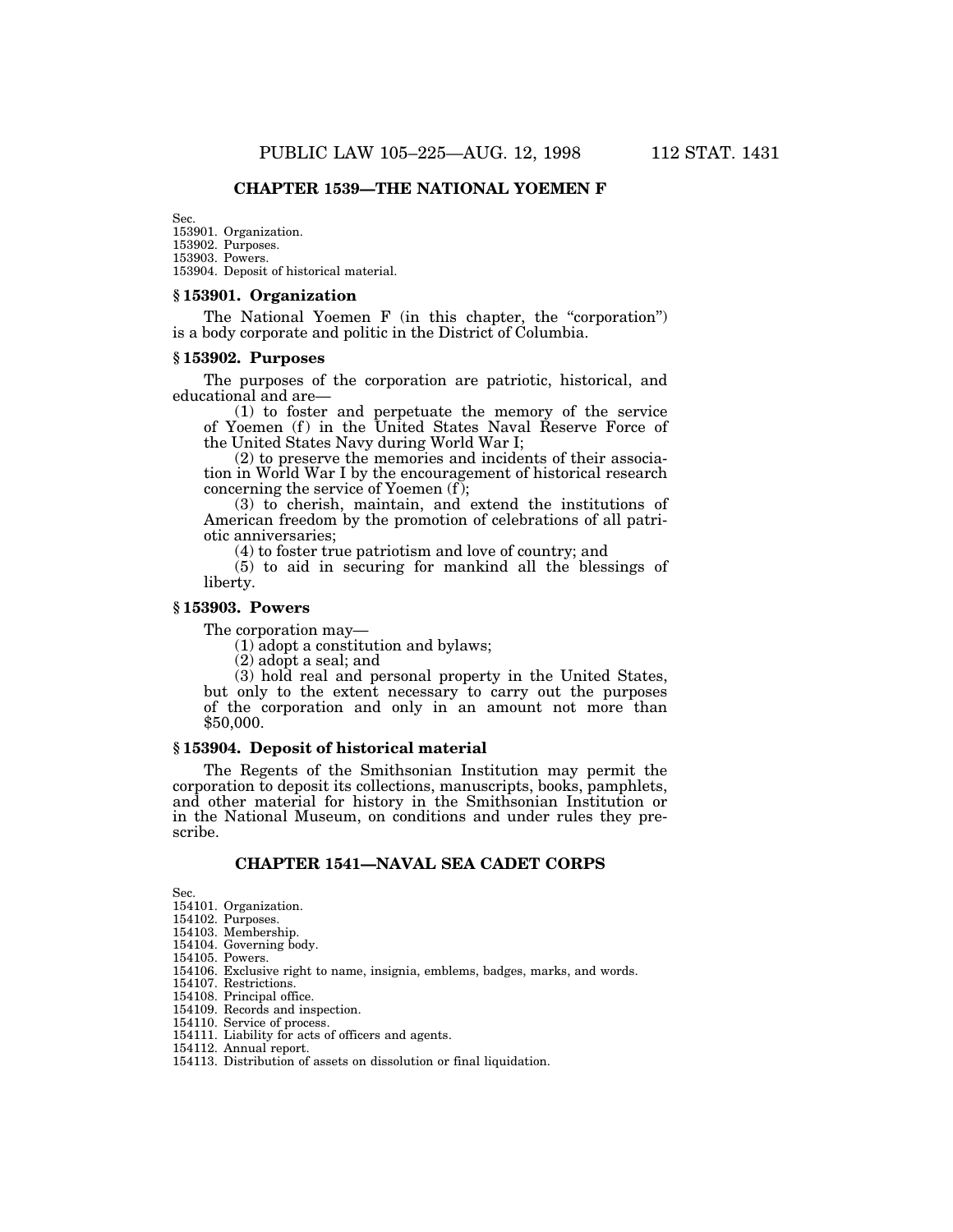# **§ 154101. Organization**

(a) FEDERAL CHARTER.—Naval Sea Cadet Corps (in this chapter, the ''corporation'') is a federally chartered corporation.

(b) PERPETUAL EXISTENCE.—Except as otherwise provided, the corporation has perpetual existence.

#### **§ 154102. Purposes**

The purposes of the corporation are, through organization and cooperation with the Department of the Navy—

(1) to encourage and aid American young people to develop an interest and skill in basic seamanship and in its naval adaptations;

(2) to train them in seagoing skills; and

(3) to teach them patriotism, courage, self-reliance, and kindred virtues.

#### **§ 154103. Membership**

Except as provided in this chapter, eligibility for membership in the corporation and the rights, privileges, and designation of classes of members are as provided in the constitution and bylaws of the corporation.

# **§ 154104. Governing body**

(a) BOARD OF DIRECTORS.—(1) The board of directors is the governing body of the corporation. The board is responsible for the general policies and program of the corporation and the control of all funds of the corporation.

(2) The number of directors, their manner of selection (including the filling of vacancies), and their term of office are as provided in the constitution and bylaws. However, the board shall have at least 10 but not more than 25 directors.

(b) OFFICERS.—(1) The officers of the corporation are a president, one or more vice presidents as provided in the constitution and bylaws, a secretary, a treasurer, and other officers as provided in the constitution and bylaws.

(2) The manner of election, term of office, and duties of the officers are as provided in the constitution and bylaws.

#### **§ 154105. Powers**

The corporation may—

(1) adopt and amend a constitution and bylaws for the management of its property and the regulation of its affairs; (2) adopt and alter a corporate seal;

(3) choose officers, managers, employees, and agents as the activities of the corporation require;

(4) make contracts;

(5) acquire, own, lease, encumber, and transfer property as necessary or convenient to carry out the purposes of the corporation;

(6) borrow money, issue instruments of indebtedness, and secure its obligations by granting security interests in its property; and

(7) sue and be sued.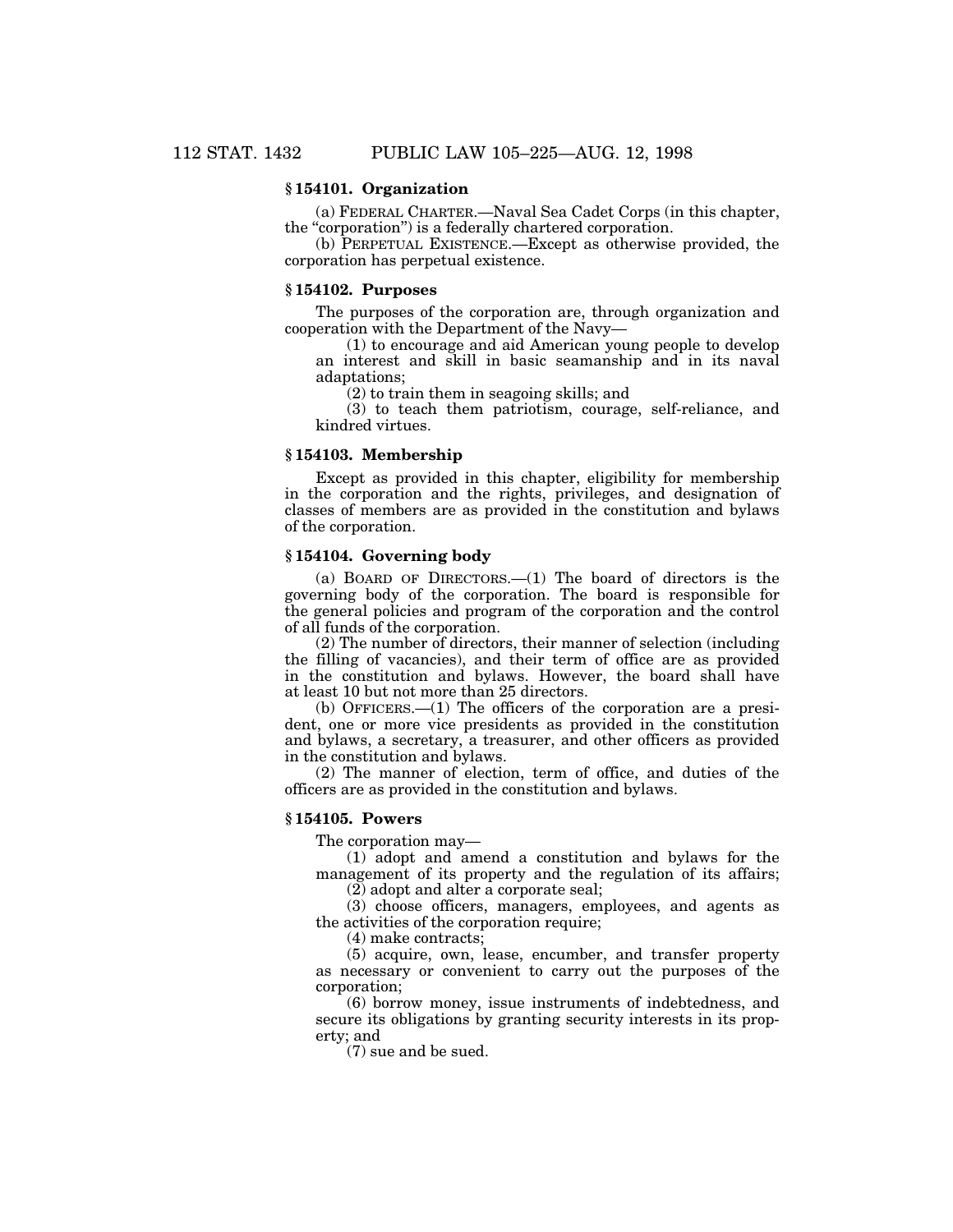## **§ 154106. Exclusive right to name, insignia, emblems, badges, marks, and words**

The corporation has the exclusive right to use the name ''Naval Sea Cadet Corps'' and distinctive insignia, emblems, and badges, descriptive or designating marks, and words or phrases required to carry out the duties and powers of the corporation. This section does not affect any vested rights.

# **§ 154107. Restrictions**

(a) STOCK AND DIVIDENDS.—The corporation may not issue stock or declare or pay a dividend.

(b) POLITICAL ACTIVITIES.—The corporation or a director or officer as such may not contribute to, support, or assist a political party or candidate for public office.

(c) DISTRIBUTION OF INCOME OR ASSETS.—The income or assets of the corporation may not inure to the benefit of, or be distributed to, a director, officer, or member during the life of the corporation or on its dissolution or final liquidation. This subsection does not prevent the payment of compensation to an officer in an amount approved by the board of directors.

(d) LOANS.—The corporation may not make a loan or advance to a director, officer, or employee. Directors who vote for or assent to making a loan or advance to a director, officer, or employee, and officers who participate in making the loan or advance, are jointly and severally liable to the corporation for the amount of the loan or advance until it is repaid.

### **§ 154108. Principal office**

The principal office of the corporation shall be in Tacoma, Washington, or another place decided by the board of directors. However, the activities of the corporation are not confined to the place where the principal office is located but may be conducted throughout the States, territories, and possessions of the United States.

# **§ 154109. Records and inspection**

(a) RECORDS.—The corporation shall keep—

(1) correct and complete records of account;

(2) minutes of the proceedings of its members, board of directors, and committees having any of the authority of its board of directors; and

(3) at its principal office, a record of the names and addresses of its members entitled to vote.

(b) INSPECTION.—A member entitled to vote, or an agent or attorney of the member, may inspect the records of the corporation for any proper purpose, at any reasonable time.

#### **§ 154110. Service of process**

The corporation shall have a designated agent in the District of Columbia to receive service of process for the corporation. Notice to or service on the agent, or mailed to the business address of the agent, is notice to or service on the corporation.

## **§ 154111. Liability for acts of officers and agents**

The corporation is liable for the acts of its officers and agents acting within the scope of their authority.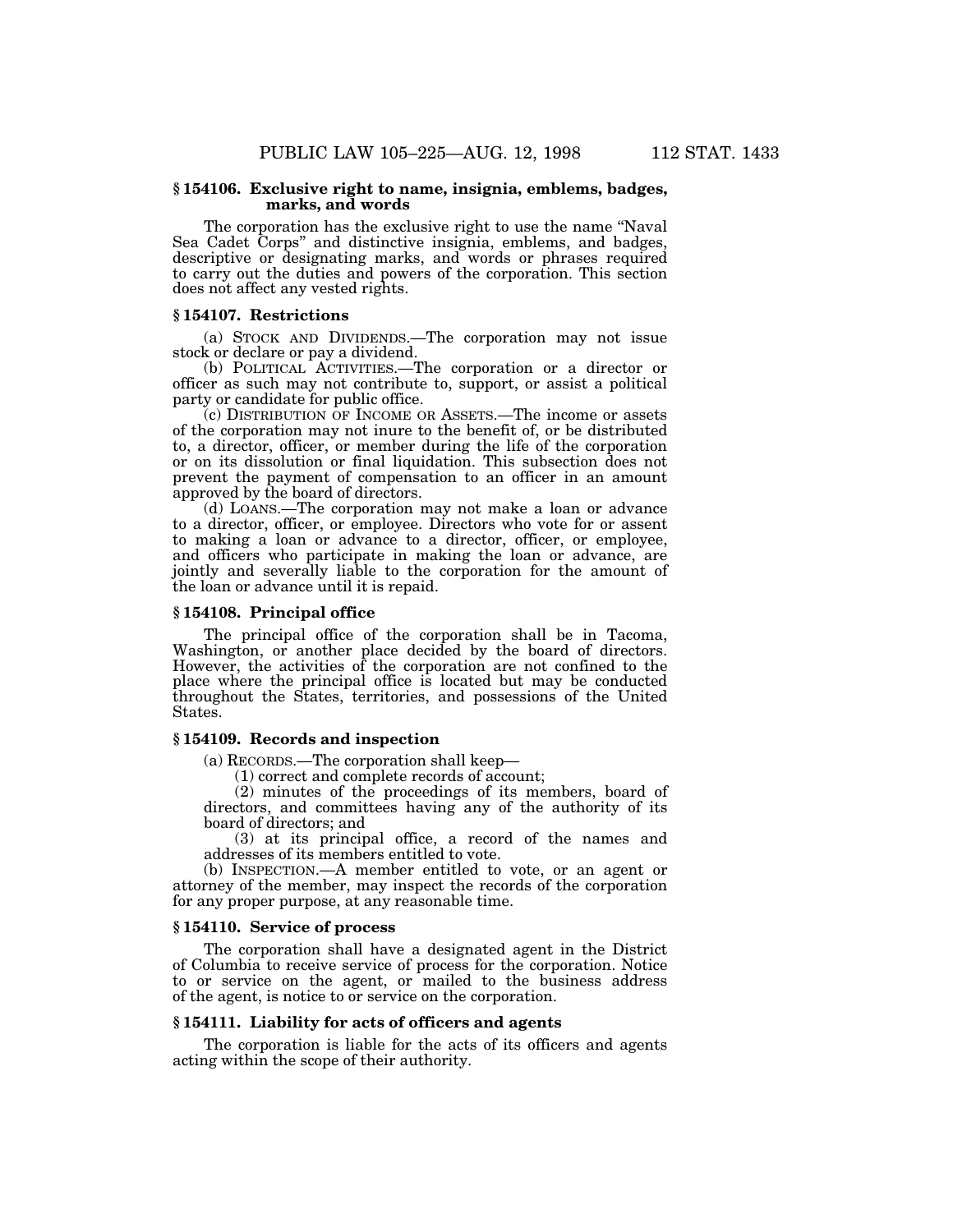# **§ 154112. Annual report**

The corporation shall submit an annual report to the Secretary of the Navy on the activities of the corporation during the prior calendar year. The Secretary shall communicate to Congress any part of the report that the Secretary considers appropriate.

#### **§ 154113. Distribution of assets on dissolution or final liquidation**

On dissolution or final liquidation of the corporation, any assets remaining after the discharge of all liabilities shall be distributed as provided by the board of directors, but in compliance with the constitution and bylaws of the corporation.

# **CHAPTER 1543—NAVY CLUB OF THE UNITED STATES OF AMERICA**

Sec. 154301. Organization. 154302. Purposes. 154303. Powers. 154304. Annual report.

# **§ 154301. Organization**

(a) FEDERAL CHARTER.—Navy Club of the United States of America (in this chapter, the "corporation") is a federally chartered corporation.

(b) PERPETUAL EXISTENCE.—Except as otherwise provided, the corporation has perpetual existence.

# **§ 154302. Purposes**

The purposes of the corporation are—

(1) to encourage, promote, and maintain comradeship among individuals who are or have been in the active service of the United States Navy, the United States Marine Corps, or the United States Coast Guard;

(2) to revere, honor, and perpetuate the memory of individuals described in paragraph (1) of this section who have departed this life;

(3) to promote and encourage further public interest in the United States Navy, the United States Marine Corps, and the United States Coast Guard, and the history of those organizations;

(4) to uphold the spirit and ideals of the United States Navy, the United States Marine Corps, and the United States Coast Guard;

(5) to promote the ideals of American freedom and democracy and to fit its members for the duties of citizenship and to encourage them to serve as ably as citizens as they have served the Nation under arms; and

(6) to maintain true allegiance to American institutions.

# **§ 154303. Powers**

The corporation may—

(1) adopt and amend bylaws;

(2) adopt and alter a corporate seal;

(3) appoint or elect officers and agents;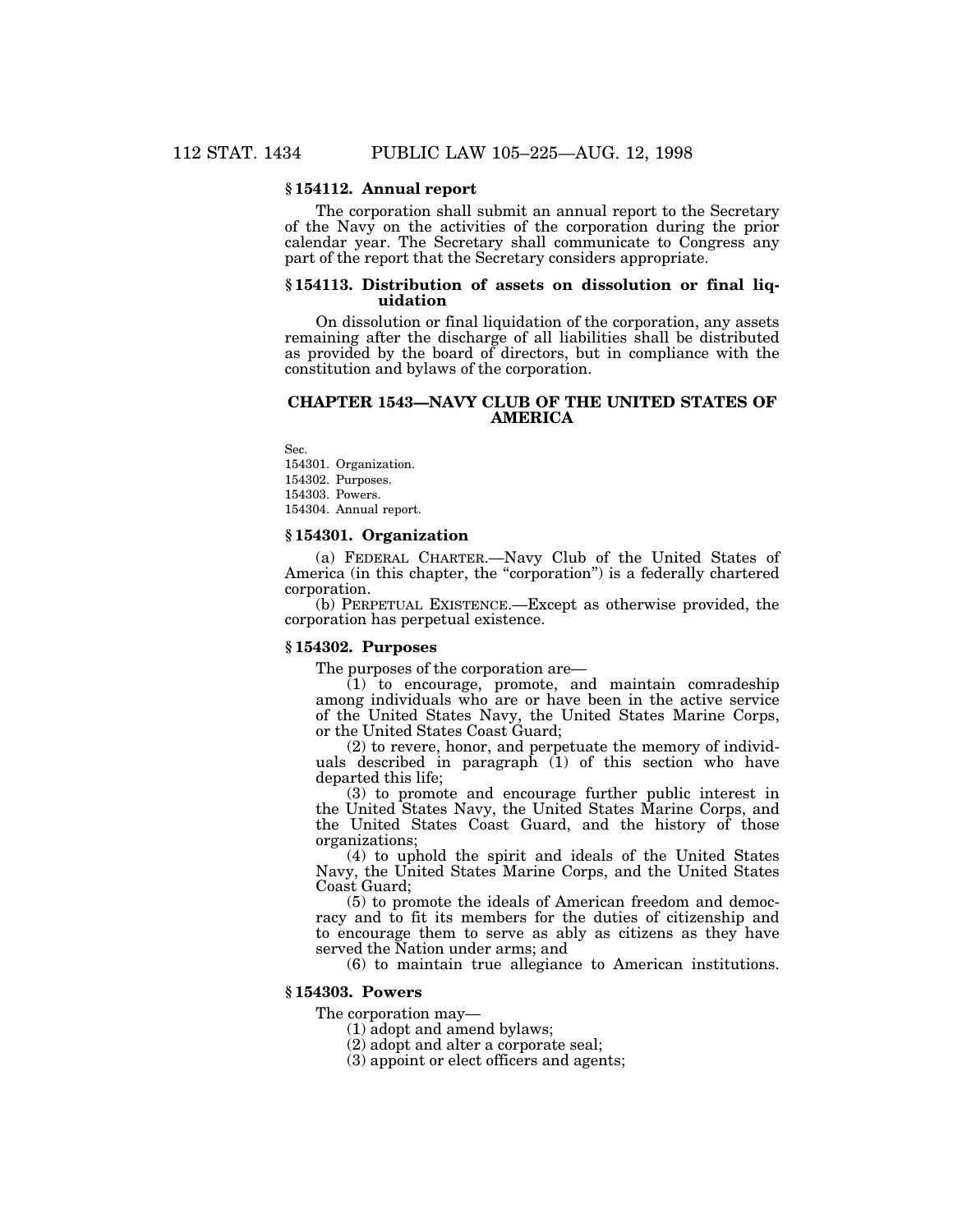(4) choose a board of trustees, consisting of at least 5 but not more than 15 individuals, to conduct the business and exercise the powers of the corporation;

(5) establish and maintain offices to conduct its activities;

(6) acquire, own, lease, encumber, and transfer property as necessary or appropriate to carry out the purposes of the corporation;

(7) charge and collect membership dues and receive contributions of money or property to be devoted to carrying out the purposes of the corporation;

(8) sue and be sued; and

(9) do any other act necessary or appropriate to carry out the purposes of the corporation.

#### **§ 154304. Annual report**

Not later than December 1 of each year, the corporation shall submit a report to Congress on the activities of the corporation during the prior calendar year. The report may not be printed as a public document.

# **CHAPTER 1545—NAVY WIVES CLUBS OF AMERICA**

Sec.

154501. Definition.

154502. Organization.

154503. Purposes.

154504. Membership. 154505. Governing body.

154506. Powers.

154507. Restrictions.

154508. Duty to maintain corporate and tax-exempt status.

154509. Records and inspection.

- 154510. Service of process.
- 154511. Liability for acts of officers and agents.
- 154512. Annual report.

#### **§ 154501. Definition**

For purposes of this chapter, "State" includes the District of Columbia and the territories and possessions of the United States.

## **§ 154502. Organization**

(a) FEDERAL CHARTER.—Navy Wives Clubs of America (in this chapter, the ''corporation''), incorporated in California, is a federally chartered corporation.

(b) EXPIRATION OF CHARTER.—If the corporation does not comply with any provision of this chapter, the charter granted by this chapter expires.

# **§ 154503. Purposes**

The purposes of the corporation are as provided in the articles of incorporation and include—

(1) supporting the Constitution of the United States;

(2) promoting a friendly relationship between the wives of enlisted men who are serving in the active United States Navy, United States Marine Corps, or United States Coast Guard, or in the Active Reserves of those services; and

(3) performing charitable activities as provided in the constitution or bylaws of the corporation.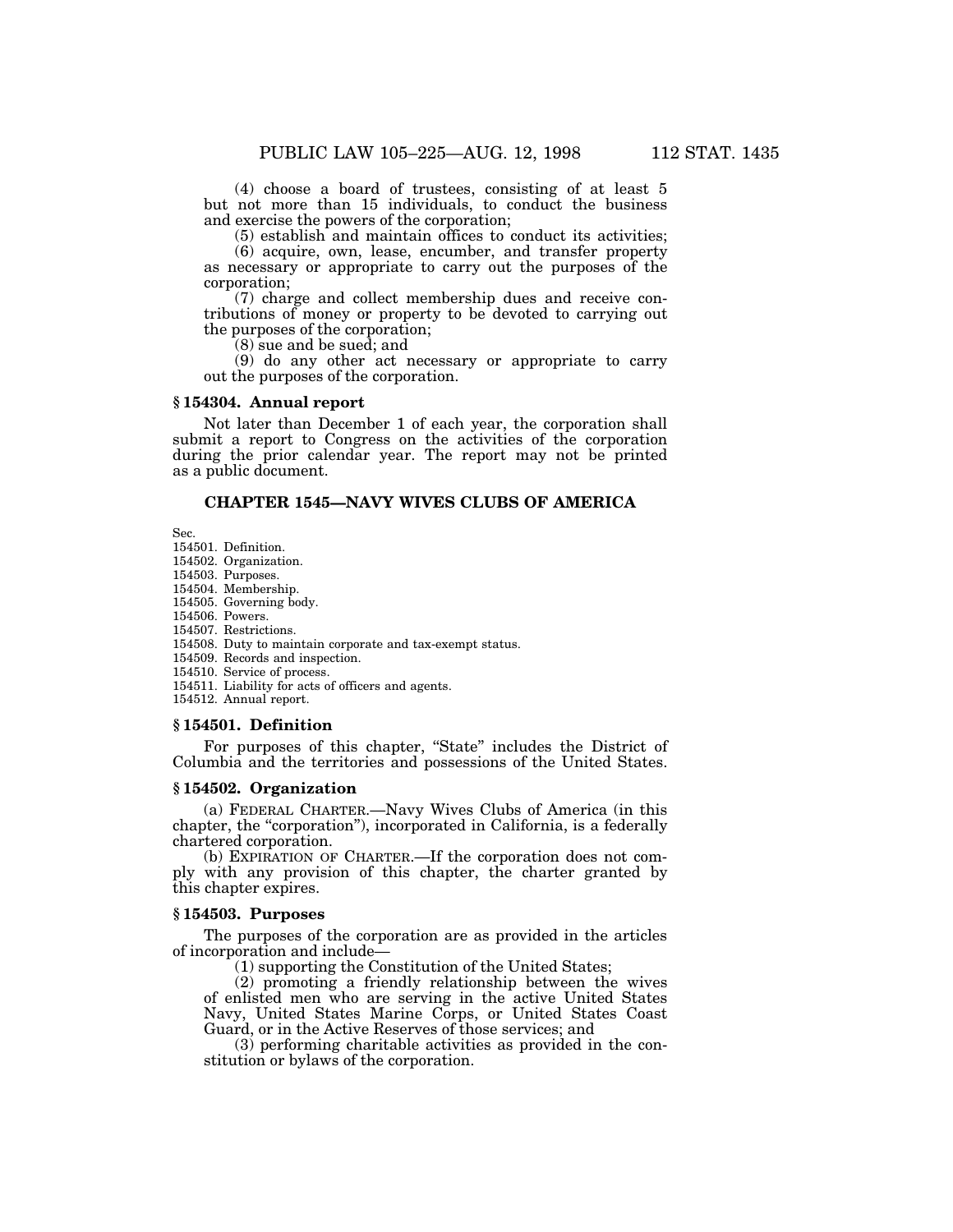# **§ 154504. Membership**

Eligibility for membership in the corporation and the rights and privileges of members are as provided in the bylaws.

# **§ 154505. Governing body**

(a) BOARD OF DIRECTORS.—The board of directors and the responsibilities of the board are as provided in the articles of incorporation.

(b) OFFICERS.—The officers and the election of officers are as provided in the articles of incorporation.

#### **§ 154506. Powers**

The corporation has only the powers provided in its bylaws and articles of incorporation filed in each State in which it is incorporated.

# **§ 154507. Restrictions**

(a) STOCK AND DIVIDENDS.—The corporation may not issue stock or declare or pay a dividend.

(b) POLITICAL ACTIVITIES.—The corporation or a director or officer as such may not contribute to, support, or participate in any political activity or attempt to influence legislation.

(c) DISTRIBUTION OF INCOME OR ASSETS.—The income or assets of the corporation may not inure to the benefit of, or be distributed to, a director, officer, or member during the life of the charter granted by this chapter. This subsection does not prevent the payment of reasonable compensation to an officer or reimbursement for actual necessary expenses in amounts approved by the board of directors.

(d) LOANS.—The corporation may not make a loan to a director, officer, or employee.

(e) CLAIM OF GOVERNMENTAL APPROVAL OR AUTHORITY.—The corporation may not claim congressional approval or the authority of the United States Government for any of its activities.

### **§ 154508. Duty to maintain corporate and tax-exempt status**

(a) CORPORATE STATUS.—The corporation shall maintain its status as a corporation incorporated under the laws of each State in which it is incorporated.

(b) TAX-EXEMPT STATUS.—The corporation shall maintain its status as an organization exempt from taxation under the Internal Revenue Code of 1986 (26 U.S.C. 1 et seq.).

# **§ 154509. Records and inspection**

(a) RECORDS.—The corporation shall keep—

(1) correct and complete records of account;

(2) minutes of the proceedings of its members, board of directors, and committees having any of the authority of its board of directors; and

(3) at its principal office, a record of the names and addresses of its members entitled to vote.

(b) INSPECTION.—A member entitled to vote, or an agent or attorney of the member, may inspect the records of the corporation for any proper purpose, at any reasonable time.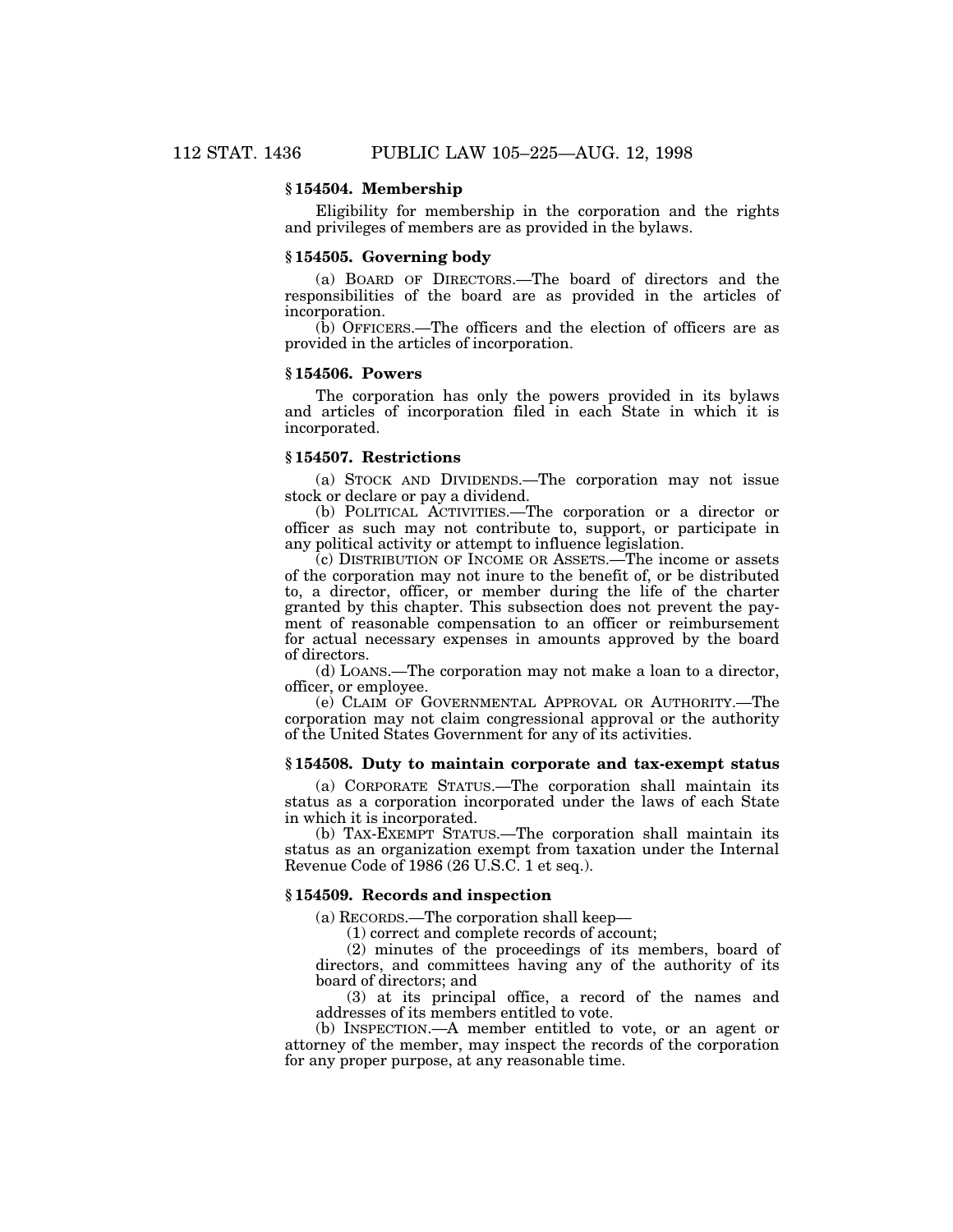## **§ 154510. Service of process**

The corporation shall comply with the law on service of process of each State in which it is incorporated and each State in which it carries on activities.

# **§ 154511. Liability for acts of officers and agents**

The corporation is liable for the acts of its officers and agents acting within the scope of their authority.

#### **§ 154512. Annual report**

The corporation shall submit an annual report to Congress on the activities of the corporation during the prior fiscal year. The report shall be submitted at the same time as the report of the audit required by section 10101 of this title. The report may not be printed as a public document.

# **CHAPTER 1547—NON COMMISSIONED OFFICERS ASSOCIATION OF THE UNITED STATES OF AMERICA, INCORPORATED**

Sec.

- 
- 
- 154701. Definition. 154702. Organization. 154703. Purposes. 154704. Membership.
- 154705. Governing body.
- 154706. Powers.
- 154707. Exclusive right to name, seals, emblems, and badges. 154708. Restrictions.
- 
- 154709. Duty to maintain tax-exempt status.
- 154710. Records and inspection. 154711. Service of process.
- 
- 154712. Liability for acts of officers and agents. 154713. Annual report.

#### **§ 154701. Definition**

For purposes of this chapter, "State" includes the District of Columbia and the territories and possessions of the United States.

# **§ 154702. Organization**

(a) FEDERAL CHARTER.—Non Commissioned Officers Association of the United States of America, Incorporated (in this chapter, the ''corporation''), a nonprofit corporation incorporated in Texas, is a federally chartered corporation.

(b) EXPIRATION OF CHARTER.—If the corporation does not comply with any provision of this chapter, the charter granted by this chapter expires.

### **§ 154703. Purposes**

The purposes of the corporation are as provided in the bylaws and articles of incorporation and include—

(1) upholding and defending the Constitution of the United States;

(2) promoting health, prosperity, and scholarship among its members and their dependents and survivors through benevolent programs;

(3) assisting veterans and their dependents and survivors through a service program established for that purpose;

(4) improving conditions for service members, veterans, and their dependents and survivors; and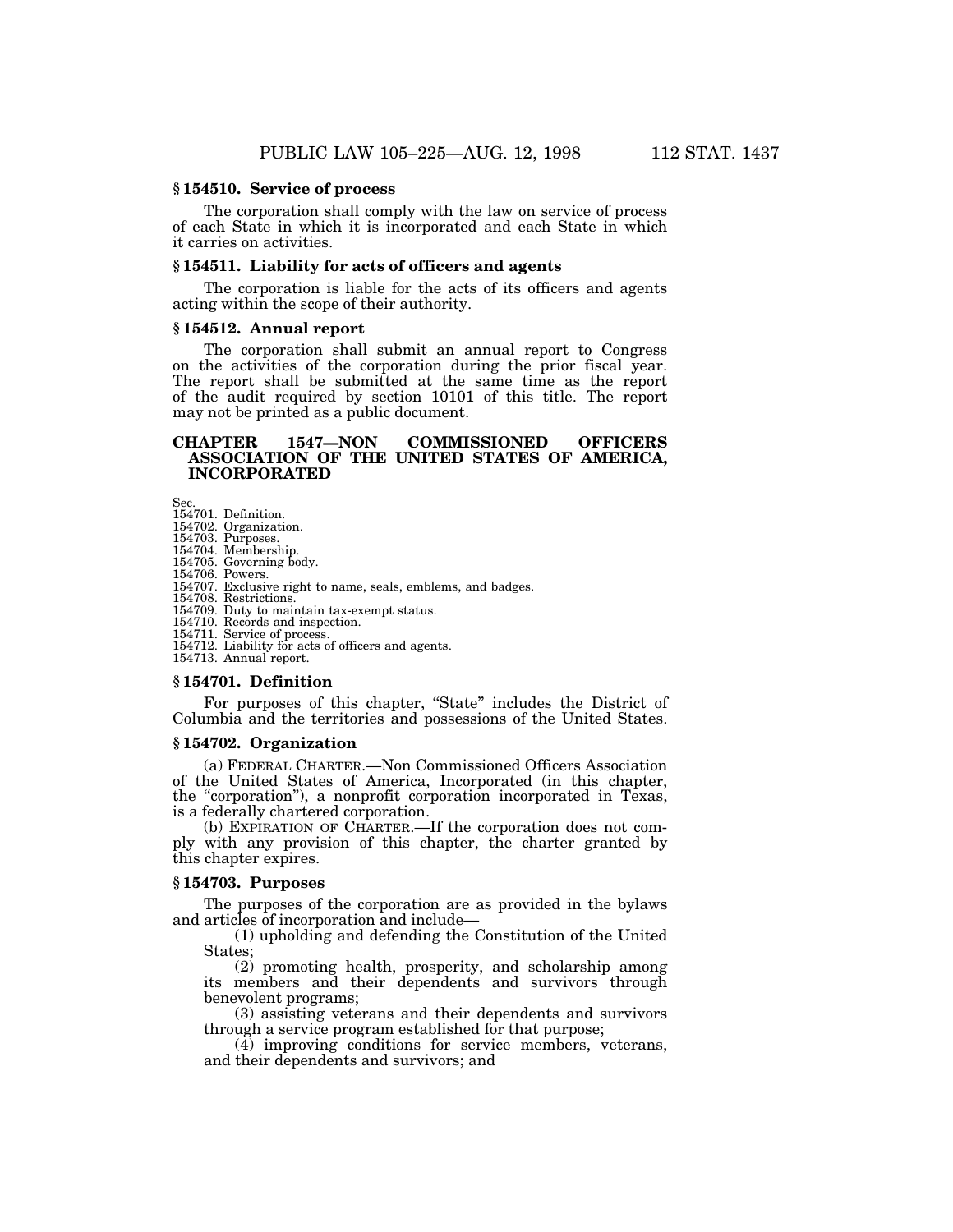(5) fostering fraternal and social activities among its members in recognition that cooperative action is required for the furtherance of their common interests.

#### **§ 154704. Membership**

(a) ELIGIBILITY.—Except as provided in this chapter, eligibility for membership in the corporation and the rights and privileges of members are as provided in the constitution and bylaws of the corporation.

(b) NONDISCRIMINATION.—The terms of membership may not discriminate on the basis of race, color, religion, sex, disability, age, or national origin.

# **§ 154705. Governing body**

(a) BOARD OF DIRECTORS.—The board of directors and the responsibilities of the board are as provided in the articles of incorporation.

(b) OFFICERS.—The officers and the election of officers are as provided in the articles of incorporation.

(c) NONDISCRIMINATION.—The requirements for serving as a director or officer may not discriminate on the basis of race, color, religion, sex, disability, age, or national origin.

#### **§ 154706. Powers**

The corporation has only the powers provided in its bylaws and articles of incorporation filed in each State in which it is incorporated.

### **§ 154707. Exclusive right to name, seals, emblems, and badges**

The corporation has the exclusive right to use the names ''The Non Commissioned Officers Association of the United States of America'', ''Non Commissioned Officers Association of the United States of America'', ''Non Commissioned Officers Association'', and ''NCOA'', and seals, emblems, and badges the corporation adopts. This section does not affect any vested rights.

#### **§ 154708. Restrictions**

(a) STOCK AND DIVIDENDS.—The corporation may not issue stock or declare or pay a dividend.

(b) DISTRIBUTION OF INCOME OR ASSETS.—The income or assets of the corporation may not inure to the benefit of, or be distributed to, a director, officer, or member during the life of the charter granted by this chapter. This subsection does not prevent the payment of reasonable compensation to an officer or reimbursement for actual necessary expenses in amounts approved by the board of directors.

(c) LOANS.—The corporation may not make a loan to a director, officer, or employee.

(d) CLAIM OF GOVERNMENTAL APPROVAL OR AUTHORITY.—The corporation may not claim congressional approval or the authority of the United States Government for any of its activities.

# **§ 154709. Duty to maintain tax-exempt status**

The corporation shall maintain its status as an organization exempt from taxation under the Internal Revenue Code of 1986  $(26 \text{ U.S.C. 1 et seq.}).$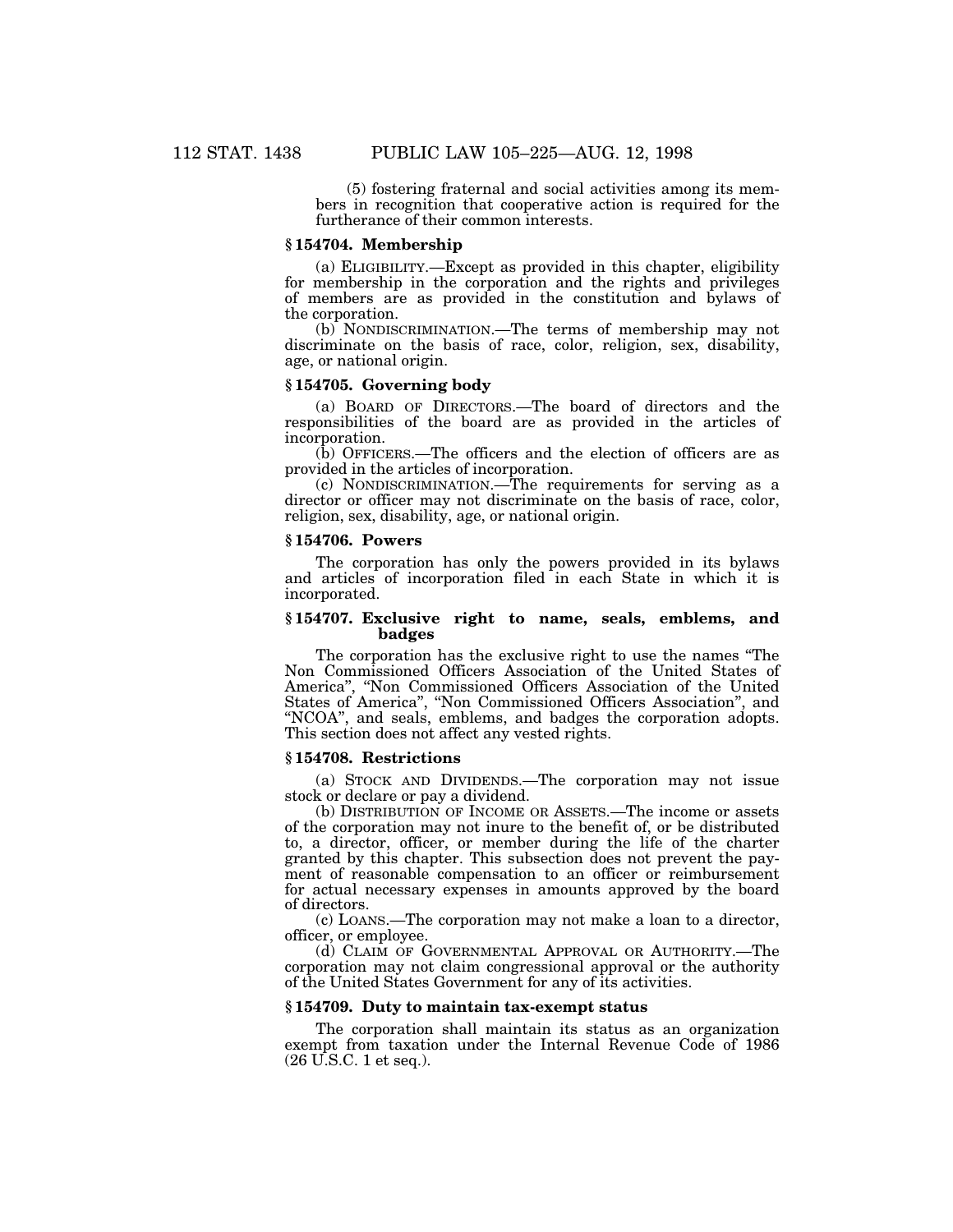### **§ 154710. Records and inspection**

(a) RECORDS.—The corporation shall keep—

(1) correct and complete records of account;

(2) minutes of the proceedings of its members, board of directors, and committees having any of the authority of its board of directors; and

(3) at its principal office, a record of the names and addresses of its members entitled to vote.

(b) INSPECTION.—A member entitled to vote, or an agent or attorney of the member, may inspect the records of the corporation for any proper purpose, at any reasonable time.

## **§ 154711. Service of process**

The corporation shall comply with the law on service of process of each State in which it is incorporated and each State in which it carries on activities.

# **§ 154712. Liability for acts of officers and agents**

The corporation is liable for the acts of its officers and agents acting within the scope of their authority.

#### **§ 154713. Annual report**

The corporation shall submit an annual report to Congress on the activities of the corporation during the prior fiscal year. The report shall be submitted at the same time as the report of the audit required by section 10101 of this title. The report may not be printed as a public document.

#### **CHAPTER 1601—[RESERVED]**

# **CHAPTER 1701—PARALYZED VETERANS OF AMERICA**

Sec.

#### 170101. Organization.

170102. Purposes. 170103. Membership.

# 170104. Powers.

- 170105. Exclusive right to name, seals, emblems, and badges.
- 170106. Restrictions.
- 170107. Headquarters and principal place of business. 170108. Records and inspection.
- 170109. Service of process.

170110. Liability for acts of officers and agents.

170111. Distribution of assets on dissolution or final liquidation.

#### **§ 170101. Organization**

(a) FEDERAL CHARTER.—Paralyzed Veterans of America (in this chapter, the "corporation") is a federally chartered corporation.

(b) PERPETUAL EXISTENCE.—Except as otherwise provided, the corporation has perpetual existence.

## **§ 170102. Purposes**

The purposes of the corporation are—

(1) to preserve the great and basic truths and enduring principles on which this Nation was founded;

 $(2)$  to form a national association for the benefit of individuals who have suffered injuries or diseases of the spinal cord;

(3) to acquaint the public with the needs and problems of paraplegics;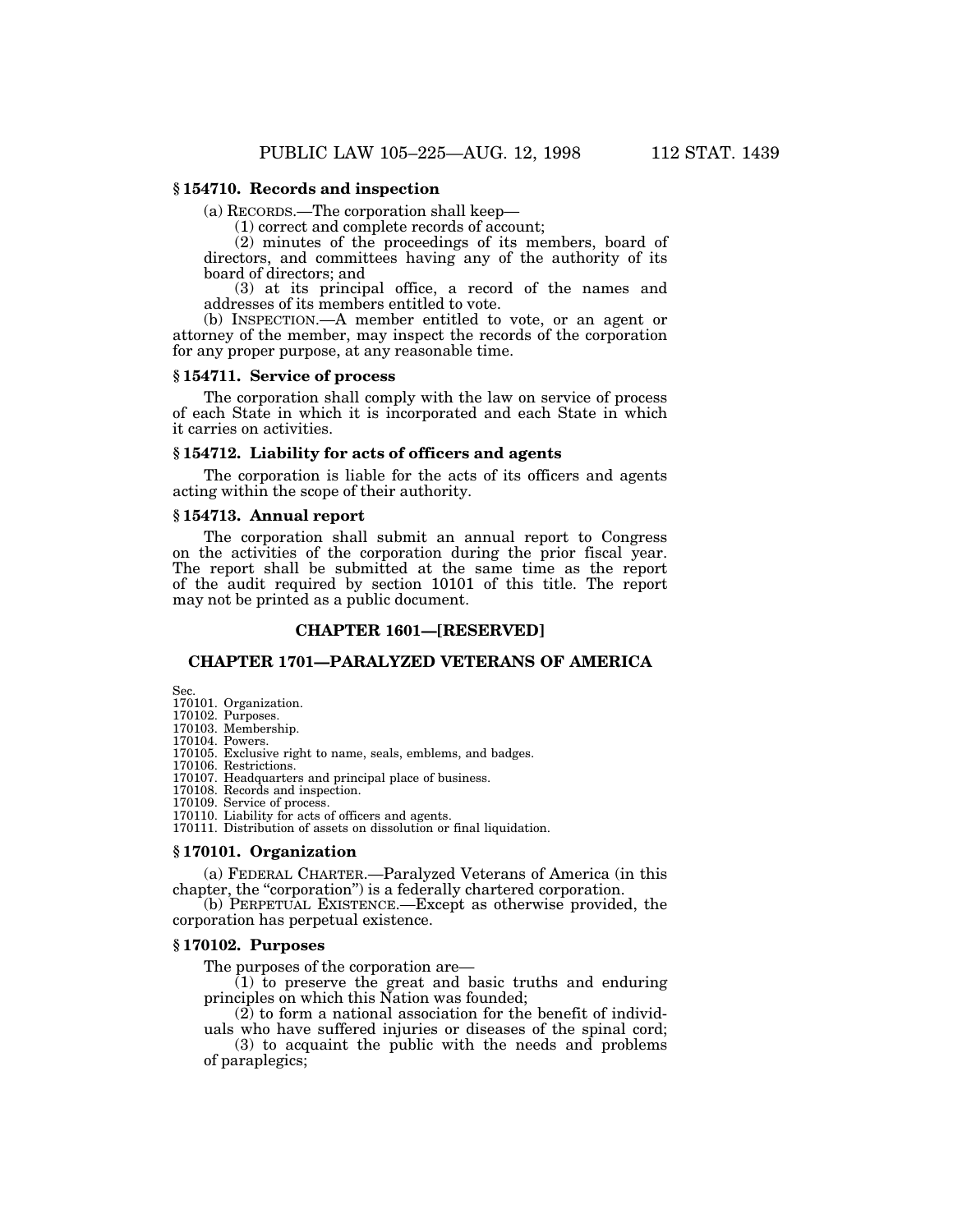(4) to promote medical research in the several fields connected with injuries and diseases of the spinal cord, including research in neurosurgery and orthopedics and in genitourinary and orthopedic appliances; and

(5) to advocate and foster complete and effective reconditioning programs for paraplegics, including a thorough physical reconditioning program, physiotherapy, competent walking instructions, adequate guidance (both vocational and educational), academic and vocational education (both in hospitals and in educational institutions), psychological orientation and readjustment to family and friends, and occupational therapy (both functional and diversional).

# **§ 170103. Membership**

An individual is eligible for membership in the corporation if the individual—

(1) is a citizen of the United States;

(2) was regularly enlisted, inducted, or commissioned, and was accepted for or on active duty, in the Army, Navy, Marine Corps, Air Force, or Coast Guard of the United States or an ally of the United States;

 $(3)(A)$  was separated from service in the Armed Forces under conditions other than dishonorable; or

(B) is on active duty or must continue to serve after the cessation of hostilities; and

(4) has suffered a spinal cord injury or disease, whether or not service connected in origin.

# **§ 170104. Powers**

(a) SPECIFIC POWERS.—The corporation may—

(1) adopt and amend a constitution and bylaws;

(2) adopt and alter a corporate seal, emblems, and badges;

(3) choose officers, representatives, and agents as necessary

to carry out the purposes of the corporation;

(4) make contracts;

(5) accept gifts, legacies, and devises that will further the purposes of the corporation;

(6) acquire, own, lease, encumber, and transfer property as necessary to carry out the purposes of the corporation;

(7) borrow money, issue instruments of indebtedness, and secure its obligations by granting security interests in its property;

(8) establish, regulate, and discontinue subordinate State and regional organizations and local chapters or posts;

(9) establish and maintain offices to conduct the affairs of the corporation;

(10) publish a magazine, newspaper, and other publications;

(11) sue and be sued; and

(12) do any other act necessary and proper to carry out the purposes of the corporation.

(b) PRIVILEGES OF OTHER NATIONAL VETERANS' ORGANIZA-TIONS.—Privileges granted to other national veterans' organizations as a result of their being incorporated by Congress are also granted to the corporation.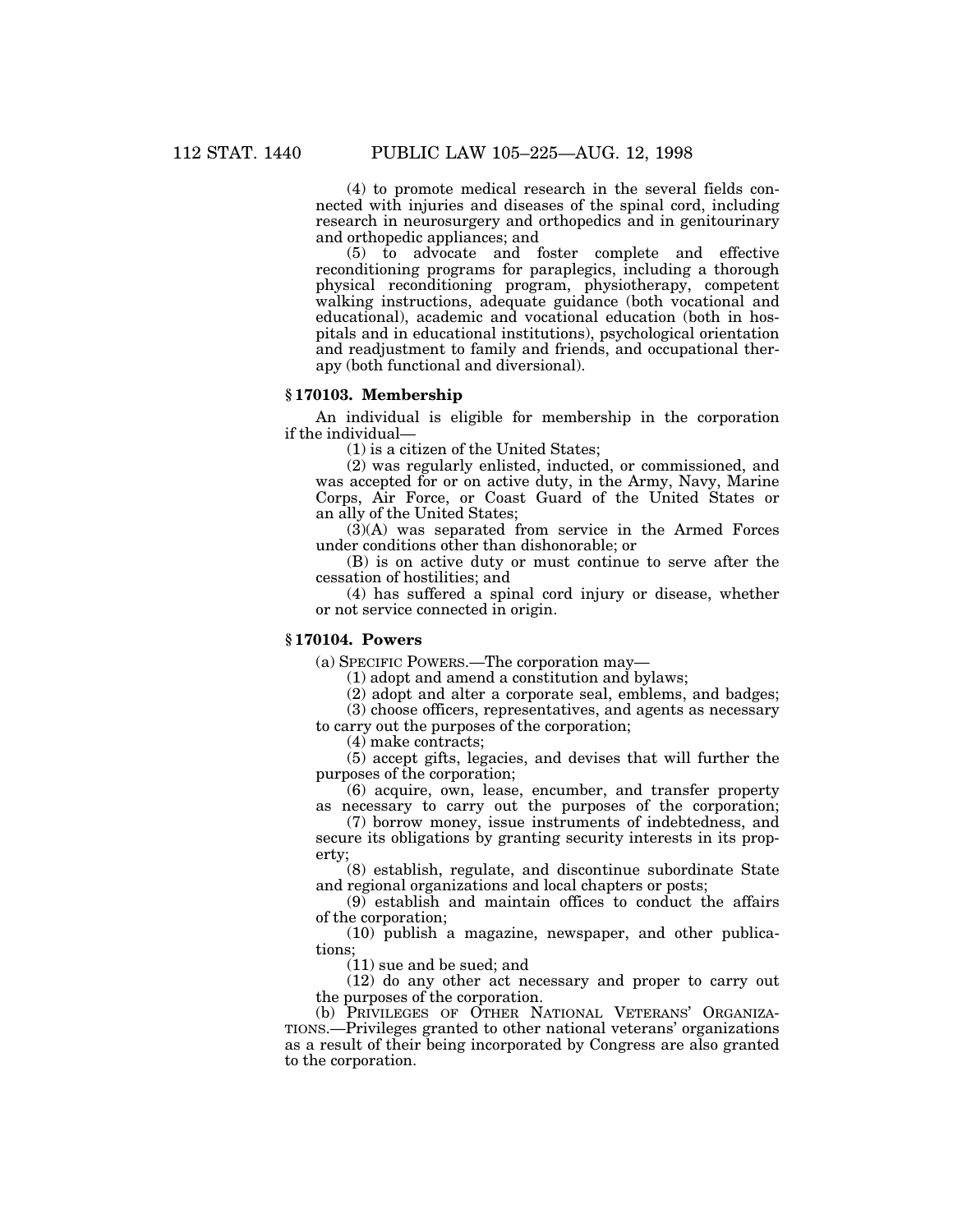## **§ 170105. Exclusive right to name, seals, emblems, and badges**

The corporation and its State and regional organizations and local chapters or posts have the exclusive right to use the name "Paralyzed Veterans of America" and seals, emblems, and badges the corporation lawfully adopts.

### **§ 170106. Restrictions**

(a) PROFIT.—The corporation may not engage in business for profit.

(b) STOCK.—The corporation may not issue stock.

(c) POLITICAL ACTIVITIES.—The corporation shall be nonpolitical and may not provide financial aid to, or otherwise promote the candidacy of, an individual seeking public office.

(d) DISTRIBUTION OF INCOME OR ASSETS.—The income or assets of the corporation may not inure to the benefit of, or be distributed to, a director, officer, member, or employee during the life of the corporation or on its dissolution or final liquidation. This subsection does not prevent the payment of reasonable compensation to an officer or employee or reimbursement for actual necessary expenses in amounts approved by the board of directors.

(e) LOANS.—The corporation may not make a loan to a director, officer, member, or employee. Directors who vote for or assent to making such a loan, and officers who participate in making the loan, are jointly and severally liable to the corporation for the amount of the loan until it is repaid.

# **§ 170107. Headquarters and principal place of business**

The headquarters and principal place of business of the corporation shall be in the District of Columbia. However, the activities of the corporation are not confined to the District of Columbia but may be conducted throughout the States, territories, and possessions of the United States.

#### **§ 170108. Records and inspection**

(a) RECORDS.—The corporation shall keep—

(1) correct and complete records of account;

(2) minutes of the proceedings of its members, executive committee, and committees having any of the authority of its executive committee; and

(3) at its principal office, a record of the names and addresses of its members entitled to vote.

(b) INSPECTION.—A member entitled to vote, or an agent or attorney of the member, may inspect the records of the corporation for any proper purpose, at any reasonable time.

## **§ 170109. Service of process**

As a condition to the exercise of any power or privilege granted by this chapter, the corporation shall file, with the secretary of state or other designated official of each State, territory, or possession of the United States in which an organization, chapter, or post is organized, the name and address of an agent in that State, territory, or possession on whom legal process or demands against the corporation may be served.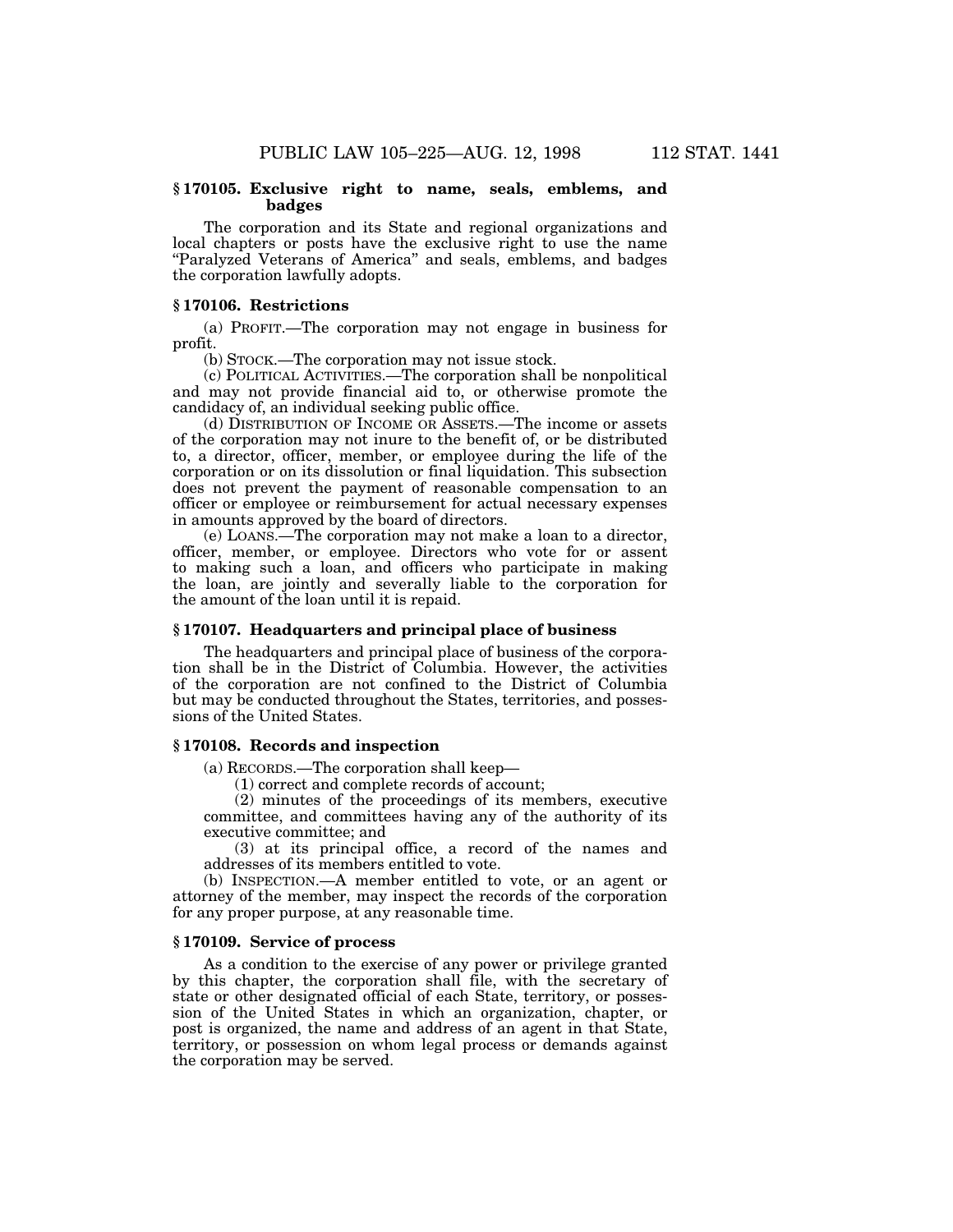# **§ 170110. Liability for acts of officers and agents**

The corporation is liable for the acts of its officers and agents acting within the scope of their authority.

# **§ 170111. Distribution of assets on dissolution or final liquidation**

On dissolution or final liquidation of the corporation, any assets remaining after the discharge or satisfactory provision for discharge of all liabilities shall be transferred to the Secretary of Veterans Affairs to be applied to the care and comfort of paralyzed veterans.

# **CHAPTER 1703—PEARL HARBOR SURVIVORS ASSOCIATION**

Sec. 170301. Definition. 170302. Organization. 170303. Purposes. 170304. Membership.

170305. Governing body. 170306. Powers. 170307. Exclusive right to name, seals, emblems, and badges. 170308. Restrictions.

170309. Duty to maintain tax-exempt status.

170310. Records and inspection.

170311. Service of process.

170312. Liability for acts of officers and agents. 170313. Annual report.

#### **§ 170301. Definition**

For purposes of this chapter, "State" includes the District of Columbia and the territories and possessions of the United States.

# **§ 170302. Organization**

(a) FEDERAL CHARTER.—Pearl Harbor Survivors Association (in this chapter, the "corporation"), a nonprofit corporation incorporated in Missouri, is a federally chartered corporation.

(b) EXPIRATION OF CHARTER.—If the corporation does not comply with any provision of this chapter, the charter granted by this chapter expires.

## **§ 170303. Purposes**

The purposes of the corporation are as provided in its articles of incorporation and include—

(1) upholding and defending the Constitution of the United States;

(2) collating, preserving, and encouraging the study of historical episodes, chronicles, mementos, and events pertaining to "The Day of Infamy, 7 December 1941", and in particular those memories and records of patriotic service performed by the heroic Pearl Harbor survivors and nonsurvivors;

(3) shielding from neglect the graves, past and future, of those who served at Pearl Harbor on that day;

(4) stimulating communities and political subdivisions into taking more interest in the affairs and future of the United States to keep our Nation alert;

(5) fighting unceasingly for our national security to protect the United States from enemies within and without our borders;

(6) preserving the American way of life and fostering the spirit and practice of Americanism; and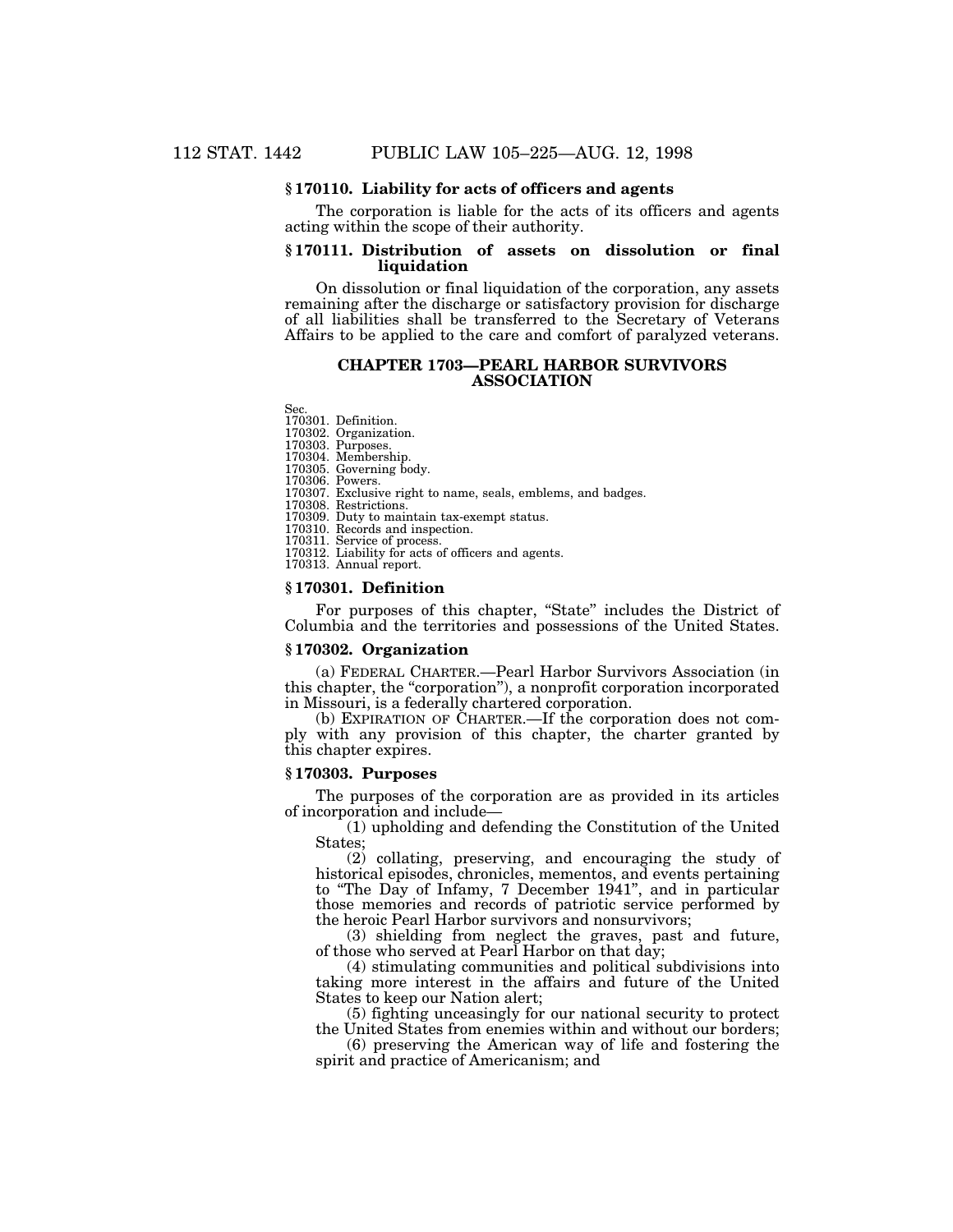(7) instilling love of country and flag and promoting soundness of mind and body in the youth of our Nation.

#### **§ 170304. Membership**

(a) ELIGIBILITY.—Eligibility for membership in the corporation and the rights and privileges of members are as provided in the constitution and bylaws of the corporation.

(b) NONDISCRIMINATION.—The terms of membership may not discriminate on the basis of race, color, religion, or national origin.

#### **§ 170305. Governing body**

(a) BOARD OF DIRECTORS.—The board of directors and the responsibilities of the board are as provided in the articles of incorporation.

(b) OFFICERS.—The officers and the election of officers are as provided in the articles of incorporation.

(c) NONDISCRIMINATION.—The requirements for holding office in the corporation may not discriminate on the basis of race, color, religion, or national origin.

#### **§ 170306. Powers**

The corporation has the powers provided in its bylaws and articles of incorporation filed in the State in which it is incorporated, including the power to—

 $(1)$  adopt and amend a constitution and bylaws for the management of its property and the regulation of its affairs; (2) adopt and alter a corporate seal;

(3) adopt emblems and badges;

(4) establish, maintain, and regulate offices to conduct the

affairs of the corporation;

(5) publish a magazine and other publications;

(6) charge and collect membership dues and subscription fees and receive contributions or grants of money or property to be used to carry out the purposes of the corporation;

(7) accept gifts, legacies, and devises that will further the purposes of the corporation;

(8) promote the formation of auxiliaries, the membership requirements of which shall be as provided in the constitution and the bylaws of the corporation;

(9) sue and be sued; and

(10) do any other act necessary or desirable to carry out the purposes of the corporation.

# **§ 170307. Exclusive right to name, seals, emblems, and badges**

The corporation and its regional districts and local branches have the exclusive right to use the name "Pearl Harbor Survivors" Association'' and seals, emblems, and badges the corporation adopts.

## **§ 170308. Restrictions**

(a) STOCK AND DIVIDENDS.—The corporation may not issue stock or declare or pay a dividend.

(b) POLITICAL ACTIVITIES.—The corporation or a director or officer as such may not contribute to, support, or participate in any political activity or in any manner attempt to influence legislation.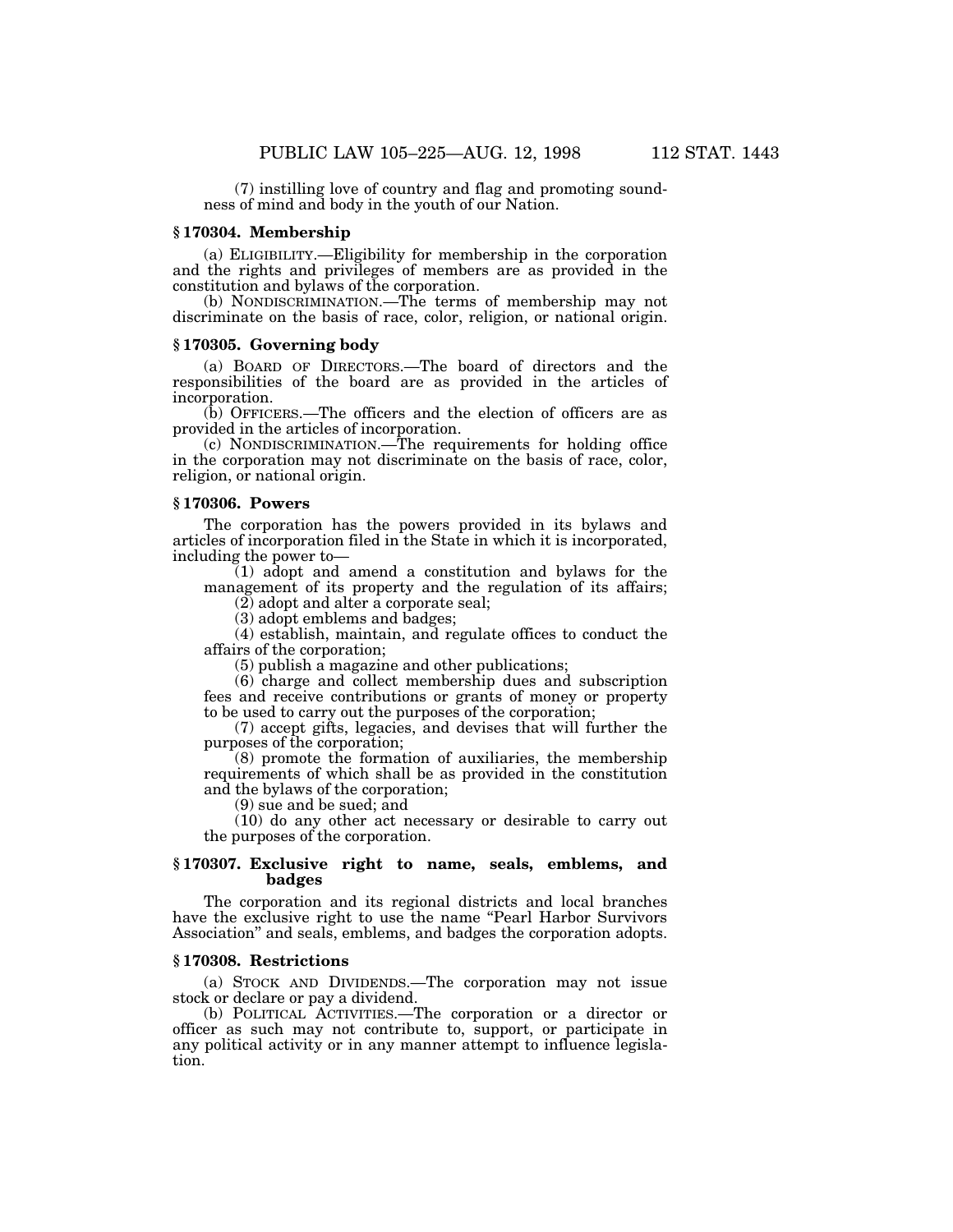(c) DISTRIBUTION OF INCOME OR ASSETS.—The income or assets of the corporation may not inure to the benefit of, or be distributed to, a director, officer, or member during the life of the charter granted by this chapter or on dissolution or final liquidation of the corporation. This subsection does not prevent the payment of compensation to an officer or reimbursement for actual necessary expenses in amounts approved by the board of directors.

(d) LOANS.—The corporation may not make a loan to a director, officer, or employee.

(e) CLAIM OF GOVERNMENTAL APPROVAL OR AUTHORIZATION.— The corporation may not claim congressional approval or the authority of the United States Government for any of its activities.

# **§ 170309. Duty to maintain tax-exempt status**

The corporation shall maintain its status as an organization exempt from taxation under the Internal Revenue Code of 1986 (26 U.S.C. 1 et seq.).

#### **§ 170310. Records and inspection**

(a) RECORDS.—The corporation shall keep—

(1) correct and complete records of account;

(2) minutes of the proceedings of its members, board of directors, and committees having any of the authority of its board of directors; and

(3) at its principal office, a record of the names and addresses of its members entitled to vote.

(b) INSPECTION.—A member entitled to vote, or an agent or attorney of the member, may inspect the records of the corporation for any proper purpose, at any reasonable time.

#### **§ 170311. Service of process**

The corporation shall comply with the law on service of process of each State in which it is incorporated and each State in which it carries on activities.

# **§ 170312. Liability for acts of officers and agents**

The corporation is liable for the acts of its officers and agents acting within the scope of their authority.

## **§ 170313. Annual report**

The corporation shall submit an annual report to Congress on the activities of the corporation during the prior fiscal year. The report shall be submitted at the same time as the report of the audit required by section 10101 of this title. The report may not be printed as a public document.

### **CHAPTER 1705—POLISH LEGION OF AMERICAN VETERANS, U.S.A.**

Sec. 170501. Definition. 170502. Organization. 170503. Purposes. 170504. Membership. 170505. Governing body. 170506. Powers. 170507. Restrictions. 170508. Duty to maintain tax-exempt status. 170509. Records and inspection.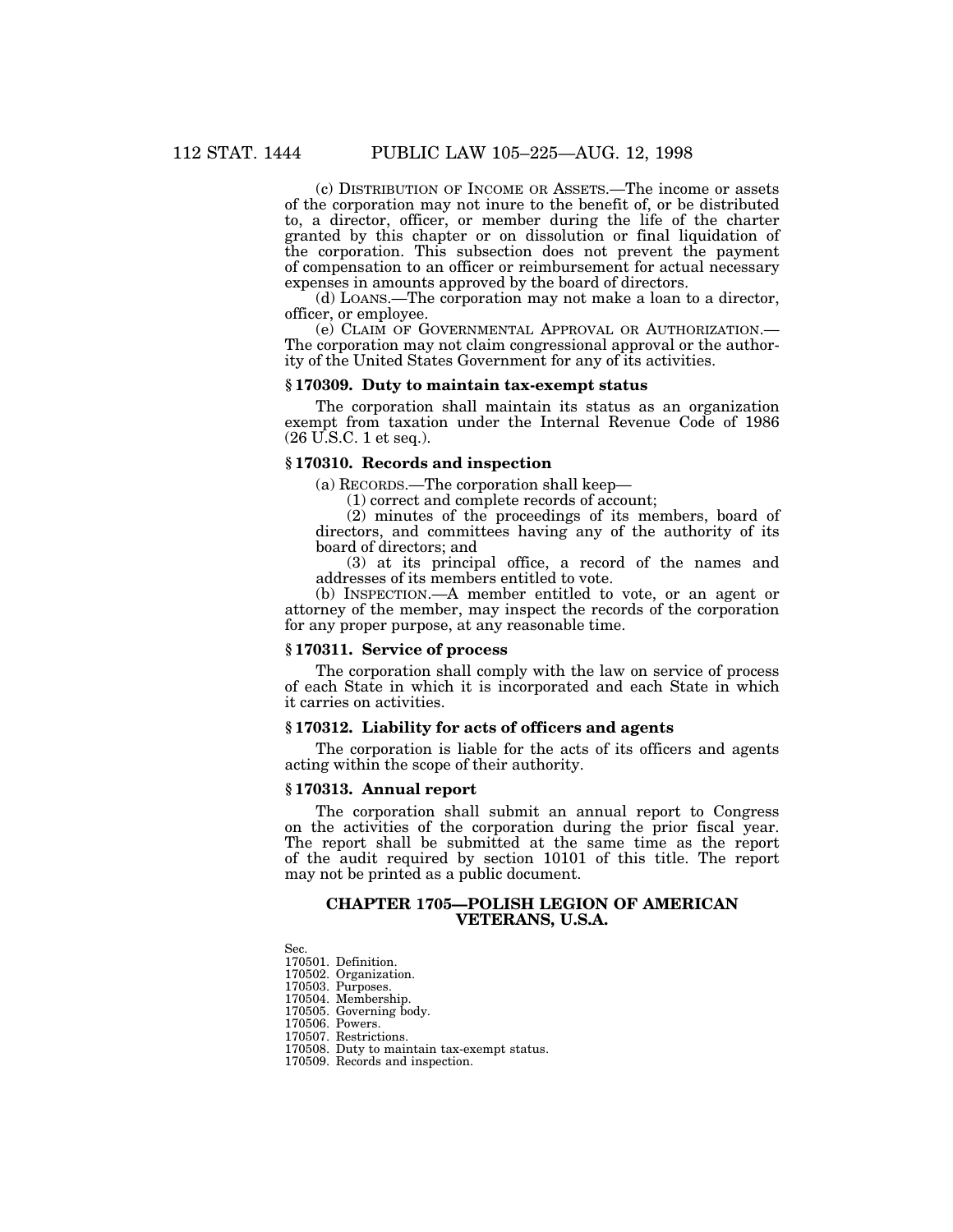170510. Service of process.

170511. Liability for acts of officers and agents. 170512. Annual report.

# **§ 170501. Definition**

For purposes of this chapter, "State" includes the District of Columbia and the territories and possessions of the United States.

#### **§ 170502. Organization**

(a) FEDERAL CHARTER.—Polish Legion of American Veterans, U.S.A. (in this chapter, the "corporation"), a nonprofit corporation incorporated in Illinois, is a federally chartered corporation.

(b) EXPIRATION OF CHARTER.—If the corporation does not comply with any provision of this chapter, the charter granted by this chapter expires.

## **§ 170503. Purposes**

The purposes of the corporation are as provided in its articles of incorporation. The corporation shall function as a veterans' and patriotic organization as authorized by the laws of each State in which it is incorporated.

## **§ 170504. Membership**

(a) ELIGIBILITY.—Except as provided in this chapter, eligibility for membership in the corporation and the rights and privileges of members are as provided in the constitution and bylaws of the corporation.

(b) NONDISCRIMINATION.—The terms of membership may not discriminate on the basis of race, color, religion, or national origin.

### **§ 170505. Governing body**

(a) BOARD OF DIRECTORS.—The board of directors and the responsibilities of the board are as provided in the articles of incorporation.

(b) OFFICERS.—The officers and the election of officers are as provided in the articles of incorporation.

(c) NONDISCRIMINATION.—The requirements for holding office in the corporation may not discriminate on the basis of race, color, religion, or national origin.

### **§ 170506. Powers**

The corporation has only the powers provided in its bylaws and articles of incorporation filed in each State in which it is incorporated.

### **§ 170507. Restrictions**

(a) STOCK AND DIVIDENDS.—The corporation may not issue stock or declare or pay a dividend.

(b) POLITICAL ACTIVITIES.—The corporation or a director or officer as such may not contribute to, support, or participate in any political activity or in any manner attempt to influence legislation.

(c) DISTRIBUTION OF INCOME OR ASSETS.—The income or assets of the corporation may not inure to the benefit of, or be distributed to, a director, officer, or member during the life of the charter granted by this chapter. This subsection does not prevent the payment of reasonable compensation to an officer or reimbursement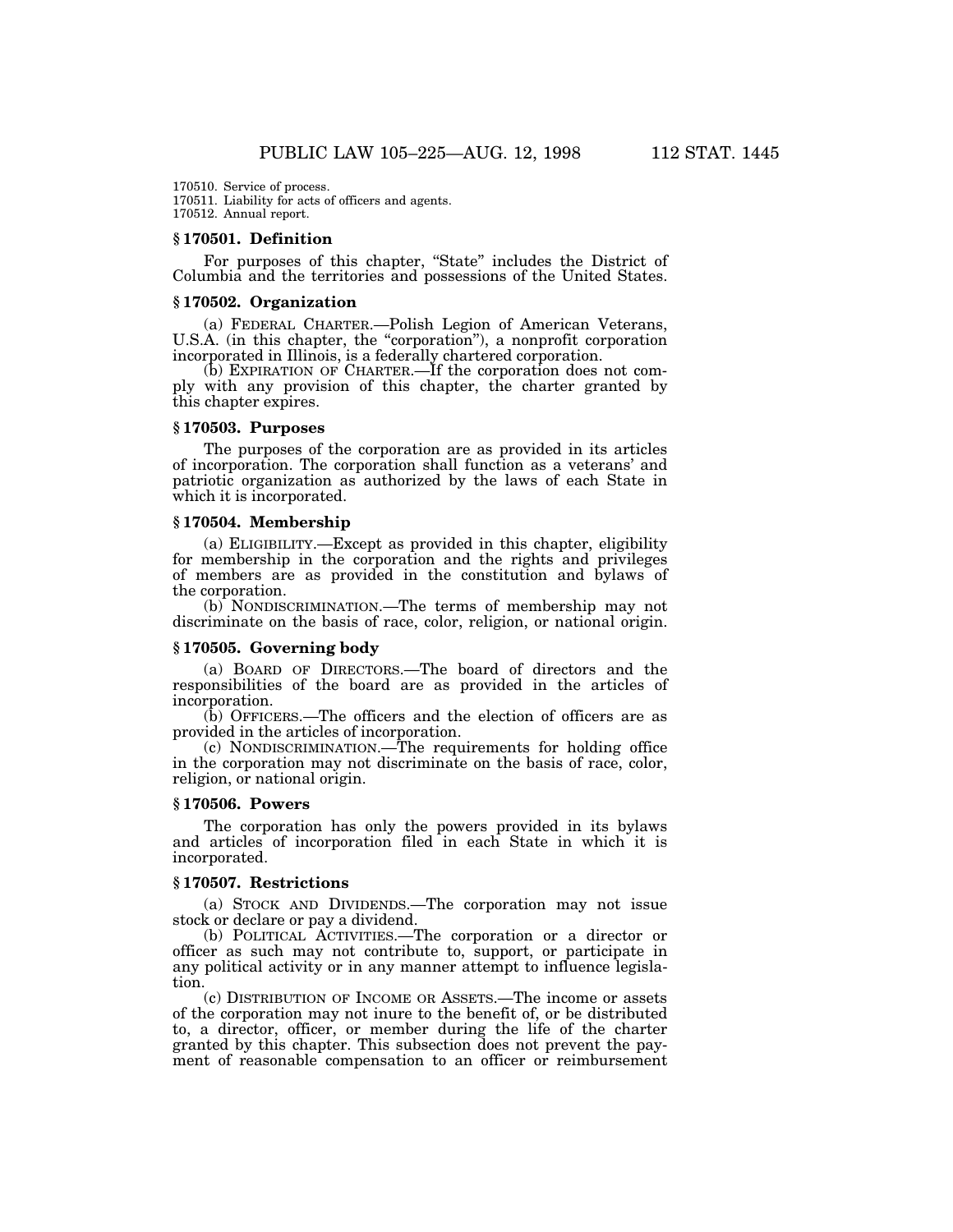for actual necessary expenses in amounts approved by the board of directors.

(d) LOANS.—The corporation may not make a loan to a director, officer, or employee.

(e) CLAIM OF GOVERNMENTAL APPROVAL OR AUTHORIZATION.— The corporation may not claim congressional approval or the authority of the United States Government for any of its activities.

## **§ 170508. Duty to maintain tax-exempt status**

The corporation shall maintain its status as an organization exempt from taxation under the Internal Revenue Code of 1986 (26 U.S.C. 1 et seq.).

## **§ 170509. Records and inspection**

(a) RECORDS.—The corporation shall keep—

(1) correct and complete records of account;

(2) minutes of the proceedings of its members, board of directors, and committees having any of the authority of its board of directors; and

(3) at its principal office, a record of the names and addresses of its members entitled to vote.

(b) INSPECTION.—A member entitled to vote, or an agent or attorney of the member, may inspect the records of the corporation for any proper purpose, at any reasonable time.

# **§ 170510. Service of process**

The corporation shall comply with the law on service of process of each State in which it is incorporated and each State in which it carries on activities.

# **§ 170511. Liability for acts of officers and agents**

The corporation is liable for the acts of its officers and agents acting within the scope of their authority.

# **§ 170512. Annual report**

The corporation shall submit an annual report to Congress on the activities of the corporation during the prior fiscal year. The report shall be submitted at the same time as the report of the audit required by section 10101 of this title. The report may not be printed as a public document.

# **CHAPTER 1801—[RESERVED]**

# **CHAPTER 1901—RESERVE OFFICERS ASSOCIATION OF THE UNITED STATES**

Sec.

190101. Organization.

190102. Purposes. 190103. Membership.

- 190104. Governing body.
- 190105. Powers.
- 190106. Exclusive right to name, seals, emblems, and badges.

190107. Restrictions.

190108. Headquarters.

190109. Records and inspection.

- 190110. Service of process.
- 190111. Liability for acts of officers and agents.
- 190112. Distribution of assets on dissolution or final liquidation.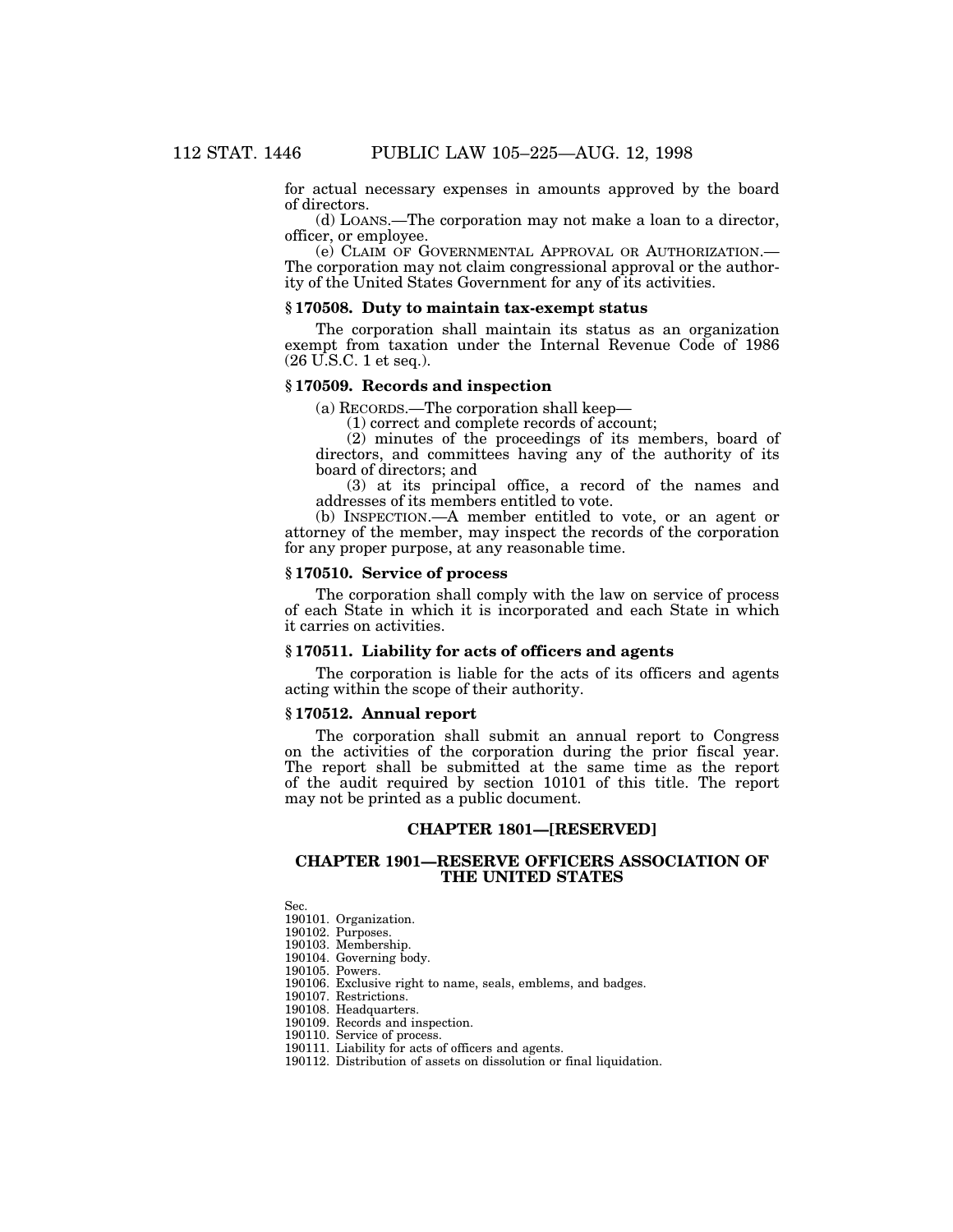# **§ 190101. Organization**

(a) FEDERAL CHARTER.—Reserve Officers Association of the United States (in this chapter, the ''corporation'') is a federally chartered corporation.

(b) PERPETUAL EXISTENCE.—Except as otherwise provided, the corporation has perpetual existence.

# **§ 190102. Purposes**

The purposes of the corporation are to support and promote the development and execution of a military policy for the United States that will provide adequate national security.

#### **§ 190103. Membership**

(a) ELIGIBILITY.—Eligibility for membership in the corporation is as provided in the constitution and bylaws of the corporation.

(b) VOTING.—Each active member of a department or chapter has one vote in the conduct of official business of that department or chapter.

#### **§ 190104. Governing body**

(a) NATIONAL CONVENTION.—The corporation shall hold an annual national convention. The national convention shall be composed of delegates elected by the various departments.

(b) NATIONAL EXECUTIVE COMMITTEE.—(1) The national executive committee is the governing body of the corporation.

(2) The national executive committee consists of the president, the last past president, 3 vice presidents, 3 junior vice presidents, 3 national executive committee members, and the executive director. Each of these individuals, except the executive director, has one vote on each matter decided by the committee.

(c) OFFICERS.—(1) The officers of the corporation are a president, 3 vice presidents, 3 junior vice presidents, 3 national executive committee members, an executive director, a national treasurer, a judge advocate, a surgeon, a chaplain, a historian, a public relations officer, and other officers as decided at the national convention.

(2) The national officers of the corporation shall be elected at the annual national convention, except for the executive director, the national treasurer, and the national public relations officer, who shall be appointed by the national executive committee.

(3) The elected officers shall hold office for one year or until their successors have been elected and qualified.

(d) VACANCIES.—(1) Except for the positions of president and last past president, a vacancy on the national executive committee shall be filled by the existing members of the committee. An individual appointed by the committee to fill a vacancy serves until the next national convention when the individual's successor shall be elected for the unexpired term, if any, caused by the vacancy.

(2) If the president is absent or the office of president is vacant, the national vice president of the same service as the president shall act as president.

#### **§ 190105. Powers**

The corporation may—

- (1) adopt and amend a constitution and bylaws;
- (2) adopt and alter a corporate seal;
- (3) adopt and alter emblems and badges;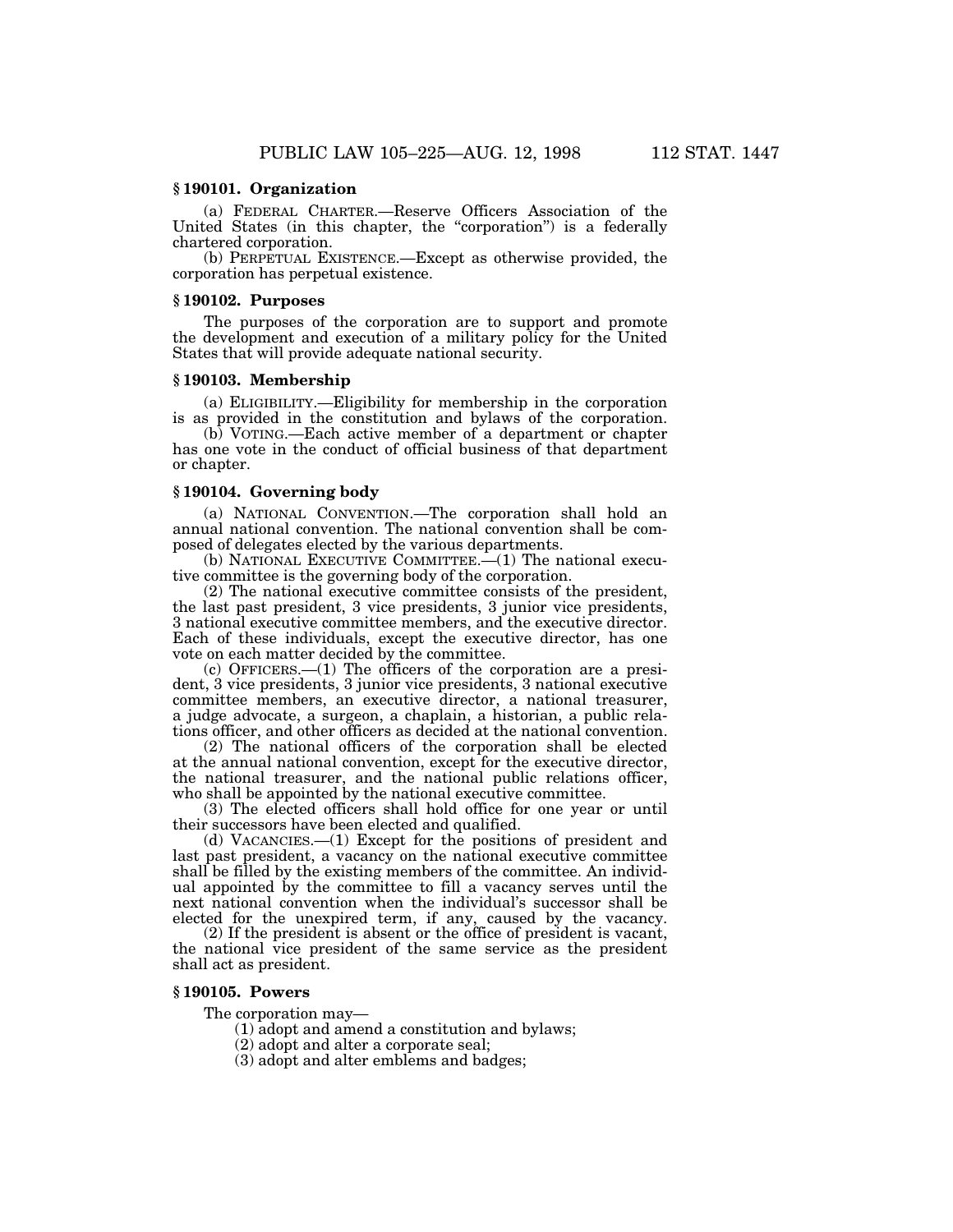(4) acquire, own, lease, encumber, and transfer property as necessary to carry out the purposes of the corporation;

(5) publish a magazine, newspaper, and other publications; (6) establish, regulate, and discontinue subordinate departmental subdivisions and local chapters;

(7) sue and be sued; and

(8) do any other act necessary and proper to carry out the purposes of the corporation.

# **§ 190106. Exclusive right to name, seals, emblems, and badges**

The corporation and its subordinate departmental subdivisions and local chapters have the exclusive right to use the name "Reserve Officers Association of the United States'' and seals, emblems, and badges the corporation adopts.

# **§ 190107. Restrictions**

(a) PROFIT.—The corporation may not engage in business for profit.

(b) STOCK.—The corporation may not issue stock.

(c) POLITICAL ACTIVITIES.—The corporation or an officer or member as such may not contribute to, support, or assist a political party or candidate for public office.

(d) DISTRIBUTION OF INCOME OR ASSETS.—The income or assets of the corporation may not inure to the benefit of, or be distributed to, an officer or member except on dissolution or final liquidation of the corporation.

(e) LOANS.—The corporation may not make a loan or advance to an officer or member of the national executive committee. Members of the national executive committee who vote for or assent to making a loan or advance to an officer, and officers who participate in making the loan or advance, are jointly and severally liable to the corporation for the amount of the loan or advance until it is repaid.

### **§ 190108. Headquarters**

The headquarters of the corporation shall be in the District of Columbia.

#### **§ 190109. Records and inspection**

(a) RECORDS.—The corporation shall keep—

(1) correct and complete records of account;

(2) minutes of the proceedings of its national conventions, national executive committee, and national council; and

(3) at its principal office, a record of the names and addresses of its members entitled to vote.

(b) INSPECTION.—A member entitled to vote, or an agent or attorney of the member, may inspect the records of the corporation for any proper purpose, at any reasonable time.

#### **§ 190110. Service of process**

(a) DISTRICT OF COLUMBIA.—The corporation shall have a designated agent in the District of Columbia to receive service of process for the corporation. Notice to or service on the agent is notice to or service on the corporation.

(b) STATES, TERRITORIES, AND POSSESSIONS.—As a condition to the exercise of any power or privilege granted by this chapter,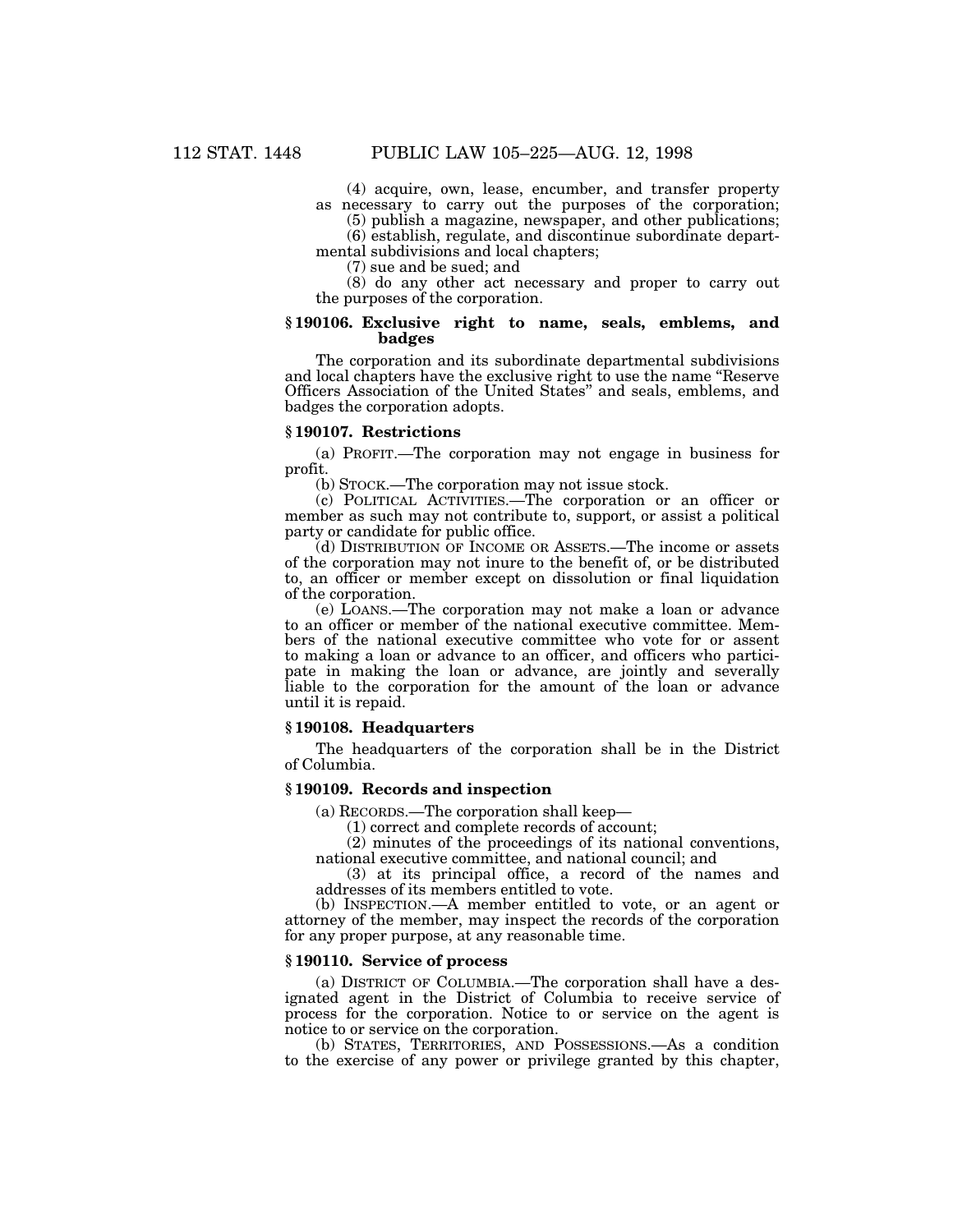the corporation shall file, with the secretary of state or other designated official of each State, territory, or possession of the United States in which a subordinate department or local chapter is organized, the name and address of an agent in that State, territory, or possession on whom legal process or demands against the corporation may be served.

# **§ 190111. Liability for acts of officers and agents**

The corporation is liable for the acts of its officers and agents acting within the scope of their authority.

# **§ 190112. Distribution of assets on dissolution or final liquidation**

On dissolution or final liquidation of the corporation, any assets remaining after the discharge of all liabilities shall be divided equally among the then active officers and members.

# **CHAPTER 1903—RETIRED ENLISTED ASSOCIATION, INCORPORATED**

Sec.

- 190301. Definition.
- 190302. Organization.

190303. Purposes.

190304. Membership.

190305. Governing body. 190306. Powers.

190307. Exclusive right to name, seals, emblems, and badges.

190308. Restrictions.

190309. Duty to maintain tax-exempt status. 190310. Records and inspection.

190311. Service of process.

190312. Liability for acts of officers and agents.

190313. Annual report.

# **§ 190301. Definition**

For purposes of this chapter, "State" includes the District of Columbia and the territories and possessions of the United States.

#### **§ 190302. Organization**

(a) FEDERAL CHARTER.—Retired Enlisted Association, Incorporated (in this chapter, the ''corporation''), a nonprofit corporation incorporated in Colorado, is a federally chartered corporation.

(b) EXPIRATION OF CHARTER.—If the corporation does not comply with any provision of this chapter, the charter granted by this chapter expires.

#### **§ 190303. Purposes**

The purposes of the corporation are as provided in its articles of incorporation and bylaws and include—

(1) upholding and defending the Constitution of the United States;

(2) promoting health, prosperity, and scholarship among its members and their dependents and survivors through benevolent programs;

(3) assisting veterans and their dependents and survivors through a service program established for that purpose;

 $(4)$  improving conditions for retired enlisted service members, veterans, and their dependents and survivors; and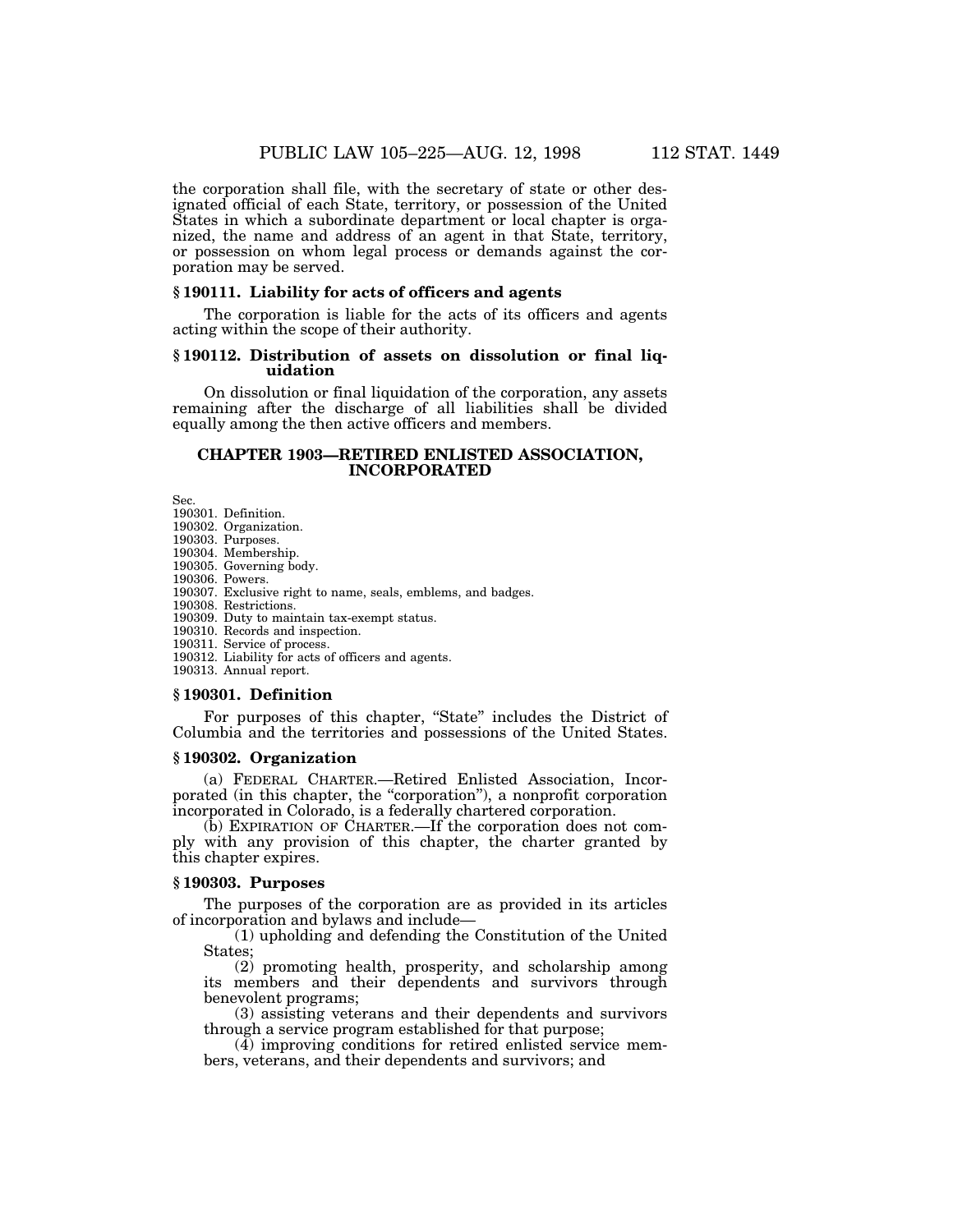(5) fostering fraternal and social activities among its members in recognition that cooperative action is required for the furtherance of their common interests.

#### **§ 190304. Membership**

(a) ELIGIBILITY.—Except as provided in this chapter, eligibility for membership in the corporation and the rights and privileges of members are as provided in the articles of incorporation and bylaws.

(b) NONDISCRIMINATION.—The terms of membership may not discriminate on the basis of race, color, religion, sex, disability, age, or national origin.

## **§ 190305. Governing body**

(a) BOARD OF DIRECTORS.—The board of directors and the responsibilities of the board are as provided in the articles of incorporation.

(b) OFFICERS.—The officers and the election of officers are as provided in the articles of incorporation.

(c) NONDISCRIMINATION.—The requirements for serving as a director or officer may not discriminate on the basis of race, color, religion, sex, disability, age, or national origin.

#### **§ 190306. Powers**

The corporation has only the powers provided in its bylaws and articles of incorporation filed in each State in which it is incorporated.

#### **§ 190307. Exclusive right to name, seals, emblems, and badges**

The corporation has the exclusive right to use the names ''The Retired Enlisted Association, Incorporated'', ''The Retired Enlisted Association", "Retired Enlisted Association", and "TREA" and seals, emblems, and badges the corporation adopts. This section does not affect any vested rights.

#### **§ 190308. Restrictions**

(a) STOCK AND DIVIDENDS.—The corporation may not issue stock or declare or pay a dividend.

(b) DISTRIBUTION OF INCOME OR ASSETS.—The income or assets of the corporation may not inure to the benefit of, or be distributed to, a director, officer, or member during the life of the charter granted by this chapter. This subsection does not prevent the payment of reasonable compensation to an officer or reimbursement for actual necessary expenses in amounts approved by the board of directors.

(c) LOANS.—The corporation may not make a loan to a director, officer, or employee.

(d) CLAIM OF GOVERNMENTAL APPROVAL OR AUTHORITY.—The corporation may not claim congressional approval or the authority of the United States Government for any of its activities.

#### **§ 190309. Duty to maintain tax-exempt status**

The corporation shall maintain its status as an organization exempt from taxation under the Internal Revenue Code of 1986 (26 U.S.C. 1 et seq.).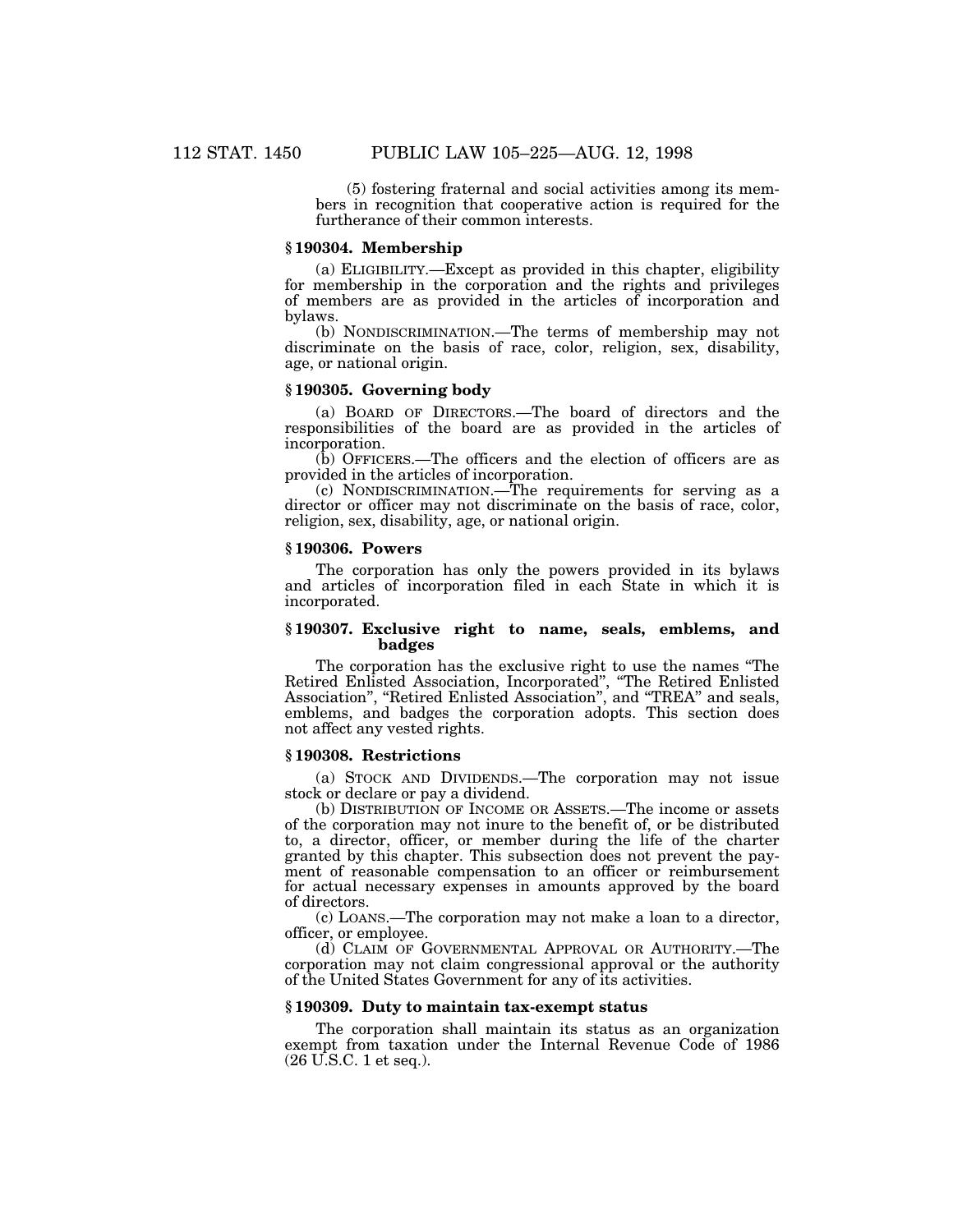#### **§ 190310. Records and inspection**

(a) RECORDS.—The corporation shall keep—

(1) correct and complete records of account;

(2) minutes of the proceedings of its members, board of directors, and committees having any of the authority of its board of directors; and

(3) at its principal office, a record of the names and addresses of its members entitled to vote.

(b) INSPECTION.—A member entitled to vote, or an agent or attorney of the member, may inspect the records of the corporation for any proper purpose, at any reasonable time.

#### **§ 190311. Service of process**

The corporation shall comply with the law on service of process of each State in which it is incorporated and each State in which it carries on activities.

# **§ 190312. Liability for acts of officers and agents**

The corporation is liable for the acts of its officers and agents acting within the scope of their authority.

### **§ 190313. Annual report**

The corporation shall submit an annual report to Congress on the activities of the corporation during the prior fiscal year. The report shall be submitted at the same time as the report of the audit required by section 10101 of this title. The report may not be printed as a public document.

# **CHAPTER 2001—SOCIETY OF AMERICAN FLORISTS AND ORNAMENTAL HORTICULTURISTS**

Sec.

- 200101. Organization.
- 200102. Purposes.

200103. Powers.

200104. Restrictions. 200105. Principal office.

200106. Nonapplication of audit requirements.

#### **§ 200101. Organization**

Society of American Florists and Ornamental Horticulturists (in this chapter, the ''corporation'') is a body corporate and politic in the District of Columbia.

#### **§ 200102. Purposes**

The purposes of the corporation are to educate members of the florist industry and the public, and to promote scientific development, in floriculture and horticulture.

# **§ 200103. Powers**

The corporation may—

(1) adopt a constitution and bylaws for the management of its property and the regulation of its affairs; and

 $(2)(\overline{A})$  hold property, in the District of Columbia or elsewhere, necessary to carry out the purposes of the corporation, in an amount not to exceed \$1,000,000; and

(B) hold other property donated or bequeathed in any State or territory of the United States.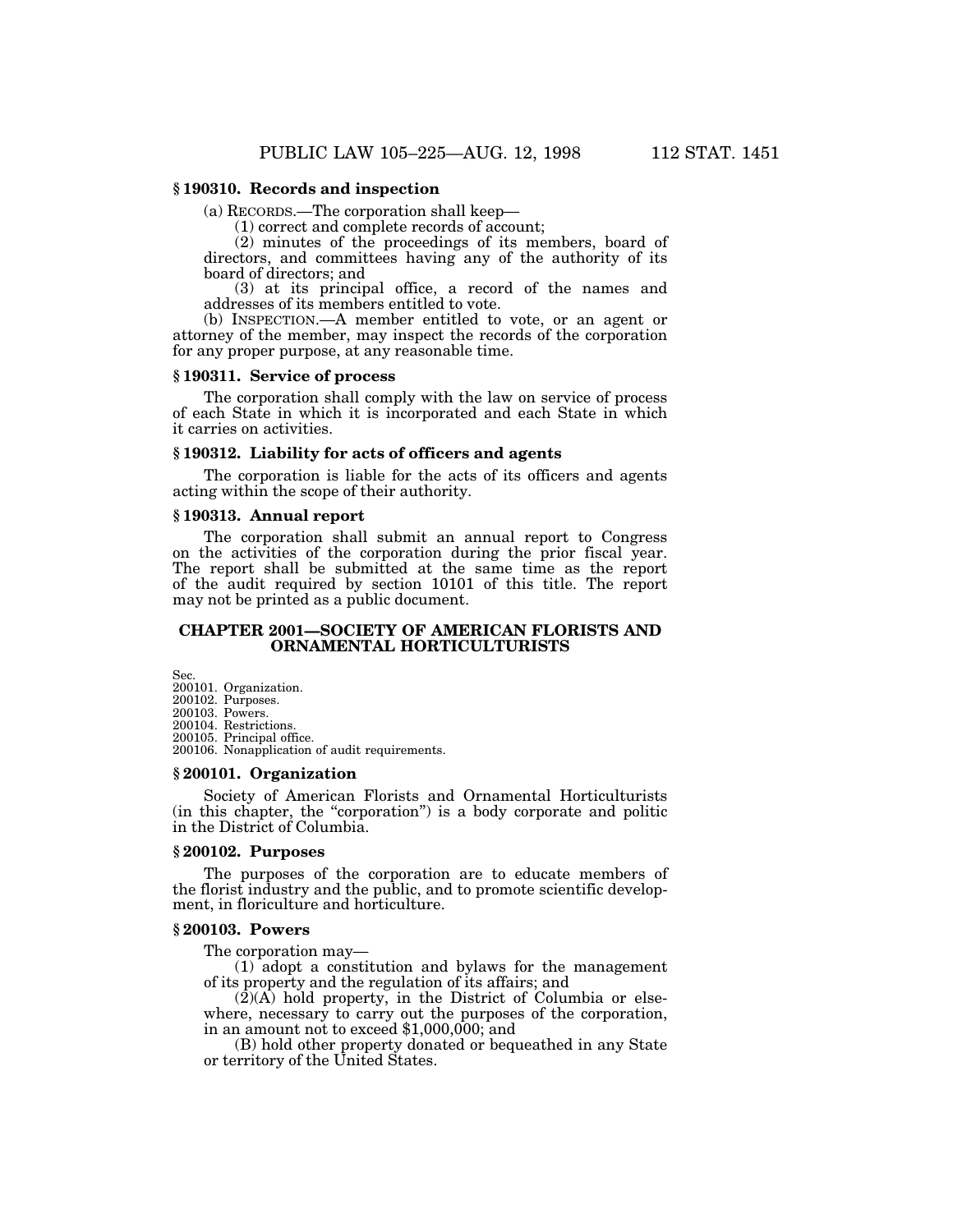# **§ 200104. Restrictions**

(a) PROFIT.—The corporation may not operate for profit.

(b) USE OF EARNINGS.—Earnings generated by the corporation may be used only for the purposes provided in section 200102 of this title.

(c) USE OF PROPERTY.—Property held by the corporation, and the proceeds from the property, may be used only for the purposes provided in section 200102 of this title.

(d) PARKS IN THE DISTRICT OF COLUMBIA.—The corporation may not occupy any park in the District of Columbia.

#### **§ 200105. Principal office**

The principal office of the corporation shall be located in the District of Columbia. However, annual meetings may be held wherever the corporation decides.

# **§ 200106. Nonapplication of audit requirements**

The audit requirements of section 10101 of this title do not apply to the corporation.

# **CHAPTER 2003—SONS OF UNION VETERANS OF THE CIVIL WAR**

Sec. 200301. Organization. 200302. Purposes. 200303. Membership. 200304. Governing body. 200305. Powers.

200306. Exclusive right to name, seals, emblems, and badges. 200307. Restrictions. 200308. Principal office. 200309. Records and inspection.

200310. Service of process. 200311. Liability for acts of officers and agents.

200312. Annual report. 200313. Distribution of assets on dissolution or final liquidation.

# **§ 200301. Organization**

(a) FEDERAL CHARTER.—Sons of Union Veterans of the Civil War (in this chapter, the "corporation") is a federally chartered corporation.

(b) PLACE OF INCORPORATION AND DOMICILE.—The corporation is declared to be incorporated and domiciled in the District of Columbia.

(c) PERPETUAL EXISTENCE.—Except as otherwise provided, the corporation has perpetual existence.

### **§ 200302. Purposes**

The purposes of the corporation are—

 $(1)$  to perpetuate the memory of the Grand Army of the Republic and of the men who saved the Union in 1861 to 1865;

(2) to assist in every practicable way in preserving, and making available for research, documents and records pertaining to the Grand Army of the Republic and its members;

(3) to cooperate in honoring all those who have served our country patriotically in any war;

(4) to teach patriotism, the duties of citizenship, the true history of our country, and the love and honor of our flag;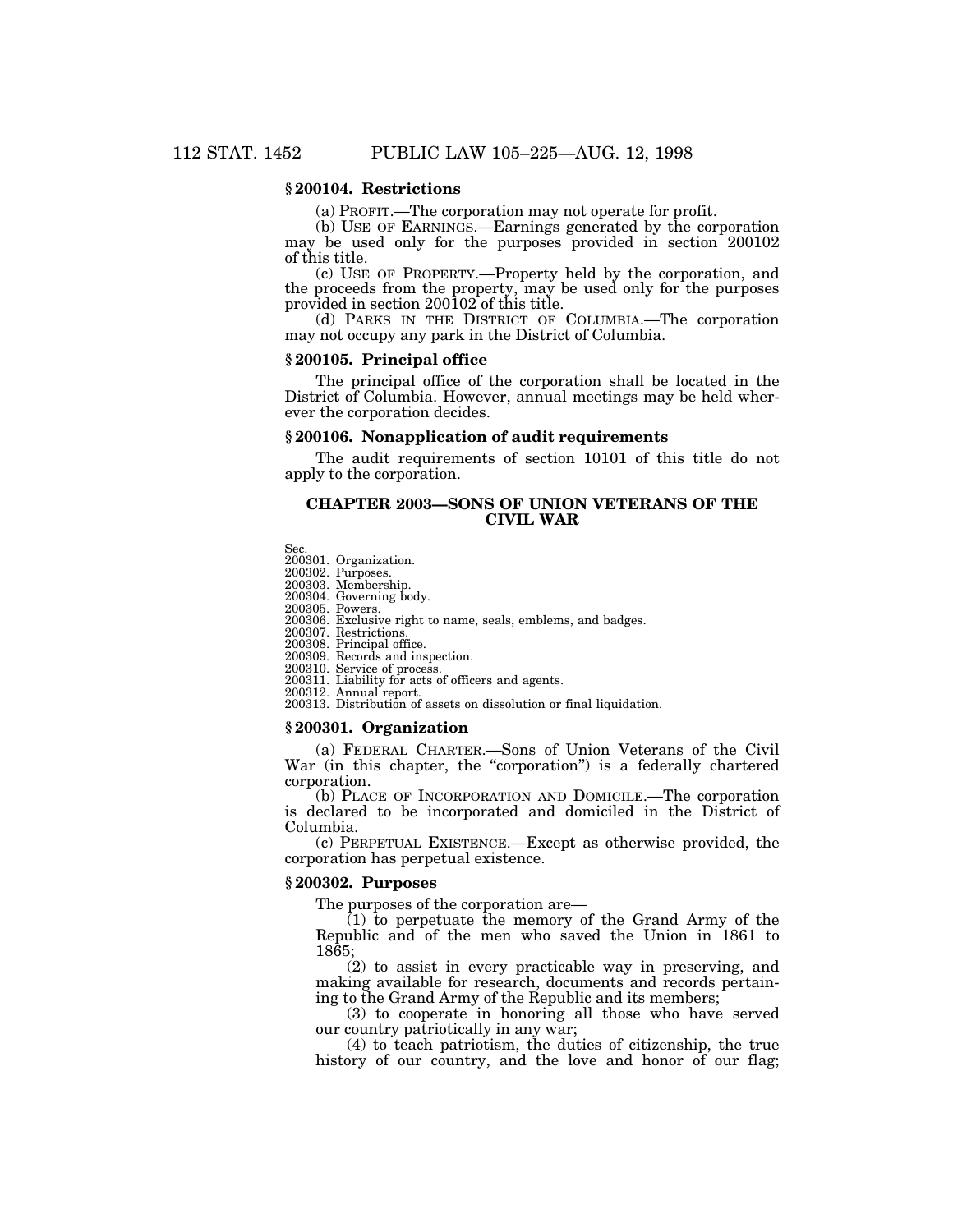(5) to oppose every tendency or movement that would weaken loyalty to, destroy, or impair our constitutional Union; and

(6) to inculcate and broadly sustain the American principles of representative government, equal rights, and impartial justice for all.

## **§ 200303. Membership**

(a) GENERAL.—Except as provided in this chapter, eligibility for membership in the corporation and the rights, privileges, and designation of classes of members are as provided in the constitution and bylaws of the corporation.

(b) REQUIRED SERVICE.—Eligibility for membership in the corporation is limited to male blood relatives of an individual who—

(1) served at any time during the period from April 12, 1861, through April 9, 1865, as a soldier or sailor in—

(A) the United States Army, Navy, Marine Corps, or Revenue-Cutter Service; or

(B) a State regiment that was called into active service and was subject to orders of United States general officers during that period; and

(2) was discharged honorably from, or died in, that service.

### **§ 200304. Governing body**

(a) NATIONAL ENCAMPMENT.—(1) The national encampment is the supreme governing authority of the corporation.

(2) The national encampment is composed of officers and elected representatives from the States and other local subdivisions of the corporation as provided in the constitution and bylaws. However, the form of government of the corporation must be representative of the membership at large and may not permit concentration of control in a limited number of members or in a self-perpetuating group not representative of the membership at large.

(3) The meetings of the national encampment may be held in the District of Columbia or in any State, territory, or possession of the United States.

(b) COUNCIL OF ADMINISTRATION.—(1) During the intervals between the national encampments, the council of administration is the governing board of the corporation and is responsible for the general policies, program, and activities of the corporation.

(2) The council of administration shall consist of at least seven members elected in the manner and for the term provided in the constitution and bylaws.

(c) OFFICERS.—(1) The officers of the corporation are a commander in chief, a senior vice commander in chief, a junior vice commander in chief, a secretary, a treasurer, and other officers as provided in the constitution and bylaws. One individual may hold the offices of secretary and treasurer.

(2) The manner of selection, term of office, and duties of the officers are as provided in the constitution and bylaws.

#### **§ 200305. Powers**

The corporation may—

(1) adopt and amend a constitution and bylaws for the management of its property and the regulation of its affairs;  $(2)$  adopt and alter a corporate seal;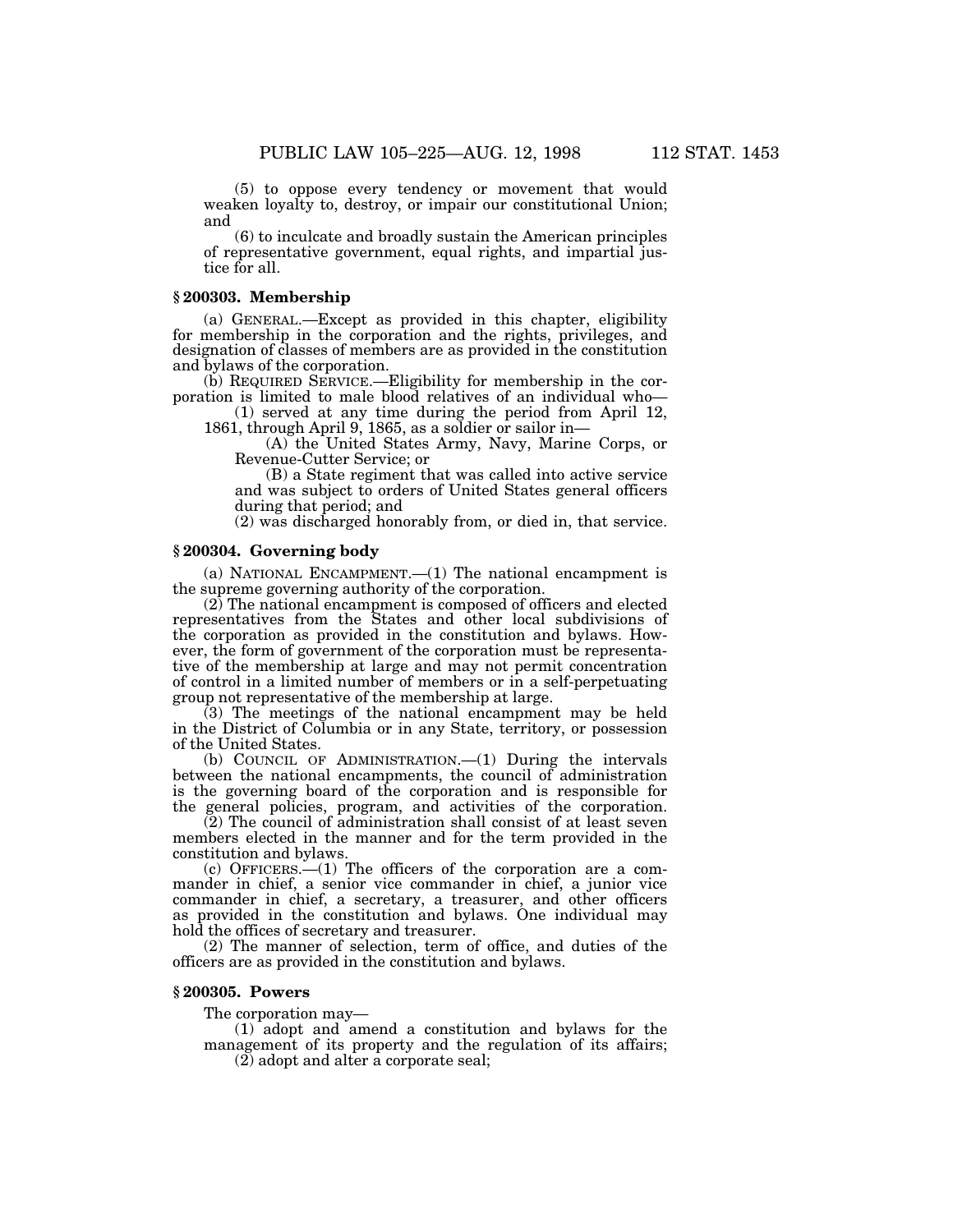(3) choose officers, managers, agents, and employees as the activities of the corporation require;

(4) make contracts;

(5) acquire, own, lease, encumber, and transfer property as necessary or convenient to carry out the purposes of the corporation;

(6) borrow money, issue instruments of indebtedness, and secure its obligations by granting security interests in its property;

(7) sue and be sued; and

(8) do any other act necessary and proper to carry out the purposes of the corporation.

### **§ 200306. Exclusive right to name, seals, emblems, and badges**

The corporation and its subordinate divisions have the exclusive right to use the name ''Sons of Union Veterans of the Civil War''. The corporation has the exclusive right to use and to allow others to use seals, emblems, and badges the corporation adopts.

#### **§ 200307. Restrictions**

(a) STOCK AND DIVIDENDS.—The corporation may not issue stock or declare or pay a dividend.

(b) POLITICAL ACTIVITIES.—The corporation or an officer or agent as such may not contribute to, support, or assist a political party or candidate for public office.

(c) DISTRIBUTION OF INCOME OR ASSETS.—The income or assets of the corporation may not inure to the benefit of, or be distributed to, an officer or member during the life of the corporation or on its dissolution or final liquidation. This subsection does not prevent the payment of compensation to an officer or reimbursement for actual necessary expenses in amounts approved by the council of administration of the corporation.

(d) LOANS.—The corporation may not make a loan or advance to an officer or employee. Members of the council of administration who vote for or assent to making a loan or advance to an officer or employee, and officers who participate in making the loan or advance, are jointly and severally liable to the corporation for the amount of the loan or advance until it is repaid.

#### **§ 200308. Principal office**

The principal office of the corporation shall be in Trenton, New Jersey, or another place decided by the council of administration. However, the activities of the corporation are not confined to the place where the principal office is located but may be conducted in the District of Columbia and throughout the States, territories, and possessions of the United States.

#### **§ 200309. Records and inspection**

(a) RECORDS.—The corporation shall keep—

(1) correct and complete records of account; and

(2) minutes of the proceedings of its national encampments and council of administration.

(b) INSPECTION.—A member, or an agent or attorney of the member, may inspect the records of the corporation for any proper purpose, at any reasonable time.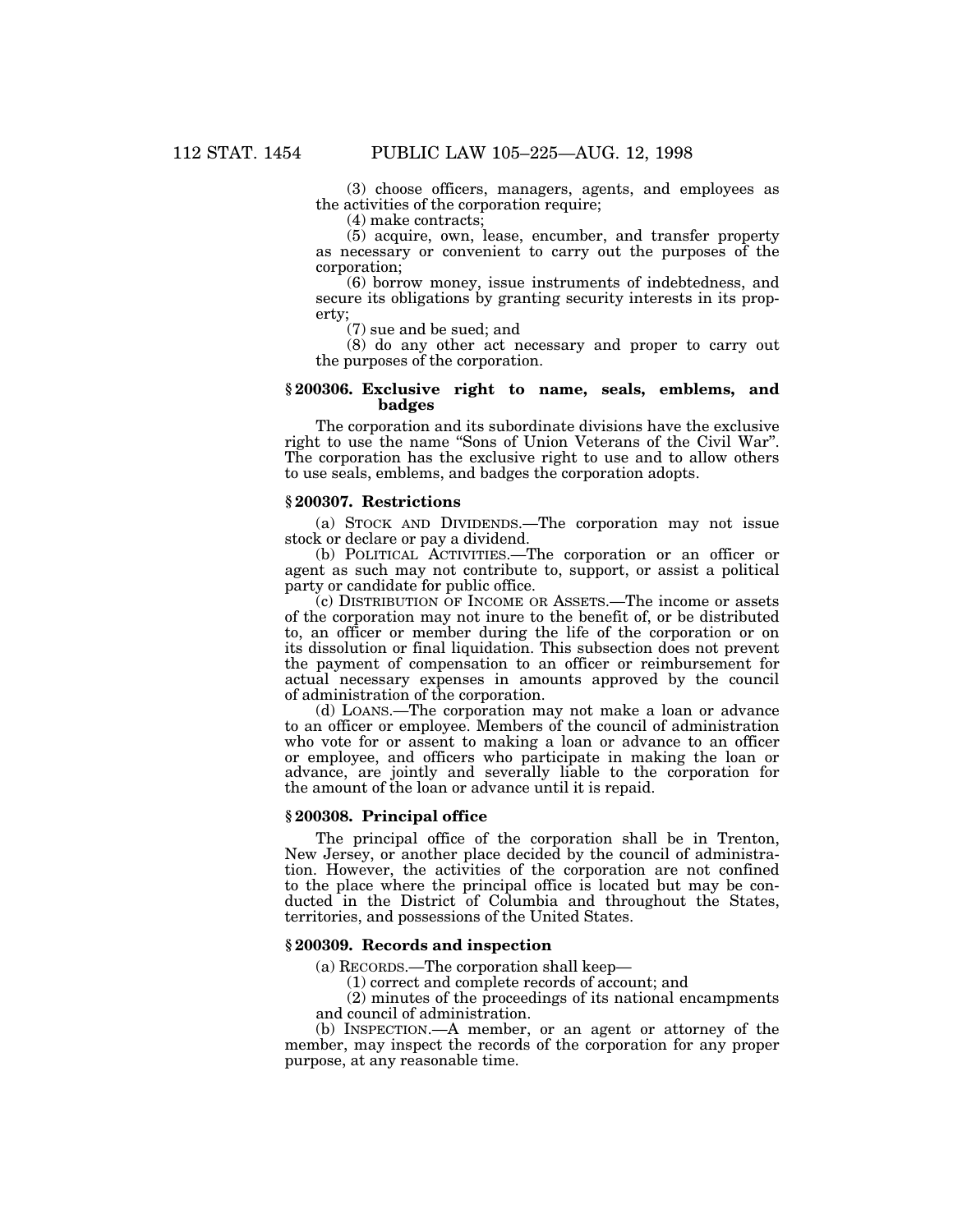# **§ 200310. Service of process**

The corporation shall have a designated agent in the District of Columbia to receive service of process for the corporation. Notice to or service on the agent, or mailed to the business address of the agent, is notice to or service on the corporation.

## **§ 200311. Liability for acts of officers and agents**

The corporation is liable for the acts of its officers and agents acting within the scope of their authority.

## **§ 200312. Annual report**

Not later than March 1 of each year, the corporation shall submit a report to Congress on the activities of the corporation during the prior fiscal year. The report may consist of a report on the proceedings of the national encampment. The report may not be printed as a public document.

#### **§ 200313. Distribution of assets on dissolution or final liquidation**

On dissolution or final liquidation of the corporation, any assets remaining after the discharge of all liabilities shall be distributed as provided by the council of administration, but in compliance with the constitution and bylaws of the corporation.

# **CHAPTER 2101—THEODORE ROOSEVELT ASSOCIATION**

Sec.

210101. Organization. 210102. Purposes. 210103. Membership. 210104. Governing body. 210105. Powers. 210106. Restrictions. 210107. Nonapplication of audit requirements.

## **§ 210101. Organization**

(a) FEDERAL CHARTER.—Theodore Roosevelt Association (in this chapter, the ''corporation'') is a body corporate and politic in the District of Columbia.

(b) PERPETUAL EXISTENCE.—Except as otherwise provided, the corporation has perpetual existence.

# **§ 210102. Purposes**

The purposes of the corporation are—

(1) to perpetuate the memory of Theodore Roosevelt for the benefit of the people of the United States and the world; and

(2) to solicit, receive, hold, and maintain funds, and to apply the principal of the funds and the income from those funds to the following objects, among others:

(A) the erection and maintenance of a suitable and adequate monumental memorial in the District of Columbia to the memory of Theodore Roosevelt;

(B) the acquisition, development, and maintenance of a public park in memory of Theodore Roosevelt in Oyster Bay, New York;

(C) the establishment and maintenance of an endowment fund to promote the development and application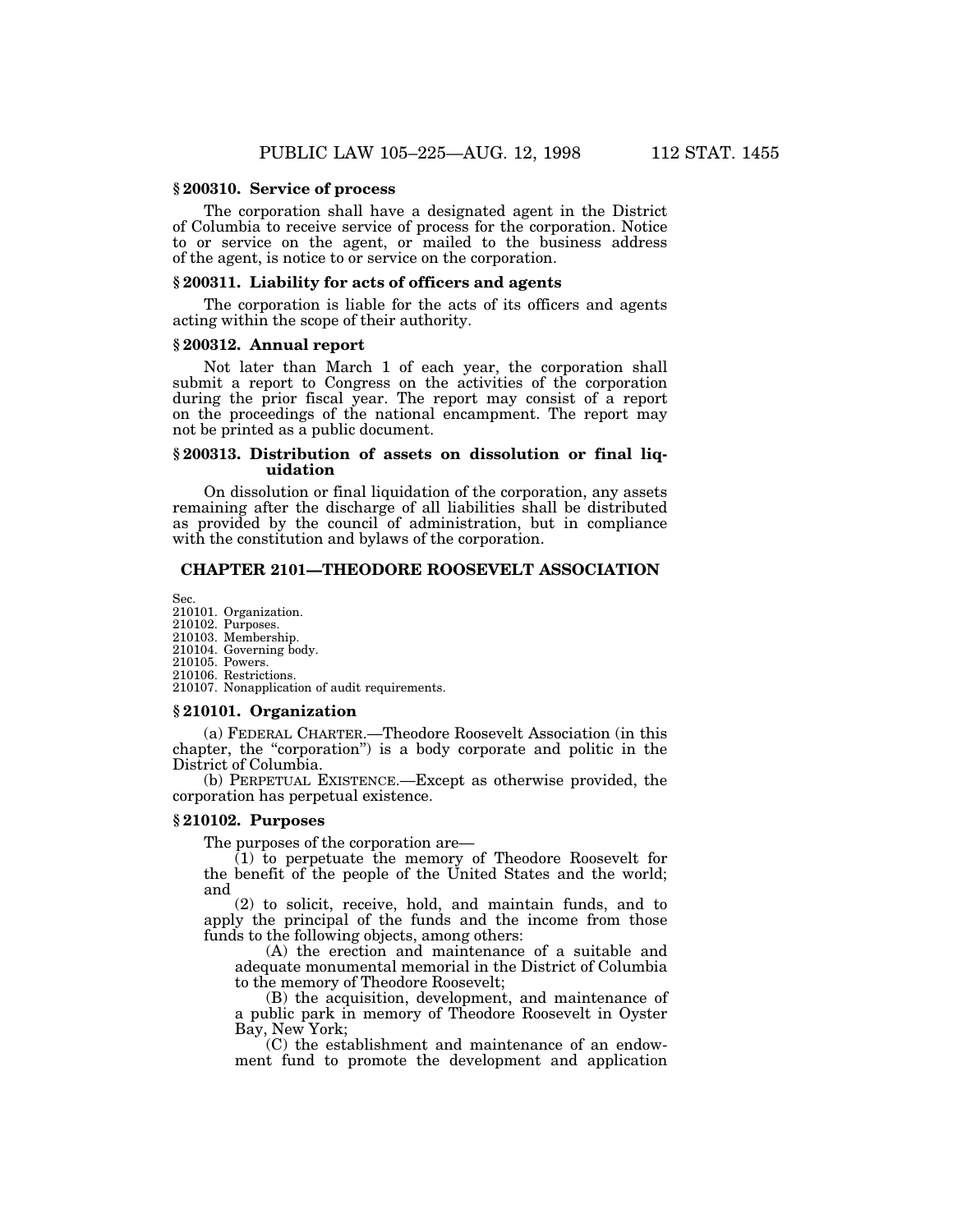of the policies and ideals of Theodore Roosevelt for the benefit of the American people; and

(D) the donation of real and personal property, including part or all of its endowment fund, to a public agency for the purpose of preserving in public ownership historically significant property associated with the life of Theodore Roosevelt.

# **§ 210103. Membership**

Eligibility for membership in the corporation is as provided in regulations adopted by the board of trustees.

#### **§ 210104. Governing body**

(a) BOARD OF TRUSTEES.—A self-perpetuating board of trustees shall manage and direct the property and affairs of the corporation.

(b) POWERS.—The board of trustees may adopt and amend a constitution, bylaws, and regulations for—

(1) the selection of successor trustees;

(2) the admission of members;

(3) the election of officers; and

(4) the conduct of the affairs of the corporation.

# **§ 210105. Powers**

The corporation may—

(1) adopt a constitution, bylaws, and regulations;

(2) adopt and alter a corporate seal;

(3) acquire and own property necessary to carry out the purposes of the corporation;

(4) give and dedicate its property to public agencies and purposes;

(5) maintain offices, hold meetings, and conduct business affairs in the District of Columbia and in the States, territories, and possessions of the United States;

(6) sue and be sued within the jurisdiction of the United States; and

(7) do any other act necessary and proper to carry out the purposes of the corporation.

# **§ 210106. Restrictions**

(a) EXCLUSIVELY EDUCATIONAL PURPOSES.—The corporation shall be operated exclusively for educational purposes.

(b) STOCKS AND DIVIDENDS.—The corporation may not issue stock or declare or pay a dividend.

(c) DISTRIBUTIONS OF INCOME OR ASSETS.—The income or assets of the corporation may not inure to the benefit of any member or individual.

# **§ 210107. Nonapplication of audit requirements**

The audit requirements of section 10101 of this title do not apply to the corporation.

# **CHAPTER 2103—369TH VETERANS' ASSOCIATION**

Sec. 210301. Definition. 210302. Organization. 210303. Purposes. 210304. Membership.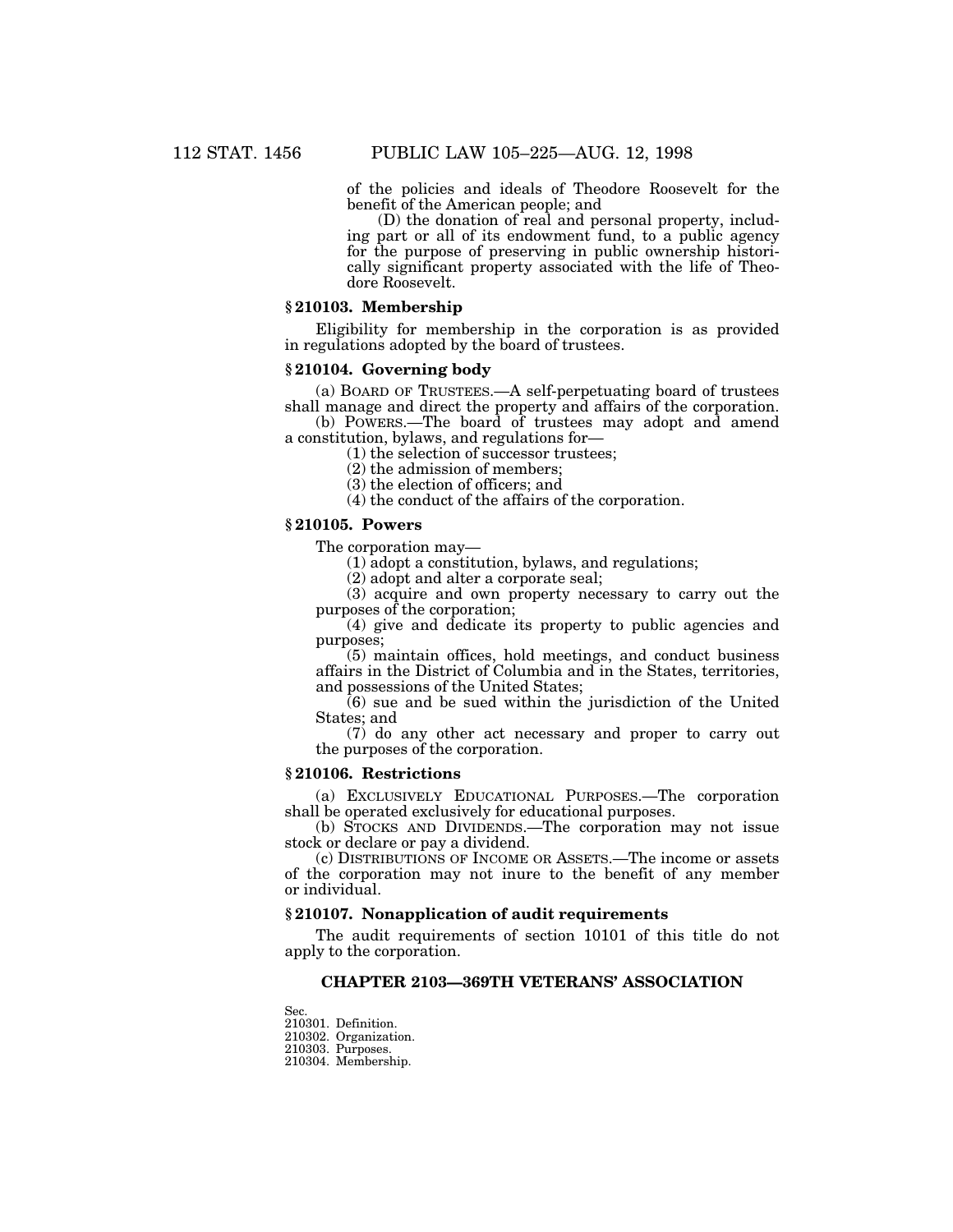210305. Governing body.

210306. Powers.

210307. Exclusive right to name, seals, emblems, and badges.

210308. Restrictions.

210309. Duty to maintain tax-exempt status.

210310. Records and inspection.

210311. Service of process.

210312. Liability for acts of officers and agents. 210313. Annual report.

#### **§ 210301. Definition**

For purposes of this chapter, "State" includes the District of Columbia and the territories and possessions of the United States.

#### **§ 210302. Organization**

(a) FEDERAL CHARTER.—369th Veterans' Association (in this chapter, the ''corporation''), a nonprofit corporation incorporated in New York, is a federally chartered corporation.

(b) EXPIRATION OF CHARTER.—If the corporation does not comply with any provision of this chapter, the charter granted by this chapter expires.

## **§ 210303. Purposes**

The purposes of the corporation are as provided in the articles of incorporation and include—

(1) promoting the principles of friendship and good will among its members;

(2) engaging in social and civic activities that tend to enhance the welfare of its members and inculcate the true principles of good citizenship in its members; and

(3) memorializing, individually and collectively, the patriotic services of its members in the 369th antiaircraft artillery group and other units in the Armed Forces of the United States.

#### **§ 210304. Membership**

(a) ELIGIBILITY.—Except as provided in this chapter, eligibility for membership in the corporation and the rights and privileges of members are as provided in the constitution and bylaws of the corporation.

(b) NONDISCRIMINATION.—The terms of membership may not discriminate on the basis of race, color, religion, or national origin.

#### **§ 210305. Governing body**

(a) BOARD OF DIRECTORS.—The board of directors and the responsibilities of the board are as provided in the articles of incorporation.

(b) OFFICERS.—The officers and the election of officers are as provided in the articles of incorporation.

(c) NONDISCRIMINATION.—The requirements for holding office in the corporation may not discriminate on the basis of race, color, religion, or national origin.

#### **§ 210306. Powers**

The corporation has only the powers provided in its bylaws and articles of incorporation filed in each State in which it is incorporated.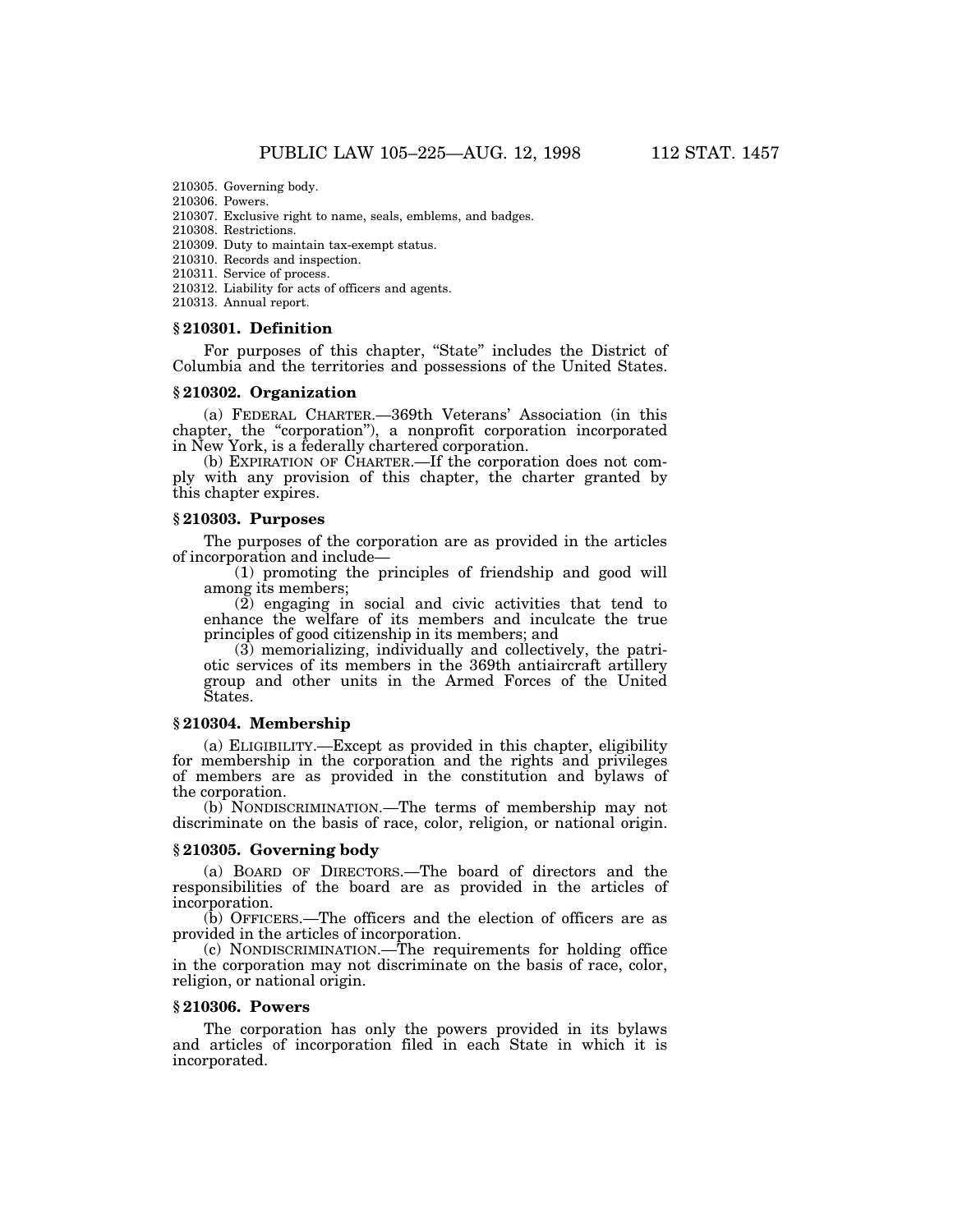### **§ 210307. Exclusive right to name, seals, emblems, and badges**

The corporation has the exclusive right to use the name ''369th Veterans' Association'' and seals, emblems, and badges the corporation adopts. This section does not affect any vested rights.

## **§ 210308. Restrictions**

(a) STOCKS AND DIVIDENDS.—The corporation may not issue stock or declare or pay a dividend.

(b) POLITICAL ACTIVITIES.—The corporation or a director or officer as such may not contribute to, support, or participate in any political activity or in any manner attempt to influence legislation.

(c) DISTRIBUTION OF INCOME OR ASSETS.—The income or assets of the corporation may not inure to the benefit of, or be distributed to, a director, officer, or member during the life of the charter granted by this chapter. This subsection does not prevent the payment of reasonable compensation to an officer or reimbursement for actual necessary expenses in amounts approved by the board of directors.

(d) LOANS.—The corporation may not make a loan to a director, officer, or employee.

(e) CLAIM OF GOVERNMENTAL APPROVAL OR AUTHORITY.—The corporation may not claim congressional approval or the authority of the United States Government for any of its activities.

# **§ 210309. Duty to maintain tax-exempt status**

The corporation shall maintain its status as an organization exempt from taxation under the Internal Revenue Code of 1986 (26 U.S.C. 1 et seq.).

## **§ 210310. Records and inspection**

(a) RECORDS.—The corporation shall keep—

(1) correct and complete records of account;

(2) minutes of the proceedings of its members, the board of directors, and committees having any of the authority of its board of directors; and

(3) at its principal office, a record of the names and addresses of its members entitled to vote.

(b) INSPECTION.—A member entitled to vote, or an agent or attorney of the member, may inspect the records of the corporation for any proper purpose, at any reasonable time.

## **§ 210311. Service of process**

The corporation shall comply with the law on service of process of each State in which it is incorporated and each State in which it carries on activities.

## **§ 210312. Liability for acts of officers and agents**

The corporation is liable for the acts of its officers and agents acting within the scope of their authority.

# **§ 210313. Annual report**

The corporation shall submit an annual report to Congress on the activities of the corporation during the prior fiscal year. The report shall be submitted at the same time as the report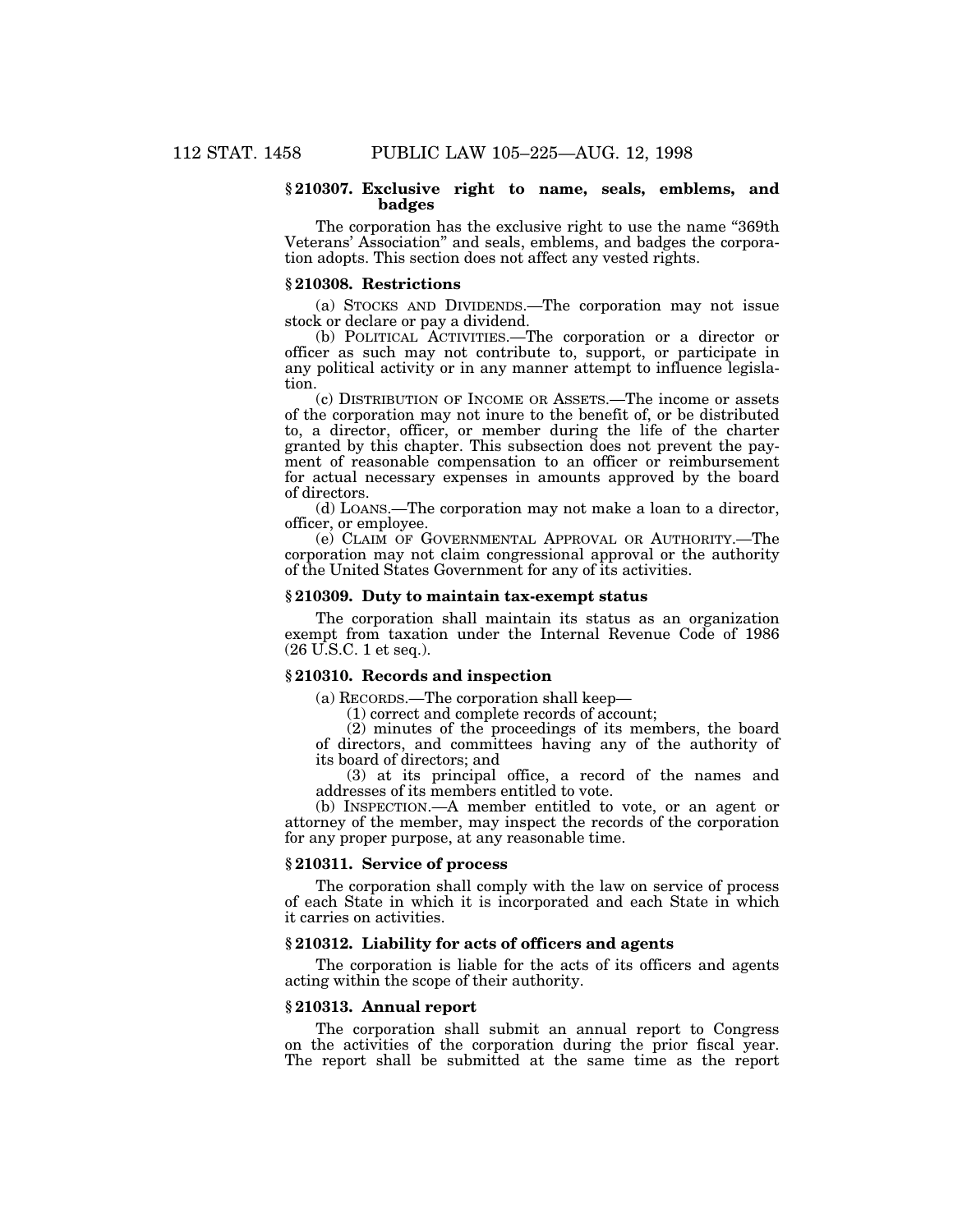of the audit required by section 10101 of this title. The report may not be printed as a public document.

# **CHAPTER 2201—UNITED SERVICE ORGANIZATIONS, INCORPORATED**

Sec.

220101. Organization.

220102. Purposes.

220103. Membership.

220104. Governing body. 220105. Powers.

220106. Exclusive right to name, seals, emblems, and badges.

220107. Assistance by Department of Defense.

220108. Restrictions.

220109. Duty to maintain corporate status.

220110. Principal office. 220111. Records and inspection.

220112. Service of process.

220113. Annual report.

220114. Distribution of assets on dissolution or final liquidation.

#### **§ 220101. Organization**

(a) FEDERAL CHARTER.—United Service Organizations, Incorporated (in this chapter, the ''corporation''), is a federally chartered corporation.

(b) PERPETUAL EXISTENCE.—Except as otherwise provided, the corporation has perpetual existence.

#### **§ 220102. Purposes**

The purposes of the corporation are—

 $(1)$  to provide a voluntary civilian agency through which the people of this Nation may, in peace or war, serve the religious, spiritual, social, welfare, educational, and entertainment needs of men and women in the Armed Forces, within or without the territorial limits of the United States;

(2) to contribute to the maintenance of morale of men and women in the Armed Forces;

(3) to solicit funds to maintain the organization and accomplish its responsibility;

(4) to accept the cooperation of, and provide an organization and means through which, the National Board of Young Men's Christian Associations, the National Board of Young Women's Christian Associations, the National Catholic Community Service, the Salvation Army, the National Jewish Welfare Board, the Travelers Aid-International Social Service of America, and other civilian agencies experienced in specialized types of related work, which may be needed adequately to meet the particular needs of the members of the Armed Forces, may carry on their historic work of serving the religious, spiritual, social, welfare, educational, and entertainment needs of men and women in the Armed Forces and be afforded an appropriate means of participation and financial assistance;

(5) to coordinate their programs; and

(6) other consonant purposes.

#### **§ 220103. Membership**

Except as provided in this chapter, the rights, privileges, and designation of classes of members are as provided in the bylaws. The membership of the corporation consists of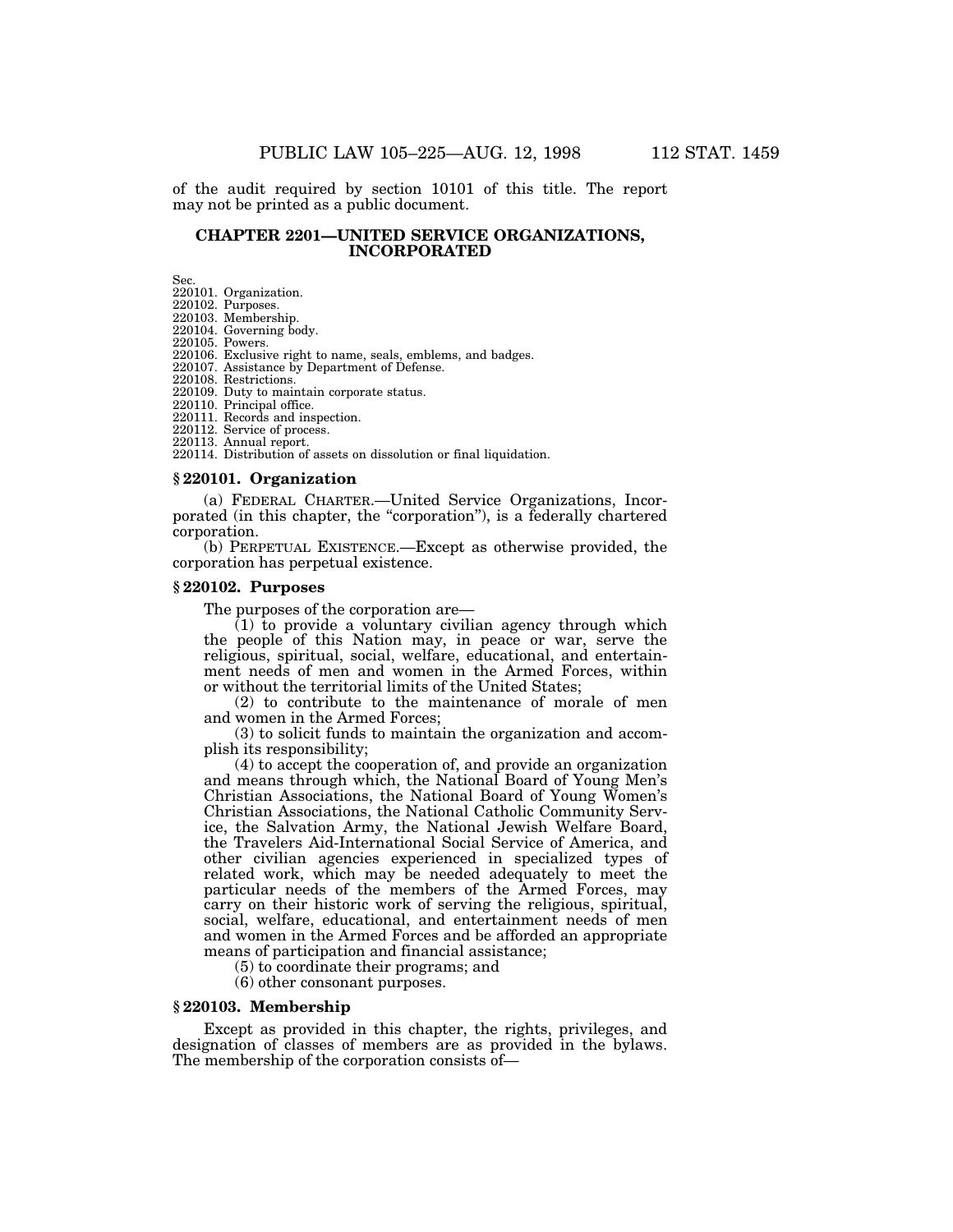(1) nine individuals designated by the President; and

(2) representatives of the civilian organizations listed in section 220102(4) of this title, and of the public at large, as provided in the bylaws.

## **§ 220104. Governing body**

(a) BOARD OF GOVERNORS.—(1) The board of governors is the governing body of the corporation. The board is responsible for the general policies and program of the corporation and for the control of the affairs and property of the corporation.

(2) The board shall be elected by the members of the corporation for the term and in the classes provided in the bylaws of the corporation. The board includes—

(A) six members appointed by the President;

(B) the Secretary of State or the Secretary's designee; and

(C) representatives of the civilian organizations listed in section 220102(4) of this title, and of the public at large, as provided in the bylaws.

(3) The corporation may have other governing bodies or committees as provided in the bylaws.

(b) OFFICERS.—(1) The office of honorary chairman of the corporation shall be offered to the President. On acceptance, the honorary chairman shall be invited to preside at meetings of the corporation that the honorary chairman deems appropriate and convenient.

(2) The corporation may have other officers as provided in the bylaws.

# **§ 220105. Powers**

The corporation has all the powers necessary and proper to carry out the purposes stated in section 220102 of this title, including the power—

(1) to adopt and amend bylaws and regulations for the management of its property and the regulation of its affairs;

(2) to adopt and alter a corporate seal;

(3) to adopt and alter emblems and marks;

(4) to establish and maintain offices to conduct the affairs of the corporation;

(5) to choose officers, representatives, and agents as the activities of the corporation require;

(6) to make contracts;

(7) to acquire, own, lease, encumber, and transfer property as necessary or convenient to carry out the purposes of the corporation;

(8) to borrow money, issue instruments of indebtedness, and secure its obligations by granting security interests in its property;

 $(9)$  to publish a magazine, newspaper, and other publications;

(10) to establish, regulate, and terminate councils, organizations, chapters, or affiliates as needed to carry out the purposes stated in section 220102 of this title;

(11) to solicit funds;

(12) to sue and be sued; and

(13) to do any other act necessary and proper to carry out the purposes stated in section 220102 of this title.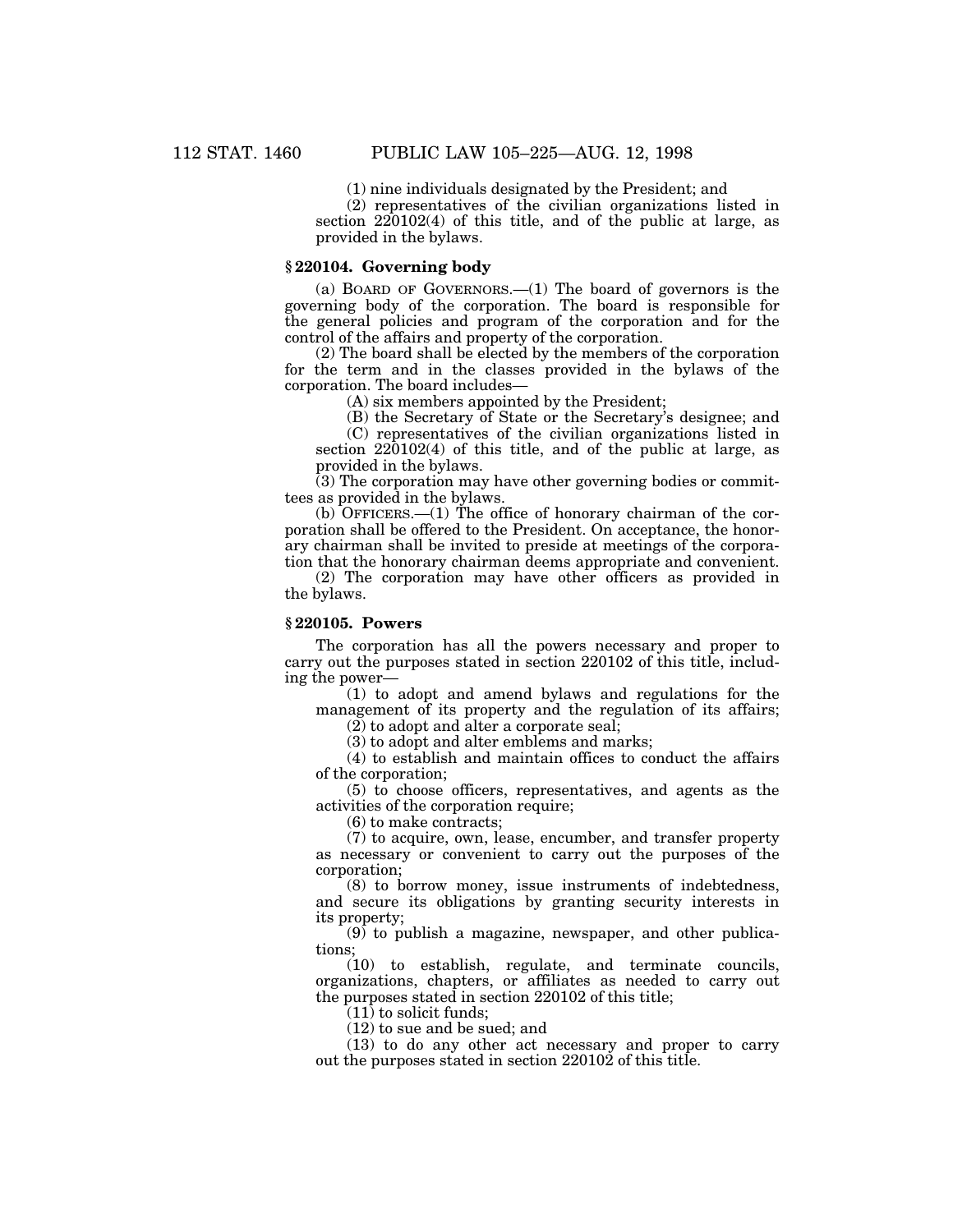### **§ 220106. Exclusive right to name, seals, emblems, and badges**

The corporation and its councils, organizations, chapters, and affiliates have the exclusive right to use the names ''United Service Organizations, Incorporated'' and ''USO'' and seals, emblems, and badges the corporation adopts.

## **§ 220107. Assistance by Department of Defense**

The Secretary of Defense may make the resources of the Department of Defense available to the corporation to the extent compatible with the primary mission of the Department and in accordance with guidelines issued by the Secretary.

#### **§ 220108. Restrictions**

(a) PROFIT.—The corporation may not engage in business activity for profit unless the activity is substantially related to—

(1) the purposes stated in section 220102 of this title; or

(2) raising funds to accomplish those purposes.

(b) STOCK AND DIVIDENDS.—The corporation may not issue stock or declare or pay a dividend.

(c) POLITICAL ACTIVITIES.—The corporation shall be nonpolitical and may not provide financial aid or assistance to, or otherwise promote the candidacy of, an individual seeking elective public office. A substantial part of the activities of the corporation may not involve carrying on propaganda or otherwise attempting to influence legislation.

(d) DISTRIBUTION OF INCOME OR ASSETS.—The income or assets of the corporation may not inure to the benefit of a governor, officer, member, or employee or be distributed to any person during the life of the corporation or on its dissolution or final liquidation. This subsection does not prevent the payment of reasonable compensation to an officer, employee, or other person or reimbursement for actual necessary expenses in amounts approved by the board of governors.

(e) LOANS.—The corporation may not make a loan to a governor, officer, member, or employee.

# **§ 220109. Duty to maintain corporate status**

The corporation shall maintain its status as a corporation incorporated under the laws of New York, another State, or the District of Columbia.

# **§ 220110. Principal office**

The principal office of the corporation shall be in New York, New York, or another place decided by the board of governors. However, the activities of the corporation are not confined to the place where the principal office is located but may be conducted throughout the States, territories, and possessions of the United States and in foreign countries.

#### **§ 220111. Records and inspection**

(a) RECORDS.—The corporation shall keep—

(1) correct and complete records of account;

(2) minutes of the proceedings of its members, board of governors, and committees having any of the authority of its board of governors; and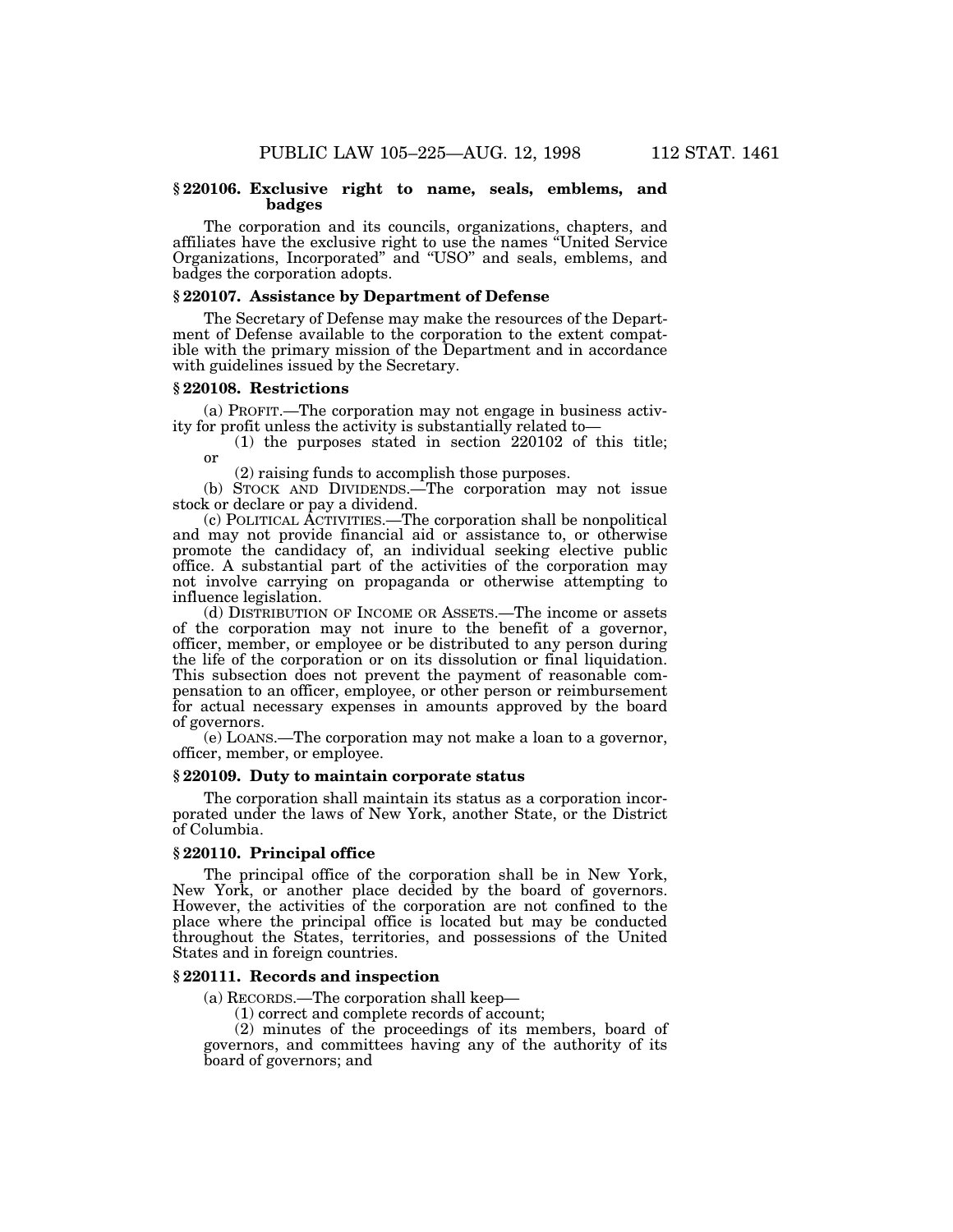(3) at its principal office, a record of the names and addresses of its members entitled to vote.

(b) INSPECTION.—A member, or an agent or attorney of the member, may inspect the records of the corporation for any proper purpose, at any reasonable time.

#### **§ 220112. Service of process**

(a) DISTRICT OF COLUMBIA.—The corporation shall have a designated agent in the District of Columbia to receive service of process for the corporation. Notice to or service on the agent, or mailed to the business address of the agent, is notice to or service on the corporation.

(b) STATES, TERRITORIES, AND POSSESSIONS.—The corporation shall file, with the secretary of state or other designated official of each State, territory, or possession of the United States in which the corporation or a council, organization, chapter, or affiliate may have activities, the name and address of an agent in that State, territory, or possession on whom legal process or demands against the corporation may be served.

#### **§ 220113. Annual report**

The corporation shall make public an annual report on its activities for the prior calendar year.

## **§ 220114. Distribution of assets on dissolution or final liquidation**

On dissolution or final liquidation of the corporation, any assets remaining after the discharge of all liabilities shall be distributed as provided by the board of governors, but in compliance with the bylaws. However, the assets of the corporation are irrevocably dedicated to charitable purposes and may not inure to the benefit of a private person except a fund, foundation, or organization operated exclusively for charitable purposes.

## **CHAPTER 2203—UNITED STATES CAPITOL HISTORICAL SOCIETY**

Sec. 220301. Organization. 220302. Purposes. 220303. Membership.

220304. Governing body. 220305. Powers. 220306. Exclusive right to name, seals, emblems, insignia, marks, and words. 220307. Tax exemption. 220308. Restrictions.

220309. Duty to maintain corporate status. 220310. Principal office.

220311. Records and inspection.

220312. Service of process. 220313. Liability for acts of officers and agents.

220314. Annual report and audit. 220315. Distribution of assets on dissolution or final liquidation.

#### **§ 220301. Organization**

(a) FEDERAL CHARTER.—United States Capitol Historical Society (in this chapter, the ''corporation'') is a federally chartered corporation.

(b) PLACE OF INCORPORATION.—The corporation is declared to be incorporated in the District of Columbia.

(c) PERPETUAL EXISTENCE.—Except as otherwise provided, the corporation has perpetual existence.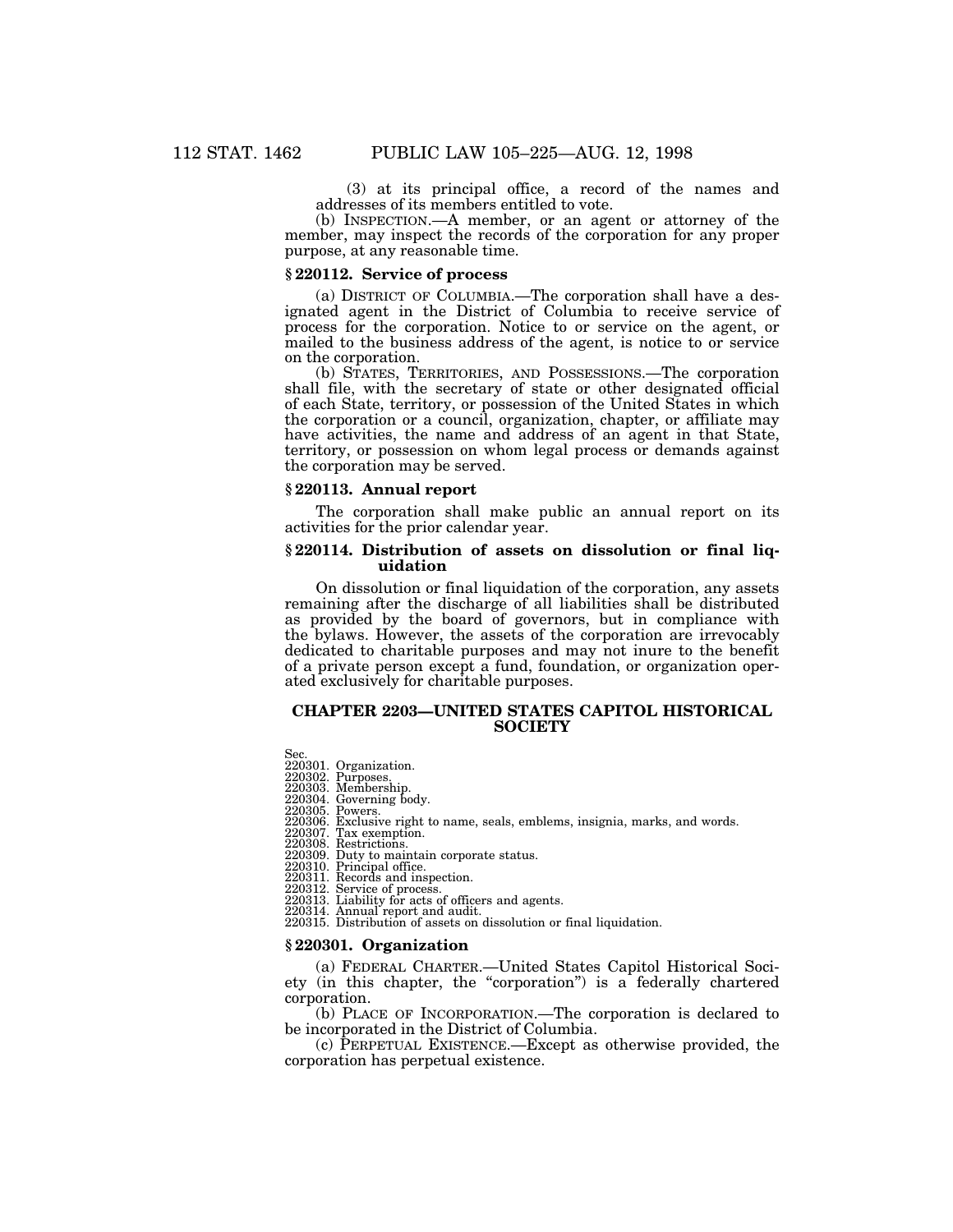# **§ 220302. Purposes**

The purposes of the corporation are—

(1) to encourage in the most comprehensive and enlightened manner an understanding by the American people of the founding, growth, and significance of the Capitol of the United States as the tangible symbol of their representative form of government;

(2) to undertake research into the history of the Congress and the Capitol and to promote discussion, publication, and dissemination of the results of this research;

(3) to foster and increase an informed patriotism among the citizens in the study of this living memorial to the founders of this Nation and the continuing thread of principles as exemplified by their successors; and

(4) to cooperate with the standing committees of Congress, the Library of Congress, the Architect of the Capitol, and relevant departments, agencies, and instrumentalities of the executive branch of the United States Government in carrying out the purposes of the corporation.

#### **§ 220303. Membership**

Except as provided in this chapter, eligibility for membership in the corporation and the rights and privileges of members are as provided in the constitution and bylaws of the corporation.

# **§ 220304. Governing body**

(a) BOARD OF TRUSTEES.—(1) The board of trustees is the governing body of the corporation. The board is responsible for the control of all funds and affairs of the corporation.

(2) Exclusive of ex officio and honorary members, the board shall consist of at least 12 but not more than 40 trustees, one of whom shall be elected chairman. Trustees shall be elected by the board of trustees for a term of 4 years. A trustee may not be reelected as a trustee within one year of the expiration of the prior term, except by the unanimous vote of the trustees present and voting. A trustee may be removed at any time, with or without cause, by a two-thirds vote of the other trustees.

(3) The officers of the corporation are ex officio members of the board with all the rights and privileges of trustees, including the right to vote.

(4) The board shall meet at least once a year in the Capitol of the United States. The board may meet at other times as decided by the chairman. A meeting may be held only at a time and place stated in the bylaws or on 30 days' written notice.

(b) OFFICERS.—(1) The officers of the corporation are a president, 5 vice presidents, a treasurer, and a secretary. The president is the chief executive officer.

(2) The officers shall be elected annually by the board of trustees and continue in office at the pleasure of the board.

(3) The duties of the officers are the usual duties pertaining to their offices and any additional duties delegated by the board.

(4) Officers may be compensated for their services, and reimbursed for actual expenses, in amounts decided by the board.

(c) EMPLOYEES.—The board of trustees may employ an executive secretary and other personnel needed to assist the board and the officers to carry out the activities of the corporation. Employees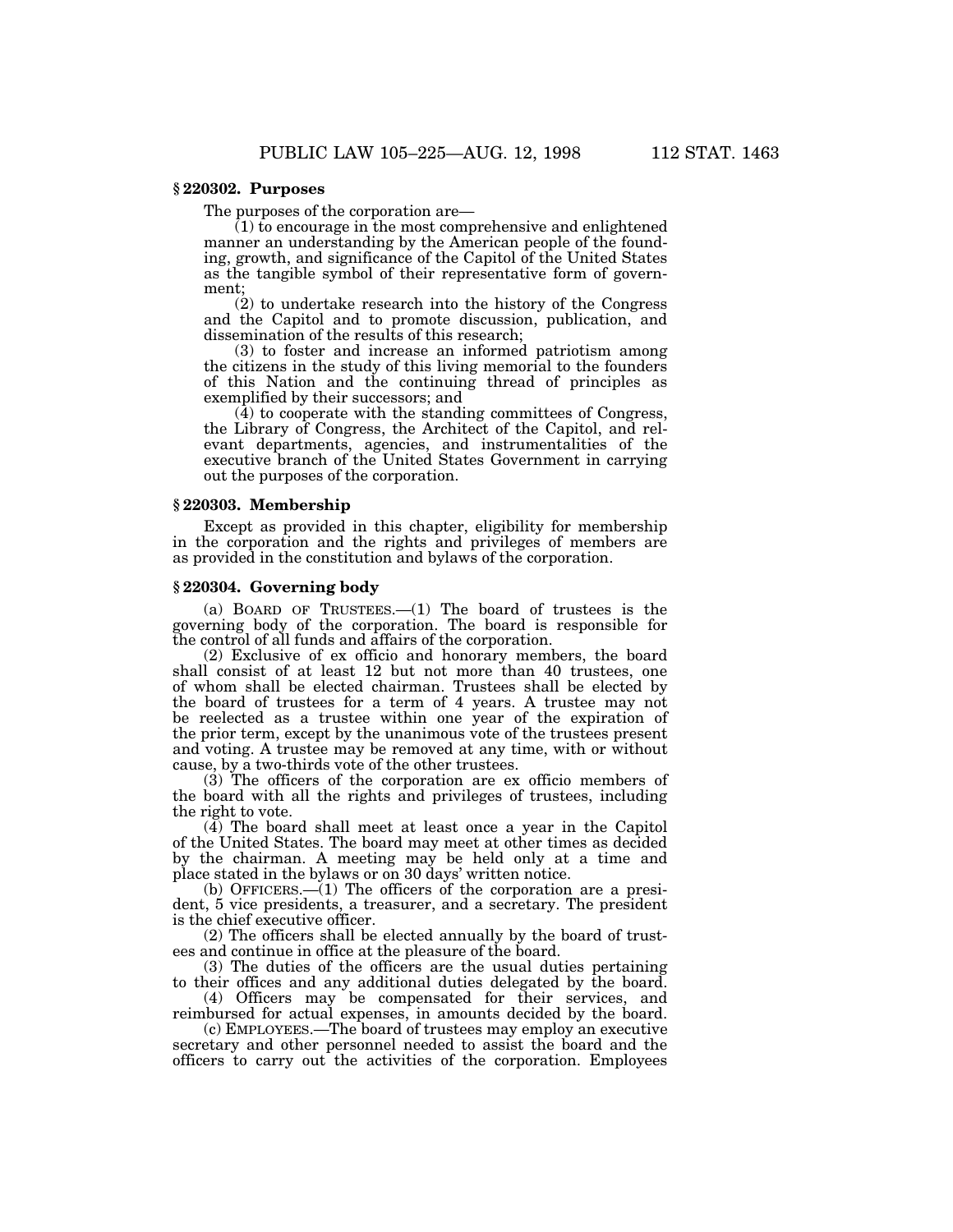serve at the pleasure of the board. The board shall prescribe the compensation and duties of employees.

# **§ 220305. Powers**

The corporation may—

(1) adopt and amend a constitution and bylaws for the management of its property and the regulation of its affairs; (2) adopt and alter a corporate seal;

(3) choose officers, managers, and agents as the activities of the corporation require;

(4) make contracts;

(5) acquire, own, lease, encumber, and transfer property as necessary or convenient to carry out the purposes of the corporation;

(6) borrow money, issue instruments of indebtedness, and secure its obligations by granting security interests in its property;

(7) produce, buy, and market commemorative medals, souvenirs, publications, pictures, and cinemas consistent with the purposes of the corporation;

(8) charge and collect membership dues;

(9) conduct fund raising campaigns and accept contributions;

(10) sue and be sued; and

(11) do any other act necessary and proper to carry out the purposes of the corporation.

#### **§ 220306. Exclusive right to name, seals, emblems, insignia, marks, and words**

The corporation has the exclusive right to use the name ''United States Capitol Historical Society'' and seals, emblems, distinctive insignia, and descriptive or designating marks, words, or phrases required to carry out the duties and powers of the corporation. This section does not affect any vested rights.

# **§ 220307. Tax exemption**

Notwithstanding section 105 of title 4 of the United States Code or any provision of the District of Columbia Code, the corporation is not required to pay, collect, or account for any tax specified in those provisions in connection with activities conducted within, or on the grounds of, the United States Capitol Building.

#### **§ 220308. Restrictions**

(a) STOCK AND DIVIDENDS.—The corporation may not issue stock or declare or pay a dividend.

(b) DISTRIBUTION OF INCOME OR ASSETS.—The income or assets of the corporation may not inure to the benefit of, or be distributed to, a trustee, officer, or member as such during the life of the corporation or on its dissolution or final liquidation. This subsection does not prevent the payment of reasonable compensation to an officer or employee or reimbursement for actual expenses in amounts approved by the board of trustees.

(c) LOANS.—The corporation may not make a loan or advance to a trustee, officer, or employee. Trustees who vote for or assent to making a loan or advance to a trustee, officer, or employee, and officers who participate in making the loan or advance, are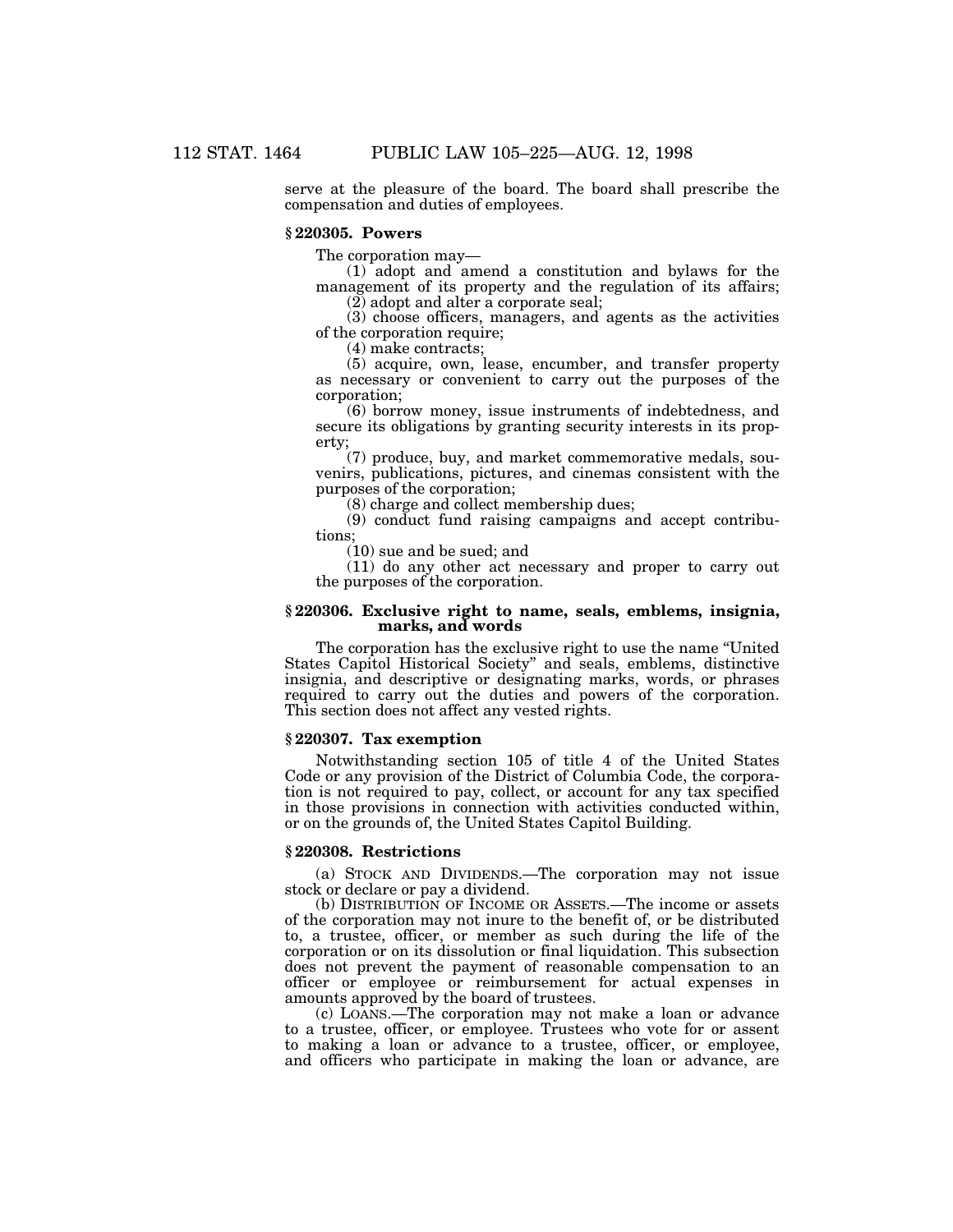jointly and severally liable to the corporation for the amount of the loan or advance until it is repaid.

# **§ 220309. Duty to maintain corporate status**

The corporation shall maintain its status as a corporation incorporated under the laws of the District of Columbia or a State.

### **§ 220310. Principal office**

The principal office of the corporation shall be in the District of Columbia or another place decided by the board of trustees. However, the activities of the corporation are not confined to the place where the principal office is located but may be conducted throughout the States, territories, and possessions of the United States.

### **§ 220311. Records and inspection**

(a) RECORDS.—The corporation shall keep—

(1) correct and complete records of account;

(2) minutes of the proceedings of its members, board of trustees, and committees having any of the authority of its board of trustees; and

(3) at its principal office, a record of the names and addresses of its members entitled to vote.

(b) INSPECTION.—A member entitled to vote, or an agent or attorney of the member, may inspect the records of the corporation for any proper purpose, at any reasonable time.

## **§ 220312. Service of process**

The corporation shall have a designated agent in the District of Columbia to receive service of process for the corporation. Notice to or service on the agent, or mailed to the business address of the agent, is notice to or service on the corporation.

# **§ 220313. Liability for acts of officers and agents**

The corporation is liable for the acts of its officers and agents acting within the scope of their authority.

#### **§ 220314. Annual report and audit**

(a) ANNUAL REPORT.—The corporation shall submit an annual report to each House of Congress on the activities of the corporation during the prior fiscal year. The report shall be submitted as soon as practical after the end of each fiscal year.

(b) AUDIT.—In addition to complying with the audit requirements of section 10101 of this title, the corporation shall comply with section 451 of the Legislative Reorganization Act of 1970 (40 U.S.C. 193m–1).

#### **§ 220315. Distribution of assets on dissolution or final liquidation**

On dissolution or final liquidation of the corporation, any assets remaining after the discharge of all liabilities shall be distributed as provided by the board of trustees, but in compliance with the constitution and bylaws of the corporation.

### **CHAPTER 2205—UNITED STATES OLYMPIC COMMITTEE**

SUBCHAPTER I—CORPORATION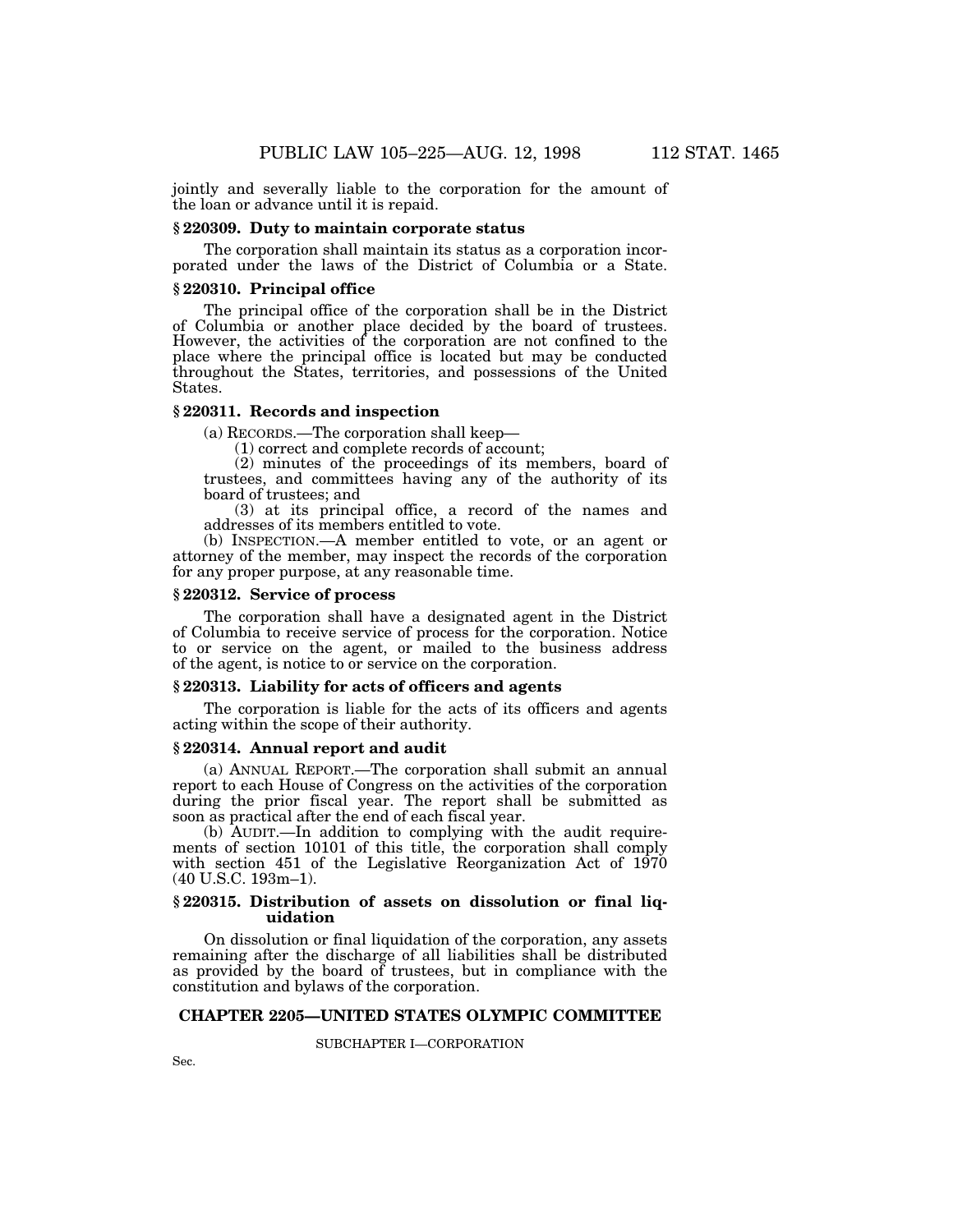220501. Definitions.

220502. Organization. 220503. Purposes. 220504. Membership. 220505. Powers.

220506. Exclusive right to name, seals, emblems, and badges.

220507. Restrictions. 220508. Headquarters, principal office, and meetings.

220509. Resolution of disputes. 220510. Service of process. 220511. Annual report.

#### SUBCHAPTER II—NATIONAL GOVERNING BODIES

220521. Recognition of amateur sports organizations as national governing bodies.

220522. Eligibility requirements.

220523. Authority of national governing bodies.

220524. General duties of national governing bodies. 220525. Granting sanctions for amateur athletic competitions. 220526. Restricted amateur athletic competitions. 220527. Complaints against national governing bodies.

220528. Applications to replace an incumbent national governing body. 220529. Arbitration of corporation determinations.

### SUBCHAPTER I—CORPORATION

## **§ 220501. Definitions**

For purposes of this chapter—

(1) ''amateur athlete'' means an athlete who meets the eligibility standards established by the national governing body for the sport in which the athlete competes.

 $(2)$   $\alpha$ <sup>a</sup>amateur athletic competition<sup>"</sup> means a contest, game, meet, match, tournament, regatta, or other event in which amateur athletes compete.

(3) ''amateur sports organization'' means a not-for-profit corporation, association, or other group organized in the United States that sponsors or arranges an amateur athletic competition.

(4) ''corporation'' means the United States Olympic Committee.

(5) ''international amateur athletic competition'' means an amateur athletic competition between one or more athletes representing the United States, individually or as a team, and one or more athletes representing a foreign country.

(6) ''national governing body'' means an amateur sports organization that is recognized by the corporation under section 220521 of this title.

(7) ''sanction'' means a certificate of approval issued by a national governing body.

## **§ 220502. Organization**

(a) FEDERAL CHARTER.—The corporation is a federally chartered corporation.

(b) PERPETUAL EXISTENCE.—Except as otherwise provided, the corporation has perpetual existence.

(c) REFERENCES TO UNITED STATES OLYMPIC ASSOCIATION.— Any reference to the United States Olympic Association is deemed to refer to the United States Olympic Committee.

# **§ 220503. Purposes**

The purposes of the corporation are—

 $(1)$  to establish national goals for amateur athletic activities and encourage the attainment of those goals;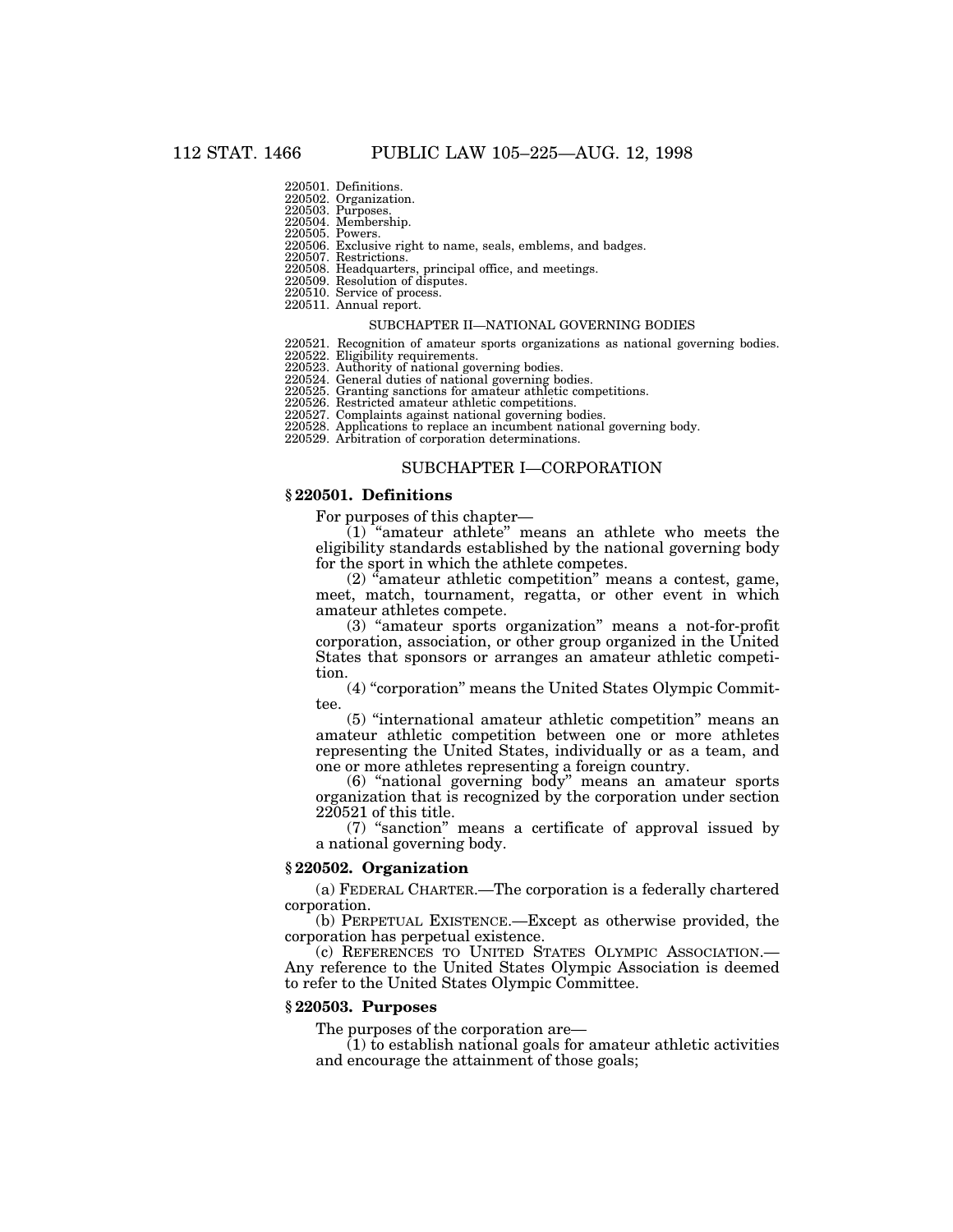(2) to coordinate and develop amateur athletic activity in the United States, directly related to international amateur athletic competition, to foster productive working relationships among sports-related organizations;

(3) to exercise exclusive jurisdiction, directly or through constituent members of committees, over—

(A) all matters pertaining to United States participation in the Olympic Games and the Pan-American Games, including representation of the United States in the games; and

(B) the organization of the Olympic Games and the Pan-American Games when held in the United States;

(4) to obtain for the United States, directly or by delegation to the appropriate national governing body, the most competent amateur representation possible in each event of the Olympic Games and Pan-American Games;

(5) to promote and support amateur athletic activities involving the United States and foreign nations;

(6) to promote and encourage physical fitness and public participation in amateur athletic activities;

 $(7)$  to assist organizations and persons concerned with sports in the development of amateur athletic programs for amateur athletes;

(8) to provide swift resolution of conflicts and disputes involving amateur athletes, national governing bodies, and amateur sports organizations, and protect the opportunity of any amateur athlete, coach, trainer, manager, administrator, or official to participate in amateur athletic competition;

(9) to foster the development of amateur athletic facilities for use by amateur athletes and assist in making existing amateur athletic facilities available for use by amateur athletes;

(10) to provide and coordinate technical information on physical training, equipment design, coaching, and performance analysis;

(11) to encourage and support research, development, and dissemination of information in the areas of sports medicine and sports safety;

 $(12)$  to encourage and provide assistance to amateur athletic activities for women;

(13) to encourage and provide assistance to amateur athletic programs and competition for individuals with disabilities, including, where feasible, the expansion of opportunities for meaningful participation by individuals with disabilities in programs of athletic competition for able-bodied individuals; and

(14) to encourage and provide assistance to amateur athletes of racial and ethnic minorities for the purpose of eliciting the participation of those minorities in amateur athletic activities in which they are underrepresented.

### **§ 220504. Membership**

(a) ELIGIBILITY.—Eligibility for membership in the corporation is as provided in the constitution and bylaws of the corporation.

(b) REQUIRED PROVISIONS FOR REPRESENTATION.—In its constitution and bylaws, the corporation shall establish and maintain provisions with respect to its governance and the conduct of its affairs for reasonable representation of—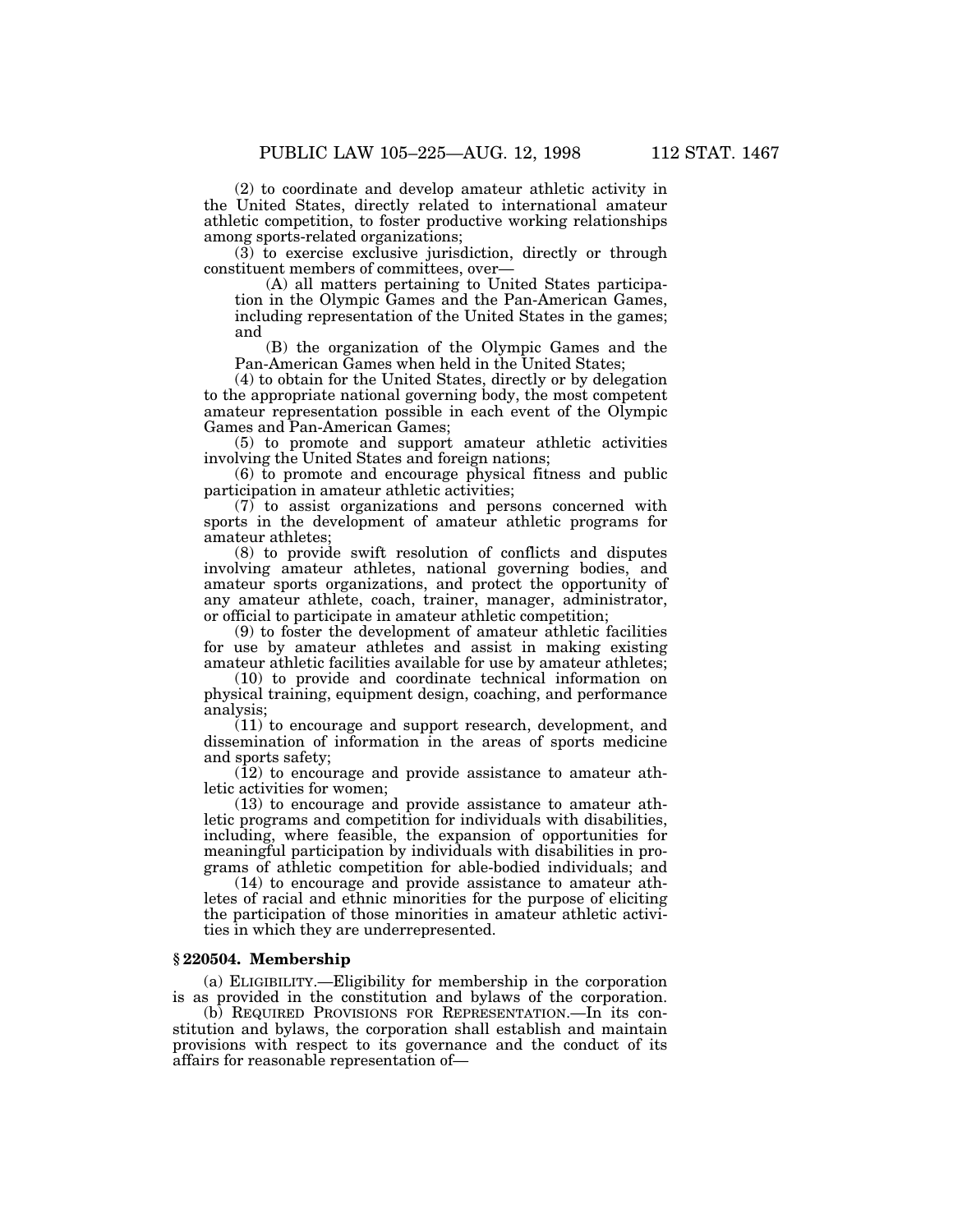(1) amateur sports organizations recognized as national governing bodies under section 220521 of this title;

(2) amateur athletes who are actively engaged in amateur athletic competition or who have represented the United States in international amateur athletic competition within the preceding 10 years;

(3) amateur sports organizations that conduct a national program or regular national amateur athletic competition in 2 or more sports that are included on the program of the Olympic Games or the Pan-American Games on a level of proficiency appropriate for the selection of amateur athletes to represent the United States in international amateur athletic competition; and

(4) individuals not affiliated or associated with any amateur sports organization who, in the corporation's judgment, represent the interests of the American public in the activities of the corporation.

# **§ 220505. Powers**

(a) CONSTITUTION AND BYLAWS.—The corporation shall adopt a constitution and bylaws. The corporation may amend its constitution only if the corporation—

(1) publishes, in its principal publication, a notice of the proposed amendment, including—

(A) the substantive terms of the amendment;

(B) the time and place of the corporation's regular meeting at which adoption of the amendment is to be decided; and

(C) a provision informing interested persons that they may submit materials as authorized in clause (2) of this subsection; and

(2) gives all interested persons an opportunity to submit written comments and information for at least 60 days after publication of notice of the proposed amendment and before adoption of the amendment.

(b) GENERAL CORPORATE POWERS.—The corporation may—

(1) adopt and alter a corporate seal;

(2) establish and maintain offices to conduct the affairs of the corporation;

(3) make contracts;

(4) accept gifts, legacies, and devises in furtherance of its corporate purposes;

(5) acquire, own, lease, encumber, and transfer property as necessary to carry out the purposes of the corporation;

(6) borrow money, issue instruments of indebtedness, and secure its obligations by granting security interests in its property;

(7) publish a magazine, newspaper, and other publications consistent with its corporate purposes;

(8) approve and revoke membership in the corporation; (9) sue and be sued; and

(10) do any other act necessary and proper to carry out the purposes of the corporation.

(c) POWERS RELATED TO AMATEUR ATHLETICS AND THE OLYMPIC GAMES.—The corporation may—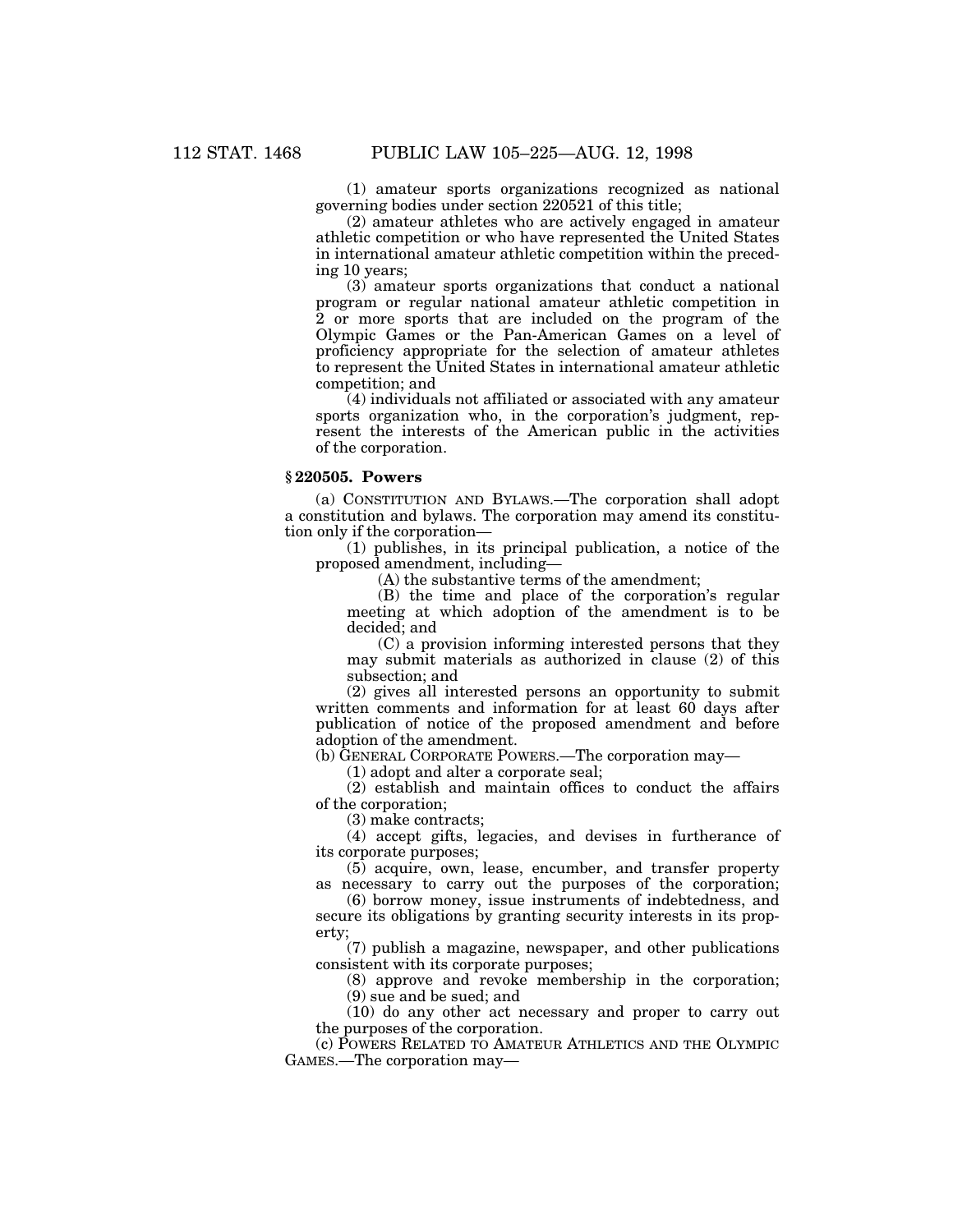(1) serve as the coordinating body for amateur athletic activity in the United States directly related to international amateur athletic competition;

(2) represent the United States as its national Olympic committee in relations with the International Olympic Committee and the Pan-American Sports Organization;

(3) organize, finance, and control the representation of the United States in the competitions and events of the Olympic Games and of the Pan-American Games, and obtain, directly or by delegation to the appropriate national governing body, amateur representation for those games;

(4) recognize eligible amateur sports organizations as national governing bodies for any sport that is included on the program of the Olympic Games or the Pan-American Games;

(5) facilitate, through orderly and effective administrative procedures, the resolution of conflicts or disputes that involve any of its members and any amateur athlete, coach, trainer, manager, administrator, official, national governing body, or amateur sports organization and that arise in connection with their eligibility for and participation in the Olympic Games, the Pan-American world championship competition, or other protected competition as defined in the constitution and bylaws of the corporation; and

(6) provide financial assistance to any organization or association, except a corporation organized for profit, in furtherance of the purposes of the corporation.

## **§ 220506. Exclusive right to name, seals, emblems, and badges**

(a) EXCLUSIVE RIGHT OF CORPORATION.—Except as provided in subsection (d) of this section, the corporation has the exclusive right to use—

(1) the name ''United States Olympic Committee'';

(2) the symbol of the International Olympic Committee, consisting of 5 interlocking rings;

(3) the emblem of the corporation, consisting of an escutcheon having a blue chief and vertically extending red and white bars on the base with 5 interlocking rings displayed on the chief; and

(4) the words ''Olympic'', ''Olympiad'', ''Citius Altius Fortius'', or any combination of those words.

(b) CONTRIBUTORS AND SUPPLIERS.—The corporation may authorize contributors and suppliers of goods or services to use the trade name of the corporation or any trademark, symbol, insignia, or emblem of the International Olympic Committee or of the corporation to advertise that the contributions, goods, or services were donated or supplied to, or approved, selected, or used by, the corporation, the United States Olympic team, the Pan-American team, or team members.

(c) CIVIL ACTION FOR UNAUTHORIZED USE.—Except as provided in subsection (d) of this section, the corporation may file a civil action against a person for the remedies provided in the Act of July 5, 1946 (15 U.S.C. 1051 et seq.) (popularly known as the Trademark Act of 1946) if the person, without the consent of the corporation, uses for the purpose of trade, to induce the sale of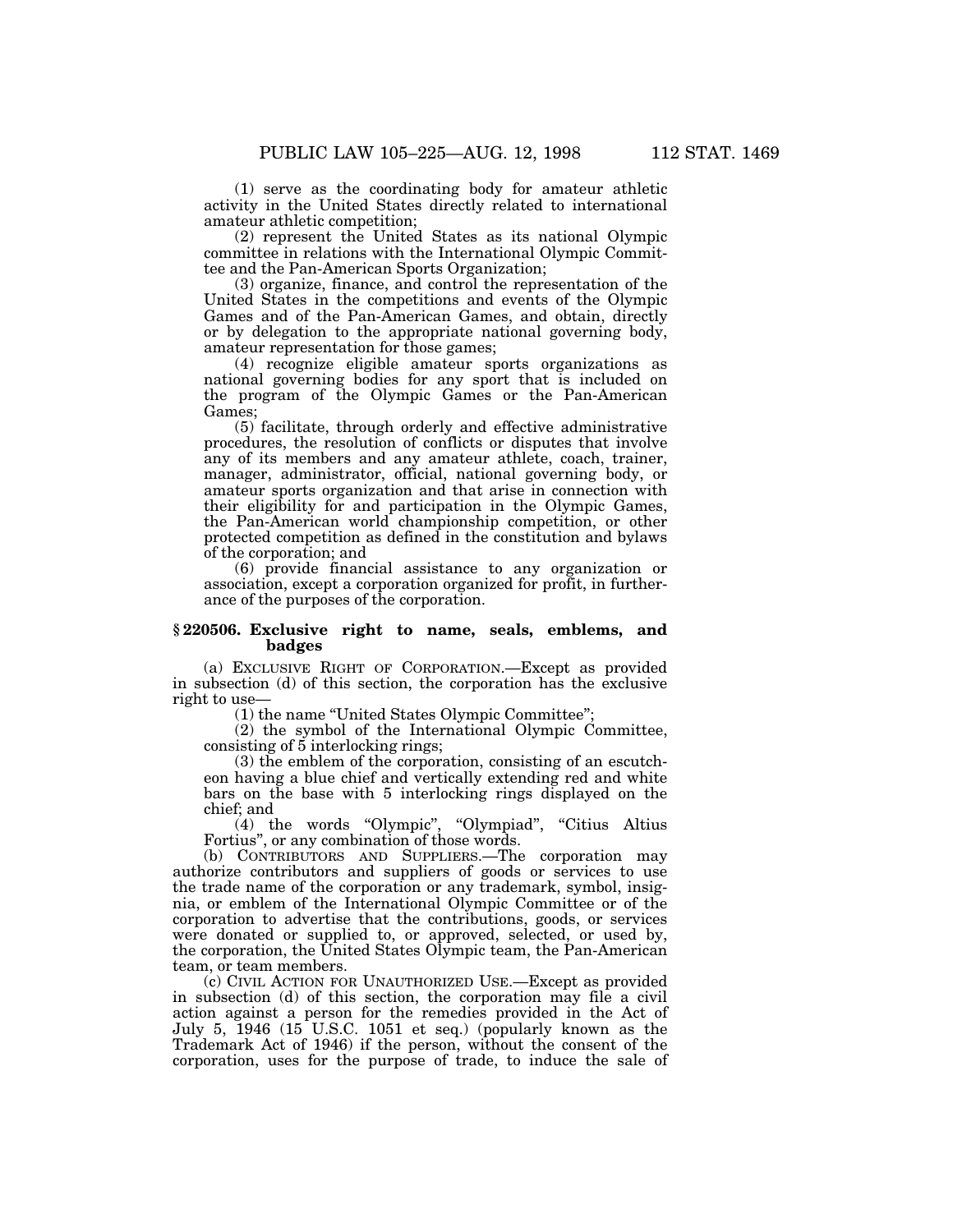any goods or services, or to promote any theatrical exhibition, athletic performance, or competition—

 $(1)$  the symbol described in subsection  $(a)(2)$  of this section;

 $(2)$  the emblem described in subsection  $(a)(3)$  of this section;

 $(3)$  the words described in subsection  $(a)(4)$  of this section, or any combination or simulation of those words tending to cause confusion or mistake, to deceive, or to falsely suggest a connection with the corporation or any Olympic activity; or

(4) any trademark, trade name, sign, symbol, or insignia falsely representing association with, or authorization by, the International Olympic Committee or the corporation.

(d) PRE-EXISTING RIGHTS.—(1) A person who actually used the emblem described in subsection  $(a)(3)$  of this section, or the words or any combination of the words described in subsection  $(a)(4)$ of this section, for any lawful purpose before September 21, 1950, is not prohibited by this section from continuing the lawful use for the same purpose and for the same goods or services.

(2) A person who actually used, or whose assignor actually used, the words or any combination of the words described in subsection (a)(4) of this section, or a trademark, trade name, sign, symbol, or insignia described in subsection (c)(4) of this section, for any lawful purpose before September 21, 1950, is not prohibited by this section from continuing the lawful use for the same purpose and for the same goods or services.

## **§ 220507. Restrictions**

(a) PROFIT AND STOCK.—The corporation may not engage in business for profit or issue stock.

(b) POLITICAL ACTIVITIES.—The corporation shall be nonpolitical and may not promote the candidacy of an individual seeking public office.

## **§ 220508. Headquarters, principal office, and meetings**

The corporation shall maintain its principal office and national headquarters in a place in the United States decided by the corporation. The corporation may hold its annual and special meetings in the places decided by the corporation.

## **§ 220509. Resolution of disputes**

The corporation shall establish and maintain provisions in its constitution and bylaws for the swift and equitable resolution of disputes involving any of its members and relating to the opportunity of an amateur athlete, coach, trainer, manager, administrator, or official to participate in the Olympic Games, the Pan-American Games, world championship competition, or other protected competition as defined in the constitution and bylaws of the corporation.

#### **§ 220510. Service of process**

As a condition to the exercise of any power or privilege granted by this chapter, the corporation shall file, with the secretary of state or other designated official of each State, the name and address of an agent in that State on whom legal process or demands against the corporation may be served.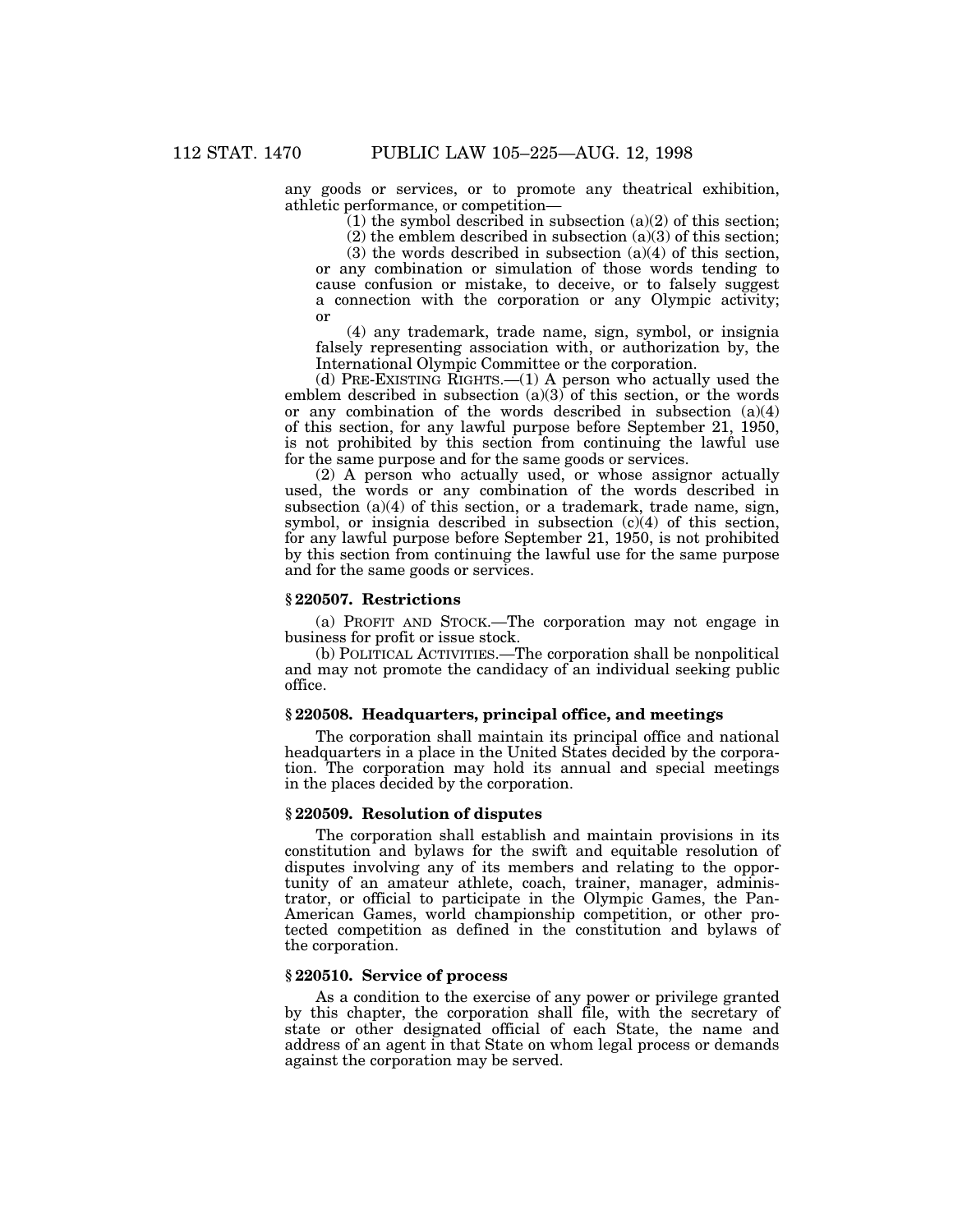## **§ 220511. Annual report**

(a) SUBMISSION TO PRESIDENT AND CONGRESS.—Not later than June 1 of each year, the corporation shall submit simultaneously to the President and to each House of Congress a detailed report of its operations during the prior calendar year, including—

(1) a complete statement of the corporation's receipts and expenditures; and

(2) a comprehensive description of the activities and accomplishments of the corporation during the prior year.

 $(b)$  AVAILABILITY TO PUBLIC.—The corporation shall make copies of the report available to interested persons at a reasonable cost.

#### SUBCHAPTER II—NATIONAL GOVERNING BODIES

#### **§ 220521. Recognition of amateur sports organizations as national governing bodies**

(a) GENERAL AUTHORITY.—For any sport that is included on the program of the Olympic Games or the Pan-American Games, the corporation may recognize as a national governing body an amateur sports organization that files an application and is eligible under section 220522 of this title. The corporation may recognize only one national governing body for each sport for which an application is made and approved.

(b) PUBLIC HEARING.—Before recognizing an organization as a national governing body, the corporation shall hold a public hearing on the application. The corporation shall publish notice of the time, place, and nature of the hearing. Publication shall be made in a regular issue of the corporation's principal publication at least 30 days, but not more than 60 days, before the date of the hearing.

(c) RECOMMENDATION TO INTERNATIONAL SPORTS FEDERA- TION.—Within 61 days after recognizing an organization as a national governing body, the corporation shall recommend and support in any appropriate manner the national governing body to the appropriate international sports federation as the representative of the United States for that sport.

(d) REVIEW OF RECOGNITION.—The corporation may review all matters related to the continued recognition of an organization as a national governing body and may take action it considers appropriate, including placing conditions on the continued recognition.

#### **§ 220522. Eligibility requirements**

An amateur sports organization is eligible to be recognized, or to continue to be recognized, as a national governing body only if it—

(1) is incorporated under the laws of a State of the United States or the District of Columbia as a not-for-profit corporation having as its purpose the advancement of amateur athletic competition;

(2) has the managerial and financial capability to plan and execute its obligations;

(3) submits—

(A) an application, in the form required by the corporation, for recognition as a national governing body;

(B) a copy of its corporate charter and bylaws; and

(C) any additional information considered necessary or appropriate by the corporation;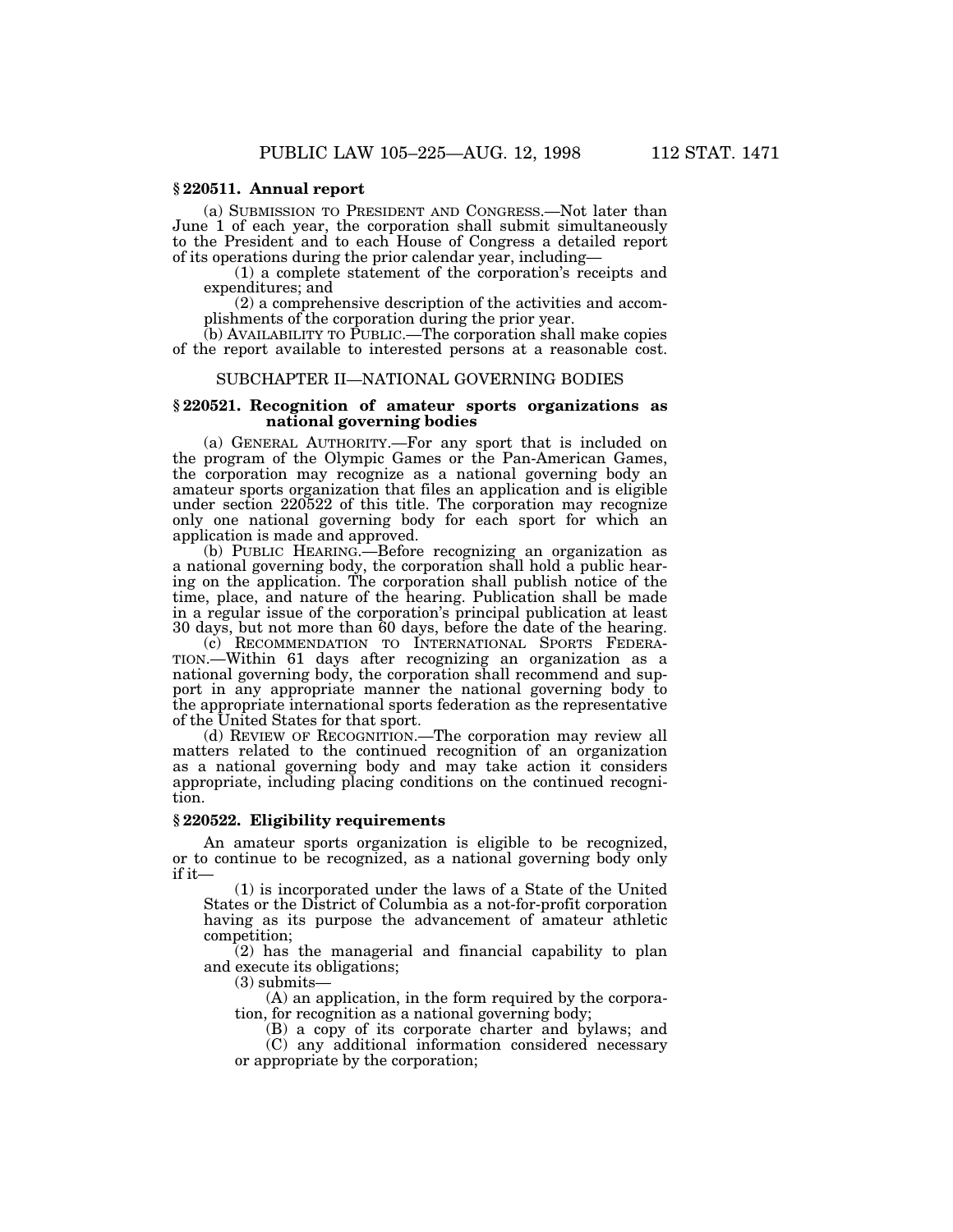(4) agrees to submit, on demand by the corporation, to binding arbitration conducted in accordance with the commercial rules of the American Arbitration Association in any controversy involving—

(A) its recognition as a national governing body, as provided for in section 220529 of this title; or

(B) the opportunity of any amateur athlete, coach, trainer, manager, administrator, or official to participate in amateur athletic competition, as provided for in the corporation's constitution and bylaws;

(5) demonstrates that it is autonomous in the governance of its sport, in that it—

(A) independently decides and controls all matters central to governance;

(B) does not delegate decision-making and control of matters central to governance; and

(C) is free from outside restraint;

(6) demonstrates that it is a member of no more than one international sports federation that governs a sport included on the program of the Olympic Games or the Pan-American Games;

(7) demonstrates that its membership is open to any individual who is an amateur athlete, coach, trainer, manager, administrator, or official active in the sport for which recognition is sought, or any amateur sports organization that conducts programs in the sport for which recognition is sought, or both;

(8) provides an equal opportunity to amateur athletes, coaches, trainers, managers, administrators, and officials to participate in amateur athletic competition, without discrimination on the basis of race, color, religion, sex, age, or national origin, and with fair notice and opportunity for a hearing to any amateur athlete, coach, trainer, manager, administrator, or official before declaring the individual ineligible to participate;

(9) is governed by a board of directors or other governing board whose members are selected without regard to race, color, religion, national origin, or sex, except that, in sports where there are separate male and female programs, it provides for reasonable representation of both males and females on the board of directors or other governing board;

(10) demonstrates that—

(A) its board of directors or other governing board includes among its voting members—

(i) individuals who are actively engaged in amateur athletic competition in the sport for which recognition is sought; or

(ii) individuals who, within the prior 10 years, have represented the United States in international amateur athletic competition in the sport for which recognition is sought; and

(B) the individuals described in subclause (A) of this clause hold at least 20 percent of the membership and voting power on the board;

(11) provides for reasonable direct representation on its board of directors or other governing board for any amateur sports organization that—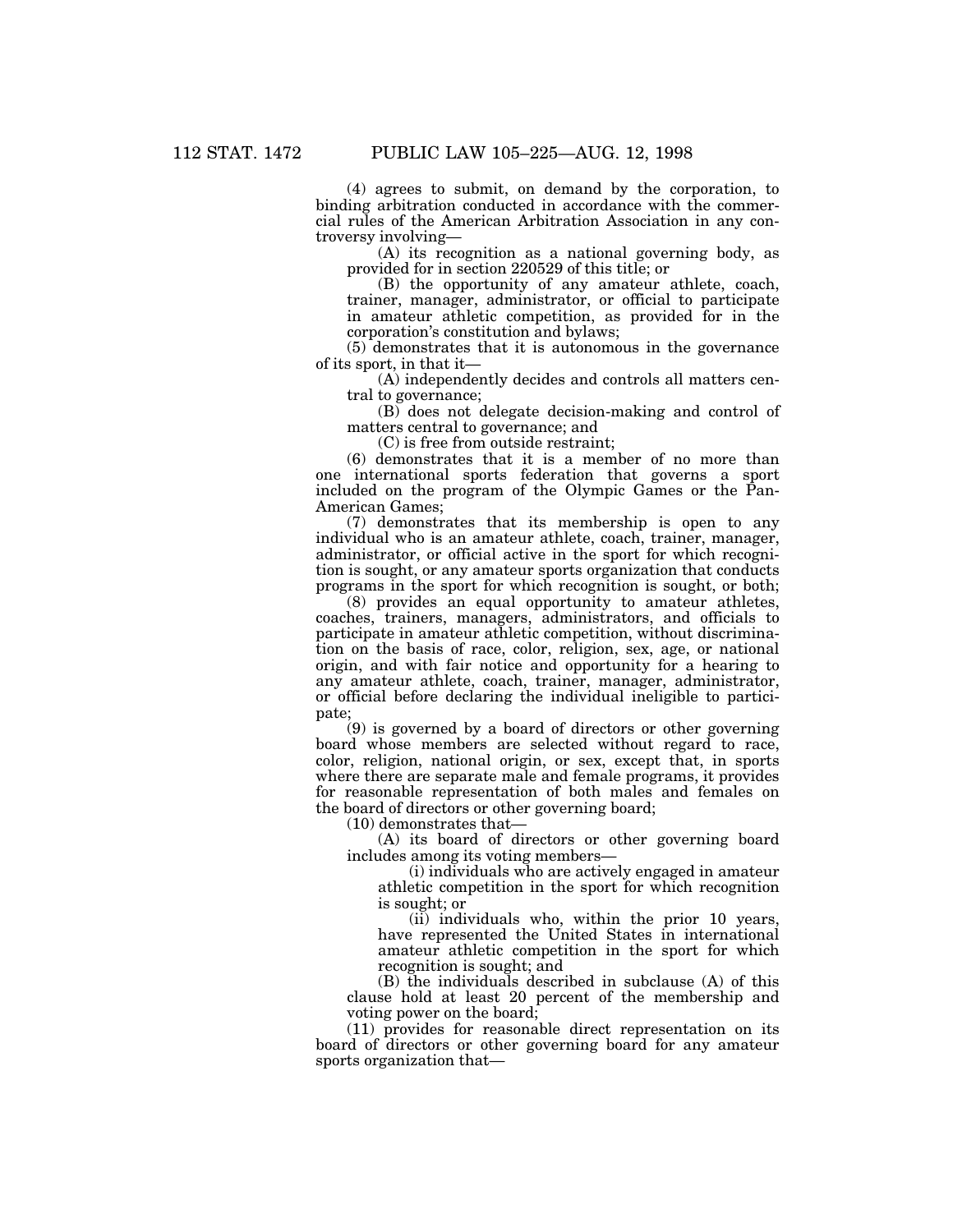(A) conducts a national program or regular national amateur athletic competition in the applicable sport on a level of proficiency appropriate for the selection of amateur athletes to represent the United States in international amateur athletic competition; and

(B) ensures that the representation reflects the nature, scope, quality, and strength of the programs and competitions of the amateur sports organization in relation to all other programs and competitions in the sport in the United States;

(12) demonstrates that none of its officers are also officers of any other amateur sports organization recognized as a national governing body;

(13) provides procedures for the prompt and equitable resolution of grievances of its members;

(14) does not have eligibility criteria related to amateur status that are more restrictive than those of the appropriate international sports federation; and

(15) demonstrates, if the organization is seeking to be recognized as a national governing body, that it is prepared to meet the obligations imposed on a national governing body under sections 220524 and 220525 of this title.

#### **§ 220523. Authority of national governing bodies**

(a) AUTHORITY.—For the sport that it governs, a national governing body may—

(1) represent the United States in the appropriate international sports federation;

(2) establish national goals and encourage the attainment of those goals;

(3) serve as the coordinating body for amateur athletic activity in the United States;

(4) exercise jurisdiction over international amateur athletic activities and sanction international amateur athletic competition held in the United States and sanction the sponsorship of international amateur athletic competition held outside the United States;

(5) conduct amateur athletic competition, including national championships, and international amateur athletic competition in the United States, and establish procedures for determining eligibility standards for participation in competition, except for amateur athletic competition specified in section 220526 of this title;

(6) recommend to the corporation individuals and teams to represent the United States in the Olympic Games and the Pan-American Games; and

(7) designate individuals and teams to represent the United States in international amateur athletic competition (other than the Olympic Games and the Pan-American Games) and certify, in accordance with applicable international rules, the amateur eligibility of those individuals and teams.

(b) REPLACEMENT OF NATIONAL GOVERNING BODY PURSUANT TO ARBITRATION.—A national governing body may not exercise any authority under subsection (a) of this section for a particular sport after another amateur sports organization has been declared (in accordance with binding arbitration proceedings prescribed by the organic documents of the corporation) entitled to replace that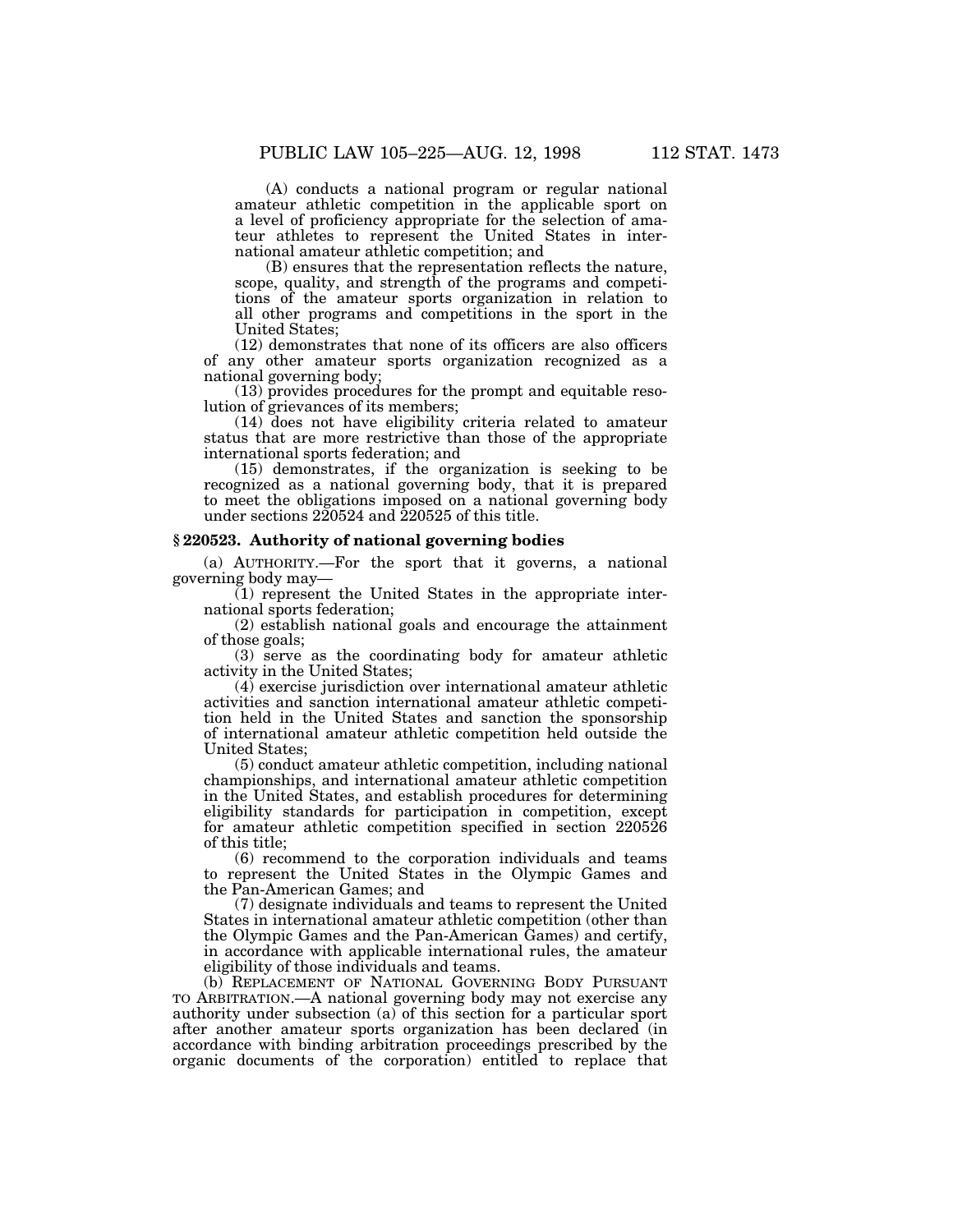national governing body as the member of the corporation for that sport.

## **§ 220524. General duties of national governing bodies**

For the sport that it governs, a national governing body shall—

(1) develop interest and participation throughout the United States and be responsible to the persons and amateur sports organizations it represents;

(2) minimize, through coordination with other amateur sports organizations, conflicts in the scheduling of all practices and competitions;

(3) keep amateur athletes informed of policy matters and reasonably reflect the views of the athletes in its policy decisions;

(4) allow an amateur athlete to compete in any international amateur athletic competition conducted by any amateur sports organization or person, unless the national governing body establishes that its denial is based on evidence that the organization or person conducting the competition does not meet the requirements stated in section 220525 of this title;

(5) provide equitable support and encouragement for participation by women where separate programs for male and female athletes are conducted on a national basis;

(6) encourage and support amateur athletic sports programs for individuals with disabilities and the participation of individuals with disabilities in amateur athletic activity, including, where feasible, the expansion of opportunities for meaningful participation by individuals with disabilities in programs of athletic competition for able-bodied individuals;

(7) provide and coordinate technical information on physical training, equipment design, coaching, and performance analysis; and

(8) encourage and support research, development, and dissemination of information in the areas of sports medicine and sports safety.

#### **§ 220525. Granting sanctions for amateur athletic competitions**

(a) PROMPT REVIEW AND DECISION.—For the sport that it governs, a national governing body promptly shall—

(1) review a request by an amateur sports organization or person for a sanction to hold an international amateur athletic competition in the United States or to sponsor United States amateur athletes to compete in international amateur athletic competition outside the United States; and

(2) grant the sanction if—

(A) the national governing body does not decide by clear and convincing evidence that holding or sponsoring an international amateur athletic competition would be detrimental to the best interest of the sport; and

(B) the requirements of subsection (b) of this section are met.

(b) REQUIREMENTS.—An amateur sports organization or person may be granted a sanction under this section only if the organization or person meets the following requirements: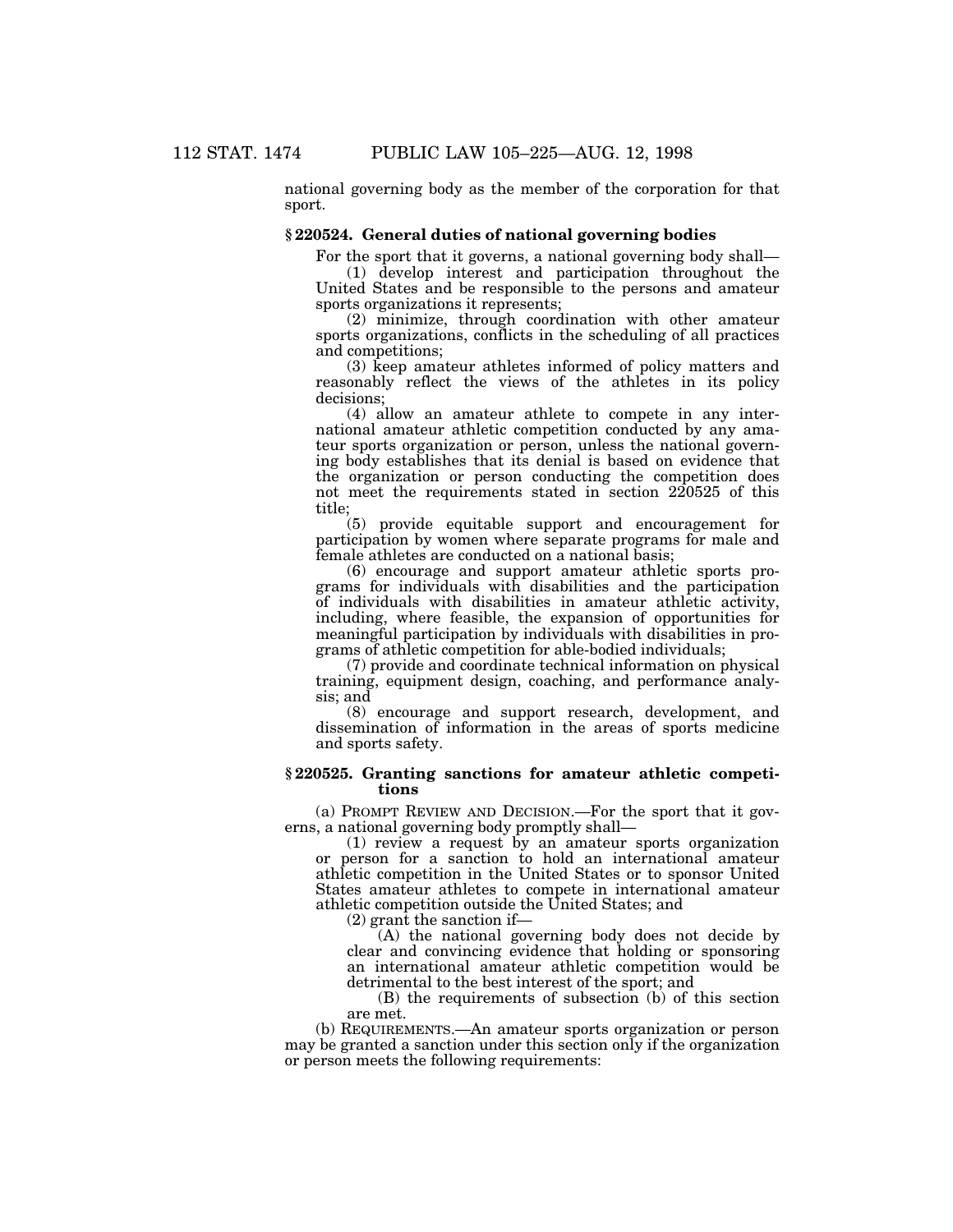(1) The organization or person must pay the national governing body any required sanctioning fee, if the fee is reasonable and nondiscriminatory.

(2) For a sanction to hold an international amateur athletic competition in the United States, the organization or person must—

(A) submit to the national governing body an audited or notarized financial report of similar events, if any, conducted by the organization or person; and

(B) demonstrate that the requirements of paragraph (4) of this subsection have been met.

(3) For a sanction to sponsor United States amateur athletes to compete in international amateur athletic competition outside the United States, the organization or person must—

(A) submit a report of the most recent trip to a foreign country, if any, that the organization or person sponsored for the purpose of having United States amateur athletes compete in international amateur athletic competition; and

(B) submit a letter from the appropriate entity that will hold the international amateur athletic competition certifying that the requirements of paragraph (4) of this subsection have been met.

(4) The requirements referred to in paragraphs (2) and (3) of this subsection are that—

(A) appropriate measures have been taken to protect the amateur status of athletes who will take part in the competition and to protect their eligibility to compete in amateur athletic competition;

(B) appropriate provision has been made for validation of any records established during the competition;

(C) due regard has been given to any international amateur athletic requirements specifically applicable to the competition;

(D) the competition will be conducted by qualified officials;

(E) proper medical supervision will be provided for athletes who will participate in the competition; and

(F) proper safety precautions have been taken to protect the personal welfare of the athletes and spectators at the competition.

## **§ 220526. Restricted amateur athletic competitions**

(a) EXCLUSIVE JURISDICTION.—An amateur sports organization that conducts amateur athletic competition shall have exclusive jurisdiction over that competition if participation is restricted to a specific class of amateur athletes, such as high school students, college students, members of the Armed Forces, or similar groups or categories.

(b) SANCTIONS FOR INTERNATIONAL COMPETITION.—An amateur sports organization under subsection (a) of this section shall obtain a sanction from the appropriate national governing body if the organization wishes to—

(1) conduct international amateur athletic competition in the United States; or

(2) sponsor international amateur athletic competition to be held outside the United States.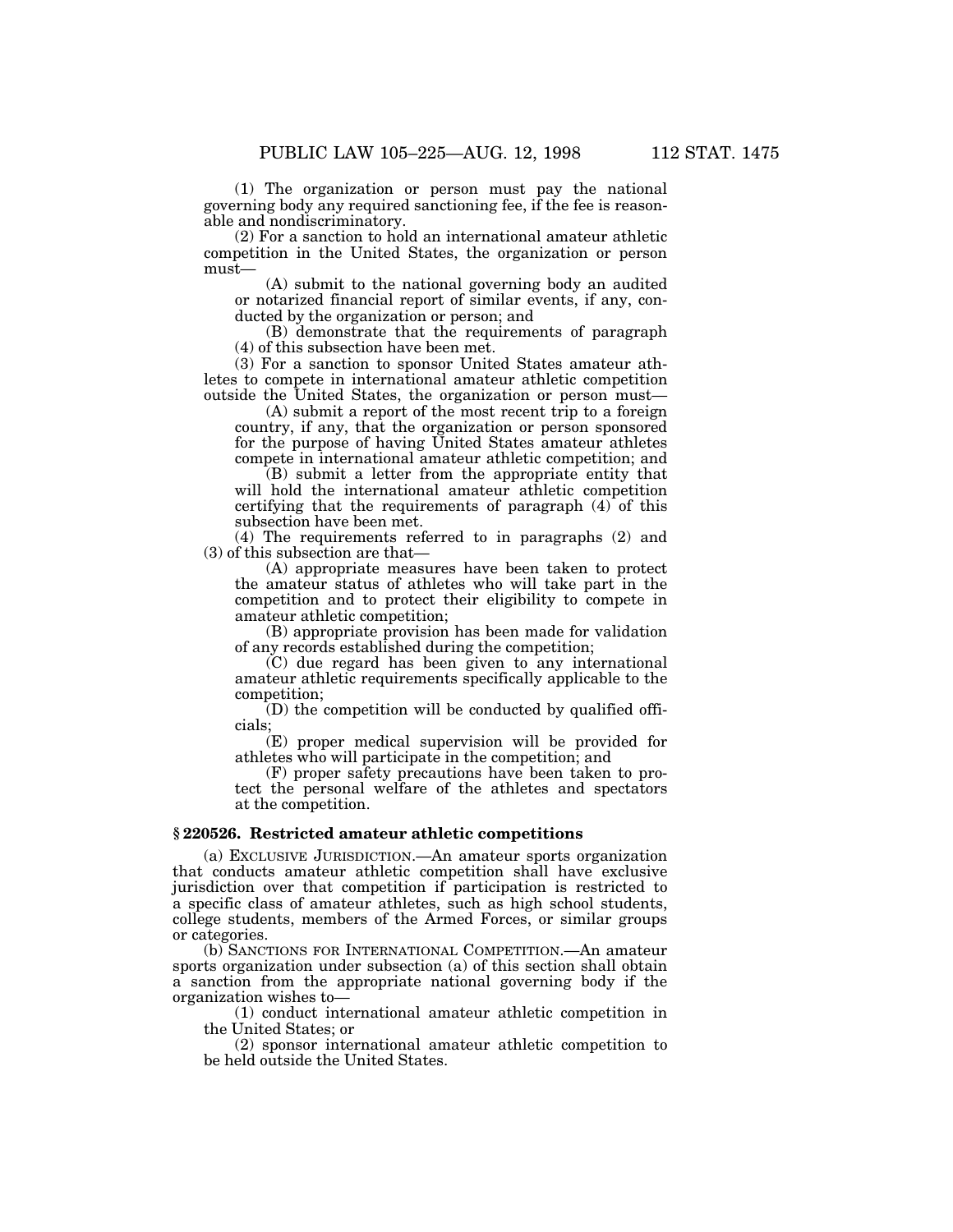## **§ 220527. Complaints against national governing bodies**

(a) GENERAL.—(1) An amateur sports organization or person that belongs to or is eligible to belong to a national governing body may seek to compel the national governing body to comply with sections 220522, 220524, and 220525 of this title by filing a written complaint with the corporation. A copy of the complaint shall be served on the national governing body.

(2) The corporation shall establish procedures for the filing and disposition of complaints under this section.

(b) EXHAUSTION OF REMEDIES.—(1) An organization or person may file a complaint under subsection (a) of this section only after exhausting all available remedies within the national governing body for correcting deficiencies, unless it can be shown by clear and convincing evidence that those remedies would have resulted in unnecessary delay.

(2) Within 30 days after a complaint is filed, the corporation shall decide whether the organization or person has exhausted all available remedies as required by paragraph (1) of this subsection. If the corporation determines that the remedies have not been exhausted, it may direct that the remedies be pursued before the corporation considers the complaint further.

(c) HEARINGS.—If the corporation decides that all available remedies have been exhausted as required by subsection  $(b)(1)$ of this section, it shall hold a hearing, within 90 days after the complaint is filed, to receive testimony to decide whether the national governing body is complying with sections 220522, 220524, and 220525 of this title.

(d) DISPOSITION OF COMPLAINT.—(1) If the corporation decides, as a result of the hearing, that the national governing body is complying with sections  $2\overline{2}0522$ ,  $220524$ , and  $2\overline{2}0525$  of this title, it shall so notify the complainant and the national governing body.

(2) If the corporation decides, as a result of the hearing, that the national governing body is not complying with sections 220522,  $220524$ , and  $220525$  of this title, it shall-

(A) place the national governing body on probation for a specified period of time, not to exceed 180 days, which the corporation considers necessary to enable the national governing body to comply with those sections; or

(B) revoke the recognition of the national governing body. (3) If the corporation places a national governing body on probation under paragraph (2) of this subsection, it may extend the probationary period if the national governing body has proven by clear and convincing evidence that, through no fault of its own, it needs additional time to comply with sections 220522, 220524, and 220525 of this title. If, at the end of the period allowed by the corporation, the national governing body has not complied with those sections, the corporation shall revoke the recognition of the national governing body.

#### **§ 220528. Applications to replace an incumbent national governing body**

(a) GENERAL.—An amateur sports organization may seek to replace an incumbent as the national governing body for a particular sport by filing a written application for recognition with the corporation.

(b) ESTABLISHMENT OF PROCEDURES.—The corporation shall establish procedures for the filing and disposition of applications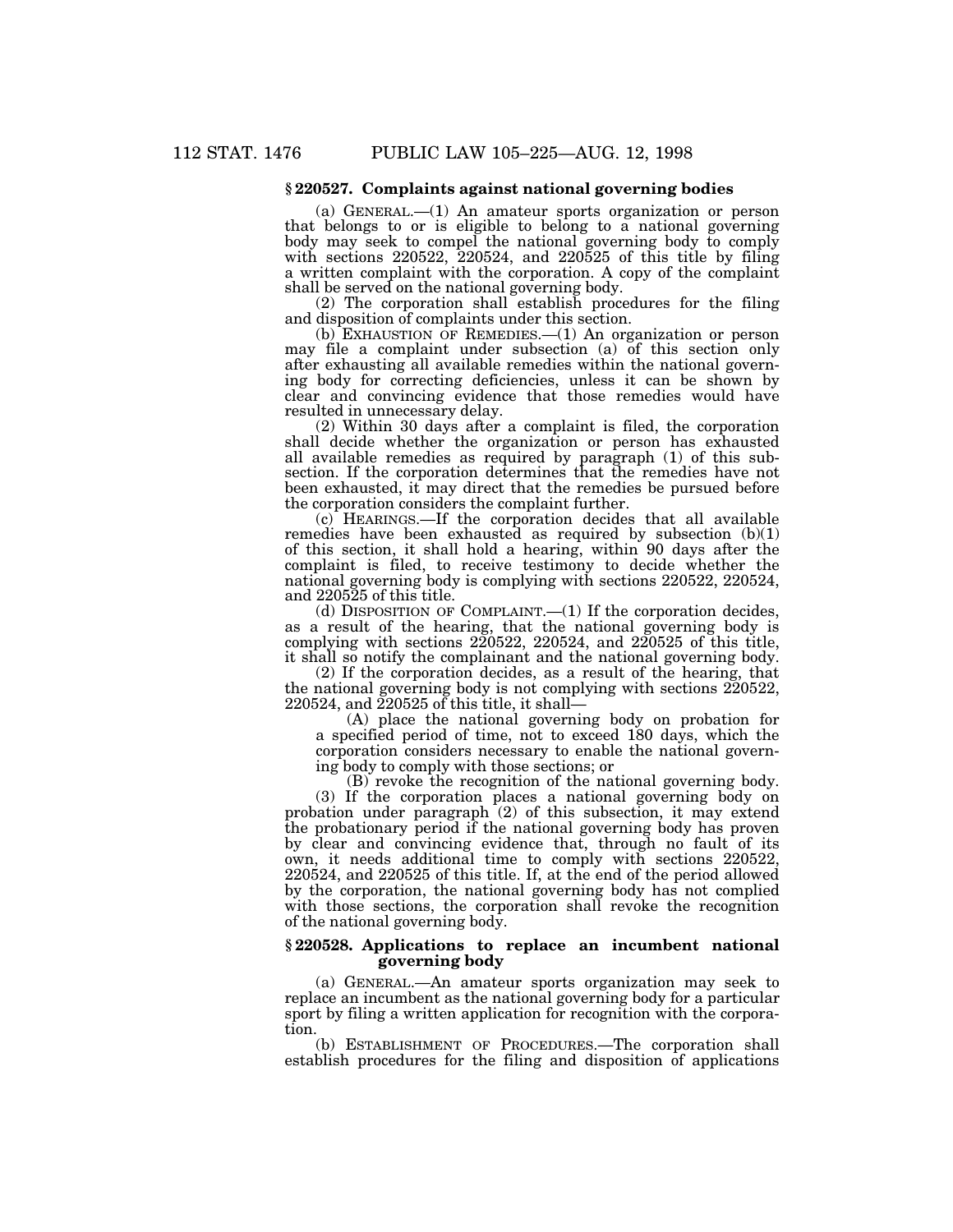under this section. If 2 or more organizations file applications for the same sport, the applications shall be considered in a single proceeding.

(c) FILING PROCEDURES.—(1) An application under this section must be filed within one year after the final day of—

(A) any Olympic Games, for a sport in which competition is held in the Olympic Games or both the Olympic and Pan-American Games; or

(B) any Pan-American Games, for a sport in which competition is held in the Pan-American Games but not in the Olympic Games.

(2) The application shall be filed with the corporation by registered mail, and a copy of the application shall be served on the national governing body. The corporation shall inform the applicant that its application has been received.

(d) HEARINGS.—Within 180 days after receipt of an application filed under this section, the corporation shall conduct a formal hearing to determine the merits of the application. The corporation shall publish notice of the time and place of the hearing in a regular issue of its principal publication at least 30 days, but not more than 60 days, before the date of the hearing. In the hearing, the applicant and the national governing body shall be given a reasonable opportunity to present evidence supporting their positions.

(e) STANDARDS FOR GRANTING APPLICATIONS.—In the hearing, the applicant must establish by a preponderance of the evidence that—

(1) it meets the criteria for recognition as a national governing body under section 220522 of this title; and

 $(2)(A)$  the national governing body does not meet the criteria of section 220522, 220524, or 220525 of this title; or

(B) the applicant more adequately meets the criteria of section  $220522$  of this title, is capable of more adequately meeting the criteria of sections 220524 and 220525 of this title, and provides or is capable of providing a more effective national program of competition than the national governing body in the sport for which it seeks recognition.

(f) DISPOSITION OF APPLICATIONS.—Within 30 days after the close of the hearing required by this section, the corporation shall—

(1) uphold the right of the national governing body to continue as the national governing body for its sport;

(2) revoke the recognition of the national governing body and declare a vacancy in the national governing body for that sport;

(3) revoke the recognition of the national governing body and recognize the applicant as the national governing body; or

(4) place the national governing body on probation for a period not exceeding 180 days, pending the compliance of the national governing body, if the national governing body would have retained recognition except for a minor deficiency in one of the requirements of section 220522, 220524, or 220525 of this title.

(g) REVOCATION OF RECOGNITION AFTER PROBATION.—If the national governing body does not comply with sections 220522, 220524, and 220525 of this title within the probationary period prescribed under subsection  $(f)(4)$  of this section, the corporation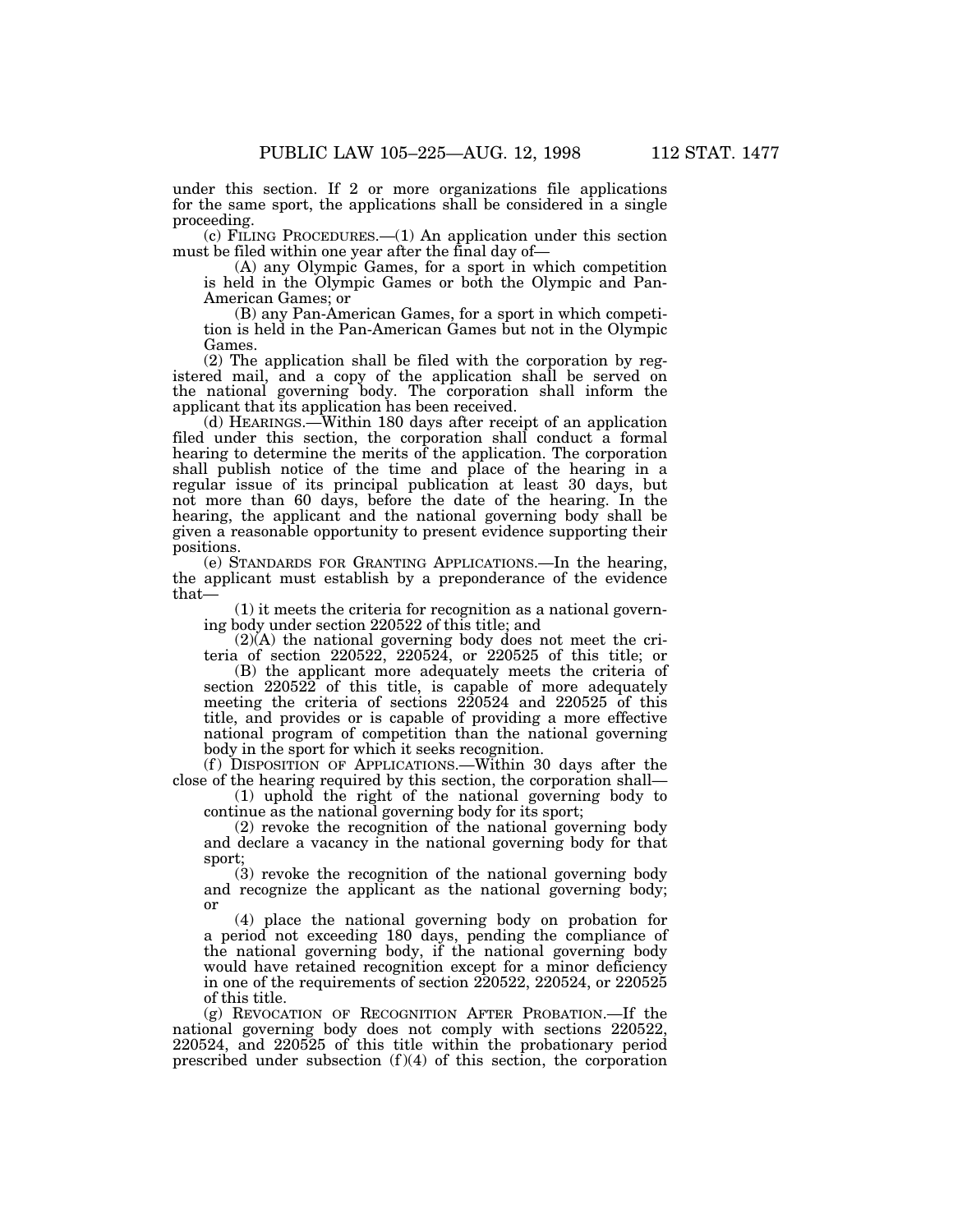shall revoke the recognition of the national governing body and either—

(1) recognize the applicant as the national governing body; or

(2) declare a vacancy in the national governing body for that sport.

## **§ 220529. Arbitration of corporation determinations**

(a) RIGHT TO REVIEW.—A party aggrieved by a determination of the corporation under section 220527 or 220528 of this title may obtain review by any regional office of the American Arbitration Association.

(b) PROCEDURE.— $(1)$  A demand for arbitration must be submitted within 30 days after the determination of the corporation.

(2) On receipt of a demand for arbitration, the Association shall serve notice on the parties to the arbitration and on the corporation, and shall immediately proceed with arbitration according to the commercial rules of the Association in effect at the time the demand is filed, except that—

(A) the arbitration panel shall consist of at least 3 arbitrators, unless the parties to the proceeding agree to a lesser number;

(B) the arbitration hearing shall take place at a site selected by the Association, unless the parties to the proceeding agree to the use of another site; and

(C) the arbitration hearing shall be open to the public. (3) A decision by the arbitrators shall be by majority vote unless the concurrence of all arbitrators is expressly required by the contesting parties.

(4) Each party may be represented by counsel or by any other authorized representative at the arbitration proceeding.

(5) The parties may offer any evidence they desire and shall produce any additional evidence the arbitrators believe is necessary to an understanding and determination of the dispute. The arbitrators shall be the sole judges of the relevancy and materiality of the evidence offered. Conformity to legal rules of evidence is not necessary.

(c) SETTLEMENT.—The arbitrators may settle a dispute arising under this chapter before making a final award, if agreed to by the parties and achieved in a manner not inconsistent with the constitution and bylaws of the corporation.

(d) BINDING NATURE OF DECISION.—Final decision of the arbitrators is binding on the parties if the award is not inconsistent with the constitution and bylaws of the corporation.

(e) REOPENING HEARINGS.—(1) At any time before a final decision is made, the hearings may be reopened by the arbitrators on their own motion or on the motion of a party.

(2) If the reopening is based on the motion of a party, and if the reopening would result in the arbitrators' decision being delayed beyond the specific period agreed to at the beginning of the arbitration proceedings, all parties to the decision must agree to reopen the hearings.

## **CHAPTER 2207—UNITED STATES SUBMARINE VETERANS OF WORLD WAR II**

Sec. 220701. Definition.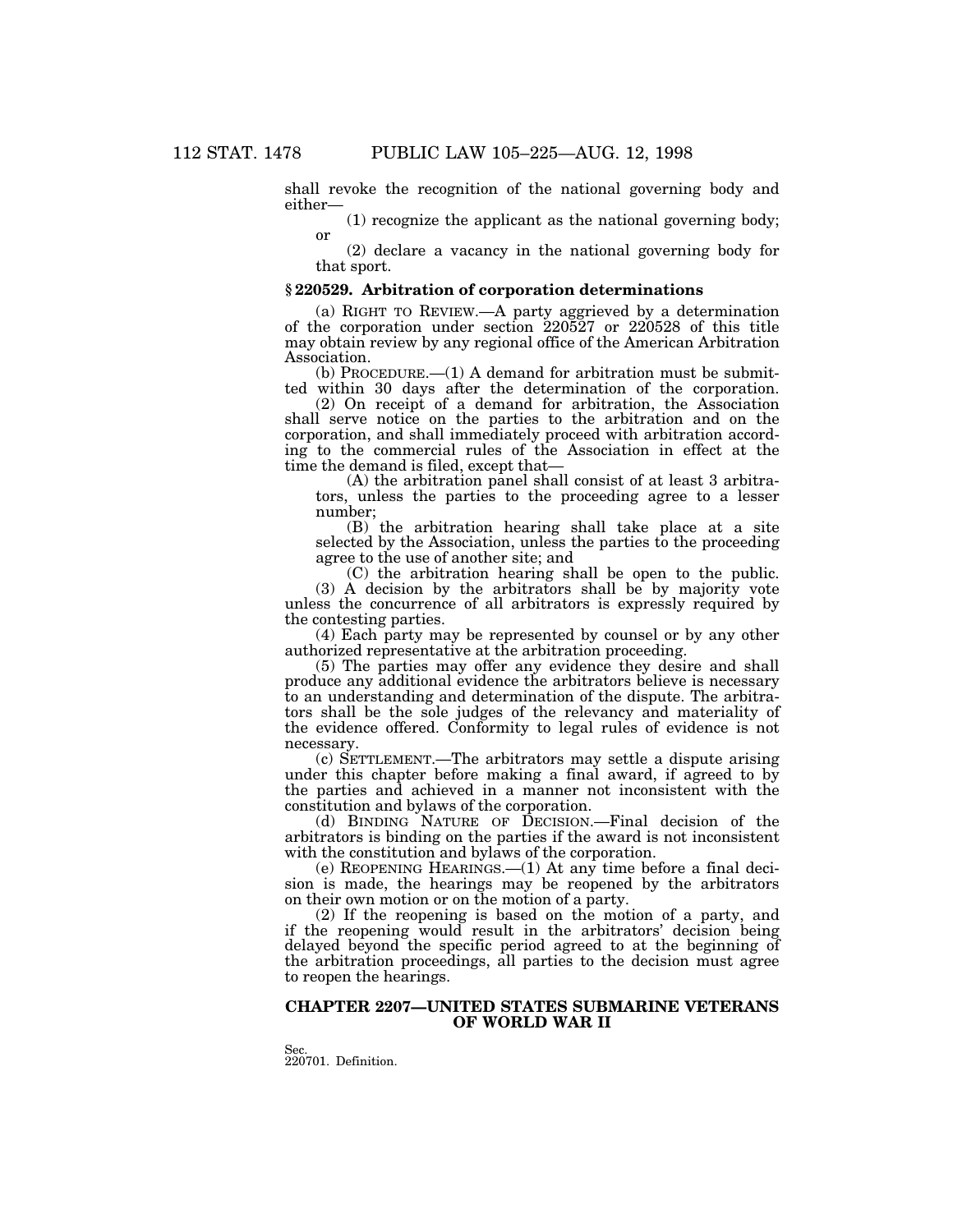220702. Organization. 220703. Purposes. 220704. Membership. 220705. Governing body. 220706. Powers.

220707. Restrictions.

220708. Duty to maintain tax-exempt status.

220709. Records and inspection.

220710. Service of process. 220711. Liability for acts of officers and agents. 220712. Annual report.

#### **§ 220701. Definition**

For purposes of this chapter, "State" includes the District of Columbia and the territories and possessions of the United States.

#### **§ 220702. Organization**

(a) FEDERAL CHARTER.—United States Submarine Veterans of World War II (in this chapter, the "corporation"), a nonprofit corporation incorporated in New Jersey and Colorado, is a federally chartered corporation.

(b) EXPIRATION OF CHARTER.—If the corporation does not comply with any provision of this chapter, the charter granted by this chapter expires.

## **§ 220703. Purposes**

The purposes of the corporation are as provided in its articles of incorporation and include—

(1) preserving and promoting patriotism and loyalty to the United States of America;

(2) perpetuating and establishing memorials to the memory of shipmates who served aboard United States submarines and gave their lives in submarine warfare during World War II;

(3) promoting the spirit and unity that existed among the United States Navy submarine crewmen during World War II;

(4) fostering general public awareness of life aboard submarines during World War II, through securing, restoring, and displaying the submarines that were in service at that time;

(5) sponsoring annual college scholarships; and

(6) performing acts of charity as provided in the constitution and bylaws of the corporation.

## **§ 220704. Membership**

Except as provided in this chapter, eligibility for membership in the corporation and the rights and privileges of members are as provided in the constitution and bylaws of the corporation.

#### **§ 220705. Governing body**

(a) BOARD OF DIRECTORS.—The board of directors and the responsibilities of the board are as provided in the articles of incorporation.

(b) OFFICERS.—The officers and the election of officers are as provided in the articles of incorporation.

#### **§ 220706. Powers**

The corporation has only the powers provided in its bylaws and articles of incorporation filed in each State in which it is incorporated.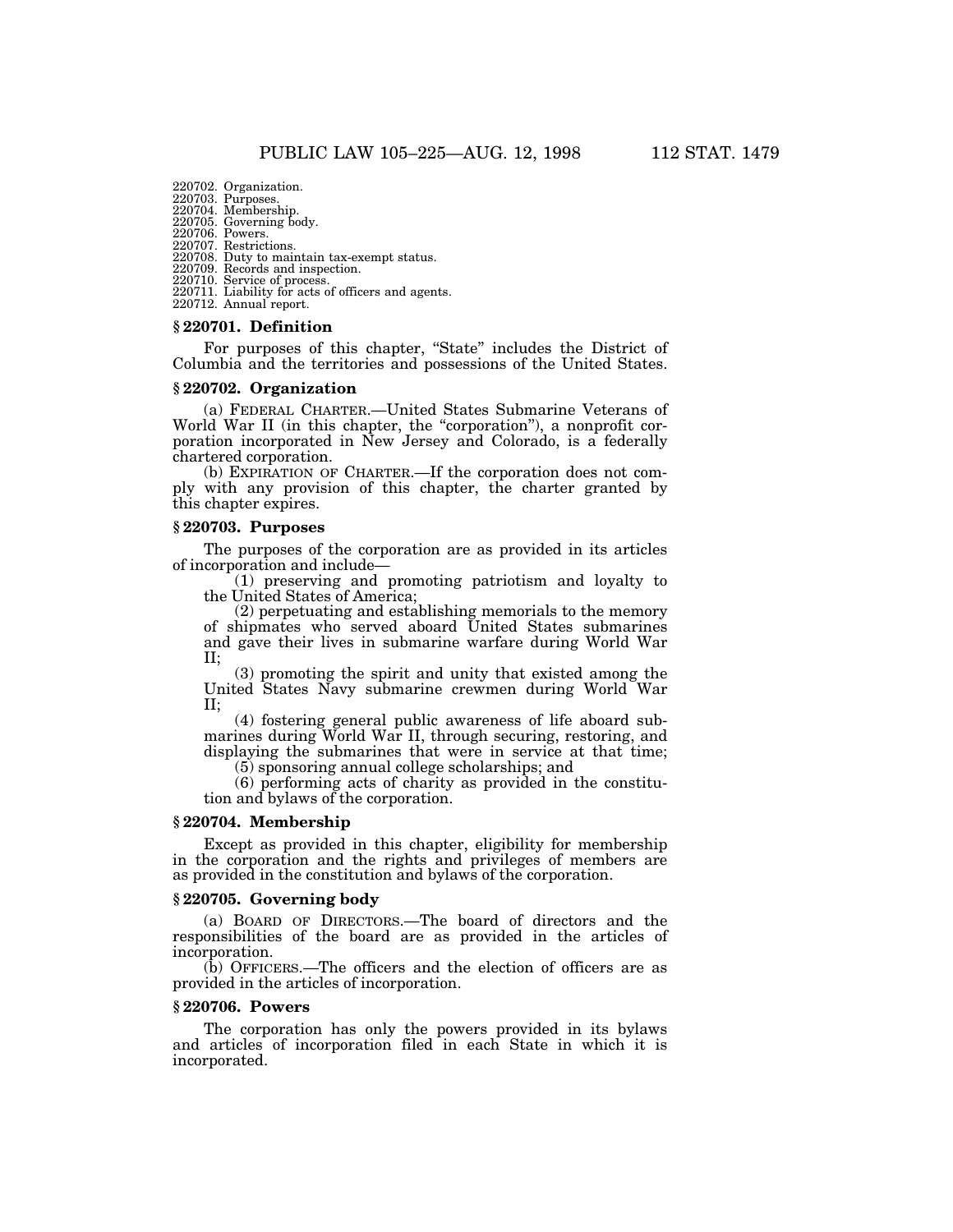## **§ 220707. Restrictions**

(a) STOCK AND DIVIDENDS.—The corporation may not issue stock or declare or pay a dividend.

(b) POLITICAL ACTIVITIES.—The corporation or a director or officer as such may not contribute to, support, or otherwise participate in any political activity or in any manner attempt to influence legislation.

(c) DISTRIBUTION OF INCOME OR ASSETS.—The income or assets of the corporation may not inure to the benefit of, or be distributed to, a director, officer, or member during the life of the charter granted by this chapter. This subsection does not prevent the payment of reasonable compensation to an officer or reimbursement for actual necessary expenses in amounts approved by the board of directors.

(d) LOANS.—The corporation may not make a loan to a director, officer, or employee.

(e) CLAIM OF GOVERNMENTAL APPROVAL OR AUTHORITY.—The corporation may not claim congressional approval or the authority of the United States Government for any of its activities.

#### **§ 220708. Duty to maintain tax-exempt status**

The corporation shall maintain its status as an organization exempt from taxation under the Internal Revenue Code of 1986 (26 U.S.C. 1 et seq.).

## **§ 220709. Records and inspection**

(a) RECORDS.—The corporation shall keep—

(1) correct and complete records of account;

(2) minutes of the proceedings of its members, board of directors, and committees having any of the authority of its board of directors; and

(3) at its principal office, a record of the names and addresses of its members entitled to vote.

(b) INSPECTION.—A member entitled to vote, or an agent or attorney of the member, may inspect the records of the corporation for any proper purpose, at any reasonable time.

## **§ 220710. Service of process**

The corporation shall comply with the law on service of process of each State in which it is incorporated and each State in which it carries on activities.

#### **§ 220711. Liability for acts of officers and agents**

The corporation is liable for the acts of its officers and agents acting within the scope of their authority.

## **§ 220712. Annual report**

The corporation shall submit an annual report to Congress on the activities of the corporation during the prior fiscal year. The report shall be submitted at the same time as the report of the audit required by section 10101 of this title. The report may not be printed as a public document.

## **CHAPTER 2301—VETERANS OF FOREIGN WARS OF THE UNITED STATES**

Sec. 230101. Organization.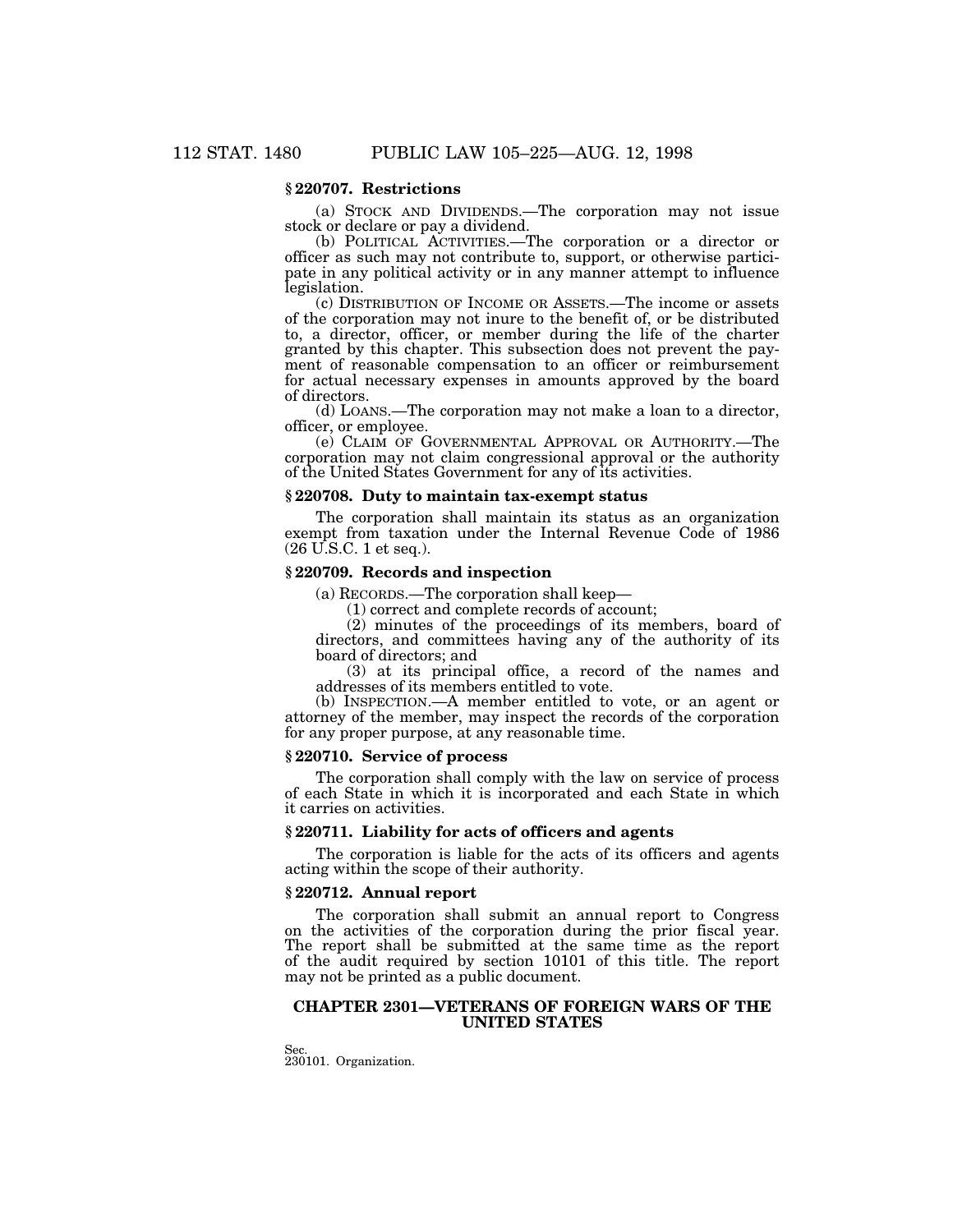230102. Purposes.

230103. Membership. 230104. Powers.

230105. Exclusive right to name, seal, emblems, and badges. 230106. Service of process. 230107. Annual report.

#### **§ 230101. Organization**

(a) FEDERAL CHARTER.—Veterans of Foreign Wars of the United States (in this chapter, the "corporation"), a national association of men who as soldiers, sailors, marines, and airmen served this Nation in wars, campaigns, and expeditions on foreign soil or in hostile waters, is a federally chartered corporation.

(b) PERPETUAL EXISTENCE.—Except as otherwise provided, the corporation has perpetual existence.

## **§ 230102. Purposes**

The purposes of the corporation are fraternal, patriotic, historical, and educational, and are-

(1) to preserve and strengthen comradeship among its members;

(2) to assist worthy comrades;

(3) to perpetuate the memory and history of our dead, and to assist their widows and orphans;

(4) to maintain true allegiance to the Government of the United States, and fidelity to its Constitution and laws;

(5) to foster true patriotism;

(6) to maintain and extend the institutions of American freedom; and

(7) to preserve and defend the United States from all enemies.

#### **§ 230103. Membership**

An individual is eligible for membership in the corporation only if the individual served honorably as a member of the Armed Forces of the United States—

(1) in a foreign war, insurrection, or expedition in service that—

(A) has been recognized as campaign-medal service; and

(B) is governed by the authorization of the award of a campaign badge by the United States Government; or (2) on the Korean peninsula or in its territorial waters for at least 30 consecutive days, or a total of 60 days, after June 30, 1949.

#### **§ 230104. Powers**

The corporation may—

(1) adopt and amend a constitution, bylaws, and regulations to carry out the purposes of the corporation;

(2) adopt and alter a corporate seal;

(3) establish and maintain offices to conduct its activities;

(4) make contracts;

(5) acquire, own, lease, encumber, and transfer property as necessary and appropriate to carry out the purposes of the corporation;

(6) establish, regulate, and discontinue subordinate State and territorial subdivisions and local chapters or posts;

(7) publish a magazine and other publications;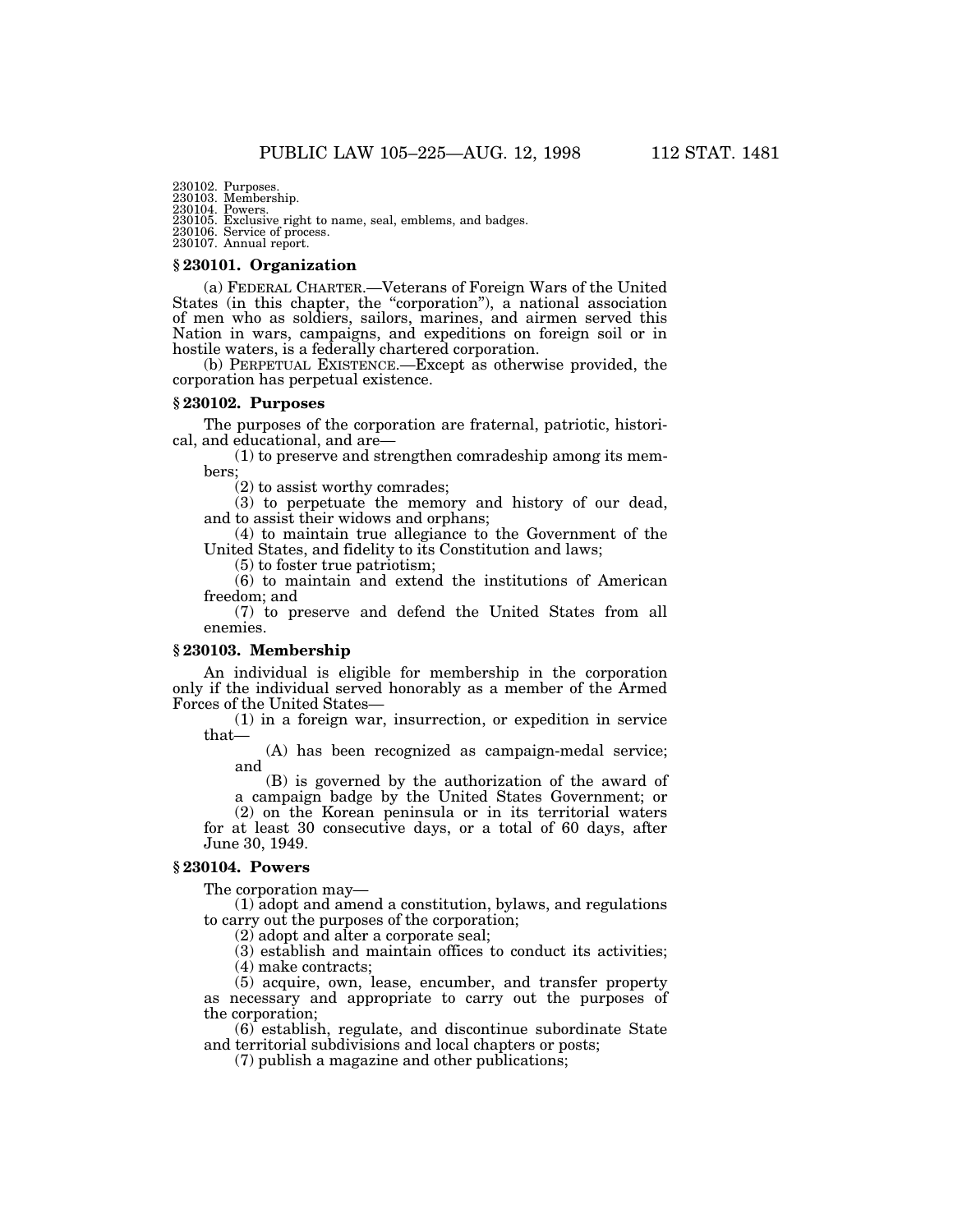#### (8) sue and be sued; and

(9) do any other act necessary and proper to carry out the purposes of the corporation.

## **§ 230105. Exclusive right to name, seal, emblems, and badges**

The corporation has the exclusive right to use the name "Veterans of Foreign Wars of the United States'' and its corporate seal and to manufacture and use emblems and badges the corporation adopts.

#### **§ 230106. Service of process**

As a condition to the exercise of any power or privilege granted by this chapter, the corporation shall file, with the secretary of state or other designated official of each State, the name and address of an agent in that State on whom legal process or demands against the corporation may be served.

#### **§ 230107. Annual report**

Not later than January 1 of each year, the corporation shall submit a report to Congress on the activities of the corporation during the prior fiscal year. The report may not be printed as a public document.

## **CHAPTER 2303—VETERANS OF WORLD WAR I OF THE UNITED STATES OF AMERICA, INCORPORATED**

Sec.<br>230301. Organization.<br>230302. Purposes.<br>230303. Membership.<br>230304. Governing body.<br>230306. Exclusive right to name, seals, emblems, and badges.<br>230306. Exclusive right to name, seals, emblems, and badges.<br>230309. Rec

230312. Annual report. 230313. Termination of existence and distribution of assets.

## **§ 230301. Organization**

(a) FEDERAL CHARTER.—Veterans of World War I of the United States of America, Incorporated (in this chapter, the "corporation"), is a federally chartered corporation.

(b) PLACE OF INCORPORATION AND DOMICILE.—The corporation is declared to be incorporated and domiciled in the District of Columbia.

(c) PERPETUAL EXISTENCE.—Except as otherwise provided, the corporation has perpetual existence.

#### **§ 230302. Purposes**

The purposes of the corporation are patriotic, fraternal, historical, and educational, in the service and for the benefit of veterans of World War I, and are—

(1) to provide for the veterans of World War I an organization for their mutual benefit, pleasure, and amusement which will afford them opportunities and means for personal contact with each other to keep alive friendships and memories of World War I and to venerate the memory of their honored dead;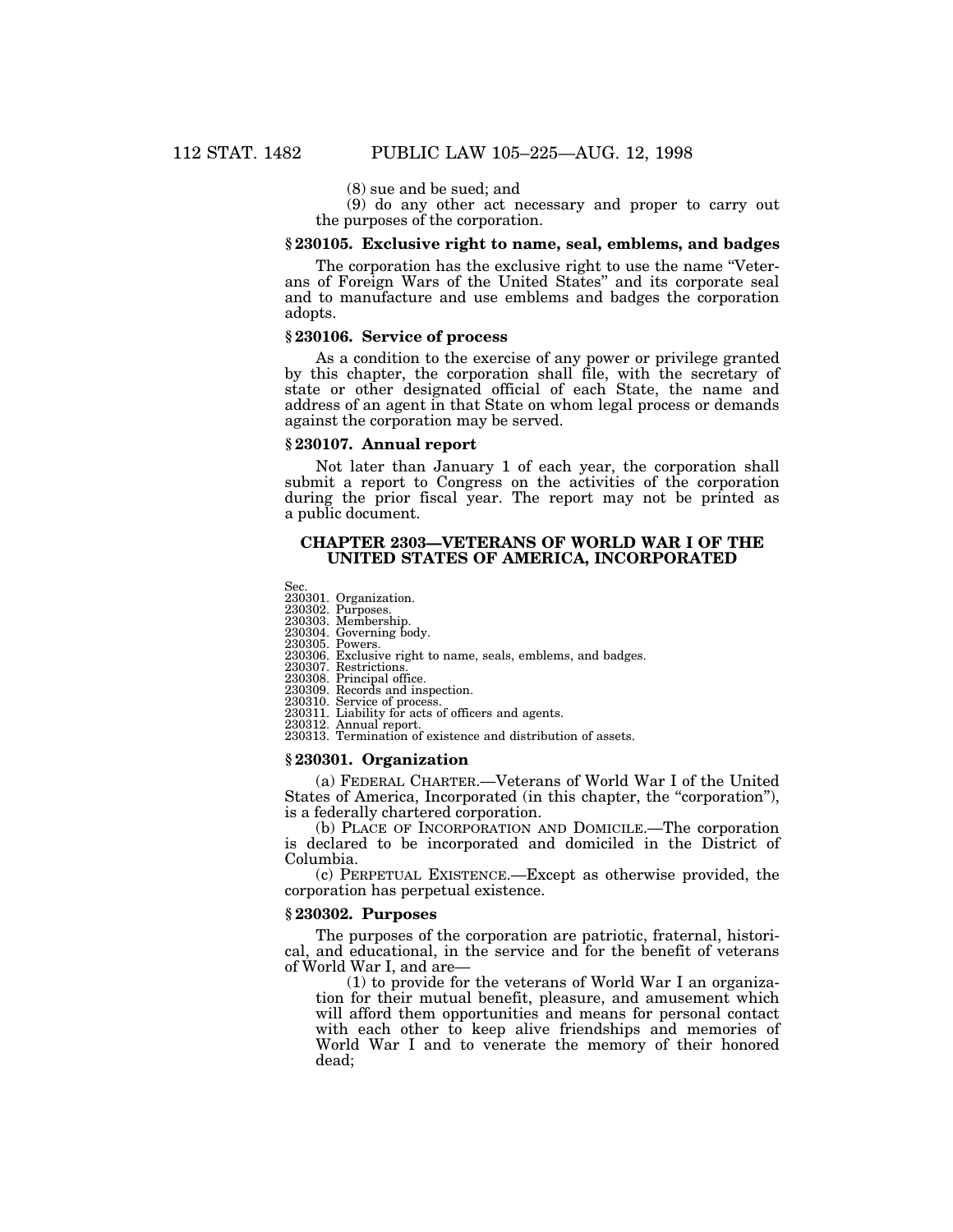(2) to cooperate to the fullest extent and in a harmonious manner with all veterans' organizations so that the best interests of all veterans of all wars in which the United States has participated, and the widows and orphans of deceased veterans of those wars, may best be served;

(3) to stimulate communities and political subdivisions into taking more interest in veterans of World War I, the widows and orphans of those deceased veterans, and the problems of those veterans and their widows and orphans;

(4) to collate, preserve, and encourage the study of historical episodes, chronicles, mementos, and events pertaining to World War I;

(5) to fight vigorously to uphold the Constitution and laws of the United States as well as the individual States of the Union and to foster the spirit and practice of true Americanism;

(6) to fight unceasingly for our national security to protect Americans from enemies within our borders, as well as those from without, so that our American way of life is preserved;

(7) to fight to the utmost all those alien forces, particularly forces such as communism, whose objectives are to deny our very existence as a free people; and

(8) to do any other act necessary and proper to carry out the purposes of the corporation.

## **§ 230303. Membership**

(a) ELIGIBILITY.—Eligibility for membership in the corporation and the rights, privileges, and designation of classes of members are as provided in the constitution and bylaws of the corporation. However, an individual who did not serve honorably in the Armed Forces of the United States during the period beginning April 6, 1917, and ending November 11, 1918, is not eligible for all classes of membership.

(b) VOTING.—Each member of the corporation (except an associate or honorary member) has one vote on each matter submitted to a vote at a meeting of the members of the corporation except the national convention.

#### **§ 230304. Governing body**

(a) NATIONAL CONVENTION.—(1) The national convention is the supreme governing authority of the corporation.

(2) The national convention is composed of officers and elected representatives from the States and other local subdivisions of the corporation as provided in the constitution and bylaws of the corporation. However, the form of government of the corporation must be representative of the membership at large and may not permit concentration of control in a limited number of members or in a self-perpetuating group not representative of the membership at large. Each elected representative is entitled to one vote at the national convention.

(3) The meetings of the national convention may be held in the District of Columbia or in any State, territory, or possession of the United States.

(b) BOARD OF ADMINISTRATION.—(1) During the intervals between the national convention, the board of administration is the governing board of the corporation and is responsible for the general policies, program, and activities of the corporation.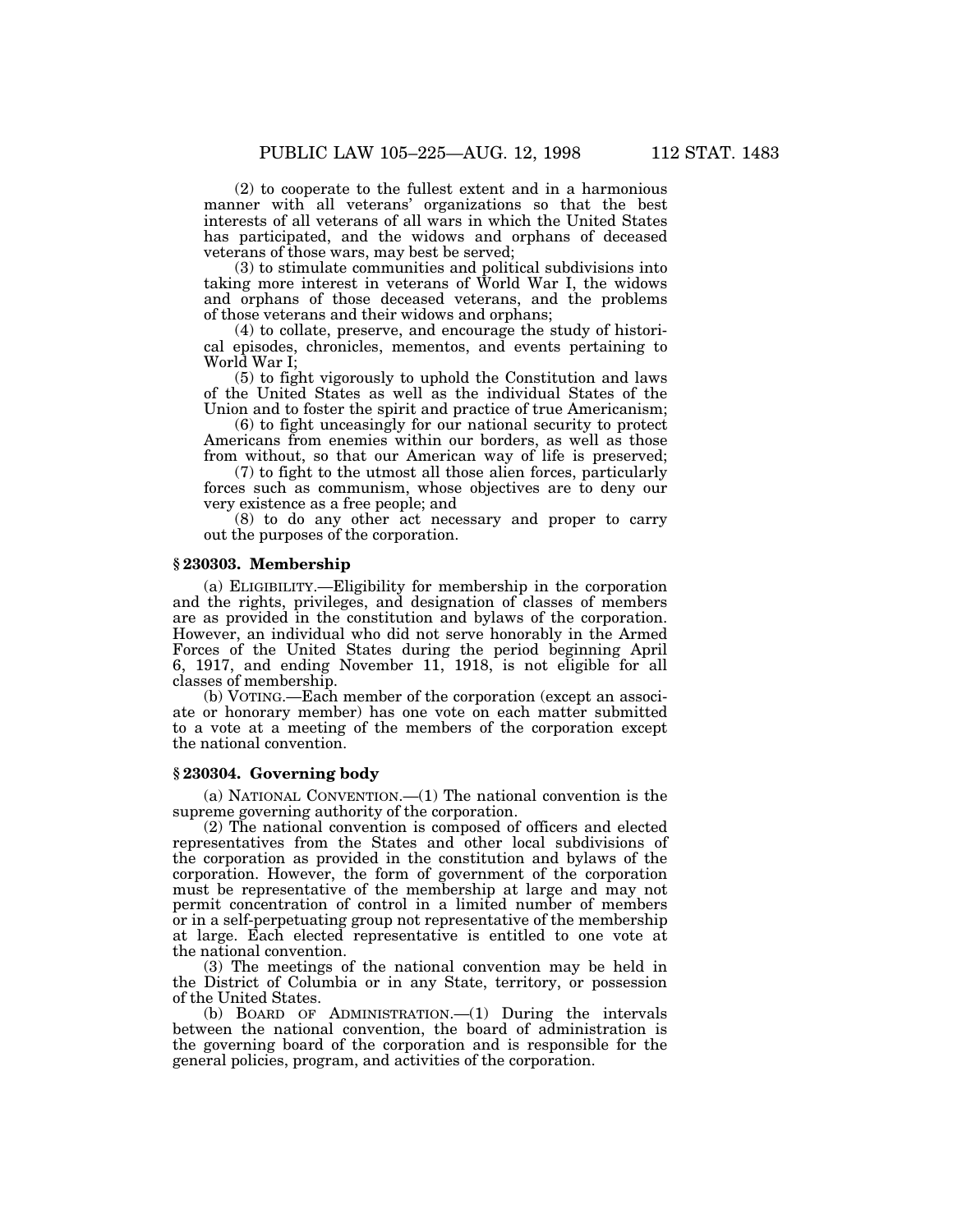(2) The board shall consist of at least 7 members elected in the manner and for the term provided in the constitution and bylaws.

(c) OFFICERS.—(1) The officers of the corporation are a national commander, a national senior vice commander, a national junior vice commander, a national quartermaster, a national adjutant, a national judge advocate, 9 regional vice commanders, and other officers as provided in the constitution and bylaws. One individual may hold the offices of national quartermaster and national adjutant.

(2) The titles, manner of selection, term of office, and duties of the officers are as provided in the constitution and bylaws.

## **§ 230305. Powers**

The corporation may—

(1) adopt and amend a constitution and bylaws for the management of its property and the regulation of its affairs; (2) adopt and alter a corporate seal;

(3) choose officers, managers, employees, and agents as the activities of the corporation require;

(4) make contracts;

(5) acquire, own, lease, encumber, and transfer property as necessary or convenient to carry out the purposes of the corporation;

(6) borrow money, issue instruments of indebtedness, and secure its obligations by granting security interests in its property;

 $(7)$  sue and be sued; and

(8) do any other act necessary and proper to carry out the purposes of the corporation.

## **§ 230306. Exclusive right to name, seals, emblems, and badges**

The corporation and its subordinate divisions have the exclusive right to use the name ''Veterans of World War I of the United States of America, Incorporated''. The corporation has the exclusive right to use, and to allow others to use, seals, emblems, and badges the corporation adopts.

## **§ 230307. Restrictions**

(a) STOCKS AND DIVIDENDS.—The corporation may not issue stock or declare or pay a dividend.

(b) POLITICAL ACTIVITIES.—The corporation or an officer or agent as such may not contribute to, support, or assist a political party or candidate for public office.

(c) DISTRIBUTION OF INCOME OR ASSETS.—The income or assets of the corporation may not inure to the benefit of, or be distributed to, an officer or member during the life of the corporation or on its dissolution or final liquidation. This subsection does not prevent the payment of compensation to an officer or reimbursement for actual necessary expenses in amounts approved by the board of administration of the corporation.

(d) LOANS.—The corporation may not make a loan or advance to an officer or employee. Members of the board of administration who vote for or assent to making a loan or advance to an officer or employee, and officers who participate in making the loan or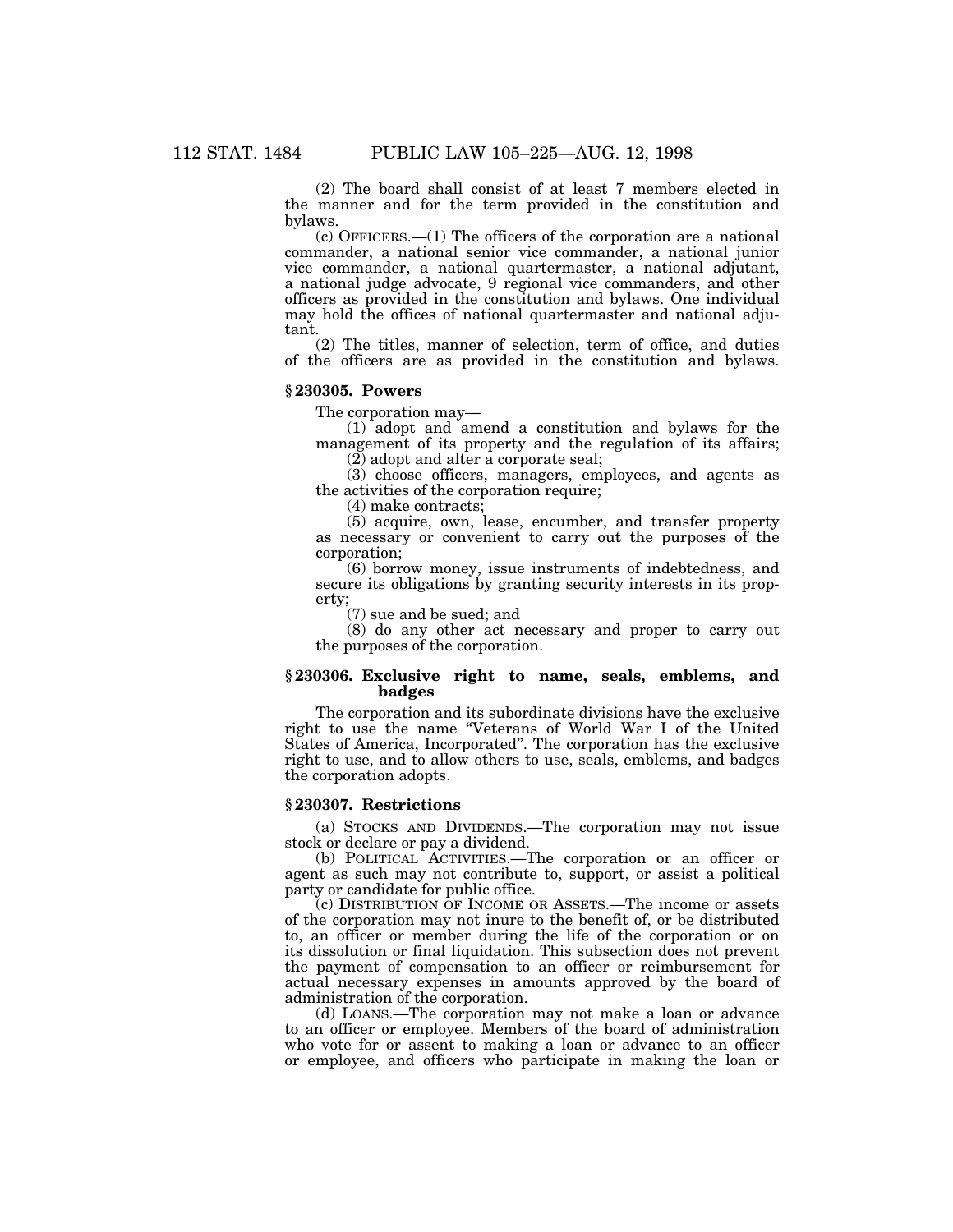advance, are jointly and severally liable to the corporation for the amount of the loan or advance until it is repaid.

## **§ 230308. Principal office**

The principal office of the corporation shall be in the District of Columbia or another place decided by the board of administration. However, the activities of the corporation are not confined to the place where the principal office is located but may be conducted in the District of Columbia and throughout the States, territories, and possessions of the United States.

#### **§ 230309. Records and inspection**

(a) RECORDS.—The corporation shall keep—

(1) correct and complete records of account; and

(2) minutes of the proceedings of its national convention and board of administration.

(b) INSPECTION.—A member, or an agent or attorney of the member, may inspect the records of the corporation for any proper purpose, at any reasonable time.

### **§ 230310. Service of process**

The corporation shall have a designated agent in the District of Columbia to receive service of process for the corporation. Notice to or service on the agent, or mailed to the business address of the agent, is notice to or service on the corporation.

## **§ 230311. Liability for acts of officers and agents**

The corporation is liable for the acts of its officers and agents acting within the scope of their authority.

#### **§ 230312. Annual report**

Not later than March 1 of each year, the corporation shall submit a report to Congress on the activities of the corporation during the prior fiscal year. The report may consist of a report on the proceedings of the national convention.

#### **§ 230313. Termination of existence and distribution of assets**

(a) AUTHORITY TO MAKE CONTINGENT PROVISIONS.—The national convention, by resolution, may declare that the corporate existence will terminate on the occurrence of a specified event and provide for the disposition of any property remaining after the discharge of all liabilities.

(b) PROCEDURE FOR CARRYING OUT CONTINGENT PROVISIONS.— (1) An authenticated copy of the national convention's resolution must be filed in the office of the United States District Court for the District of Columbia.

(2) The court shall take jurisdiction when—

(A) the declared event has occurred; and

(B) a petition is filed with the court reciting the relevant facts.

(3) On proof of the facts, the court shall enter an order vesting title and ownership in accordance with the resolution of the national convention.

### **CHAPTER 2305—VIETNAM VETERANS OF AMERICA, INC.**

Sec. 230501. Definition.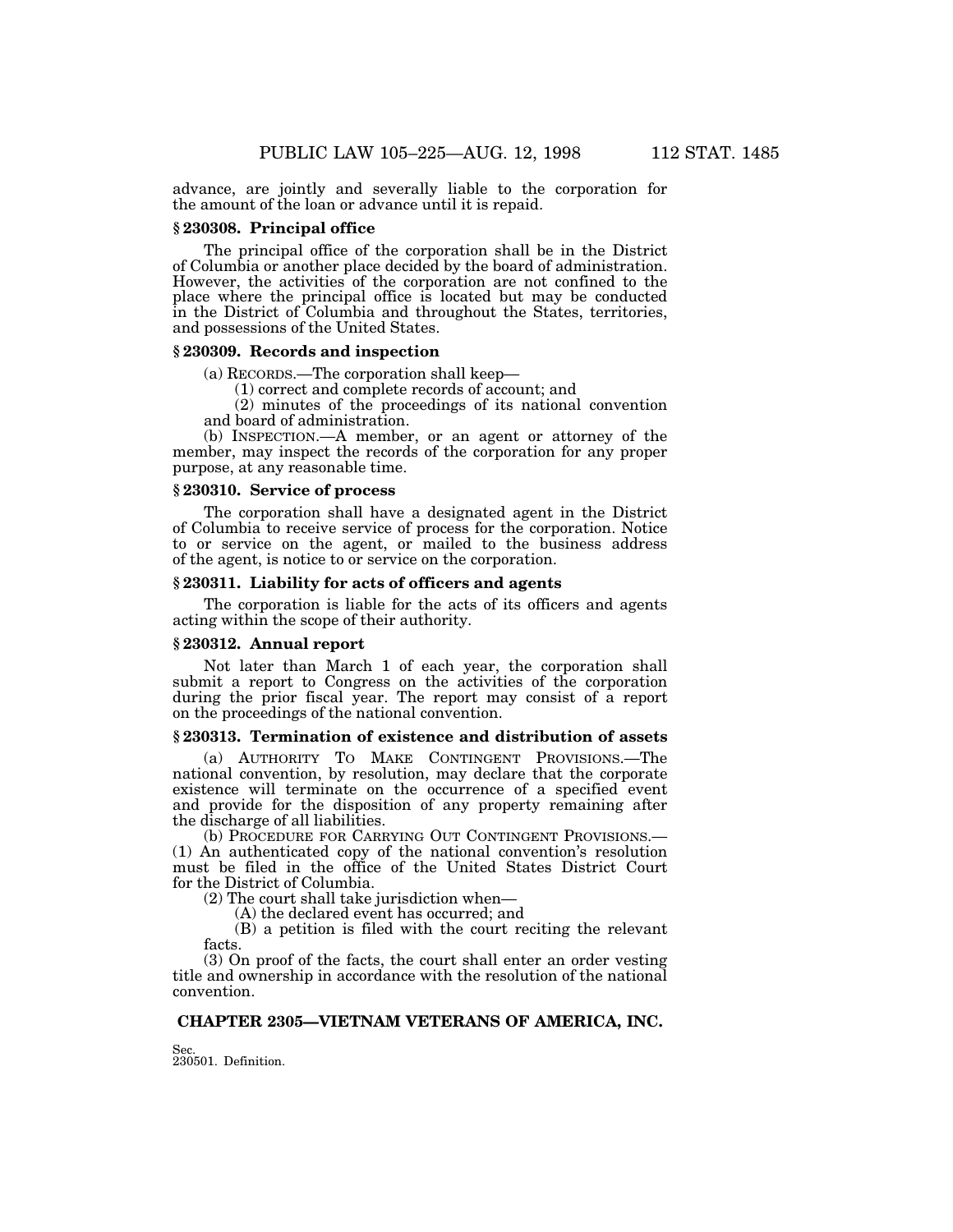230502. Organization.

230503. Purposes. 230504. Membership.

230505. Governing body. 230506. Powers. 230507. Exclusive right to name, seals, emblems, and badges.

230508. Restrictions. 230509. Duty to maintain tax-exempt status. 230510. Records and inspection. 230511. Service of process. 230512. Liability for acts of officers and agents.

230513. Annual report.

#### **§ 230501. Definition**

For purposes of this chapter, "State" includes the District of Columbia and the territories and possessions of the United States.

## **§ 230502. Organization**

(a) FEDERAL CHARTER.—Vietnam Veterans of America, Inc. (in this chapter, the ''corporation''), a nonprofit corporation incorporated in New York, is a federally chartered corporation.

(b) EXPIRATION OF CHARTER.—If the corporation does not comply with any provision of this chapter, the charter granted by this chapter expires.

#### **§ 230503. Purposes**

The purposes of the corporation are as provided in its articles of incorporation, constitution, and bylaws and include a commitment—

(1) to uphold and defend the Constitution of the United States;

 $(2)$  to foster improvement of the condition of Vietnamera veterans;

(3) to promote the social welfare (including educational, economic, social, physical, and cultural improvement) of Vietnam-era veterans and other veterans in the United States by encouraging their growth, development, readjustment, selfrespect, self-confidence, and usefulness;

(4) to improve conditions for Vietnam-era veterans and develop channels of communication to assist Vietnam-era veterans;

(5) to conduct and publish research, on a nonpartisan basis, pertaining to—

(A) the relationship between Vietnam-era veterans and American society;

(B) the Vietnam war experience;

(C) the role of the United States in securing peaceful coexistence for the world community; and

(D) other matters that affect the educational, economic, social, physical, or cultural welfare of Vietnam-era veterans, other veterans, and their families;

(6) to assist disabled Vietnam-era veterans and other veterans in need of assistance and the dependents and survivors of those veterans; and

(7) to consecrate the efforts of the members of the corporation, and Vietnam-era veterans generally, to mutual helpfulness and service to their country.

## **§ 230504. Membership**

(a) ELIGIBILITY.—Except as provided in this chapter, eligibility for membership in the corporation and the rights and privileges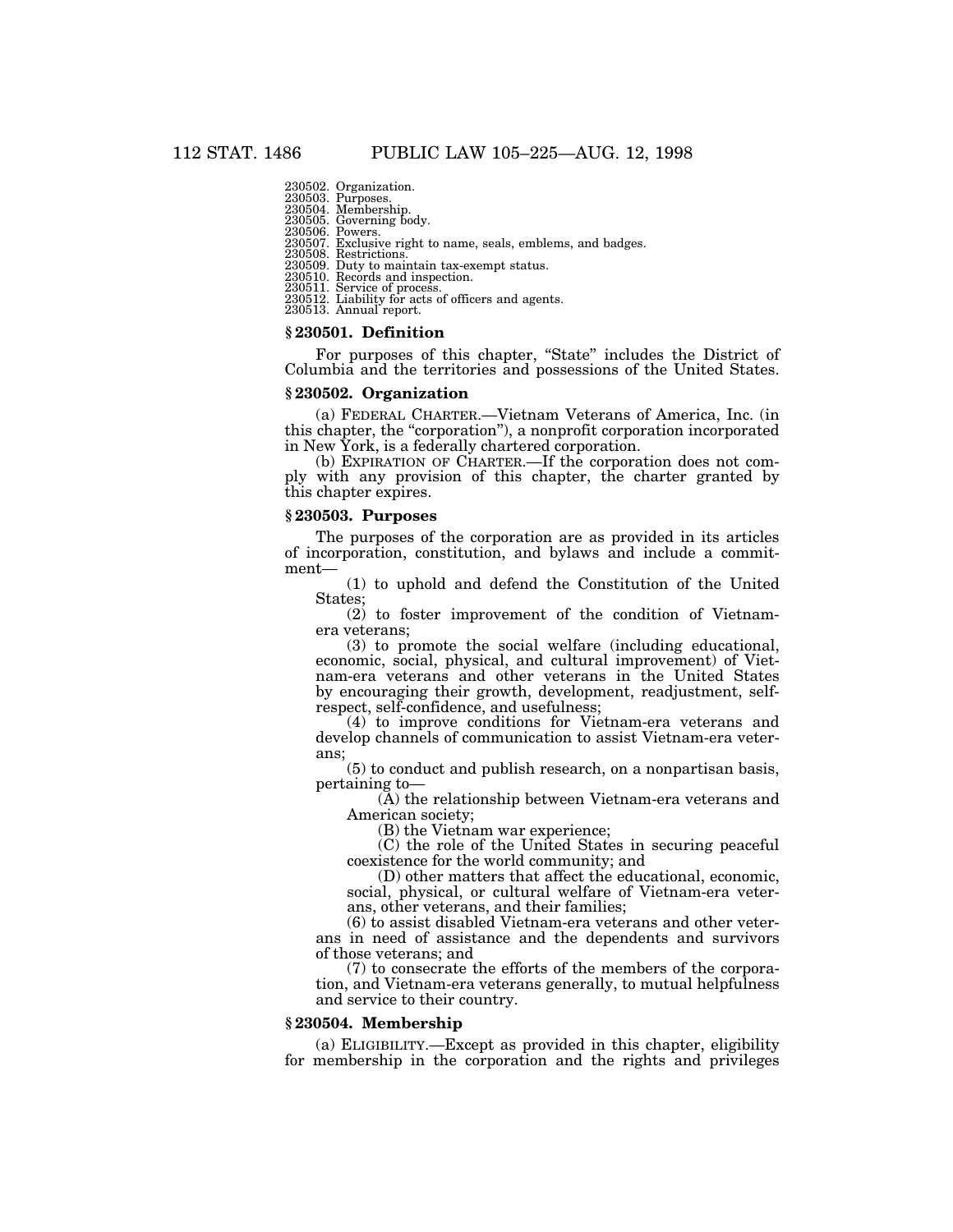of members are as provided in the constitution and bylaws of the corporation.

(b) NONDISCRIMINATION.—The terms of membership may not discriminate on the basis of race, color, religion, sex, disability, age, or national origin.

#### **§ 230505. Governing body**

(a) BOARD OF DIRECTORS.—The board of directors and the responsibilities of the board are as provided in the constitution and bylaws of the corporation.

(b) OFFICERS.—The officers and the election of officers are as provided in the constitution and bylaws of the corporation.

(c) NONDISCRIMINATION.—The requirements for serving as a director or officer may not discriminate on the basis of race, color, religion, sex, disability, age, or national origin.

## **§ 230506. Powers**

The corporation has only the powers provided in its articles of incorporation filed in the State of incorporation and in its constitution and bylaws.

## **§ 230507. Exclusive right to name, seals, emblems, and badges**

The corporation has the exclusive right to use the names ''The Vietnam Veterans of America, Inc.'', ''Vietnam Veterans of America, Inc.", and "Vietnam Veterans of America", and seals, emblems, and badges the corporation adopts. This section does not affect any vested rights.

## **§ 230508. Restrictions**

(a) STOCK AND DIVIDENDS.—The corporation may not issue stock or declare or pay a dividend.

(b) DISTRIBUTION OF INCOME OR ASSETS.—The income or assets of the corporation may not inure to the benefit of, or be distributed to, a director, officer, or member during the life of the charter granted by this chapter. This subsection does not prevent the payment of reasonable compensation to an officer or reimbursement for actual necessary expenses in amounts approved by the board of directors.

(c) LOANS.—The corporation may not make a loan to a director, officer, or employee.

(d) CLAIM OF GOVERNMENTAL APPROVAL OR AUTHORITY.—The corporation may not claim congressional approval or the authority of the United States Government for any of its activities.

## **§ 230509. Duty to maintain tax-exempt status**

The corporation shall maintain its status as an organization exempt from taxation under the Internal Revenue Code of 1986 (26 U.S.C. 1 et seq.).

## **§ 230510. Records and inspection**

(a) RECORDS.—The corporation shall keep—

(1) correct and complete records of account;

(2) minutes of the proceedings of its members, board of directors, and committees having any of the authority of its board of directors; and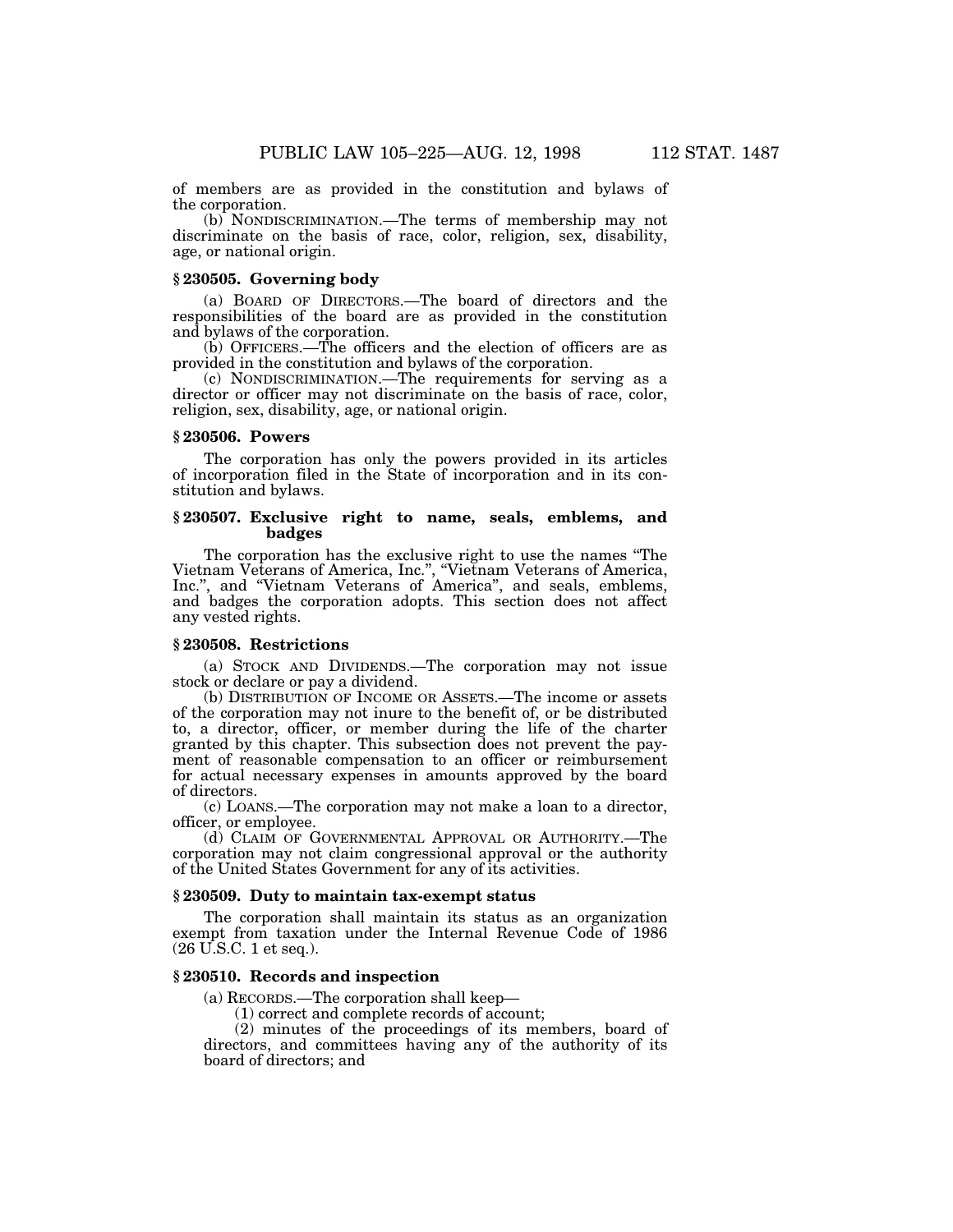(3) at its principal office, a record of the names and addresses of its members entitled to vote.

(b) INSPECTION.—A member entitled to vote, or an agent or attorney of the member, may inspect the records of the corporation for any proper purpose, at any reasonable time.

#### **§ 230511. Service of process**

The corporation shall comply with the law on service of process of each State in which it is incorporated and each State in which it carries on activities.

#### **§ 230512. Liability for acts of officers and agents**

The corporation is liable for the acts of its officers and agents acting within the scope of their authority.

#### **§ 230513. Annual report**

The corporation shall submit an annual report to Congress on the activities of the corporation during the prior fiscal year. The report shall be submitted at the same time as the report of the audit required by section 10101 of this title. The report may not be printed as a public document.

## **CHAPTER 2401—WOMEN'S ARMY CORPS VETERANS' ASSOCIATION**

Sec. 240101. Definition. 240102. Organization. 240103. Purposes. 240104. Membership. 240105. Governing body. 240106. Powers. 240107. Restrictions.

240108. Duty to maintain tax-exempt status. 240109. Records and inspection.

240110. Service of process. 240111. Liability for acts of officers and agents. 240112. Annual report.

#### **§ 240101. Definition**

For purposes of this chapter, "State" includes the District of Columbia and the territories and possessions of the United States.

#### **§ 240102. Organization**

(a) FEDERAL CHARTER.—Women's Army Corps Veterans' Association (in this chapter, the "corporation"), a nonprofit corporation incorporated in the District of Columbia, is a federally chartered corporation.

(b) EXPIRATION OF CHARTER.—If the corporation does not comply with any provision of this chapter, the charter granted by this chapter expires.

#### **§ 240103. Purposes**

The purposes of the corporation are as provided in its articles of incorporation and include a continuing commitment on a national basis—

(1) to promote the general welfare of all veterans, especially women veterans, who have served or are serving in the United States Army, the Army Reserve, and the Army National Guard;

(2) to recognize outstanding women in college ROTC units throughout the United States; and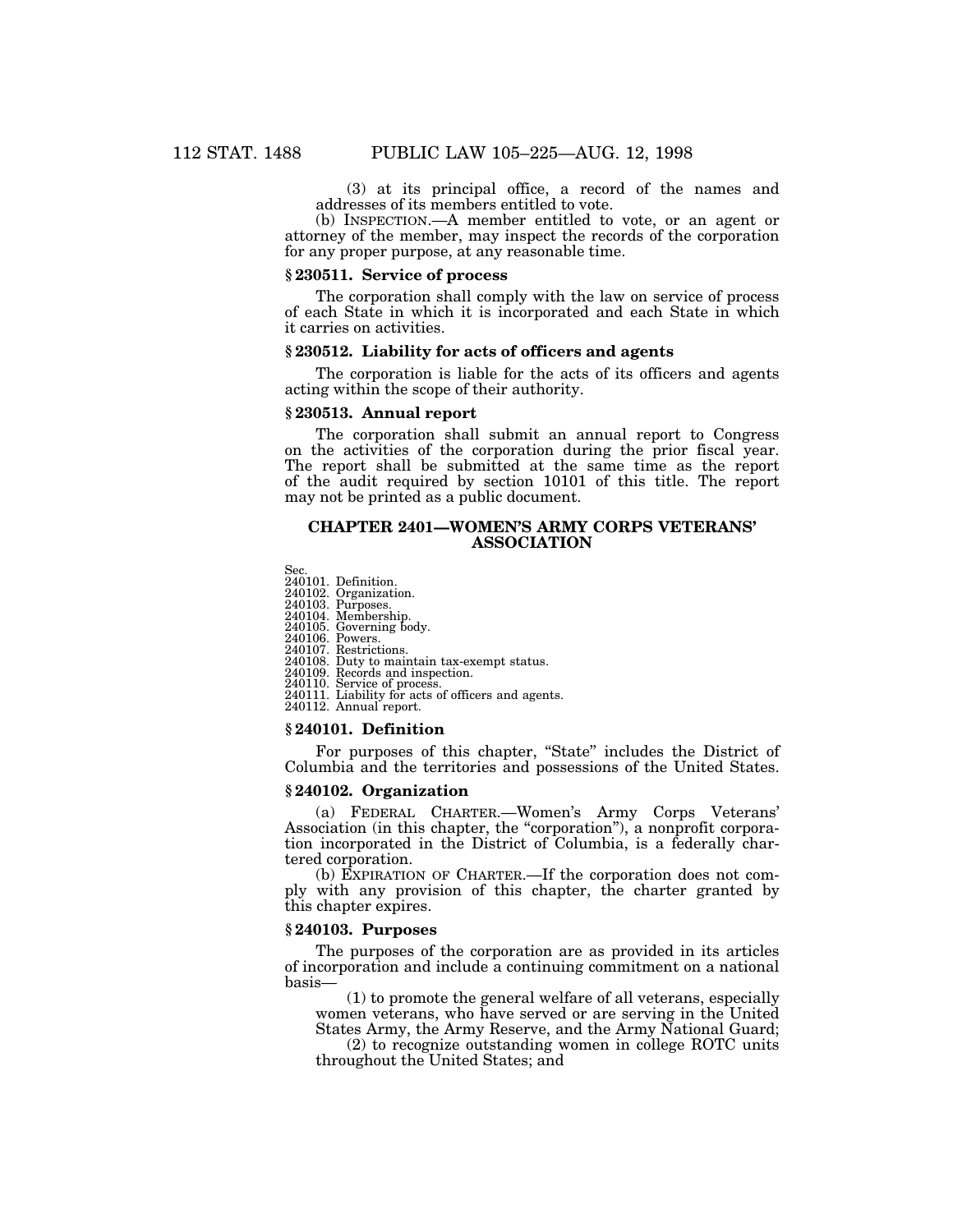(3) to provide services and support to patients in medical facilities of the Department of Veterans Affairs throughout the United States.

### **§ 240104. Membership**

Eligibility for membership in the corporation and the rights and privileges of members are as provided in the constitution and bylaws of the corporation.

## **§ 240105. Governing body**

(a) BOARD OF DIRECTORS.—The board of directors and the responsibilities of the board are as provided in the articles of incorporation.

(b) OFFICERS.—The officers and the election of officers are as provided in the articles of incorporation.

## **§ 240106. Powers**

The corporation has only the powers provided in its bylaws and articles of incorporation filed in each State in which it is incorporated.

## **§ 240107. Restrictions**

(a) STOCK AND DIVIDENDS.—The corporation may not issue stock or declare or pay a dividend.

(b) POLITICAL ACTIVITIES.—The corporation or a director or officer as such may not contribute to, support, or otherwise participate in any political activity or in any manner attempt to influence legislation.

(c) DISTRIBUTION OF INCOME OR ASSETS.—The income or assets of the corporation may not inure to the benefit of, or be distributed to, a director, officer, or member during the life of the charter granted by this chapter. This subsection does not prevent the payment of reasonable compensation to an officer or reimbursement for actual necessary expenses in amounts approved by the board of directors.

(d) LOANS.—The corporation may not make a loan to a director, officer, or employee.

(e) CLAIM OF GOVERNMENTAL APPROVAL OR AUTHORITY.—The corporation may not claim the approval or the authority of the United States Government for any of its activities.

## **§ 240108. Duty to maintain tax-exempt status**

The corporation shall maintain its status as an organization exempt from taxation under the Internal Revenue Code of 1986 (26 U.S.C. 1 et seq.).

#### **§ 240109. Records and inspection**

(a) RECORDS.—The corporation shall keep—

(1) correct and complete records of account;

(2) minutes of the proceedings of its members, board of directors, and committees having any of the authority of its board of directors; and

(3) at its principal office, a record of the names and addresses of its members entitled to vote.

(b) INSPECTION.—A member entitled to vote, or an agent or attorney of the member, may inspect the records of the corporation for any proper purpose, at any reasonable time.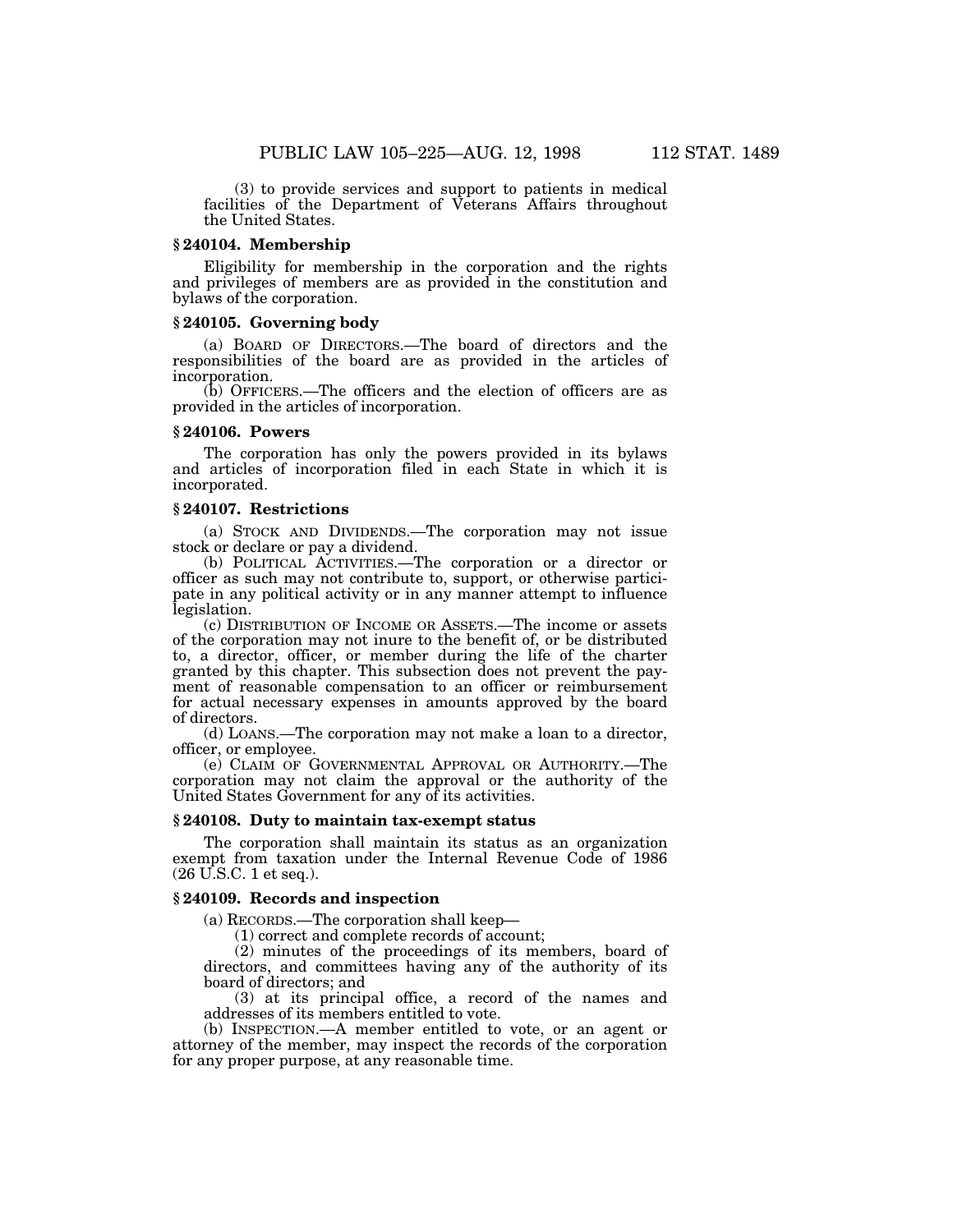## **§ 240110. Service of process**

The corporation shall comply with the law on service of process of each State in which it is incorporated and each State in which it carries on activities.

## **§ 240111. Liability for acts of officers and agents**

The corporation is liable for the acts of its officers or agents acting within the scope of their authority.

## **§ 240112. Annual report**

The corporation shall submit an annual report to Congress on the activities of the corporation during the prior fiscal year. The report shall be submitted at the same time as the report of the audit required by section 10101 of this title. The report may not be printed as a public document.

#### **CHAPTER 2501—[RESERVED]**

## **CHAPTER 2601—[RESERVED]**

## **CHAPTER 2701—[RESERVED]**

## **SUBTITLE III—TREATY OBLIGATION ORGANIZATIONS**

CHAPTER Sec. 3001. THE AMERICAN NATIONAL RED CROSS ........................................... 300101 ........................................................................................................

## **CHAPTER 3001—THE AMERICAN NATIONAL RED CROSS**

Sec. 300101. Organization. 300102. Purposes. 300103. Membership and chapters. 300104. Board of governors. 300105. Powers.

300106. Emblem, badge, and brassard. 300107. Annual meeting.

300108. Buildings. 300109. Endowment fund.

300110. Annual report and audit. 300111. Reservation of right to amend or repeal.

## **§ 300101. Organization**

(a) FEDERAL CHARTER.—The American National Red Cross (in this chapter, the ''corporation'') is a body corporate and politic in the District of Columbia.

(b) NAME.—The name of the corporation is ''The American National Red Cross''.

(c) PERPETUAL EXISTENCE.—Except as otherwise provided, the corporation has perpetual existence.

## **§ 300102. Purposes**

The purposes of the corporation are—

(1) to provide volunteer aid in time of war to the sick and wounded of the Armed Forces, in accordance with the spirit and conditions of—

(A) the conference of Geneva of October 1863;

(B) the treaties of the Red Cross, or the treaties of Geneva, August 22, 1864, July 27, 1929, and August 12,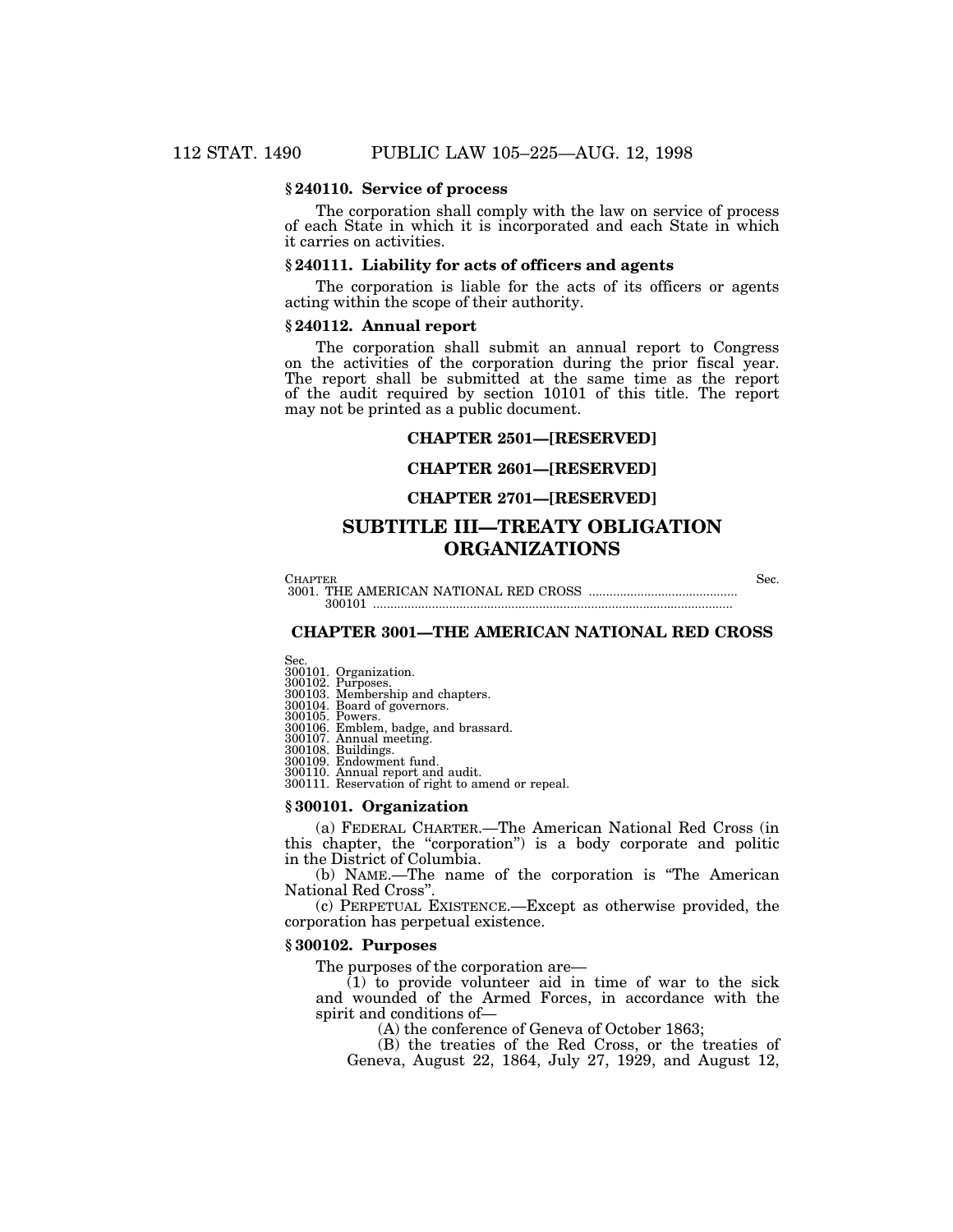1949, to which the United States of America has given its adhesion; and

(C) any other treaty, convention, or protocol similar in purpose to which the United States of America has given or may give its adhesion;

(2) in carrying out the purposes described in paragraph (1) of this section, to perform all the duties devolved on a national society by each nation that has acceded to any of those treaties, conventions, or protocols;

(3) to act in matters of voluntary relief and in accordance with the military authorities as a medium of communication between the people of the United States and the Armed Forces of the United States and to act in those matters between similar national societies of governments of other countries through the International Committee of the Red Cross and the Government, the people, and the Armed Forces of the United States; and

(4) to carry out a system of national and international relief in time of peace, and to apply that system in mitigating the suffering caused by pestilence, famine, fire, floods, and other great national calamities, and to devise and carry out measures for preventing those calamities.

#### **§ 300103. Membership and chapters**

(a) MEMBERSHIP.—Membership in the corporation is open to all the people of the United States and its territories and possessions, on payment of an amount specified in the bylaws.

(b) CHAPTERS.—(1) The chapters of the corporation are the local units of the corporation. The board of governors shall prescribe regulations related to—

(A) granting charters to the chapters and revoking those charters;

(B) the territorial jurisdiction of the chapters;

(C) the relationship of the chapters to the corporation; and

(D) compliance by the chapters with the policies and regulations of the corporation.

(2) The regulations shall require that each chapter adhere to the democratic principles of election specified in the bylaws in electing the governing body of the chapter and selecting delegates to the national convention of the corporation.

#### **§ 300104. Board of governors**

(a) BOARD OF GOVERNORS.—(1) The board of governors is the governing body of the corporation with all powers of governing and managing the corporation. The board has 50 members. The governors shall be appointed or elected in the following manner:

(A) The President shall appoint eight governors, one of whom the President shall designate to act as the principal officer of the corporation with the title and functions provided in the bylaws. The other governors appointed by the President shall be officials of departments and agencies of the United States Government, whose positions and interests qualify them to contribute to carrying out the programs and purposes of the corporation. At least one, but not more than three, of those officials shall be selected from the Armed Forces.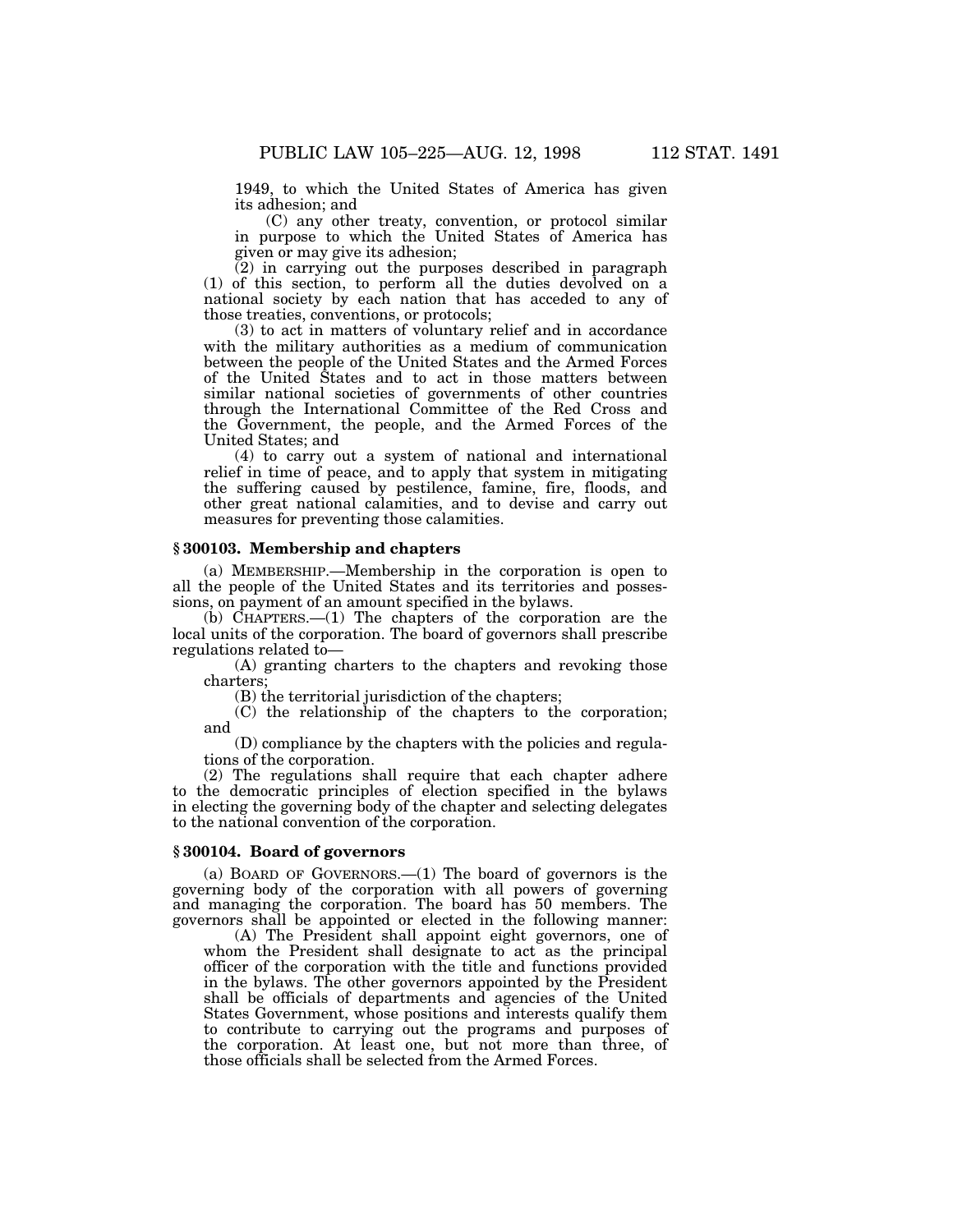(B) The chapters shall elect 30 governors at the national convention under procedures for nomination and election that ensure equitable representation of all chapters, with regard to geographical considerations, the size of the chapters, and the size of the populations served by the chapters.

(C) The board shall elect 12 governors as members-atlarge. Those governors shall be individuals who are representative of the national interests that the corporation serves, and with which it is desirable that the corporation have close association.

(2) One-third of the members elected to the board shall be elected at each national convention, and take office at that time or as soon as practicable after the convention.

(b) TERM OF OFFICE AND VACANCIES.—(1) The term of office of each governor is 3 years. However, the term of office of a governor appointed by the President (except the principal officer of the corporation) expires if, before the end of the 3-year term, the governor retires from the official position held at the time of appointment as a governor.

(2) The President shall fill as soon as practicable a vacancy in the office of the principal officer of the corporation or in the position of another governor appointed by the President. The board shall make a temporary appointment to fill a vacancy occurring in an elected position on the board. An individual appointed by the board to fill a vacancy serves until the next national convention.

(c) EXECUTIVE COMMITTEE.—The board may—

(1) appoint, from its own members, an executive committee of at least 11 individuals to exercise the powers of the board when the board is not in session; and

(2) appoint and remove, or provide for the appointment and removal of, officers and employees of the corporation, except the principal officer of the corporation.

(d) VOTING BY PROXY.—Voting by proxy is not allowed at any meeting of the board, at the national convention, or at any meeting of a chapter. However, the board may allow the election of governors by proxy at the national convention if the board believes a national emergency makes attendance at the national convention impossible.

## **§ 300105. Powers**

(a) GENERAL.—The corporation may—

(1) adopt bylaws and regulations;

(2) adopt, alter, and destroy a seal;

(3) own and dispose of property to carry out the purposes of the corporation;

(4) accept gifts, devises, and bequests of property to carry out the purposes of the corporation;

(5) sue and be sued in courts of law and equity, State or Federal, within the jurisdiction of the United States; and

(6) do any other act necessary to carry out this chapter and promote the purposes of the corporation.

(b) DESIGNATION.—The corporation is designated as the organization authorized to act in matters of relief under the treaties of Geneva, August 22, 1864, July 27, 1929, and August 12, 1949.

## **§ 300106. Emblem, badge, and brassard**

(a) EMBLEM AND BADGE.—In carrying out its purposes under this chapter, the corporation may have and use, as an emblem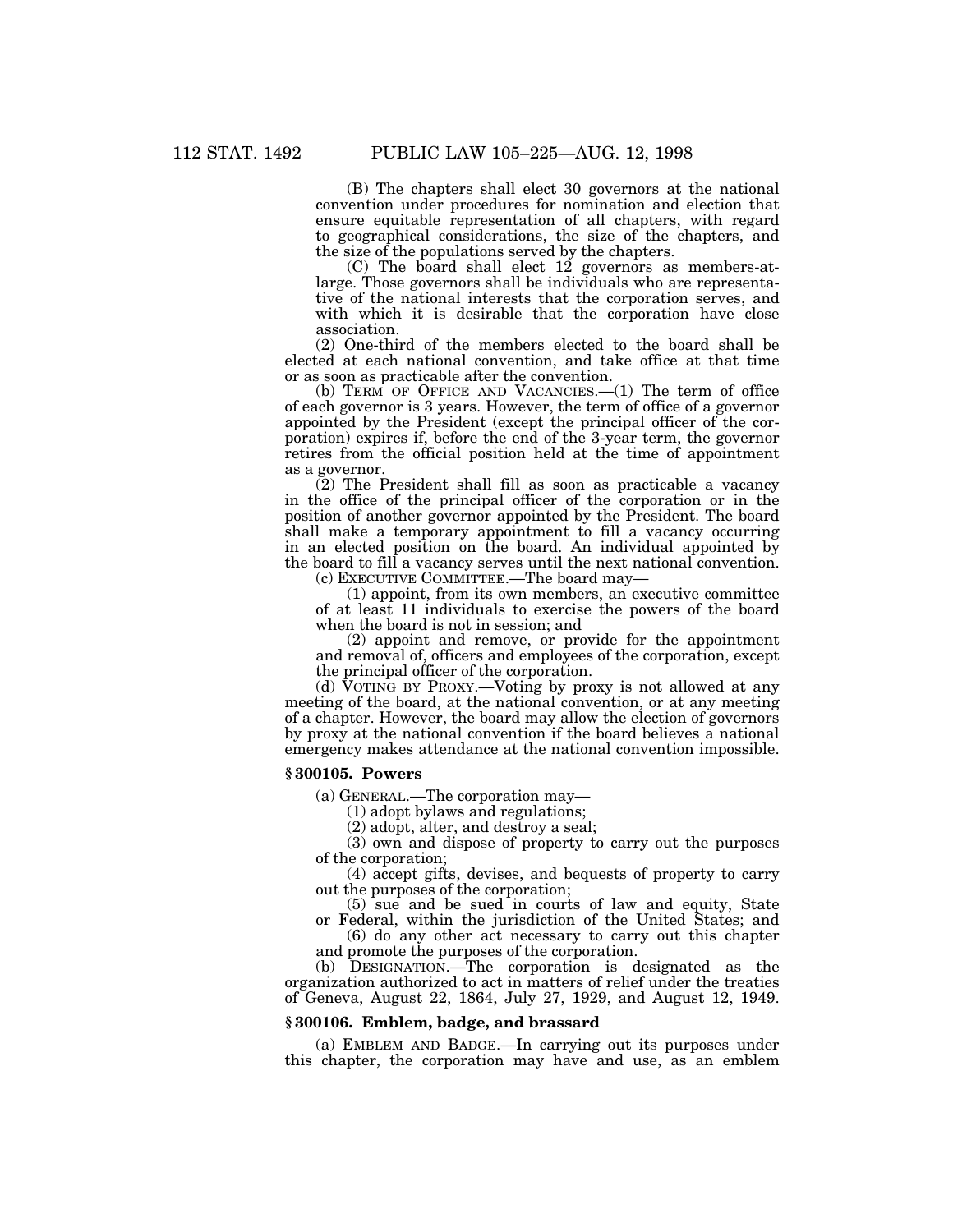and badge, a Greek red cross on a white ground, as described in the treaties of Geneva, August 22, 1864, July 27, 1929, and August 12, 1949, and adopted by the nations acceding to those treaties.

(b) DELIVERY OF BRASSARD.—In accordance with those treaties, the delivery of the brassard allowed for individuals neutralized in time of war shall be left to military authority.

#### **§ 300107. Annual meeting**

The annual meeting of the corporation is the national convention of delegates of the chapters. The national convention shall be held annually on a date and at a place specified by the board of governors. In matters requiring a vote at the national convention, each chapter is entitled to at least one vote. The board shall determine on an equitable basis the number of votes that each chapter is entitled to cast, taking into consideration the size of the membership of the chapters and of the populations served by the chapters. The board shall review the allocation of votes at least every 5 years.

#### **§ 300108. Buildings**

(a) OWNERSHIP.—The United States Government shall retain ownership of the corporation's permanent headquarters, comprised of buildings erected on square 172 in the District of Columbia, including—

(1) the memorial building to commemorate the service and sacrifice of the women of the United States, North and South, during the Civil War, erected for the use of the corporation;

(2) the memorial building to commemorate the service and sacrifice of the patriotic women of the United States, its territories and possessions, and the District of Columbia during

World War I, erected for the use of the corporation; and

(3) the permanent building erected for the use of the corporation in connection with its work in cooperation with the Government.

(b) MAINTENANCE AND EXPENSES.—Those buildings shall remain under the supervision of the Administrator of General Services. However, the corporation shall care for and maintain the buildings without expense to the Government.

#### **§ 300109. Endowment fund**

The endowment fund of the corporation shall be kept and invested under the management and control of a board of nine trustees elected by the board of governors. The board of governors shall prescribe regulations on terms and tenure of office, accountability, and expenses of the board of trustees.

#### **§ 300110. Annual report and audit**

(a) SUBMISSION OF REPORT.—As soon as practicable after July 1 of each year, the corporation shall submit a report to the Secretary of Defense on the activities of the corporation during the fiscal year ending June 30, including a complete, itemized report of all receipts and expenditures.

(b) AUDITING OF REPORT AND SUBMISSION TO CONGRESS.—The Secretary shall audit the report and submit a copy of the audited report to Congress.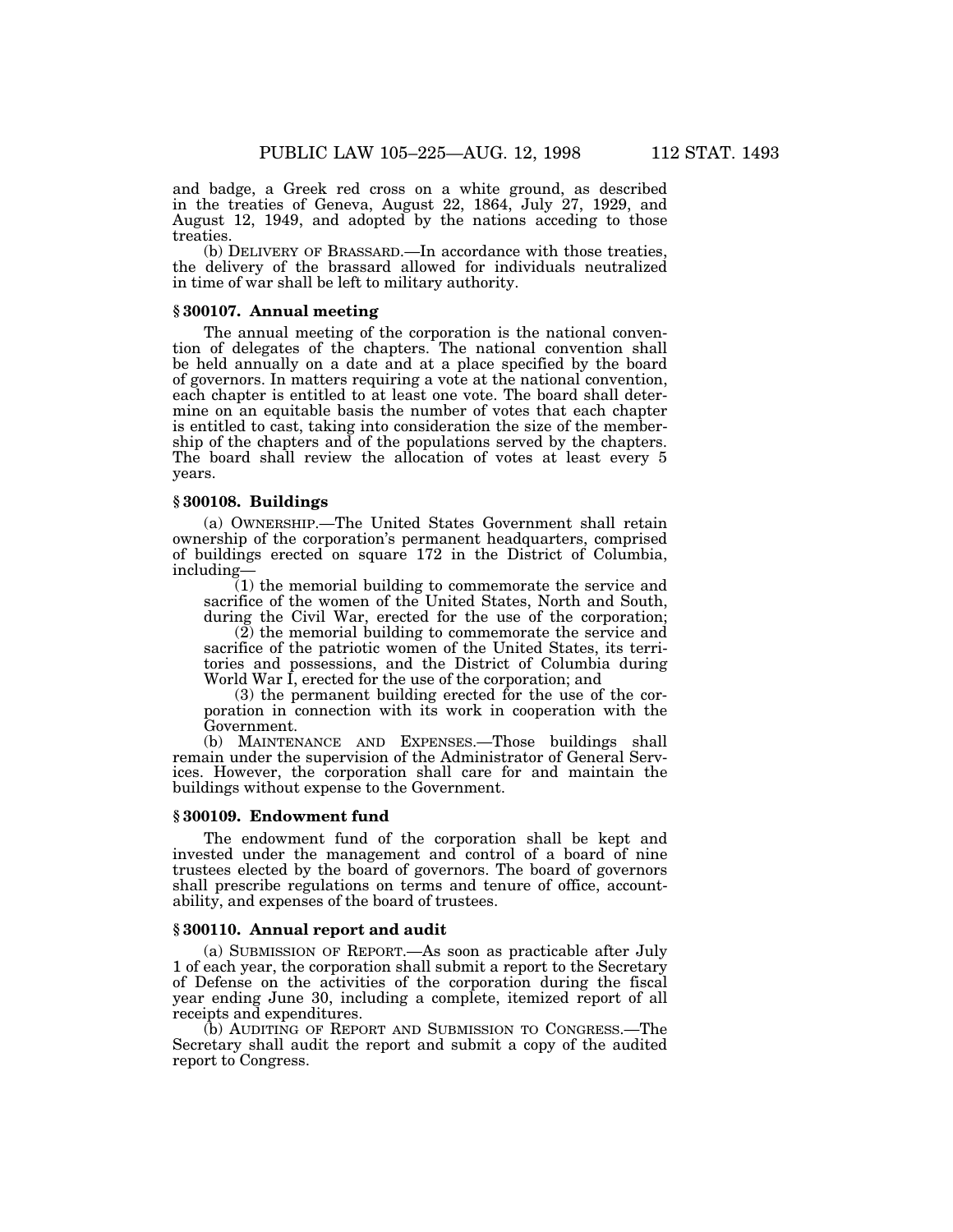(c) PAYMENT OF AUDIT EXPENSES.—The corporation shall reimburse the Secretary each year for auditing its accounts. The amount paid shall be deposited in the Treasury of the United States as a miscellaneous receipt.

#### **§ 300111. Reservation of right to amend or repeal**

Congress reserves the right to amend or repeal the provisions of this chapter.

#### **SEC. 2. THE FLAG.**

(a) Chapter 1 of title 4, United States Code, is amended by adding at the end the following new sections:

## **''§ 4. Pledge of allegiance to the flag; manner of delivery**

''The Pledge of Allegiance to the Flag, 'I pledge allegiance to the Flag of the United States of America, and to the Republic for which it stands, one Nation under God, indivisible, with liberty and justice for all.', should be rendered by standing at attention facing the flag with the right hand over the heart. When not in uniform men should remove their headdress with their right hand and hold it at the left shoulder, the hand being over the heart. Persons in uniform should remain silent, face the flag, and render the military salute.

## **''§ 5. Display and use of flag by civilians; codification of rules and customs; definition**

''The following codification of existing rules and customs pertaining to the display and use of the flag of the United States of America is established for the use of such civilians or civilian groups or organizations as may not be required to conform with regulations promulgated by one or more executive departments of the Government of the United States. The flag of the United States for the purpose of this chapter shall be defined according to sections 1 and 2 of this title and Executive Order 10834 issued pursuant thereto.

#### **''§ 6. Time and occasions for display**

''(a) It is the universal custom to display the flag only from sunrise to sunset on buildings and on stationary flagstaffs in the open. However, when a patriotic effect is desired, the flag may be displayed 24 hours a day if properly illuminated during the hours of darkness.

''(b) The flag should be hoisted briskly and lowered ceremoniously.

"(c) The flag should not be displayed on days when the weather is inclement, except when an all weather flag is displayed.

''(d) The flag should be displayed on all days, especially on New Year's Day, January 1; Inauguration Day, January 20; Lincoln's Birthday, February 12; Washington's Birthday, third Monday in February; Easter Sunday (variable); Mother's Day, second Sunday in May; Armed Forces Day, third Saturday in May; Memorial Day (half-staff until noon), the last Monday in May; Flag Day, June 14; Independence Day, July 4; Labor Day, first Monday in September; Constitution Day, September 17; Columbus Day, second Monday in October; Navy Day, October 27; Veterans Day, November 11; Thanksgiving Day, fourth Thursday in November; Christmas Day, December 25; and such other days as may be proclaimed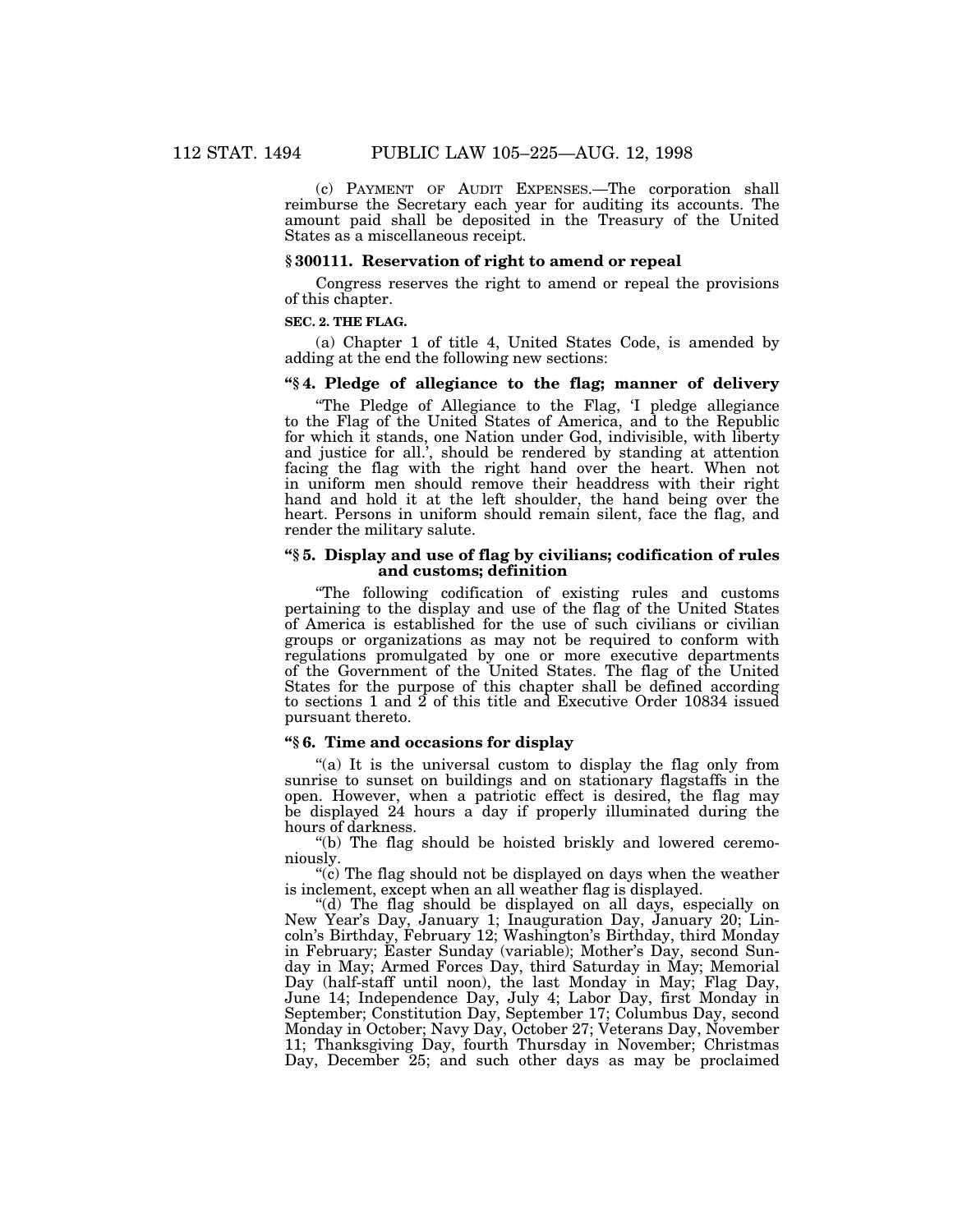by the President of the United States; the birthdays of States (date of admission); and on State holidays.

''(e) The flag should be displayed daily on or near the main administration building of every public institution.

"(f) The flag should be displayed in or near every polling place on election days.

''(g) The flag should be displayed during school days in or near every schoolhouse.

## **''§ 7. Position and manner of display**

''The flag, when carried in a procession with another flag or flags, should be either on the marching right; that is, the flag's own right, or, if there is a line of other flags, in front of the center of that line.

''(a) The flag should not be displayed on a float in a parade except from a staff, or as provided in subsection (i) of this section.

 $\hat{f}(b)$  The flag should not be draped over the hood, top, sides, or back of a vehicle or of a railroad train or a boat. When the flag is displayed on a motorcar, the staff shall be fixed firmly to the chassis or clamped to the right fender.

"(c) No other flag or pennant should be placed above or, if on the same level, to the right of the flag of the United States of America, except during church services conducted by naval chaplains at sea, when the church pennant may be flown above the flag during church services for the personnel of the Navy. No person shall display the flag of the United Nations or any other national or international flag equal, above, or in a position of superior prominence or honor to, or in place of, the flag of the United States at any place within the United States or any Territory or possession thereof: *Provided*, That nothing in this section shall make unlawful the continuance of the practice heretofore followed of displaying the flag of the United Nations in a position of superior prominence or honor, and other national flags in positions of equal prominence or honor, with that of the flag of the United States at the headquarters of the United Nations.

''(d) The flag of the United States of America, when it is displayed with another flag against a wall from crossed staffs, should be on the right, the flag 's own right, and its staff should be in front of the staff of the other flag.

''(e) The flag of the United States of America should be at the center and at the highest point of the group when a number of flags of States or localities or pennants of societies are grouped and displayed from staffs.

" $(f)$  When flags of States, cities, or localities, or pennants of societies are flown on the same halyard with the flag of the United States, the latter should always be at the peak. When the flags are flown from adjacent staffs, the flag of the United States should be hoisted first and lowered last. No such flag or pennant may be placed above the flag of the United States or to the United States flag 's right.

"(g) When flags of two or more nations are displayed, they are to be flown from separate staffs of the same height. The flags should be of approximately equal size. International usage forbids the display of the flag of one nation above that of another nation in time of peace.

''(h) When the flag of the United States is displayed from a staff projecting horizontally or at an angle from the window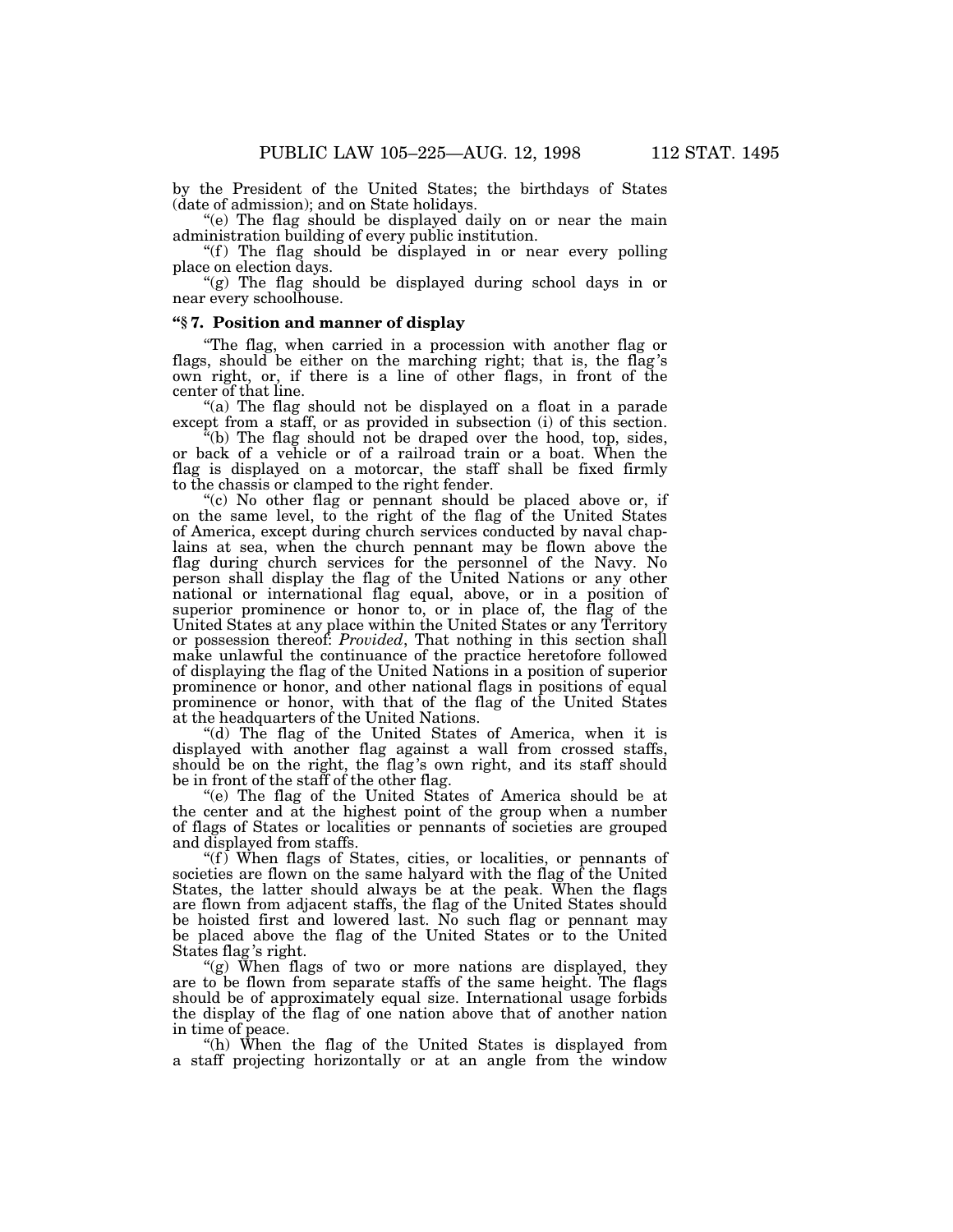sill, balcony, or front of a building, the union of the flag should be placed at the peak of the staff unless the flag is at half-staff. When the flag is suspended over a sidewalk from a rope extending from a house to a pole at the edge of the sidewalk, the flag should be hoisted out, union first, from the building.

"(i) When displayed either horizontally or vertically against a wall, the union should be uppermost and to the flag 's own right, that is, to the observer's left. When displayed in a window, the flag should be displayed in the same way, with the union or blue field to the left of the observer in the street.

''(j) When the flag is displayed over the middle of the street, it should be suspended vertically with the union to the north in an east and west street or to the east in a north and south street.

" $(k)$  When used on a speaker's platform, the flag, if displayed flat, should be displayed above and behind the speaker. When displayed from a staff in a church or public auditorium, the flag of the United States of America should hold the position of superior prominence, in advance of the audience, and in the position of honor at the clergyman's or speaker's right as he faces the audience. Any other flag so displayed should be placed on the left of the clergyman or speaker or to the right of the audience.

''(l) The flag should form a distinctive feature of the ceremony of unveiling a statue or monument, but it should never be used as the covering for the statue or monument.

"(m) The flag, when flown at half-staff, should be first hoisted to the peak for an instant and then lowered to the half-staff position. The flag should be again raised to the peak before it is lowered for the day. On Memorial Day the flag should be displayed at half-staff until noon only, then raised to the top of the staff. By order of the President, the flag shall be flown at half-staff upon the death of principal figures of the United States Government and the Governor of a State, territory, or possession, as a mark of respect to their memory. In the event of the death of other officials or foreign dignitaries, the flag is to be displayed at halfstaff according to Presidential instructions or orders, or in accordance with recognized customs or practices not inconsistent with law. In the event of the death of a present or former official of the government of any State, territory, or possession of the United States, the Governor of that State, territory, or possession may proclaim that the National flag shall be flown at half-staff. The flag shall be flown at half-staff 30 days from the death of the President or a former President; 10 days from the day of death of the Vice President, the Chief Justice or a retired Chief Justice of the United States, or the Speaker of the House of Representatives; from the day of death until interment of an Associate Justice of the Supreme Court, a Secretary of an executive or military department, a former Vice President, or the Governor of a State, territory, or possession; and on the day of death and the following day for a Member of Congress. The flag shall be flown at halfstaff on Peace Officers Memorial Day, unless that day is also Armed Forces Day. As used in this subsection—

" $(1)$  the term 'half-staff' means the position of the flag when it is one-half the distance between the top and bottom of the staff;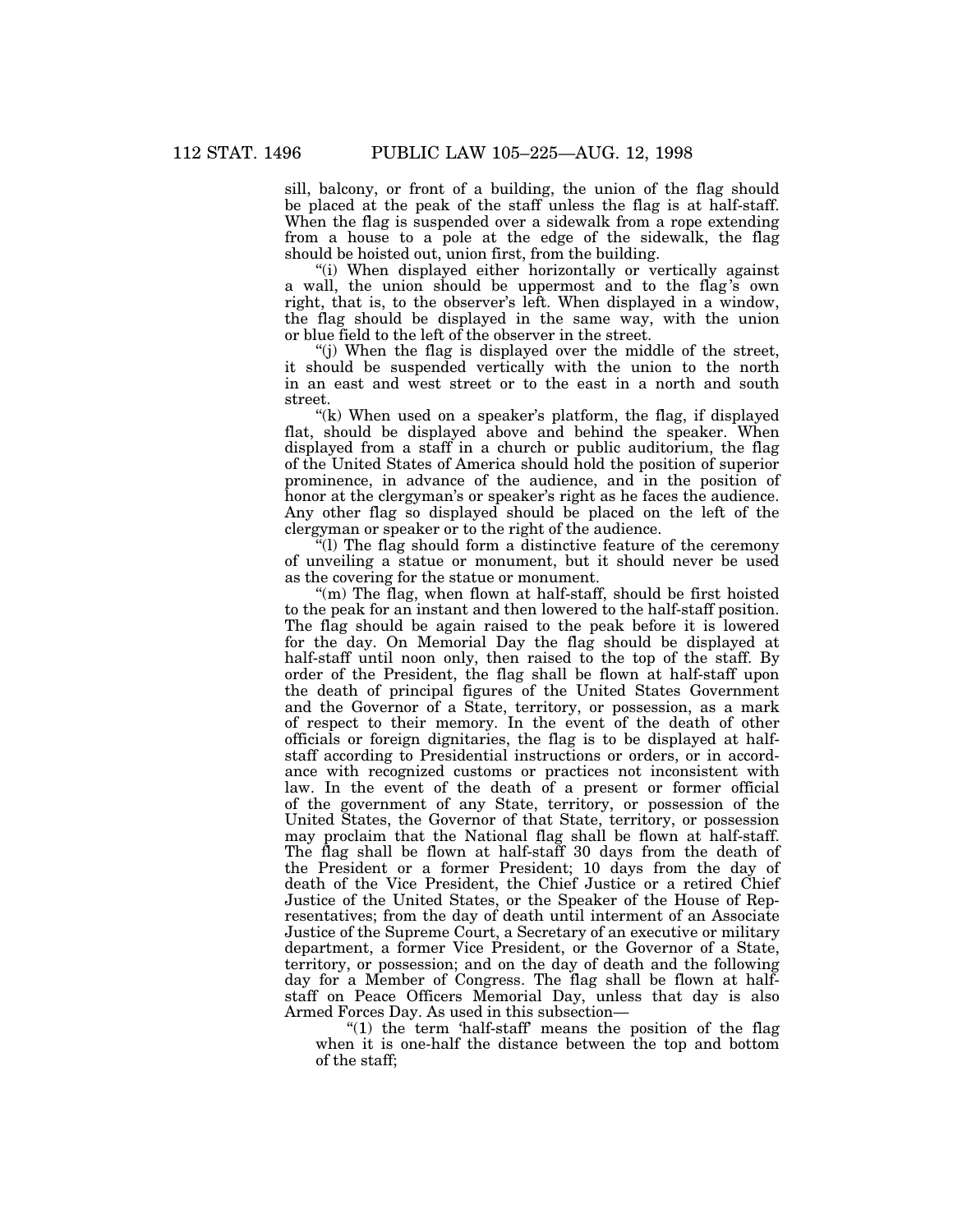"(2) the term 'executive or military department' means any agency listed under sections 101 and 102 of title 5, United States Code; and

"(3) the term 'Member of Congress' means a Senator, a Representative, a Delegate, or the Resident Commissioner from Puerto Rico.

"(n) When the flag is used to cover a casket, it should be so placed that the union is at the head and over the left shoulder. The flag should not be lowered into the grave or allowed to touch the ground.

(0) When the flag is suspended across a corridor or lobby in a building with only one main entrance, it should be suspended vertically with the union of the flag to the observer's left upon entering. If the building has more than one main entrance, the flag should be suspended vertically near the center of the corridor or lobby with the union to the north, when entrances are to the east and west or to the east when entrances are to the north and south. If there are entrances in more than two directions, the union should be to the east.

#### **''§ 8. Respect for flag**

''No disrespect should be shown to the flag of the United States of America; the flag should not be dipped to any person or thing. Regimental colors, State flags, and organization or institutional flags are to be dipped as a mark of honor.

''(a) The flag should never be displayed with the union down, except as a signal of dire distress in instances of extreme danger to life or property.

''(b) The flag should never touch anything beneath it, such as the ground, the floor, water, or merchandise.

"(c) The flag should never be carried flat or horizontally, but always aloft and free.

 $\ddot{d}$ ) The flag should never be used as wearing apparel, bedding, or drapery. It should never be festooned, drawn back, nor up, in folds, but always allowed to fall free. Bunting of blue, white, and red, always arranged with the blue above, the white in the middle, and the red below, should be used for covering a speaker's desk, draping the front of the platform, and for decoration in general.

(e) The flag should never be fastened, displayed, used, or stored in such a manner as to permit it to be easily torn, soiled, or damaged in any way.

"(f) The flag should never be used as a covering for a ceiling.

 $\mathcal{L}(g)$  The flag should never have placed upon it, nor on any part of it, nor attached to it any mark, insignia, letter, word, figure, design, picture, or drawing of any nature.

''(h) The flag should never be used as a receptacle for receiving, holding, carrying, or delivering anything.

"(i) The flag should never be used for advertising purposes in any manner whatsoever. It should not be embroidered on such articles as cushions or handkerchiefs and the like, printed or otherwise impressed on paper napkins or boxes or anything that is designed for temporary use and discard. Advertising signs should not be fastened to a staff or halyard from which the flag is flown.

''( j) No part of the flag should ever be used as a costume or athletic uniform. However, a flag patch may be affixed to the uniform of military personnel, firemen, policemen, and members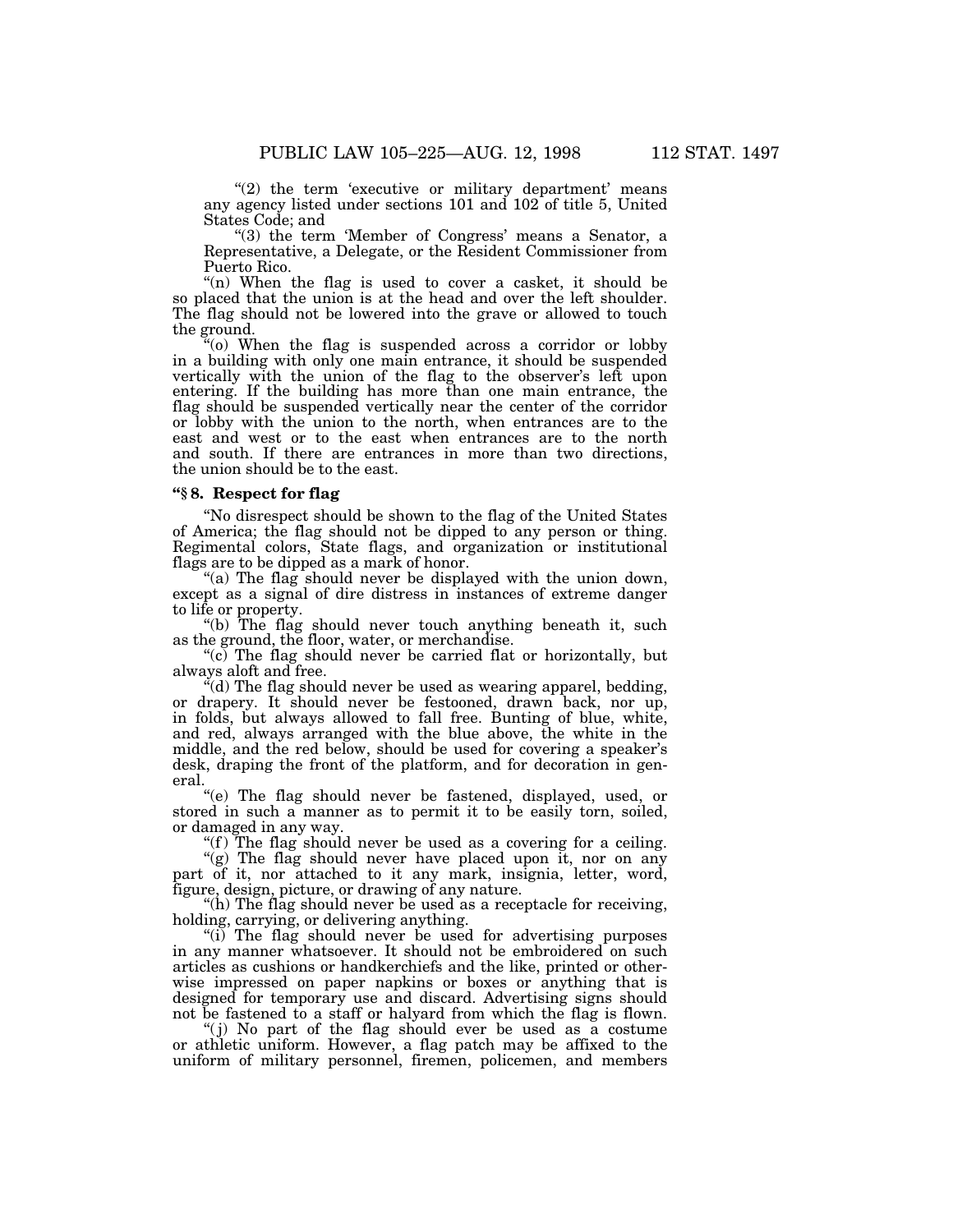of patriotic organizations. The flag represents a living country and is itself considered a living thing. Therefore, the lapel flag pin being a replica, should be worn on the left lapel near the heart.

 $E(k)$  The flag, when it is in such condition that it is no longer a fitting emblem for display, should be destroyed in a dignified way, preferably by burning.

## **''§ 9. Conduct during hoisting, lowering or passing of flag**

''During the ceremony of hoisting or lowering the flag or when the flag is passing in a parade or in review, all persons present except those in uniform should face the flag and stand at attention with the right hand over the heart. Those present in uniform should render the military salute. When not in uniform, men should remove their headdress with their right hand and hold it at the left shoulder, the hand being over the heart. Aliens should stand at attention. The salute to the flag in a moving column should be rendered at the moment the flag passes.

## **''§ 10. Modification of rules and customs by President**

''Any rule or custom pertaining to the display of the flag of the United States of America, set forth herein, may be altered, modified, or repealed, or additional rules with respect thereto may be prescribed, by the Commander in Chief of the Armed Forces of the United States, whenever he deems it to be appropriate or desirable; and any such alteration or additional rule shall be set forth in a proclamation."

(b) The analysis of chapter 1 of title 4, United States Code, is amended by adding at the end the following new items:

- "4. Pledge of allegiance to the flag; manner of delivery.
- ''5. Display and use of flag by civilians; codification of rules and customs; definition.
- "6. Time and occasions for display.<br>"7. Position and manner of display.
- Position and manner of display.
- "8. Respect for flag.<br>"9. Conduct during
- Conduct during hoisting, lowering or passing of flag.
- ''10. Modification of rules and customs by President.''.

#### **SEC. 3. CONFORMING PROVISIONS.**

Section 1332 of title 44, United States Code, is amended by striking "the United Spanish War Veterans,".

#### **SEC. 4. CONFORMING CROSS-REFERENCES.**

(a) TITLE 10.—Title 10, United States Code, is amended as follows:

(1) In section 2249b, strike ''the provisions of section 3 of the Joint Resolution of June 22, 1942 (56 Stat. 378, chapter 435; 36 U.S.C. 175), and any modification of such provisions under section 8 of that Joint Resolution (36 U.S.C. 178)'' and substitute "section 7 of title 4 and any modification of section 7 under section 10 of title 4''.

(2) Section 2543 is amended as follows:

(A) In subsection (e)(1), strike "subsection (b)(2) of the first section of the Presidential Inaugural Ceremonies Act (36 U.S.C. 721)'' and substitute ''section 501 of title 36''.

(B) In subsection (e)(2), strike "the proviso in section 9 of the Presidential Inaugural Ceremonies Act (36 U.S.C. 729)'' and substitute ''section 507 of title 36''.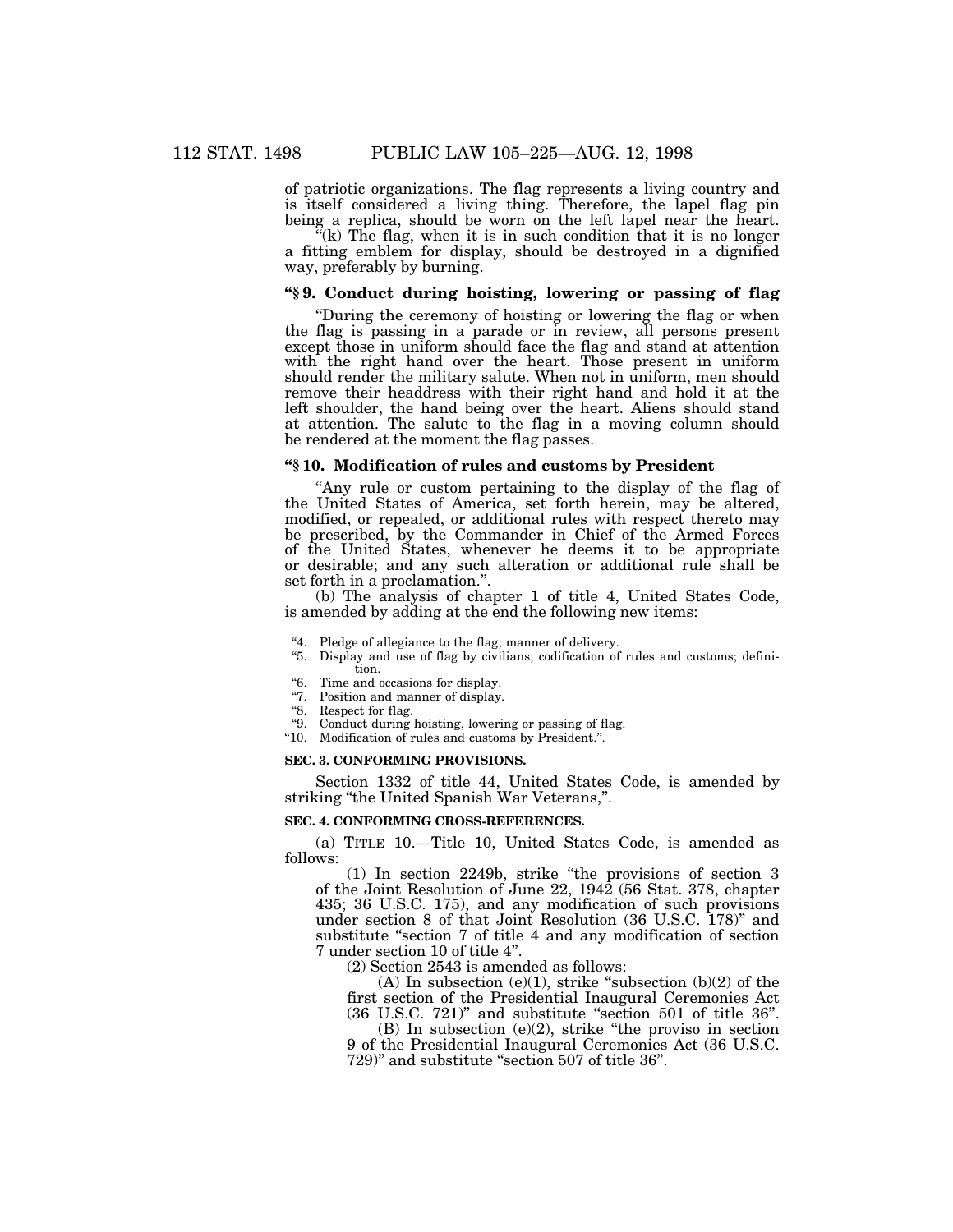(3) In section 9441(b), strike ''section 2 of the Act of July 1, 1946 (36 U.S.C. 202)'' and substitute ''section 40302 of title 36''.

(b) TITLE 18.—Section 2320(d) of title 18, United States Code, is amended as follows:

 $(1)$  In clause  $(1)(B)$ , strike "section 110 of the Olympic Charter Act'' and substitute ''section 220706 of title 36''.

(2) In clause (2), insert ''and'' after the semicolon.

 $(3)$  In clause  $(3)$ , strike "; and" and substitute a period. (4) Strike clause (4).

#### **SEC. 5. LEGISLATIVE PURPOSE AND CONSTRUCTION.**

(a) NO SUBSTANTIVE CHANGE.—Sections 1 and 2 of this Act restate, without substantive change, laws enacted before August 16, 1997, that were replaced by those sections. Those sections may not be construed as making a substantive change in the laws replaced. Laws enacted after August 15, 1997, that are inconsistent with this Act supersede this Act to the extent of the inconsistency.

(b) REFERENCES.—A reference to a law replaced by section 1 or 2 of this Act, including a reference in a regulation, order, or other law, is deemed to refer to the corresponding provision enacted by this Act.

(c) CONTINUING EFFECT.—An order, rule, or regulation in effect under a law replaced by section 1 or 2 of this Act continues in effect under the corresponding provision enacted by this Act until repealed, amended, or superseded.

(d) ACTIONS AND OFFENSES UNDER PRIOR LAW.—An action taken or an offense committed under a law replaced by section 1 or 2 of this Act is deemed to have been taken or committed under the corresponding provision enacted by this Act.

(e) INFERENCES.—An inference of a legislative construction is not to be drawn by reason of the location in the United States Code of a provision enacted by this Act or by reason of a caption or catch line of the provision.

(f ) SEVERABILITY.—If a provision enacted by this Act is held invalid, all valid provisions that are severable from the invalid provision remain in effect. If a provision enacted by this Act is held invalid in any of its applications, the provision remains valid for all valid applications that are severable from any of the invalid applications.

#### **SEC. 6. REPEALS.**

(a) INFERENCES OF REPEAL.—The repeal of a law by this Act may not be construed as a legislative inference that the provision was or was not in effect before its repeal.

(b) REPEALER SCHEDULE.—The laws specified in the following schedule are repealed, except for rights and duties that matured, penalties that were incurred, and proceedings that were begun before the date of enactment of this Act:

36 USC note prec. 101.

36 USC note prec. 101.

36 USC note prec. 101.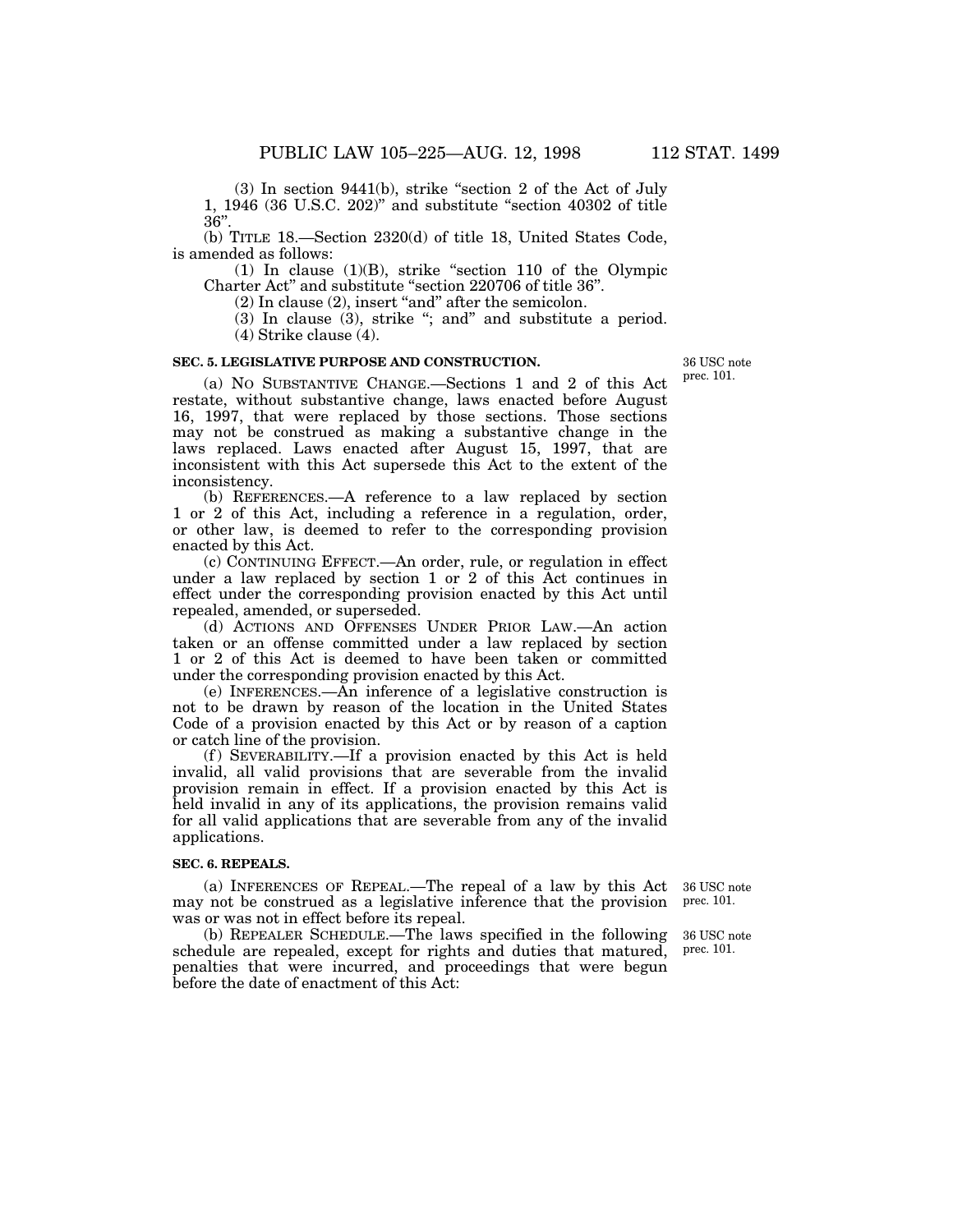## 112 STAT. 1500 PUBLIC LAW 105–225—AUG. 12, 1998

## Schedule of Laws Repealed

|                                       | Chapter<br>or Public<br>Law | Section                                                                             | Statutes at Large |              | U.S. Code |                                                                            |
|---------------------------------------|-----------------------------|-------------------------------------------------------------------------------------|-------------------|--------------|-----------|----------------------------------------------------------------------------|
| Date                                  |                             |                                                                                     | Vol-<br>ume       | Page         | Title     | Section                                                                    |
| 1863<br>Mar. 3                        | 111                         |                                                                                     | 12                | 806          | 36        | $251 - 253$                                                                |
| 1870<br>July 14                       | 264                         |                                                                                     | 16                | 277          | 36        | 252                                                                        |
| 1884<br>$_{\rm June}$<br>20           | $107$                       |                                                                                     | 23                | 50           | 36        | 254                                                                        |
| 1889<br>Jan. 4<br>1896                | $20$                        |                                                                                     | 25                | 640          | 36        | 20                                                                         |
| Feb. 20<br>1900                       | 23                          |                                                                                     | 29                | 8            | 36        | $18 - 18c$                                                                 |
| June 6<br>1901                        | $806$                       |                                                                                     | 31                | 662          | 36        | 4401–4408                                                                  |
| Mar. 3                                | 860<br>876                  |                                                                                     | 31<br>31          | 1438<br>1453 | 36<br>36  | 3501–3504<br>5401, 5402                                                    |
| 1904<br>Apr. 28                       | 1790                        |                                                                                     | 33                | 542          | 36        | 3504                                                                       |
| <b>1905</b><br>Jan. 5                 | 23                          |                                                                                     | 33                | 599, 601     | 36        | $1, 2, 3, 4a-6,$<br>8.9                                                    |
| 1906<br>June 9<br>$_{\rm June}$<br>30 | $3065$<br>$3929$            |                                                                                     | 34<br>34          | 227<br>804   | 36<br>36  | $20a - 20g$<br>5301-5311                                                   |
| 1910<br>June<br>23                    | 372                         |                                                                                     | 36                | 604          | 36        | 9                                                                          |
| 1912<br>Dec. 10<br>1913               | 1                           |                                                                                     | 37                | 647          | 36        | 5                                                                          |
| Jan. 30                               | 21                          |                                                                                     | 37                | 654          | 36        | 4901, 4901<br>note, 4902-<br>4910                                          |
| 1914<br>May 8                         | Pub. R.                     |                                                                                     | 38                | 770          | 36        | 141, 142                                                                   |
| May 27                                | 25.<br>101                  |                                                                                     | 38                | 383          | 36        | 254, 254 note                                                              |
| 1915<br>Mar. 3<br>1916                | 89                          |                                                                                     | 38                | 955          | 36        | 18a                                                                        |
| Apr. 17<br>June<br>15                 | 77<br>148                   |                                                                                     | 39<br>39          | 51<br>227    | 36<br>36  | 4201-4206<br>$21 - 29$                                                     |
| 1917<br>Feb. 27<br>1919               | 137                         |                                                                                     | 39                | 946          | 36        | 6                                                                          |
| Sept.<br>16                           | 59                          |                                                                                     | 41                | 284          | 36        | $41 - 51$                                                                  |
| 1920<br>May 29<br>$May$ $31$          | 214<br>216                  | $(1st$ complete par. on p. 659)                                                     | 41<br>41          | 659<br>691   | 36<br>36  | 4701-4707                                                                  |
| 1921<br>Mar. 3                        | 131                         |                                                                                     | 41                | 1354         | 36        | 5                                                                          |
| 1922<br>Apr. 6<br>1923                | 121                         |                                                                                     | 42                | 490          | 36        | 3502                                                                       |
| Mar. 3<br>Mar. 4                      | 228<br>283                  |                                                                                     | 42<br>42          | 1441<br>1509 | 36<br>36  | $61 - 66$<br>121, 122b,<br>123–125, 127,<br>128, 131, 132,<br>$138 - 138c$ |
| 1924<br>Apr. 2                        | 81                          | 1 (2d, last provisos in par.<br>under heading "American<br>Battle Monuments Commis- | 43                | 35           | 36        | 122, 133                                                                   |
| June 7                                | 292                         | sion").<br>1 (provisos in par. under head-<br>ing "American Battle Monu-            | 43                | 522          | 36        | 122, 133                                                                   |
|                                       | 296<br>369                  | ments Commission").                                                                 | 43<br>43          | 535<br>665   | 36<br>36  | 81-88<br>15                                                                |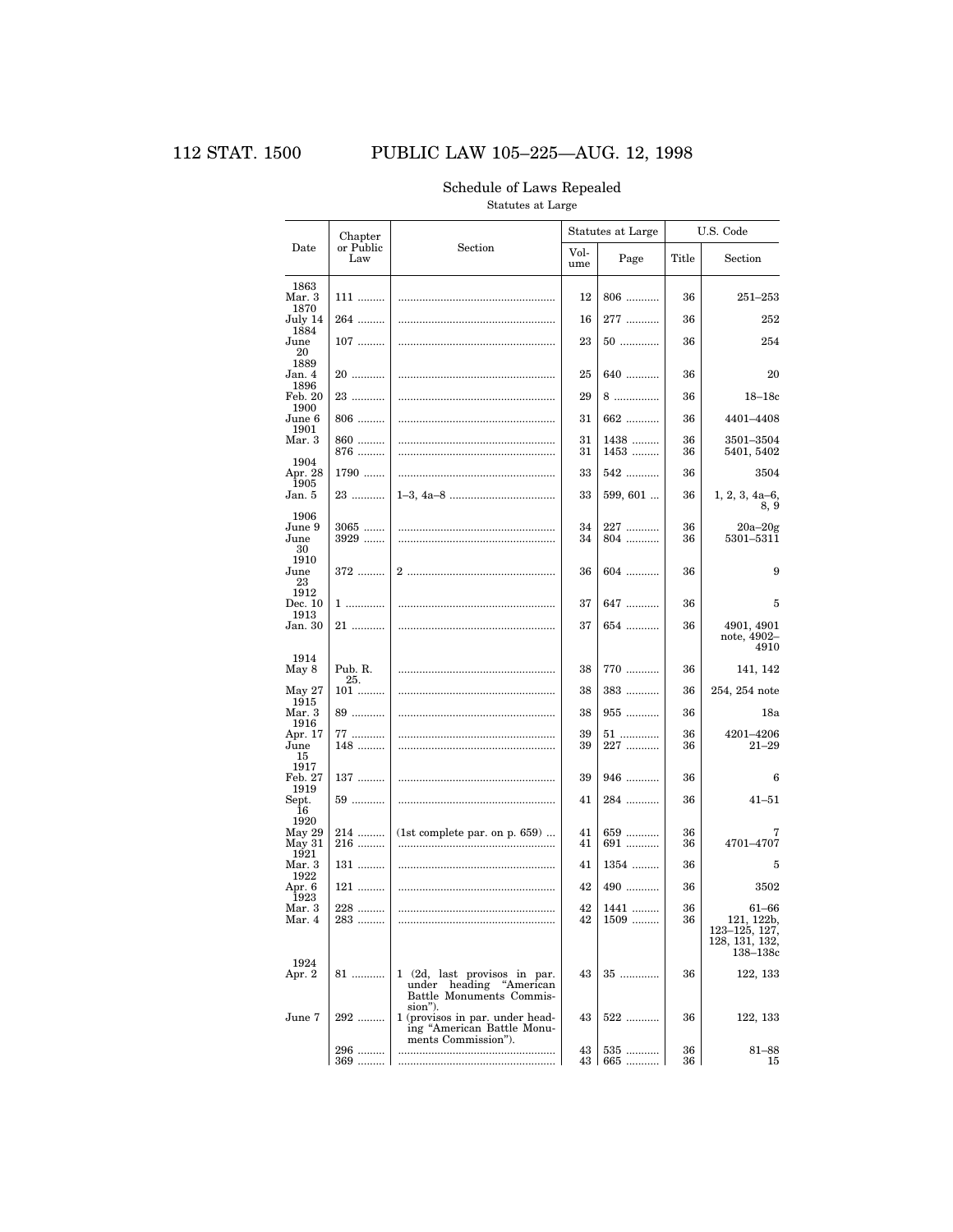## Schedule of Laws Repealed—Continued

|                                                 | Chapter<br>or Public<br>Law | Section                                                                                                   | Statutes at Large |                   | U.S. Code      |                            |
|-------------------------------------------------|-----------------------------|-----------------------------------------------------------------------------------------------------------|-------------------|-------------------|----------------|----------------------------|
| Date                                            |                             |                                                                                                           | Vol-<br>ume       | Page              | Title          | Section                    |
| 1925<br>Feb. 6<br>Feb. 24<br>1926               | 142<br>303                  |                                                                                                           | 43<br>43          | 808<br>966        | 36<br>36       | $_{\rm 20d}$<br>$91 - 105$ |
| Feb. 5<br>Apr. 22                               | 11<br>171                   | 1 (2d-last provisos in par.<br>under heading "American<br>Battle Monuments Commis-                        | 44<br>44          | $4$<br>307        | 36<br>36       | 18a<br>122, 133–135        |
| May 5                                           | 246                         | sion").                                                                                                   | 44                | 403               | 36             | 14                         |
| 1927<br>Feb. 11                                 | $104$                       | 1 (provisos in par. under head-<br>ing "American Battle Monu-<br>ments Commission").                      | 44                | 1071              | 36             | 122, 133–137               |
| 1928<br>May 16                                  | 580                         | 1 (provisos in par. under head-<br>ing "American Battle Monu-<br>ments Commission").                      | 45                | 575               | 36             | 122, 134, 135              |
| May 18<br>1929                                  | 643                         |                                                                                                           | 45                | 617               | 36             | 143                        |
| Feb. 20                                         | 270                         | 1 (1st, 2d, last provisos in par.<br>heading "American<br>under<br>Battle Monuments Commis-<br>sion").    | 45                | 1231, 1232        | 36             | 122, 134, 135              |
| June<br>14<br>1930                              | 23                          |                                                                                                           | 46                | 11                | 36             | 4902                       |
| Feb. 7<br>Apr. 19                               | 42<br>201                   | 1 (1st, 2d, last provisos in par.<br>under heading "American<br>Battle Monuments Commis-<br>sion").       | 46<br>46          | 66<br>230, 231    | 36<br>36       | 13<br>122, 134, 135        |
| 1931<br>Feb. 23                                 | 281                         | 1 (1st, 2d, last provisos in par.<br>under heading "American<br>Battle Monuments Commis-                  | 46                | $1356$            | 36             | 122, 134, 135              |
| Mar. 3                                          | 436                         | sion").                                                                                                   | 46                | 1508              | 36             | 170                        |
| 1932<br>June                                    | 268                         |                                                                                                           | 47                | 320               | 36             | 90a–90k                    |
| 17<br>June<br>30                                | 330                         | 1 (1st, 2d, last provisos in par.<br>heading "American<br>under<br>Battle Monuments Commis-<br>$sion$ "). | 47                | 454               | 36             | 122, 134, 135              |
| 1933<br>Mar. 3<br>May 20<br>$_{\rm June}$<br>16 | 214<br>36<br>101            | 1 (1st, last provisos in par.<br>under heading "American<br>Battle Monuments Commis-<br>sion").           | 47<br>48<br>48    | 1544<br>73<br>285 | 36<br>36<br>36 | 16<br>145<br>122, 135      |
| 1934<br>Apr. 30<br>June 7<br>1935               | 184<br>425                  |                                                                                                           | 48<br>48          | 657<br>925        | 36<br>36       | 146<br>3502, 3504          |
| Feb. 2                                          | 3                           | 1 (1st, 3d, last provisos in par.<br>under heading "American<br>Battle Monuments Commis-                  | 49                | $7 \dots 7$       | 36             | 121a, 122,<br>135          |
| June                                            | 323                         | sion").                                                                                                   | 49                | 426               | 36             | 491, 491 note              |
| 28<br>July 5<br>Aug.<br>12                      | 373<br>$508$                | 1 (par. under heading "Memo-<br>rial to Personnel of Amer-<br>ican Expeditionary Forces").                | 49<br>49          | 457<br>594        | 36<br>36       | 3301-3310<br>$491$ note    |
| 1936<br>Mar.<br>19                              | 156                         | 1 (1st, 3d, last provisos in par.<br>under heading "American<br>Battle Monuments Commis-                  | 49                | 1169              | 36             | 121a, 122,<br>135          |
| May 28                                          | 471                         | sion").                                                                                                   | 49                | 1390              | 36             | 111–120                    |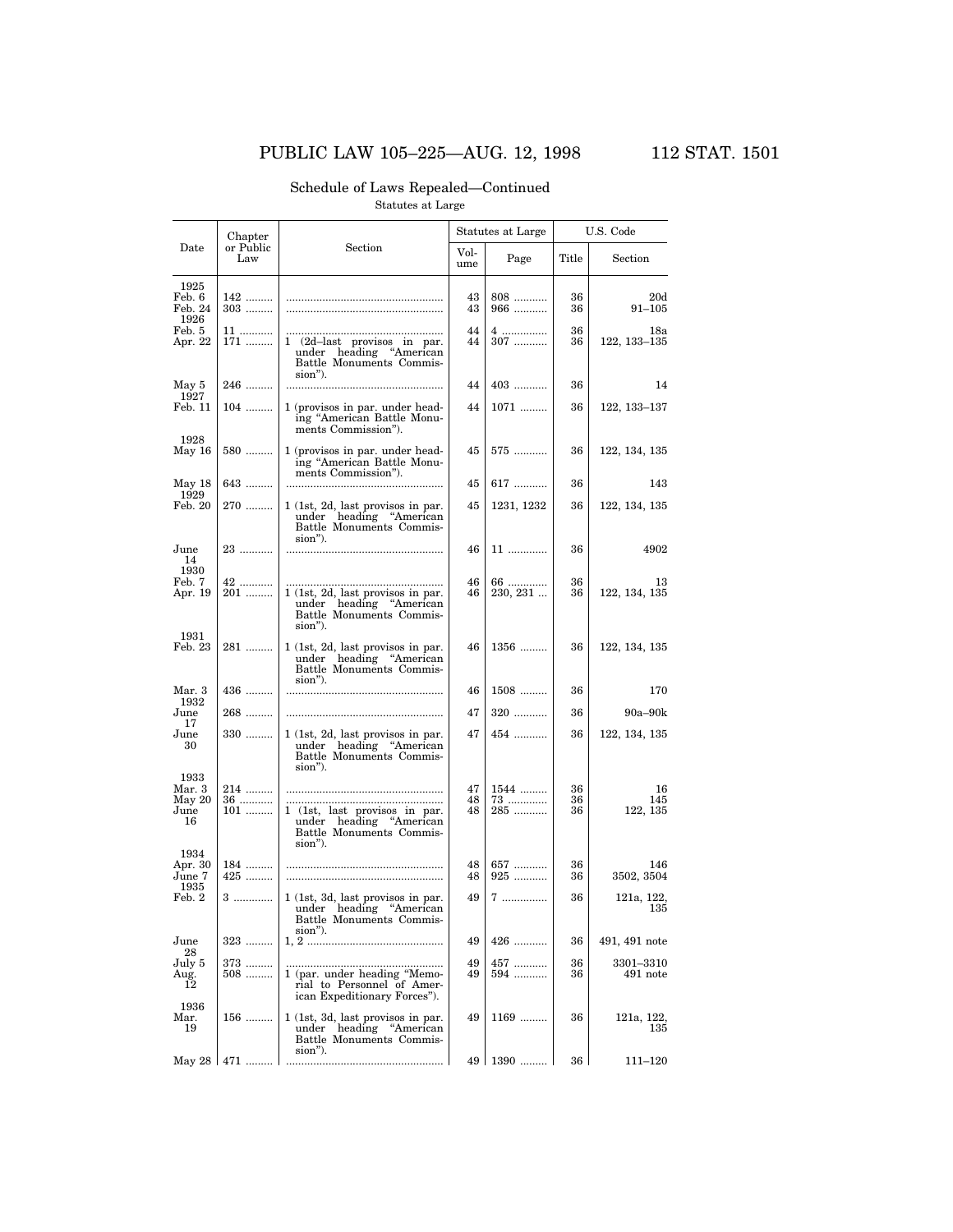## 112 STAT. 1502 PUBLIC LAW 105–225—AUG. 12, 1998

# Schedule of Laws Repealed—Continued

|                                       | Chapter<br>or Public<br>Law | Section                                                                                                | Statutes at Large |                     | U.S. Code      |                                   |
|---------------------------------------|-----------------------------|--------------------------------------------------------------------------------------------------------|-------------------|---------------------|----------------|-----------------------------------|
| Date                                  |                             |                                                                                                        | Vol-<br>ume       | Page                | Title          | Section                           |
| June                                  | 546                         |                                                                                                        | 49                | 1501                | 36             | 139–139b                          |
| 15<br>$_{\rm June}$<br>23             | 736                         |                                                                                                        | 49                | 1895                | 36             | 147, 148                          |
| 1937<br>$_{\rm June}$<br>14           | 336                         |                                                                                                        | 50                | 257                 | 36             | 5305–5308                         |
| June<br>28                            | 396                         | 1 (1st, 3d, last provisos in par.<br>under heading "American<br>Battle Monuments Commis-<br>sion").    | 50                | 331                 | 36             | 121a, 122,<br>135                 |
| Aug. 4<br>Aug.<br>16                  | 564<br>$666$                |                                                                                                        | 50<br>50          | 558<br>668          | 36<br>36       | 57–59<br>149                      |
| Aug.<br>25                            | 762                         |                                                                                                        | 50                | 798                 | 36             | 3201, 3201<br>note, 3202-<br>3209 |
| 1938<br>Mar.                          | 56                          |                                                                                                        | 52                | 148                 | 36             | 150                               |
| 28<br>May 23                          | 259                         | 1 (1st, 3d, last provisos in par.<br>under heading "American<br>Battle Monuments Commis-               | 52                | 412                 | 36             | 121a, 122,<br>135                 |
| June<br>29                            | 796                         | sion").                                                                                                | 52                | 1226                | 36             | 5401, 5402                        |
| 1939<br>Mar.<br>16                    | 11                          | 1 (1st, 3d, last provisos in par.<br>under heading "American<br>Battle Monuments Commis-<br>$sion$ "). | 53                | 525                 | 36             | 121a, 122,<br>135                 |
| May 11                                | 123                         |                                                                                                        | 53                | 739                 | 36             | 151                               |
| 1940<br>Apr. 18                       | 107                         | 1 (1st, 3d, last provisos in par.<br>under heading "American<br>Battle Monuments Commis-<br>sion").    | 54                | 113                 | 36             | 121a, 122,<br>135                 |
| June 6                                | 239                         |                                                                                                        | 54                | 232                 | 36             | 140, 140 note,<br>140a–140c       |
| Sept.<br>$\bar{2}4$                   | 730                         |                                                                                                        | 54                | 960                 | 36             | $149$ note                        |
| Oct. 10<br>1941                       | 840                         |                                                                                                        | 54                | 1093                | 36             | 151a                              |
| Apr. 5                                | 40                          | 1 (provisos in par. under head-<br>ing "American Battle Monu-<br>ments Commission").                   | 55                | 95                  | 36             | 121a, 122,<br>135                 |
| 1942<br>June<br>22                    | 435                         |                                                                                                        | 56                | 377                 | 36             | 171–178                           |
| June<br>27                            | 450                         | 1 (provisos in par. under head-<br>ing "American Battle Monu-<br>ments Commission".                    | 56                | 395                 | 36             | 121a, 122,<br>135                 |
| July 15                               | $505$                       |                                                                                                        | 56                | 659                 | 36             | 90a, 90c, 90e–<br>90j             |
| July 30<br>Sept.<br>26                | 537<br>563                  |                                                                                                        | 56<br>56          | 728<br>758          | 36<br>36       | 149 note<br>97                    |
| Oct. 17<br>Oct. 29<br>Dec. 22<br>1943 | $615$<br>633<br>$806$       |                                                                                                        | 56<br>56<br>56    | 796<br>1012<br>1074 | 36<br>36<br>36 | 179–182<br>43, 45<br>171–178      |
| June<br>26                            | 145                         | 101 (provisos in par. under<br>heading "American Battle<br>Monuments Commission").                     | 57                | 171                 | 36             | 121a, 122,<br>135                 |
| 1944<br>June<br>27                    | 286                         | 101 (provisos in par. under<br>heading "American Battle<br>Monuments Commission").                     | 58                | 363                 | 36             | 121a, 122, 135                    |
| 1945<br>May 3                         | $106$                       | 101 (provisos in par. under<br>heading "American Battle<br>Monuments Commission").                     | 59                | 107                 | 36             | 121a, 122,<br>135                 |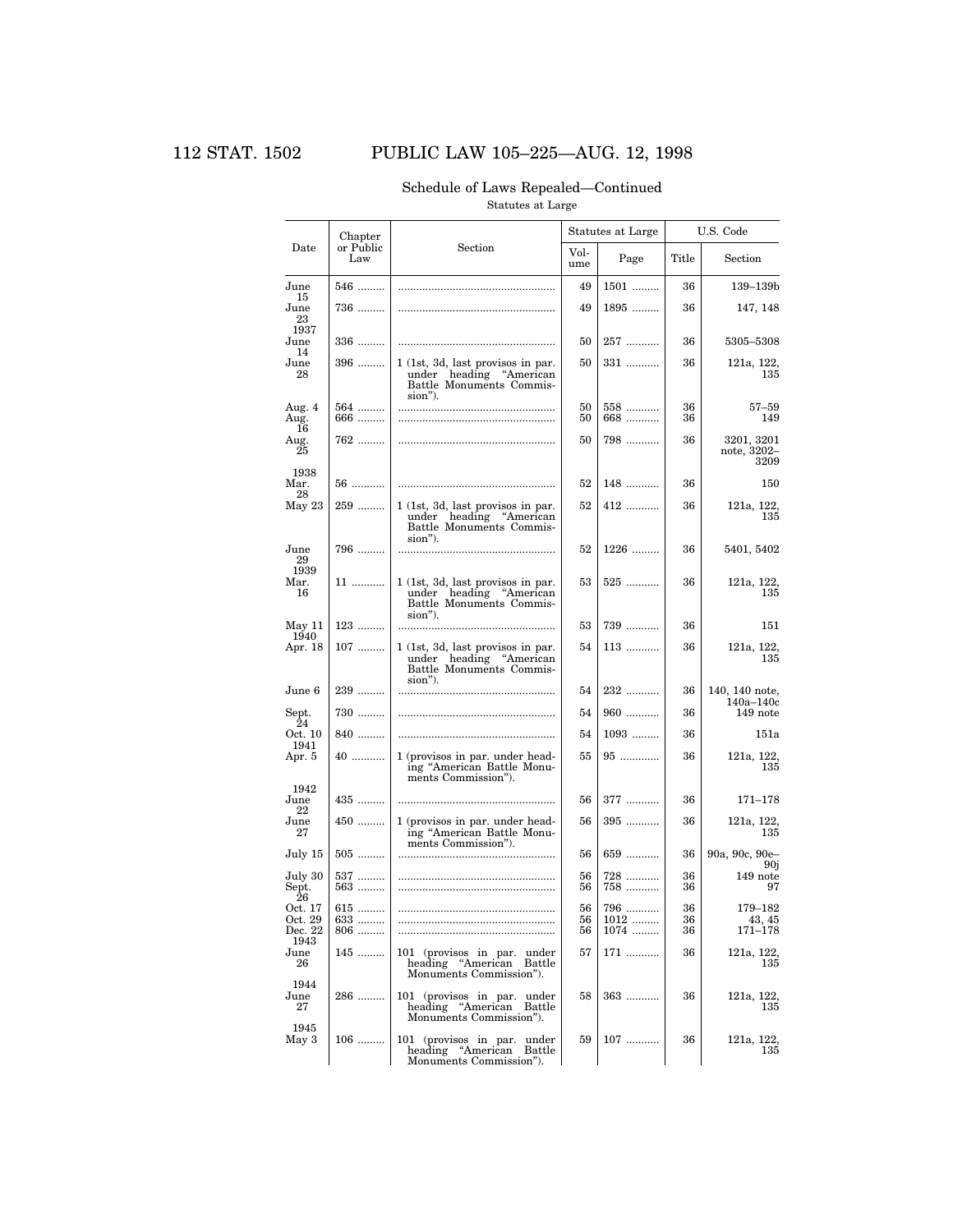#### Date Chapter or Public Law Section Statutes at Large U.S. Code Vol- $\begin{array}{c|c} \nVol \\ \n \text{ume} \n \end{array}$  Page Title Section Aug.  $\frac{11}{\text{Dec. } 28}$ 363 ......... .................................................... 59 530 ........... 36 155 Dec. 28 607 ......... .................................................... 59 668 ........... 36 172 1946 Mar. 28 113 ......... 101 (provisos in par. under heading ''American Battle Monuments Commission''). 60 | 62 ................ | 36 | 121a, 135 June 26 502 ......... .................................................... 60 317, 318 ... 36 121, 123–125, 127, 128, 131, 132, 138–  $\begin{array}{c} 138b \\ 201 - 208 \end{array}$ July 1 527 ......... .................................................... 60 346 ........... 36 201–208 524 .............  $\frac{1947}{\text{May }8}$ May 8 50 ........... .................................................... 61 80 ............. 36 1 note, 1a, 2, 3, 4a, 5, 9 July 23 298 ......... .................................................... 61 403 ........... 36 67–67s  $1948$ <br>Apr. 20  $219$  ......... 101 (last proviso in par. under heading ''American Battle Monuments Commission'').  $62 \mid 179 \dots \mid 36 \mid 122$ June 30 755 ......... .................................................... 62 1150 ......... 36 156  $\begin{array}{c} 1949 \\ \text{July 11} \\ \text{Aug. 3} \end{array}$ July 11 302 ......... .................................................... 63 409 ........... 36 155a, 155b Aug. 3 385 ......... .................................................... 63 492 ........... 36 157 506 ......... 101 (last proviso in par. under heading ''American Battle Monuments Commission''). Aug. 24 63 633 ........... 36 122 1950 Mar.  $\frac{16}{\text{May }11}$ 62 ........... .................................................... 64 22 ............. 36 31–38a May 11 182 ......... .................................................... 64 158 ........... 36 169g June 30  $\begin{array}{|l|c|c|c|c|c|c|c|c|} \hline 182 & \ldots & & & 169 \text{g} & & & 169 \text{g} \\ \hline 431 & \ldots & & 1-14, 16-19 & \ldots & & & 64 & 312, 315 & \ldots & & 36 & & 221-234, \end{array}$  $221 - 234,$ <br>  $236 - 239$ <br>  $271 - 283,$ Aug. 30 823 ......... 1–13, 15–21 ............................... 64 563, 566 ... 36 271–283,  $285 - 291$ <br>122 Sept.  $6 \mid 896 \dots \mid 101$  (last proviso in par. under heading ''American Battle Monuments Commission'').  $64 \mid 699 \dots \mid 36$ Sept. 20 956 ......... .................................................... 64 868 ........... 36 311–317 958 ......... 1–8, 10–12 ................................. 64 869, 872 ... 36 341–348, 350–352 Sept. 21 975 ......... .................................................... 64 899 ........... 36 371–382b,  $391 - 396$ <br> $45$ Dec. 28 1177 ....... .................................................... 64 1122 ......... 36 45 1122 .........  $\begin{array}{c} 1951 \\ \text{Apr. } 16 \\ \text{July } 30 \end{array}$  $\begin{array}{|l|c|c|c|c|c|c|c|c|} \hline \text{29} & \dots & \dots & \dots & \dots & \dots & \dots & \dots & \text{36} \ \hline \text{255} & \dots & \dots & \dots & \dots & \dots & \dots & \text{36} \ \hline \text{256} & \dots & \dots & \dots & \dots & \dots & \text{36} \ \hline \end{array}$ July 30 255 ......... .................................................... 65 130 ........... 36 18a Aug. 17 328 ......... .................................................... 65 192 ........... 36 36 Aug. 31 Aug. 376 ......... 101 (provisos in 1st par. under 65 269 ........... 36 122<br>
0ct. 27 593 ......... Monuments Commission"). 65 659 ........... 36 158  $65 \mid 269 \dots \dots \mid 36 \mid 122$  $1952$ <br>Feb. 29 Feb. 29 49 ........... 1 ................................................. 66 9 ............... 36 153 1–15, 17–21 .......  $401 - 415,$ <br> $417 - 421$ <br> $169h$ Apr. 17 216 ......... .................................................... 66 64 ............. 36 169h 101 (provisos in 1st par. under heading ''American Battle Monuments Commission''). 395 ............  $\frac{1953}{\text{May 21}}$ May 21 63 ........... 1 ................................................. 67 27 ............. 36 4702 May 27 70 ........... .................................................... 67 35 ............. 36 179–182  $\begin{array}{|c|c|c|c|c|c|c|c|} \hline 85 & \dots & 36 & \dots & 36 & \dots & 36 & \dots & 36 & \dots & 36 & \dots & 36 & \dots & 36 & \dots & 36 & \dots & 36 & \dots & 36 & \dots & 36 & \dots & 36 & \dots & 36 & \dots & 36 & \dots & 36 & \dots & 36 & \dots & 36 & \dots & 36 & \dots & 36 & \dots & 36 & \dots & 36 & \dots & 36 & \dots & 36 & \dots & 36 & \dots & 36 & \dots & 36 & \dots & 36 & \$ June 26 152 ......... .................................................... 67 81 ............. 36 97, 98 153 ......... .................................................... 67 82 ............. 36 44, 48 July 9 | 183 ......... | ………………………………………………………… | 67 | 142 ………… | 36 | 175

## Schedule of Laws Repealed—Continued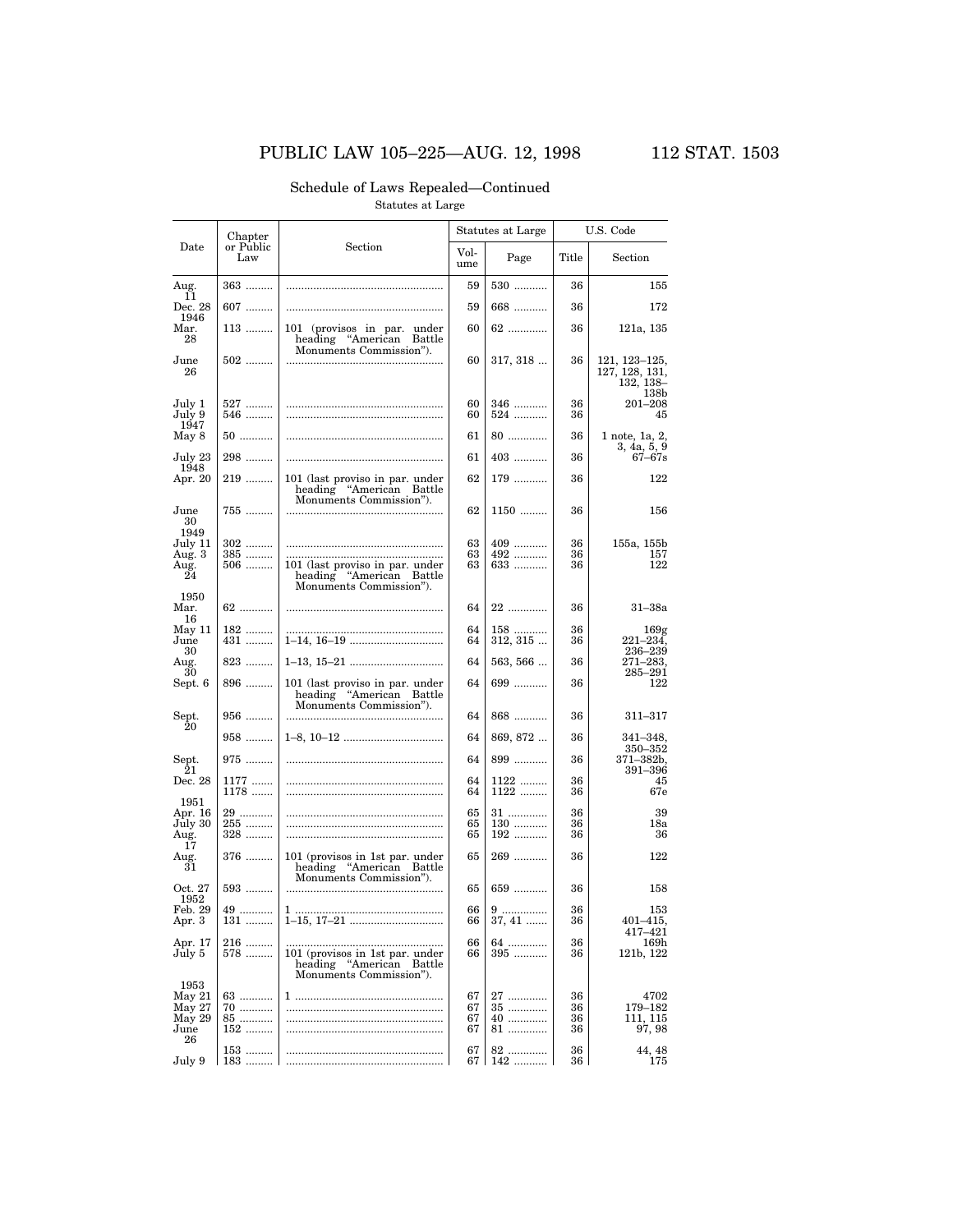## 112 STAT. 1504 PUBLIC LAW 105–225—AUG. 12, 1998

## Schedule of Laws Repealed—Continued

|                              | Chapter                       |                                                                                                    | Statutes at Large |                                                         | U.S. Code      |                                          |
|------------------------------|-------------------------------|----------------------------------------------------------------------------------------------------|-------------------|---------------------------------------------------------|----------------|------------------------------------------|
| Date                         | or Public<br>Law              | Section                                                                                            | Vol-<br>ume       | Page                                                    | Title          | Section                                  |
| July 17<br>July 31           | 222<br>302                    | 101 (provisos in par. under<br>heading "American Battle                                            | 67<br>67          | 179<br>299                                              | 36<br>36       | 3, 6, 7, 10, 11<br>121b, 122             |
| Aug. 5                       | 326                           | Monuments Commission").<br>$1st, 2d$ pars., 3d par. $(a)$ – $(f)$ ,<br>(h), (i), 4th, last pars.). | 67                | 366                                                     | 36             | 426                                      |
| Aug.<br>13                   | 427                           |                                                                                                    | 67                | 562, 565                                                | 36             | 431–443,<br>445-447                      |
|                              | 429                           |                                                                                                    | 67                | 569, 573                                                | 36             | 461–474,<br>476-479                      |
| Aug.<br>14                   | 486                           |                                                                                                    | 67                | 582                                                     | 36             | 34, 35, 37                               |
| 1954<br>June                 | 297                           |                                                                                                    | 68                | 249                                                     | 36             | 172                                      |
| 14<br>June<br>24             | 359                           | 101 (provisos in pars. under<br>heading "American Battle                                           | 68                | 275                                                     | 36             | 121b, 122,<br>122a, 125a                 |
| July 19                      | 536                           | Monuments Commission").                                                                            | 68                | 489, 492                                                | 36             | $501 - 513,$<br>515–518                  |
| Aug. 3<br>Aug.<br>20         | 655<br>774                    |                                                                                                    | 68<br>68          | 665<br>748, 752                                         | 36<br>36       | 155a<br>$531 - 544,$<br>546-550          |
| Aug.<br>24                   | 911                           |                                                                                                    | 68                | 795, 800                                                | 36             | 571–583,<br>585-589                      |
| Aug.<br>28                   | $1036$                        |                                                                                                    | 68                | 891, 895                                                | 36             | $601 - 613$<br>615–617                   |
| 1955<br>June<br>29           | 226                           | (provisos in pars. under head-<br>ing "American Battle Monu-<br>ments Commission").                | 69                | 194                                                     | 36             | 121b, 122,<br>122a                       |
| July 26<br>Aug. 4            | 383<br>386<br>546             |                                                                                                    | 69<br>69<br>69    | 375<br>379<br>486, 490                                  | 36<br>36<br>36 | 67e<br>43, 45<br>631–643,                |
| Aug. 9                       | 658                           |                                                                                                    | 69                | 589                                                     | 36             | 645–647<br>426                           |
| 1956<br>Mar.                 | $102$                         |                                                                                                    | 70                | $60$                                                    | 36             | 4707                                     |
| 29<br>June<br>13             | 385                           | (provisos in par. under head-<br>ing "American Battle Monu-                                        | 70                | 278                                                     | 36             | 121b, 122,<br>122a                       |
| July 25                      | 721                           | ments Commission").                                                                                | 70                | 640                                                     | 36             | 121, 122b,<br>123-125, 131,<br>132, 138, |
| July 30<br>Aug. 1            | 795<br>824                    |                                                                                                    | 70<br>70          | 732<br>794, 797                                         | 36<br>36       | 138a, 138b<br>186<br>661–673,<br>675–680 |
| Aug. 2<br>Aug. 6             | 875<br>974                    |                                                                                                    | 70<br>70          | 932<br>1049, 1050                                       | 36<br>36       | 159<br>721–725,                          |
|                              | 976                           |                                                                                                    | 70                | 1052, 1056                                              | 36             | 727-730<br>691-703,<br>705-707           |
| 1957<br>May 16<br>June 5     | $85 - 32$<br>$85 - 48$        | 101 (provisos in par. under<br>heading "American Battle                                            | 71<br>71          | 30<br>52                                                | 36<br>36       | 160<br>121b, 122,<br>122a                |
| $\rm{July}$ $\rm{3}$<br>Aug. | $85\text{--}83$<br>$85 - 125$ | Monuments Commission").<br>1.                                                                      | 71<br>71          | $276\,$<br>344                                          | 36<br>36       | 20<br>123 note                           |
| 13<br>Aug.<br>28             | $85 - 179$                    |                                                                                                    | 71                | 457                                                     | 36             | 426                                      |
| Sept. 7<br>1958              | $85 - 305$                    |                                                                                                    | 71                | 626, 628                                                | 36             | 741–747, 749                             |
| June 4<br>June<br>25         | $85 - 445$<br>$85 - 468$      | (provisos in par. under head-<br>ing "American Battle Monu-                                        | 72<br>72          | 179<br>223                                              | 36<br>36       | 161<br>121b, 122,<br>122a                |
| July 18                      | $85 - 529$<br>$85 - 530$      | ments Commission").                                                                                | 72<br>72          | $\begin{array}{c} 369 \dots 370, 374 \dots \end{array}$ | 36<br>36       | 162<br>761–774,<br>776-780               |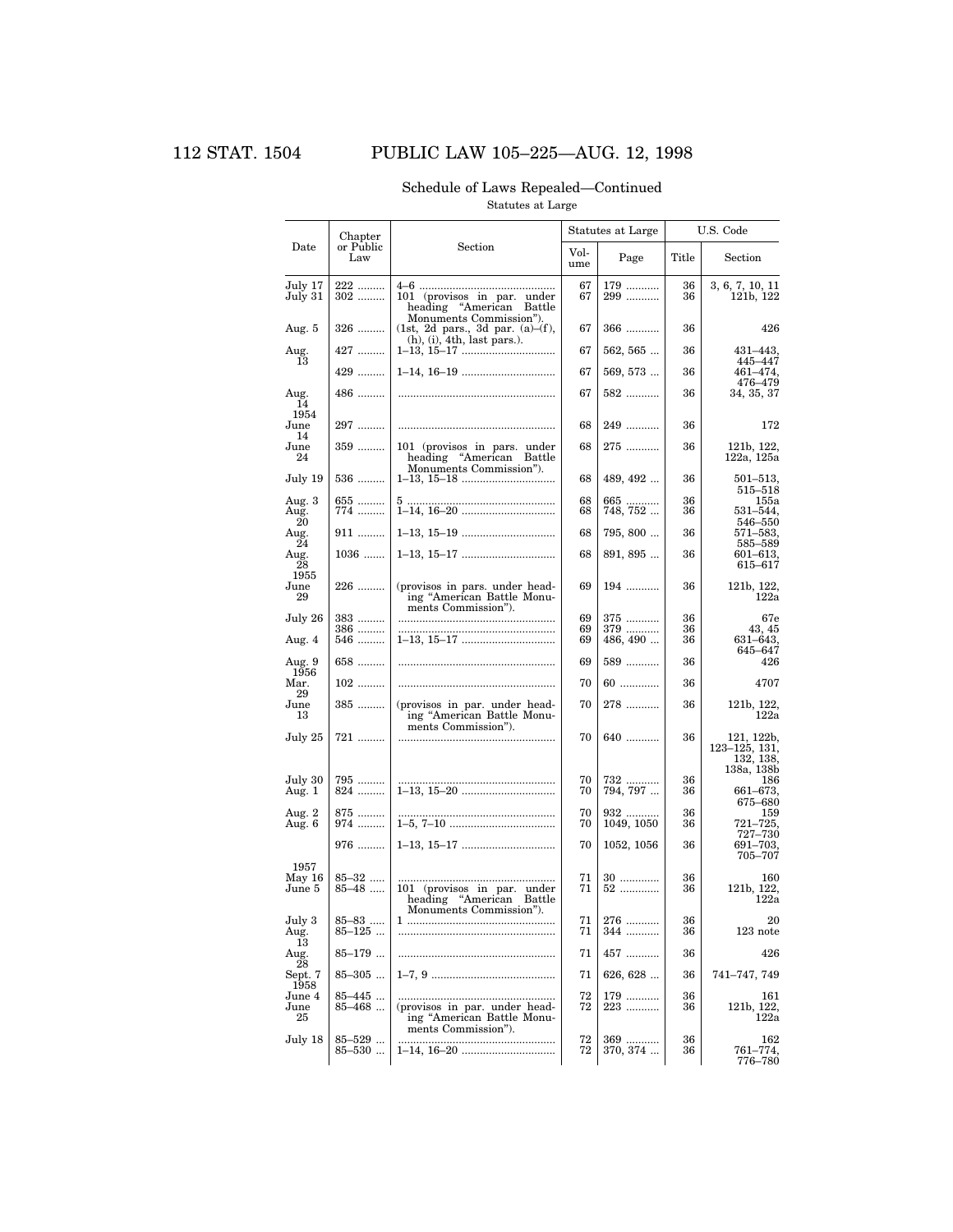#### Date Chapter or Public Law Section Statutes at Large U.S. Code Vol-Page Title Section July 25 85–556 ... .................................................... 72 416 ........... 36 426 Aug. 14 85–642 ... 1–13, 15–17 ............................... 72 597, 600 ... 36 791–803,  $805 - 807$ <br> $821 - 833$ Aug. 26 85–761 ... 1–13, 15–17 ............................... 72 854, 859 ... 36 821–833, 835–837 Aug. 27 85–769 ... 1–13, 15–18 ............................... 72 922, 927 ... 36 851–863,  $\begin{array}{c} 851{-}863, \\ 865{-}868 \\ 881{-}893, \end{array}$ Sept. 2 85–870 ... 1–13, 15–18 ............................... 72 1691, 1694 36 881–893, 895–898<br>911–922, 85–903 ... 1–12, 14–16 ............................... 72 1738, 1741 36 911–922,  $924 - 926$ <br> $749$ 85–918 ... .................................................... 72 1769 ......... 36 749 1959 June  $\frac{17}{\text{July }8}$ 86–47 ..... 1–13, 15–18 ............................... 73 76, 79 ....... 36 78–78l, 78n– 78q 73 164 ........... 36 121b, 122, July 8 | 86–79 ..... (provisos in par. under head-<br>ing "American Battle Monuments Commission''). 122a Sept. 22 86–352 ... .................................................... 73 627 ........... 36 143, 143 note 1960 June 29 86–533 ... (23) ............................................ 74 249 ........... 36 139b July 12 86–642 ... (provisos in 1st par. under heading ''American Battle Monuments Commission''). 74 | 475 ............ | 36 | 121b, 122, 122a July 14 86–653 ... 1–13, 15–18 ............................... 74 515, 518 ... 36 941–953, 955–958<br>971–983, Aug. 31 86–680 ... 1–13, 15–18 ............................... 74 572, 577 ... 36 971–983, 985–988 Sept. 13 86–753 ... .................................................... 74 898 ........... 36 163 86–772 ... .................................................... 74 913 ........... 36 155a  $1961$ <br>Apr. 7 Apr. 7 87–20 ..... .................................................... 75 43 ............. 36 164 June  $\begin{smallmatrix} 21\\ \text{Aug.} \ 3 \end{smallmatrix}$ 633, 636, 648 Aug. 3 87–125 ... (provisos in 1st par. under<br>heading "American Battle Monuments Commission''). 75 | 279 ........... | 36 | 121b, 122, 122a Sept. 8 87–214 ... .................................................... 75 489 ........... 36 20c Sept. 26 87–319 ... .................................................... 75 681 ........... 36 165 1962<br>May 14 May 14 87–449 ... .................................................... 76 69 ............. 36 166 July 25 87–547 ... 6 ................................................. 76 217 ........... 36 4703 Sept. 7 87–650 ... 1–14, 16–20 ............................... 76 502, 505 ... 36 1001–1014,  $1016 - 1020$ <br> $1041 - 1053$ . Sept. 10 87–655 ... 1–13, 15–19 ............................... 76 530, 533 ... 36 1041–1053,  $\frac{1055}{4909}$ Sept.  $\begin{array}{c} 19 \\ \text{Oct. 1} \\ \text{Oct. 9} \\ \text{Oct. 15} \end{array}$ 87–673 ... .................................................... 76 557 ........... 36 4909 Oct. 1 87–726 ... .................................................... 76 676 ........... 36 167 Oct. 9 87–780 ... .................................................... 76 779 ........... 36 168 Oct. 15 87–817 ... 1–13, 15–18 ............................... 76 929, 933 ... 36 3401–3413, 3415–3418 Oct. 18 87–843 ... (provisos in 1st par. under<br>heading "American Battle" Monuments Commission''). 76 1100 ......... 36 121b, 122, 122a 1963 Aug. 27 88–105 ... 2 ................................................. 77 130 ........... 36 776 Dec. 17 88–209 ... .................................................... 77 402 ........... 36 169 Dec. 23 88–240 ... .................................................... 77 477 ........... 36 426, 426 note Dec. 30 88–242 ... .................................................... 77 629 ........... 36 169a 88–245 ... (provisos in par. under head-ing ''American Battle Monuments Commission'').  $77 \mid 796 \; \dots \dots \mid 36 \mid 121b, 122,$ 122a 88–254 ... .................................................... 77 843 ........... 36 169b 1964 June  $\begin{array}{c} 24 \\ \text{July 14} \end{array}$ 88–321 ... .................................................... 78 221 ........... 36 155a July 14 88–372 ... .................................................... 78 314 ........... 36 4301–4318

### Schedule of Laws Repealed—Continued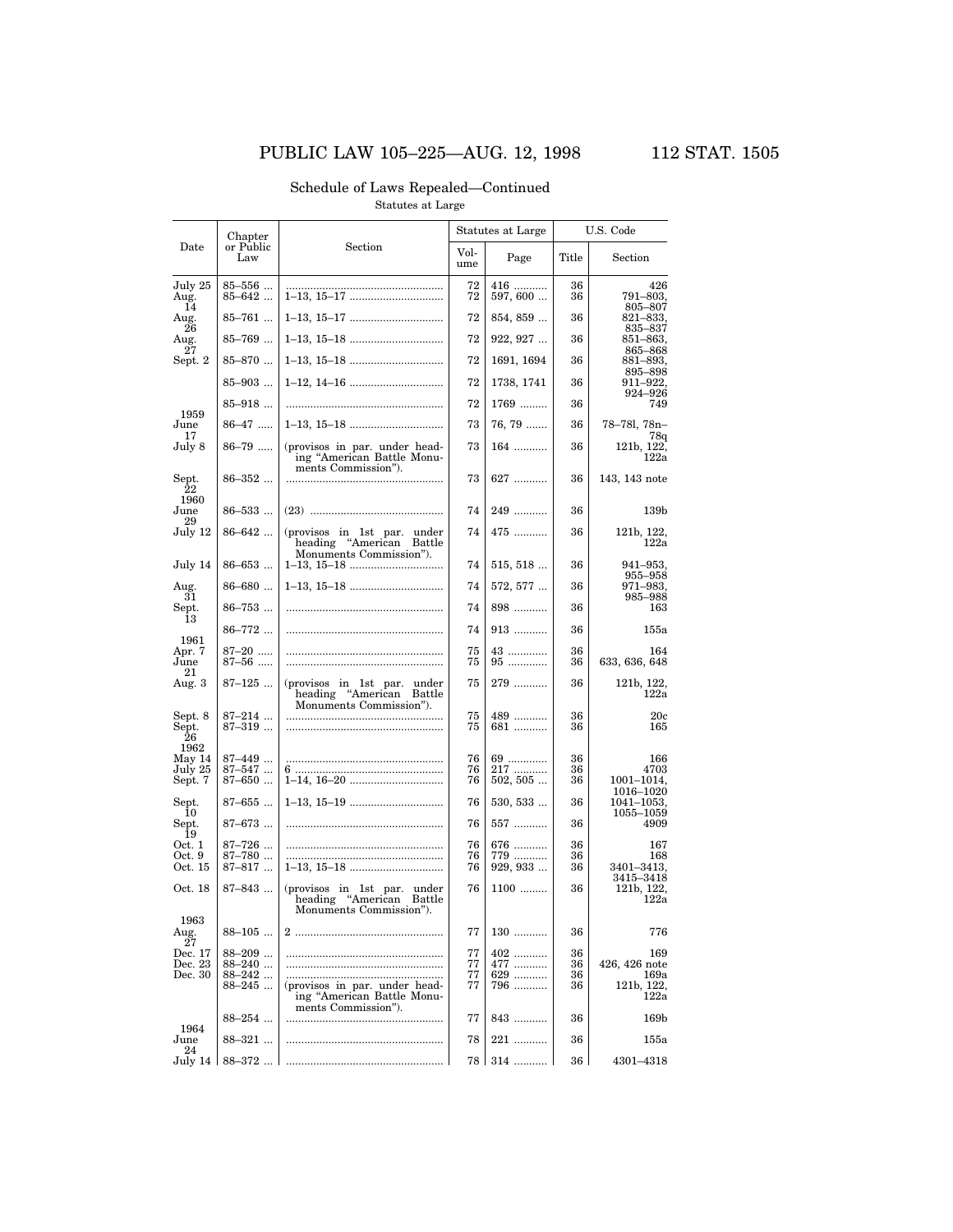### 112 STAT. 1506 PUBLIC LAW 105–225—AUG. 12, 1998

#### Date Chapter or Public Law Section Statutes at Large U.S. Code Vol-Page Title Section 88–376 ... .................................................... 78 320 ........... 36 4501–4517 July 16 88–378 ... .................................................... 78 325 ........... 36 1071–1088 Aug. 10 88–407 ... .................................................... 78 383 ........... 36 383 Aug. 19 88–449 ... .................................................... 78 496 ........... 36 4601–4617 Aug. 30 88–504 ... 1–4(15), (17)–(38) ..................... 78 635, 637 ... 36 28, 37, 49, 58, 65, 78m, 90i, 101, 118, 140c, 235, 284, 317, 349, 444, 475, 514, 545, 584, 614, 644, 674, 704, 775, 804, 834, 864, 894, 923, 954, 984, 1015, 1054, 1101–1103, 3208, 3308,  $3414$ <br>121b, 122, Aug. 31 88–527 ... (provisos in 1st par. under heading ''American Battle Monuments Commission''). 78 731 ........... 36 121b, 122, 122a Sept. 2 88–566 ... .................................................... 78 849 ........... 36 169c 1003 .........  $\frac{1965}{\text{Sept. 2}}$ Sept. 2 | 89–164 ... | (provisos in 1st par. under<br>heading "American Battle Monuments Commission''). 79 639 ........... 36 121b, 122, 122a Oct. 1 89–231 ... .................................................... 79 901 ........... 36 4902, 4909 Nov. 8 89–333 ... 14 ............................................... 79 1294 ......... 36 155a 1966<br>June 9 June 9 89–443 ... .................................................... 80 194 ........... 36 157a Sept. 1 89–550 ... .................................................... 80 371 ........... 36 43, 45 Sept. 14 89–576 ... .................................................... 80 772 ........... 36 67e Nov. 2 89–703 ... .................................................... 80 1099 ......... 36 169e Nov. 8 89–797 ... (provisos in par. under heading ''American Battle Monuments Commission'').  $\begin{array}{|c|c|c|c|c|c|c|c|} \hline 80 & 1501 & \dots & 36 & 121b, 122, \ \hline \end{array}$ 122a  $\frac{1967}{\text{Nov. }8}$ Nov. 8 90–133 ... (provisos in par. under head-ing ''American Battle Monu-ments Commission'').  $81 \mid 429 \dots \mid 36 \mid 121b, 122,$ 122a Dec. 18 90–208 ... .................................................... 81 655 ........... 36 90i, 91i note  $1968$ <br>Jan. 30 Jan. 30 90–251 ... .................................................... 82 4 ............... 36 722, 723, 728,  $730$ <br>401, 418 July 5 90–382 ... .................................................... 82 292 ........... 36 401, 418 July 7 90–391 ... 14 ............................................... 82 306 ........... 36 155a Aug. 9 90–470 ... (provisos in par. under heading ''American Battle Monuments Commission'').  $82 \mid 686 \dots \dots \dots \mid 36 \mid 121b, 122,$ 122a Sept. 17 90–498 ... .................................................... 82 848 ........... 36 169f 1969 June 30 91–37 ..... .................................................... 83 42 ............. 36 5303, 5306, 5307, 5307 note Dec. 24 91–153 ... (provisos in par. under head-ing ''American Battle Monu-ments Commission'').  $83 \mid 421 \dots \mid 36 \mid 121b, 122,$ 122a  $\underset{\text{Oct. 21}}{\text{1970}}$ Oct. 8  $\begin{array}{|l|l|}$  91–442 ... (provisos in par. under head-  $\begin{array}{|l|l|}$  84  $\begin{array}{|l|}$  914 ........... 36 155<br>Oct. 21  $\begin{array}{|l|}$  91–472 ... (provisos in par. under head-  $\begin{array}{|l|}$  84  $\end{array}$  1058 ......... 36 121b, 84 | 914 ........... | 36 | 121b, 122, 122a

ments Commission'').

ing ''American Battle Monuments Commission'').

92–77 ..... (provisos in par. under head-

1971 Aug. 10

91–480 ... .................................................... 84 1081 ......... 36 121

85 264 ........... 36 121b, 122,

122a

# Schedule of Laws Repealed—Continued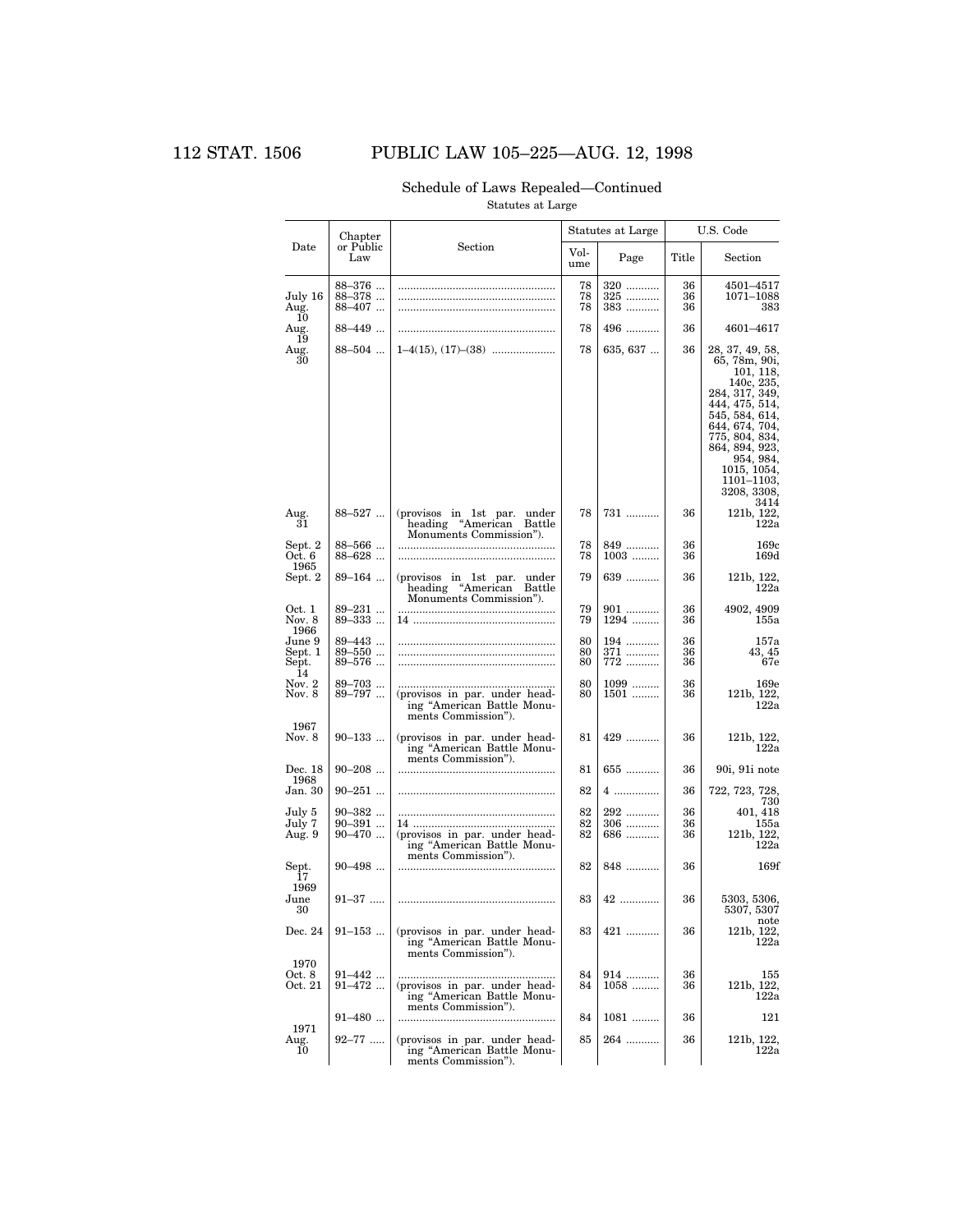## Schedule of Laws Repealed—Continued

|                                       | Chapter                                              |                                                                                    | Statutes at Large    |                                  | U.S. Code            |                                                                   |
|---------------------------------------|------------------------------------------------------|------------------------------------------------------------------------------------|----------------------|----------------------------------|----------------------|-------------------------------------------------------------------|
| Date                                  | or Public<br>Law                                     | Section                                                                            | Vol-<br>ume          | Page                             | Title                | Section                                                           |
| Aug.<br>11<br>1972                    | $92 - 93$                                            |                                                                                    | 85                   | 317                              | 36                   | 1151–1167                                                         |
| Apr. 24<br>$S$ ept.<br>29             | $92 - 278$<br>$92 - 447$                             |                                                                                    | 86<br>86             | 124<br>746                       | 36<br>36             | 142a<br>4605                                                      |
| Oct. 25                               | $92 - 544$                                           | (provisos in par. under head-<br>ing "American Battle Monu-<br>ments Commission"). | 86                   | 1128                             | 36                   | 121b, 122,<br>122a                                                |
| 1973<br>Nov.<br>27                    | $93 - 162$                                           | (provisos in par. under head-<br>ing "American Battle Monu-<br>ments Commission"). | 87                   | 653                              | 36                   | 121b, 122,<br>122a                                                |
| 1974<br>Jan. 2<br>Apr. 12<br>Sept. 6  | $93 - 244$<br>$93 - 266$<br>$93 - 267$<br>93–414 …   | (provisos in par. under head-<br>ing "American Battle Monu-                        | 87<br>88<br>88<br>88 | 1070<br>85<br>85<br>$1099$       | 36<br>36<br>36<br>36 | 125<br>4904, 4906<br>97<br>121b, 122,<br>122a                     |
| Nov.<br>29                            | $93 - 504$                                           | ments Commission").                                                                | 88                   | 1575                             | 36                   | 1042                                                              |
| Dec. 26<br>Dec. 27<br>1975            | 93–551 …<br>$93 - 557$                               |                                                                                    | 88<br>88             | 1744<br>1792                     | 36<br>36             | 1073<br>45                                                        |
| $_{\rm June}$                         | $94 - 33$                                            |                                                                                    | 89                   | 211                              | 36                   | 157 <sub>b</sub>                                                  |
| 13<br>Oct. 17                         | $94 - 116$                                           | (provisos in 1st par. under<br>heading "American Battle<br>Monuments Commission"). | 89                   | 587                              | 36                   | 121b, 122,<br>122a                                                |
| Dec. 15<br>1976                       | 94–151 …                                             |                                                                                    | 89                   | 809                              | 36                   | 1101, 3502                                                        |
| Apr. 1<br>Apr. 21<br>July 7<br>Aug. 9 | $94 - 256$<br>$94 - 273$<br>94–344 …<br>$94 - 378$   | (provisos in par. under head-<br>ing "American Battle Monu-<br>ments Commission"). | 90<br>90<br>90<br>90 | 301<br>377<br>$810$<br>1098      | 36<br>36<br>36<br>36 | 121<br>131<br>171–178<br>121b, 122,<br>122a                       |
| Oct. 1                                | $94 - 443$                                           |                                                                                    | 90                   | 1475                             | 36                   | 18a, 18c                                                          |
| 1977<br>Aug.<br>15                    | $95 - 98$                                            |                                                                                    | 91                   | 830                              | 36                   | 67, 67 note,<br>67a, 67b, 67e,                                    |
| Oct. 4                                | 95–119 …                                             | (provisos in par. under head-<br>ing "American Battle Monu-                        | 91                   | 1077                             | 36                   | 67h, 67p–67r<br>121b, 122,<br>122a                                |
| Nov.<br>11                            | $95 - 167$                                           | ments Commission").                                                                | 91                   | 1347                             | 36                   | 881, 883, 885,<br>887, 895, 896,<br>1101                          |
| 1978<br>Aug.                          | $95 - 346$                                           |                                                                                    | 92                   | 485                              | 36                   | 45                                                                |
| 17<br>Sept.<br>30                     | $95 - 392$                                           | (provisos in par. under head-<br>ing "American Battle Monu-                        | 92                   | 795                              | 36                   | 121b, 122,<br>122a                                                |
| Oct. 18<br>Oct. 20<br>Nov. 8          | $95 - 479$<br>$95 - 482$<br>$95 - 493$<br>$95 - 606$ | ments Commission").                                                                | 92<br>92<br>92<br>92 | 1566<br>$1605$<br>$1643$<br>3045 | 36<br>36<br>36<br>36 | 121<br>384<br>1201-1219<br>371, 371 note,<br>372–382b,<br>391-396 |
| 1979<br>Sept. 6<br>Nov. 5             | $96 - 62$<br>$96 - 103$                              | (provisos in par. under head-<br>ing "American Battle Monu-                        | 93<br>93             | 410<br>775                       | 36<br>36             | 142b<br>121b, 122,<br>122a                                        |
| Dec. 21<br>Dec. 29                    | $96 - 155$<br>$96 - 165$                             | ments Commission").                                                                | 93<br>93             | $1165$<br>1267                   | 36<br>36             | 45<br>1101, 1301–                                                 |
| 1980<br>July 8                        | $96 - 304$                                           | (last sentence in par. under<br>heading "Salaries and Ex-<br>penses").             | 94                   | 898                              | 36                   | 1309<br>393 note                                                  |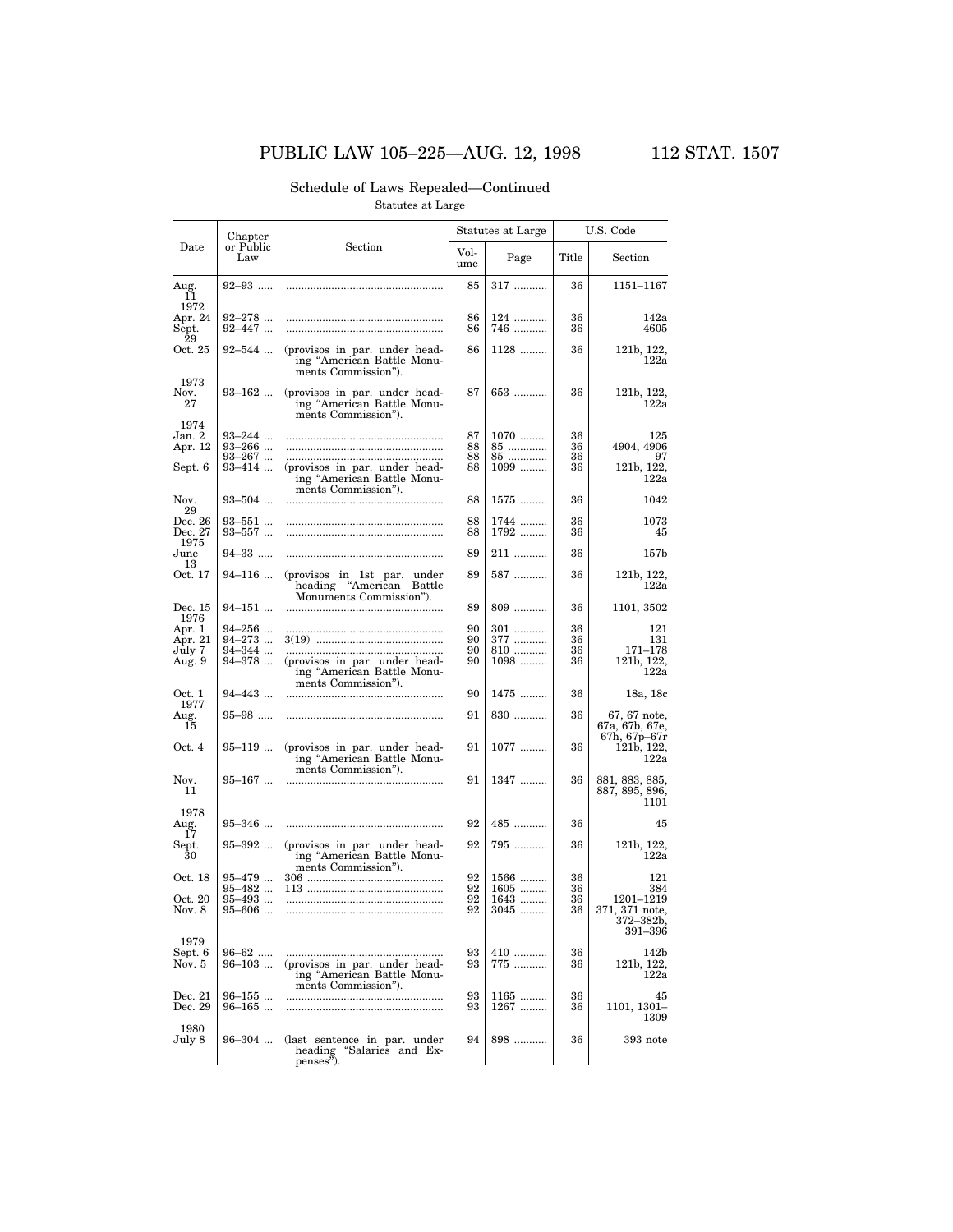# 112 STAT. 1508 PUBLIC LAW 105–225—AUG. 12, 1998

# Schedule of Laws Repealed—Continued

|                    | Chapter                   |                                                                                       | Statutes at Large |              | U.S. Code |                                    |
|--------------------|---------------------------|---------------------------------------------------------------------------------------|-------------------|--------------|-----------|------------------------------------|
| Date               | or Public<br>Law          | Section                                                                               | Vol-<br>ume       | Page         | Title     | Section                            |
| Oct. 3             | $96 - 376$                |                                                                                       | 94                | 1510         | 36        | 161                                |
| Oct. 7             | $96 - 385$                |                                                                                       | 94                | 1537         | 36        | 121                                |
|                    | $96 - 388$                |                                                                                       | 94                | 1547         | 36        | 1401–1411                          |
| Dec. 2             | $96 - 489$                |                                                                                       | 94                | 2553         | 36        | 1101, 1501–                        |
| Dec. 4             | $96 - 497$                |                                                                                       | 94                | 2595         | 36        | 1514<br>1101, 1601–<br>1614        |
| Dec. 15            | $96 - 526$                | (provisos in par. under head-<br>ing "American Battle Monu-<br>ments Commission").    | 94                | 3050         | 36        | 121b, 122,<br>122a                 |
| 1981<br>Nov.<br>20 | $97 - 82$                 |                                                                                       | 95                | 1091         | 36        | 1101, 1701-<br>1715                |
|                    | $97 - 83$                 |                                                                                       | 95                | 1094         | 36        | 1101, 1801–<br>1815                |
| Dec. 23            | $97 - 84$<br>$97 - 101$   | (provisos in par. under head-<br>ing "American Battle Monu-<br>ments Commission").    | 95<br>95          | 1097<br>1422 | 36<br>36  | 1402, 1405<br>121b, 122,<br>122a   |
| 1982<br>June 1     | $97 - 192$                |                                                                                       | 96                | 109          | 36        | 1101, 1901–                        |
| Aug. 9             | $97 - 231$                |                                                                                       | 96                | 256          | 36        | 1914<br>1101, 2001-                |
| Aug.               | $97 - 234$                |                                                                                       | 96                | 261          | 36        | 2015<br>1101, 2101–<br>2116        |
| 10<br>Sept.<br>30  | $97 - 272$                | (provisos in par. under head-<br>ing "American Battle Monu-<br>ments Commission").    | 96                | 1165         | 36        | 121b, 122,<br>122a                 |
| 1983<br>Jan. 8     | $97 - 427$                |                                                                                       | 96                | 2265         | 36        | 1101, 2201-<br>2215                |
| Jan. 12<br>July 12 | $97 - 447$<br>$98 - 45$   | (provisos in par. under head-<br>ing "American Battle Monu-<br>ments Commission").    | 96<br>97          | 2364<br>224  | 36<br>36  | 1219<br>121b, 122,<br>122a         |
| 1984<br>Apr. 10    | $98 - 257$                |                                                                                       | 98                | 127          | 36        | 1101, 2301–<br>2316                |
| May 21             | $98 - 291$                |                                                                                       | 98                | 203          | 36        | 90i                                |
| May 31             | $98 - 304$                |                                                                                       | 98                | 220          | 36        | 67e                                |
| June               | $98 - 314$                |                                                                                       | 98                | 237          | 36        | 1101, 2401–                        |
| 12<br>July 18      | $98 - 371$                | (provisos in par. under head-<br>ing "American Battle Monu-                           | 98                | 1221         | 36        | 2415<br>121b, 122,<br>122a         |
| July 23            | $98 - 372$                | ments Commission").                                                                   | 98                | 1239         | 36        | 1101, 2501–                        |
| Aug. 7             | $98 - 375$                |                                                                                       | 98                | 1257         | 36        | 2515<br>$146$ note                 |
| Aug.<br>17         | $98 - 382$                |                                                                                       | 98                | 1343         | 36        | 1101, 2601–<br>2615                |
| Aug.<br>21         | $98 - 391$                |                                                                                       | 98                | $1358\,\,$   | 36        | 1101, 2701-<br>2715                |
| Aug.<br>27         | $98 - 399$                |                                                                                       | 98                | 1473         | 36        | 169j–169j–10                       |
| Oct. 19            | $98 - 520$                |                                                                                       | 98                | 2428         | 36        | 1101, 2801–<br>2815                |
| Oct. 30            | $98\text{--}561$ $\ldots$ |                                                                                       | 98<br>98          | 2910<br>2920 | 36<br>36  | 1101, 2901-<br>2916<br>1101, 3001- |
|                    | $98 - 565$<br>$98 - 584$  |                                                                                       | 98                | 3097         | 36        | 3016<br>1101, 3101-                |
| 1985               |                           |                                                                                       |                   |              |           | 3115                               |
| Oct. 7             | $99 - 119$                |                                                                                       | 99                | 498          | 36        | 1101, 3601–<br>3616                |
| Nov.<br>25         | $99 - 160$                | (1st-3d provisos in par. under<br>heading "American Battle<br>Monuments Commission"). | 99                | 914          | 36        | 121b, 122,<br>122a                 |
| Dec. 9             | $99 - 172$                |                                                                                       | 99                | 1020         | 36        | 1101, 3701–<br>3715                |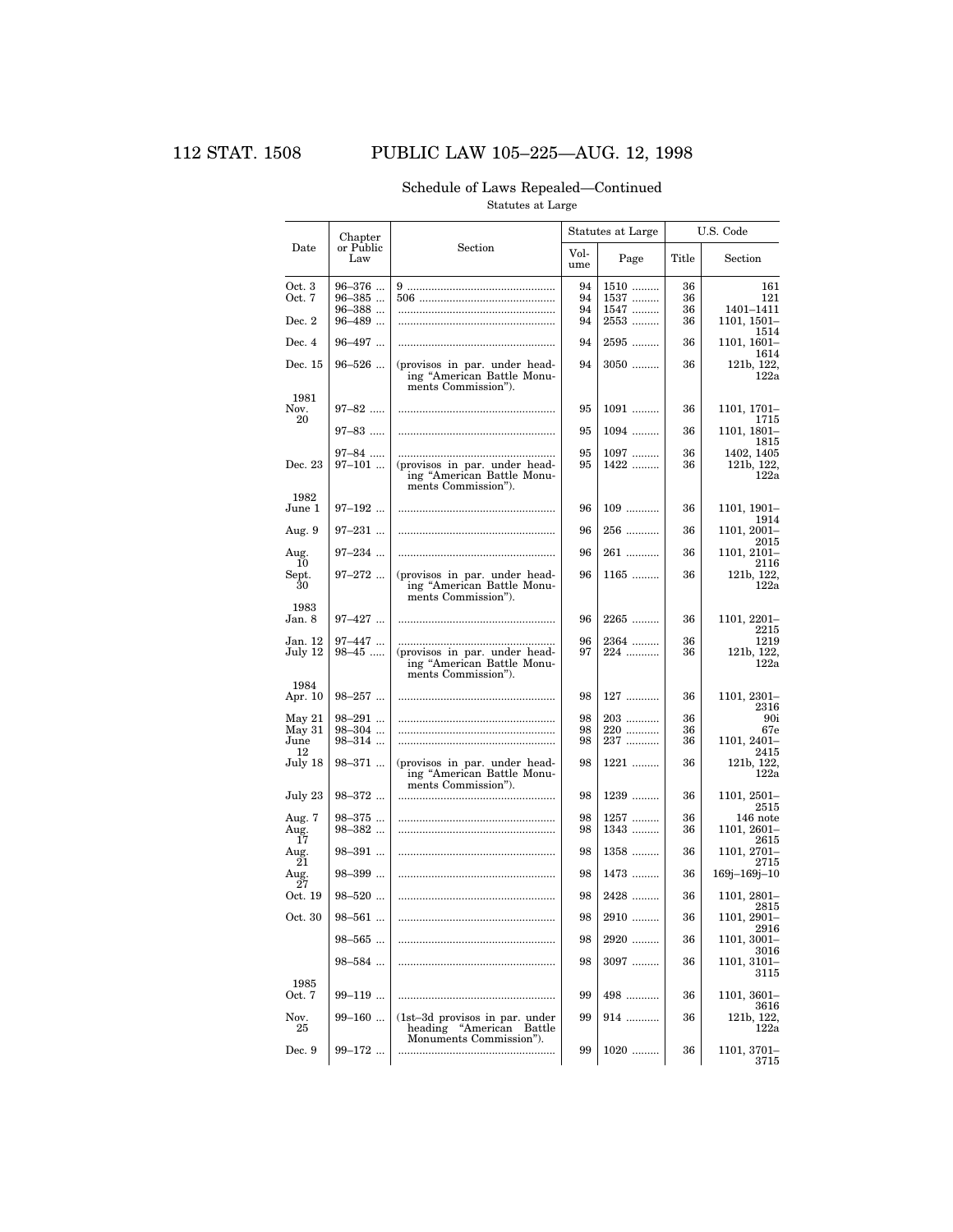# Schedule of Laws Repealed—Continued

|                      | Chapter                  |                                                                                                                                                                                                                                                                  | Statutes at Large |                                    | U.S. Code |                                          |
|----------------------|--------------------------|------------------------------------------------------------------------------------------------------------------------------------------------------------------------------------------------------------------------------------------------------------------|-------------------|------------------------------------|-----------|------------------------------------------|
| Date                 | or Public<br>Law         | Section                                                                                                                                                                                                                                                          | Vol-<br>ume       | Page                               | Title     | Section                                  |
| Dec. 19              | $99 - 190$               | $101(d)$ [provisos in par. under<br>heading "United States Hol-<br>ocaust Memorial Council"),<br>§ 324∣.                                                                                                                                                         | 99                | 1262, 1267                         | 36        | 1401, 1404<br>note, 1407,<br>1409, 1410  |
| 1986<br>May 1        | $99 - 284$               |                                                                                                                                                                                                                                                                  | 100               | 406                                | 36        | 169j–2, 169j–<br>3, 169j–7,              |
| May 23               | $99 - 318$               |                                                                                                                                                                                                                                                                  | 100               | 474                                | 36        | $169j - 8$<br>$1101, 3801 -$<br>3817     |
| Aug. 7<br>Aug.<br>27 | $99 - 376$<br>$99 - 402$ |                                                                                                                                                                                                                                                                  | 100<br>100        | 804<br>910                         | 36<br>36  | 3501<br>169i, 169i<br>notes, 169i-1      |
| Oct. 7<br>Oct. 18    | $99 - 449$<br>$99 - 500$ | $101(g)$ [(1st-3d provisos in par.<br>"American<br>under<br>heading<br>Battle Monuments Commis-<br>sion" in title II of H.R.<br>5313)], (h) [(1st, 2d, 4th, last<br>provisos in par. under head-<br>"United States Holo-<br>ing<br>caust Memorial Council")].    | 100<br>100        | 1128<br>1783–242,<br>1783–<br>283. | 36<br>36  | 187<br>121b, 122,<br>122a, 1404<br>note  |
| Oct. 21<br>Oct. 30   | $99 - 506$<br>$99 - 591$ | $101(g)$ [(1st-3d provisos in par.<br>heading "American<br>$_{\rm under}$<br>Battle Monuments Commis-<br>sion" in title II of H.R.<br>5313)], (h) [(1st, 2d, 4th, last<br>provisos in par. under head-<br>ing "United States Holo-<br>caust Memorial Council")]. | 100<br>100        | 1841<br>3341-242,<br>3341–<br>283. | 36<br>36  | 155a<br>121b, 122,<br>122a, 1404<br>note |
| Nov. 6               | $99 - 604$               |                                                                                                                                                                                                                                                                  | 100               | 3446                               | 36        | $1101, 3901 -$<br>3915                   |
| 1987<br>July 11      | $100 - 71$               | (par. related to Holocaust Me-<br>morial Council under head-<br>"United States Holo-<br>ing<br>caust Memorial Council").                                                                                                                                         | 101               | 418                                | 36        | 1405                                     |
| Aug.<br>18           | $100 - 94$               |                                                                                                                                                                                                                                                                  | 101               | 700                                | 36        | $146$ note                               |
| Dec. 11<br>Dec. 22   | $100 - 186$<br>100-202   | $101(f)$ [(1st-3d provisos in 1st)<br>par. under heading "Amer-<br>Battle<br>Monuments<br>ican<br>Commission")], $(g)$ [ $(1st, 2d,$<br>4th, 5th provisos in par.<br>"United<br>heading<br>under<br>States Holocaust Memorial<br>Council").                      | 101<br>101        | 1286<br>1329–194,<br>1329-<br>251. | 36<br>36  | 188<br>121b, 122,<br>122a, 1404<br>note  |
| 1988<br>Apr. 6       | $100 - 281$              |                                                                                                                                                                                                                                                                  | 102               | 73                                 | 36        | 1101, 4001-<br>4017                      |
| May 5<br>May 20      | 100-307<br>100-322       |                                                                                                                                                                                                                                                                  | 102<br>102        | 456<br>540                         | 36<br>36  | 169h<br>138c, 138c<br>notes              |
| Aug.<br>17           | 100-402                  |                                                                                                                                                                                                                                                                  | 102               | $1012$                             | 36        | 169f, 169f<br>note                       |
| Aug.<br>19           | 100-404                  | $1st-3d$ provisos in par. under<br>heading "American Battle<br>Monuments Commission").                                                                                                                                                                           | 102               | $1021$                             | 36        | 121b, 122,<br>122a                       |
| Oct. 28              | 100-539                  |                                                                                                                                                                                                                                                                  | 102               | 2718                               | 36        | 4601, 4601<br>note, 4607,                |
| Nov. 7<br>Nov. 9     | 100-630<br>100-642       |                                                                                                                                                                                                                                                                  | 102<br>102        | 3315<br>3337                       | 36<br>36  | 4616<br>155–155b<br>4404, 4404<br>note   |
| Nov.<br>14           | 100-655                  |                                                                                                                                                                                                                                                                  | 102               | 3849                               | 36        | 1101, 4101-<br>4115                      |
| Nov.<br>18           | 100-687                  |                                                                                                                                                                                                                                                                  | 102               | 4137                               | 36        | 125b                                     |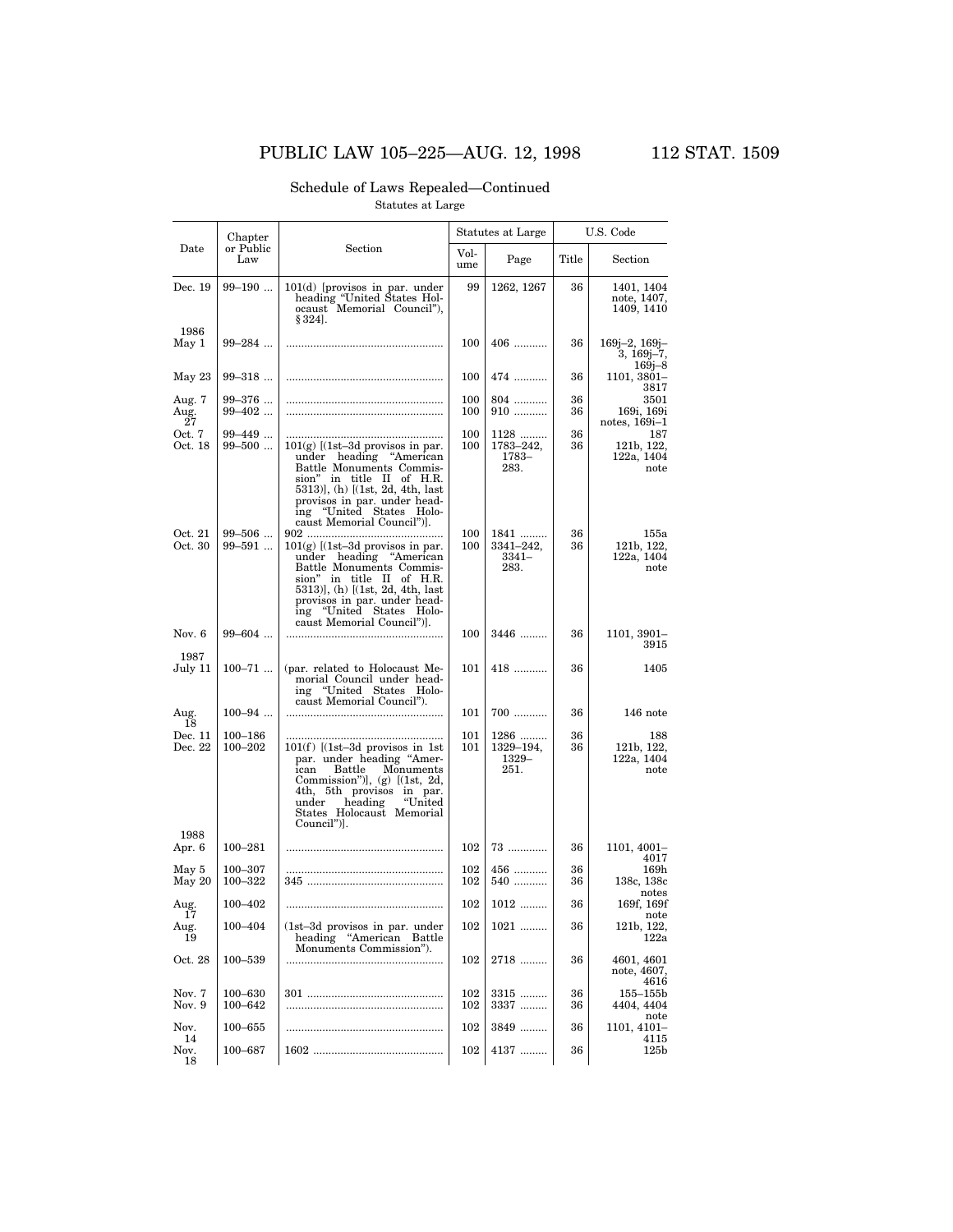### 112 STAT. 1510 PUBLIC LAW 105–225—AUG. 12, 1998

#### Date Chapter or Public Law Section Statutes at Large | U.S. Code Vol-Page Title Section  $\frac{1989}{\text{May}~17}$ May 17 101–30 ... 1–7 ............................................. 103 60 ............. 36 169j, 169j note, 169j–2, 169j–3, 169j– 3 note, 169j– 4–169j–8, 169j–8 note Nov. 9 101–144 (1st–3d provisos in par. under<br>heading "American Battle Monuments Commission''). 103 854 ........... 36 121b, 122,  $121b, 122,$ <br> $122a,$ Dec. 18 101–237 503 ............................................. 103 2094 ......... 36 121 1990 Aug. 10 101–355 .................................................... 104 416 ........... 36 189 Oct. 30 101–478 .................................................... 104 1157 ......... 36 45 Nov. 5 101–507 (1st–3d provisos in par. under heading ''American Battle Monuments Commission'').  $\begin{array}{|c|c|c|c|c|} \hline 104 & 1157 & \dots & \dots & 36 & 45 \\ \hline 104 & 1370 & \dots & \dots & 36 & 121b, \, 122, \hline \end{array}$ 122a 101–510 1601–1616 ................................. 104 1736 ......... 36 1101, 4801– 4815  $\begin{array}{c} 1991 \\ \text{June 6} \end{array}$  $\begin{array}{|c|c|c|c|c|c|c|c|} \hline 102-52 & .. & 9(b) & ....... & ....... & ....... & 105 & 263 & ......... & 36 & 155a \\ \hline 102-54 & .. & 13(n) & ....... & ....... & 105 & 278 & ......... & 36 & 67b, 67h, 90c, \hline \end{array}$ June 13 102–54 ... 13(n) .......................................... 105 278 ........... 36 67b, 67h, 90c, 823, 865, 1159, 2403, 3103, 3703 105 760 ........... 36 121b, 122, Oct. 28  $\vert$  102–139  $\vert$  (1st–3d provisos in par. under heading ''American Battle Monuments Commission''). 122a Dec. 2 102–179 .................................................... 105 1229 ......... 36 45 Dec. 5 102–190 1084 ........................................... 105 1482 ......... 36 189 note 1628 ......... 691, 693, 1101  $1992$ <br>Oct.  $5$ Oct. 5 102–381 (par. under heading ''United States Holocaust Memorial Council''). 106 1415 ......... 36 1405 note Oct. 6 102–389 (1st–3d provisos in par. under heading ''American Battle Monuments Commission''). 106 | 1595 ......... | 36 | 121b, 122, 122a Oct. 23 102–450 .................................................... 106 2251 ......... 36 169k, 169k note<br>-1101, 5001  $102-484$  | 1801–1817, 1821–1838 ............... | 106 | 2581 .......... | 36 5016, 5101–  $\begin{array}{r} 5117 \\ 5201, 5201 \end{array}$ Oct. 26 102–522 201–208 ..................................... 106 3417 ......... 36 5201, 5201 note, 5203– 5207<br>1401, 1406, Oct. 27 102–529 .................................................... 106 3463 ......... 36 1401, 1406, 1408, 1411 Oct. 29 102–569 914 ............................................. 106 4488 ......... 36 155a  $\begin{array}{c} \text{1993} \\ \text{May 31} \\ \text{Oct. 28} \end{array}$ May 31 103–35 ... 202(a)(13) .................................. 107 101 ........... 36 5013, 5113 Oct. 28 103–124 (1st–3d provisos in par. under heading ''American Battle Monuments Commission''). 107 | 1291 ......... | 36 | 121b, 122, 122a Nov. 11 103–138 309 ............................................. 107 1416 ......... 36 1405 Nov.  $30$ <br>Dec.  $20$ 103–160 1182(c)(6) .................................. 107 1772 ......... 36 5108 Dec. 20 103–206 318 ............................................. 107 2427 ......... 36 161, 161 note 1994 Aug. 23 103–304 2 ................................................. 108 1565 ......... 36 169j–2, 169j– 3, 169j–5, 169j–5 note, 169j–6–169j– 10 103–308 .................................................... 108 1669 ......... 36 169l, 169l  $\begin{array}{c}\n \text{note} \\
167, 175\n \end{array}$ Sept. 13 103–322 320922 ....................................... 108 2131 ......... 36 167, 175

### Schedule of Laws Repealed—Continued Statutes at Large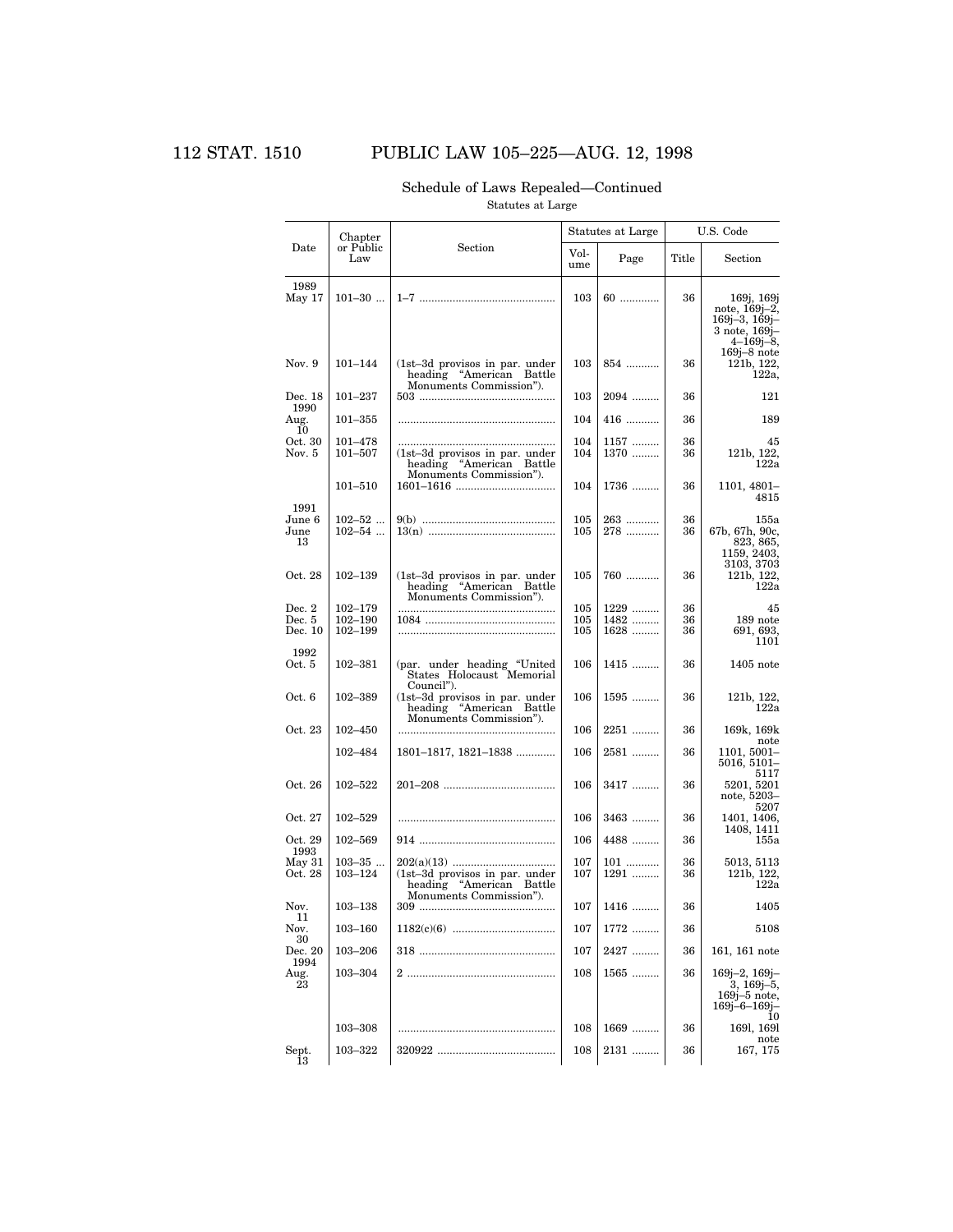|                                     | Chapter                    |                                                                                        | Statutes at Large |                   | U.S. Code |                                                                |
|-------------------------------------|----------------------------|----------------------------------------------------------------------------------------|-------------------|-------------------|-----------|----------------------------------------------------------------|
| Date<br>or Public<br>Section<br>Law | Vol-<br>ume                | Page                                                                                   | Title             | Section           |           |                                                                |
| Sept.<br>28                         | 103-327                    | $1st-3d$ provisos in par. under<br>heading "American Battle<br>Monuments Commission"). | 108               | 2317              | 36        | 121b, 122,<br>122a                                             |
| Oct. 14<br>1995                     | 103-362                    |                                                                                        | 108               | $3465$            | 36        | 142c, 142c-1                                                   |
| Mar. 7<br>July 27<br>1996           | $104 - 3$<br>$104 - 19$    |                                                                                        | 109<br>109        | $47$<br>$247$     | 36<br>36  | 115<br>169m                                                    |
| Feb. 10                             | $104 - 106$                | $1601-1611(c)(4), 1611(d)-1621,$<br>1623.                                              | 110               | 515, 516,<br>522. | 36        | $5501(a)-(c)(4)$ ,<br>$(d)$ , 5501 note,<br>5502-5521,<br>5523 |
| Apr. 4                              | $104 - 127$                |                                                                                        | 110               | $1014$            | 36        | 1101                                                           |
| Apr. 26                             | 104-134                    | (provisos in par. under head-<br>ing "American Battle Monu-<br>ments Commission").     | 110               | 1321-293          | 36        | 121b, 122,<br>122a                                             |
| Sept.<br>23                         | 104-201                    |                                                                                        | 110               | 2657, 2760        | 36        | 1101, 5505.<br>5506, 5509,<br>5601-5615                        |
| Sept.<br>26                         | 104-204                    | (provisos in par. under head-<br>ing "American Battle Monu-<br>ments Commission").     | 110               | 2907              | 36        | 121b, 122,<br>122a                                             |
| Oct. 9<br>Oct. 11                   | $104 - 275$<br>$104 - 285$ |                                                                                        | 110<br>110        | 3344<br>$3382$    | 36<br>36  | 125, 138d<br>5701, 5701<br>note, 5702-<br>5708                 |
| Nov.<br>12                          | 104-333                    |                                                                                        | 110               | 4188              | 36        | 169i, 169i-1                                                   |

## Schedule of Laws Repealed—Continued

Statutes at Large

### Schedule of Laws Repealed—Continued

United States Code

| Title | Section |
|-------|---------|
| 10    |         |

#### **SEC. 7. TECHNICAL AMENDMENTS.**

(a) Section 9503(e)(3) of the Internal Revenue Code of 1986  $(26 \text{ U.S.C. } 9503(e)(3))$  is amended by adding a period at the end of the paragraph.

(b) Title 49, United States Code, is amended as follows:

(1) In section  $5108(f)$ , strike "section  $552(f)$ " and substitute "section  $552(b)$ ".

 $(2)$  In section 15904 $(c)(1)$ , insert "section" before "15901 $(b)$ ". (c)(1) Chapter 491 of title 49, United States Code, as enacted

by the Act of November 20, 1997 (Public Law 105–102, 111 Stat. 2205), is amended as follows:

(A) In section  $49106(b)(1)(F)$ , strike "1996" and substitute ''1986''.

(B) In section  $49106(c)(3)$ , strike "by the board" and substitute "to the board".

(C) In section 49107(b), strike ''subchapter II'' and substitute "subchapter III".

(D) In section 49111(b), strike ''retention of'' and substitute ''retention by''.

(2) The Schedule of Laws Repealed in the Act of November 20, 1997 (Public Law 105–102, 111 Stat. 2217), is amended by

49 USC note prec. 101.